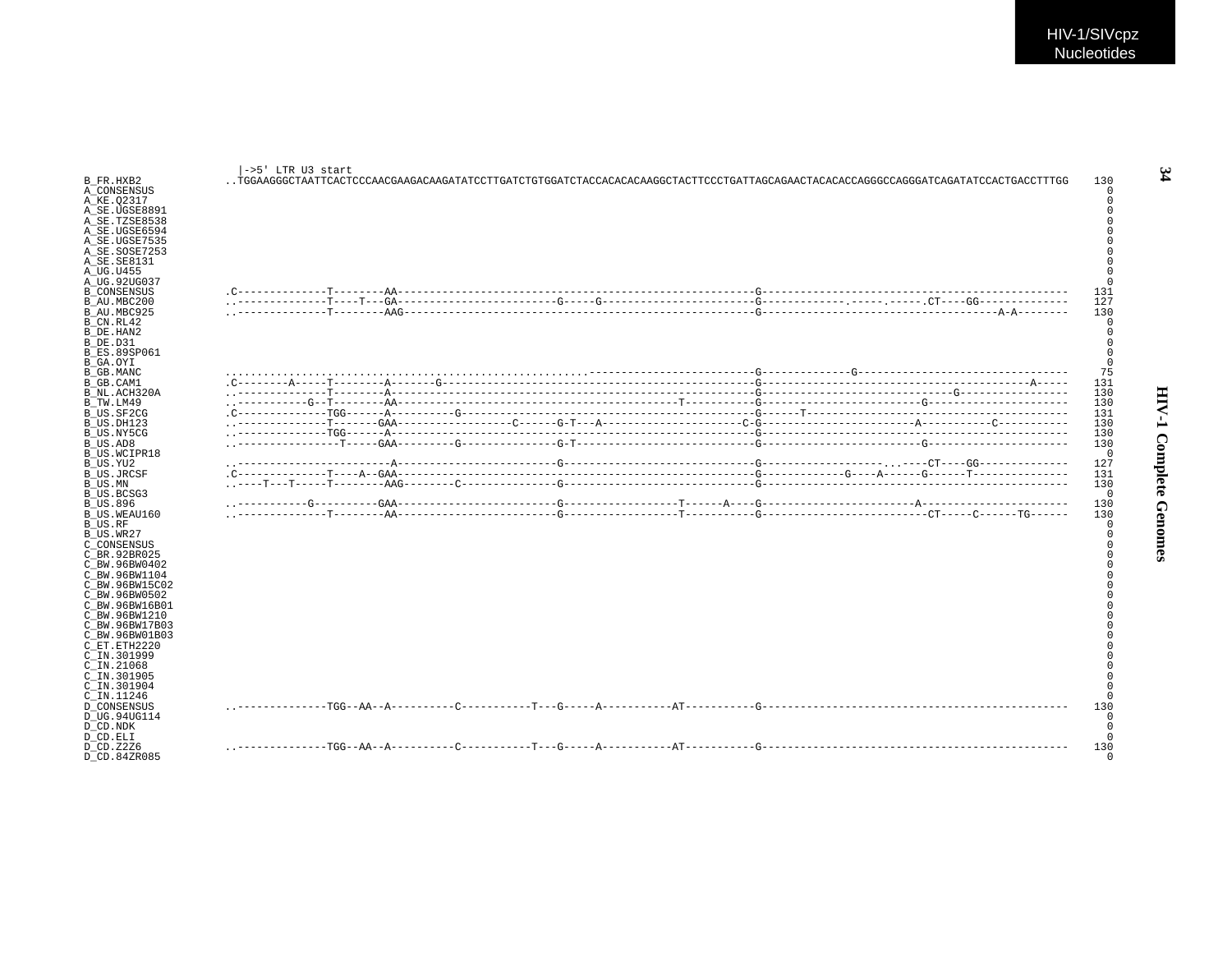| ļ           |  |
|-------------|--|
| ì<br>Š<br>ì |  |
| i<br>ļ      |  |

| B_FR.HXB2<br>F CONSENSUS                                                                                                                                                                                            | ->5' LTR U3 start<br>PGGAAGGCTAATTCACTOACAAGAAGAAGATTCTCTGTGATCTAAGAAAGAAGCTACTCTCTGTGTTCCCTGATTTCCCTGATTACAGAAGCTACAGGCCAGGGCTAATT |  |  |  |  |  |  | 130               |
|---------------------------------------------------------------------------------------------------------------------------------------------------------------------------------------------------------------------|-------------------------------------------------------------------------------------------------------------------------------------|--|--|--|--|--|--|-------------------|
| F1 BE.VI850<br>F1 BR.93BR020<br>F2 CM.MP255C<br>F2 CM.MP257C<br>F1_FI.FIN9363<br>F1 FR.MP411<br>G CONSENSUS<br>G BE.DRCBL<br>G FI.HH87932<br>G NG.92NG083<br>G SE.SE6165<br>H CONSENSUS<br>H BE.VI991<br>H BE.VI997 |                                                                                                                                     |  |  |  |  |  |  |                   |
| H CF.90CF056<br>J SE.SE91733<br>J SE.SE92809<br>K CM.MP535C<br>K CD.EOTB11C<br>CRF01 AE CONSENSUS<br>CRF01 AE CF.90CF402<br>CRF01 AE TH.93TH253<br>CRF01 AE TH.CM240<br>CRF02 AG CONSENSUS<br>CRF02 AG DJ.DJ263     |                                                                                                                                     |  |  |  |  |  |  | 118<br>130<br>130 |
| CRF02 AG DJ.DJ264<br>CRF02 AG NG.IBNG<br>CRF03 AB RU.KAL153<br>CRF04 cpx CONSENSUS<br>CRF04_cpx_CY.94CY032<br>CRF04_cpx_GR.97PVMY                                                                                   |                                                                                                                                     |  |  |  |  |  |  | 115<br>122<br>130 |
| CRF04 cpx GR.97PVCH<br>AC IN.21301<br>AC RW.92RW009<br>AC SE.ETSE9488<br>AC ZM.ZAM184<br>ACD SE.SE8603<br>AD SE.KESE7108                                                                                            |                                                                                                                                     |  |  |  |  |  |  | 131               |
| ADH NO.NOGIL3<br>ADU CD.MAL<br>AG NG.92NG003<br>AGU CD.Z321B                                                                                                                                                        |                                                                                                                                     |  |  |  |  |  |  | 132               |
| AGJ AU BFP90<br>AGJ ML.95ML84<br>AJU BW.98-2117<br>BF BR.93BR029<br>MO CM.97CAMP645MO                                                                                                                               |                                                                                                                                     |  |  |  |  |  |  | 130               |
| O CM.ANT70<br>O CM.MVP5180                                                                                                                                                                                          |                                                                                                                                     |  |  |  |  |  |  | 131<br>131        |
| N CM.YBF30<br>SIVCPZUS                                                                                                                                                                                              | --------T--G--T-T---AG-A----------G-----A-----C---G-T-----T-------AAT---------C-G------T---C--------T--AG-A--------C--A--A-A---     |  |  |  |  |  |  | 130               |
| SIVCPZGAB                                                                                                                                                                                                           |                                                                                                                                     |  |  |  |  |  |  | 130               |

SIVCPZANT 0

HIV-1/SIVcpz Nucleotides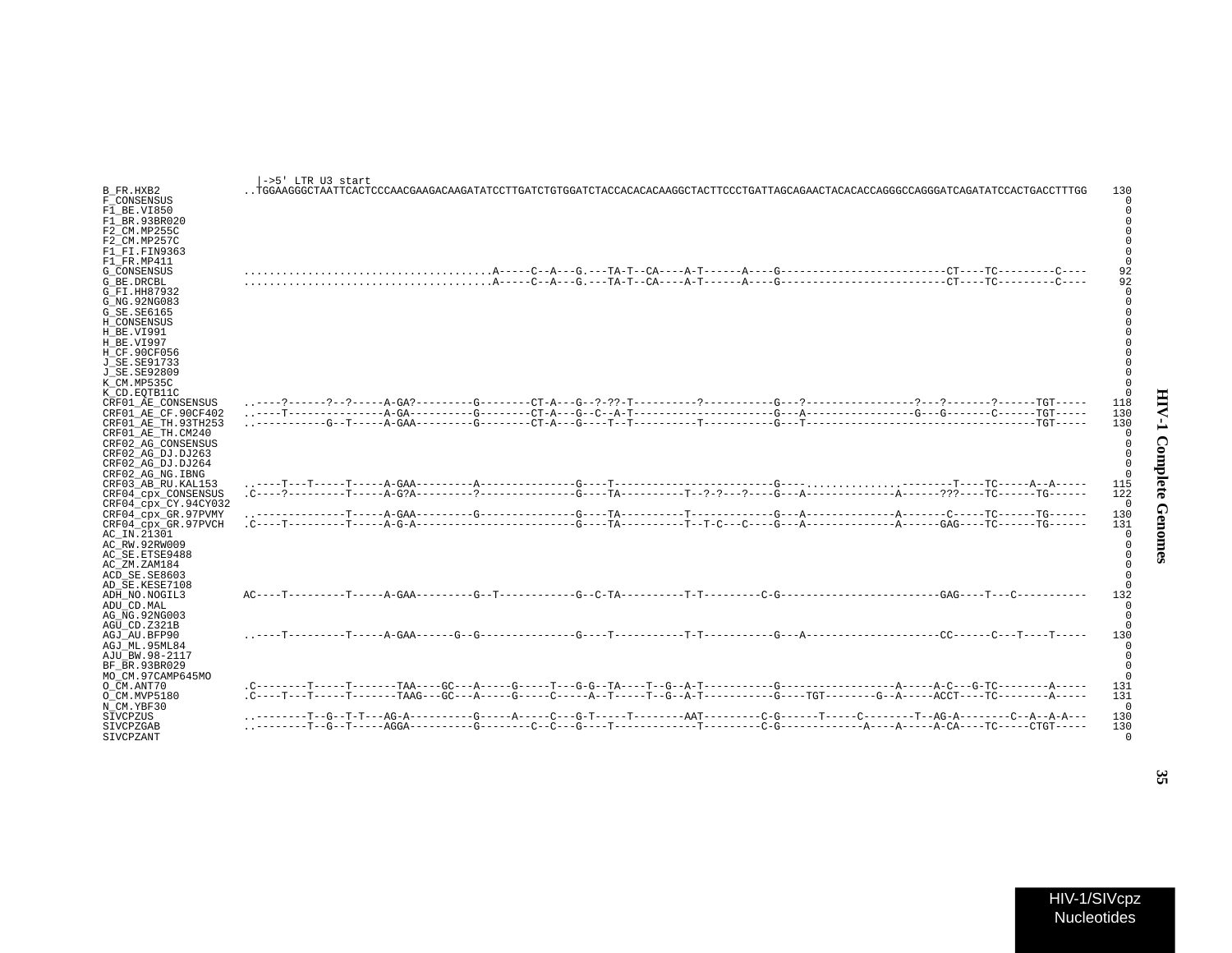| B FR.HXB2<br>A CONSENSUS        |  |                                                                                                                  |  |  |  |  | 253<br>$\Omega$ |
|---------------------------------|--|------------------------------------------------------------------------------------------------------------------|--|--|--|--|-----------------|
| A KE.02317                      |  |                                                                                                                  |  |  |  |  |                 |
| A SE.UGSE8891                   |  |                                                                                                                  |  |  |  |  |                 |
| A SE.TZSE8538                   |  |                                                                                                                  |  |  |  |  |                 |
| A SE.UGSE6594                   |  |                                                                                                                  |  |  |  |  |                 |
| A SE.UGSE7535                   |  |                                                                                                                  |  |  |  |  |                 |
| A SE.SOSE7253                   |  |                                                                                                                  |  |  |  |  |                 |
| A SE. SE8131                    |  |                                                                                                                  |  |  |  |  |                 |
| A UG.U455                       |  |                                                                                                                  |  |  |  |  |                 |
| A UG.92UG037                    |  |                                                                                                                  |  |  |  |  |                 |
| <b>B CONSENSUS</b>              |  |                                                                                                                  |  |  |  |  | 260             |
| B AU.MBC200                     |  |                                                                                                                  |  |  |  |  | 250             |
| B AU.MBC925                     |  |                                                                                                                  |  |  |  |  | 253             |
| B CN.RL42                       |  |                                                                                                                  |  |  |  |  |                 |
| B DE.HAN2                       |  |                                                                                                                  |  |  |  |  |                 |
| B DE.D31                        |  |                                                                                                                  |  |  |  |  |                 |
| <b>B ES.89SP061</b>             |  |                                                                                                                  |  |  |  |  |                 |
| B GA.OYI                        |  |                                                                                                                  |  |  |  |  |                 |
| B GB.MANC                       |  |                                                                                                                  |  |  |  |  | 198             |
| B GB.CAM1                       |  |                                                                                                                  |  |  |  |  | 254             |
| B NL.ACH320A                    |  |                                                                                                                  |  |  |  |  | 253             |
| B TW.LM49                       |  |                                                                                                                  |  |  |  |  | 253             |
| B US.SF2CG                      |  |                                                                                                                  |  |  |  |  | 254<br>253      |
| B US.DH123                      |  |                                                                                                                  |  |  |  |  | 253             |
| B US.NY5CG<br>B US.AD8          |  |                                                                                                                  |  |  |  |  | 253             |
| B US.WCIPR18                    |  |                                                                                                                  |  |  |  |  | $^{\circ}$      |
| B US.YU2                        |  |                                                                                                                  |  |  |  |  | 250             |
| <b>B US.JRCSF</b>               |  |                                                                                                                  |  |  |  |  | 254             |
| B US.MN                         |  |                                                                                                                  |  |  |  |  | 252             |
| B US.BCSG3                      |  |                                                                                                                  |  |  |  |  | $\mathbf 0$     |
| <b>B US.896</b>                 |  | -------------------------------TG-AGG---G-----CA----G---A--------C-------CT-A--A------G-A--A---T--------C------- |  |  |  |  | 247             |
| B US.WEAU160                    |  |                                                                                                                  |  |  |  |  | 253             |
| B_US.RF                         |  |                                                                                                                  |  |  |  |  | $\Omega$        |
| B US.WR27                       |  |                                                                                                                  |  |  |  |  |                 |
| C CONSENSUS                     |  |                                                                                                                  |  |  |  |  |                 |
| C BR. 92BR025                   |  |                                                                                                                  |  |  |  |  |                 |
| C BW.96BW0402                   |  |                                                                                                                  |  |  |  |  |                 |
| C BW.96BW1104                   |  |                                                                                                                  |  |  |  |  |                 |
| C BW.96BW15C02                  |  |                                                                                                                  |  |  |  |  |                 |
| C BW.96BW0502                   |  |                                                                                                                  |  |  |  |  |                 |
| C BW.96BW16B01<br>C BW.96BW1210 |  |                                                                                                                  |  |  |  |  |                 |
| C BW.96BW17B03                  |  |                                                                                                                  |  |  |  |  |                 |
| C BW.96BW01B03                  |  |                                                                                                                  |  |  |  |  |                 |
| C ET.ETH2220                    |  |                                                                                                                  |  |  |  |  |                 |
| C IN.301999                     |  |                                                                                                                  |  |  |  |  |                 |
| $C$ IN. 21068                   |  |                                                                                                                  |  |  |  |  |                 |
| C IN.301905                     |  |                                                                                                                  |  |  |  |  |                 |
| C IN.301904                     |  |                                                                                                                  |  |  |  |  |                 |
| C IN.11246                      |  |                                                                                                                  |  |  |  |  |                 |
| D CONSENSUS                     |  |                                                                                                                  |  |  |  |  | 253             |
| D UG.94UG114                    |  |                                                                                                                  |  |  |  |  | $\Omega$        |
| D CD.NDK                        |  |                                                                                                                  |  |  |  |  | $\Omega$        |
| D CD.ELI                        |  |                                                                                                                  |  |  |  |  | $\Omega$        |
| D CD. Z2Z6                      |  |                                                                                                                  |  |  |  |  | 253             |
| D CD.84ZR085                    |  |                                                                                                                  |  |  |  |  | n               |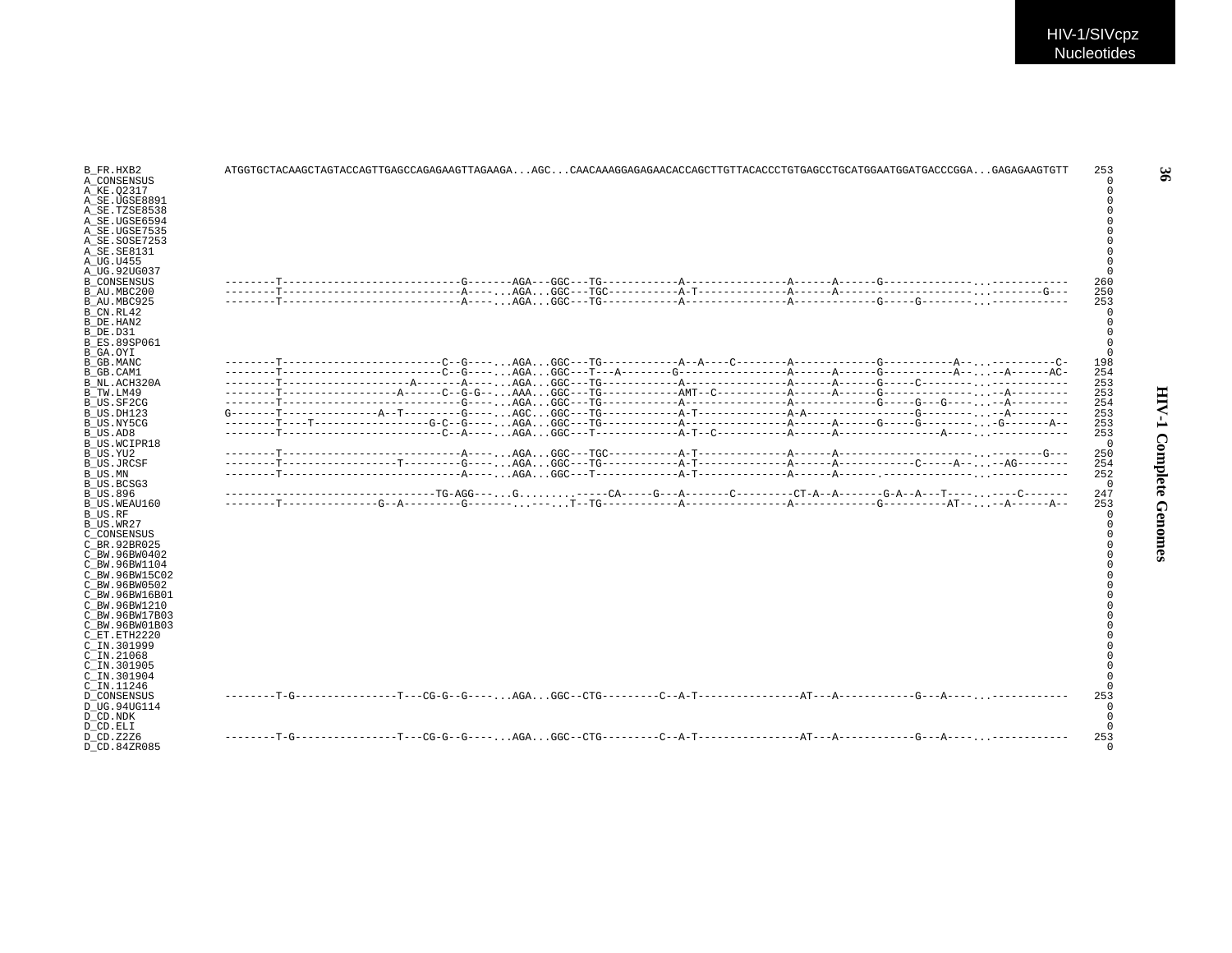| B FR.HXB2<br>F CONSENSUS | 253                                                                                                                                                                                                                                                                                                                                                                                                                                    |
|--------------------------|----------------------------------------------------------------------------------------------------------------------------------------------------------------------------------------------------------------------------------------------------------------------------------------------------------------------------------------------------------------------------------------------------------------------------------------|
| F1 BE.VI850              |                                                                                                                                                                                                                                                                                                                                                                                                                                        |
| F1 BR.93BR020            |                                                                                                                                                                                                                                                                                                                                                                                                                                        |
| F2 CM.MP255C             |                                                                                                                                                                                                                                                                                                                                                                                                                                        |
| F2 CM.MP257C             |                                                                                                                                                                                                                                                                                                                                                                                                                                        |
| F1 FI.FIN9363            |                                                                                                                                                                                                                                                                                                                                                                                                                                        |
| F1 FR.MP411              |                                                                                                                                                                                                                                                                                                                                                                                                                                        |
| G CONSENSUS              | 215                                                                                                                                                                                                                                                                                                                                                                                                                                    |
| G BE.DRCBL               | $G------T---A-G------A-G---T---TCAG--G---G---G---G---T---T---A---TC-A------CA-CT---A---G---G---G---GAA---C---A--G---A---A--G---A---A--G---A---A--G---A---A--G---A---A--G---A---A--G---A---A--G---A---A--G---A---A--G---A---A--G---A---A--G---A---A--G---A---A--G---A---A--G---A---A--G---A---A--G---A---A--G---A---A--G---A---A--G---A---A--G---A---A--G---A---A--G---A---A--G---A---A--G---A---A--G---A---A--G---A---A--G---A$<br>215 |
|                          |                                                                                                                                                                                                                                                                                                                                                                                                                                        |
| G FI.HH87932             |                                                                                                                                                                                                                                                                                                                                                                                                                                        |
| G NG.92NG083             |                                                                                                                                                                                                                                                                                                                                                                                                                                        |
| G SE.SE6165              |                                                                                                                                                                                                                                                                                                                                                                                                                                        |
| H CONSENSUS              |                                                                                                                                                                                                                                                                                                                                                                                                                                        |
| H BE.VI991               |                                                                                                                                                                                                                                                                                                                                                                                                                                        |
| H BE.VI997               |                                                                                                                                                                                                                                                                                                                                                                                                                                        |
| H CF.90CF056             |                                                                                                                                                                                                                                                                                                                                                                                                                                        |
| J SE.SE91733             |                                                                                                                                                                                                                                                                                                                                                                                                                                        |
| J SE.SE92809             |                                                                                                                                                                                                                                                                                                                                                                                                                                        |
| K CM.MP535C              |                                                                                                                                                                                                                                                                                                                                                                                                                                        |
| K CD.EOTB11C             |                                                                                                                                                                                                                                                                                                                                                                                                                                        |
| CRF01 AE CONSENSUS       | 235                                                                                                                                                                                                                                                                                                                                                                                                                                    |
| CRF01 AE CF.90CF402      | 253                                                                                                                                                                                                                                                                                                                                                                                                                                    |
| CRF01 AE TH.93TH253      | 253                                                                                                                                                                                                                                                                                                                                                                                                                                    |
| CRF01 AE TH.CM240        |                                                                                                                                                                                                                                                                                                                                                                                                                                        |
| CRF02 AG CONSENSUS       |                                                                                                                                                                                                                                                                                                                                                                                                                                        |
| CRF02 AG DJ.DJ263        |                                                                                                                                                                                                                                                                                                                                                                                                                                        |
| CRF02 AG DJ.DJ264        |                                                                                                                                                                                                                                                                                                                                                                                                                                        |
| CRF02 AG NG.IBNG         |                                                                                                                                                                                                                                                                                                                                                                                                                                        |
| CRF03 AB RU.KAL153       | 238                                                                                                                                                                                                                                                                                                                                                                                                                                    |
| CRF04 cpx CONSENSUS      | 237                                                                                                                                                                                                                                                                                                                                                                                                                                    |
| CRF04_cpx_CY.94CY032     |                                                                                                                                                                                                                                                                                                                                                                                                                                        |
| CRF04 cpx GR.97PVMY      | 253                                                                                                                                                                                                                                                                                                                                                                                                                                    |
| CRF04_cpx_GR.97PVCH      | 254                                                                                                                                                                                                                                                                                                                                                                                                                                    |
| AC IN.21301              |                                                                                                                                                                                                                                                                                                                                                                                                                                        |
| AC RW.92RW009            |                                                                                                                                                                                                                                                                                                                                                                                                                                        |
| AC SE.ETSE9488           |                                                                                                                                                                                                                                                                                                                                                                                                                                        |
| AC ZM.ZAM184             |                                                                                                                                                                                                                                                                                                                                                                                                                                        |
| ACD SE.SE8603            |                                                                                                                                                                                                                                                                                                                                                                                                                                        |
| AD SE.KESE7108           |                                                                                                                                                                                                                                                                                                                                                                                                                                        |
| ADH NO.NOGIL3            | 255                                                                                                                                                                                                                                                                                                                                                                                                                                    |
| ADU CD.MAL               |                                                                                                                                                                                                                                                                                                                                                                                                                                        |
| AG NG.92NG003            |                                                                                                                                                                                                                                                                                                                                                                                                                                        |
| AGU_CD.Z321B             |                                                                                                                                                                                                                                                                                                                                                                                                                                        |
|                          | 253                                                                                                                                                                                                                                                                                                                                                                                                                                    |
| AGJ AU.BFP90             |                                                                                                                                                                                                                                                                                                                                                                                                                                        |
| AGJ ML.95ML84            |                                                                                                                                                                                                                                                                                                                                                                                                                                        |
| AJU BW.98-2117           |                                                                                                                                                                                                                                                                                                                                                                                                                                        |
| BF BR.93BR029            |                                                                                                                                                                                                                                                                                                                                                                                                                                        |
| MO CM.97CAMP645MO        |                                                                                                                                                                                                                                                                                                                                                                                                                                        |
| O CM.ANT70               | -----TG-TT--A----------GTCAGA---AG--GC----AGACT--GAG-T-C-T-T----GGG-T-ATC-CC-G--T--A-CAT-TGCC------T-T--A--TA-AC-T-A----A-AC-<br>257                                                                                                                                                                                                                                                                                                   |
| O CM.MVP5180             | -----TG-TT--A--G-------GTCAG----AG--GC---GAGACTG-GT--T-C-AAT--AG-TG-T--TC----T--A-CTT-TAAT------GCT--G--TG-AC-CG-G--GA-AC-<br>257                                                                                                                                                                                                                                                                                                      |
| N CM.YBF30               |                                                                                                                                                                                                                                                                                                                                                                                                                                        |
| SIVCPZUS                 | $GC----TT---TC---TC-CACAGA----G-AG---GCGGGGCCAA. T-------C-A--TAC--C-G----CA--T---A----A-------A--TGAAC- TG-C----C--$<br>253                                                                                                                                                                                                                                                                                                           |
| SIVCPZGAB                | --------T---A-----G--CC-GACAGAG---C--G------C------TG-------T----A-T--C---T--CA-AT-T-A-----G-----A--TGA---C-A---G--C--<br>253                                                                                                                                                                                                                                                                                                          |

SIVCPZANT 0

Nucleotides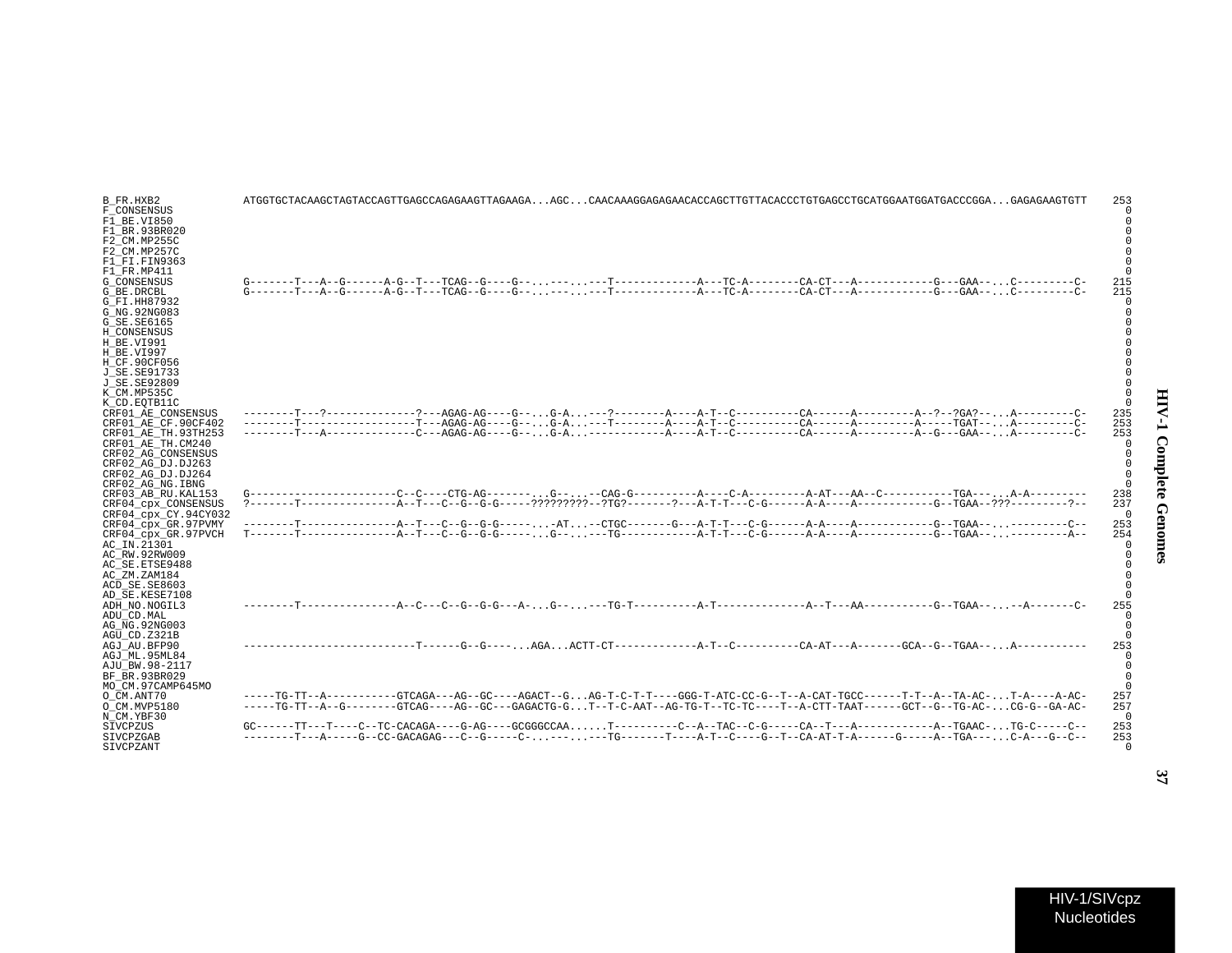|                                                                                                                                                                                                                                                                                                              | TCF-lalpha                                         |                   |
|--------------------------------------------------------------------------------------------------------------------------------------------------------------------------------------------------------------------------------------------------------------------------------------------------------------|----------------------------------------------------|-------------------|
| B FR.HXB2<br>A CONSENSUS<br>A KE.02317<br>A SE.UGSE8891<br>A SE.TZSE8538<br>A SE.UGSE6594<br>A SE.UGSE7535<br>A SE.SOSE7253<br>A SE.SE8131<br>A UG.U455                                                                                                                                                      |                                                    | 346               |
| A UG.92UG037                                                                                                                                                                                                                                                                                                 |                                                    |                   |
| <b>B</b> CONSENSUS<br>B AU.MBC200<br>B AU.MBC925<br>B_CN.RL42<br>B DE.HAN2                                                                                                                                                                                                                                   |                                                    | 355<br>335<br>338 |
| B DE.D31<br><b>B ES.89SP061</b><br>B GA.OYI                                                                                                                                                                                                                                                                  |                                                    |                   |
| B GB.MANC                                                                                                                                                                                                                                                                                                    |                                                    | 283               |
| B GB.CAM1                                                                                                                                                                                                                                                                                                    |                                                    | 339               |
| B NL.ACH320A                                                                                                                                                                                                                                                                                                 |                                                    | 338               |
| B TW.LM49                                                                                                                                                                                                                                                                                                    |                                                    | 338               |
| B US.SF2CG                                                                                                                                                                                                                                                                                                   |                                                    | 339               |
| B US.DH123                                                                                                                                                                                                                                                                                                   |                                                    | 338               |
| B US.NY5CG                                                                                                                                                                                                                                                                                                   |                                                    | 338               |
| B US.AD8<br>B US.WCIPR18                                                                                                                                                                                                                                                                                     |                                                    | 338<br>$\Omega$   |
| B US.YU2                                                                                                                                                                                                                                                                                                     |                                                    | 335               |
| B US.JRCSF                                                                                                                                                                                                                                                                                                   |                                                    | 339               |
| B US.MN                                                                                                                                                                                                                                                                                                      |                                                    | 337               |
| B US.BCSG3<br><b>B US.896</b>                                                                                                                                                                                                                                                                                |                                                    | $\Omega$<br>337   |
|                                                                                                                                                                                                                                                                                                              |                                                    |                   |
| B US.WEAU160<br>B US.RF<br>B US.WR27<br>C CONSENSUS<br>C BR. 92BR025<br>C BW.96BW0402<br>C BW.96BW1104<br>C BW.96BW15C02<br>C BW.96BW0502<br>C BW.96BW16B01<br>C BW.96BW1210<br>C BW.96BW17B03<br>C BW.96BW01B03<br>C ET.ETH2220<br>C IN.301999<br>$C$ IN. 21068<br>C IN.301905<br>C_IN.301904<br>C IN.11246 | $-AT^{---}$ $-2---2AA^{---}-2---$ , $---G-A^{---}$ | 346<br>338        |
| <b>D CONSENSUS</b><br>D UG.94UG114<br>D CD.NDK<br>D CD.ELI<br>D CD. Z2Z6                                                                                                                                                                                                                                     |                                                    | 338               |
| D CD.84ZR085                                                                                                                                                                                                                                                                                                 |                                                    |                   |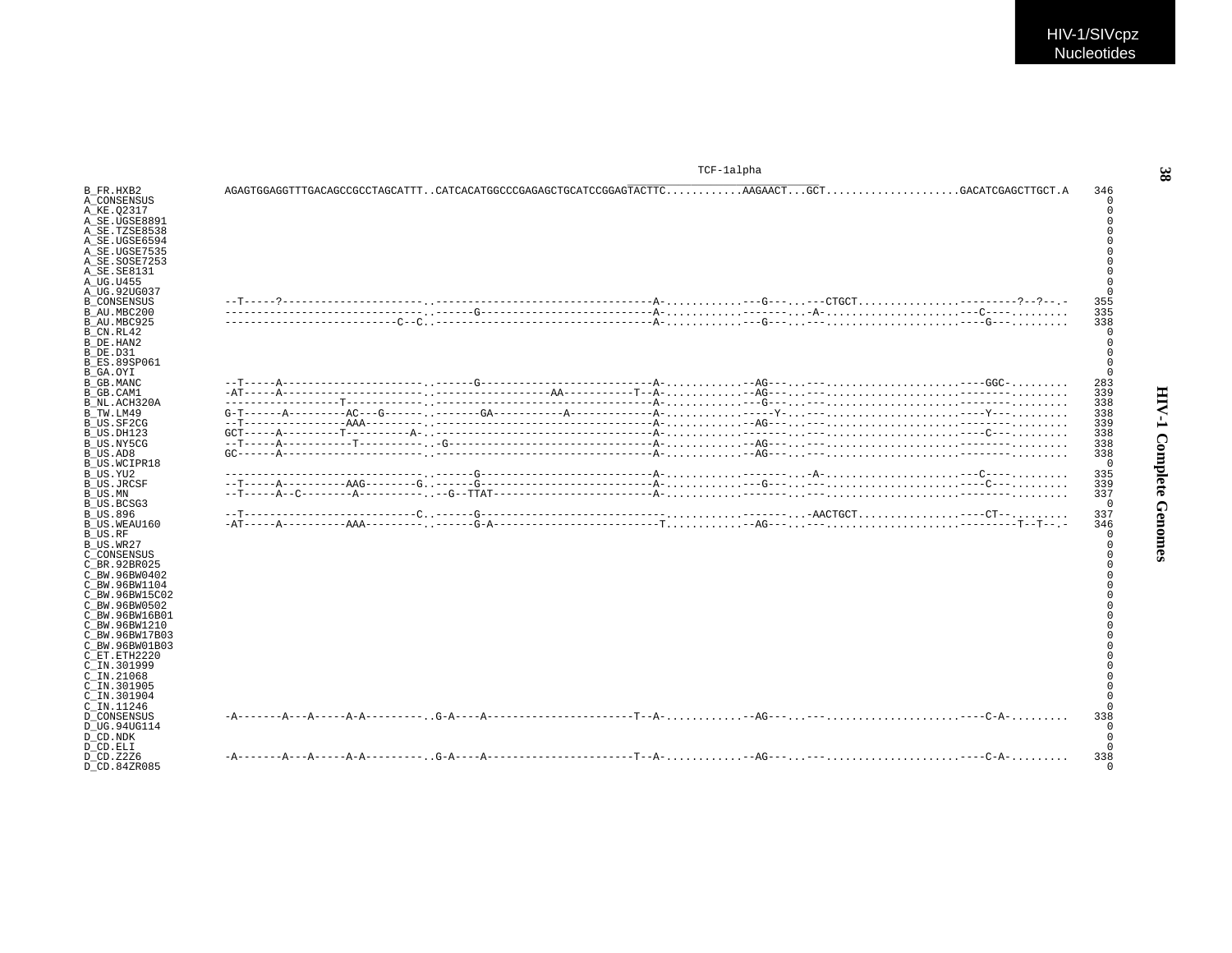|                                                                                                                                                               | TCF-lalpha                                                                                                                 |                        |
|---------------------------------------------------------------------------------------------------------------------------------------------------------------|----------------------------------------------------------------------------------------------------------------------------|------------------------|
| B FR.HXB2<br>F CONSENSUS<br>F1_BE.VI850<br>F1 BR.93BR020<br>F2 CM.MP255C                                                                                      |                                                                                                                            | 346                    |
| F2 CM.MP257C<br>F1 FI.FIN9363<br>F1 FR.MP411<br><b>G CONSENSUS</b><br>G BE.DRCBL<br>G FI.HH87932<br>G NG. 92NG083<br>G_SE.SE6165<br>H CONSENSUS<br>H BE.VI991 |                                                                                                                            | 309<br>309             |
| H BE.VI997<br>H CF.90CF056<br>J SE. SE91733<br>J_SE.SE92809<br>K CM.MP535C<br>K CD.EOTB11C<br>CRF01 AE CONSENSUS                                              |                                                                                                                            | 339                    |
| CRF01 AE CF.90CF402<br>CRF01 AE TH.93TH253<br>CRF01 AE TH.CM240<br>CRF02 AG CONSENSUS<br>CRF02 AG DJ.DJ263<br>CRF02 AG DJ.DJ264<br>CRF02 AG NG. IBNG          |                                                                                                                            | 369<br>346<br>$\Omega$ |
| CRF03 AB RU. KAL153<br>CRF04 cpx CONSENSUS<br>CRF04 cpx CY.94CY032                                                                                            |                                                                                                                            | 330<br>326<br>$\Omega$ |
| CRF04 cpx GR.97PVMY<br>CRF04_cpx_GR.97PVCH<br>AC IN.21301<br>AC RW.92RW009<br>AC SE. ETSE9488<br>AC ZM.ZAM184<br>ACD SE.SE8603                                |                                                                                                                            | 347<br>348<br>$\Omega$ |
| AD SE.KESE7108<br>ADH NO. NOGIL3<br>ADU CD. MAL<br>AG NG. 92NG003<br>AGU CD.Z321B                                                                             |                                                                                                                            | 349                    |
| AGJ AU.BFP90<br>AGJ ML.95ML84<br>AJU BW.98-2117<br>BF BR.93BR029<br>MO CM.97CAMP645MO                                                                         |                                                                                                                            | 350                    |
| O CM.ANT70<br>O CM.MVP5180<br>N CM.YBF30                                                                                                                      | GAT-----A------T--ATCT----GCAACACC--TG-T--TATGATAACT--C--A---CT----CAGAAGGACT--A-------GACCTGAAGATTGCTGACA--GT             | 367<br>343<br>$\Omega$ |
| SIVCPZUS<br><b>STVCPZGAB</b><br>SIVCPZANT                                                                                                                     | -ATC---CA--------CTGAA--G--TCGGAGA----GA--TAA----------A--------CGGAACTGATGGCTGTAA-CGCGCAGGCGCAATAAAACTGC.TG-CT---GACTT-CT | 377<br>369<br>$\Omega$ |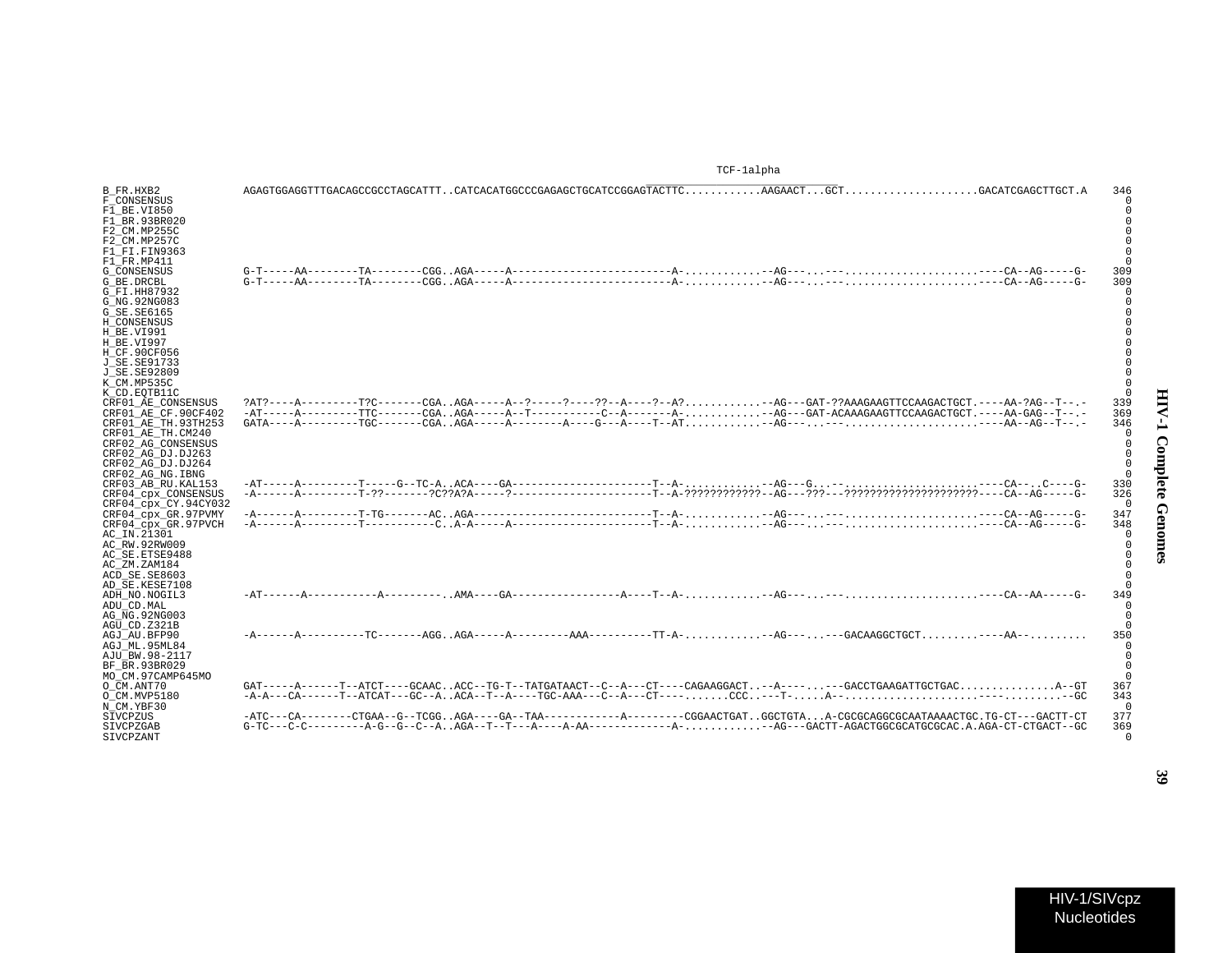|                                                                                                                                                                                                                                                                                          |                           | NF-kappa-B-II | NF-kappa-B-I | $Spl-III$ | $Sp1-II$ | $Sp1-I$            |                                                                                                                                                                                                                                  |
|------------------------------------------------------------------------------------------------------------------------------------------------------------------------------------------------------------------------------------------------------------------------------------------|---------------------------|---------------|--------------|-----------|----------|--------------------|----------------------------------------------------------------------------------------------------------------------------------------------------------------------------------------------------------------------------------|
| B FR.HXB2<br>A CONSENSUS<br>A KE.02317<br>A SE.UGSE8891<br>A_SE.TZSE8538<br>A SE.UGSE6594<br>A SE.UGSE7535<br>A SE.SOSE7253<br>A SE.SE8131<br>A UG.U455<br>A UG.92UG037                                                                                                                  | CAAGGGACTTTCCGC           |               |              |           |          | .CTGGGGAGTGGCGAGCC | 413<br>0<br>$\mathbf 0$<br>$\Omega$<br>$\mathbf 0$<br>$\Omega$<br>$\mathbf 0$<br>$\Omega$<br>$\Omega$<br>$\Omega$<br>$\Omega$                                                                                                    |
| <b>B CONSENSUS</b><br>B AU.MBC200<br>B AU.MBC925<br>B CN.RL42<br>B DE.HAN2<br>B DE.D31<br><b>B ES.89SP061</b><br>B GA.OYI                                                                                                                                                                |                           |               |              |           |          |                    | 434<br>411<br>414<br>0<br>$\mathbf 0$<br>$\mathbf 0$<br>$\mathbf 0$<br>$\mathbf 0$                                                                                                                                               |
| B GB.MANC<br>B GB.CAM1<br>B NL.ACH320A<br>B_TW.LM49<br>B US.SF2CG                                                                                                                                                                                                                        |                           |               |              |           |          |                    | 359<br>415<br>414<br>412<br>413                                                                                                                                                                                                  |
| B US.DH123<br>B US.NY5CG<br>B_US.AD8<br>B US.WCIPR18<br>B US.YU2                                                                                                                                                                                                                         |                           |               |              |           |          |                    | 413<br>413<br>413<br>$\overline{0}$<br>410                                                                                                                                                                                       |
| <b>B US.JRCSF</b><br>B US.MN<br>B US.BCSG3<br><b>B US.896</b><br>B US.WEAU160                                                                                                                                                                                                            |                           |               |              |           |          |                    | 414<br>412<br>$\overline{0}$<br>412<br>413                                                                                                                                                                                       |
| B US.RF<br>B US.WR27<br>C CONSENSUS<br>C BR.92BR025<br>C BW.96BW0402<br>C BW.96BW1104<br>C BW.96BW15C02<br>C BW.96BW0502<br>C BW.96BW16B01<br>C BW.96BW1210<br>C BW.96BW17B03<br>C BW.96BW01B03<br>C ET.ETH2220<br>C IN.301999<br>C IN.21068<br>C IN.301905<br>C IN.301904<br>C IN.11246 |                           |               |              |           |          |                    | $\mathbf 0$<br>$\mathbf 0$<br>$\mathbf 0$<br>$\Omega$<br>$\Omega$<br>$\Omega$<br>$\Omega$<br>$\Omega$<br>$\Omega$<br>$\mathbf 0$<br>$\Omega$<br>$\Omega$<br>$\Omega$<br>$\Omega$<br>$\Omega$<br>$\Omega$<br>$\Omega$<br>$\Omega$ |
| <b>D CONSENSUS</b><br>D UG.94UG114<br>D CD.NDK<br>D CD.ELI                                                                                                                                                                                                                               |                           |               |              |           |          |                    | 413<br>$\mathbf 0$<br>$\mathbf 0$<br>$\Omega$                                                                                                                                                                                    |
| D CD. Z2Z6<br>D CD.84ZR085                                                                                                                                                                                                                                                               | GTTTT.CT.ACAA.----------- |               |              |           |          |                    | 413<br>$\cap$                                                                                                                                                                                                                    |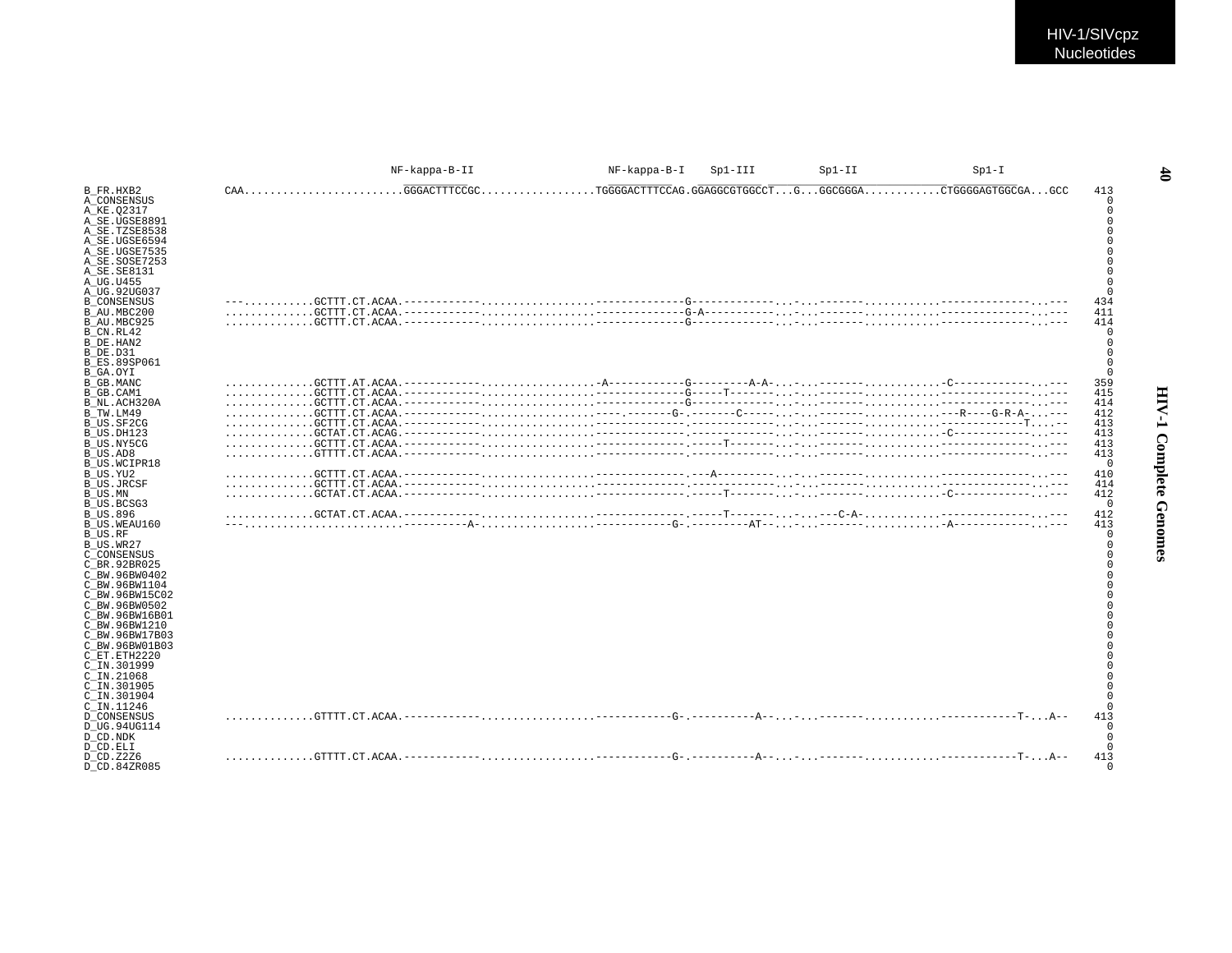|                                                                                                                                                                                                                 |                           | NF-kappa-B-II                                                            | NF-kappa-B-I | $Sp1-III$ | $Sp1-II$ | $Sp1-I$                                                                                                                                      |                                                |
|-----------------------------------------------------------------------------------------------------------------------------------------------------------------------------------------------------------------|---------------------------|--------------------------------------------------------------------------|--------------|-----------|----------|----------------------------------------------------------------------------------------------------------------------------------------------|------------------------------------------------|
| B FR.HXB2<br>F CONSENSUS<br>F1 BE.VI850                                                                                                                                                                         | $CAA$                     | .GGGACTTTCCGC                                                            |              |           |          |                                                                                                                                              | 413                                            |
| F1 BR.93BR020<br>F2 CM.MP255C<br>F2 CM.MP257C<br>F1 FI.FIN9363<br>F1 FR.MP411<br><b>G CONSENSUS</b><br>G BE.DRCBL<br>G FI.HH87932<br>G NG. 92NG083<br>G SE. SE6165<br>H CONSENSUS<br>H BE.VI991<br>H BE.VI997   |                           |                                                                          |              |           |          |                                                                                                                                              | 378<br>378                                     |
| H CF.90CF056<br>J SE. SE91733<br>J SE.SE92809<br>K CM.MP535C<br>K CD.EOTB11C<br>CRF01 AE CONSENSUS<br>CRF01 AE CF.90CF402<br>CRF01 AE TH.93TH253<br>CRF01_AE_TH.CM240<br>CRF02 AG CONSENSUS                     |                           |                                                                          |              |           |          |                                                                                                                                              | 403<br>436<br>413<br>$\cap$                    |
| CRF02 AG DJ.DJ263<br>CRF02 AG DJ.DJ264<br>CRF02 AG NG. IBNG<br>CRF03 AB RU. KAL153<br>CRF04_cpx_CONSENSUS<br>CRF04 cpx CY.94CY032<br>CRF04_cpx_GR.97PVMY<br>CRF04 cpx GR.97PVCH<br>AC IN.21301<br>AC RW.92RW009 |                           |                                                                          |              |           |          |                                                                                                                                              | 410<br>394<br>$\Omega$<br>416<br>417<br>$\cap$ |
| AC SE. ETSE9488<br>AC ZM.ZAM184<br>ACD SE.SE8603<br>AD SE.KESE7108<br>ADH NO. NOGIL3<br>ADU CD. MAL<br>AG NG. 92NG003<br>AGU CD.Z321B                                                                           |                           |                                                                          |              |           |          |                                                                                                                                              | 428                                            |
| AGJ AU.BFP90<br>AGJ ML.95ML84<br>AJU BW.98-2117<br>BF BR.93BR029<br>MO CM.97CAMP645MO<br>O CM.ANT70<br>O CM.MVP5180<br>N CM.YBF30<br>SIVCPZUS                                                                   | AGTTT.CT.AATG.----------- |                                                                          |              |           |          | -AGACTGCTGACACTGC-----------C-TG--A-G-ATAA---GC--TTC----------T-A--<br>----AAGGGACGTTCCAAGGGGGTG--TC-GGGCGG-ACA-GC-TGGTTTTACCCTCAAA--C--CAT- | 425<br>448<br>421<br>$\Omega$<br>455           |
| SIVCPZGAB<br>SIVCPZANT                                                                                                                                                                                          |                           | $\ldots\ldots\ldots\ldots\ldots\ldots\ldots\ldots\ldots\ldots\text{A}\\$ |              |           |          |                                                                                                                                              | 433<br>$\Omega$                                |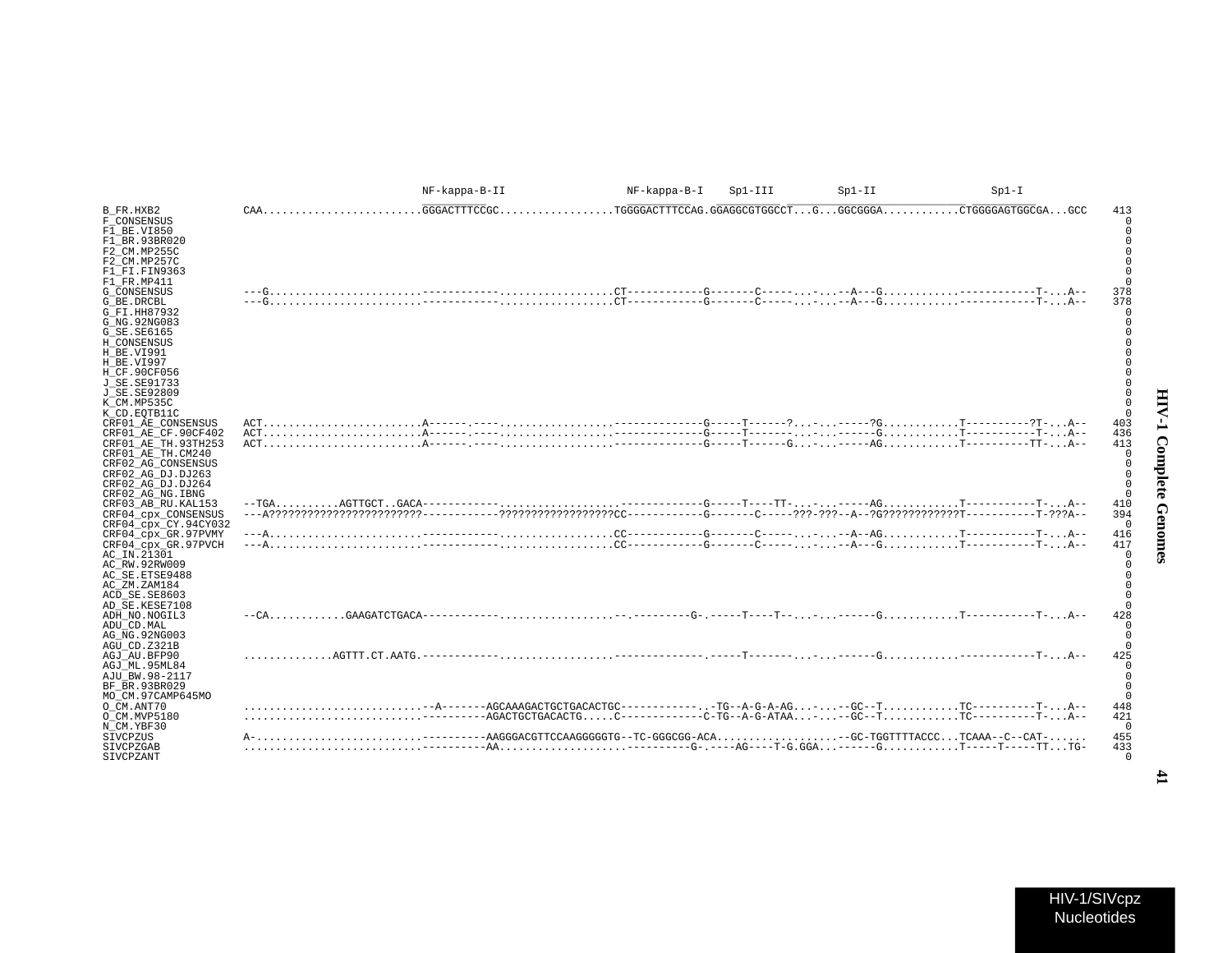|                                 | TATA Box<br>-> +1 mRNA start site<br>5' LTR U3 end $\sqrt{ }$ 5' LTR R repeat begin                                                                    |                                                                                               | Poly-A signal        |
|---------------------------------|--------------------------------------------------------------------------------------------------------------------------------------------------------|-----------------------------------------------------------------------------------------------|----------------------|
| B FR.HXB2                       | CTCAGATCCTGCATATAAGCAGCTGCTTTTTGCCTGTACTGGGTCTCTCTGGTTAGACCAGATCTGAGCCTGGGAGCTCTCTGG<br><u> ^                 ^^</u>     <br>bulge<br>TAR element stem | .CTAACTAGGGAACCCACTGCTTAAGCCTCAATAAAGCTT<br>,,,,,,,,,,,,,,,,,,,,,<br>loop<br>TAR element stem | 536                  |
| A CONSENSUS                     |                                                                                                                                                        |                                                                                               | 6                    |
| A KE.02317                      |                                                                                                                                                        |                                                                                               | 6                    |
| A SE.UGSE8891                   |                                                                                                                                                        |                                                                                               | O                    |
| A_SE.TZSE8538                   |                                                                                                                                                        |                                                                                               | O                    |
| A SE.UGSE6594<br>A SE.UGSE7535  |                                                                                                                                                        |                                                                                               | U                    |
| A SE.SOSE7253                   |                                                                                                                                                        |                                                                                               |                      |
| A SE.SE8131                     |                                                                                                                                                        |                                                                                               | $\Omega$             |
| A UG.U455                       |                                                                                                                                                        |                                                                                               | 6                    |
| A UG.92UG037                    |                                                                                                                                                        |                                                                                               | $\cap$               |
| <b>B CONSENSUS</b>              | $- - - -$                                                                                                                                              |                                                                                               | 557                  |
| B AU.MBC200<br>B AU.MBC925      |                                                                                                                                                        |                                                                                               | 533<br>537           |
| B CN.RL42                       |                                                                                                                                                        |                                                                                               | 0                    |
| B DE.HAN2                       |                                                                                                                                                        |                                                                                               | 6                    |
| B DE.D31                        |                                                                                                                                                        |                                                                                               | 82                   |
| <b>B ES.89SP061</b>             |                                                                                                                                                        |                                                                                               | 83                   |
| B GA.OYI                        |                                                                                                                                                        |                                                                                               | 82                   |
| B GB.MANC                       |                                                                                                                                                        |                                                                                               | 482                  |
| B GB.CAM1<br>B NL.ACH320A       |                                                                                                                                                        |                                                                                               | 538<br>537           |
| B TW.LM49                       |                                                                                                                                                        |                                                                                               | 535                  |
| B US.SF2CG                      | $- - - - -$                                                                                                                                            |                                                                                               | 536                  |
| B US.DH123                      |                                                                                                                                                        |                                                                                               | 534                  |
| B US.NY5CG                      |                                                                                                                                                        |                                                                                               | 536                  |
| B US.AD8                        |                                                                                                                                                        |                                                                                               | 536                  |
| <b>B US.WCIPR18</b>             |                                                                                                                                                        |                                                                                               | 82                   |
| B US.YU2<br><b>B US.JRCSF</b>   |                                                                                                                                                        |                                                                                               | 532<br>537           |
| B US.MN                         |                                                                                                                                                        |                                                                                               | 535                  |
| B US.BCSG3                      |                                                                                                                                                        |                                                                                               | 83                   |
| B US.896                        |                                                                                                                                                        |                                                                                               | 535                  |
| B US.WEAU160                    |                                                                                                                                                        |                                                                                               | 536                  |
| B US.RF<br>B US.WR27            |                                                                                                                                                        |                                                                                               | 50<br>$\Omega$       |
| C CONSENSUS                     |                                                                                                                                                        |                                                                                               | 26                   |
| C BR.92BR025                    |                                                                                                                                                        |                                                                                               | $\overline{0}$       |
| C BW.96BW0402                   |                                                                                                                                                        |                                                                                               | 25                   |
| C BW.96BW1104                   |                                                                                                                                                        |                                                                                               | $\overline{0}$       |
| C BW.96BW15C02                  |                                                                                                                                                        |                                                                                               | 26                   |
| C BW.96BW0502                   |                                                                                                                                                        |                                                                                               | 25<br>25             |
| C BW.96BW16B01<br>C BW.96BW1210 |                                                                                                                                                        |                                                                                               | $\overline{0}$       |
| C BW.96BW17B03                  |                                                                                                                                                        |                                                                                               | $\mathbf 0$          |
| C BW.96BW01B03                  |                                                                                                                                                        |                                                                                               | 25                   |
| C ET.ETH2220                    |                                                                                                                                                        |                                                                                               | $\Omega$             |
| C IN.301999                     |                                                                                                                                                        |                                                                                               | $\Omega$             |
| $C$ IN. 21068                   |                                                                                                                                                        |                                                                                               | $\Omega$<br>$\Omega$ |
| C IN.301905<br>$C$ IN.301904    |                                                                                                                                                        |                                                                                               | $\Omega$             |
| C IN.11246                      |                                                                                                                                                        |                                                                                               | $\Omega$             |
| <b>D CONSENSUS</b>              |                                                                                                                                                        |                                                                                               | 538                  |
| D UG.94UG114                    |                                                                                                                                                        |                                                                                               | $\overline{0}$       |
| D CD.NDK                        |                                                                                                                                                        |                                                                                               | 80                   |
| D CD.ELI                        |                                                                                                                                                        |                                                                                               | 82                   |
| D CD.Z2Z6<br>D CD.84ZR085       |                                                                                                                                                        |                                                                                               | 536<br>50            |
|                                 |                                                                                                                                                        |                                                                                               |                      |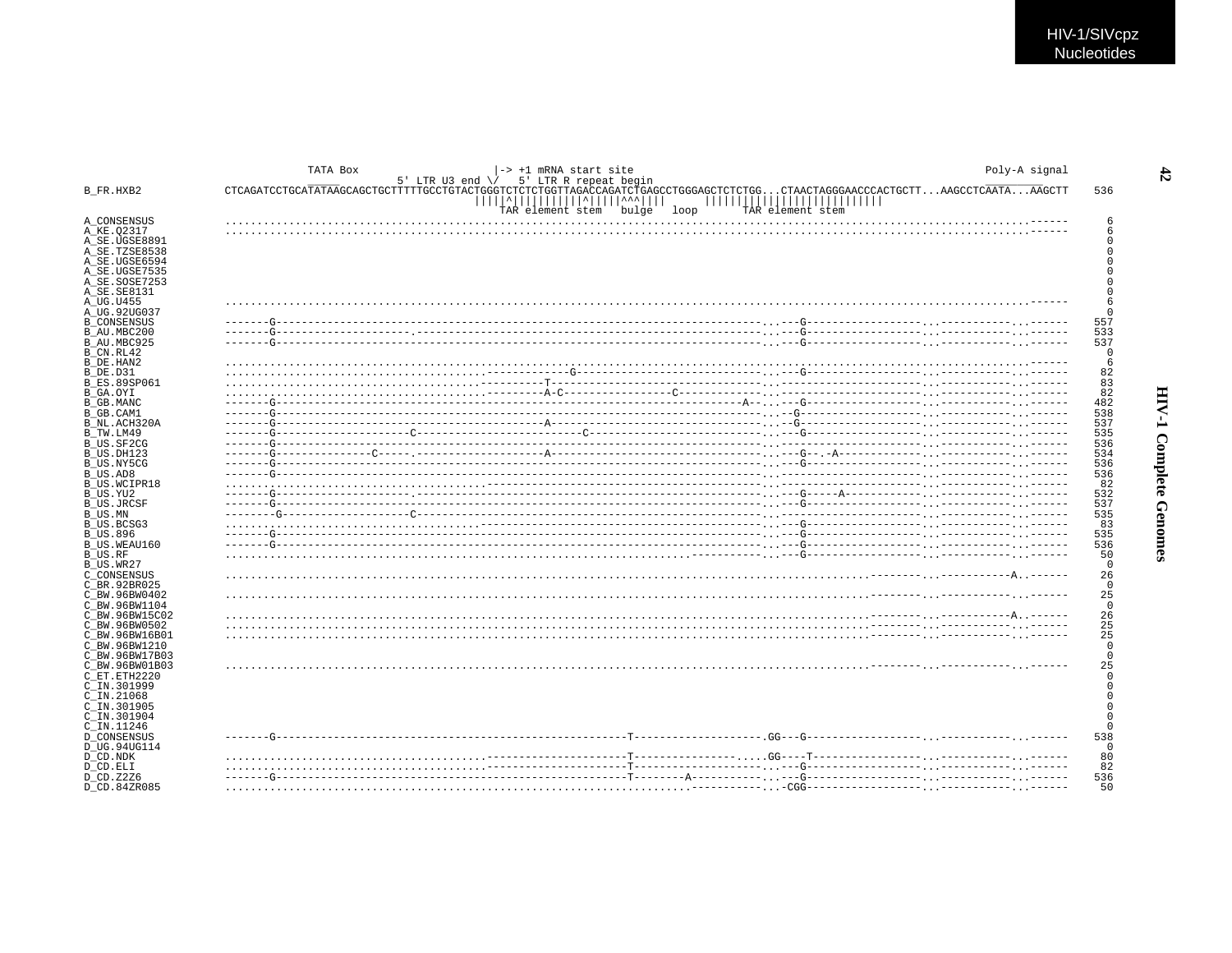|                                                                                                                                                                                                       | TATA Box | 5' LTR U3 end $\sqrt{ }$ 5' LTR R repeat begin | -> +1 mRNA start site             |  |                        |                                                                                                                             | Poly-A signal |                 |
|-------------------------------------------------------------------------------------------------------------------------------------------------------------------------------------------------------|----------|------------------------------------------------|-----------------------------------|--|------------------------|-----------------------------------------------------------------------------------------------------------------------------|---------------|-----------------|
| B_FR.HXB2                                                                                                                                                                                             |          |                                                | <u> ^           ^     ^^^    </u> |  | ,,,,,,,,,,,,,,,,,,,,,, | CTCAGATCCTGCATATAAGCAGCTGCTTTTTGCCTGTACTGGGTCTCTCTGGTTAGACCAGATCTGAGCCTGGGAGCTCTCTGGCTAACTAGGGAACCCACTGCTTAAGCCTCAATAAAGCTT |               | 536             |
| F CONSENSUS<br>F1 BE.VI850<br>F1 BR.93BR020<br>F2 CM.MP255C<br>F2 CM.MP257C<br>F1 FI.FIN9363<br>F1 FR.MP411                                                                                           |          |                                                | TAR element stem bulge loop       |  | TAR element stem       |                                                                                                                             |               |                 |
| G CONSENSUS<br>G BE.DRCBL<br>G FI.HH87932<br>G NG. 92NG083<br>G_SE.SE6165<br>H CONSENSUS<br>H BE.VI991<br>H BE.VI997<br>H CF.90CF056<br>J SE. SE91733<br>J SE. SE92809<br>K CM.MP535C<br>K CD.EOTB11C |          |                                                |                                   |  |                        |                                                                                                                             |               | 502<br>502      |
| CRF01 AE CONSENSUS                                                                                                                                                                                    |          |                                                |                                   |  |                        |                                                                                                                             |               | 526             |
| CRF01 AE CF.90CF402<br>CRF01 AE TH.93TH253                                                                                                                                                            |          |                                                |                                   |  |                        |                                                                                                                             |               | 559<br>536      |
| CRF01_AE_TH.CM240                                                                                                                                                                                     |          |                                                |                                   |  |                        |                                                                                                                             |               | 83              |
| CRF02 AG CONSENSUS                                                                                                                                                                                    |          |                                                |                                   |  |                        |                                                                                                                             |               | 65              |
| CRF02 AG DJ.DJ263<br>CRF02 AG DJ.DJ264                                                                                                                                                                |          |                                                |                                   |  |                        |                                                                                                                             |               | $\Omega$        |
| CRF02_AG_NG.IBNG                                                                                                                                                                                      |          |                                                |                                   |  |                        |                                                                                                                             |               | 65              |
| CRF03 AB RU. KAL153                                                                                                                                                                                   |          |                                                |                                   |  |                        |                                                                                                                             |               | 532             |
| CRF04_cpx_CONSENSUS<br>CRF04_cpx_CY.94CY032                                                                                                                                                           |          |                                                |                                   |  |                        |                                                                                                                             |               | 503<br>$\Omega$ |
| CRF04_cpx_GR.97PVMY                                                                                                                                                                                   |          |                                                |                                   |  |                        |                                                                                                                             |               | 538<br>536      |
| CRF04 cpx GR.97PVCH<br>AC IN.21301<br>AC RW.92RW009<br>AC SE. ETSE9488<br>AC ZM.ZAM184<br>ACD SE.SE8603                                                                                               |          |                                                |                                   |  |                        |                                                                                                                             |               |                 |
| AD SE.KESE7108                                                                                                                                                                                        |          |                                                |                                   |  |                        |                                                                                                                             |               |                 |
| ADH NO.NOGIL3                                                                                                                                                                                         |          |                                                |                                   |  |                        |                                                                                                                             |               | 551             |
| ADU CD.MAL<br>AG NG. 92NG003<br>AGU CD.Z321B                                                                                                                                                          |          |                                                |                                   |  |                        |                                                                                                                             |               | 80              |
| AGJ AU.BFP90                                                                                                                                                                                          |          |                                                |                                   |  |                        |                                                                                                                             |               | 548             |
| AGJ ML.95ML84<br>AJU BW.98-2117<br>BF BR.93BR029<br>MO CM.97CAMP645MO                                                                                                                                 |          |                                                |                                   |  |                        |                                                                                                                             |               |                 |
| O CM.ANT70                                                                                                                                                                                            |          |                                                |                                   |  |                        |                                                                                                                             |               | 571             |
| O CM.MVP5180                                                                                                                                                                                          |          |                                                |                                   |  |                        | ------G-----------------CC--T-----C------TAG-TAGAG------G--------C-----C----G--------G-------CG------------                 |               | 544             |
| N CM.YBF30                                                                                                                                                                                            |          |                                                |                                   |  |                        |                                                                                                                             |               | 96              |
| SIVCPZUS                                                                                                                                                                                              |          |                                                |                                   |  |                        |                                                                                                                             |               | 561             |
| SIVCPZGAB<br>SIVCPZANT                                                                                                                                                                                |          |                                                |                                   |  |                        |                                                                                                                             |               | 555             |

HIV-1/SIVcpz Nucleotides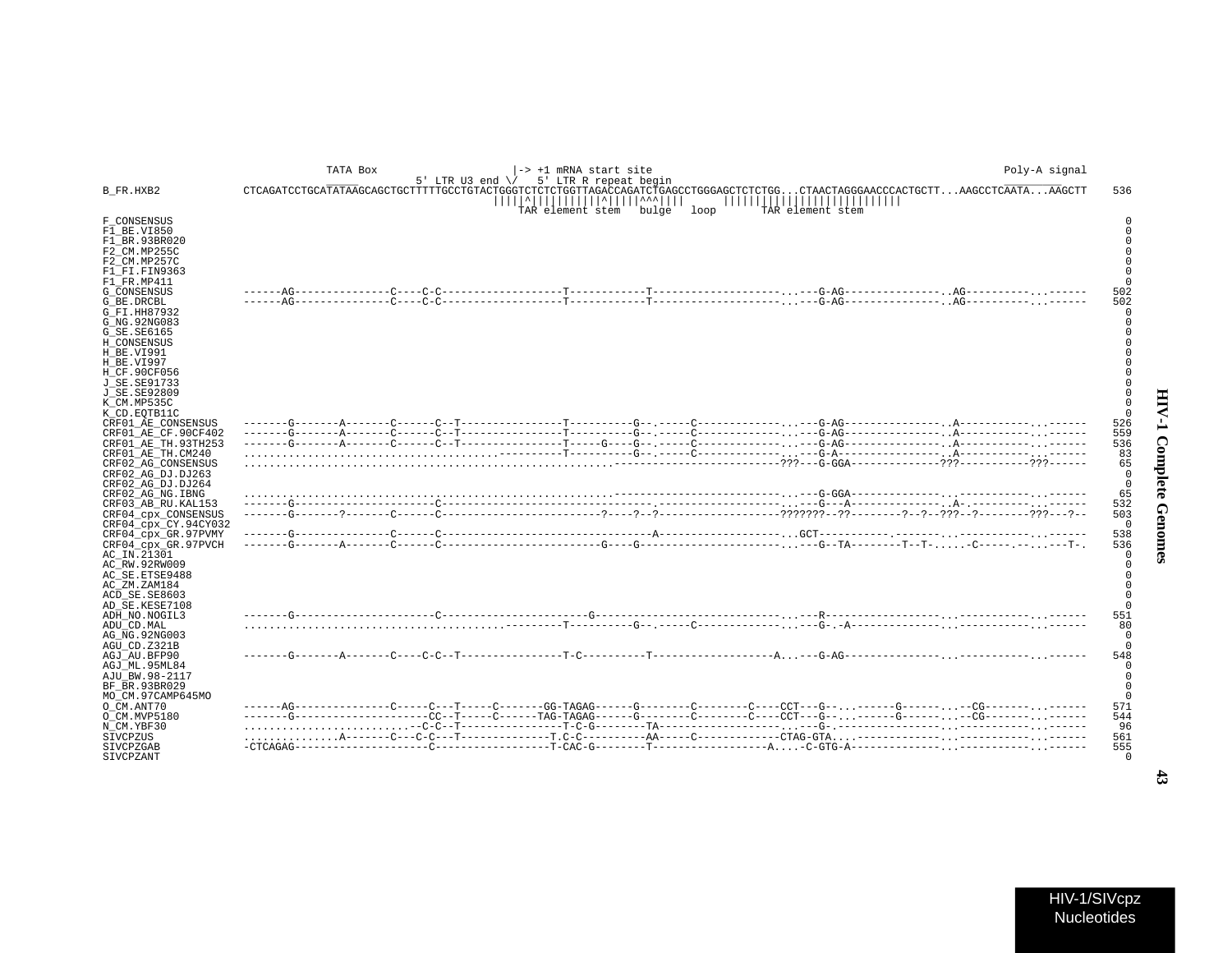|                     | $5'$ LTR \ / $5'$ LTR<br>Extensive secondary structure in this region.<br>R repeat end $\setminus$ U5 start<br>See Rizvi, J Virol 67: 2681-88 (1993) |  | $5'$ LTR U5 end $-$ |
|---------------------|------------------------------------------------------------------------------------------------------------------------------------------------------|--|---------------------|
| B FR.HXB2           | GCCTTGAGTGCTTCAAGTAGTGTGTGCCCGTCTGTTGTGTGACTCTGGTAACTAGAGATCCCTCAGACCCTTTTAGTCAGTGTGGAAAATCTCTAG                                                     |  | 632                 |
| A_CONSENSUS         |                                                                                                                                                      |  | 95                  |
| A KE.02317          |                                                                                                                                                      |  | 101                 |
| A SE.UGSE8891       |                                                                                                                                                      |  |                     |
| A SE.TZSE8538       |                                                                                                                                                      |  |                     |
| A SE.UGSE6594       |                                                                                                                                                      |  |                     |
| A SE.UGSE7535       |                                                                                                                                                      |  |                     |
| A SE.SOSE7253       |                                                                                                                                                      |  |                     |
| A SE.SE8131         |                                                                                                                                                      |  | 10                  |
| A UG.U455           |                                                                                                                                                      |  | 101                 |
| A UG.92UG037        |                                                                                                                                                      |  | -5                  |
| <b>B CONSENSUS</b>  |                                                                                                                                                      |  | 657                 |
| B AU.MBC200         |                                                                                                                                                      |  | 629                 |
| B AU.MBC925         |                                                                                                                                                      |  | 633                 |
| B CN.RL42           |                                                                                                                                                      |  | <sub>9</sub>        |
| B DE.HAN2           |                                                                                                                                                      |  | 102                 |
| B DE.D31            |                                                                                                                                                      |  | 178                 |
| <b>B ES.89SP061</b> |                                                                                                                                                      |  | 181                 |
| B GA.OYI            |                                                                                                                                                      |  | 178                 |
| B GB.MANC           |                                                                                                                                                      |  | 578                 |
| B GB.CAM1           |                                                                                                                                                      |  | 634                 |
|                     |                                                                                                                                                      |  | 633                 |
| B NL.ACH320A        |                                                                                                                                                      |  | 631                 |
| B TW.LM49           |                                                                                                                                                      |  |                     |
| B US.SF2CG          |                                                                                                                                                      |  | 633                 |
| B US.DH123          |                                                                                                                                                      |  | 630                 |
| B US.NY5CG          |                                                                                                                                                      |  | 632                 |
| B US.AD8            |                                                                                                                                                      |  | 632                 |
| <b>B US.WCIPR18</b> |                                                                                                                                                      |  | 178                 |
| B US.YU2            |                                                                                                                                                      |  | 628                 |
| B US.JRCSF          |                                                                                                                                                      |  | 633                 |
| B US.MN             |                                                                                                                                                      |  | 631                 |
| B US.BCSG3          |                                                                                                                                                      |  | 179                 |
| B US.896            |                                                                                                                                                      |  | 631                 |
| B US.WEAU160        |                                                                                                                                                      |  | 632                 |
| B US.RF             |                                                                                                                                                      |  | 146                 |
| B US.WR27           |                                                                                                                                                      |  | 12                  |
| C CONSENSUS         |                                                                                                                                                      |  | 122                 |
| C BR.92BR025        |                                                                                                                                                      |  | $\cap$              |
| C BW.96BW0402       |                                                                                                                                                      |  | 121                 |
| C BW.96BW1104       |                                                                                                                                                      |  | 21                  |
| C BW.96BW15C02      |                                                                                                                                                      |  | 122                 |
| C BW.96BW0502       |                                                                                                                                                      |  | 119                 |
| C BW.96BW16B01      |                                                                                                                                                      |  | 120                 |
| C BW 96BW1210       |                                                                                                                                                      |  | 21                  |
|                     |                                                                                                                                                      |  | 7                   |
| C BW.96BW17B03      |                                                                                                                                                      |  |                     |
| C BW.96BW01B03      |                                                                                                                                                      |  | 120                 |
| C ET. ETH2220       |                                                                                                                                                      |  | 10                  |
| C IN.301999         |                                                                                                                                                      |  | 10                  |
| C IN.21068          |                                                                                                                                                      |  | 10                  |
| C IN.301905         |                                                                                                                                                      |  | 10                  |
| C IN.301904         |                                                                                                                                                      |  | 10                  |
| C IN.11246          |                                                                                                                                                      |  | 10                  |
| D CONSENSUS         |                                                                                                                                                      |  | 633                 |
| D UG.94UG114        |                                                                                                                                                      |  | $\Omega$            |
| D CD.NDK            |                                                                                                                                                      |  | 176                 |
| D CD.ELI            |                                                                                                                                                      |  | 178                 |
| D CD.Z2Z6           |                                                                                                                                                      |  | 632                 |
| D CD.84ZR085        |                                                                                                                                                      |  | 146                 |
|                     |                                                                                                                                                      |  |                     |

 $\frac{4}{4}$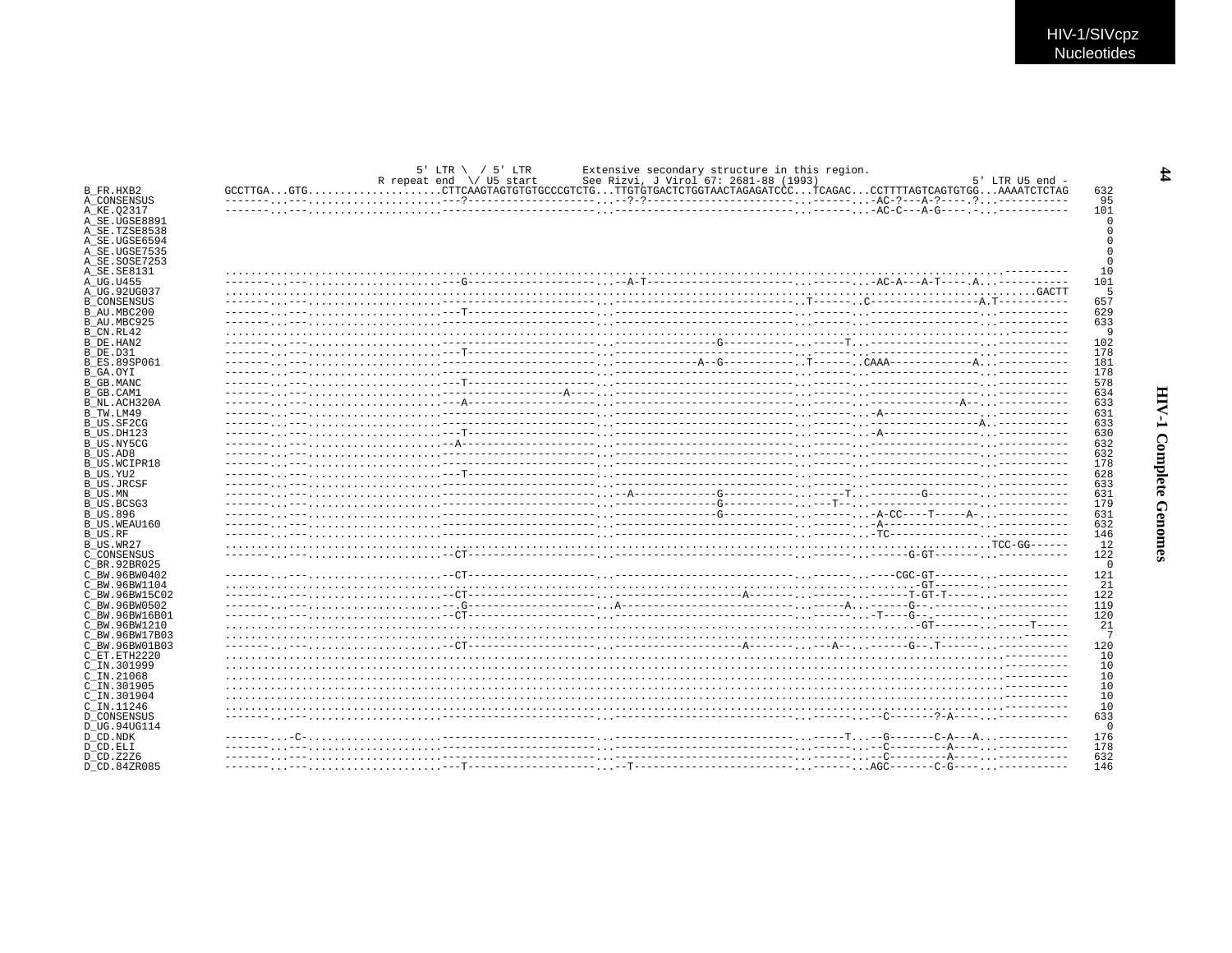| Ė                            |  |
|------------------------------|--|
| ١<br>$\frac{1}{2}$<br>ة<br>م |  |
| ì<br>٦                       |  |

|                      | $5'$ LTR \ / $5'$ LTR<br>R repeat end \/ U5 start                                              | Extensive secondary structure in this region.<br>See Rizvi, J Virol 67: 2681-88 (1993) | $5'$ LTR U5 end - |
|----------------------|------------------------------------------------------------------------------------------------|----------------------------------------------------------------------------------------|-------------------|
| B FR.HXB2            | GCCTTGAGTGCTTCAAGTAGTGTGCCCGTCTGTTGTGTGACTCTGGTAACTAGAGATCCCTCAGACCCTTTTAGTCAGTGTGGAAAATCTCTAG |                                                                                        | 632               |
| F CONSENSUS          |                                                                                                |                                                                                        |                   |
| F1 BE.VI850          |                                                                                                |                                                                                        |                   |
| F1 BR.93BR020        |                                                                                                |                                                                                        |                   |
|                      |                                                                                                |                                                                                        |                   |
| F2 CM.MP255C         |                                                                                                |                                                                                        |                   |
| F2 CM.MP257C         |                                                                                                |                                                                                        |                   |
| F1 FI.FIN9363        |                                                                                                |                                                                                        |                   |
| F1 FR.MP411          |                                                                                                |                                                                                        |                   |
| <b>G CONSENSUS</b>   |                                                                                                |                                                                                        | 598               |
| G BE.DRCBL           |                                                                                                |                                                                                        | 597               |
| G FI.HH87932         |                                                                                                |                                                                                        | 15                |
| G NG. 92NG083        |                                                                                                |                                                                                        | -3                |
| G SE. SE6165         |                                                                                                |                                                                                        | 15                |
| H CONSENSUS          |                                                                                                |                                                                                        | 10                |
| H BE.VI991           |                                                                                                |                                                                                        | 10                |
| H BE.VI997           |                                                                                                |                                                                                        | $\Omega$          |
| H CF.90CF056         |                                                                                                |                                                                                        |                   |
| J SE. SE91733        |                                                                                                |                                                                                        |                   |
| J SE. SE92809        |                                                                                                |                                                                                        |                   |
| K CM.MP535C          |                                                                                                |                                                                                        |                   |
| K CD. EOTB11C        |                                                                                                |                                                                                        |                   |
| CRF01 AE CONSENSUS   |                                                                                                |                                                                                        | 621               |
| CRF01 AE CF.90CF402  |                                                                                                |                                                                                        | 654               |
| CRF01 AE TH.93TH253  |                                                                                                |                                                                                        | 631               |
| CRF01 AE TH.CM240    |                                                                                                |                                                                                        | 178               |
| CRF02 AG CONSENSUS   |                                                                                                |                                                                                        | 161               |
| CRF02 AG DJ.DJ263    |                                                                                                |                                                                                        | $^{\circ}$        |
| CRF02 AG DJ.DJ264    |                                                                                                |                                                                                        | $\overline{1}$    |
| CRF02 AG NG. IBNG    |                                                                                                |                                                                                        | 161               |
| CRF03 AB RU. KAL153  |                                                                                                |                                                                                        | 543               |
| CRF04 cpx CONSENSUS  |                                                                                                |                                                                                        | 596               |
|                      |                                                                                                |                                                                                        | $\sqrt{ }$        |
| CRF04 cpx CY.94CY032 |                                                                                                |                                                                                        | 633               |
| CRF04 cpx GR.97PVMY  |                                                                                                |                                                                                        |                   |
| CRF04 cpx GR.97PVCH  |                                                                                                |                                                                                        | 629               |
| AC IN.21301          |                                                                                                |                                                                                        | 10                |
| AC RW.92RW009        |                                                                                                |                                                                                        | $\Omega$          |
| AC SE. ETSE9488      |                                                                                                |                                                                                        | $\Omega$          |
| AC ZM.ZAM184         |                                                                                                |                                                                                        | 10                |
| ACD SE.SE8603        |                                                                                                |                                                                                        | $\Omega$          |
| AD SE.KESE7108       |                                                                                                |                                                                                        | $\Omega$          |
| ADH NO.NOGIL3        |                                                                                                |                                                                                        | 647               |
| ADU CD.MAL           |                                                                                                |                                                                                        | 175               |
| AG NG. 92NG003       |                                                                                                |                                                                                        | ्र                |
| AGU CD.Z321B         |                                                                                                |                                                                                        | $\sqrt{ }$        |
| AGJ AU.BFP90         |                                                                                                |                                                                                        | 643               |
| AGJ ML.95ML84        |                                                                                                |                                                                                        | $\Omega$          |
| AJU BW.98-2117       |                                                                                                |                                                                                        | 24                |
| BF BR.93BR029        |                                                                                                |                                                                                        | $\Omega$          |
| MO CM.97CAMP645MO    |                                                                                                |                                                                                        | $\mathbf 0$       |
| O CM.ANT70           | ----------AG--C--------T-A----CA--C-----GT-------------T-AC--AGACTGAA-CA-----------            |                                                                                        | 662               |
| O_CM.MVP5180         | ----------AG---C---------T-A----CA--C-----GT---------------T-AC--AGACTGAA-CA-                  |                                                                                        | 635               |
| N CM.YBF30           |                                                                                                |                                                                                        | 190               |
| SIVCPZUS             |                                                                                                |                                                                                        | 655               |
| SIVCPZGAB            |                                                                                                |                                                                                        | 651               |
| SIVCPZANT            |                                                                                                |                                                                                        | $\overline{0}$    |

 $\frac{4}{5}$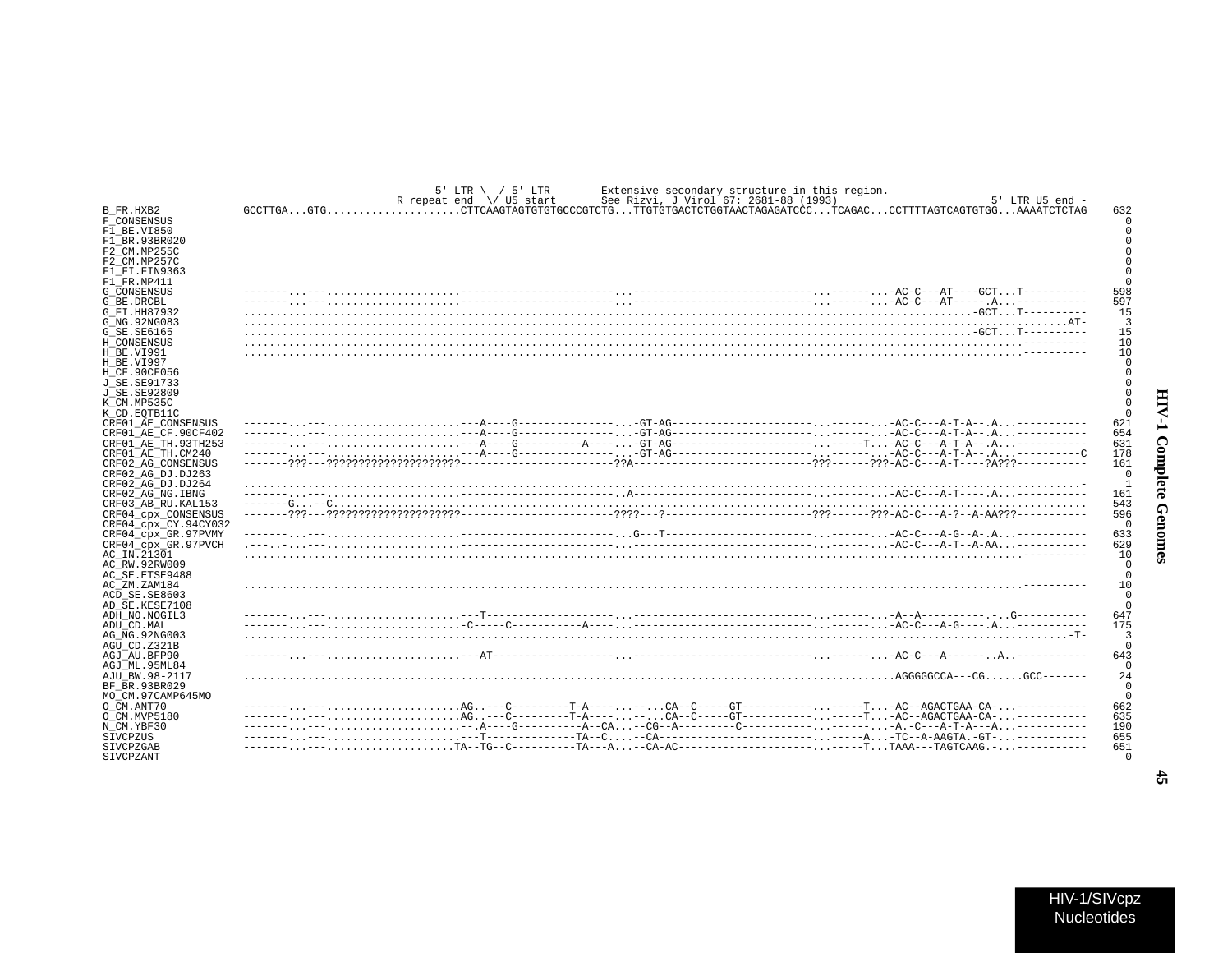Gag p7 nucleocapsid binds these loops, see DeGuzman, Science 279: 384-388 (1998)  $998)$ 

|                                    |                                |                                                                            | packaging signal secondary structure, see Harrison, J Virol 72: 5886-96 (1998 |  |            |
|------------------------------------|--------------------------------|----------------------------------------------------------------------------|-------------------------------------------------------------------------------|--|------------|
| B FR.HXB2                          | > Ivs tRNA Primer Binding Site |                                                                            |                                                                               |  | 693        |
| A CONSENSUS                        |                                | $---------GACCCGAAAAGTGAAAGTAAATAGG---TC---------TT---AGA--A--T----------$ |                                                                               |  | 180        |
| A KE.02317                         |                                |                                                                            |                                                                               |  | 159        |
| A SE.UGSE8891                      |                                |                                                                            |                                                                               |  |            |
| A SE.TZSE8538                      |                                |                                                                            |                                                                               |  |            |
| A SE.UGSE6594                      |                                |                                                                            |                                                                               |  |            |
| A SE.UGSE7535                      |                                |                                                                            |                                                                               |  |            |
| A SE.SOSE7253                      |                                |                                                                            |                                                                               |  |            |
| A_SE.SE8131                        |                                |                                                                            |                                                                               |  | 91         |
| A UG.U455                          |                                |                                                                            |                                                                               |  | 159<br>66  |
| A UG.92UG037<br><b>B CONSENSUS</b> |                                |                                                                            |                                                                               |  | 718        |
| B AU.MBC200                        |                                |                                                                            |                                                                               |  | 690        |
| B AU.MBC925                        |                                |                                                                            |                                                                               |  | 694        |
| B CN.RL42                          |                                |                                                                            |                                                                               |  | 70         |
| B DE.HAN2                          |                                |                                                                            |                                                                               |  | 163        |
| B DE.D31                           |                                |                                                                            |                                                                               |  | 239        |
| <b>B ES.89SP061</b>                |                                |                                                                            |                                                                               |  | 242        |
| B GA.OYI                           |                                |                                                                            |                                                                               |  | 239        |
| B GB.MANC                          |                                |                                                                            |                                                                               |  | 639        |
| B GB.CAM1                          |                                |                                                                            |                                                                               |  | 695        |
| B NL.ACH320A                       |                                |                                                                            |                                                                               |  | 694        |
| B TW.LM49                          |                                |                                                                            |                                                                               |  | 692        |
| B US.SF2CG                         |                                |                                                                            |                                                                               |  | 694        |
| B US.DH123                         |                                |                                                                            |                                                                               |  | 691        |
| B US.NY5CG                         |                                |                                                                            |                                                                               |  | 693        |
| B US.AD8                           |                                |                                                                            |                                                                               |  | 693<br>239 |
| B US.WCIPR18<br>B US.YU2           |                                |                                                                            |                                                                               |  | 689        |
| <b>B US.JRCSF</b>                  |                                |                                                                            |                                                                               |  | 694        |
| B US.MN                            |                                |                                                                            |                                                                               |  | 689        |
| B US.BCSG3                         |                                |                                                                            |                                                                               |  | 240        |
| <b>B US.896</b>                    |                                |                                                                            |                                                                               |  | 692        |
| B US.WEAU160                       |                                |                                                                            |                                                                               |  | 693        |
| B US.RF                            |                                |                                                                            |                                                                               |  | 207        |
| B US.WR27                          |                                |                                                                            |                                                                               |  | 73         |
| C CONSENSUS                        |                                |                                                                            |                                                                               |  | 185        |
| C BR.92BR025                       |                                |                                                                            |                                                                               |  | 43         |
| C BW.96BW0402                      |                                |                                                                            |                                                                               |  | 182        |
| C BW.96BW1104                      |                                |                                                                            |                                                                               |  | 82         |
| C BW.96BW15C02<br>C BW.96BW0502    |                                |                                                                            |                                                                               |  | 183<br>180 |
| C BW.96BW16B01                     |                                |                                                                            |                                                                               |  | 181        |
| C BW.96BW1210                      |                                |                                                                            |                                                                               |  | 82         |
| C BW.96BW17B03                     |                                |                                                                            |                                                                               |  | 68         |
| C BW.96BW01B03                     |                                |                                                                            |                                                                               |  | 181        |
| C ET. ETH2220                      |                                |                                                                            |                                                                               |  | 72         |
| C IN.301999                        |                                |                                                                            |                                                                               |  | 71         |
| $C$ IN. 21068                      |                                |                                                                            |                                                                               |  | 71         |
| C IN.301905                        |                                |                                                                            |                                                                               |  | 71         |
| C IN.301904                        |                                |                                                                            |                                                                               |  | 71         |
| C IN.11246                         |                                |                                                                            |                                                                               |  | 71         |
| <b>D CONSENSUS</b>                 |                                |                                                                            |                                                                               |  | 694        |
| D UG.94UG114                       |                                |                                                                            |                                                                               |  | 40         |
| D CD.NDK                           |                                |                                                                            |                                                                               |  | 237<br>239 |
| D CD.ELI<br>D CD. Z2Z6             |                                |                                                                            |                                                                               |  | 693        |
| D CD.84ZR085                       |                                |                                                                            |                                                                               |  | 207        |
|                                    |                                |                                                                            |                                                                               |  |            |

 $\frac{4}{5}$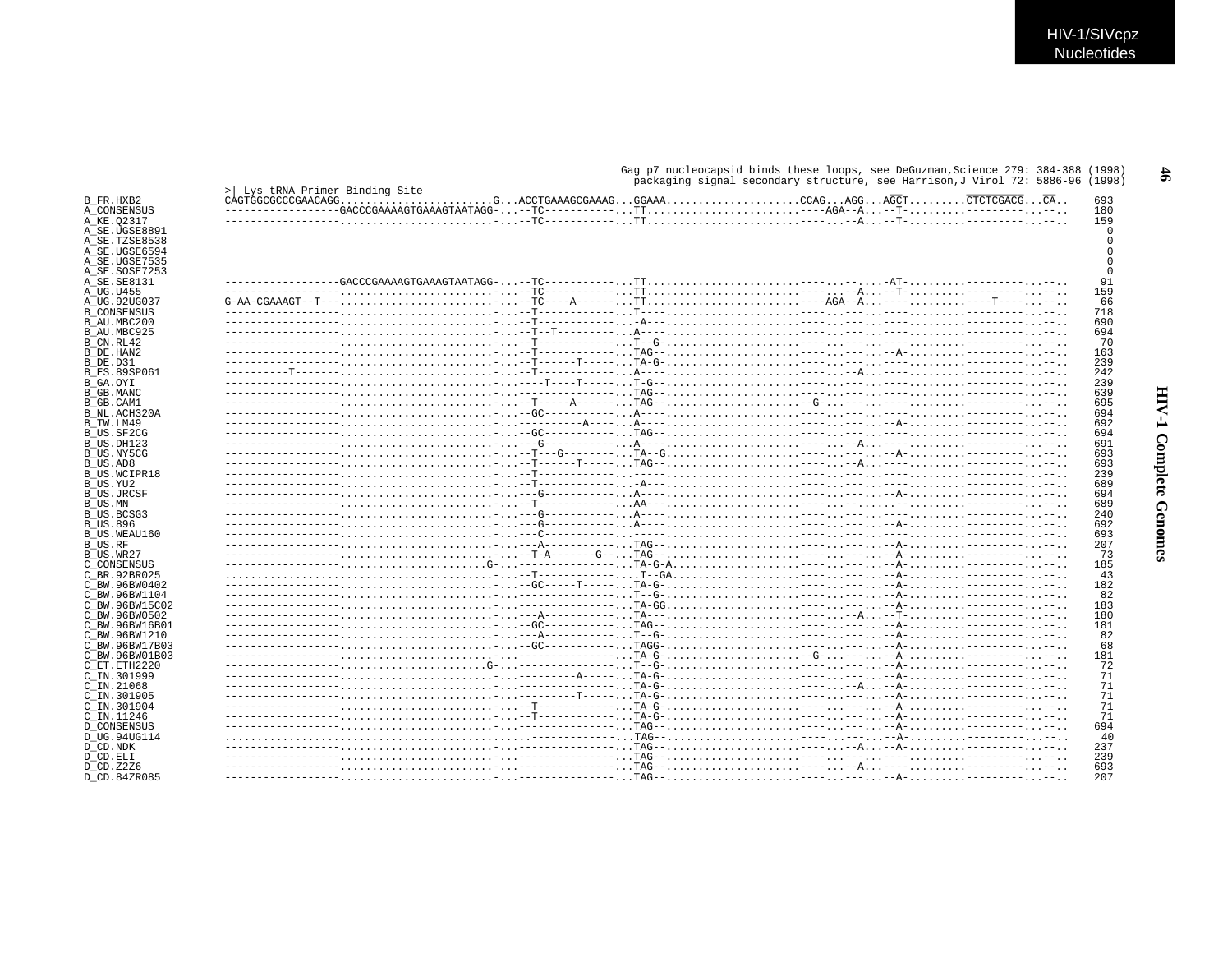## HIV-1 Complete Genomes

| HIV-1/SIVcpz       |
|--------------------|
| <b>Nucleotides</b> |

|  | Gag p7 nucleocapsid binds these loops, see DeGuzman, Science 279: 384-388 (1998) |  |
|--|----------------------------------------------------------------------------------|--|
|  | packaging signal secondary structure, see Harrison, J Virol 72: 5886-96 (1998)   |  |

|                               |                                                                                                                                                                                                                                                            | packaging signal secondary structure, see harrison,o virol 72. | \エンジC                      |
|-------------------------------|------------------------------------------------------------------------------------------------------------------------------------------------------------------------------------------------------------------------------------------------------------|----------------------------------------------------------------|----------------------------|
| B FR.HXB2                     | > Lys tRNA Primer Binding Site                                                                                                                                                                                                                             |                                                                | 693                        |
| F CONSENSUS                   |                                                                                                                                                                                                                                                            |                                                                | 42                         |
| F1 BE.VI850                   |                                                                                                                                                                                                                                                            |                                                                | 43                         |
| F1 BR.93BR020                 |                                                                                                                                                                                                                                                            |                                                                | 39                         |
| F2 CM.MP255C                  |                                                                                                                                                                                                                                                            |                                                                | $\Omega$<br>$\overline{0}$ |
| F2 CM.MP257C<br>F1 FI.FIN9363 |                                                                                                                                                                                                                                                            |                                                                | 37                         |
| F1 FR.MP411                   |                                                                                                                                                                                                                                                            |                                                                | $\Omega$                   |
| G CONSENSUS                   | ----------------GACTTGAAAGTGAAGTTAACAGG.---T?----?-----TT--?AGGGACTCGAAAGCGAAAGTT------A--T------------.                                                                                                                                                   |                                                                | 700                        |
| G BE.DRCBL                    |                                                                                                                                                                                                                                                            |                                                                | 679                        |
| G FI.HH87932                  | $---------GACTIGAAGTTGAAGTGAAGTTAACAGG. ---TC---------TT-------A--A----A-------$                                                                                                                                                                           |                                                                | 96                         |
| G NG. 92NG083                 |                                                                                                                                                                                                                                                            |                                                                | 61                         |
| G SE. SE6165                  |                                                                                                                                                                                                                                                            |                                                                | 97                         |
| H CONSENSUS                   |                                                                                                                                                                                                                                                            |                                                                | 67                         |
| H BE.VI991                    |                                                                                                                                                                                                                                                            |                                                                | 71                         |
| H BE.VI997                    |                                                                                                                                                                                                                                                            |                                                                | 12                         |
| H CF.90CF056                  |                                                                                                                                                                                                                                                            |                                                                | 40                         |
| J SE. SE91733                 |                                                                                                                                                                                                                                                            |                                                                | 13                         |
| J SE. SE92809                 |                                                                                                                                                                                                                                                            |                                                                | 13                         |
| K CM.MP535C                   |                                                                                                                                                                                                                                                            |                                                                | $\Omega$                   |
|                               |                                                                                                                                                                                                                                                            |                                                                | $\overline{0}$             |
| K CD.EOTB11C                  |                                                                                                                                                                                                                                                            |                                                                |                            |
| CRF01 AE CONSENSUS            |                                                                                                                                                                                                                                                            |                                                                | 704                        |
| CRF01 AE CF.90CF402           |                                                                                                                                                                                                                                                            |                                                                | 736                        |
| CRF01 AE TH.93TH253           |                                                                                                                                                                                                                                                            |                                                                | 713                        |
| CRF01 AE TH.CM240             | $-\texttt{---}--\texttt{---}--\texttt{---},\dots,\dots,\dots,\dots,\texttt{GC},\dots-\texttt{TC---}--\texttt{---}--\dots,\texttt{TT--TAGGGACTCGAAAGCGAAAGTT---},\dots,\texttt{--A},\dots,\texttt{-T-},\dots,\dots,\texttt{-----},\dots,\texttt{---},\dots$ |                                                                | 261                        |
| CRF02 AG CONSENSUS            |                                                                                                                                                                                                                                                            |                                                                | 243                        |
| CRF02 AG DJ.DJ263             |                                                                                                                                                                                                                                                            |                                                                | 59                         |
| CRF02 AG DJ.DJ264             |                                                                                                                                                                                                                                                            |                                                                | 60                         |
| CRF02 AG NG. IBNG             |                                                                                                                                                                                                                                                            |                                                                | 236                        |
| CRF03 AB RU. KAL153           |                                                                                                                                                                                                                                                            |                                                                | 543                        |
| CRF04 CPX CONSENSUS           | ?----?-----------????TTGAAAGTGAAAGTTAATAG---TC-----T-----TT--TAGGGACTCGAAAGCGGAAGTT------A--T------------.                                                                                                                                                 |                                                                | 696                        |
| CRF04_cpx_CY.94CY032          |                                                                                                                                                                                                                                                            |                                                                | 60                         |
| CRF04 cpx GR.97PVMY           |                                                                                                                                                                                                                                                            |                                                                | 715                        |
| CRF04 cpx GR.97PVCH           | $T^{---C------------}, \ldots, \ldots, \ldots, \ldots, \ldots, \ldots, -1, \ldots, -T^{-----}-T^{---}-1$ TT--TAGGGACTCGAAAGCGGAAGTT------A--T------------                                                                                                  |                                                                | 711                        |
| AC IN.21301                   |                                                                                                                                                                                                                                                            |                                                                | 71                         |
| AC RW.92RW009                 |                                                                                                                                                                                                                                                            |                                                                | 40                         |
| AC SE. ETSE9488               |                                                                                                                                                                                                                                                            |                                                                | $\overline{0}$             |
| AC ZM.ZAM184                  |                                                                                                                                                                                                                                                            |                                                                | 71                         |
|                               |                                                                                                                                                                                                                                                            |                                                                | 13                         |
| ACD SE.SE8603                 |                                                                                                                                                                                                                                                            |                                                                | $\overline{0}$             |
| AD SE.KESE7108                |                                                                                                                                                                                                                                                            |                                                                |                            |
| ADH NO.NOGIL3                 |                                                                                                                                                                                                                                                            |                                                                | 708                        |
| ADU CD.MAL                    |                                                                                                                                                                                                                                                            |                                                                | 256                        |
| AG NG. 92NG003                |                                                                                                                                                                                                                                                            |                                                                | 61                         |
| AGU CD.Z321B                  |                                                                                                                                                                                                                                                            |                                                                | $\Omega$                   |
| AGJ AU.BFP90                  |                                                                                                                                                                                                                                                            |                                                                | 725                        |
| AGJ ML.95ML84                 |                                                                                                                                                                                                                                                            |                                                                | $\Omega$                   |
| AJU BW.98-2117                |                                                                                                                                                                                                                                                            |                                                                | 85                         |
| BF BR.93BR029                 |                                                                                                                                                                                                                                                            |                                                                | 40                         |
| MO CM.97CAMP645MO             | $\ldots$ ---------------, $\ldots\ldots\ldots\ldots\ldots\ldots\ldots\ldots$ ----G---GTTA-T-- $\ldots\ldots\text{--CTCGAAAGCGAAAGTT}\ldots\ldots\ldots\text{--A}\ldots\text{--A}\ldots\ldots\ldots\ldots\text{--1}\ldots\ldots\text{-A}$                   |                                                                | 74                         |
| O CM.ANT70                    |                                                                                                                                                                                                                                                            |                                                                | 725                        |
| O CM.MVP5180                  |                                                                                                                                                                                                                                                            |                                                                | 699                        |
| N CM.YBF30                    |                                                                                                                                                                                                                                                            |                                                                | 253                        |
| SIVCPZUS                      |                                                                                                                                                                                                                                                            |                                                                | 718                        |
| SIVCPZGAB                     |                                                                                                                                                                                                                                                            |                                                                | 712                        |
| SIVCPZANT                     |                                                                                                                                                                                                                                                            |                                                                | 34                         |
|                               |                                                                                                                                                                                                                                                            |                                                                |                            |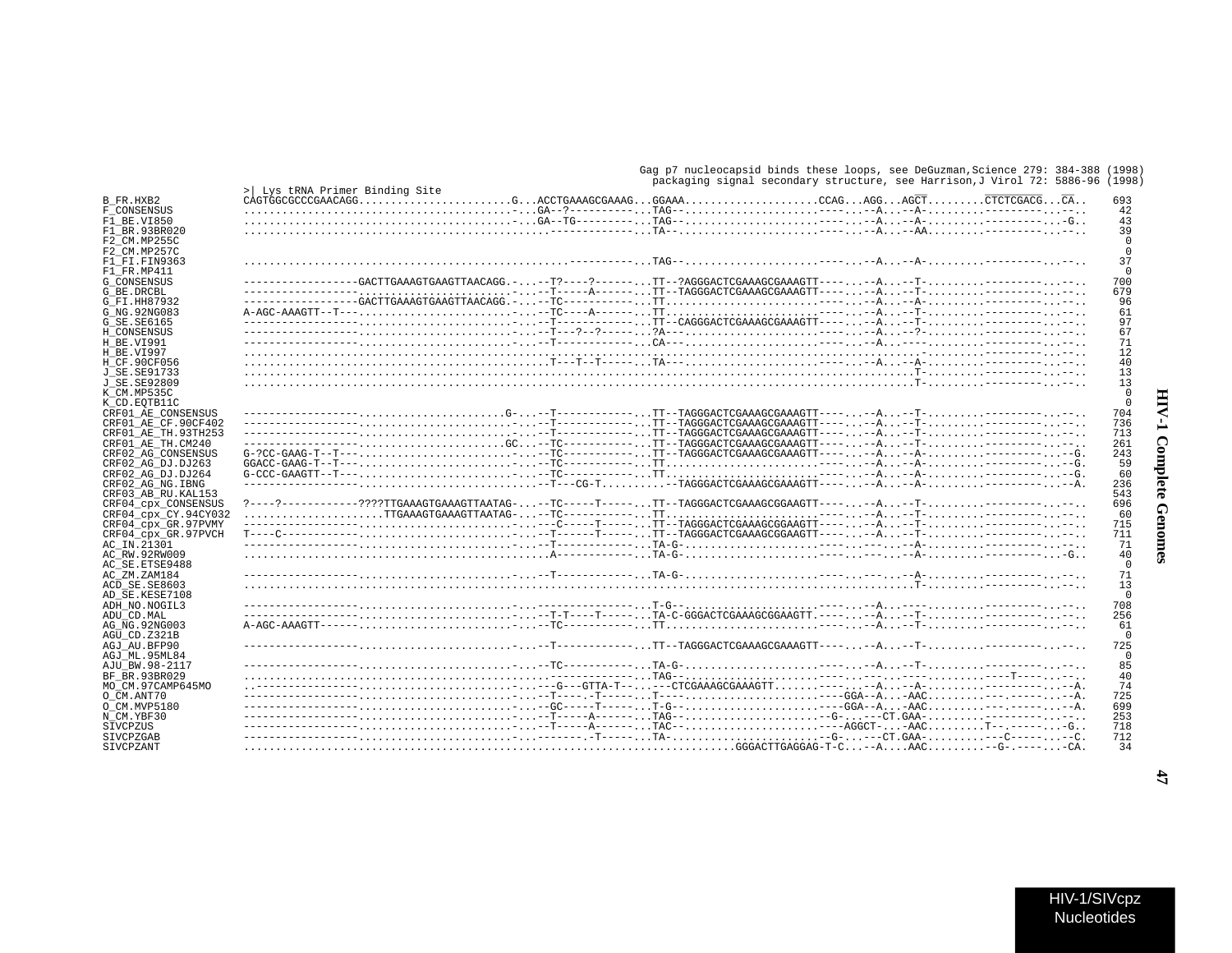| B FR.HXB2           |  |  |  |  | 773 |
|---------------------|--|--|--|--|-----|
| A CONSENSUS         |  |  |  |  | 259 |
| A KE.02317          |  |  |  |  | 237 |
| A_SE.UGSE8891       |  |  |  |  |     |
| A SE.TZSE8538       |  |  |  |  |     |
| A SE.UGSE6594       |  |  |  |  |     |
| A SE.UGSE7535       |  |  |  |  |     |
| A SE.SOSE7253       |  |  |  |  |     |
| A SE.SE8131         |  |  |  |  | 169 |
| A UG.U455           |  |  |  |  | 240 |
| A UG.92UG037        |  |  |  |  | 143 |
| <b>B CONSENSUS</b>  |  |  |  |  | 801 |
| B AU.MBC200         |  |  |  |  | 772 |
| B AU.MBC925         |  |  |  |  | 775 |
| B CN.RL42           |  |  |  |  | 145 |
| B DE.HAN2           |  |  |  |  | 242 |
| B DE.D31            |  |  |  |  | 319 |
| <b>B ES.89SP061</b> |  |  |  |  | 322 |
| B_GA.OYI            |  |  |  |  | 319 |
| B GB.MANC           |  |  |  |  | 719 |
| B GB.CAM1           |  |  |  |  | 775 |
| B_NL.ACH320A        |  |  |  |  | 775 |
| B_TW.LM49           |  |  |  |  | 772 |
| B US.SF2CG          |  |  |  |  | 772 |
| B US.DH123          |  |  |  |  | 770 |
| B US.NY5CG          |  |  |  |  | 773 |
| B US.AD8            |  |  |  |  | 773 |
| B US.WCIPR18        |  |  |  |  | 319 |
| B US.YU2            |  |  |  |  | 771 |
| <b>B US.JRCSF</b>   |  |  |  |  | 773 |
| B US.MN             |  |  |  |  | 770 |
| B US.BCSG3          |  |  |  |  | 320 |
| <b>B US.896</b>     |  |  |  |  | 772 |
| B_US.WEAU160        |  |  |  |  | 772 |
| B US.RF             |  |  |  |  | 287 |
| B US.WR27           |  |  |  |  | 152 |
| C CONSENSUS         |  |  |  |  | 268 |
| C BR.92BR025        |  |  |  |  | 123 |
| C BW.96BW0402       |  |  |  |  | 263 |
| C BW.96BW1104       |  |  |  |  | 163 |
| C BW.96BW15C02      |  |  |  |  | 264 |
| C BW.96BW0502       |  |  |  |  | 260 |
| C BW.96BW16B01      |  |  |  |  | 263 |
| C BW.96BW1210       |  |  |  |  | 163 |
| C BW.96BW17B03      |  |  |  |  | 149 |
| C BW.96BW01B03      |  |  |  |  | 263 |
| C ET. ETH2220       |  |  |  |  | 153 |
| C IN.301999         |  |  |  |  | 152 |
| C_IN.21068          |  |  |  |  | 151 |
| C IN.301905         |  |  |  |  | 151 |
| C IN.301904         |  |  |  |  | 151 |
| C IN.11246          |  |  |  |  | 151 |
| D CONSENSUS         |  |  |  |  | 776 |
| D UG.94UG114        |  |  |  |  | 122 |
| D CD.NDK            |  |  |  |  | 317 |
| D CD.ELI            |  |  |  |  | 319 |
| D CD. Z2Z6          |  |  |  |  | 773 |
| D CD.84ZR085        |  |  |  |  | 290 |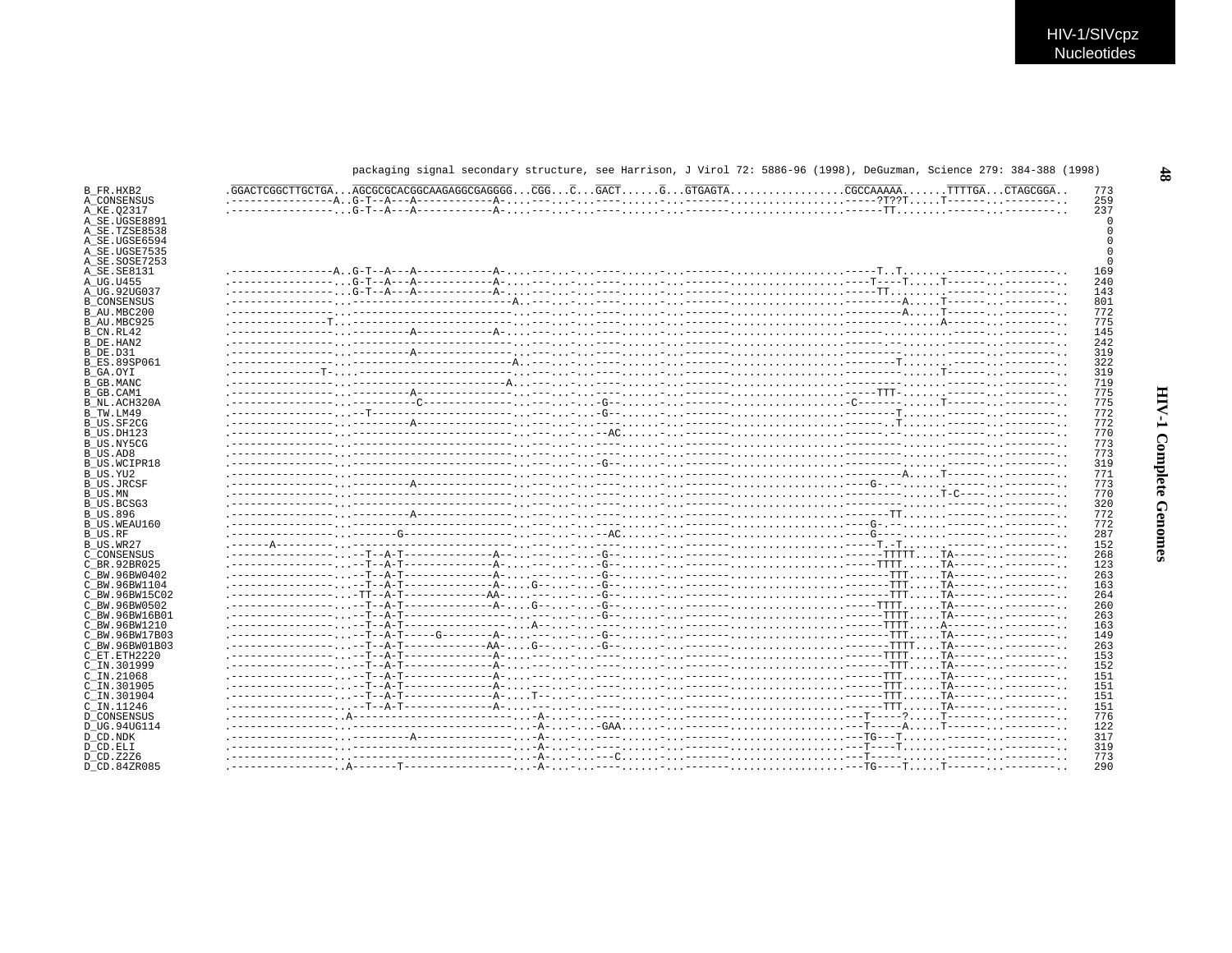## packaging signal secondary structure, see Harrison, J Virol 72: 5886-96 (1998), DeGuzman, Science 279: 384-388 (1998)

| B FR.HXB2            |                                                                                                                    |  |  |  |  |  |  | 773      |
|----------------------|--------------------------------------------------------------------------------------------------------------------|--|--|--|--|--|--|----------|
| F CONSENSUS          |                                                                                                                    |  |  |  |  |  |  | 127      |
| F1 BE.VI850          |                                                                                                                    |  |  |  |  |  |  | 128      |
| F1 BR.93BR020        |                                                                                                                    |  |  |  |  |  |  | 116      |
| F2 CM.MP255C         |                                                                                                                    |  |  |  |  |  |  |          |
| F2 CM.MP257C         |                                                                                                                    |  |  |  |  |  |  |          |
| F1 FI.FIN9363        |                                                                                                                    |  |  |  |  |  |  | 114      |
| F1 FR.MP411          |                                                                                                                    |  |  |  |  |  |  | $\Omega$ |
|                      |                                                                                                                    |  |  |  |  |  |  | 779      |
| <b>G CONSENSUS</b>   |                                                                                                                    |  |  |  |  |  |  |          |
| G BE.DRCBL           |                                                                                                                    |  |  |  |  |  |  | 758      |
| G FI.HH87932         |                                                                                                                    |  |  |  |  |  |  | 175      |
| G NG. 92NG083        |                                                                                                                    |  |  |  |  |  |  | 138      |
| G SE. SE6165         |                                                                                                                    |  |  |  |  |  |  | 176      |
| H CONSENSUS          |                                                                                                                    |  |  |  |  |  |  | 154      |
| H BE.VI991           |                                                                                                                    |  |  |  |  |  |  | 159      |
| H BE.VI997           |                                                                                                                    |  |  |  |  |  |  | 100      |
| H CF.90CF056         |                                                                                                                    |  |  |  |  |  |  | 120      |
| J SE. SE91733        |                                                                                                                    |  |  |  |  |  |  | 97       |
| J SE.SE92809         |                                                                                                                    |  |  |  |  |  |  | 96       |
| K CM.MP535C          |                                                                                                                    |  |  |  |  |  |  |          |
| K CD.EOTB11C         |                                                                                                                    |  |  |  |  |  |  |          |
| CRF01 AE CONSENSUS   |                                                                                                                    |  |  |  |  |  |  | 783      |
| CRF01_AE_CF.90CF402  |                                                                                                                    |  |  |  |  |  |  | 815      |
| CRF01 AE TH. 93TH253 |                                                                                                                    |  |  |  |  |  |  | 790      |
| CRF01 AE TH.CM240    |                                                                                                                    |  |  |  |  |  |  | 338      |
| CRF02 AG CONSENSUS   |                                                                                                                    |  |  |  |  |  |  | 320      |
|                      |                                                                                                                    |  |  |  |  |  |  |          |
| CRF02_AG_DJ.DJ263    |                                                                                                                    |  |  |  |  |  |  | 136      |
| CRF02 AG DJ.DJ264    |                                                                                                                    |  |  |  |  |  |  | 137      |
| CRF02 AG NG. IBNG    |                                                                                                                    |  |  |  |  |  |  | 313      |
| CRF03 AB RU. KAL153  |                                                                                                                    |  |  |  |  |  |  | 548      |
| CRF04_cpx_CONSENSUS  |                                                                                                                    |  |  |  |  |  |  | 775      |
| CRF04_cpx_CY.94CY032 |                                                                                                                    |  |  |  |  |  |  | 139      |
| CRF04 cpx GR.97PVMY  |                                                                                                                    |  |  |  |  |  |  | 793      |
| CRF04 cpx GR.97PVCH  |                                                                                                                    |  |  |  |  |  |  | 790      |
| AC IN.21301          |                                                                                                                    |  |  |  |  |  |  | 152      |
| AC RW.92RW009        |                                                                                                                    |  |  |  |  |  |  | 122      |
| AC SE.ETSE9488       |                                                                                                                    |  |  |  |  |  |  | $\Omega$ |
| AC ZM.ZAM184         |                                                                                                                    |  |  |  |  |  |  | 152      |
| ACD SE.SE8603        |                                                                                                                    |  |  |  |  |  |  | 95       |
| AD SE.KESE7108       |                                                                                                                    |  |  |  |  |  |  | $\Omega$ |
| ADH NO. NOGIL3       |                                                                                                                    |  |  |  |  |  |  | 789      |
| ADU CD.MAL           |                                                                                                                    |  |  |  |  |  |  | 333      |
| AG NG. 92NG003       |                                                                                                                    |  |  |  |  |  |  | 140      |
| AGU CD.Z321B         |                                                                                                                    |  |  |  |  |  |  | $\cap$   |
| AGJ AU.BFP90         |                                                                                                                    |  |  |  |  |  |  | 801      |
|                      |                                                                                                                    |  |  |  |  |  |  |          |
| AGJ ML.95ML84        |                                                                                                                    |  |  |  |  |  |  | 10       |
| AJU BW.98-2117       |                                                                                                                    |  |  |  |  |  |  | 169      |
| BF BR. 93BR029       |                                                                                                                    |  |  |  |  |  |  | 125      |
| MO CM.97CAMP645MO    |                                                                                                                    |  |  |  |  |  |  | 152      |
| O CM.ANT70           | $C-G------AGC-G--T-A-C--CT------A--AACTC--AGAG---TTTTGCT-G-GGTGGCCA-CA--C---G---C--$                               |  |  |  |  |  |  | 816      |
| O CM.MVP5180         | $C-G------AGC-G. -T--A-CT-CT-------------A--. AAC. T. C--AAGA. -G. . -----AATTTGC. T-G-GGTG. GCCA--. . C----G---.$ |  |  |  |  |  |  | 791      |
| N CM.YBF30           |                                                                                                                    |  |  |  |  |  |  | 326      |
| SIVCPZUS             | .---------C-----T--A--G------------AACT-CAGAGGT-A--ACA-TTTGCCAGCAGTGGCTGGA-CTAGGGG-AGGGCGAAG-CTCTAG                |  |  |  |  |  |  | 822      |
| <b>STVCPZGAB</b>     |                                                                                                                    |  |  |  |  |  |  | 785      |
| SIVCPZANT            |                                                                                                                    |  |  |  |  |  |  | 127      |

 $\ddot{6}$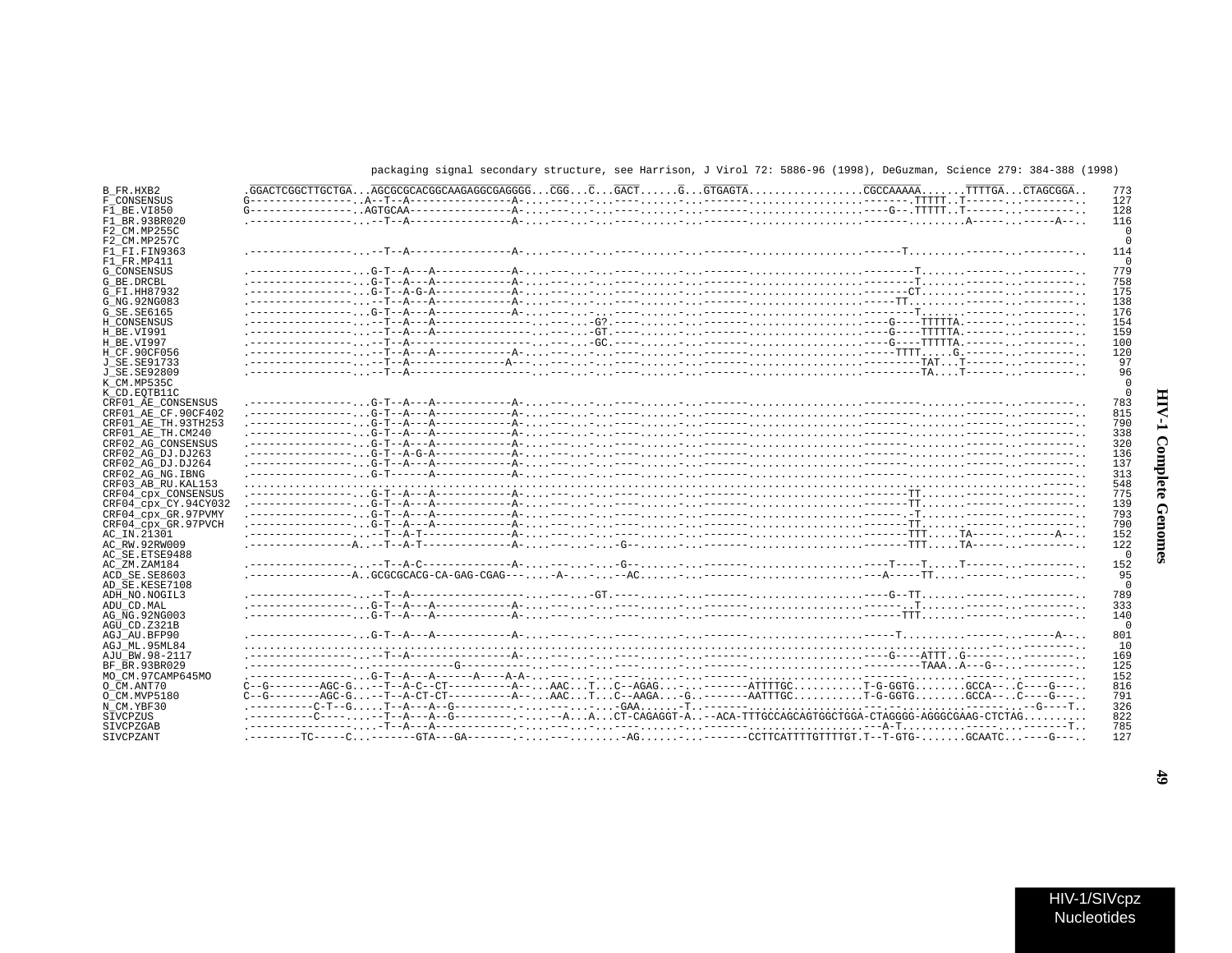|                                 | -> Gag and Gag-Pol CDS start (frame 2) |  |            |
|---------------------------------|----------------------------------------|--|------------|
| B_FR.HXB2                       |                                        |  | 871        |
| A CONSENSUS                     |                                        |  | 371        |
| A KE.02317                      |                                        |  | 335        |
| A SE.UGSE8891                   |                                        |  | 76         |
| A SE.TZSE8538                   |                                        |  | 76         |
| A SE.UGSE6594                   |                                        |  | 76         |
| A SE.UGSE7535                   |                                        |  | 103<br>78  |
| A SE.SOSE7253<br>A SE.SE8131    |                                        |  | 267        |
| A UG.U455                       |                                        |  | 338        |
| A UG.92UG037                    |                                        |  | 241        |
| <b>B CONSENSUS</b>              |                                        |  | 901        |
| B AU.MBC200                     |                                        |  | 870        |
| B AU.MBC925                     |                                        |  | 873        |
| B CN.RL42                       |                                        |  | 243        |
| B DE.HAN2                       |                                        |  | 340        |
| B DE.D31                        |                                        |  | 417        |
| <b>B ES.89SP061</b>             |                                        |  | 420        |
| B GA.OYI                        |                                        |  | 417        |
| B GB.MANC                       |                                        |  | 817        |
| B GB.CAM1                       |                                        |  | 873        |
| B NL.ACH320A                    |                                        |  | 873        |
| B_TW.LM49                       |                                        |  | 870        |
| B US.SF2CG                      |                                        |  | 872        |
| B US.DH123                      |                                        |  | 868        |
| B US.NY5CG                      |                                        |  | 871<br>871 |
| B US.AD8<br><b>B US.WCIPR18</b> |                                        |  | 417        |
| B US.YU2                        |                                        |  | 869        |
| B US.JRCSF                      |                                        |  | 871        |
| B US.MN                         |                                        |  | 868        |
| B US.BCSG3                      |                                        |  | 418        |
| <b>B US.896</b>                 |                                        |  | 870        |
| B US.WEAU160                    |                                        |  | 870        |
| B US.RF                         |                                        |  | 385        |
| B US.WR27                       |                                        |  | 250        |
| C CONSENSUS                     |                                        |  | 366        |
| C BR. 92BR025                   |                                        |  | 221        |
| C BW.96BW0402                   |                                        |  | 361        |
| C BW.96BW1104                   |                                        |  | 261        |
| C BW.96BW15C02                  |                                        |  | 362        |
| C BW.96BW0502                   |                                        |  | 358        |
| C BW.96BW16B01                  |                                        |  | 361        |
| C BW.96BW1210                   |                                        |  | 261        |
| C BW.96BW17B03                  |                                        |  | 247<br>361 |
| C BW.96BW01B03                  |                                        |  | 251        |
| C ET.ETH2220<br>C IN.301999     |                                        |  | 250        |
| $C$ IN. 21068                   |                                        |  | 249        |
| C IN.301905                     |                                        |  | 249        |
| C IN.301904                     |                                        |  | 249        |
| C IN.11246                      |                                        |  | 249        |
| <b>D CONSENSUS</b>              |                                        |  | 874        |
| D UG.94UG114                    |                                        |  | 220        |
| D CD.NDK                        |                                        |  | 415        |
| D CD.ELI                        |                                        |  | 417        |
| D CD.Z2Z6                       |                                        |  | 871        |
| D CD.84ZR085                    |                                        |  | 388        |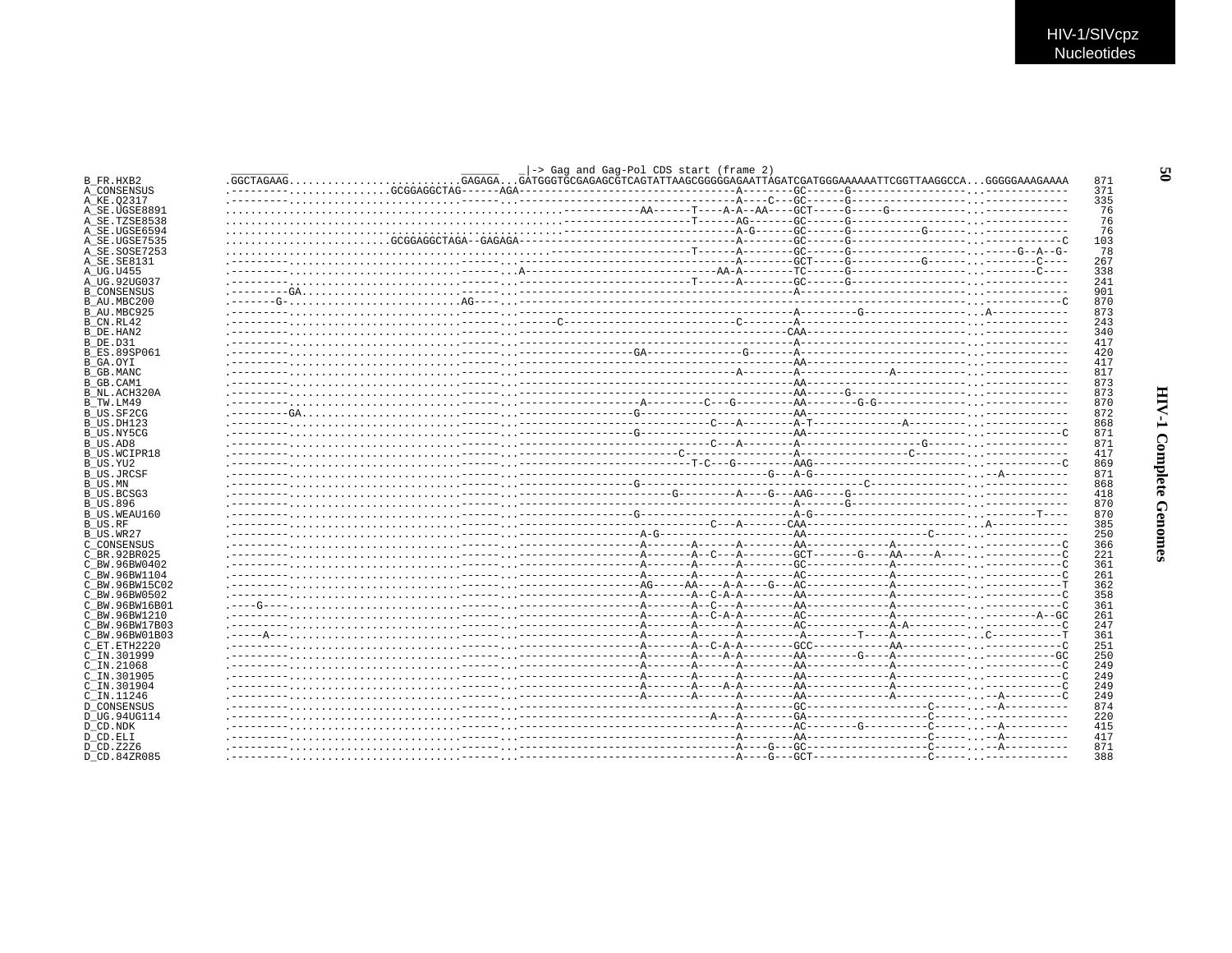| ľ                |  |
|------------------|--|
| ί<br>ì<br>١<br>i |  |
| ì<br>i           |  |

 $\blacksquare$ 

|  | $\rightarrow$ Gag and Gag-Pol CDS start (frame 2) | .------CCTAGAGGAAGGCCGAAGTCTCTAGGGG.----.----------------TC--CA-----A--------C-------G-----C-T----C------GA---<br>.A-G-C----TCTCTAGGAAC--GA-------A---G-G-----T--T--G--G--A-AGA-GC-----AC--------GT--CA--C-TC----C-T--C-------<br>Gaq P17 Matrix start-M G A R A S V L S G G E L D R W E K I R L R P . G G K K |
|--|---------------------------------------------------|----------------------------------------------------------------------------------------------------------------------------------------------------------------------------------------------------------------------------------------------------------------------------------------------------------------|

- -> Gag and Gag-Pol CDS start (frame 2)

 $\mathbb{R}$ Gag and Gag-Pol CDS start (frame 2)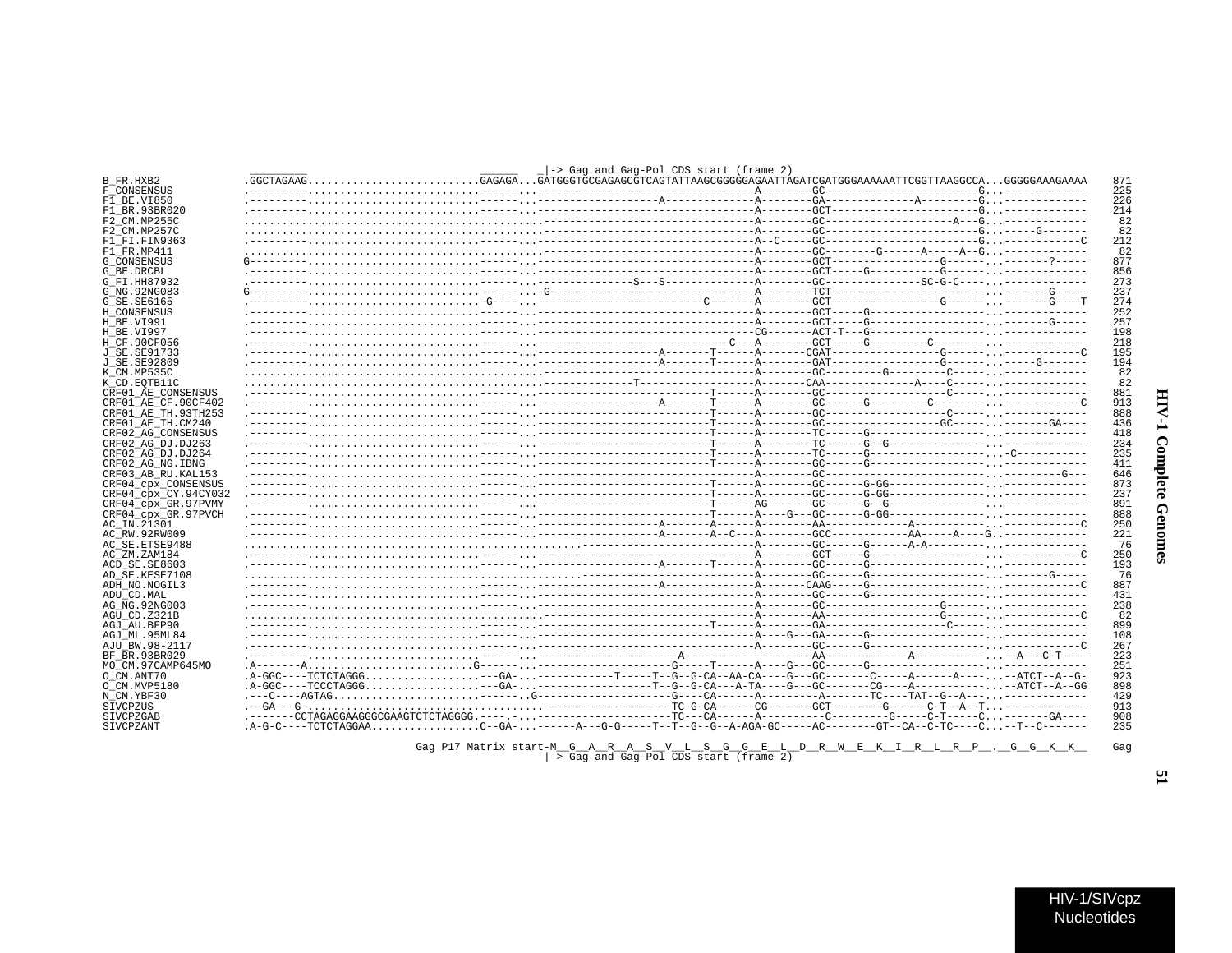| B FR.HXB2                 | AATATAAATTAAAACATATAGTATAGGCAAGCAGGGAGCTAGAACGATTCGCAGTTAATCCTGGCCTGTTAGAAACATCAGAAGGCTGTAGACAAATACTGGGACAGCTACAACCATCCCTTCAGACAG |  | 1000         |
|---------------------------|-----------------------------------------------------------------------------------------------------------------------------------|--|--------------|
| A CONSENSUS               |                                                                                                                                   |  | 500          |
| A KE.02317                |                                                                                                                                   |  | 464          |
| A SE.UGSE8891             |                                                                                                                                   |  | 205          |
| A_SE.TZSE8538             |                                                                                                                                   |  | 205          |
| A SE.UGSE6594             |                                                                                                                                   |  | 205          |
| A SE.UGSE7535             |                                                                                                                                   |  | 232          |
| A SE.SOSE7253             |                                                                                                                                   |  | 207          |
| A SE.SE8131               |                                                                                                                                   |  | 396          |
| A UG.U455                 |                                                                                                                                   |  | 467          |
| A UG.92UG037              |                                                                                                                                   |  | 370          |
| <b>B CONSENSUS</b>        |                                                                                                                                   |  | 1030         |
| B AU.MBC200               |                                                                                                                                   |  | 999          |
| B AU.MBC925               |                                                                                                                                   |  | 1002         |
| B_CN.RL42                 |                                                                                                                                   |  | 372          |
| B DE.HAN2                 |                                                                                                                                   |  | 469          |
| B DE.D31                  |                                                                                                                                   |  | 546          |
| <b>B ES.89SP061</b>       |                                                                                                                                   |  | 549          |
| B GA.OYI                  |                                                                                                                                   |  | 546          |
| B GB.MANC                 |                                                                                                                                   |  | 946          |
| B GB.CAM1                 |                                                                                                                                   |  | 1002<br>1002 |
| B NL.ACH320A<br>B TW.LM49 |                                                                                                                                   |  | 999          |
|                           |                                                                                                                                   |  | 1001         |
| B US.SF2CG<br>B_US.DH123  |                                                                                                                                   |  | 997          |
| B US.NY5CG                |                                                                                                                                   |  | 1000         |
| B US.AD8                  |                                                                                                                                   |  | 1000         |
| B US.WCIPR18              |                                                                                                                                   |  | 546          |
| B US.YU2                  |                                                                                                                                   |  | 998          |
| B US.JRCSF                |                                                                                                                                   |  | 1000         |
| B US.MN                   |                                                                                                                                   |  | 997          |
| B US.BCSG3                |                                                                                                                                   |  | 547          |
| <b>B_US.896</b>           |                                                                                                                                   |  | 999          |
| B US.WEAU160              |                                                                                                                                   |  | 999          |
| B US.RF                   |                                                                                                                                   |  | 514          |
| B US.WR27                 |                                                                                                                                   |  | 379          |
| C CONSENSUS               |                                                                                                                                   |  | 495          |
| C BR. 92BR025             |                                                                                                                                   |  | 350          |
| C BW.96BW0402             |                                                                                                                                   |  | 490          |
| C BW.96BW1104             |                                                                                                                                   |  | 390          |
| C BW.96BW15C02            |                                                                                                                                   |  | 491          |
| C BW.96BW0502             |                                                                                                                                   |  | 487          |
| C BW.96BW16B01            |                                                                                                                                   |  | 490          |
| C BW.96BW1210             |                                                                                                                                   |  | 390          |
| C BW.96BW17B03            |                                                                                                                                   |  | 376          |
| C BW.96BW01B03            |                                                                                                                                   |  | 490          |
| C_ET.ETH2220              |                                                                                                                                   |  | 380          |
| C IN.301999               |                                                                                                                                   |  | 379          |
| $C$ IN. 21068             |                                                                                                                                   |  | 378          |
| C IN.301905               |                                                                                                                                   |  | 378          |
| $C$ IN.301904             |                                                                                                                                   |  | 378          |
| C IN.11246                |                                                                                                                                   |  | 378          |
| <b>D CONSENSUS</b>        |                                                                                                                                   |  | 1002         |
| D UG.94UG114              |                                                                                                                                   |  | 349          |
| D CD.NDK                  |                                                                                                                                   |  | 544          |
| D CD.ELI                  |                                                                                                                                   |  | 546          |
| D CD.Z2Z6                 |                                                                                                                                   |  | 1000         |
| D CD.84ZR085              |                                                                                                                                   |  | 517          |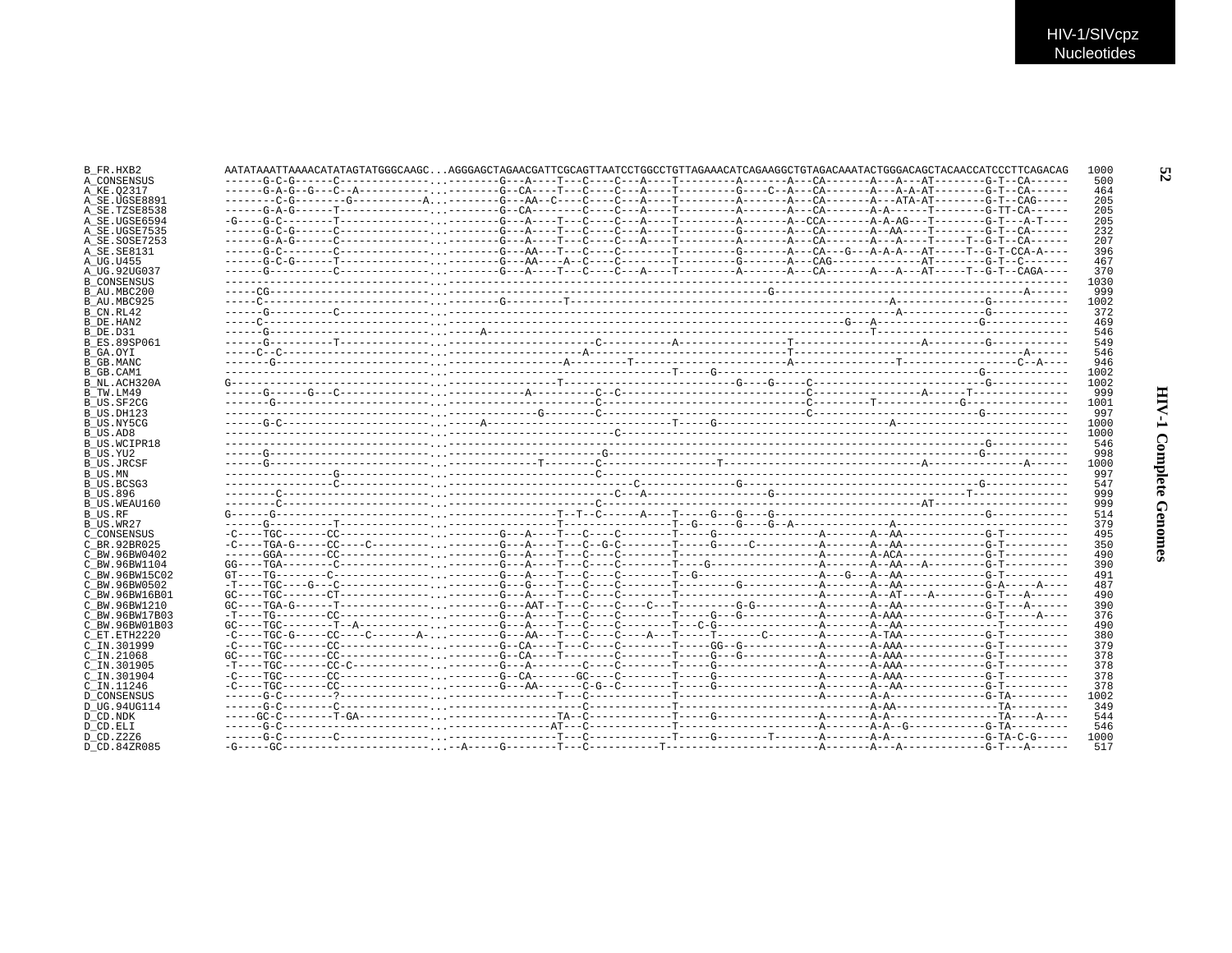| B FR.HXB2            |  | AATATAAATTAAAACATATAGTATGGGCAAGCAGGGAGCTAGAACGATTCGCAGTTAATCCTGGCCTGTTAGAAACATCAGAAGGCTGTAGACAAATACTGGGACAGCTACAACCATCCCTTCAGACAG  |  |  |  | 1000 |
|----------------------|--|------------------------------------------------------------------------------------------------------------------------------------|--|--|--|------|
| F CONSENSUS          |  |                                                                                                                                    |  |  |  | 350  |
| F1 BE.VI850          |  |                                                                                                                                    |  |  |  | 355  |
| F1 BR.93BR020        |  |                                                                                                                                    |  |  |  | 343  |
| F2 CM.MP255C         |  |                                                                                                                                    |  |  |  | 211  |
| F2 CM.MP257C         |  |                                                                                                                                    |  |  |  | 211  |
| F1 FI.FIN9363        |  |                                                                                                                                    |  |  |  | 341  |
| F1 FR.MP411          |  |                                                                                                                                    |  |  |  | 211  |
| G CONSENSUS          |  |                                                                                                                                    |  |  |  | 1002 |
| G BE.DRCBL           |  | G-----G-A-G------T-------------.--------G--CA----T---C----------T-------G-------T---CA-A-----A---C----T-G------G-T--C--A----       |  |  |  | 985  |
| G FI.HH87932         |  |                                                                                                                                    |  |  |  | 402  |
| G NG. 92NG083        |  | -G------C---------------------.-----A--G-GGA----T---C-G--A---T-------G-------T---GTG------A--AA----T-G------G-T--CT------          |  |  |  | 366  |
| G SE. SE6165         |  | C-------A--------C-------------.--------G--GA----T---C----A---T--------G-------T---CA-------A--A-----T-G-------T--C-------         |  |  |  | 403  |
| H CONSENSUS          |  |                                                                                                                                    |  |  |  | 381  |
| H BE.VI991           |  |                                                                                                                                    |  |  |  | 386  |
| H BE.VI997           |  |                                                                                                                                    |  |  |  | 327  |
|                      |  |                                                                                                                                    |  |  |  | 347  |
| H CF.90CF056         |  |                                                                                                                                    |  |  |  |      |
| J SE.SE91733         |  |                                                                                                                                    |  |  |  | 324  |
| J SE.SE92809         |  |                                                                                                                                    |  |  |  | 323  |
| K CM.MP535C          |  |                                                                                                                                    |  |  |  | 211  |
| K CD.EOTB11C         |  |                                                                                                                                    |  |  |  | 211  |
| CRF01 AE CONSENSUS   |  | -----G-A-G------T-------------.--A---T-----A--------C-------T-------G------A---CA----?--A-A-A----T----GT--A-T--CA------            |  |  |  | 1009 |
| CRF01_AE_CF.90CF402  |  |                                                                                                                                    |  |  |  | 1042 |
| CRF01 AE TH.93TH253  |  | --------A-G------T-------------.--A--AT-----A----T---C--------T-------G-------A---CA----T--A-A-A----T----GT--A-T--CA------         |  |  |  | 1017 |
| CRF01_AE_TH.CM240    |  | -----GGC-G------T-------------.--A---T-----A--------C---A--T-T--------G-------A-A-------A-A-A----T----GT--A-T--CA------            |  |  |  | 565  |
| CRF02 AG CONSENSUS   |  |                                                                                                                                    |  |  |  | 547  |
| CRF02 AG DJ.DJ263    |  |                                                                                                                                    |  |  |  | 363  |
| CRF02 AG DJ.DJ264    |  |                                                                                                                                    |  |  |  | 364  |
| CRF02_AG_NG.IBNG     |  |                                                                                                                                    |  |  |  | 540  |
| CRF03 AB RU. KAL153  |  |                                                                                                                                    |  |  |  | 775  |
| CRF04_cpx_CONSENSUS  |  | -----G-C-G------C-------------.--A---T-G---A-------C-------T--------G------A---CA----T--A----T-----T-----T--A-T--CA-A----          |  |  |  | 1002 |
| CRF04 cpx CY.94CY032 |  |                                                                                                                                    |  |  |  | 366  |
| CRF04 cpx GR.97PVMY  |  |                                                                                                                                    |  |  |  | 1020 |
| CRF04 cpx GR.97PVCH  |  |                                                                                                                                    |  |  |  | 1017 |
|                      |  |                                                                                                                                    |  |  |  | 379  |
| AC IN.21301          |  |                                                                                                                                    |  |  |  |      |
| AC RW.92RW009        |  |                                                                                                                                    |  |  |  | 350  |
| AC_SE.ETSE9488       |  |                                                                                                                                    |  |  |  | 205  |
| AC ZM.ZAM184         |  |                                                                                                                                    |  |  |  | 379  |
| ACD SE.SE8603        |  | -----G--G------C--------------.-------G--CA----T---C---A----T--------A------G---CA-------A---AC---T--------G-T--CA------           |  |  |  | 322  |
| AD SE.KESE7108       |  |                                                                                                                                    |  |  |  | 205  |
| ADH NO.NOGIL3        |  |                                                                                                                                    |  |  |  | 1016 |
| ADU CD.MAL           |  |                                                                                                                                    |  |  |  | 560  |
| AG NG. 92NG003       |  |                                                                                                                                    |  |  |  | 367  |
| AGU CD.Z321B         |  |                                                                                                                                    |  |  |  | 211  |
| AGJ AU BFP90         |  | --------A-G-----CC--------------.--------G---A--------A----C--------T--------G-------A---CA---G---A-A-AG---T-----T--A-T--CA------- |  |  |  | 1028 |
| AGJ ML.95ML84        |  | -----G-A-G-----CC---------------------G---A----T---C-----------T------C-------A---CA---G---A---A---T---T--A-T--CAG-----            |  |  |  | 237  |
| AJU BW.98-2117       |  |                                                                                                                                    |  |  |  | 396  |
| BF BR.93BR029        |  |                                                                                                                                    |  |  |  | 353  |
| MO CM.97CAMP645MO    |  |                                                                                                                                    |  |  |  | 380  |
| O CM.ANT70           |  | ------G-C-------CT----------------A-----G---A--------TG-------AG--AC-------TG---G--TAA-GAGA-GC-G--ACAG---T--G-G---G-T--CA------    |  |  |  | 1052 |
| O CM.MVP5180         |  |                                                                                                                                    |  |  |  | 1027 |
| N_CM.YBF30           |  | ----C-G-A-G------T--------------.--------G---A-------TTG---C--A--T--CA-G--C----G-G--C-----GCCA-GT----AAAT--AT--G-----G-T--CA------ |  |  |  | 558  |
| SIVCPZUS             |  |                                                                                                                                    |  |  |  | 1042 |
|                      |  | -G----TGA-G------T-----T----------------G---A----TTG---C--A--T--AA-G------G----CTC---T--T-AAA----T--G----G-T--AA-A----             |  |  |  |      |
| SIVCPZGAB            |  | G-----TGA-G------T--------------------G---A-------TG-G-C--C--G--AA-G----GTAAG-----A----CTA--T-GT-ACA---AT--G-G---G-T--CA-A----     |  |  |  | 1037 |
| SIVCPZANT            |  |                                                                                                                                    |  |  |  | 364  |

<u>RELERFAVNPGLLETSEGCRQILGQLDPSLQT</u>

 $K\underbrace{\quad \ }K\underbrace{\quad \ }L\underbrace{\quad \ }K\underbrace{\quad \ }H\underbrace{\quad \ }I\underbrace{\quad \ }V\underbrace{\quad \ }M\underbrace{\quad \ }A\underbrace{\quad \ }S\underbrace{\quad \ }.$ 

Gag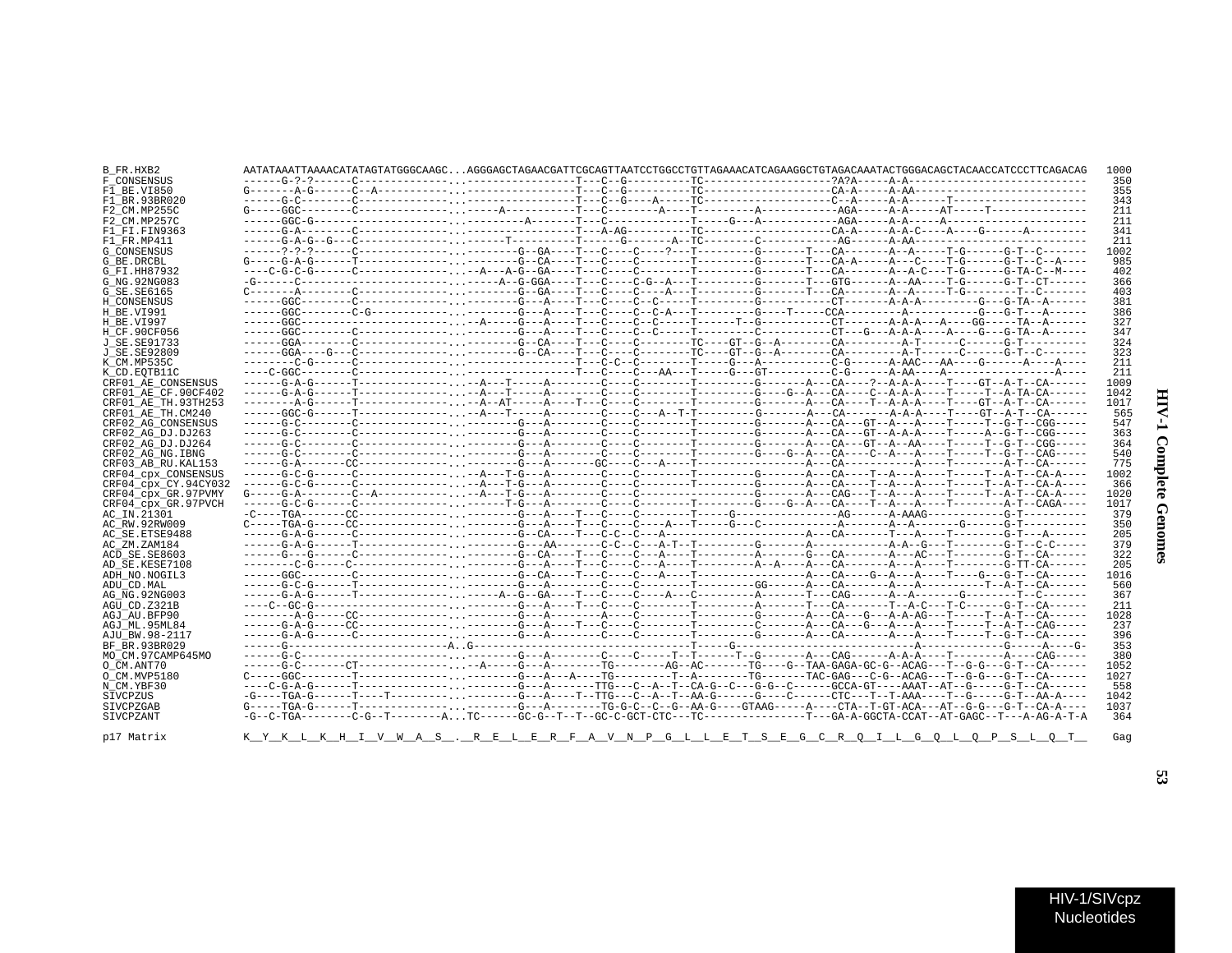|                     | $GATCAGAAGAGCTTAGATCATTATATATATAATACAGTAGCACCCTCTATTGTGTGCATCAAAGGATAGAGATAAAGACACCAAGGAAGCTTTAGACAAGATAGGG GAGAGGCAAAGACAAAGTA$ |  |  |  |
|---------------------|----------------------------------------------------------------------------------------------------------------------------------|--|--|--|
| A CONSENSUS         |                                                                                                                                  |  |  |  |
| A KE.02317          |                                                                                                                                  |  |  |  |
| A SE.UGSE8891       |                                                                                                                                  |  |  |  |
| A SE.TZSE8538       |                                                                                                                                  |  |  |  |
| A SE.UGSE6594       |                                                                                                                                  |  |  |  |
|                     |                                                                                                                                  |  |  |  |
| A SE.UGSE7535       |                                                                                                                                  |  |  |  |
| A SE.SOSE7253       |                                                                                                                                  |  |  |  |
| A SE.SE8131         |                                                                                                                                  |  |  |  |
|                     |                                                                                                                                  |  |  |  |
| A UG.92UG037        |                                                                                                                                  |  |  |  |
| <b>B CONSENSUS</b>  |                                                                                                                                  |  |  |  |
| B AU.MBC200         |                                                                                                                                  |  |  |  |
|                     |                                                                                                                                  |  |  |  |
| B AU.MBC925         |                                                                                                                                  |  |  |  |
|                     |                                                                                                                                  |  |  |  |
|                     |                                                                                                                                  |  |  |  |
|                     |                                                                                                                                  |  |  |  |
| <b>B ES.89SP061</b> |                                                                                                                                  |  |  |  |
|                     |                                                                                                                                  |  |  |  |
|                     |                                                                                                                                  |  |  |  |
|                     |                                                                                                                                  |  |  |  |
|                     |                                                                                                                                  |  |  |  |
| B NL.ACH320A        |                                                                                                                                  |  |  |  |
|                     |                                                                                                                                  |  |  |  |
| B US.SF2CG          |                                                                                                                                  |  |  |  |
|                     |                                                                                                                                  |  |  |  |
|                     |                                                                                                                                  |  |  |  |
| B US.NY5CG          |                                                                                                                                  |  |  |  |
|                     |                                                                                                                                  |  |  |  |
| B US.WCIPR18        |                                                                                                                                  |  |  |  |
|                     |                                                                                                                                  |  |  |  |
| B US.JRCSF          |                                                                                                                                  |  |  |  |
|                     |                                                                                                                                  |  |  |  |
|                     |                                                                                                                                  |  |  |  |
| B US.BCSG3          |                                                                                                                                  |  |  |  |
|                     |                                                                                                                                  |  |  |  |
| B US.WEAU160        |                                                                                                                                  |  |  |  |
|                     |                                                                                                                                  |  |  |  |
|                     |                                                                                                                                  |  |  |  |
| C CONSENSUS         |                                                                                                                                  |  |  |  |
| C BR.92BR025        |                                                                                                                                  |  |  |  |
|                     |                                                                                                                                  |  |  |  |
| C BW.96BW0402       |                                                                                                                                  |  |  |  |
| C BW.96BW1104       |                                                                                                                                  |  |  |  |
| C BW.96BW15C02      |                                                                                                                                  |  |  |  |
| C BW.96BW0502       |                                                                                                                                  |  |  |  |
| C BW.96BW16B01      |                                                                                                                                  |  |  |  |
| C BW.96BW1210       |                                                                                                                                  |  |  |  |
|                     |                                                                                                                                  |  |  |  |
| C BW.96BW17B03      |                                                                                                                                  |  |  |  |
| C BW.96BW01B03      |                                                                                                                                  |  |  |  |
| C ET. ETH2220       |                                                                                                                                  |  |  |  |
| C IN.301999         |                                                                                                                                  |  |  |  |
|                     |                                                                                                                                  |  |  |  |
|                     |                                                                                                                                  |  |  |  |
| $C$ IN. $21068$     |                                                                                                                                  |  |  |  |
| C IN.301905         |                                                                                                                                  |  |  |  |
| C_IN.301904         |                                                                                                                                  |  |  |  |
| C IN.11246          |                                                                                                                                  |  |  |  |
| D CONSENSUS         |                                                                                                                                  |  |  |  |
|                     |                                                                                                                                  |  |  |  |
| D UG.94UG114        |                                                                                                                                  |  |  |  |
|                     |                                                                                                                                  |  |  |  |
|                     |                                                                                                                                  |  |  |  |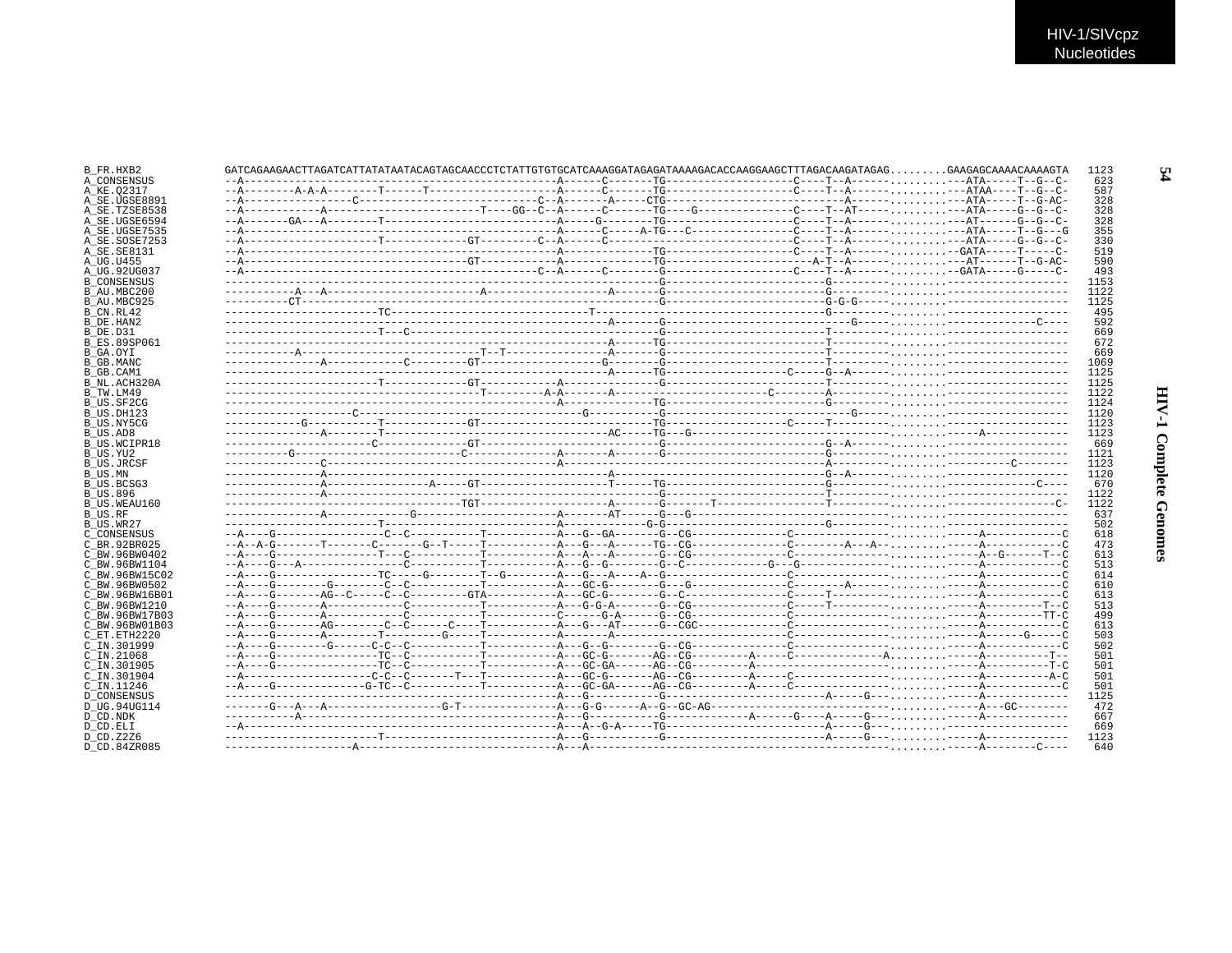| I                  |  |
|--------------------|--|
| $\frac{1}{2}$<br>ć |  |
| i                  |  |

| B_FR.HXB2            |                                                                                                                                |  |  |  |  |  |  | 1123 |
|----------------------|--------------------------------------------------------------------------------------------------------------------------------|--|--|--|--|--|--|------|
| F CONSENSUS          |                                                                                                                                |  |  |  |  |  |  | 470  |
| F1 BE.VI850          |                                                                                                                                |  |  |  |  |  |  | 478  |
| F1 BR.93BR020        |                                                                                                                                |  |  |  |  |  |  | 466  |
| F2 CM.MP255C         |                                                                                                                                |  |  |  |  |  |  | 334  |
| F2 CM.MP257C         |                                                                                                                                |  |  |  |  |  |  | 334  |
| F1 FI.FIN9363        |                                                                                                                                |  |  |  |  |  |  | 464  |
| F1 FR.MP411          |                                                                                                                                |  |  |  |  |  |  | 334  |
| G CONSENSUS          |                                                                                                                                |  |  |  |  |  |  | 1125 |
| G BE.DRCBL           |                                                                                                                                |  |  |  |  |  |  | 1108 |
| G FI.HH87932         |                                                                                                                                |  |  |  |  |  |  | 525  |
| G NG. 92NG083        |                                                                                                                                |  |  |  |  |  |  | 489  |
| G SE.SE6165          |                                                                                                                                |  |  |  |  |  |  | 526  |
| H CONSENSUS          |                                                                                                                                |  |  |  |  |  |  | 503  |
| H BE.VI991           |                                                                                                                                |  |  |  |  |  |  | 509  |
| H BE.VI997           |                                                                                                                                |  |  |  |  |  |  | 450  |
| H CF.90CF056         |                                                                                                                                |  |  |  |  |  |  | 470  |
| J SE. SE91733        |                                                                                                                                |  |  |  |  |  |  | 447  |
| J SE.SE92809         |                                                                                                                                |  |  |  |  |  |  | 446  |
| K CM.MP535C          |                                                                                                                                |  |  |  |  |  |  | 334  |
| K CD.EOTB11C         |                                                                                                                                |  |  |  |  |  |  | 334  |
| CRF01 AE CONSENSUS   |                                                                                                                                |  |  |  |  |  |  | 1132 |
| CRF01 AE CF.90CF402  |                                                                                                                                |  |  |  |  |  |  | 1165 |
| CRF01 AE TH.93TH253  |                                                                                                                                |  |  |  |  |  |  | 1140 |
| CRF01 AE TH.CM240    |                                                                                                                                |  |  |  |  |  |  | 688  |
| CRF02 AG CONSENSUS   |                                                                                                                                |  |  |  |  |  |  | 670  |
| CRF02 AG DJ.DJ263    |                                                                                                                                |  |  |  |  |  |  | 486  |
| CRF02 AG DJ.DJ264    |                                                                                                                                |  |  |  |  |  |  | 487  |
| CRF02 AG NG. IBNG    |                                                                                                                                |  |  |  |  |  |  | 663  |
| CRF03 AB RU. KAL153  |                                                                                                                                |  |  |  |  |  |  | 898  |
| CRF04_cpx_CONSENSUS  |                                                                                                                                |  |  |  |  |  |  | 1125 |
| CRF04 cpx CY.94CY032 |                                                                                                                                |  |  |  |  |  |  | 489  |
| CRF04 cpx GR.97PVMY  |                                                                                                                                |  |  |  |  |  |  | 1143 |
| CRF04 cpx GR.97PVCH  |                                                                                                                                |  |  |  |  |  |  | 1140 |
| AC IN.21301          |                                                                                                                                |  |  |  |  |  |  | 502  |
| AC RW.92RW009        |                                                                                                                                |  |  |  |  |  |  | 473  |
| AC SE. ETSE9488      |                                                                                                                                |  |  |  |  |  |  | 328  |
| AC ZM.ZAM184         |                                                                                                                                |  |  |  |  |  |  | 502  |
| ACD SE.SE8603        |                                                                                                                                |  |  |  |  |  |  | 445  |
| AD SE.KESE7108       |                                                                                                                                |  |  |  |  |  |  | 328  |
| ADH_NO.NOGIL3        |                                                                                                                                |  |  |  |  |  |  | 1139 |
| ADU CD.MAL           |                                                                                                                                |  |  |  |  |  |  | 683  |
| AG NG. 92NG003       |                                                                                                                                |  |  |  |  |  |  | 490  |
| AGU CD.Z321B         |                                                                                                                                |  |  |  |  |  |  | 334  |
| AGJ AU.BFP90         |                                                                                                                                |  |  |  |  |  |  | 1151 |
| AGJ ML.95ML84        |                                                                                                                                |  |  |  |  |  |  | 360  |
| AJU BW.98-2117       |                                                                                                                                |  |  |  |  |  |  | 519  |
| BF BR.93BR029        |                                                                                                                                |  |  |  |  |  |  | 475  |
| MO CM.97CAMP645MO    |                                                                                                                                |  |  |  |  |  |  | 503  |
| O CM.ANT70           | -G-----CAGC--GCAG---C-C-GG--CG--A---T-GTG----GG-----T--CA-C--ATATA-A--TGG---T--GC--C-G--AA--C-A---T--A------TA-TGGGG--C        |  |  |  |  |  |  | 1172 |
| O CM.MVP5180         | -G-----G--C--G-A---TC-C-GG--CG--A-----GTA----GG--C--T--CA-C--AT-T--C--CCG---T--AC--C-G--AA--C-A---T-A------TA-TGGC---C-        |  |  |  |  |  |  | 1147 |
| N CM.YBF30           |                                                                                                                                |  |  |  |  |  |  | 681  |
| SIVCPZUS             | ----G----GC--GC----GC-C-T---C--CT----GGT---T-GG-----C--CAGT---G-GACAG-GG-G--T--GC--C-G--C----TG--AC-GA-A-G-TAGTGC-GTTG.        |  |  |  |  |  |  | 1161 |
| SIVCPZGAB            | -C-------G--GC-G--C--G-T---C--TC-G---GTA--G-GG--CA-A---AGTGAC--CACTG--G-------AC--A-----C---AC--C--A--CGGCATCAT-G---A---C-G--C |  |  |  |  |  |  | 1166 |
| SIVCPZANT            |                                                                                                                                |  |  |  |  |  |  | 487  |
| p17 Matrix           | <u>GSEELRSLYNTVATLYCVHORIEIKDTKEALDKIEEEONKS</u>                                                                               |  |  |  |  |  |  | Gaq  |

p17

SS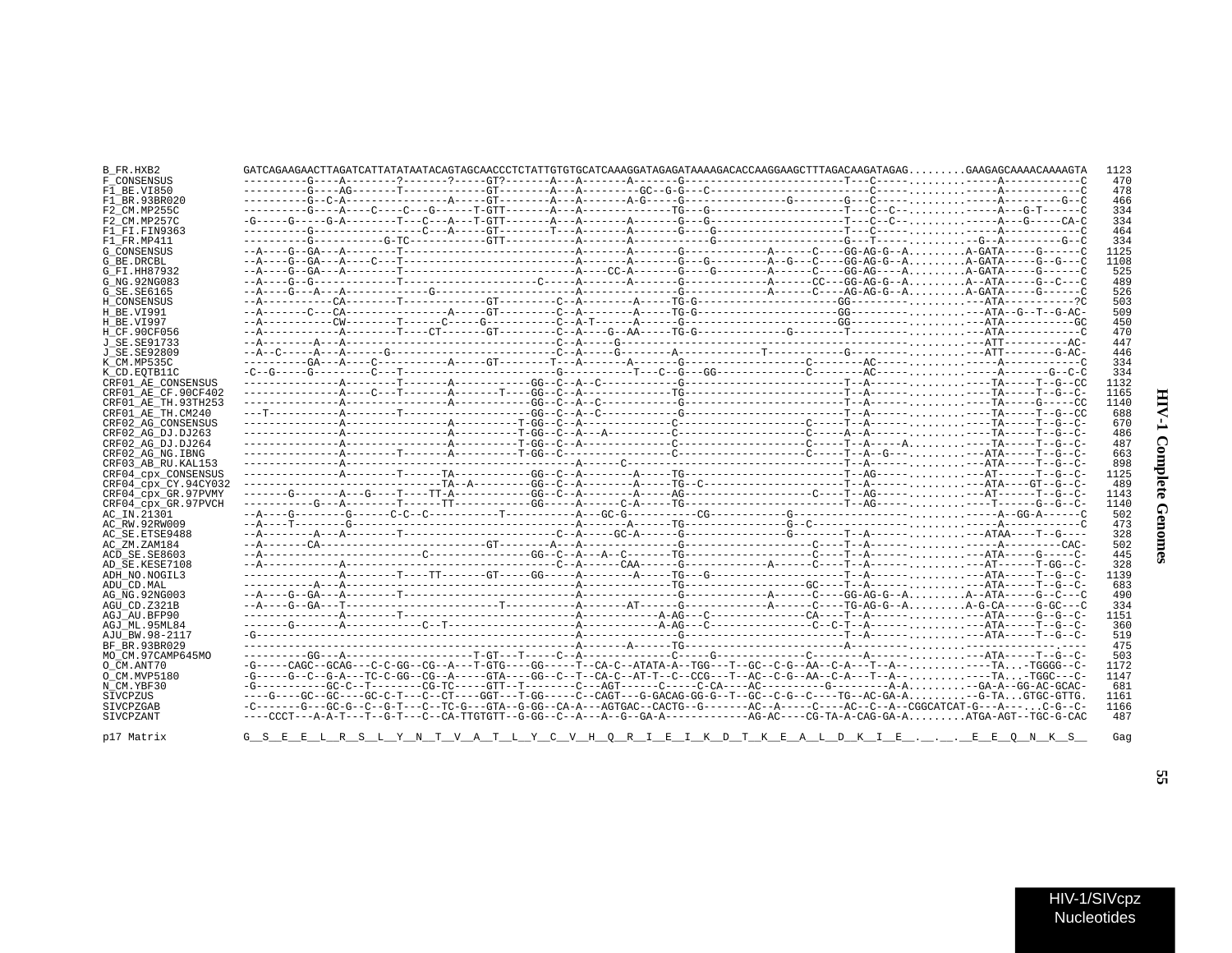|                            |  |  |  |  |  |  |  | Gag p17 Matrix \/ Gag p24 Capsid start |             |
|----------------------------|--|--|--|--|--|--|--|----------------------------------------|-------------|
| B FR.HXB2                  |  |  |  |  |  |  |  |                                        | 1207        |
| A CONSENSUS                |  |  |  |  |  |  |  |                                        | 708         |
| A KE.02317                 |  |  |  |  |  |  |  |                                        | 671         |
| A SE.UGSE8891              |  |  |  |  |  |  |  |                                        | 412         |
| A SE.TZSE8538              |  |  |  |  |  |  |  |                                        | 412         |
| A SE.UGSE6594              |  |  |  |  |  |  |  |                                        | 412         |
| A SE.UGSE7535              |  |  |  |  |  |  |  |                                        | 436         |
|                            |  |  |  |  |  |  |  |                                        | 414         |
| A SE.SOSE7253              |  |  |  |  |  |  |  |                                        |             |
| A_SE.SE8131                |  |  |  |  |  |  |  |                                        | 603         |
| A UG.U455                  |  |  |  |  |  |  |  |                                        | 662         |
| A UG.92UG037               |  |  |  |  |  |  |  |                                        | 577         |
| <b>B CONSENSUS</b>         |  |  |  |  |  |  |  |                                        | 1255        |
| B AU.MBC200                |  |  |  |  |  |  |  |                                        | 1206        |
| B AU.MBC925                |  |  |  |  |  |  |  |                                        | 1212        |
| B CN.RL42                  |  |  |  |  |  |  |  |                                        | 579         |
| B_DE.HAN2                  |  |  |  |  |  |  |  |                                        | 676         |
| <b>B DE D31</b>            |  |  |  |  |  |  |  |                                        | 753         |
| B ES.89SP061               |  |  |  |  |  |  |  |                                        | 756         |
|                            |  |  |  |  |  |  |  |                                        | 753         |
| B GA.OYI                   |  |  |  |  |  |  |  |                                        | 1153        |
| B GB.MANC                  |  |  |  |  |  |  |  |                                        |             |
| B GB.CAM1                  |  |  |  |  |  |  |  |                                        | 1209        |
| B NL.ACH320A               |  |  |  |  |  |  |  |                                        | 1209        |
| B TW.LM49                  |  |  |  |  |  |  |  |                                        | 1206        |
| B US.SF2CG                 |  |  |  |  |  |  |  |                                        | 1214        |
| B US.DH123                 |  |  |  |  |  |  |  |                                        | 1204        |
| B US.NY5CG                 |  |  |  |  |  |  |  |                                        | 1207        |
| B US.AD8                   |  |  |  |  |  |  |  |                                        | 1207        |
| <b>B US.WCIPR18</b>        |  |  |  |  |  |  |  |                                        | 753         |
| B US.YU2                   |  |  |  |  |  |  |  |                                        | 1205        |
|                            |  |  |  |  |  |  |  |                                        |             |
|                            |  |  |  |  |  |  |  |                                        |             |
| <b>B US.JRCSF</b>          |  |  |  |  |  |  |  |                                        | 1207        |
| B US.MN                    |  |  |  |  |  |  |  |                                        | 1213        |
| B US.BCSG3                 |  |  |  |  |  |  |  |                                        | 754         |
| <b>B US.896</b>            |  |  |  |  |  |  |  |                                        | 1206        |
| B US.WEAU160               |  |  |  |  |  |  |  |                                        | 1206        |
| B US.RF                    |  |  |  |  |  |  |  |                                        | 721         |
| B US.WR27                  |  |  |  |  |  |  |  |                                        | 586         |
| C CONSENSUS                |  |  |  |  |  |  |  |                                        | 696         |
| C BR. 92BR025              |  |  |  |  |  |  |  |                                        | 551         |
|                            |  |  |  |  |  |  |  |                                        |             |
| C BW.96BW0402              |  |  |  |  |  |  |  |                                        | 691         |
| C BW.96BW1104              |  |  |  |  |  |  |  |                                        | 588         |
| C BW.96BW15C02             |  |  |  |  |  |  |  |                                        | 689         |
| C BW.96BW0502              |  |  |  |  |  |  |  |                                        | 685         |
| C BW. 96BW16B01            |  |  |  |  |  |  |  |                                        | 688         |
| C BW.96BW1210              |  |  |  |  |  |  |  |                                        | 591         |
| C BW.96BW17B03             |  |  |  |  |  |  |  |                                        | 565         |
| C BW.96BW01B03             |  |  |  |  |  |  |  |                                        | 688         |
| C ET. ETH2220              |  |  |  |  |  |  |  |                                        | 581         |
| C IN.301999                |  |  |  |  |  |  |  |                                        | 577         |
| $C$ IN. 21068              |  |  |  |  |  |  |  |                                        | 576         |
| C IN.301905                |  |  |  |  |  |  |  |                                        | 576         |
|                            |  |  |  |  |  |  |  |                                        | 576         |
| C IN.301904                |  |  |  |  |  |  |  |                                        |             |
| C IN.11246                 |  |  |  |  |  |  |  |                                        | 567         |
| <b>D CONSENSUS</b>         |  |  |  |  |  |  |  |                                        | 1211        |
| D UG.94UG114               |  |  |  |  |  |  |  |                                        | 556         |
| D CD.NDK                   |  |  |  |  |  |  |  |                                        | 742         |
| D CD.ELI                   |  |  |  |  |  |  |  |                                        | 753         |
| D CD. Z2Z6<br>D CD.84ZR085 |  |  |  |  |  |  |  |                                        | 1210<br>724 |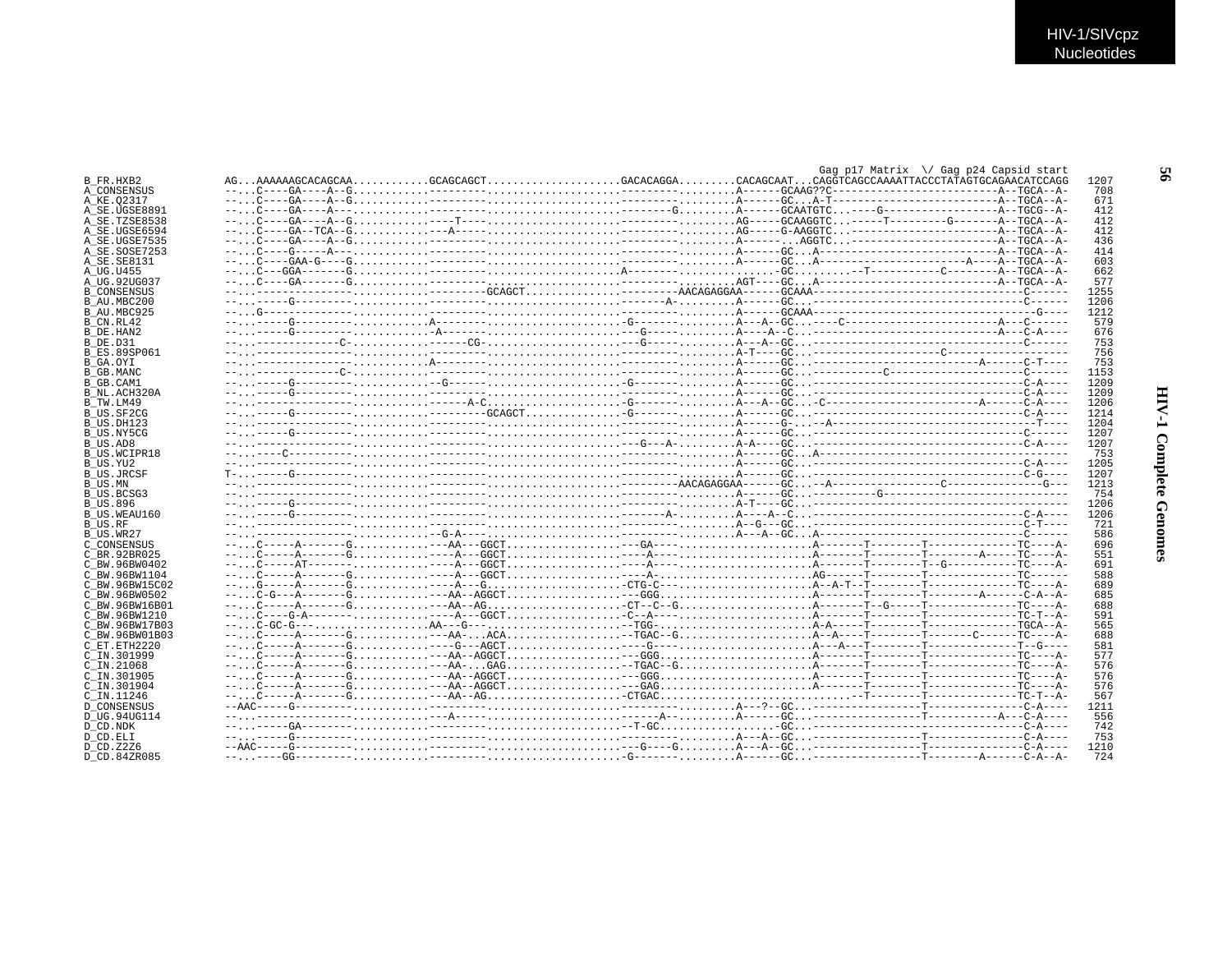| ľ<br>I           |  |
|------------------|--|
| Ś<br>J<br>ŗ<br>ĭ |  |
| i<br>ì           |  |

 $\blacksquare$ 

|                      |          |                                                                                                                                                                                                  |  | Gag p17 Matrix \/ Gag p24 Capsid start |      |
|----------------------|----------|--------------------------------------------------------------------------------------------------------------------------------------------------------------------------------------------------|--|----------------------------------------|------|
| B FR.HXB2            |          |                                                                                                                                                                                                  |  |                                        | 1207 |
| <b>F CONSENSUS</b>   |          |                                                                                                                                                                                                  |  |                                        | 560  |
| F1 BE.VI850          |          |                                                                                                                                                                                                  |  |                                        | 550  |
| F1 BR.93BR020        |          |                                                                                                                                                                                                  |  |                                        | 538  |
| F2 CM.MP255C         |          |                                                                                                                                                                                                  |  |                                        | 406  |
|                      |          |                                                                                                                                                                                                  |  |                                        | 418  |
| F2 CM.MP257C         |          |                                                                                                                                                                                                  |  |                                        | 542  |
| F1 FI.FIN9363        |          |                                                                                                                                                                                                  |  |                                        |      |
| F1 FR.MP411          |          |                                                                                                                                                                                                  |  |                                        | 406  |
| G CONSENSUS          |          |                                                                                                                                                                                                  |  |                                        | 1207 |
| G BE.DRCBL           |          |                                                                                                                                                                                                  |  |                                        | 1171 |
| G FI.HH87932         |          |                                                                                                                                                                                                  |  |                                        | 609  |
| G NG. 92NG083        |          |                                                                                                                                                                                                  |  |                                        | 573  |
| G SE. SE6165         |          |                                                                                                                                                                                                  |  |                                        | 610  |
| H CONSENSUS          |          |                                                                                                                                                                                                  |  |                                        | 593  |
| H BE.VI991           |          |                                                                                                                                                                                                  |  |                                        | 599  |
| H BE.VI997           |          |                                                                                                                                                                                                  |  |                                        | 534  |
| H CF.90CF056         |          |                                                                                                                                                                                                  |  |                                        | 554  |
| J SE. SE91733        |          |                                                                                                                                                                                                  |  |                                        | 531  |
| J SE. SE92809        |          |                                                                                                                                                                                                  |  |                                        | 530  |
| K CM.MP535C          |          |                                                                                                                                                                                                  |  |                                        | 406  |
| K CD. EOTB11C        |          |                                                                                                                                                                                                  |  |                                        | 406  |
| CRF01 AE CONSENSUS   |          |                                                                                                                                                                                                  |  |                                        | 1216 |
| CRF01 AE CF.90CF402  |          |                                                                                                                                                                                                  |  |                                        | 1249 |
| CRF01 AE TH.93TH253  |          |                                                                                                                                                                                                  |  |                                        | 1224 |
| CRF01 AE TH.CM240    |          |                                                                                                                                                                                                  |  |                                        | 772  |
| CRF02 AG CONSENSUS   |          |                                                                                                                                                                                                  |  |                                        | 745  |
| CRF02 AG DJ.DJ263    |          |                                                                                                                                                                                                  |  |                                        | 561  |
| CRF02 AG DJ.DJ264    |          |                                                                                                                                                                                                  |  |                                        | 562  |
|                      |          |                                                                                                                                                                                                  |  |                                        |      |
| CRF02 AG NG. IBNG    |          |                                                                                                                                                                                                  |  |                                        | 738  |
| CRF03 AB RU. KAL153  |          |                                                                                                                                                                                                  |  |                                        | 982  |
| CRF04 CDX CONSENSUS  |          |                                                                                                                                                                                                  |  |                                        | 1208 |
| CRF04 cpx CY.94CY032 |          |                                                                                                                                                                                                  |  |                                        | 573  |
| CRF04 cpx GR.97PVMY  |          |                                                                                                                                                                                                  |  |                                        | 1221 |
| CRF04 cpx GR.97PVCH  |          |                                                                                                                                                                                                  |  |                                        | 1224 |
| AC_IN.21301          |          |                                                                                                                                                                                                  |  |                                        | 577  |
| AC RW.92RW009        |          |                                                                                                                                                                                                  |  |                                        | 551  |
| AC SE. ETSE9488      |          |                                                                                                                                                                                                  |  |                                        | 412  |
| AC ZM.ZAM184         |          |                                                                                                                                                                                                  |  |                                        | 580  |
| ACD SE.SE8603        |          |                                                                                                                                                                                                  |  |                                        | 529  |
| AD SE.KESE7108       |          |                                                                                                                                                                                                  |  |                                        | 412  |
| ADH NO. NOGIL3       |          |                                                                                                                                                                                                  |  |                                        | 1223 |
| ADU CD.MAL           |          | $G C---GA-----G$ --------GCACAGCAGCAGCAGCAGCT-C----AA-A-----GCAGT-----T----------------------A--TGCA--A-                                                                                         |  |                                        | 785  |
| AG NG. 92NG003       |          | $-c_1, c-c-d-r-2-c+3$                                                                                                                                                                            |  |                                        | 574  |
| AGU CD.Z321B         |          |                                                                                                                                                                                                  |  |                                        | 421  |
| AGJ AU.BFP90         |          |                                                                                                                                                                                                  |  |                                        | 1232 |
| AGJ ML.95ML84        |          |                                                                                                                                                                                                  |  |                                        | 444  |
| AJU BW.98-2117       |          |                                                                                                                                                                                                  |  |                                        | 603  |
| BF BR. 93BR029       |          |                                                                                                                                                                                                  |  |                                        | 559  |
| MO CM.97CAMP645MO    |          |                                                                                                                                                                                                  |  |                                        | 587  |
| O CM.ANT70           |          |                                                                                                                                                                                                  |  |                                        | 1253 |
| O CM. MVP5180        |          |                                                                                                                                                                                                  |  |                                        | 1228 |
| N CM.YBF30           |          |                                                                                                                                                                                                  |  |                                        | 771  |
| SIVCPZUS             |          | $\ldots \ldots$ C-G---CA----G-- $\ldots \ldots \ldots$ -A-AA--AACAACAGCAACAG $\ldots \ldots \ldots -$ GG--A-T $\ldots \ldots \ldots$ GG---T--C $\ldots$ ATT-GT---AGC--------AG--A-A------GCT---- |  |                                        | 1255 |
| <b>STVCPZGAB</b>     |          | -AACTG---GTAACTCAGG-AGCCGTGAAGGG-G---CAG-CAAGGCGCTAGTGCCTCTGCTGGCA-T--TGG--------CC-C--A--TGCT--A-                                                                                               |  |                                        | 1268 |
| SIVCPZANT            |          | -AGCAG---C--G-AGTAGCCAAACCGCAAGCAG--GCATGCTTCTGCGGCTGCTCCTGTTAA---A-CAGTGGTGTCAG-GACATCT-AGTGGC-AAG-GAG--------C--CA-AGT-G-TGCAGGA-                                                              |  |                                        | 619  |
|                      |          |                                                                                                                                                                                                  |  |                                        |      |
| p17 Matrix           | K.KKA OO |                                                                                                                                                                                                  |  |                                        | Gag  |
|                      |          |                                                                                                                                                                                                  |  |                                        |      |

 $A = S = N$ .  $Q = V = S - Q = N - Y - Y - 1 - V - Q = N - 1 - Q - Q$ <br>Gag p17 Matrix end  $\sqrt{G}$  Gag p24 Capsid start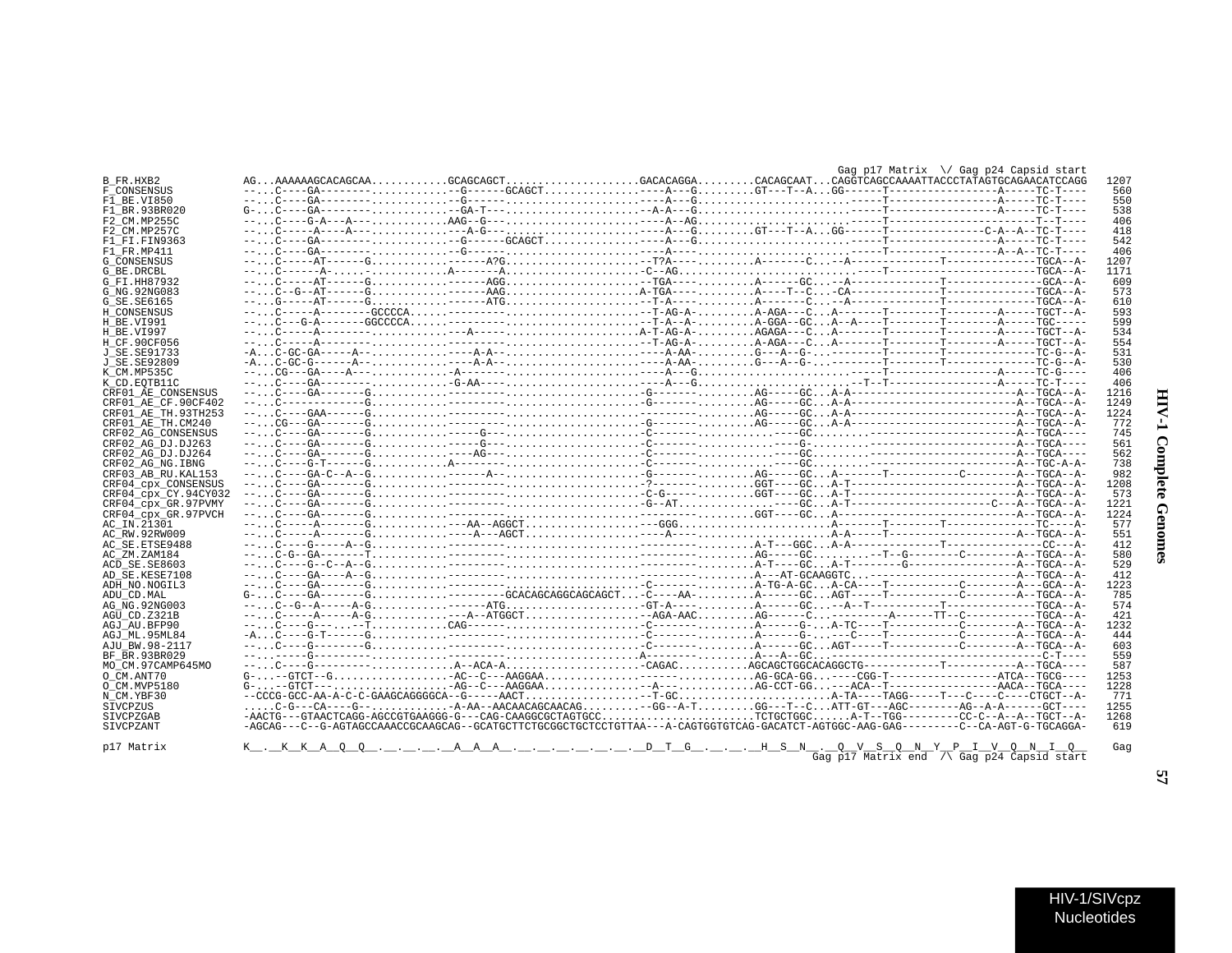| GGCAAATGGTACATCAGGCCATATCACCTAGAACTTTAAATGCATGGGTAAAAGTAGTAGAAGAGAAGGCTTTCAGCCCAGAAGTGATACCCATGTTTTCAGCATTATCAGAAGGAGCCACCCCACAAG |  |  |  |  |
|-----------------------------------------------------------------------------------------------------------------------------------|--|--|--|--|
|                                                                                                                                   |  |  |  |  |
|                                                                                                                                   |  |  |  |  |
|                                                                                                                                   |  |  |  |  |
|                                                                                                                                   |  |  |  |  |
|                                                                                                                                   |  |  |  |  |
|                                                                                                                                   |  |  |  |  |
|                                                                                                                                   |  |  |  |  |
|                                                                                                                                   |  |  |  |  |
|                                                                                                                                   |  |  |  |  |
|                                                                                                                                   |  |  |  |  |
|                                                                                                                                   |  |  |  |  |
|                                                                                                                                   |  |  |  |  |
|                                                                                                                                   |  |  |  |  |
|                                                                                                                                   |  |  |  |  |
|                                                                                                                                   |  |  |  |  |
|                                                                                                                                   |  |  |  |  |
|                                                                                                                                   |  |  |  |  |
|                                                                                                                                   |  |  |  |  |
|                                                                                                                                   |  |  |  |  |
|                                                                                                                                   |  |  |  |  |
|                                                                                                                                   |  |  |  |  |
|                                                                                                                                   |  |  |  |  |
|                                                                                                                                   |  |  |  |  |
|                                                                                                                                   |  |  |  |  |
|                                                                                                                                   |  |  |  |  |
|                                                                                                                                   |  |  |  |  |
|                                                                                                                                   |  |  |  |  |
|                                                                                                                                   |  |  |  |  |
|                                                                                                                                   |  |  |  |  |
|                                                                                                                                   |  |  |  |  |
|                                                                                                                                   |  |  |  |  |
|                                                                                                                                   |  |  |  |  |
|                                                                                                                                   |  |  |  |  |
|                                                                                                                                   |  |  |  |  |
|                                                                                                                                   |  |  |  |  |
|                                                                                                                                   |  |  |  |  |
|                                                                                                                                   |  |  |  |  |
|                                                                                                                                   |  |  |  |  |
|                                                                                                                                   |  |  |  |  |
|                                                                                                                                   |  |  |  |  |
|                                                                                                                                   |  |  |  |  |
|                                                                                                                                   |  |  |  |  |
|                                                                                                                                   |  |  |  |  |
|                                                                                                                                   |  |  |  |  |
|                                                                                                                                   |  |  |  |  |
|                                                                                                                                   |  |  |  |  |
|                                                                                                                                   |  |  |  |  |
|                                                                                                                                   |  |  |  |  |
|                                                                                                                                   |  |  |  |  |
|                                                                                                                                   |  |  |  |  |
|                                                                                                                                   |  |  |  |  |
|                                                                                                                                   |  |  |  |  |
|                                                                                                                                   |  |  |  |  |
|                                                                                                                                   |  |  |  |  |
|                                                                                                                                   |  |  |  |  |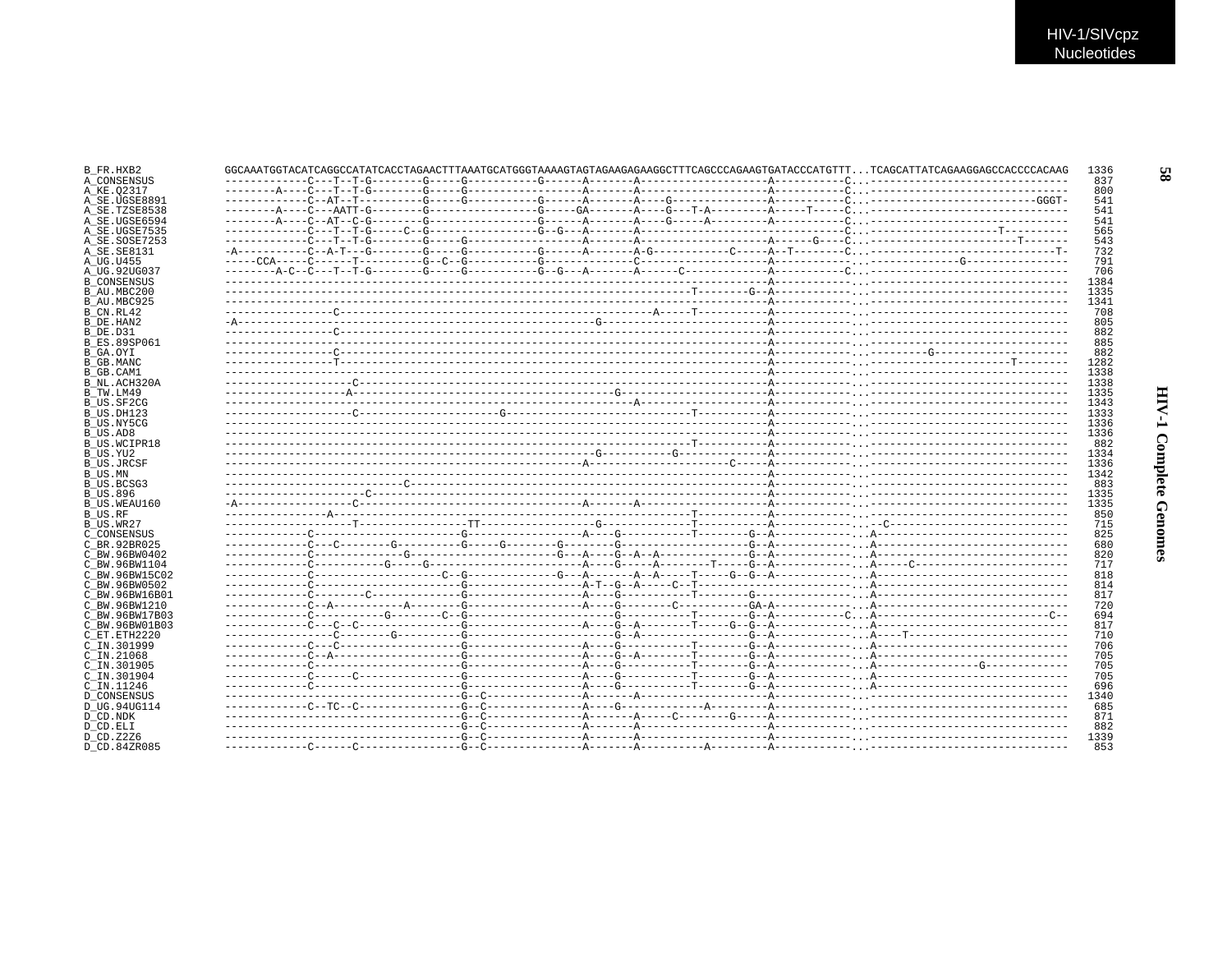| $728$<br>$663$<br>-----------------------------<br><b>HIV-1 Complete Genomes</b> |  |  |
|----------------------------------------------------------------------------------|--|--|
|                                                                                  |  |  |
|                                                                                  |  |  |
|                                                                                  |  |  |
|                                                                                  |  |  |
|                                                                                  |  |  |
|                                                                                  |  |  |
|                                                                                  |  |  |
|                                                                                  |  |  |
|                                                                                  |  |  |
|                                                                                  |  |  |
|                                                                                  |  |  |
|                                                                                  |  |  |
|                                                                                  |  |  |
|                                                                                  |  |  |
|                                                                                  |  |  |
|                                                                                  |  |  |
|                                                                                  |  |  |
|                                                                                  |  |  |
|                                                                                  |  |  |
|                                                                                  |  |  |
|                                                                                  |  |  |
|                                                                                  |  |  |
|                                                                                  |  |  |
|                                                                                  |  |  |
|                                                                                  |  |  |
|                                                                                  |  |  |
|                                                                                  |  |  |
|                                                                                  |  |  |
|                                                                                  |  |  |

| B_FR.HXB2            |  |  |  |  | GGCAAATGGTACATCAGGCCATATCACCTAGAACTTTAAATGCATGGGTAAAAGTAGTAGAAGAGAAGGCTTTCAGCCCAGAAGTGATACCCATGTTTTCAGCATTATCAGAAGGAGCCACCCCACAAG | 1336        |
|----------------------|--|--|--|--|-----------------------------------------------------------------------------------------------------------------------------------|-------------|
| F CONSENSUS          |  |  |  |  |                                                                                                                                   | 686         |
| F1 BE.VI850          |  |  |  |  |                                                                                                                                   | 679         |
| F1 BR.93BR020        |  |  |  |  |                                                                                                                                   | 667         |
| F2 CM.MP255C         |  |  |  |  |                                                                                                                                   | 535         |
| F2 CM.MP257C         |  |  |  |  |                                                                                                                                   | 547         |
| F1 FI.FIN9363        |  |  |  |  |                                                                                                                                   | 671         |
| F1 FR.MP411          |  |  |  |  |                                                                                                                                   | 535         |
| G CONSENSUS          |  |  |  |  |                                                                                                                                   | 1336        |
| G BE.DRCBL           |  |  |  |  |                                                                                                                                   | 1300        |
| G FI.HH87932         |  |  |  |  |                                                                                                                                   | 738         |
| G NG. 92NG083        |  |  |  |  |                                                                                                                                   | 702         |
| G SE.SE6165          |  |  |  |  |                                                                                                                                   | 739         |
| H CONSENSUS          |  |  |  |  |                                                                                                                                   | 722         |
| H BE.VI991           |  |  |  |  |                                                                                                                                   | 728         |
| H BE.VI997           |  |  |  |  |                                                                                                                                   | 663         |
| H CF.90CF056         |  |  |  |  |                                                                                                                                   | 683         |
| J SE.SE91733         |  |  |  |  |                                                                                                                                   | 660         |
| J SE. SE92809        |  |  |  |  |                                                                                                                                   | 659         |
| K CM.MP535C          |  |  |  |  |                                                                                                                                   | 535         |
| K CD. EOTB11C        |  |  |  |  |                                                                                                                                   | 535         |
| CRF01 AE CONSENSUS   |  |  |  |  |                                                                                                                                   | 1345        |
| CRF01 AE CF.90CF402  |  |  |  |  |                                                                                                                                   | 1378        |
| CRF01 AE TH.93TH253  |  |  |  |  |                                                                                                                                   | 1353        |
| CRF01_AE_TH.CM240    |  |  |  |  |                                                                                                                                   | 901         |
| CRF02 AG CONSENSUS   |  |  |  |  |                                                                                                                                   | 874         |
| CRF02 AG DJ.DJ263    |  |  |  |  |                                                                                                                                   | 690         |
| CRF02 AG DJ.DJ264    |  |  |  |  |                                                                                                                                   | 691         |
| CRF02 AG NG. IBNG    |  |  |  |  |                                                                                                                                   | 867         |
| CRF03 AB RU. KAL153  |  |  |  |  |                                                                                                                                   | 1111        |
| CRF04 cpx CONSENSUS  |  |  |  |  |                                                                                                                                   | 1336        |
| CRF04 cpx CY.94CY032 |  |  |  |  |                                                                                                                                   | 702         |
| CRF04 cpx GR.97PVMY  |  |  |  |  |                                                                                                                                   | 1350        |
| CRF04 cpx GR.97PVCH  |  |  |  |  |                                                                                                                                   | 1353        |
| AC IN.21301          |  |  |  |  |                                                                                                                                   | 706         |
| AC RW.92RW009        |  |  |  |  |                                                                                                                                   | 680         |
| AC SE. ETSE9488      |  |  |  |  |                                                                                                                                   | 541         |
| AC ZM.ZAM184         |  |  |  |  |                                                                                                                                   | 709         |
| ACD SE.SE8603        |  |  |  |  |                                                                                                                                   | 658         |
| AD SE.KESE7108       |  |  |  |  |                                                                                                                                   | 541<br>1352 |
| ADH NO.NOGIL3        |  |  |  |  |                                                                                                                                   | 914         |
| ADU CD.MAL           |  |  |  |  |                                                                                                                                   |             |
| AG NG.92NG003        |  |  |  |  |                                                                                                                                   | 703         |
| AGU CD.Z321B         |  |  |  |  |                                                                                                                                   | 550         |
| AGJ AU.BFP90         |  |  |  |  |                                                                                                                                   | 1361        |
| AGJ ML.95ML84        |  |  |  |  |                                                                                                                                   | 573         |
| AJU_BW.98-2117       |  |  |  |  |                                                                                                                                   | 732         |
| BF BR.93BR029        |  |  |  |  |                                                                                                                                   | 688         |
| MO CM.97CAMP645MO    |  |  |  |  |                                                                                                                                   | 716         |
| O_CM.ANT70           |  |  |  |  |                                                                                                                                   | 1382        |
| O CM.MVP5180         |  |  |  |  |                                                                                                                                   | 1357        |
| N CM.YBF30           |  |  |  |  | -A-------------C-GC-GA----C------C-------T-----GA----GA----C--------C--T--T-------A-----A------,ATG--C--G-----------G--A--G-CTC-- | 900         |
| SIVCPZUS             |  |  |  |  |                                                                                                                                   | 1384        |
| SIVCPZGAB            |  |  |  |  |                                                                                                                                   | 1397        |
| SIVCPZANT            |  |  |  |  |                                                                                                                                   | 748         |
| p24 Capsid           |  |  |  |  | <u>G Q M V H Q A I S P R T L N A W V K V V E E K A F S P E V I P M F . S A L S E G A T P Q </u>                                   | Gag         |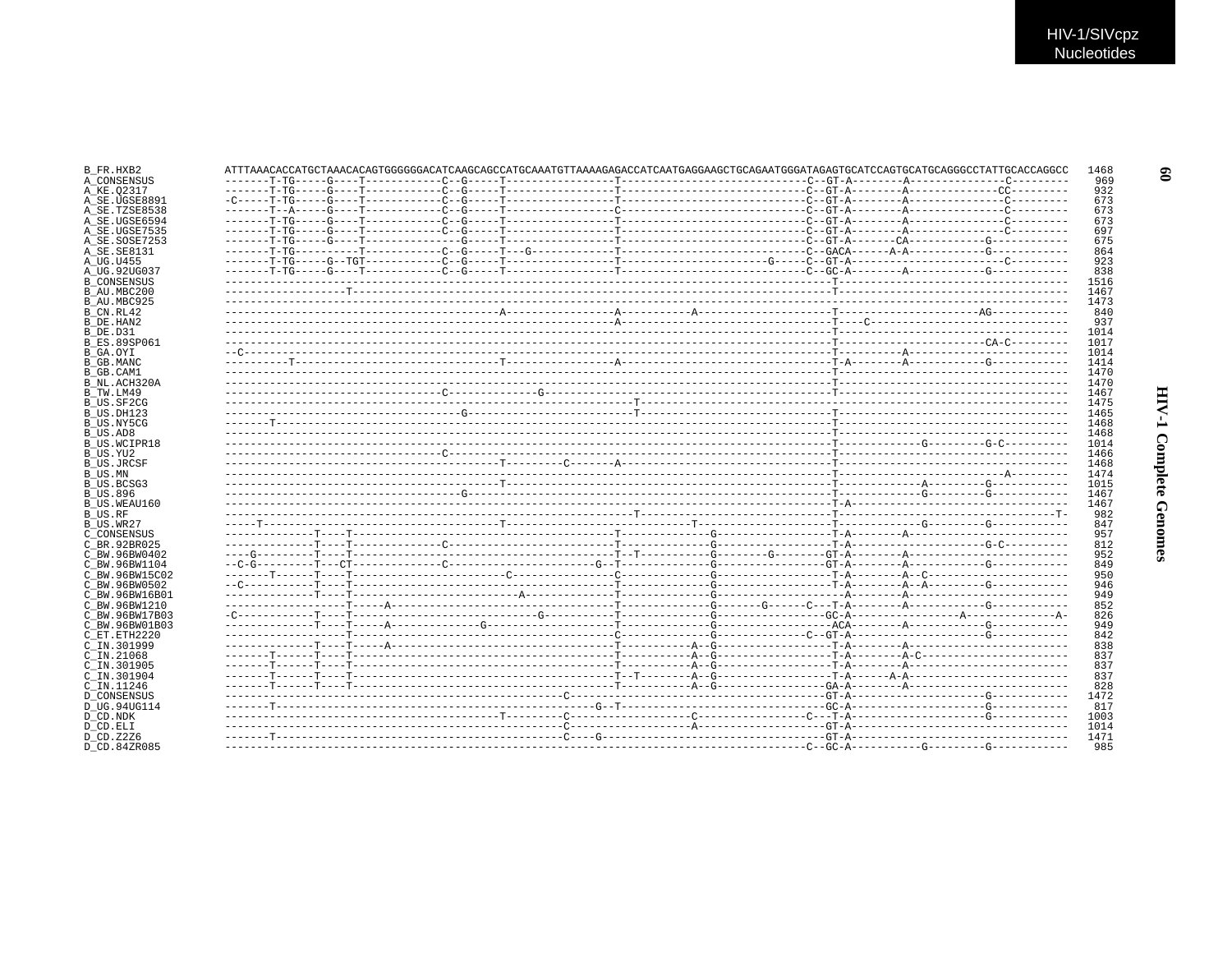| Į<br>١<br>ć |  |
|-------------|--|
| ì<br>ì      |  |

 $\blacksquare$ 

| B_FR.HXB2            |  |  |                                                          |  |  | 1468 |
|----------------------|--|--|----------------------------------------------------------|--|--|------|
| F CONSENSUS          |  |  |                                                          |  |  | 817  |
| F1 BE.VI850          |  |  |                                                          |  |  | 811  |
| F1 BR.93BR020        |  |  |                                                          |  |  | 799  |
| F2 CM.MP255C         |  |  |                                                          |  |  | 667  |
| F2 CM.MP257C         |  |  |                                                          |  |  | 679  |
| F1 FI.FIN9363        |  |  |                                                          |  |  | 803  |
| F1 FR.MP411          |  |  |                                                          |  |  | 667  |
| <b>G CONSENSUS</b>   |  |  |                                                          |  |  | 1465 |
| G BE.DRCBL           |  |  |                                                          |  |  | 1432 |
| G FI.HH87932         |  |  |                                                          |  |  | 870  |
| G NG.92NG083         |  |  |                                                          |  |  | 834  |
| G SE.SE6165          |  |  |                                                          |  |  | 871  |
| H CONSENSUS          |  |  |                                                          |  |  | 854  |
| H BE.VI991           |  |  |                                                          |  |  | 860  |
| H BE.VI997           |  |  |                                                          |  |  | 795  |
| H CF.90CF056         |  |  |                                                          |  |  | 815  |
| J SE.SE91733         |  |  |                                                          |  |  | 792  |
| J SE.SE92809         |  |  |                                                          |  |  | 791  |
| K CM.MP535C          |  |  |                                                          |  |  | 667  |
| K CD.EOTB11C         |  |  |                                                          |  |  | 667  |
| CRF01 AE CONSENSUS   |  |  |                                                          |  |  | 1477 |
| CRF01 AE CF.90CF402  |  |  |                                                          |  |  | 1510 |
| CRF01 AE TH. 93TH253 |  |  |                                                          |  |  | 1485 |
| CRF01 AE TH.CM240    |  |  |                                                          |  |  | 1033 |
| CRF02 AG CONSENSUS   |  |  |                                                          |  |  | 1006 |
| CRF02 AG DJ.DJ263    |  |  |                                                          |  |  | 822  |
| CRF02 AG DJ.DJ264    |  |  |                                                          |  |  | 823  |
| CRF02 AG NG. IBNG    |  |  |                                                          |  |  | 999  |
| CRF03 AB RU. KAL153  |  |  |                                                          |  |  | 1243 |
| CRF04_cpx_CONSENSUS  |  |  |                                                          |  |  | 1468 |
| CRF04 cpx CY.94CY032 |  |  |                                                          |  |  | 834  |
| CRF04 cpx GR.97PVMY  |  |  |                                                          |  |  | 1482 |
| CRF04 cpx GR.97PVCH  |  |  |                                                          |  |  | 1485 |
| AC IN.21301          |  |  |                                                          |  |  | 838  |
| AC RW.92RW009        |  |  |                                                          |  |  | 812  |
| AC SE.ETSE9488       |  |  |                                                          |  |  | 673  |
| AC ZM.ZAM184         |  |  |                                                          |  |  | 841  |
| ACD SE.SE8603        |  |  |                                                          |  |  | 790  |
| AD SE.KESE7108       |  |  |                                                          |  |  | 673  |
| ADH NO.NOGIL3        |  |  |                                                          |  |  | 1484 |
| ADU CD.MAL           |  |  |                                                          |  |  | 1046 |
| AG NG.92NG003        |  |  |                                                          |  |  | 835  |
| AGU CD.Z321B         |  |  |                                                          |  |  | 682  |
| AGJ AU.BFP90         |  |  |                                                          |  |  | 1493 |
| AGJ ML.95ML84        |  |  |                                                          |  |  | 705  |
| AJU BW.98-2117       |  |  |                                                          |  |  | 864  |
| BF BR.93BR029        |  |  |                                                          |  |  | 820  |
| MO CM.97CAMP645MO    |  |  |                                                          |  |  | 848  |
| O CM.ANT70           |  |  |                                                          |  |  | 1514 |
| O CM.MVP5180         |  |  |                                                          |  |  | 1489 |
| N CM.YBF30           |  |  |                                                          |  |  | 1032 |
| SIVCPZUS             |  |  |                                                          |  |  | 1516 |
| SIVCPZGAB            |  |  |                                                          |  |  | 1529 |
| SIVCPZANT            |  |  |                                                          |  |  | 880  |
|                      |  |  |                                                          |  |  |      |
| p24 Capsid           |  |  | <u>DILNIT MLINIVGGHOAAMOMLKEITINEEAAEWDRVHPVHAGPIAPG</u> |  |  | Gag  |

E W D R V H P V H A G P I A P G D\_L\_N\_T\_M\_L\_N\_T\_V\_G\_G\_H\_Q\_A  $I \quad N \quad E \quad E$  $\overline{A}$ M O M  $\mathbb L$  $\mathbf{K}$  $F_i$  $T$  $\overline{A}$  $\overline{A}$ 

 $\mathbf{5}$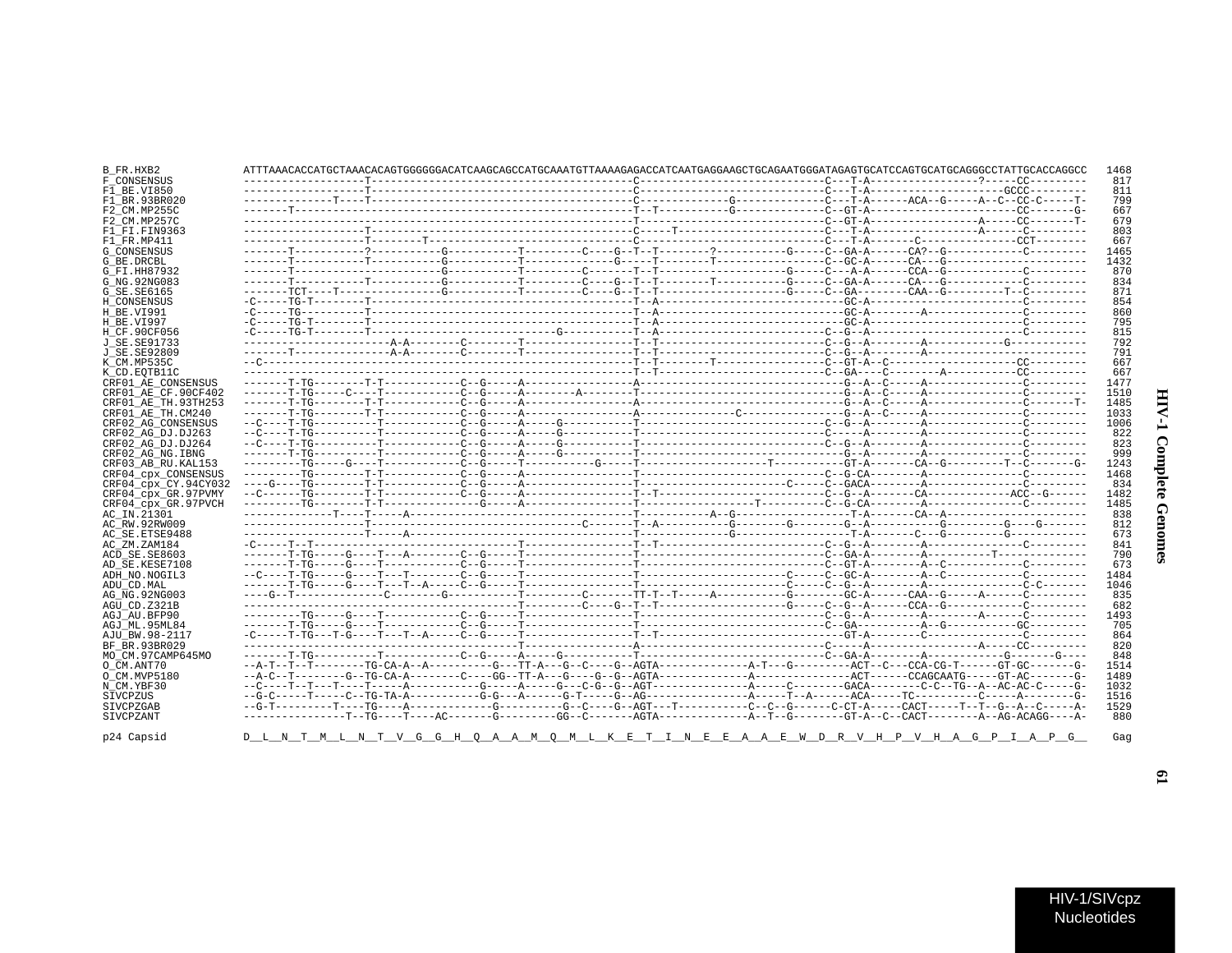| B_FR.HXB2           |  |  |  |  |  |
|---------------------|--|--|--|--|--|
| A CONSENSUS         |  |  |  |  |  |
| A KE.02317          |  |  |  |  |  |
| A SE.UGSE8891       |  |  |  |  |  |
| A SE.TZSE8538       |  |  |  |  |  |
| A SE.UGSE6594       |  |  |  |  |  |
| A SE.UGSE7535       |  |  |  |  |  |
| A SE.SOSE7253       |  |  |  |  |  |
| A SE. SE8131        |  |  |  |  |  |
| A UG.U455           |  |  |  |  |  |
| A UG.92UG037        |  |  |  |  |  |
| <b>B CONSENSUS</b>  |  |  |  |  |  |
| B AU.MBC200         |  |  |  |  |  |
| B AU.MBC925         |  |  |  |  |  |
| B CN.RL42           |  |  |  |  |  |
| B DE.HAN2           |  |  |  |  |  |
| B DE.D31            |  |  |  |  |  |
|                     |  |  |  |  |  |
| <b>B ES.89SP061</b> |  |  |  |  |  |
| B_GA.OYI            |  |  |  |  |  |
| B GB.MANC           |  |  |  |  |  |
| B GB.CAM1           |  |  |  |  |  |
| B NL.ACH320A        |  |  |  |  |  |
| B TW.LM49           |  |  |  |  |  |
| B US.SF2CG          |  |  |  |  |  |
| B US.DH123          |  |  |  |  |  |
| B_US.NY5CG          |  |  |  |  |  |
| B US.AD8            |  |  |  |  |  |
| <b>B US.WCIPR18</b> |  |  |  |  |  |
| B US.YU2            |  |  |  |  |  |
| B US.JRCSF          |  |  |  |  |  |
|                     |  |  |  |  |  |
| B US.BCSG3          |  |  |  |  |  |
| B US.896            |  |  |  |  |  |
| B US.WEAU160        |  |  |  |  |  |
|                     |  |  |  |  |  |
| B US.WR27           |  |  |  |  |  |
| C CONSENSUS         |  |  |  |  |  |
| C BR.92BR025        |  |  |  |  |  |
| C BW.96BW0402       |  |  |  |  |  |
| C BW.96BW1104       |  |  |  |  |  |
| C BW.96BW15C02      |  |  |  |  |  |
| C BW.96BW0502       |  |  |  |  |  |
|                     |  |  |  |  |  |
| C BW.96BW16B01      |  |  |  |  |  |
| C BW.96BW1210       |  |  |  |  |  |
| C BW.96BW17B03      |  |  |  |  |  |
| C BW.96BW01B03      |  |  |  |  |  |
| C ET.ETH2220        |  |  |  |  |  |
| C IN.301999         |  |  |  |  |  |
| C IN.21068          |  |  |  |  |  |
| C IN.301905         |  |  |  |  |  |
| C IN.301904         |  |  |  |  |  |
| C IN.11246          |  |  |  |  |  |
| <b>D CONSENSUS</b>  |  |  |  |  |  |
| D UG.94UG114        |  |  |  |  |  |
| D_CD.NDK            |  |  |  |  |  |
| D CD.ELI            |  |  |  |  |  |
| D CD.Z2Z6           |  |  |  |  |  |
|                     |  |  |  |  |  |

 $\mathfrak{G}$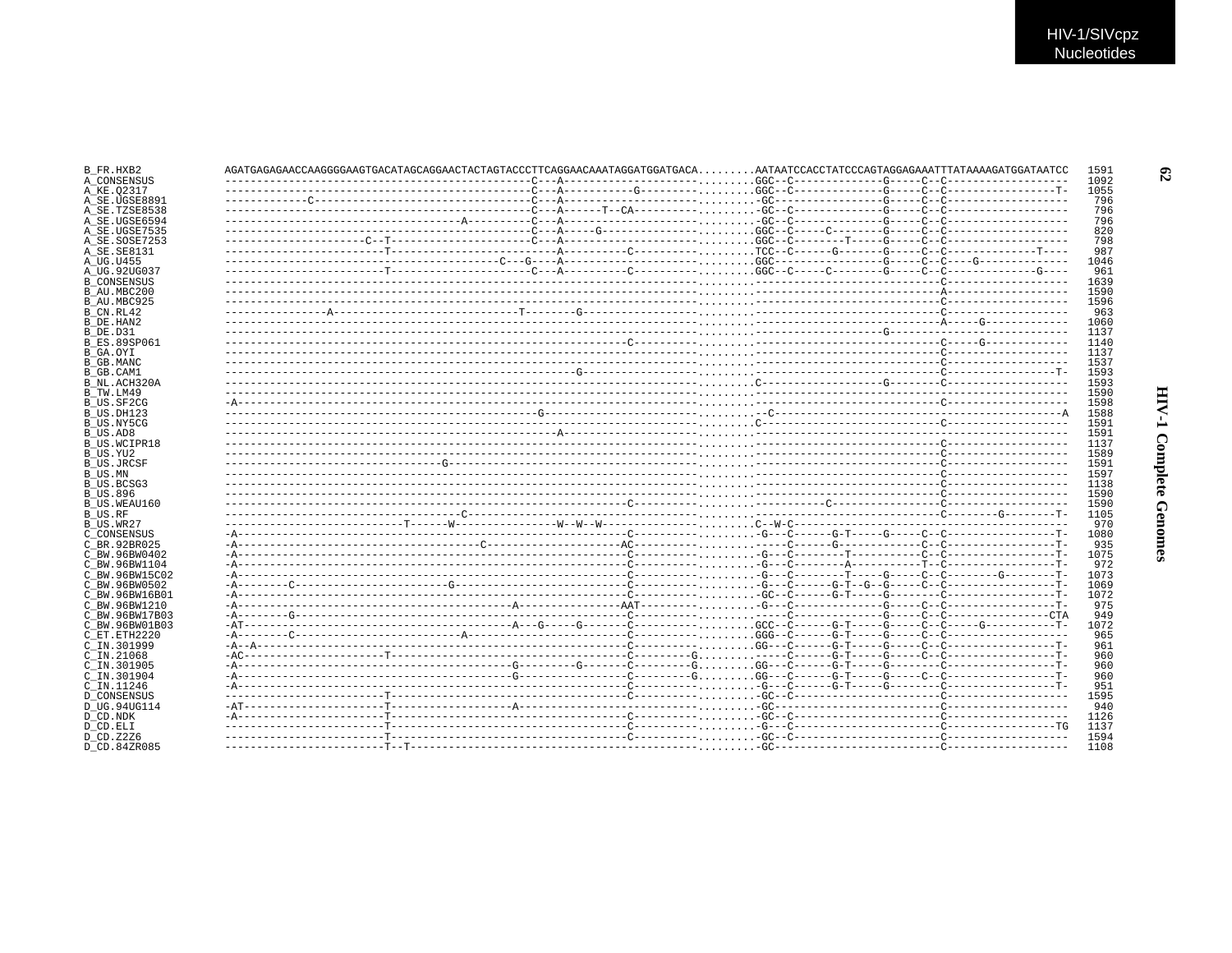| B FR.HXB2            |  |  |  | 1591                                                                                             |
|----------------------|--|--|--|--------------------------------------------------------------------------------------------------|
| F CONSENSUS          |  |  |  | 937                                                                                              |
| F1 BE.VI850          |  |  |  | 934                                                                                              |
| F1 BR.93BR020        |  |  |  | 922                                                                                              |
| F2 CM.MP255C         |  |  |  | 790                                                                                              |
| F2 CM.MP257C         |  |  |  | 802                                                                                              |
| F1 FT FTN9363        |  |  |  | 926                                                                                              |
| F1 FR.MP411          |  |  |  | 790                                                                                              |
| G CONSENSUS          |  |  |  | 1587                                                                                             |
| G BE.DRCBL           |  |  |  | 1555                                                                                             |
| G FI.HH87932         |  |  |  | 993                                                                                              |
| G NG.92NG083         |  |  |  | 957                                                                                              |
| G SE. SE6165         |  |  |  | 994                                                                                              |
| H CONSENSUS          |  |  |  | 976                                                                                              |
| H BE.VI991           |  |  |  | 983                                                                                              |
| H BE.VI997           |  |  |  | 918                                                                                              |
| H CF.90CF056         |  |  |  | 938                                                                                              |
| J SE.SE91733         |  |  |  | 915                                                                                              |
|                      |  |  |  |                                                                                                  |
| J SE.SE92809         |  |  |  | 914                                                                                              |
| K CM.MP535C          |  |  |  | 790                                                                                              |
| K CD.EOTB11C         |  |  |  | 790                                                                                              |
| CRF01 AE CONSENSUS   |  |  |  | 1600                                                                                             |
| CRF01 AE CF.90CF402  |  |  |  | 1633                                                                                             |
| CRF01 AE TH.93TH253  |  |  |  | 1608                                                                                             |
| CRF01 AE TH.CM240    |  |  |  | 1156                                                                                             |
| CRF02 AG CONSENSUS   |  |  |  | 1129                                                                                             |
| CRF02 AG DJ.DJ263    |  |  |  | 945                                                                                              |
| CRF02 AG DJ.DJ264    |  |  |  | 946                                                                                              |
| CRF02 AG NG. IBNG    |  |  |  | 1122                                                                                             |
| CRF03 AB RU. KAL153  |  |  |  | 1366                                                                                             |
| CRF04 CPX CONSENSUS  |  |  |  | 1591                                                                                             |
|                      |  |  |  |                                                                                                  |
| CRF04_cpx_CY.94CY032 |  |  |  | 957                                                                                              |
| CRF04 cpx GR.97PVMY  |  |  |  | 1605                                                                                             |
| CRF04 cpx GR.97PVCH  |  |  |  | 1608                                                                                             |
| AC IN.21301          |  |  |  | 961                                                                                              |
| AC RW.92RW009        |  |  |  | 935                                                                                              |
| AC SE. ETSE9488      |  |  |  | 796                                                                                              |
| AC ZM.ZAM184         |  |  |  | 964                                                                                              |
| ACD SE.SE8603        |  |  |  | 913                                                                                              |
| AD SE.KESE7108       |  |  |  | 796                                                                                              |
| ADH NO.NOGIL3        |  |  |  | 1607                                                                                             |
| ADU CD.MAL           |  |  |  | 1169                                                                                             |
| AG NG.92NG003        |  |  |  | 958                                                                                              |
| AGU CD.Z321B         |  |  |  | 805                                                                                              |
|                      |  |  |  |                                                                                                  |
| AGJ AU.BFP90         |  |  |  | 1616                                                                                             |
| AGJ ML.95ML84        |  |  |  | 828                                                                                              |
| AJU BW.98-2117       |  |  |  | 987                                                                                              |
| BF BR.93BR029        |  |  |  | 943                                                                                              |
| MO CM.97CAMP645MO    |  |  |  | 971                                                                                              |
| O CM.ANT70           |  |  |  | 1640                                                                                             |
| O CM.MVP5180         |  |  |  | 1615                                                                                             |
| N CM.YBF30           |  |  |  | 1155                                                                                             |
| SIVCPZUS             |  |  |  | 1639                                                                                             |
|                      |  |  |  | 1652                                                                                             |
| SIVCPZGAB            |  |  |  |                                                                                                  |
| SIVCPZANT            |  |  |  | 1012                                                                                             |
| p24 Capsid           |  |  |  | <u>Q M R E P R G S D I A G T T S T L Q E Q I G W M T N N P P I P V G E I Y K R W I I </u><br>Gaq |

 $\boldsymbol{\mathfrak{S}}$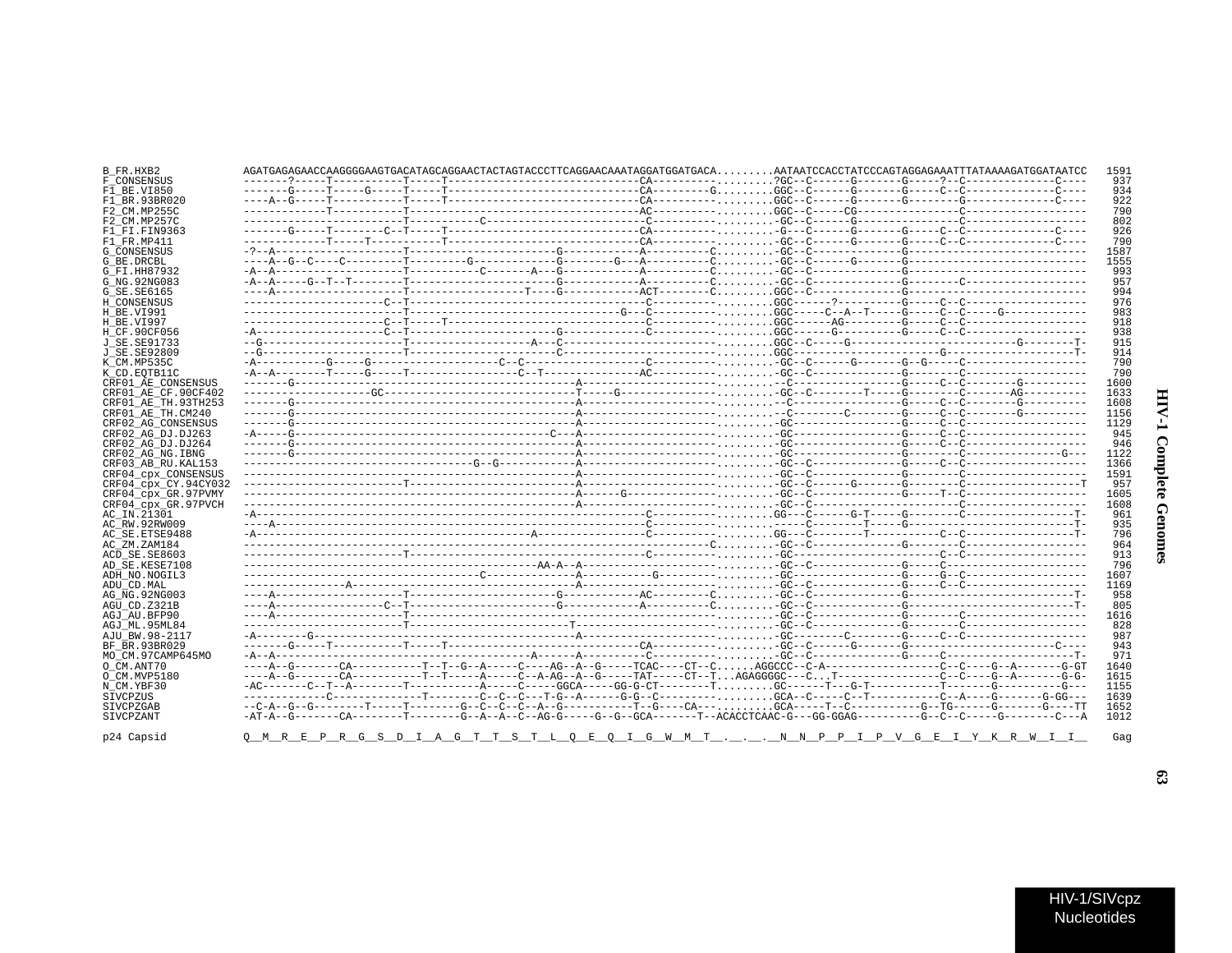| B FR.HXB2                       | TGGGATTAAAATAAAATAGTAAGAATGTATAGCCCTACCAGCATTCTGGACATAAGACAAGGACCAAAGGAACCCCTTTAGAGACTATGTAGCCGGTTCTATAAAACTCTAAGAGCCGAGCAAGCTTCACAGG |  |  |  | 1723         |
|---------------------------------|---------------------------------------------------------------------------------------------------------------------------------------|--|--|--|--------------|
| A CONSENSUS                     |                                                                                                                                       |  |  |  | 1224         |
| A KE.02317                      |                                                                                                                                       |  |  |  | 1187         |
| A SE.UGSE8891                   |                                                                                                                                       |  |  |  | 928          |
| A SE.TZSE8538                   |                                                                                                                                       |  |  |  | 928          |
| A SE.UGSE6594                   |                                                                                                                                       |  |  |  | 928          |
| A SE.UGSE7535                   |                                                                                                                                       |  |  |  | 952          |
| A_SE.SOSE7253                   |                                                                                                                                       |  |  |  | 930          |
| A SE. SE8131                    |                                                                                                                                       |  |  |  | 1119         |
| A UG.U455                       |                                                                                                                                       |  |  |  | 1178         |
| A UG.92UG037                    |                                                                                                                                       |  |  |  | 1093         |
| <b>B CONSENSUS</b>              |                                                                                                                                       |  |  |  | 1771         |
| B AU.MBC200                     |                                                                                                                                       |  |  |  | 1722         |
| B AU.MBC925                     |                                                                                                                                       |  |  |  | 1728         |
| B_CN.RL42                       |                                                                                                                                       |  |  |  | 1095         |
| B DE.HAN2                       |                                                                                                                                       |  |  |  | 1192         |
| B DE.D31                        |                                                                                                                                       |  |  |  | 1269         |
| B ES.89SP061                    |                                                                                                                                       |  |  |  | 1272         |
| B_GA.OYI                        |                                                                                                                                       |  |  |  | 1269         |
| B GB.MANC                       |                                                                                                                                       |  |  |  | 1669         |
| B GB.CAM1                       |                                                                                                                                       |  |  |  | 1725         |
| B NL.ACH320A                    |                                                                                                                                       |  |  |  | 1725         |
| B TW.LM49                       |                                                                                                                                       |  |  |  | 1722<br>1730 |
| B US.SF2CG                      |                                                                                                                                       |  |  |  | 1720         |
| B US.DH123                      |                                                                                                                                       |  |  |  |              |
| B_US.NY5CG                      |                                                                                                                                       |  |  |  | 1723         |
| B US.AD8                        |                                                                                                                                       |  |  |  | 1723<br>1269 |
| B US.WCIPR18                    |                                                                                                                                       |  |  |  | 1721         |
| B US.YU2                        |                                                                                                                                       |  |  |  |              |
| B US.JRCSF<br>B US.MN           |                                                                                                                                       |  |  |  | 1723<br>1729 |
|                                 |                                                                                                                                       |  |  |  | 1270         |
| B US.BCSG3                      |                                                                                                                                       |  |  |  | 1722         |
| <b>B_US.896</b><br>B US.WEAU160 |                                                                                                                                       |  |  |  | 1722         |
| B_US.RF                         |                                                                                                                                       |  |  |  | 1237         |
| B US.WR27                       |                                                                                                                                       |  |  |  | 1102         |
| C_CONSENSUS                     |                                                                                                                                       |  |  |  | 1212         |
| C BR.92BR025                    |                                                                                                                                       |  |  |  | 1067         |
| C BW.96BW0402                   |                                                                                                                                       |  |  |  | 1207         |
| C BW.96BW1104                   |                                                                                                                                       |  |  |  | 1104         |
| C BW.96BW15C02                  |                                                                                                                                       |  |  |  | 1205         |
| C BW.96BW0502                   |                                                                                                                                       |  |  |  | 1201         |
| C BW.96BW16B01                  |                                                                                                                                       |  |  |  | 1204         |
| C BW.96BW1210                   |                                                                                                                                       |  |  |  | 1107         |
| C BW.96BW17B03                  |                                                                                                                                       |  |  |  | 1081         |
| C BW.96BW01B03                  |                                                                                                                                       |  |  |  | 1204         |
| C_ET.ETH2220                    |                                                                                                                                       |  |  |  | 1097         |
| C IN.301999                     |                                                                                                                                       |  |  |  | 1093         |
| $C$ IN. 21068                   |                                                                                                                                       |  |  |  | 1092         |
| C IN.301905                     |                                                                                                                                       |  |  |  | 1092         |
| C_IN.301904                     |                                                                                                                                       |  |  |  | 1092         |
| C IN.11246                      |                                                                                                                                       |  |  |  | 1083         |
| <b>D CONSENSUS</b>              |                                                                                                                                       |  |  |  | 1727         |
| D UG.94UG114                    |                                                                                                                                       |  |  |  | 1072         |
| D CD.NDK                        |                                                                                                                                       |  |  |  | 1258         |
| D CD.ELI                        |                                                                                                                                       |  |  |  | 1269         |
| D CD.Z2Z6                       |                                                                                                                                       |  |  |  | 1726         |
| D CD.84ZR085                    |                                                                                                                                       |  |  |  | 1240         |
|                                 |                                                                                                                                       |  |  |  |              |

 $\mathfrak{e}_4$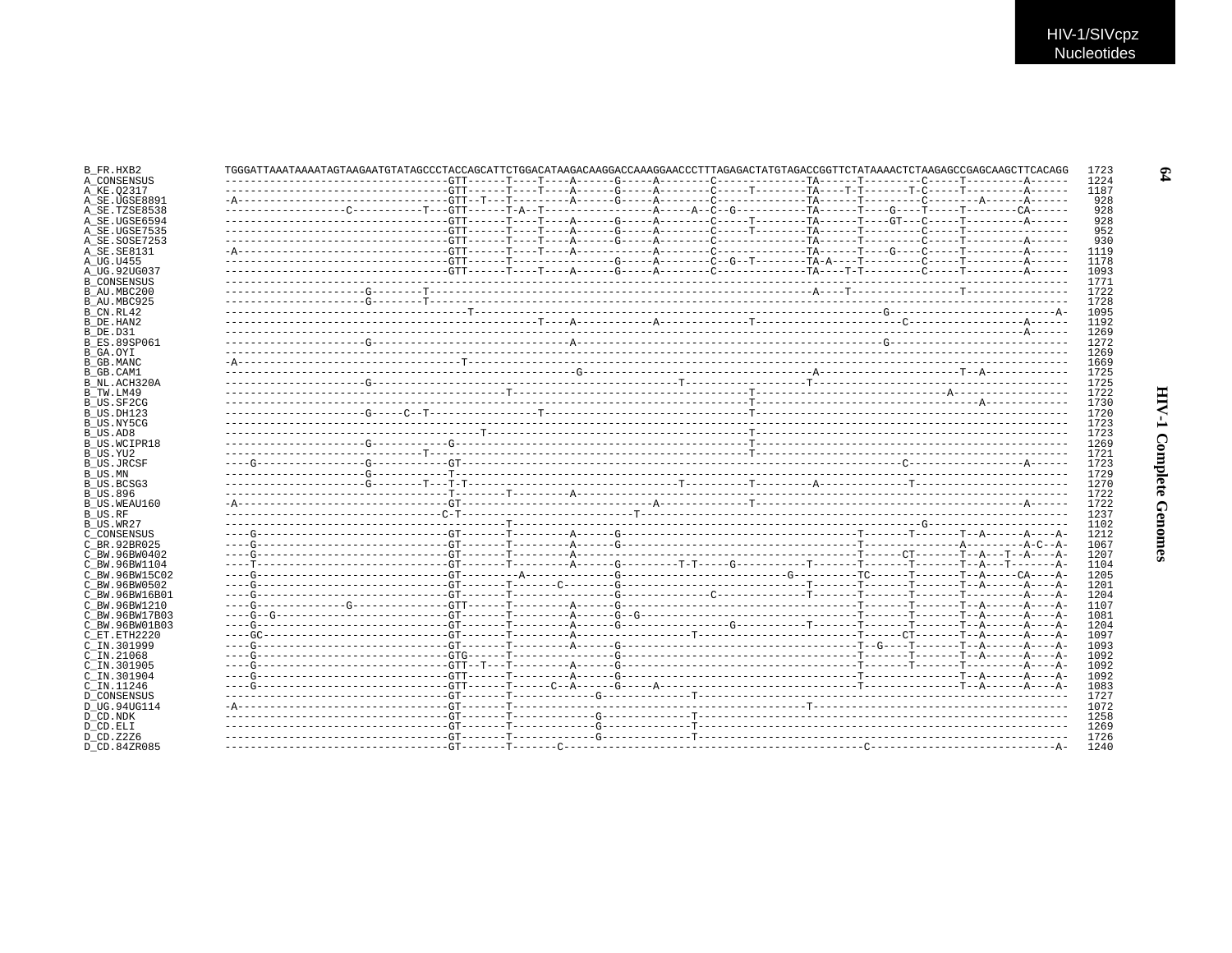| ĺ           |  |
|-------------|--|
| i           |  |
| י ווירות די |  |

| TGGGATTAAATAAAATAGTAAGAATGTATAGCCCTACCAGCATTCTGGACATAAGACAAGGACCAAAGGAACCCTTTAGAGACTATGTAGACCGGTTCTATAAAACTCTAAGAGCCGAGCAAGCTTCACAGG |  |  |  | 1068 |
|--------------------------------------------------------------------------------------------------------------------------------------|--|--|--|------|
|                                                                                                                                      |  |  |  |      |
|                                                                                                                                      |  |  |  | 1066 |
|                                                                                                                                      |  |  |  | 1054 |
|                                                                                                                                      |  |  |  |      |
|                                                                                                                                      |  |  |  |      |
|                                                                                                                                      |  |  |  | 1058 |
|                                                                                                                                      |  |  |  |      |
|                                                                                                                                      |  |  |  | 1718 |
|                                                                                                                                      |  |  |  | 1687 |
|                                                                                                                                      |  |  |  | 1125 |
|                                                                                                                                      |  |  |  | 1089 |
|                                                                                                                                      |  |  |  | 1126 |
|                                                                                                                                      |  |  |  | 1108 |
|                                                                                                                                      |  |  |  | 1115 |
|                                                                                                                                      |  |  |  | 1050 |
|                                                                                                                                      |  |  |  | 1070 |
|                                                                                                                                      |  |  |  | 1047 |
|                                                                                                                                      |  |  |  | 1046 |
|                                                                                                                                      |  |  |  |      |
|                                                                                                                                      |  |  |  |      |
|                                                                                                                                      |  |  |  | 1732 |
|                                                                                                                                      |  |  |  | 1765 |
|                                                                                                                                      |  |  |  | 1740 |
|                                                                                                                                      |  |  |  | 1288 |
|                                                                                                                                      |  |  |  | 1261 |
|                                                                                                                                      |  |  |  | 1077 |
|                                                                                                                                      |  |  |  | 1078 |
|                                                                                                                                      |  |  |  | 1254 |
|                                                                                                                                      |  |  |  | 1498 |
|                                                                                                                                      |  |  |  | 1723 |
|                                                                                                                                      |  |  |  | 1089 |
|                                                                                                                                      |  |  |  | 1737 |
|                                                                                                                                      |  |  |  | 1740 |
|                                                                                                                                      |  |  |  | 1093 |
|                                                                                                                                      |  |  |  | 1067 |
|                                                                                                                                      |  |  |  |      |
|                                                                                                                                      |  |  |  | 1096 |
|                                                                                                                                      |  |  |  | 1045 |
|                                                                                                                                      |  |  |  |      |
|                                                                                                                                      |  |  |  | 1739 |
|                                                                                                                                      |  |  |  | 1301 |
|                                                                                                                                      |  |  |  | 1090 |
|                                                                                                                                      |  |  |  |      |
|                                                                                                                                      |  |  |  | 1748 |
|                                                                                                                                      |  |  |  |      |
|                                                                                                                                      |  |  |  | 1119 |
|                                                                                                                                      |  |  |  |      |
|                                                                                                                                      |  |  |  | 1075 |
|                                                                                                                                      |  |  |  | 1103 |
|                                                                                                                                      |  |  |  | 1772 |
|                                                                                                                                      |  |  |  | 1747 |
|                                                                                                                                      |  |  |  | 1287 |
|                                                                                                                                      |  |  |  | 1771 |
|                                                                                                                                      |  |  |  | 1784 |
|                                                                                                                                      |  |  |  | 1144 |
|                                                                                                                                      |  |  |  |      |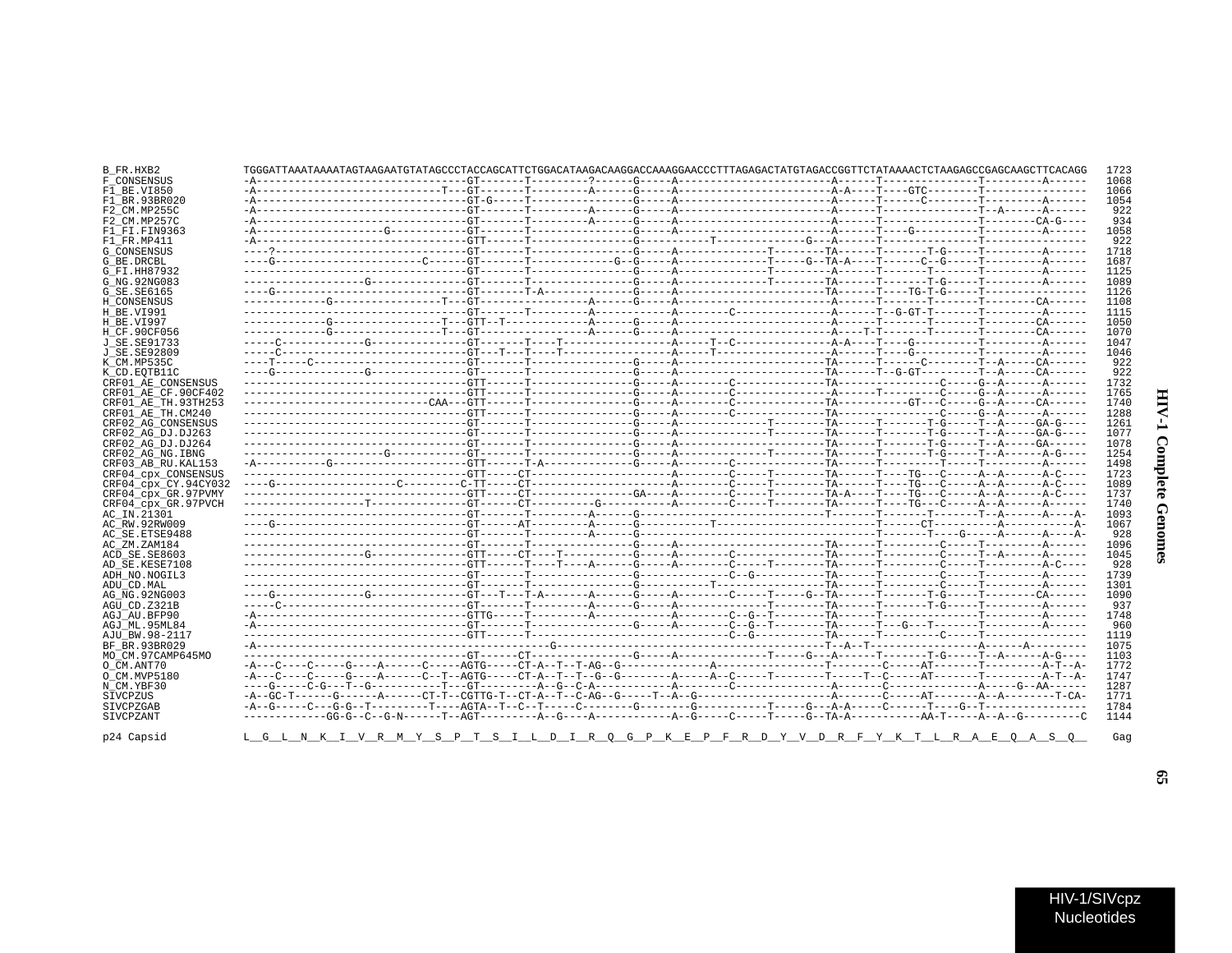|  | AGGTAAAAAAATTGGATGACAGAAACCTTGTTGGTCCAAAATGCGAACCCAGATTGTAAGACTATTTTAAAAGCATTGGGACCAGCGGCTACACACAAAGAAATGATGACAGCATGTCAGGGAGTAGGAGGAC |  |  |  |  |
|--|---------------------------------------------------------------------------------------------------------------------------------------|--|--|--|--|
|  |                                                                                                                                       |  |  |  |  |
|  |                                                                                                                                       |  |  |  |  |
|  |                                                                                                                                       |  |  |  |  |
|  |                                                                                                                                       |  |  |  |  |
|  |                                                                                                                                       |  |  |  |  |
|  |                                                                                                                                       |  |  |  |  |
|  |                                                                                                                                       |  |  |  |  |
|  |                                                                                                                                       |  |  |  |  |
|  |                                                                                                                                       |  |  |  |  |
|  |                                                                                                                                       |  |  |  |  |
|  |                                                                                                                                       |  |  |  |  |
|  |                                                                                                                                       |  |  |  |  |
|  |                                                                                                                                       |  |  |  |  |
|  |                                                                                                                                       |  |  |  |  |
|  |                                                                                                                                       |  |  |  |  |
|  |                                                                                                                                       |  |  |  |  |
|  |                                                                                                                                       |  |  |  |  |
|  |                                                                                                                                       |  |  |  |  |
|  |                                                                                                                                       |  |  |  |  |
|  |                                                                                                                                       |  |  |  |  |
|  |                                                                                                                                       |  |  |  |  |
|  |                                                                                                                                       |  |  |  |  |
|  |                                                                                                                                       |  |  |  |  |
|  |                                                                                                                                       |  |  |  |  |
|  |                                                                                                                                       |  |  |  |  |
|  |                                                                                                                                       |  |  |  |  |
|  |                                                                                                                                       |  |  |  |  |
|  |                                                                                                                                       |  |  |  |  |
|  |                                                                                                                                       |  |  |  |  |
|  |                                                                                                                                       |  |  |  |  |
|  |                                                                                                                                       |  |  |  |  |
|  |                                                                                                                                       |  |  |  |  |
|  |                                                                                                                                       |  |  |  |  |
|  |                                                                                                                                       |  |  |  |  |
|  |                                                                                                                                       |  |  |  |  |
|  |                                                                                                                                       |  |  |  |  |
|  |                                                                                                                                       |  |  |  |  |
|  |                                                                                                                                       |  |  |  |  |
|  |                                                                                                                                       |  |  |  |  |
|  |                                                                                                                                       |  |  |  |  |
|  |                                                                                                                                       |  |  |  |  |
|  |                                                                                                                                       |  |  |  |  |
|  |                                                                                                                                       |  |  |  |  |
|  |                                                                                                                                       |  |  |  |  |
|  |                                                                                                                                       |  |  |  |  |
|  |                                                                                                                                       |  |  |  |  |
|  |                                                                                                                                       |  |  |  |  |
|  |                                                                                                                                       |  |  |  |  |
|  |                                                                                                                                       |  |  |  |  |
|  |                                                                                                                                       |  |  |  |  |
|  |                                                                                                                                       |  |  |  |  |
|  |                                                                                                                                       |  |  |  |  |
|  |                                                                                                                                       |  |  |  |  |
|  |                                                                                                                                       |  |  |  |  |
|  |                                                                                                                                       |  |  |  |  |
|  |                                                                                                                                       |  |  |  |  |
|  |                                                                                                                                       |  |  |  |  |
|  |                                                                                                                                       |  |  |  |  |
|  |                                                                                                                                       |  |  |  |  |
|  |                                                                                                                                       |  |  |  |  |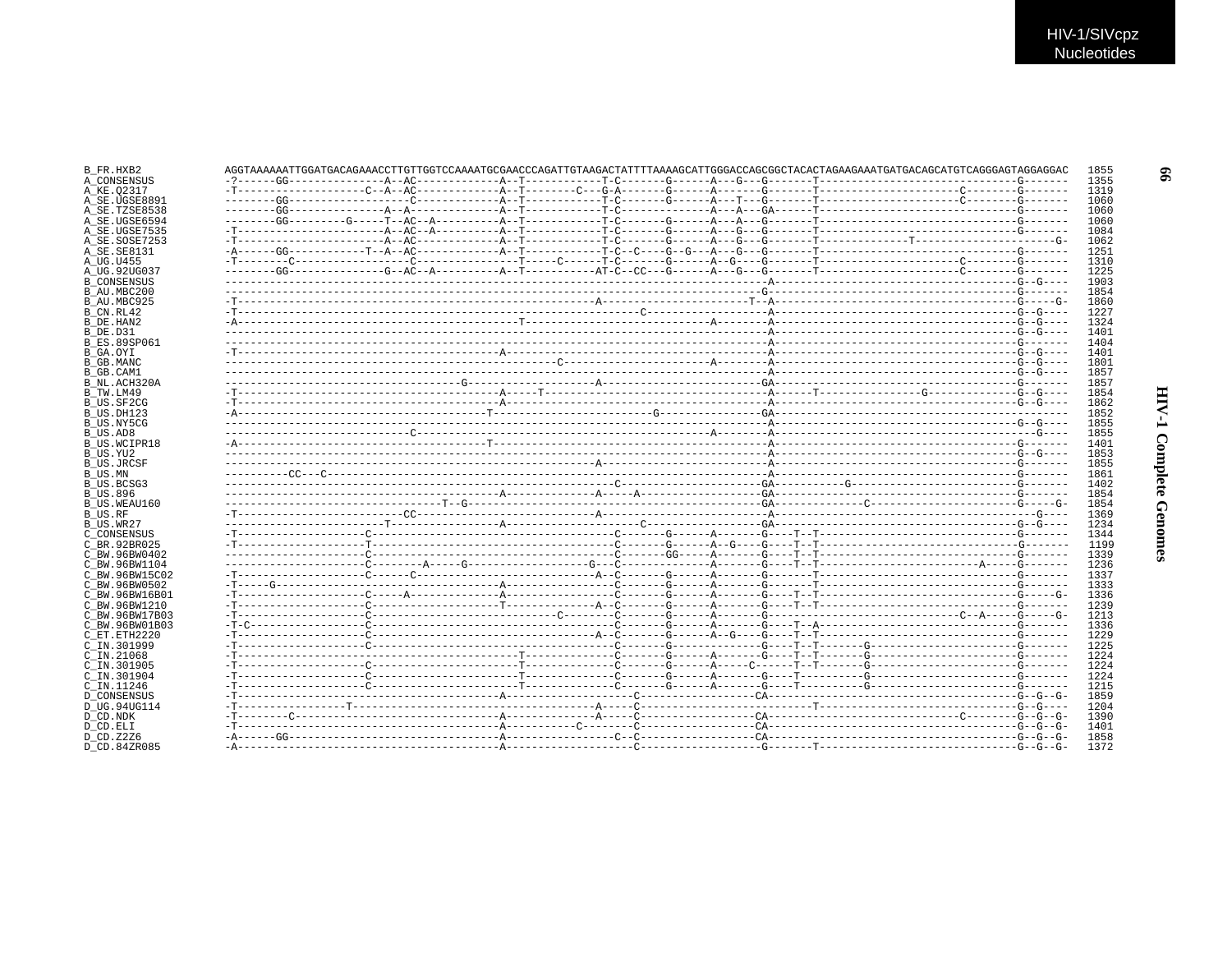## **HIV-1 Complete Genomes**

| B_FR.HXB2            | AGGTAAAAAAATTGGATGACAGAAACCTTGTTGGTCCAAAATGCGAACCCAGATTGTAAGACTATTTTAAAAGCATTGGGACCAGCGGCTACACTAGAAGAAATGATGACAGCATGTCAGGGAGTAGGAGGA |  |  |  | 1855 |
|----------------------|--------------------------------------------------------------------------------------------------------------------------------------|--|--|--|------|
| F CONSENSUS          |                                                                                                                                      |  |  |  | 1199 |
| F1 BE.VI850          |                                                                                                                                      |  |  |  | 1198 |
| F1 BR.93BR020        |                                                                                                                                      |  |  |  | 1186 |
| F2 CM.MP255C         |                                                                                                                                      |  |  |  | 1054 |
| F2 CM.MP257C         |                                                                                                                                      |  |  |  | 1066 |
| F1 FI.FIN9363        |                                                                                                                                      |  |  |  | 1190 |
| F1 FR.MP411          |                                                                                                                                      |  |  |  | 1054 |
| <b>G CONSENSUS</b>   |                                                                                                                                      |  |  |  | 1849 |
| G BE.DRCBL           |                                                                                                                                      |  |  |  | 1819 |
| G_FI.HH87932         |                                                                                                                                      |  |  |  | 1257 |
| G NG. 92NG083        |                                                                                                                                      |  |  |  | 1221 |
| G SE.SE6165          |                                                                                                                                      |  |  |  | 1258 |
|                      |                                                                                                                                      |  |  |  | 1240 |
| H CONSENSUS          |                                                                                                                                      |  |  |  |      |
| H BE.VI991           |                                                                                                                                      |  |  |  | 1247 |
| H BE.VI997           |                                                                                                                                      |  |  |  | 1182 |
| H CF.90CF056         |                                                                                                                                      |  |  |  | 1202 |
| J SE.SE91733         |                                                                                                                                      |  |  |  | 1179 |
| J SE. SE92809        |                                                                                                                                      |  |  |  | 1178 |
| K CM.MP535C          |                                                                                                                                      |  |  |  | 1054 |
| K CD.EOTB11C         |                                                                                                                                      |  |  |  | 1054 |
| CRF01 AE CONSENSUS   |                                                                                                                                      |  |  |  | 1864 |
| CRF01 AE CF.90CF402  |                                                                                                                                      |  |  |  | 1897 |
| CRF01 AE TH.93TH253  |                                                                                                                                      |  |  |  | 1872 |
| CRF01 AE TH.CM240    |                                                                                                                                      |  |  |  | 1420 |
| CRF02 AG CONSENSUS   |                                                                                                                                      |  |  |  | 1393 |
|                      |                                                                                                                                      |  |  |  | 1209 |
| CRF02 AG DJ.DJ263    |                                                                                                                                      |  |  |  |      |
| CRF02 AG DJ.DJ264    |                                                                                                                                      |  |  |  | 1210 |
| CRF02 AG NG. IBNG    |                                                                                                                                      |  |  |  | 1386 |
| CRF03 AB RU. KAL153  |                                                                                                                                      |  |  |  | 1630 |
| CRF04_cpx_CONSENSUS  |                                                                                                                                      |  |  |  | 1855 |
| CRF04 cpx CY.94CY032 |                                                                                                                                      |  |  |  | 1221 |
| CRF04 cpx GR.97PVMY  |                                                                                                                                      |  |  |  | 1869 |
| CRF04 cpx GR.97PVCH  |                                                                                                                                      |  |  |  | 1872 |
| AC IN.21301          |                                                                                                                                      |  |  |  | 1225 |
| AC RW.92RW009        |                                                                                                                                      |  |  |  | 1199 |
| AC SE.ETSE9488       |                                                                                                                                      |  |  |  | 1060 |
| AC ZM.ZAM184         |                                                                                                                                      |  |  |  | 1228 |
| ACD SE.SE8603        |                                                                                                                                      |  |  |  | 1177 |
| AD SE.KESE7108       |                                                                                                                                      |  |  |  | 1060 |
|                      |                                                                                                                                      |  |  |  | 1871 |
| ADH NO.NOGIL3        |                                                                                                                                      |  |  |  |      |
| ADU CD.MAL           |                                                                                                                                      |  |  |  | 1433 |
| AG NG. 92NG003       |                                                                                                                                      |  |  |  | 1222 |
| AGU CD.Z321B         |                                                                                                                                      |  |  |  | 1069 |
| AGJ AU.BFP90         |                                                                                                                                      |  |  |  | 1880 |
| AGJ ML.95ML84        |                                                                                                                                      |  |  |  | 1092 |
| AJU BW.98-2117       |                                                                                                                                      |  |  |  | 1251 |
| BF BR.93BR029        |                                                                                                                                      |  |  |  | 1207 |
| MO_CM.97CAMP645MO    |                                                                                                                                      |  |  |  | 1235 |
| O CM.ANT70           |                                                                                                                                      |  |  |  | 1904 |
| O CM.MVP5180         |                                                                                                                                      |  |  |  | 1879 |
| N CM.YBF30           |                                                                                                                                      |  |  |  | 1419 |
| SIVCPZUS             |                                                                                                                                      |  |  |  | 1903 |
|                      |                                                                                                                                      |  |  |  |      |
| SIVCPZGAB            |                                                                                                                                      |  |  |  | 1916 |
| SIVCPZANT            |                                                                                                                                      |  |  |  | 1276 |
| p24 Capsid           | <u>E V K N W M T E T L L V Q N A N P D C K T I L K A L G P A A T L E E M M T A C Q G V G G </u>                                      |  |  |  |      |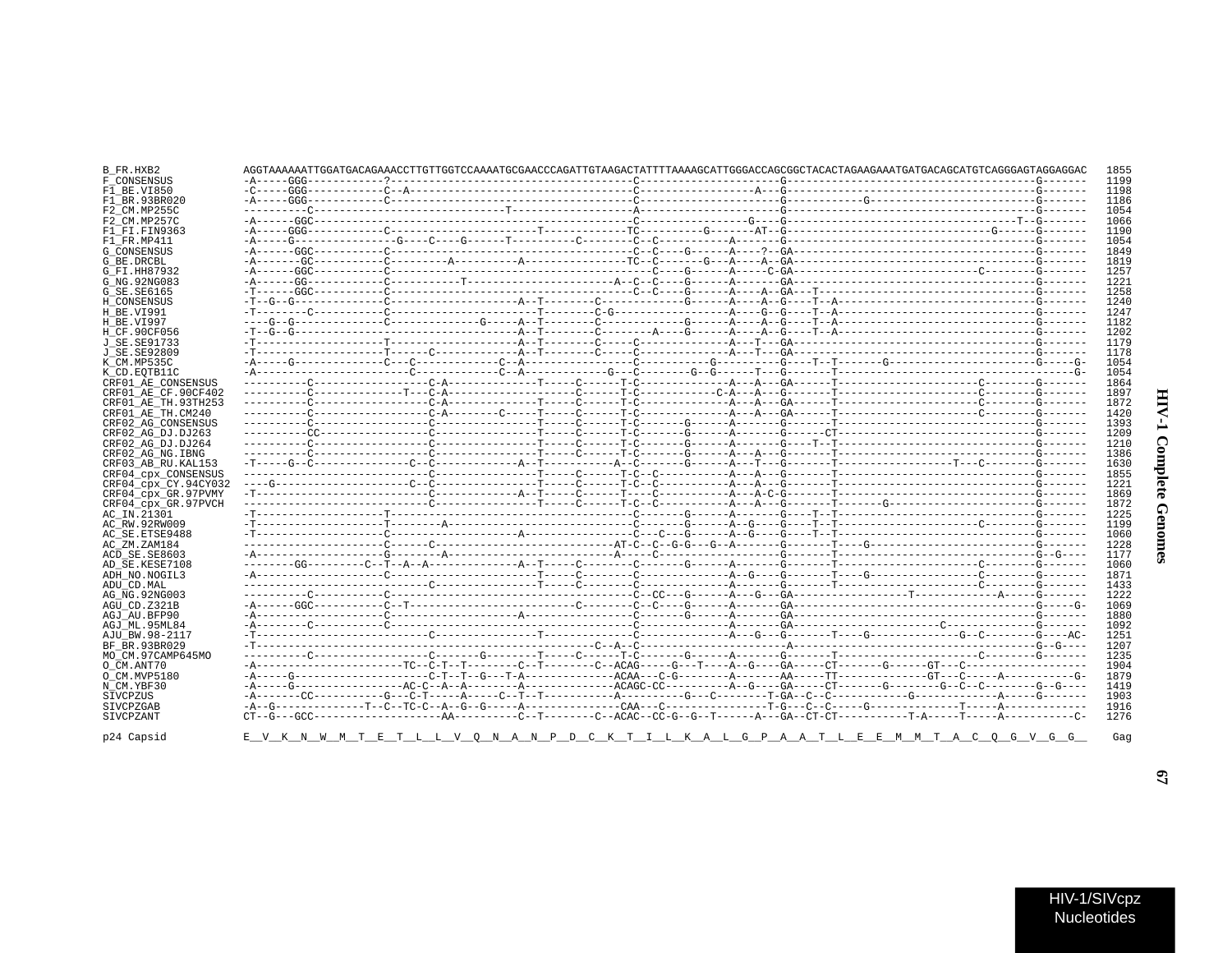## See Kave, J Virol 72(7): 5877-5885 (1998) for role of Gag p2 in RNA encapsidation

|                     | Gag p24 Capsid end\/ Gag p2 start |  | / Gag-Pol fusion TF protein start<br>Gag p2 end \/ Gag p7 Nucleocapsid (NC) start |  |
|---------------------|-----------------------------------|--|-----------------------------------------------------------------------------------|--|
|                     |                                   |  |                                                                                   |  |
| A CONSENSUS         |                                   |  |                                                                                   |  |
| A KE.02317          |                                   |  |                                                                                   |  |
| A SE.UGSE8891       |                                   |  |                                                                                   |  |
| A SE.TZSE8538       |                                   |  |                                                                                   |  |
| A SE.UGSE6594       |                                   |  |                                                                                   |  |
|                     |                                   |  |                                                                                   |  |
| A SE.UGSE7535       |                                   |  |                                                                                   |  |
| A SE.SOSE7253       |                                   |  |                                                                                   |  |
| A SE. SE8131        |                                   |  |                                                                                   |  |
|                     |                                   |  |                                                                                   |  |
| A UG.92UG037        |                                   |  |                                                                                   |  |
| <b>B CONSENSUS</b>  |                                   |  |                                                                                   |  |
| B AU.MBC200         |                                   |  |                                                                                   |  |
| B AU.MBC925         |                                   |  |                                                                                   |  |
|                     |                                   |  |                                                                                   |  |
|                     |                                   |  |                                                                                   |  |
|                     |                                   |  |                                                                                   |  |
| <b>B ES.89SP061</b> |                                   |  |                                                                                   |  |
|                     |                                   |  |                                                                                   |  |
|                     |                                   |  |                                                                                   |  |
|                     |                                   |  |                                                                                   |  |
|                     |                                   |  |                                                                                   |  |
| B NL.ACH320A        |                                   |  |                                                                                   |  |
|                     |                                   |  |                                                                                   |  |
| B US.SF2CG          |                                   |  |                                                                                   |  |
| B US.DH123          |                                   |  |                                                                                   |  |
| B US.NY5CG          |                                   |  |                                                                                   |  |
|                     |                                   |  |                                                                                   |  |
| <b>B US.WCIPR18</b> |                                   |  |                                                                                   |  |
|                     |                                   |  |                                                                                   |  |
| <b>B US.JRCSF</b>   |                                   |  |                                                                                   |  |
|                     |                                   |  |                                                                                   |  |
| B US.BCSG3          |                                   |  |                                                                                   |  |
|                     |                                   |  |                                                                                   |  |
|                     |                                   |  |                                                                                   |  |
| B US.WEAU160        |                                   |  |                                                                                   |  |
|                     |                                   |  |                                                                                   |  |
|                     |                                   |  |                                                                                   |  |
| C CONSENSUS         |                                   |  |                                                                                   |  |
| C BR.92BR025        |                                   |  |                                                                                   |  |
| C BW.96BW0402       |                                   |  |                                                                                   |  |
| C BW.96BW1104       |                                   |  |                                                                                   |  |
| C BW.96BW15C02      |                                   |  |                                                                                   |  |
| C BW.96BW0502       |                                   |  |                                                                                   |  |
| C BW.96BW16B01      |                                   |  |                                                                                   |  |
| C BW.96BW1210       |                                   |  |                                                                                   |  |
| C BW.96BW17B03      |                                   |  |                                                                                   |  |
| C BW.96BW01B03      |                                   |  |                                                                                   |  |
| C ET.ETH2220        |                                   |  |                                                                                   |  |
|                     |                                   |  |                                                                                   |  |
| C IN.301999         |                                   |  |                                                                                   |  |
| C IN.21068          |                                   |  |                                                                                   |  |
| C_IN.301905         |                                   |  |                                                                                   |  |
| C IN.301904         |                                   |  |                                                                                   |  |
| C IN.11246          |                                   |  |                                                                                   |  |
| D CONSENSUS         |                                   |  |                                                                                   |  |
| D_UG.94UG114        |                                   |  |                                                                                   |  |
|                     |                                   |  |                                                                                   |  |
|                     |                                   |  |                                                                                   |  |
|                     |                                   |  |                                                                                   |  |
|                     |                                   |  |                                                                                   |  |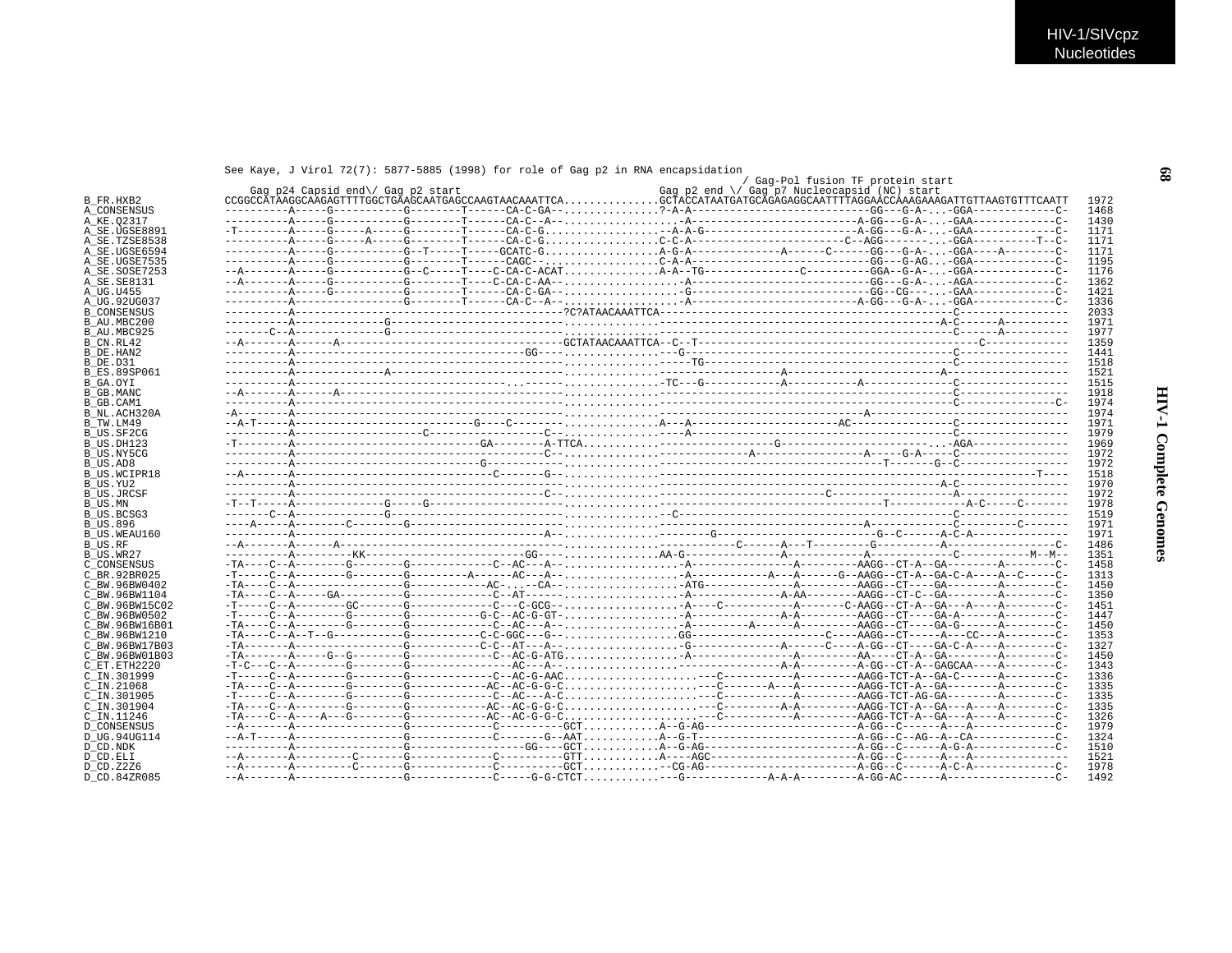See Kaye, J Virol 72(7): 5877-5885 (1998) for role of Gag p2 in RNA encapsidation

|                      |                                      |                                                                                                                                                             | / Gag-Pol fusion TF protein start                     |  |              |
|----------------------|--------------------------------------|-------------------------------------------------------------------------------------------------------------------------------------------------------------|-------------------------------------------------------|--|--------------|
|                      | Gag p24 Capsid end\/ Gag p2 start    |                                                                                                                                                             | Gag p2 end $\setminus$ Gag p7 Nucleocapsid (NC) start |  |              |
| B FR.HXB2            |                                      | ${\tt CGGGCOATAAGGCAAGAGTTTTGGCTGAAGCAATGAGCCAAGTAAGCAAATTCA.}\dots\dots\dots\dots\dots{\tt GCTACCATAATGATGCAGAGAGGCAATTTTAGGACCAAAGAAGATTGTTTAAGTTTCTAATT$ |                                                       |  | 1972         |
| F CONSENSUS          |                                      |                                                                                                                                                             |                                                       |  | 1311         |
| F1 BE.VI850          |                                      |                                                                                                                                                             |                                                       |  | 1309         |
| F1 BR.93BR020        |                                      |                                                                                                                                                             |                                                       |  | 1300         |
| F2 CM.MP255C         |                                      |                                                                                                                                                             |                                                       |  | 1168         |
| F2 CM.MP257C         |                                      |                                                                                                                                                             |                                                       |  | 1180         |
| F1 FI.FIN9363        |                                      |                                                                                                                                                             |                                                       |  | 1301         |
| F1_FR.MP411          |                                      |                                                                                                                                                             |                                                       |  | 1168         |
| <b>G CONSENSUS</b>   |                                      |                                                                                                                                                             |                                                       |  | 1968         |
| G BE.DRCBL           |                                      |                                                                                                                                                             |                                                       |  | 1939         |
| G FI.HH87932         |                                      |                                                                                                                                                             |                                                       |  | 1377         |
| G NG. 92NG083        |                                      |                                                                                                                                                             |                                                       |  | 1344         |
| G SE. SE6165         |                                      |                                                                                                                                                             |                                                       |  | 1378         |
| H CONSENSUS          |                                      |                                                                                                                                                             |                                                       |  | 1360         |
| H BE.VI991           |                                      |                                                                                                                                                             |                                                       |  | 1367         |
| H BE.VI997           |                                      |                                                                                                                                                             |                                                       |  | 1302         |
| H CF.90CF056         |                                      | $-TA-T---A---2---2---2---G---2---2---2---A-AATA-AG---2---2---A---2---A-GG---2---AT---2---A-C---2---A-C---2---A$                                             |                                                       |  | 1322         |
| J SE. SE91733        |                                      |                                                                                                                                                             |                                                       |  | 1293         |
| J SE. SE92809        |                                      |                                                                                                                                                             |                                                       |  | 1292         |
| K_CM.MP535C          |                                      |                                                                                                                                                             |                                                       |  | 1168         |
| K CD.EOTB11C         |                                      |                                                                                                                                                             |                                                       |  | 1168         |
| CRF01 AE CONSENSUS   |                                      |                                                                                                                                                             |                                                       |  | 1974         |
| CRF01 AE CF.90CF402  |                                      |                                                                                                                                                             |                                                       |  | 2008         |
| CRF01 AE TH.93TH253  |                                      |                                                                                                                                                             |                                                       |  | 1983         |
| CRF01 AE TH.CM240    |                                      |                                                                                                                                                             |                                                       |  | 1531         |
| CRF02 AG CONSENSUS   |                                      |                                                                                                                                                             |                                                       |  | 1504         |
| CRF02 AG DJ.DJ263    |                                      |                                                                                                                                                             |                                                       |  | 1320         |
| CRF02 AG DJ.DJ264    |                                      |                                                                                                                                                             |                                                       |  | 1321         |
| CRF02 AG NG. IBNG    |                                      |                                                                                                                                                             |                                                       |  | 1497         |
| CRF03 AB RU. KAL153  |                                      |                                                                                                                                                             |                                                       |  | 1741         |
| CRF04 cpx CONSENSUS  |                                      |                                                                                                                                                             |                                                       |  | 1974         |
| CRF04 cpx CY.94CY032 |                                      |                                                                                                                                                             |                                                       |  | 1341         |
| CRF04 cpx GR.97PVMY  |                                      |                                                                                                                                                             |                                                       |  | 1989         |
| CRF04 cpx GR.97PVCH  |                                      |                                                                                                                                                             |                                                       |  | 1992         |
| AC IN.21301          |                                      |                                                                                                                                                             |                                                       |  | 1336         |
| AC_RW.92RW009        |                                      |                                                                                                                                                             |                                                       |  | 1313         |
| AC SE. ETSE9488      |                                      |                                                                                                                                                             |                                                       |  | 1174         |
|                      |                                      |                                                                                                                                                             |                                                       |  | 1345         |
| AC ZM.ZAM184         |                                      |                                                                                                                                                             |                                                       |  | 1294         |
| ACD SE.SE8603        |                                      |                                                                                                                                                             |                                                       |  | 1171         |
| AD SE.KESE7108       |                                      |                                                                                                                                                             |                                                       |  |              |
| ADH NO.NOGIL3        |                                      |                                                                                                                                                             |                                                       |  | 1982         |
| ADU CD.MAL           |                                      |                                                                                                                                                             |                                                       |  | 1550         |
| AG NG. 92NG003       |                                      |                                                                                                                                                             |                                                       |  | 1342<br>1189 |
| AGU CD.Z321B         |                                      |                                                                                                                                                             |                                                       |  |              |
| AGJ AU.BFP90         |                                      |                                                                                                                                                             |                                                       |  | 1994         |
| AGJ ML.95ML84        |                                      |                                                                                                                                                             |                                                       |  | 1212         |
| AJU BW.98-2117       |                                      | $TG-C-ATA---A---A---A---A---A---A---A-CAG---A-C, , , , A---A---A---A---A--B---A-GG---G-A-GAA---A--A---A-CA-1.$                                              |                                                       |  | 1362         |
| BF BR.93BR029        |                                      |                                                                                                                                                             |                                                       |  | 1324         |
| MO CM.97CAMP645MO    |                                      |                                                                                                                                                             |                                                       |  | 1346         |
| O CM.ANT70           |                                      | -AACT-------C----GC-A--A-------GCTAC--CCCAGC-AGATTTGAAAGGAGGATACA-AG-AG--T-C-----A----GC-AAA-CCA-TTAGG-A-GGA-C-A-A--A-------C-                              |                                                       |  | 2036         |
| O CM. MVP5180        |                                      | -AACT--C-------A-A-AC-A--A-------GCTTCT-CCCAGC-AGATTTAAAAGGAGGATACA-AG-AG--T-C-----A----GC-GAA-CCA--TAG--A-GG-CCCA-A--A--C-------                           |                                                       |  | 2011         |
| N CM.YBF30           |                                      |                                                                                                                                                             |                                                       |  | 1539         |
| SIVCPZUS             |                                      | ---CT-----------G--C--A--------C---T-----A-G-A---CC-CT-A-G-G--T-TC-A----A---A--CGC-G----G-C-G-G-GA-AAA-C--A-----T----                                       |                                                       |  | 2020         |
| SIVCPZGAB            |                                      | -ATCT----------G--C-A-------C--TCAATG--TCAG---CA-GGGAGA-AGATG-TT-CT-C---AG--AC-AGG-GC-GG--C--A--GA-AAA-A--A--C--T----                                       |                                                       |  | 2039         |
| SIVCPZANT            |                                      | -A-C-------------G----A----T--GCTTCT-CT-AT---G-CAGGGAACC--AGT-T-TC--CA-AGAG-CAATGGAAA---AGGAGG--A--GACC-C-C--A-----T--C-                                    |                                                       |  | 1402         |
|                      |                                      |                                                                                                                                                             |                                                       |  |              |
| p24 Capsid           |                                      | <u>PGHKARVLAEAMSQVINSLILLAANSUTINSLILLATIMMQRGNFRNQRKIVKCFN</u>                                                                                             |                                                       |  | Gag          |
|                      | Gag $p24$ end $\land$ Gag $p2$ start |                                                                                                                                                             | Gag p2 end $\land$ Gag p7 Nucleocapsid (NC) start     |  |              |
|                      |                                      |                                                                                                                                                             | \ Gag-Pol TF start                                    |  |              |

HIV-1/SIVcpz Nucleotides

**HIV-1 Complete Genomes HIV-1 Complete Genomes**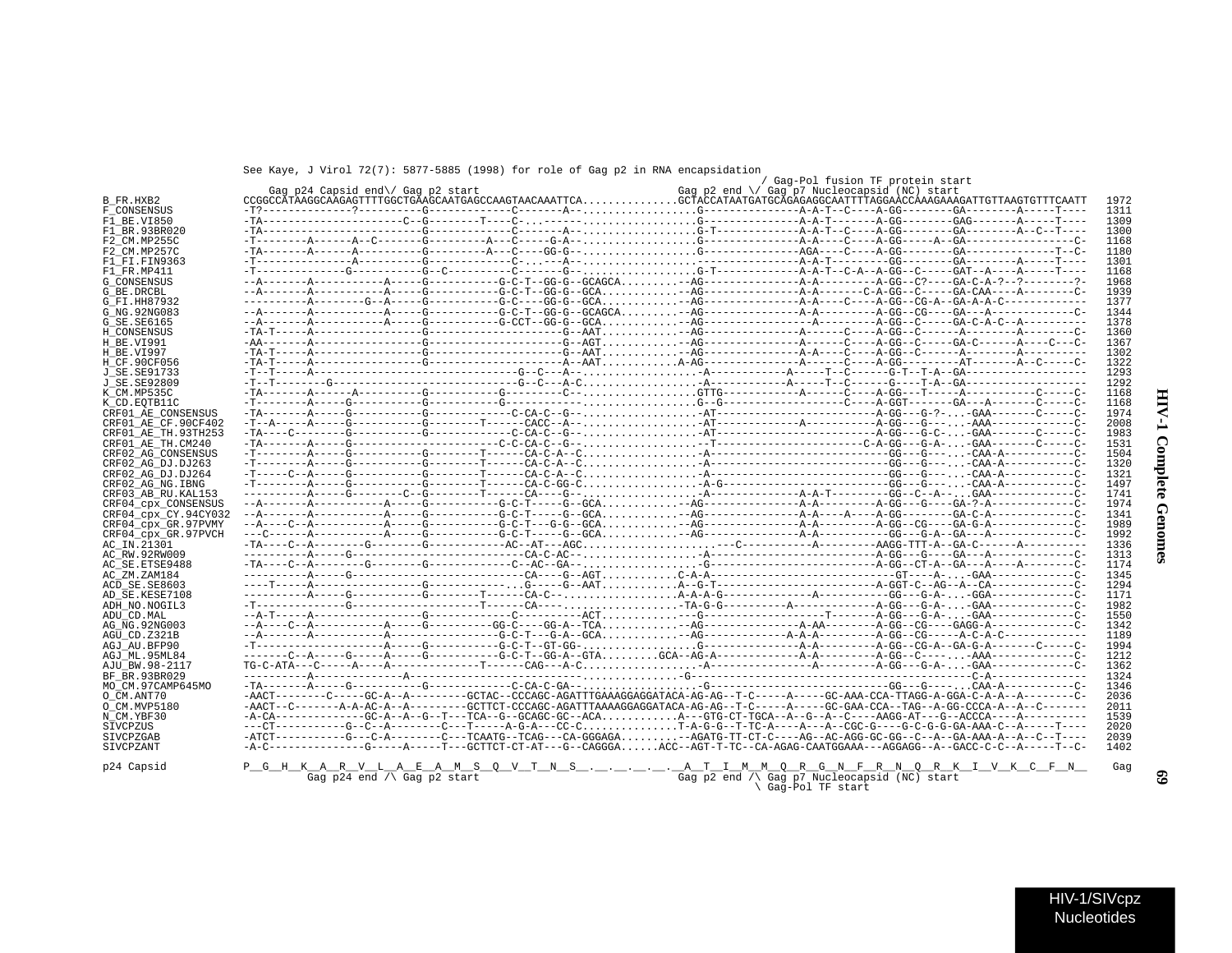$\mathfrak{a}$ 

|                              |  |  |  |                                         | Gag-Pol -1 ribosomal slip site |              |
|------------------------------|--|--|--|-----------------------------------------|--------------------------------|--------------|
|                              |  |  |  | Gag p7 Nucleocapsid end \/ Gag p1 start |                                | 2094         |
| B FR.HXB2<br>A CONSENSUS     |  |  |  |                                         |                                | 1590         |
| A_KE.02317                   |  |  |  |                                         |                                | 1552         |
| A SE.UGSE8891                |  |  |  |                                         |                                | 1293         |
| A SE.TZSE8538                |  |  |  |                                         |                                | 1293         |
| A_SE.UGSE6594                |  |  |  |                                         |                                | 1293         |
| A SE.UGSE7535                |  |  |  |                                         |                                | 1317         |
| A SE.SOSE7253                |  |  |  |                                         |                                | 1298         |
| A SE.SE8131                  |  |  |  |                                         |                                | 1484         |
| A UG.U455                    |  |  |  |                                         |                                | 1543         |
| A UG.92UG037                 |  |  |  |                                         |                                | 1458         |
| <b>B CONSENSUS</b>           |  |  |  |                                         |                                | 2161         |
| B AU.MBC200                  |  |  |  |                                         |                                | 2093         |
| B AU.MBC925                  |  |  |  |                                         |                                | 2099         |
| B CN.RL42                    |  |  |  |                                         |                                | 1481         |
| B DE.HAN2                    |  |  |  |                                         |                                | 1563         |
| B DE.D31                     |  |  |  |                                         |                                | 1640         |
| <b>B ES.89SP061</b>          |  |  |  |                                         |                                | 1643         |
| B GA.OYI                     |  |  |  |                                         |                                | 1637         |
| <b>B_GB.MANC</b>             |  |  |  |                                         |                                | 2040         |
| B GB.CAM1                    |  |  |  |                                         |                                | 2096         |
| B NL.ACH320A                 |  |  |  |                                         |                                | 2096         |
| B TW.LM49                    |  |  |  |                                         |                                | 2093         |
| B US.SF2CG                   |  |  |  |                                         |                                | 2101         |
| B US.DH123                   |  |  |  |                                         |                                | 2091         |
| B US.NY5CG                   |  |  |  |                                         |                                | 2094         |
| B US.AD8                     |  |  |  |                                         |                                | 2094         |
| B US.WCIPR18                 |  |  |  |                                         |                                | 1640         |
| B US.YU2                     |  |  |  |                                         |                                | 2092         |
| B US.JRCSF                   |  |  |  |                                         |                                | 2094         |
| B US.MN                      |  |  |  |                                         |                                | 2100         |
| B US.BCSG3                   |  |  |  |                                         |                                | 1641         |
| B US.896                     |  |  |  |                                         |                                | 2093         |
| B US.WEAU160                 |  |  |  |                                         |                                | 2093         |
| B US.RF                      |  |  |  |                                         |                                | 1614         |
| B US.WR27                    |  |  |  |                                         |                                | 1473         |
| C CONSENSUS<br>C BR. 92BR025 |  |  |  |                                         |                                | 1580<br>1435 |
| C BW.96BW0402                |  |  |  |                                         |                                | 1572         |
| C BW.96BW1104                |  |  |  |                                         |                                | 1472         |
| C BW.96BW15C02               |  |  |  |                                         |                                | 1573         |
| C BW.96BW0502                |  |  |  |                                         |                                | 1569         |
| C BW.96BW16B01               |  |  |  |                                         |                                | 1572         |
| C BW.96BW1210                |  |  |  |                                         |                                | 1475         |
| C BW.96BW17B03               |  |  |  |                                         |                                | 1448         |
| C BW.96BW01B03               |  |  |  |                                         |                                | 1572         |
| C ET.ETH2220                 |  |  |  |                                         |                                | 1465         |
| C IN.301999                  |  |  |  |                                         |                                | 1458         |
| $C$ IN. 21068                |  |  |  |                                         |                                | 1457         |
| C IN.301905                  |  |  |  |                                         |                                | 1457         |
| C IN.301904                  |  |  |  |                                         |                                | 1457         |
| C IN.11246                   |  |  |  |                                         |                                | 1448         |
| D CONSENSUS                  |  |  |  |                                         |                                | 2101         |
| D UG.94UG114                 |  |  |  |                                         |                                | 1446         |
| D CD.NDK                     |  |  |  |                                         |                                | 1632         |
| D CD.ELI                     |  |  |  |                                         |                                | 1643         |
| D CD.Z2Z6                    |  |  |  |                                         |                                | 2100         |
| D CD.84ZR085                 |  |  |  |                                         |                                | 1614         |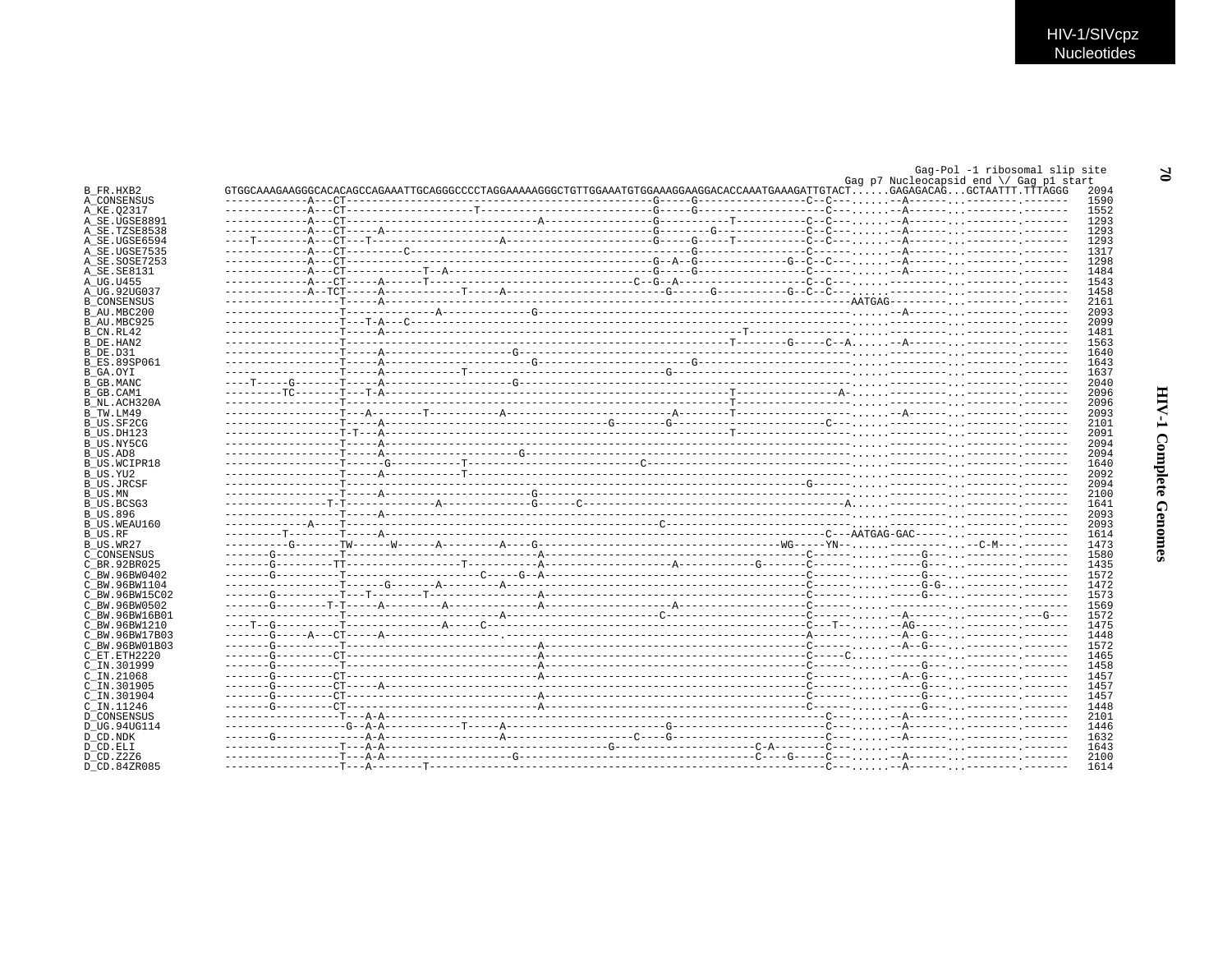# **HIV-1 Complete Genomes**

 $\mathbf{r}$ 

|                              |                                                                                                                        | GTGGCAAAGAAGGCCACACAGCCAGAAATTGCAGGGCCCCTAGGAAAAAGGGCTGTTGGAAATGTGGAAAGGAACGAAACGAAATGAAAGATTGTACTGAGAGACAGGCTAATTT.TTTAGGG |  |
|------------------------------|------------------------------------------------------------------------------------------------------------------------|-----------------------------------------------------------------------------------------------------------------------------|--|
| F CONSENSUS                  |                                                                                                                        |                                                                                                                             |  |
| F1 BE.VI850                  |                                                                                                                        |                                                                                                                             |  |
| F1 BR.93BR020                |                                                                                                                        |                                                                                                                             |  |
| F2 CM.MP255C                 |                                                                                                                        |                                                                                                                             |  |
| F2 CM.MP257C                 |                                                                                                                        |                                                                                                                             |  |
| F1 FI.FIN9363<br>F1 FR.MP411 |                                                                                                                        |                                                                                                                             |  |
|                              |                                                                                                                        |                                                                                                                             |  |
| G_CONSENSUS<br>G BE.DRCBL    |                                                                                                                        |                                                                                                                             |  |
| G FI.HH87932                 |                                                                                                                        |                                                                                                                             |  |
| G NG.92NG083                 |                                                                                                                        |                                                                                                                             |  |
| G SE.SE6165                  |                                                                                                                        |                                                                                                                             |  |
| H CONSENSUS                  |                                                                                                                        |                                                                                                                             |  |
| H BE.VI991                   |                                                                                                                        |                                                                                                                             |  |
|                              |                                                                                                                        |                                                                                                                             |  |
| H BE.VI997                   |                                                                                                                        |                                                                                                                             |  |
| H CF.90CF056                 |                                                                                                                        |                                                                                                                             |  |
| J SE.SE91733                 |                                                                                                                        |                                                                                                                             |  |
| J SE.SE92809                 |                                                                                                                        |                                                                                                                             |  |
| K CM.MP535C                  |                                                                                                                        |                                                                                                                             |  |
| K CD.EOTB11C                 |                                                                                                                        |                                                                                                                             |  |
| CRF01 AE CONSENSUS           |                                                                                                                        |                                                                                                                             |  |
| CRF01 AE CF.90CF402          |                                                                                                                        |                                                                                                                             |  |
| CRF01 AE TH.93TH253          |                                                                                                                        |                                                                                                                             |  |
| CRF01_AE_TH.CM240            |                                                                                                                        |                                                                                                                             |  |
| CRF02 AG CONSENSUS           |                                                                                                                        |                                                                                                                             |  |
| CRF02 AG DJ.DJ263            |                                                                                                                        |                                                                                                                             |  |
| CRF02_AG_DJ.DJ264            |                                                                                                                        |                                                                                                                             |  |
| CRF02 AG NG.IBNG             |                                                                                                                        |                                                                                                                             |  |
| CRF03 AB RU.KAL153           |                                                                                                                        |                                                                                                                             |  |
| CRF04 cpx CONSENSUS          |                                                                                                                        |                                                                                                                             |  |
| CRF04 cpx CY.94CY032         |                                                                                                                        |                                                                                                                             |  |
| CRF04 cpx GR.97PVMY          |                                                                                                                        |                                                                                                                             |  |
| CRF04 cpx GR.97PVCH          |                                                                                                                        |                                                                                                                             |  |
| AC_IN.21301                  |                                                                                                                        |                                                                                                                             |  |
| AC RW.92RW009                |                                                                                                                        |                                                                                                                             |  |
| AC SE.ETSE9488               |                                                                                                                        |                                                                                                                             |  |
| AC_ZM.ZAM184                 |                                                                                                                        |                                                                                                                             |  |
| ACD SE.SE8603                |                                                                                                                        |                                                                                                                             |  |
| AD SE.KESE7108               |                                                                                                                        |                                                                                                                             |  |
| ADH_NO.NOGIL3                |                                                                                                                        |                                                                                                                             |  |
| ADU CD.MAL                   |                                                                                                                        |                                                                                                                             |  |
| AG_NG.92NG003                |                                                                                                                        |                                                                                                                             |  |
| AGU CD.Z321B                 |                                                                                                                        |                                                                                                                             |  |
| AGJ AU BFP90                 |                                                                                                                        |                                                                                                                             |  |
| AGJ ML.95ML84                |                                                                                                                        |                                                                                                                             |  |
| AJU_BW.98-2117               |                                                                                                                        |                                                                                                                             |  |
| BF BR.93BR029                |                                                                                                                        |                                                                                                                             |  |
| МО СМ.97САМР645МО            |                                                                                                                        |                                                                                                                             |  |
| O CM.ANT70                   |                                                                                                                        |                                                                                                                             |  |
| O CM.MVP5180                 |                                                                                                                        |                                                                                                                             |  |
| N CM.YBF30                   |                                                                                                                        |                                                                                                                             |  |
| SIVCPZUS                     | ---------G--A--TCT----------------T--A--A-G---A--G--C-----GC---------T--------C--C--AGCAGGAA-C------.-------- .------- |                                                                                                                             |  |
| SIVCPZGAB                    |                                                                                                                        |                                                                                                                             |  |
|                              |                                                                                                                        |                                                                                                                             |  |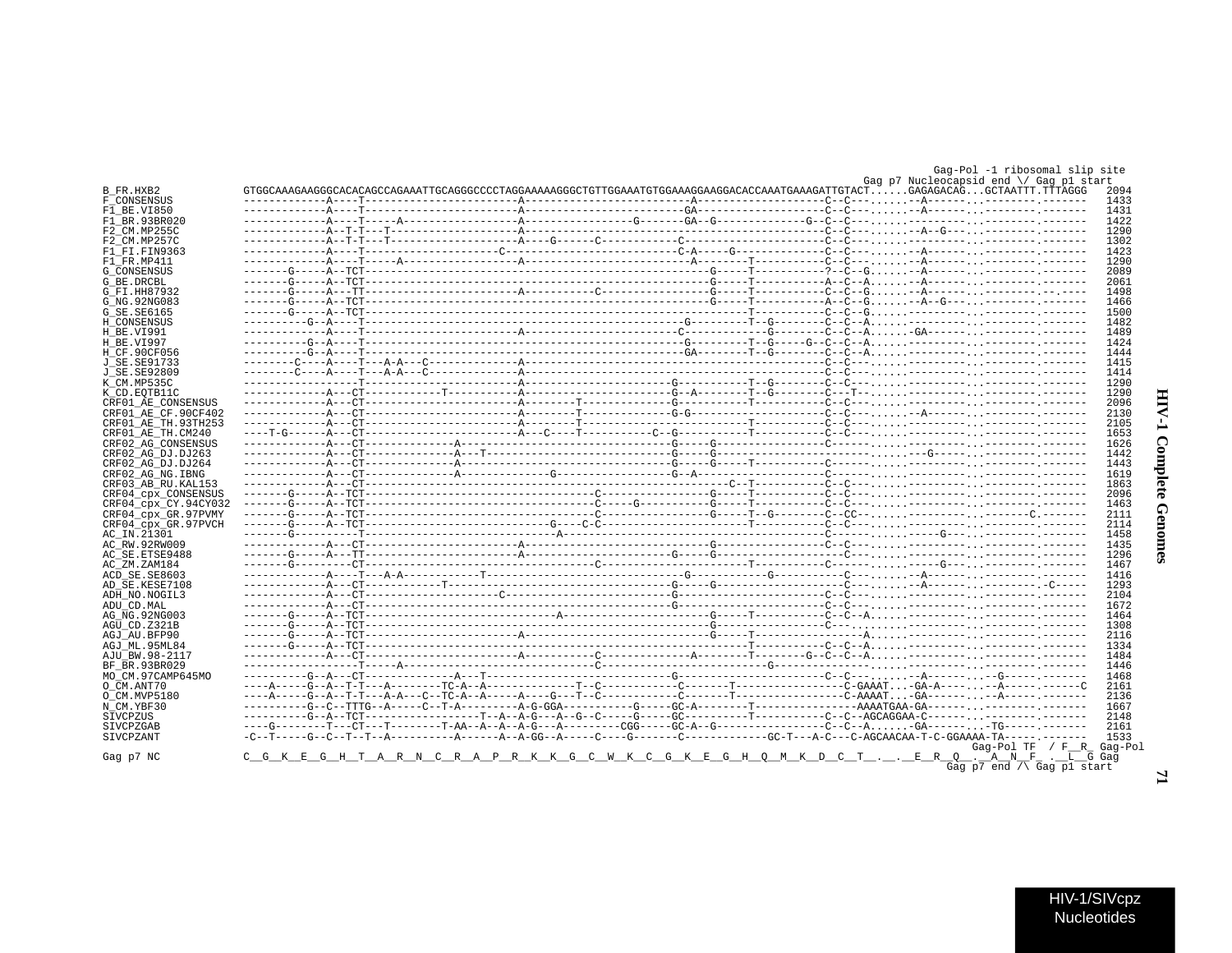|                     |                                                         | Gag pl end $\setminus$ Gag p6 start |  |      |
|---------------------|---------------------------------------------------------|-------------------------------------|--|------|
| B FR.HXB2           |                                                         |                                     |  | 2181 |
|                     | $\lfloor  \cdot $ $\lfloor \log n \rfloor$<br>$^{\sim}$ |                                     |  |      |
|                     | stem-loop-stem potentiates ribosomal -1 slip            |                                     |  |      |
| A CONSENSUS         |                                                         |                                     |  | 1680 |
| A_KE.Q2317          |                                                         |                                     |  | 1639 |
| A SE.UGSE8891       |                                                         |                                     |  | 1380 |
| A SE.TZSE8538       |                                                         |                                     |  | 1380 |
| A SE.UGSE6594       |                                                         |                                     |  | 1380 |
| A_SE.UGSE7535       |                                                         |                                     |  | 1404 |
| A SE.SOSE7253       |                                                         |                                     |  | 1385 |
| A SE. SE8131        |                                                         |                                     |  | 1565 |
| A UG.U455           |                                                         |                                     |  | 1630 |
| A UG.92UG037        |                                                         |                                     |  | 1548 |
| <b>B_CONSENSUS</b>  |                                                         |                                     |  | 2257 |
| B AU.MBC200         |                                                         |                                     |  | 2180 |
| B AU.MBC925         |                                                         |                                     |  | 2186 |
| B CN.RL42           |                                                         |                                     |  | 1568 |
| B DE.HAN2           |                                                         |                                     |  | 1650 |
| B DE.D31            |                                                         |                                     |  | 1727 |
| <b>B ES.89SP061</b> |                                                         |                                     |  | 1739 |
| B GA.OYI            |                                                         |                                     |  | 1724 |
| B GB.MANC           |                                                         |                                     |  | 2127 |
| B GB.CAM1           |                                                         |                                     |  | 2183 |
| B NL.ACH320A        |                                                         |                                     |  | 2183 |
| B TW.LM49           |                                                         |                                     |  | 2180 |
| B US.SF2CG          |                                                         |                                     |  | 2188 |
| B US.DH123          |                                                         |                                     |  | 2178 |
| B US.NY5CG          |                                                         |                                     |  | 2181 |
| B US.AD8            |                                                         |                                     |  | 2181 |
| <b>B US.WCIPR18</b> |                                                         |                                     |  | 1727 |
| B US.YU2            |                                                         |                                     |  | 2179 |
| <b>B_US.JRCSF</b>   |                                                         |                                     |  | 2181 |
| B US.MN             |                                                         |                                     |  | 2184 |
| B US.BCSG3          |                                                         |                                     |  | 1728 |
| <b>B US.896</b>     |                                                         |                                     |  | 2180 |
| B US.WEAU160        |                                                         |                                     |  | 2180 |
| B US.RF             |                                                         |                                     |  | 1701 |
| B US.WR27           |                                                         |                                     |  | 1560 |
| C CONSENSUS         |                                                         |                                     |  | 1700 |
| C BR.92BR025        |                                                         |                                     |  | 1522 |
| C BW.96BW0402       |                                                         |                                     |  | 1659 |
| C BW.96BW1104       |                                                         |                                     |  | 1555 |
| C BW.96BW15C02      |                                                         |                                     |  | 1660 |
| C BW.96BW0502       |                                                         |                                     |  | 1674 |
| C BW.96BW16B01      |                                                         |                                     |  | 1659 |
| C BW.96BW1210       |                                                         |                                     |  | 1562 |
| C BW.96BW17B03      |                                                         |                                     |  | 1538 |
| C BW.96BW01B03      |                                                         |                                     |  | 1659 |
| C ET.ETH2220        |                                                         |                                     |  | 1585 |
| C IN.301999         |                                                         |                                     |  | 1572 |
| $C$ IN. 21068       |                                                         |                                     |  | 1544 |
| C IN.301905         |                                                         |                                     |  | 1544 |
| C IN.301904         |                                                         |                                     |  | 1544 |
| C_IN.11246          |                                                         |                                     |  | 1535 |
| <b>D CONSENSUS</b>  |                                                         |                                     |  | 2194 |
| D UG.94UG114        |                                                         |                                     |  | 1539 |
| D CD.NDK            |                                                         |                                     |  | 1719 |
| D CD.ELI            |                                                         |                                     |  | 1730 |
| D CD. Z2Z6          |                                                         |                                     |  | 2187 |
| D CD.84ZR085        |                                                         |                                     |  | 1700 |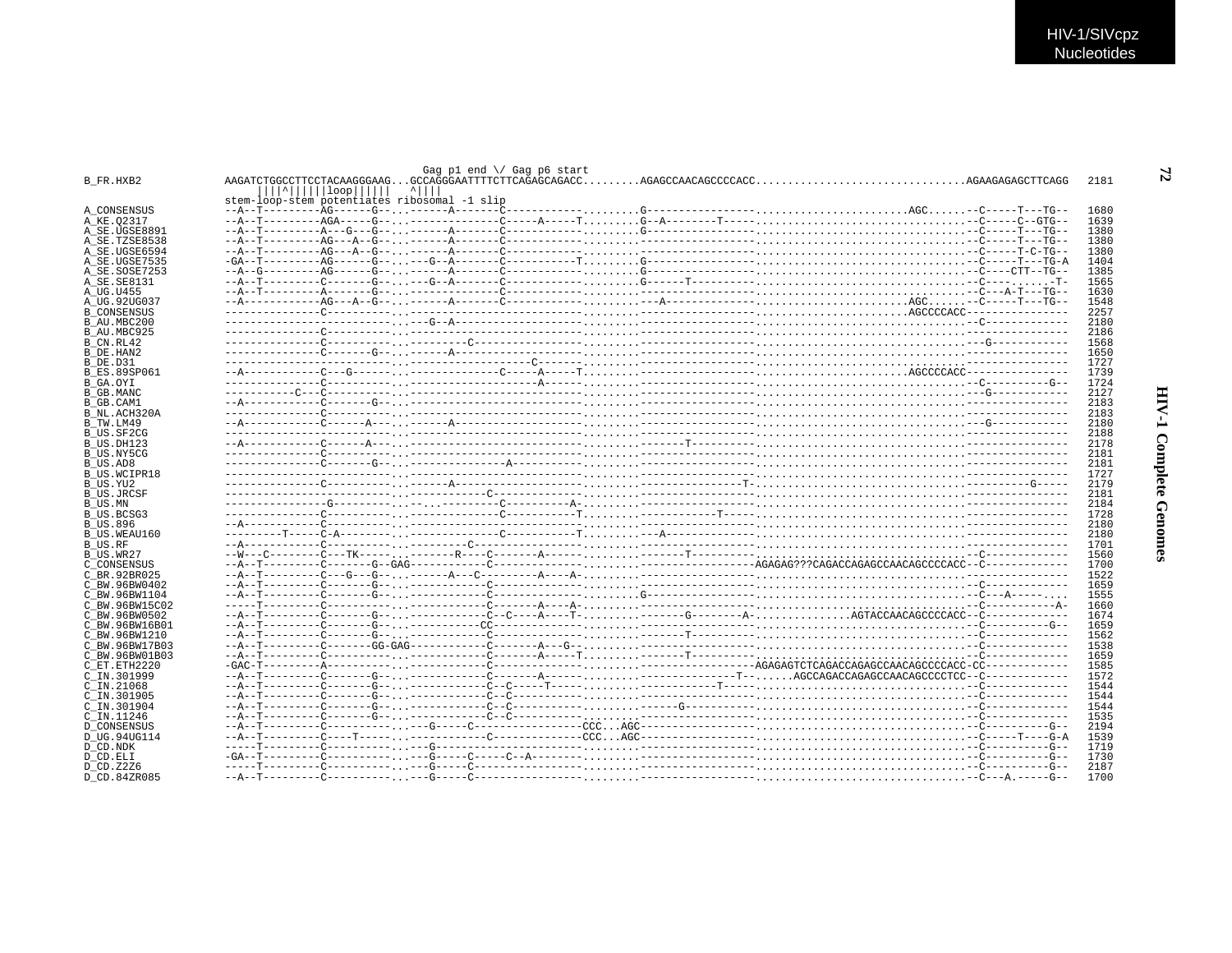| stem-loop-stem potentiates ribosomal -1 slip                                                                    |  |                                 |  |  |  |  |  |              |          |
|-----------------------------------------------------------------------------------------------------------------|--|---------------------------------|--|--|--|--|--|--------------|----------|
|                                                                                                                 |  |                                 |  |  |  |  |  | 1519         |          |
|                                                                                                                 |  |                                 |  |  |  |  |  | 1518<br>1509 |          |
|                                                                                                                 |  |                                 |  |  |  |  |  | 1377         |          |
|                                                                                                                 |  |                                 |  |  |  |  |  | 1389         |          |
|                                                                                                                 |  |                                 |  |  |  |  |  | 1510         |          |
|                                                                                                                 |  |                                 |  |  |  |  |  | 1377         |          |
|                                                                                                                 |  |                                 |  |  |  |  |  | 2175         |          |
|                                                                                                                 |  |                                 |  |  |  |  |  | 2148         |          |
|                                                                                                                 |  |                                 |  |  |  |  |  | 1585<br>1553 |          |
|                                                                                                                 |  |                                 |  |  |  |  |  | 1587         |          |
|                                                                                                                 |  |                                 |  |  |  |  |  | 1569         |          |
|                                                                                                                 |  |                                 |  |  |  |  |  | 1576         |          |
|                                                                                                                 |  |                                 |  |  |  |  |  | 1511         |          |
|                                                                                                                 |  |                                 |  |  |  |  |  | 1531         |          |
|                                                                                                                 |  |                                 |  |  |  |  |  | 1502<br>1501 |          |
|                                                                                                                 |  |                                 |  |  |  |  |  | 1377         |          |
|                                                                                                                 |  |                                 |  |  |  |  |  | 1377         |          |
|                                                                                                                 |  |                                 |  |  |  |  |  | 2183         |          |
|                                                                                                                 |  |                                 |  |  |  |  |  | 2217         |          |
|                                                                                                                 |  |                                 |  |  |  |  |  | 2192         |          |
|                                                                                                                 |  |                                 |  |  |  |  |  | 1740         |          |
|                                                                                                                 |  |                                 |  |  |  |  |  | 1713<br>1529 |          |
|                                                                                                                 |  |                                 |  |  |  |  |  | 1530         | Complete |
|                                                                                                                 |  |                                 |  |  |  |  |  | 1706         |          |
|                                                                                                                 |  |                                 |  |  |  |  |  | 1950         |          |
|                                                                                                                 |  |                                 |  |  |  |  |  | 2183         |          |
|                                                                                                                 |  |                                 |  |  |  |  |  | 1550         |          |
|                                                                                                                 |  |                                 |  |  |  |  |  | 2198         |          |
|                                                                                                                 |  |                                 |  |  |  |  |  | 2201<br>1545 |          |
|                                                                                                                 |  |                                 |  |  |  |  |  | 1522         | Genomes  |
|                                                                                                                 |  |                                 |  |  |  |  |  | 1383         |          |
|                                                                                                                 |  |                                 |  |  |  |  |  | 1554         |          |
|                                                                                                                 |  |                                 |  |  |  |  |  | 1503         |          |
|                                                                                                                 |  |                                 |  |  |  |  |  | 1380         |          |
|                                                                                                                 |  |                                 |  |  |  |  |  | 2191<br>1759 |          |
|                                                                                                                 |  |                                 |  |  |  |  |  | 1551         |          |
|                                                                                                                 |  |                                 |  |  |  |  |  | 1395         |          |
|                                                                                                                 |  |                                 |  |  |  |  |  | 2203         |          |
|                                                                                                                 |  |                                 |  |  |  |  |  | 1421         |          |
|                                                                                                                 |  |                                 |  |  |  |  |  | 1571         |          |
|                                                                                                                 |  |                                 |  |  |  |  |  | 1533<br>1555 |          |
|                                                                                                                 |  |                                 |  |  |  |  |  | 2248         |          |
|                                                                                                                 |  |                                 |  |  |  |  |  | 2223         |          |
|                                                                                                                 |  |                                 |  |  |  |  |  | 1760         |          |
|                                                                                                                 |  |                                 |  |  |  |  |  | 2247         |          |
|                                                                                                                 |  |                                 |  |  |  |  |  | 2248         |          |
|                                                                                                                 |  |                                 |  |  |  |  |  | 1625         |          |
| <u> - D_L_A_F_L_Q_G_K_, _A_R_E_F_S_S_E_Q_T_, _, _, _R_A_N_S_P_T_, _, _, _, _, _, _, _, _, _, _, _R_R_E_L_Q_</u> |  |                                 |  |  |  |  |  | Gag-Pol      |          |
| <u>komunistivis eistristus motosistis motoistis motoistoja motoistis motoistis s</u>                            |  |                                 |  |  |  |  |  | Gag          |          |
|                                                                                                                 |  | Gag pl end $\land$ Gag p6 start |  |  |  |  |  |              |          |
|                                                                                                                 |  |                                 |  |  |  |  |  |              |          |
|                                                                                                                 |  |                                 |  |  |  |  |  |              |          |
|                                                                                                                 |  |                                 |  |  |  |  |  |              |          |
|                                                                                                                 |  |                                 |  |  |  |  |  |              |          |
|                                                                                                                 |  |                                 |  |  |  |  |  |              |          |
|                                                                                                                 |  |                                 |  |  |  |  |  |              |          |
|                                                                                                                 |  |                                 |  |  |  |  |  |              |          |
|                                                                                                                 |  |                                 |  |  |  |  |  |              |          |
|                                                                                                                 |  |                                 |  |  |  |  |  | LIN/4/CN/202 |          |

Gag p1 end \/ Gag p6 start

 $\frac{1}{2}$ 

 $\frac{1}{2}$ 

B\_FR.HXB2

F\_CONSENSUS<br>F1 BE.V1850

 $F1$ BR. 93BR020

 $F2$ <sup>- $CM$ </sup>. MP255C

F2 CM. MP257C  $F1$  $F1$ .  $F1N9363$ 

 $F1$   $FR.MP411$ 

G CONSENSUS G\_BE.DRCBL

G FI.HH87932

 $G$  NG 92NG083

G SE. SE6165 H\_CONSENSUS

H BE.VI991

H\_BE.VI997

 $H$   $CF$  90 $CF056$ 

 $T$  SE SE91733

J\_SE.SE92809 K\_CM.MP535C

K CD. EOTB11C

CRF01\_AE\_CONSENSUS CRF01\_AE\_CF.90CF402

CRF01\_AE\_TH.93TH253 CRF01\_AE\_TH.CM240

CRF02\_AG\_CONSENSUS

CRF02 AG DJ.DJ263

CRF02\_AG\_DJ.DJ264

CRF02\_AG\_NG.IBNG

AC\_IN.21301

AC RW. 92RW009

AC ZM. ZAM184

ADU CD. MAL

 $ACD$  SE. SE8603

 $AG$   $\overline{NG}$ . 92NG003

 $\texttt{AGU\_CD}. \texttt{Z321B}$ 

AGJ AU. BFP90 AGJ\_ML.95ML84

AJU\_BW.98-2117

MOCM.97CAMP645MO

BF BR. 93BR029

O CM.ANT70 O CM.MVP5180

NCM.YBF30

**SIVCPZUS** 

SIVCPZGAB

SIVCPZANT Gag-Pol TF

Gag p6

AD\_SE.KESE7108 ADH\_NO.NOGIL3

AC\_SE.ETSE9488

CRF03 AB RU. KAL153

CRF04\_cpx\_CONSENSUS

CRF04\_cpx\_CY.94CY032<br>CRF04\_cpx\_GR.97PVMY

CRF04\_cpx\_GR.97PVCH

2181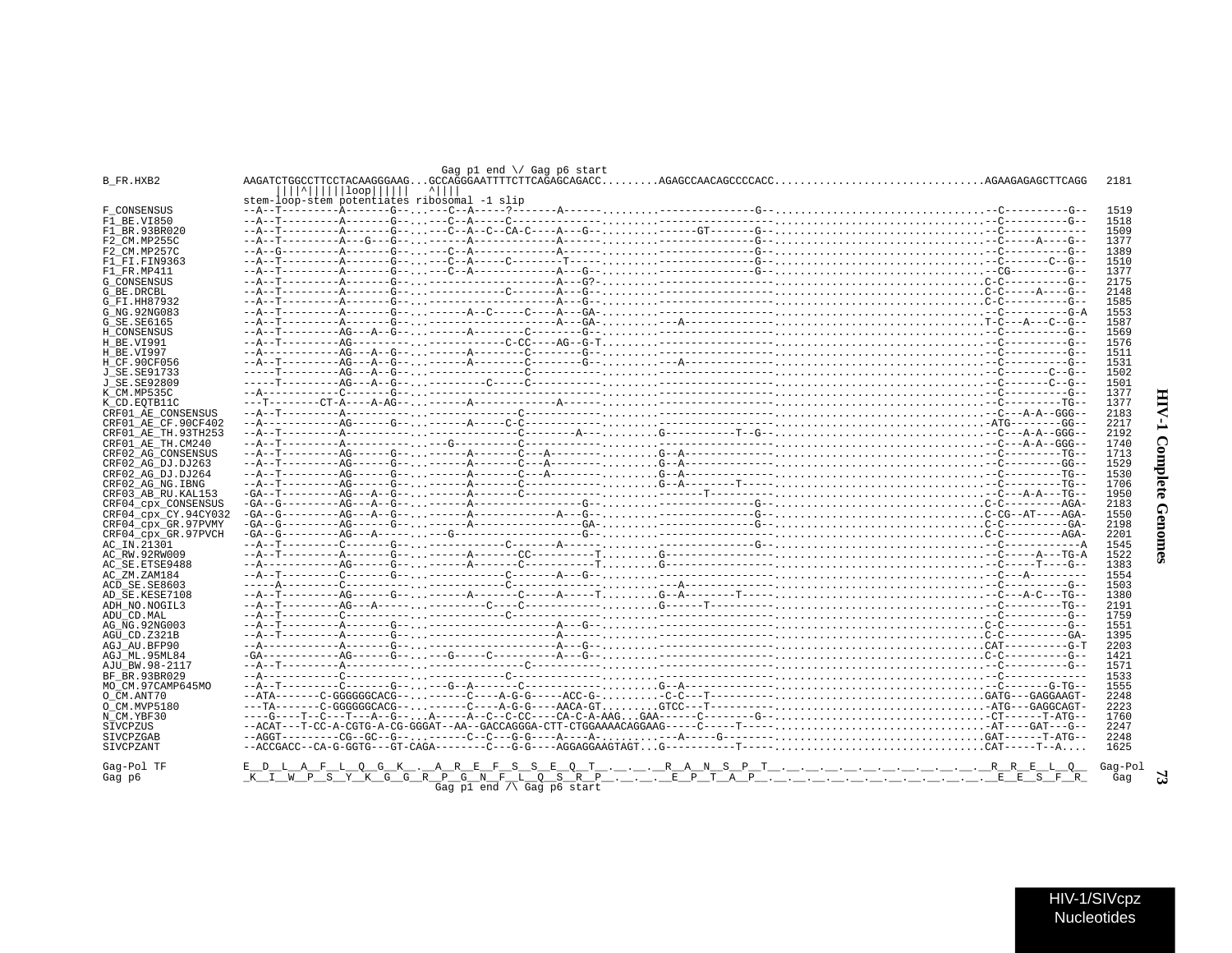### / Pol protease start

| B FR.HXB2<br>A CONSENSUS<br>A KE.02317<br>A SE.UGSE8891<br>A SE.TZSE8538<br>${ATA-A-A---T-G-$<br>A SE.UGSE6594<br>A SE.UGSE7535<br>A SE.SOSE7253 | 2280<br>1782<br>1738 |
|--------------------------------------------------------------------------------------------------------------------------------------------------|----------------------|
|                                                                                                                                                  |                      |
|                                                                                                                                                  |                      |
|                                                                                                                                                  |                      |
|                                                                                                                                                  | 1482                 |
|                                                                                                                                                  | 1479                 |
|                                                                                                                                                  | 1464                 |
|                                                                                                                                                  | 1497                 |
|                                                                                                                                                  | 1484                 |
| A SE. SE8131                                                                                                                                     | 1652                 |
| A UG.U455                                                                                                                                        | 1726                 |
| A UG.92UG037                                                                                                                                     | 1647                 |
| <b>B CONSENSUS</b>                                                                                                                               | 2367                 |
| B AU.MBC200                                                                                                                                      | 2279                 |
| B AU.MBC925                                                                                                                                      | 2285                 |
| B CN.RL42                                                                                                                                        | 1667                 |
| B DE.HAN2                                                                                                                                        | 1746                 |
| B DE.D31                                                                                                                                         | 1826                 |
| <b>B ES.89SP061</b>                                                                                                                              | 1838                 |
| B GA.OYT                                                                                                                                         | 1823                 |
| B GB.MANC                                                                                                                                        | 2226                 |
| B GB.CAM1                                                                                                                                        | 2282                 |
| B NL.ACH320A                                                                                                                                     | 2282                 |
| B TW.LM49                                                                                                                                        | 2279                 |
| B US.SF2CG                                                                                                                                       | 2287                 |
| B US.DH123                                                                                                                                       | 2271                 |
| B US.NY5CG                                                                                                                                       | 2280                 |
| B US.AD8                                                                                                                                         | 2280                 |
| B US. WCIPR18                                                                                                                                    | 1826                 |
| B US.YU2                                                                                                                                         | 2278                 |
| B US.JRCSF                                                                                                                                       | 2292                 |
| B US.MN                                                                                                                                          | 2295                 |
| B US BCSG3                                                                                                                                       | 1827                 |
| <b>B US.896</b>                                                                                                                                  | 2279                 |
| B US.WEAU160                                                                                                                                     | 2279                 |
|                                                                                                                                                  | 1797                 |
| B US.RF                                                                                                                                          | 1659                 |
| B US.WR27                                                                                                                                        | 1805                 |
| C CONSENSUS                                                                                                                                      | 1618                 |
| C BR. 92BR025                                                                                                                                    | 1746                 |
| C BW.96BW0402                                                                                                                                    |                      |
| C BW.96BW1104                                                                                                                                    | 1640<br>1747         |
| C BW.96BW15C02                                                                                                                                   |                      |
| C BW.96BW0502                                                                                                                                    | 1773                 |
| C BW.96BW16B01                                                                                                                                   | 1746                 |
| C BW.96BW1210                                                                                                                                    | 1652                 |
| C BW.96BW17B03                                                                                                                                   | 1625                 |
| C BW.96BW01B03                                                                                                                                   | 1746                 |
| C ET. ETH2220                                                                                                                                    | 1672                 |
| C IN.301999                                                                                                                                      | 1659                 |
| $C$ IN. 21068                                                                                                                                    | 1631                 |
| C IN.301905                                                                                                                                      | 1631                 |
| C IN.301904                                                                                                                                      | 1631                 |
| C IN.11246                                                                                                                                       | 1622                 |
| <b>D CONSENSUS</b>                                                                                                                               | 2296                 |
| D UG.94UG114                                                                                                                                     | 1635                 |
| D CD.NDK                                                                                                                                         | 1815                 |
| D CD.ELI                                                                                                                                         | 1826                 |
| D CD. Z2Z6                                                                                                                                       | 2283                 |
| D CD.84ZR085                                                                                                                                     | 1802                 |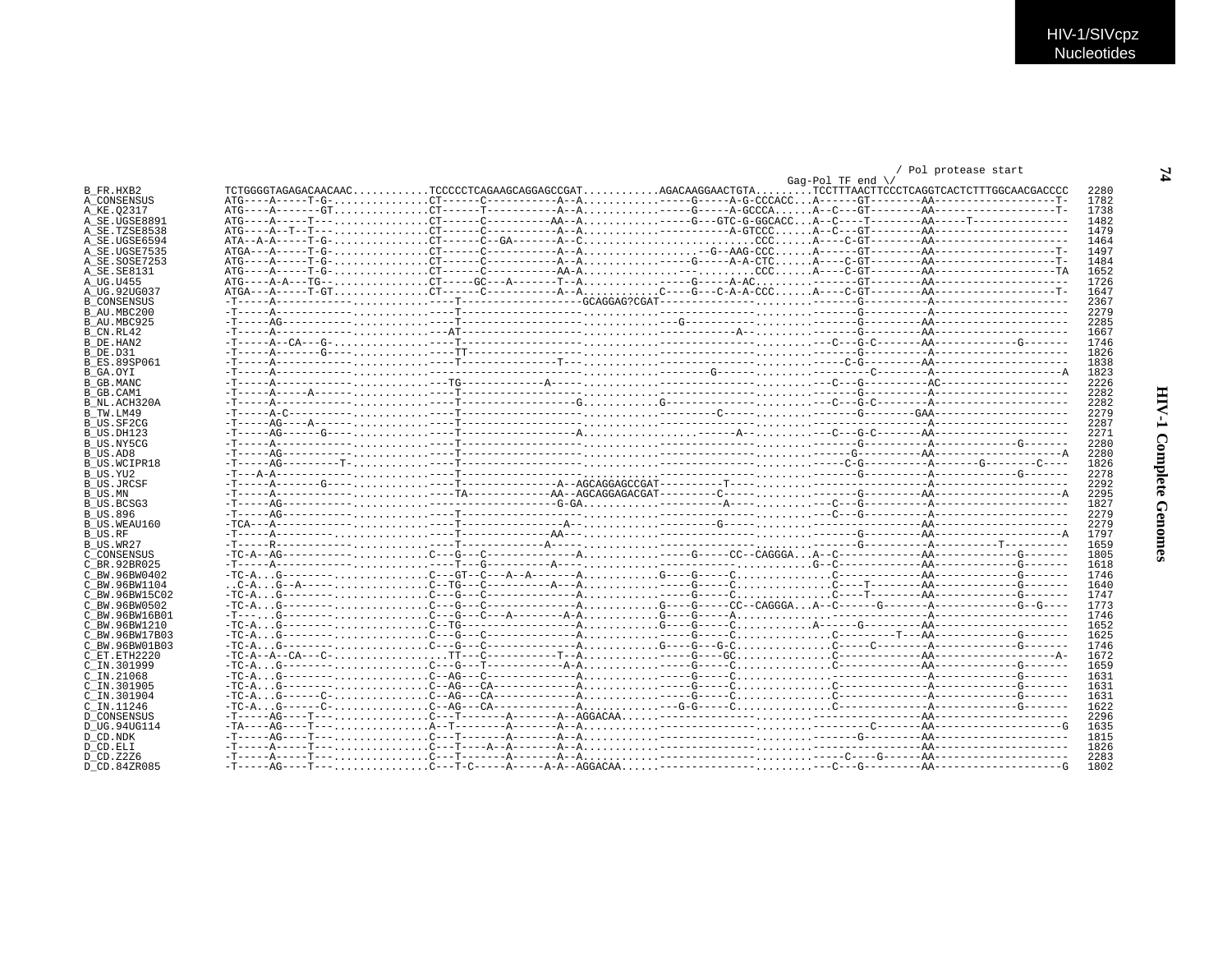## **HIV-1 Complete Genomes**

 $\mathbf{r}$ 

| HIV-1/SIVcpz |
|--------------|
| Nucleotides  |

|                               |                                                                                                                                                                                                                                                                                                                        |  | $Gaq-Pol$ TF end $\setminus$         | POT brocedse start |      |
|-------------------------------|------------------------------------------------------------------------------------------------------------------------------------------------------------------------------------------------------------------------------------------------------------------------------------------------------------------------|--|--------------------------------------|--------------------|------|
| B FR.HXB2                     | TCTGGGGTAGAGACAACAACTCCCCCTCAGAAGCAGGCGCGATAGACAAGGAACTGTATCCTTTAACTTCCCTCAGGTCACTCTTTGGCAACGACCCC                                                                                                                                                                                                                     |  |                                      |                    | 2280 |
| F CONSENSUS                   |                                                                                                                                                                                                                                                                                                                        |  |                                      |                    | 1620 |
| F1 BE.VI850                   |                                                                                                                                                                                                                                                                                                                        |  |                                      |                    | 1617 |
| F1 BR.93BR020                 |                                                                                                                                                                                                                                                                                                                        |  |                                      |                    | 1608 |
| F2 CM.MP255C                  |                                                                                                                                                                                                                                                                                                                        |  |                                      |                    | 1476 |
| F2 CM.MP257C                  |                                                                                                                                                                                                                                                                                                                        |  |                                      |                    | 1488 |
| F1 FI.FIN9363                 | $\text{ATCA}-\text{A}-\text{-C}-\text{G}$ $\text{T}--\ldots, \ldots, \ldots, \ldots, \text{---}\text{T}--\text{C}-\text{G}-\text{-G}-\text{-1}-\text{-A}$ . $\ldots, \ldots, \ldots, \text{---}\text{AG}-\text{-G}-\text{A}-\text{-CC}$ . $\ldots, \ldots, \text{---}\text{G}-\text{-G}-\text{-G}-\text{-1}-\text{-C}$ |  |                                      |                    | 1609 |
| F1 FR.MP411                   | $-TCAAA-AG-AA--T---, \ldots, \ldots, \ldots, C--T--C---A--A-A, \ldots, \ldots, \ldots, C--G--G--G--G-AGACTGTATCC---C---G-C----A-A---T---C---G---C---A$                                                                                                                                                                 |  |                                      |                    | 1482 |
| <b>G CONSENSUS</b>            |                                                                                                                                                                                                                                                                                                                        |  |                                      |                    | 2270 |
| G BE.DRCBL                    |                                                                                                                                                                                                                                                                                                                        |  |                                      |                    | 2244 |
| G FI.HH87932                  | $-TC - A - AG - A - T - G - \ldots$                                                                                                                                                                                                                                                                                    |  |                                      |                    | 1681 |
| G NG. 92NG083                 | $-TC - A - AG - - -T - G - \ldots$                                                                                                                                                                                                                                                                                     |  |                                      |                    | 1649 |
| G SE. SE6165                  |                                                                                                                                                                                                                                                                                                                        |  |                                      |                    | 1677 |
| H CONSENSUS                   |                                                                                                                                                                                                                                                                                                                        |  |                                      |                    | 1665 |
| H BE.VI991                    |                                                                                                                                                                                                                                                                                                                        |  |                                      |                    | 1669 |
| H BE.VI997                    |                                                                                                                                                                                                                                                                                                                        |  |                                      |                    | 1604 |
| H CF.90CF056                  |                                                                                                                                                                                                                                                                                                                        |  |                                      |                    | 1627 |
| J SE. SE91733                 |                                                                                                                                                                                                                                                                                                                        |  |                                      |                    | 1595 |
| J SE. SE92809                 |                                                                                                                                                                                                                                                                                                                        |  |                                      |                    | 1594 |
| K CM.MP535C                   |                                                                                                                                                                                                                                                                                                                        |  |                                      |                    | 1476 |
| K CD.EOTB11C                  |                                                                                                                                                                                                                                                                                                                        |  |                                      |                    | 1476 |
| CRF01 AE CONSENSUS            |                                                                                                                                                                                                                                                                                                                        |  |                                      |                    | 2296 |
| CRF01 AE CF.90CF402           | $ATG---A---T---, \ldots, \ldots, \ldots, CT--TTC-C------A-A-0, \ldots, \ldots, \ldots, \ldots, \ldots, ----A-CCTCC, \ldots, \ldots, -----GT-----AA------AA------A-0$                                                                                                                                                   |  |                                      |                    | 2316 |
| CRF01 AE TH. 93TH253          |                                                                                                                                                                                                                                                                                                                        |  |                                      |                    | 2267 |
| CRF01 AE TH.CM240             |                                                                                                                                                                                                                                                                                                                        |  |                                      |                    | 1854 |
| CRF02 AG CONSENSUS            |                                                                                                                                                                                                                                                                                                                        |  |                                      |                    | 1812 |
| CRF02 AG DJ.DJ263             |                                                                                                                                                                                                                                                                                                                        |  |                                      |                    | 1628 |
| CRF02 AG DJ.DJ264             |                                                                                                                                                                                                                                                                                                                        |  |                                      |                    | 1629 |
| CRF02_AG_NG.IBNG              |                                                                                                                                                                                                                                                                                                                        |  |                                      |                    | 1805 |
| CRF03 AB RU. KAL153           |                                                                                                                                                                                                                                                                                                                        |  |                                      |                    | 2049 |
| CRF04 CDX CONSENSUS           |                                                                                                                                                                                                                                                                                                                        |  |                                      |                    | 2279 |
| CRF04 cpx CY.94CY032          |                                                                                                                                                                                                                                                                                                                        |  |                                      |                    | 1646 |
| CRF04 cpx GR.97PVMY           |                                                                                                                                                                                                                                                                                                                        |  |                                      |                    | 2294 |
| CRF04 cpx GR.97PVCH           |                                                                                                                                                                                                                                                                                                                        |  |                                      |                    | 2297 |
| AC IN.21301                   | $-TC - A \ldots 0$                                                                                                                                                                                                                                                                                                     |  |                                      |                    | 1632 |
| AC RW.92RW009                 |                                                                                                                                                                                                                                                                                                                        |  |                                      |                    | 1612 |
| AC SE. ETSE9488               |                                                                                                                                                                                                                                                                                                                        |  |                                      |                    | 1476 |
| AC ZM.ZAM184                  |                                                                                                                                                                                                                                                                                                                        |  |                                      |                    | 1641 |
| ACD SE.SE8603                 |                                                                                                                                                                                                                                                                                                                        |  |                                      |                    | 1599 |
| AD SE.KESE7108                |                                                                                                                                                                                                                                                                                                                        |  |                                      |                    | 1479 |
| ADH NO.NOGIL3                 |                                                                                                                                                                                                                                                                                                                        |  |                                      |                    | 2290 |
| ADU CD.MAL                    |                                                                                                                                                                                                                                                                                                                        |  |                                      |                    | 1855 |
| AG NG. 92NG003                | $-TC - A - AG - - -T - G - \ldots$                                                                                                                                                                                                                                                                                     |  |                                      |                    | 1647 |
| AGU CD.Z321B                  |                                                                                                                                                                                                                                                                                                                        |  |                                      |                    | 1494 |
| AGJ AU.BFP90                  | $-TC - A - AG - - -T - G - \ldots$                                                                                                                                                                                                                                                                                     |  |                                      |                    | 2308 |
| AGJ ML.95ML84                 |                                                                                                                                                                                                                                                                                                                        |  |                                      |                    | 1523 |
| AJU BW.98-2117                |                                                                                                                                                                                                                                                                                                                        |  |                                      |                    | 1667 |
| BF BR.93BR029                 |                                                                                                                                                                                                                                                                                                                        |  |                                      |                    | 1632 |
| MO CM.97CAMP645MO             |                                                                                                                                                                                                                                                                                                                        |  |                                      |                    | 1654 |
| O CM.ANT70                    |                                                                                                                                                                                                                                                                                                                        |  |                                      |                    | 2335 |
| O CM.MVP5180                  |                                                                                                                                                                                                                                                                                                                        |  |                                      |                    | 2310 |
| N CM.YBF30                    |                                                                                                                                                                                                                                                                                                                        |  |                                      |                    | 1874 |
| SIVCPZUS                      |                                                                                                                                                                                                                                                                                                                        |  |                                      |                    | 2340 |
|                               |                                                                                                                                                                                                                                                                                                                        |  |                                      |                    | 2341 |
| SIVCPZGAB<br><b>SIVCPZANT</b> | -CA--AG---CACAAGAGGACTC--A---GT-TC-AG-GGG---GGAACTACC---C-CGTA-----G-AA--C----------A----AA                                                                                                                                                                                                                            |  |                                      |                    | 1719 |
|                               |                                                                                                                                                                                                                                                                                                                        |  |                                      |                    |      |
| Gag-Pol TF                    | V_W_G_R_D_N_N__.__.__.______S_P_S_E_A_G_A_D__.__.__.______R_Q_G_T_V__.__.___.__S_F_N_F_P_Q_V_T_L_W_Q_R_P_                                                                                                                                                                                                              |  |                                      |                    | Pol  |
| Gag p6                        | <u>SGVETT. PPQKQEPI. DKELY. PLTSLRSLFGNDP</u>                                                                                                                                                                                                                                                                          |  | Gag-Pol TF end /\ Pol protease start |                    | Gag  |
|                               |                                                                                                                                                                                                                                                                                                                        |  |                                      |                    |      |

### / Pol protease start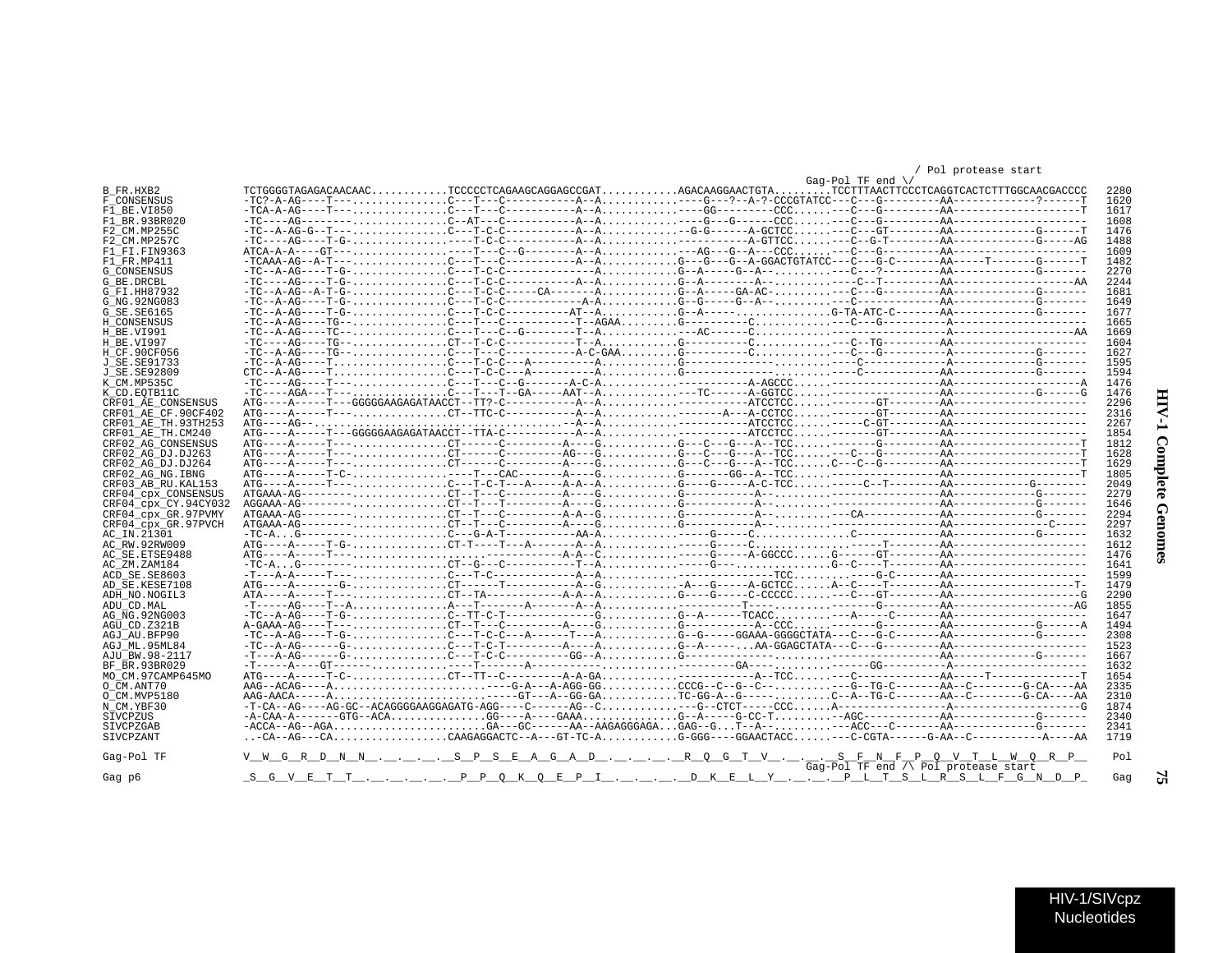$\mathfrak{g}$ 

|                                 | TCGTCACAATAAGAATAGGGGGGCAACTAAAGGAAGCTCTATTAGATACAGGAGCAGTATGATACAGTATTAGAAGAATGAGTTTGCCAGGAAGATGGAAAAGTAGAGGGGAATTGGAAGCTATGGAGGGAATTGGAGGTTTTA |  |  |
|---------------------------------|--------------------------------------------------------------------------------------------------------------------------------------------------|--|--|
| A CONSENSUS<br>A KE.02317       |                                                                                                                                                  |  |  |
| A SE.UGSE8891                   |                                                                                                                                                  |  |  |
| A SE.TZSE8538                   |                                                                                                                                                  |  |  |
| A_SE.UGSE6594                   |                                                                                                                                                  |  |  |
| A SE.UGSE7535                   |                                                                                                                                                  |  |  |
| A SE.SOSE7253                   |                                                                                                                                                  |  |  |
| A SE.SE8131                     |                                                                                                                                                  |  |  |
| A UG.U455                       |                                                                                                                                                  |  |  |
| A UG.92UG037                    |                                                                                                                                                  |  |  |
| <b>B CONSENSUS</b>              |                                                                                                                                                  |  |  |
| B AU.MBC200                     |                                                                                                                                                  |  |  |
| B_AU.MBC925                     |                                                                                                                                                  |  |  |
| B CN.RL42                       |                                                                                                                                                  |  |  |
| B DE.HAN2                       |                                                                                                                                                  |  |  |
| B DE.D31                        |                                                                                                                                                  |  |  |
| <b>B ES.89SP061</b>             |                                                                                                                                                  |  |  |
| B GA.OYI                        |                                                                                                                                                  |  |  |
| B GB.MANC<br>B GB.CAM1          |                                                                                                                                                  |  |  |
| B NL.ACH320A                    |                                                                                                                                                  |  |  |
| B TW.LM49                       |                                                                                                                                                  |  |  |
| B US.SF2CG                      |                                                                                                                                                  |  |  |
| B US.DH123                      |                                                                                                                                                  |  |  |
| B_US.NY5CG                      |                                                                                                                                                  |  |  |
| B US.AD8                        |                                                                                                                                                  |  |  |
| B US.WCIPR18                    |                                                                                                                                                  |  |  |
| B US.YU2                        |                                                                                                                                                  |  |  |
| <b>B_US.JRCSF</b>               |                                                                                                                                                  |  |  |
|                                 |                                                                                                                                                  |  |  |
| B US.BCSG3                      |                                                                                                                                                  |  |  |
| B US.896                        |                                                                                                                                                  |  |  |
| B US.WEAU160                    |                                                                                                                                                  |  |  |
|                                 |                                                                                                                                                  |  |  |
| B_US.WR27                       |                                                                                                                                                  |  |  |
| C CONSENSUS                     |                                                                                                                                                  |  |  |
| C BR.92BR025                    |                                                                                                                                                  |  |  |
| C BW.96BW0402                   |                                                                                                                                                  |  |  |
| C BW.96BW1104<br>C BW.96BW15C02 |                                                                                                                                                  |  |  |
| C_BW.96BW0502                   |                                                                                                                                                  |  |  |
| C BW.96BW16B01                  |                                                                                                                                                  |  |  |
| C BW.96BW1210                   |                                                                                                                                                  |  |  |
| C BW.96BW17B03                  |                                                                                                                                                  |  |  |
| C BW.96BW01B03                  |                                                                                                                                                  |  |  |
| C ET.ETH2220                    |                                                                                                                                                  |  |  |
| C_IN.301999                     |                                                                                                                                                  |  |  |
| $C$ IN. 21068                   |                                                                                                                                                  |  |  |
| C_IN.301905                     |                                                                                                                                                  |  |  |
| C IN.301904                     |                                                                                                                                                  |  |  |
| C IN.11246                      |                                                                                                                                                  |  |  |
| <b>D CONSENSUS</b>              |                                                                                                                                                  |  |  |
| D_UG.94UG114                    |                                                                                                                                                  |  |  |
|                                 |                                                                                                                                                  |  |  |
| D CD.NDK                        |                                                                                                                                                  |  |  |
| D CD.ELI                        |                                                                                                                                                  |  |  |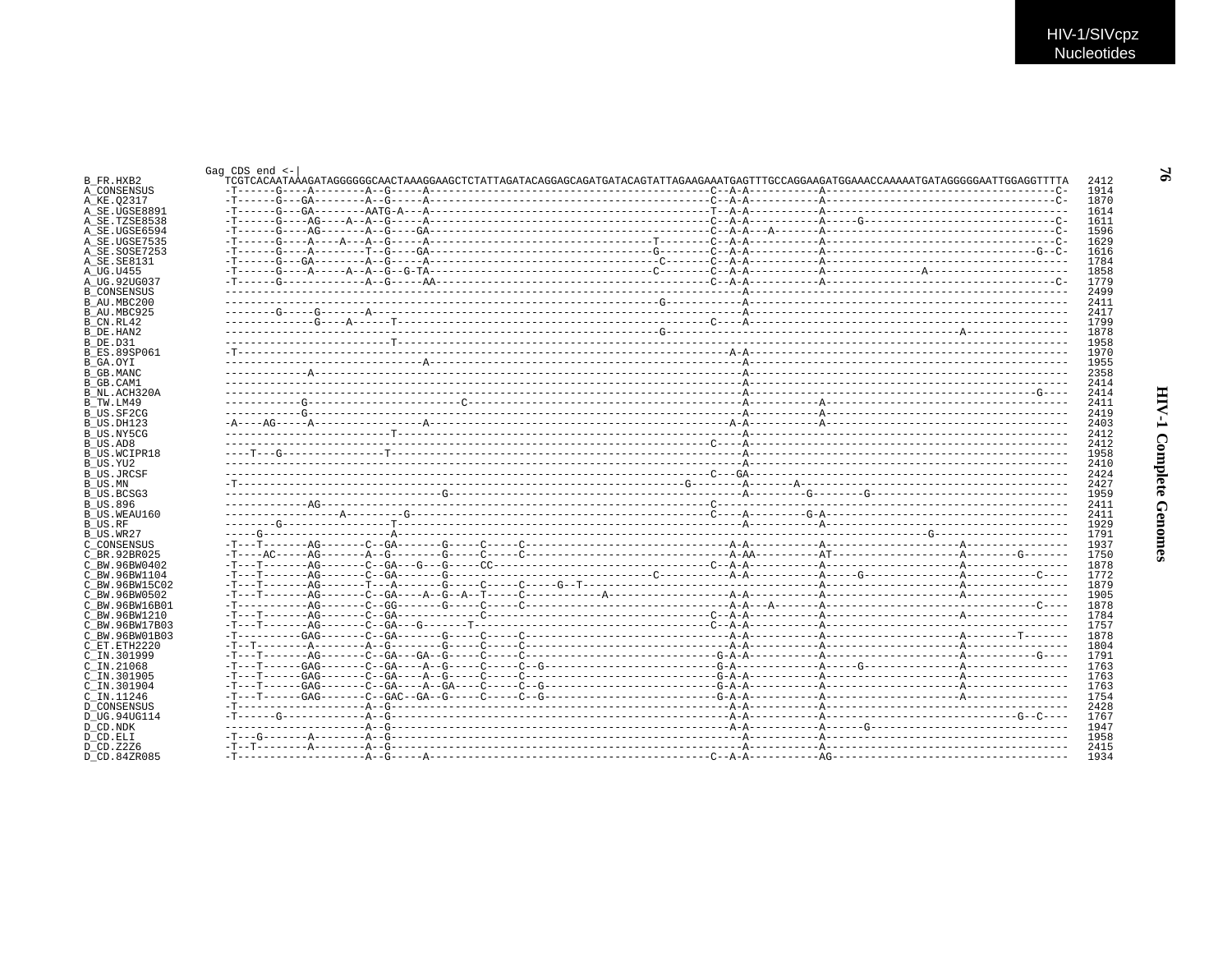| ì<br>į<br>ì<br>ŗ<br>ĭ |  |
|-----------------------|--|
| ì                     |  |

|                               | Gag $CDS$ end $<-$      |  |                                                                                                                                      |       |
|-------------------------------|-------------------------|--|--------------------------------------------------------------------------------------------------------------------------------------|-------|
| B FR.HXB2                     |                         |  | TCGTCACAATAAAGATAGGGGGGCAACTAAAGGAAGCTCTATTAGATACAGGAGCAGATGATACAGTATTAGAAGAAATGAGTTTGCCAGGAAGATGGAAACCAAAAATGATAGGGGGAATTGGAGGTTTTA | 2412  |
| F CONSENSUS                   |                         |  |                                                                                                                                      | 1749  |
| F1 BE.VI850                   |                         |  |                                                                                                                                      | 1749  |
| F1 BR.93BR020                 |                         |  |                                                                                                                                      | 1740  |
| F2 CM.MP255C                  |                         |  |                                                                                                                                      | 1608  |
| F2 CM.MP257C                  |                         |  |                                                                                                                                      | 1620  |
| F1 FI.FIN9363                 |                         |  |                                                                                                                                      | 1741  |
| F1 FR.MP411                   |                         |  |                                                                                                                                      | 1614  |
| <b>G CONSENSUS</b>            |                         |  |                                                                                                                                      | 2401  |
| G BE.DRCBL                    |                         |  |                                                                                                                                      | 2376  |
| G FI.HH87932                  |                         |  |                                                                                                                                      | 1813  |
| G NG. 92NG083                 |                         |  |                                                                                                                                      | 1781  |
| G SE. SE6165                  |                         |  |                                                                                                                                      | 1809  |
| H CONSENSUS                   |                         |  |                                                                                                                                      | 1796  |
| H BE.VI991                    |                         |  |                                                                                                                                      | 1801  |
| H BE.VI997                    |                         |  |                                                                                                                                      | 1736  |
| H CF.90CF056                  |                         |  |                                                                                                                                      | 1759  |
| J SE.SE91733                  |                         |  |                                                                                                                                      | 1727  |
| <b>J SE. SE92809</b>          |                         |  |                                                                                                                                      | 1726  |
| K CM.MP535C                   |                         |  |                                                                                                                                      | 1608  |
| K CD.EOTB11C                  |                         |  |                                                                                                                                      | 1608  |
| CRF01 AE CONSENSUS            |                         |  |                                                                                                                                      | 2428  |
| CRF01 AE CF.90CF402           |                         |  |                                                                                                                                      | 2448  |
| CRF01 AE TH. 93TH253          |                         |  |                                                                                                                                      | 2399  |
| CRF01 AE TH.CM240             |                         |  |                                                                                                                                      | 1986  |
| CRF02 AG CONSENSUS            |                         |  |                                                                                                                                      | 1944  |
| CRF02 AG DJ.DJ263             |                         |  |                                                                                                                                      | 1760  |
| CRF02 AG DJ.DJ264             |                         |  |                                                                                                                                      | 1761  |
| CRF02 AG NG. IBNG             |                         |  |                                                                                                                                      | 1937  |
| CRF03 AB RU. KAL153           |                         |  |                                                                                                                                      | 2181  |
| CRF04 CDX CONSENSUS           |                         |  |                                                                                                                                      | 2411  |
| CRF04 cpx CY.94CY032          |                         |  |                                                                                                                                      | 1778  |
| CRF04 cpx GR.97PVMY           |                         |  |                                                                                                                                      | 2426  |
| CRF04 cpx GR.97PVCH           |                         |  |                                                                                                                                      | 2429  |
| AC IN.21301                   |                         |  |                                                                                                                                      | 1764  |
| AC RW.92RW009                 |                         |  |                                                                                                                                      | 1744  |
| AC SE. ETSE9488               |                         |  |                                                                                                                                      | 1608  |
| AC ZM.ZAM184                  |                         |  |                                                                                                                                      | 1773  |
| ACD SE.SE8603                 |                         |  |                                                                                                                                      | 1731  |
| AD SE.KESE7108                |                         |  |                                                                                                                                      | 1611  |
| ADH NO.NOGIL3                 |                         |  |                                                                                                                                      | 2.422 |
| ADU CD.MAL                    |                         |  |                                                                                                                                      | 1987  |
|                               |                         |  |                                                                                                                                      | 1779  |
| AG_NG.92NG003<br>AGU CD.Z321B |                         |  |                                                                                                                                      | 1626  |
| AGJ AU.BFP90                  |                         |  |                                                                                                                                      | 2440  |
|                               |                         |  |                                                                                                                                      | 1655  |
| AGJ ML.95ML84                 |                         |  |                                                                                                                                      | 1799  |
| AJU BW.98-2117                |                         |  |                                                                                                                                      | 1764  |
| BF BR.93BR029                 |                         |  |                                                                                                                                      | 1786  |
| MO CM.97CAMP645MO             |                         |  |                                                                                                                                      | 2467  |
| O CM.ANT70                    |                         |  |                                                                                                                                      | 2442  |
| O CM.MVP5180                  |                         |  |                                                                                                                                      | 2006  |
| N CM.YBF30                    |                         |  |                                                                                                                                      |       |
| SIVCPZUS                      |                         |  |                                                                                                                                      | 2472  |
| SIVCPZGAB                     |                         |  |                                                                                                                                      | 2473  |
| SIVCPZANT                     |                         |  |                                                                                                                                      | 1851  |
| Gag-Pol TF                    |                         |  | <u>L V T I K I G G Q L K E A L L D T G A D D T V L E E M S L P G R W K P K M I G G I G G F</u>                                       | Pol   |
| Gag p6                        | S S Q \$ Gag CDS p6 end |  |                                                                                                                                      |       |

 $\overline{7}$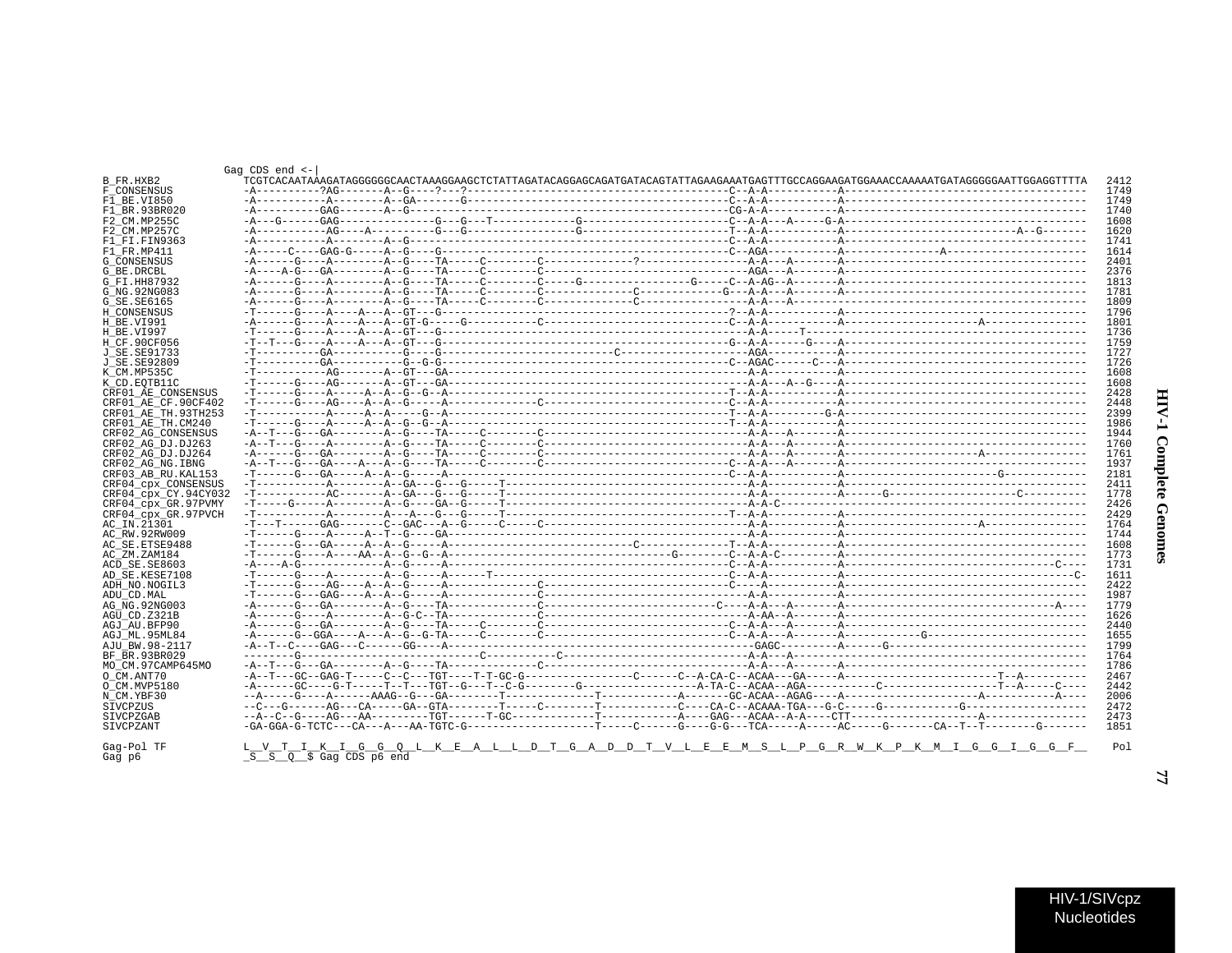|               |  | TCAAAGTAAGACAGTATGATCAGATACTCATAGAAATCTGTGGACATAAAGCTATAGGTACAGTATTAGTAGGACCTACACCTGTCAACATAATTGGAAGAAATCTGTTGACTCAGATTGGTTGACTTGACTTGACTTGACTTGACTTGCACTTTAA |  |
|---------------|--|---------------------------------------------------------------------------------------------------------------------------------------------------------------|--|
|               |  |                                                                                                                                                               |  |
| A SE.UGSE8891 |  |                                                                                                                                                               |  |
| A SE.TZSE8538 |  |                                                                                                                                                               |  |
| A SE.UGSE6594 |  |                                                                                                                                                               |  |
| A SE.UGSE7535 |  |                                                                                                                                                               |  |
| A SE.SOSE7253 |  |                                                                                                                                                               |  |
|               |  |                                                                                                                                                               |  |
|               |  |                                                                                                                                                               |  |
|               |  |                                                                                                                                                               |  |
|               |  |                                                                                                                                                               |  |
|               |  |                                                                                                                                                               |  |
|               |  |                                                                                                                                                               |  |
|               |  |                                                                                                                                                               |  |
|               |  |                                                                                                                                                               |  |
|               |  |                                                                                                                                                               |  |
|               |  |                                                                                                                                                               |  |
|               |  |                                                                                                                                                               |  |
|               |  |                                                                                                                                                               |  |
|               |  |                                                                                                                                                               |  |
|               |  |                                                                                                                                                               |  |
|               |  |                                                                                                                                                               |  |
|               |  |                                                                                                                                                               |  |
|               |  |                                                                                                                                                               |  |
|               |  |                                                                                                                                                               |  |
|               |  |                                                                                                                                                               |  |
|               |  |                                                                                                                                                               |  |
|               |  |                                                                                                                                                               |  |
|               |  |                                                                                                                                                               |  |
|               |  |                                                                                                                                                               |  |
|               |  |                                                                                                                                                               |  |
|               |  |                                                                                                                                                               |  |
|               |  |                                                                                                                                                               |  |
|               |  |                                                                                                                                                               |  |
|               |  |                                                                                                                                                               |  |
|               |  |                                                                                                                                                               |  |
|               |  |                                                                                                                                                               |  |
|               |  |                                                                                                                                                               |  |
|               |  |                                                                                                                                                               |  |
|               |  |                                                                                                                                                               |  |
|               |  |                                                                                                                                                               |  |
|               |  |                                                                                                                                                               |  |
|               |  |                                                                                                                                                               |  |
|               |  |                                                                                                                                                               |  |
|               |  |                                                                                                                                                               |  |
|               |  |                                                                                                                                                               |  |
|               |  |                                                                                                                                                               |  |
|               |  |                                                                                                                                                               |  |
|               |  |                                                                                                                                                               |  |
|               |  |                                                                                                                                                               |  |
|               |  |                                                                                                                                                               |  |
|               |  |                                                                                                                                                               |  |
|               |  |                                                                                                                                                               |  |
|               |  |                                                                                                                                                               |  |
|               |  |                                                                                                                                                               |  |
|               |  |                                                                                                                                                               |  |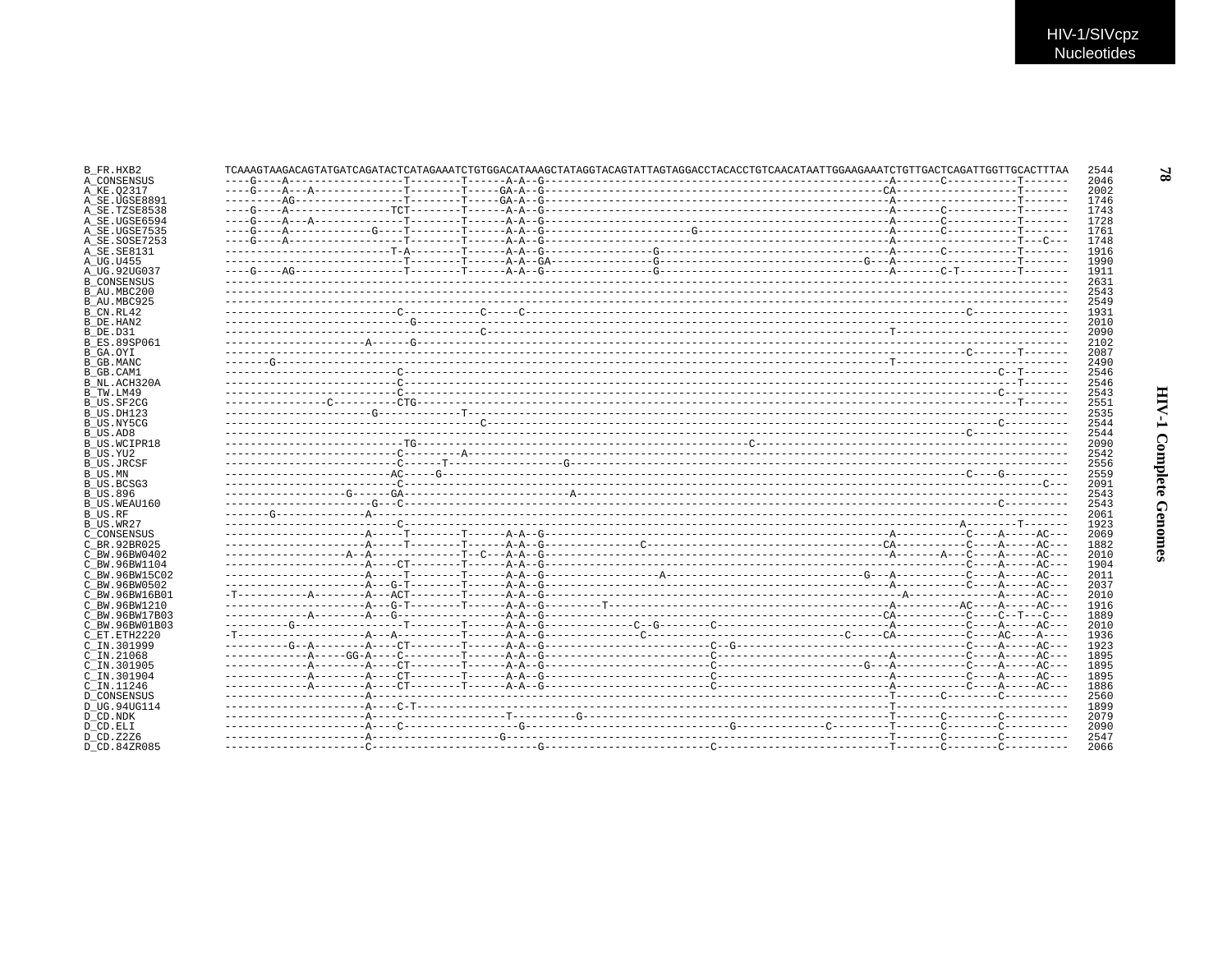| J<br>ì<br>į<br>ì<br>ć |  |
|-----------------------|--|
| i<br>í                |  |

 $\blacksquare$ 

| B FR.HXB2            | TCAAAGTAAGACAGTATGATCAGATACTCATAGAAATCTGTGGACATAAAGCTATAGGTACAGTATTAGTAGGACCTACACCTGTCAACATAATTGGAAGAAATCTGTTGACTCAGATTGGTTGCACTTTAA |  |  |  |  |  |  | 2544 |
|----------------------|--------------------------------------------------------------------------------------------------------------------------------------|--|--|--|--|--|--|------|
| F CONSENSUS          |                                                                                                                                      |  |  |  |  |  |  | 1877 |
| F1 BE.VI850          |                                                                                                                                      |  |  |  |  |  |  | 1881 |
| F1_BR.93BR020        |                                                                                                                                      |  |  |  |  |  |  | 1872 |
| F2 CM.MP255C         |                                                                                                                                      |  |  |  |  |  |  | 1740 |
| F2 CM.MP257C         |                                                                                                                                      |  |  |  |  |  |  | 1752 |
| F1 FI.FIN9363        |                                                                                                                                      |  |  |  |  |  |  | 1873 |
| F1 FR.MP411          |                                                                                                                                      |  |  |  |  |  |  | 1746 |
| <b>G CONSENSUS</b>   |                                                                                                                                      |  |  |  |  |  |  | 2532 |
| G_BE.DRCBL           |                                                                                                                                      |  |  |  |  |  |  | 2508 |
| G FI.HH87932         |                                                                                                                                      |  |  |  |  |  |  | 1945 |
| G NG. 92NG083        |                                                                                                                                      |  |  |  |  |  |  | 1913 |
| G SE.SE6165          |                                                                                                                                      |  |  |  |  |  |  | 1941 |
| H CONSENSUS          |                                                                                                                                      |  |  |  |  |  |  | 1928 |
|                      |                                                                                                                                      |  |  |  |  |  |  | 1933 |
| H BE.VI991           |                                                                                                                                      |  |  |  |  |  |  | 1868 |
| H BE.VI997           |                                                                                                                                      |  |  |  |  |  |  | 1891 |
| H_CF.90CF056         |                                                                                                                                      |  |  |  |  |  |  |      |
| J SE. SE91733        |                                                                                                                                      |  |  |  |  |  |  | 1859 |
| J SE.SE92809         |                                                                                                                                      |  |  |  |  |  |  | 1858 |
| K CM.MP535C          |                                                                                                                                      |  |  |  |  |  |  | 1740 |
| K CD.EOTB11C         |                                                                                                                                      |  |  |  |  |  |  | 1740 |
| CRF01 AE CONSENSUS   |                                                                                                                                      |  |  |  |  |  |  | 2560 |
| CRF01 AE CF.90CF402  |                                                                                                                                      |  |  |  |  |  |  | 2580 |
| CRF01 AE TH.93TH253  |                                                                                                                                      |  |  |  |  |  |  | 2531 |
| CRF01 AE TH.CM240    |                                                                                                                                      |  |  |  |  |  |  | 2118 |
| CRF02 AG CONSENSUS   |                                                                                                                                      |  |  |  |  |  |  | 2076 |
| CRF02 AG DJ.DJ263    |                                                                                                                                      |  |  |  |  |  |  | 1892 |
| CRF02 AG DJ.DJ264    |                                                                                                                                      |  |  |  |  |  |  | 1893 |
| CRF02 AG NG. IBNG    |                                                                                                                                      |  |  |  |  |  |  | 2069 |
| CRF03 AB RU. KAL153  |                                                                                                                                      |  |  |  |  |  |  | 2313 |
| CRF04 CPX CONSENSUS  |                                                                                                                                      |  |  |  |  |  |  | 2543 |
| CRF04_cpx_CY.94CY032 |                                                                                                                                      |  |  |  |  |  |  | 1910 |
| CRF04 cpx GR.97PVMY  |                                                                                                                                      |  |  |  |  |  |  | 2558 |
| CRF04 cpx GR.97PVCH  |                                                                                                                                      |  |  |  |  |  |  | 2561 |
| AC_IN.21301          |                                                                                                                                      |  |  |  |  |  |  | 1896 |
| AC RW.92RW009        |                                                                                                                                      |  |  |  |  |  |  | 1876 |
| AC SE. ETSE9488      |                                                                                                                                      |  |  |  |  |  |  | 1740 |
|                      |                                                                                                                                      |  |  |  |  |  |  | 1905 |
| AC ZM.ZAM184         |                                                                                                                                      |  |  |  |  |  |  | 1863 |
| ACD SE.SE8603        |                                                                                                                                      |  |  |  |  |  |  | 1743 |
| AD SE.KESE7108       |                                                                                                                                      |  |  |  |  |  |  |      |
| ADH NO.NOGIL3        |                                                                                                                                      |  |  |  |  |  |  | 2554 |
| ADU_CD.MAL           |                                                                                                                                      |  |  |  |  |  |  | 2119 |
| AG NG. 92NG003       |                                                                                                                                      |  |  |  |  |  |  | 1911 |
| AGU CD.Z321B         |                                                                                                                                      |  |  |  |  |  |  | 1758 |
| AGJ AU.BFP90         |                                                                                                                                      |  |  |  |  |  |  | 2572 |
| AGJ ML.95ML84        |                                                                                                                                      |  |  |  |  |  |  | 1787 |
| AJU BW.98-2117       |                                                                                                                                      |  |  |  |  |  |  | 1931 |
| BF BR.93BR029        |                                                                                                                                      |  |  |  |  |  |  | 1896 |
| MO_CM.97CAMP645MO    |                                                                                                                                      |  |  |  |  |  |  | 1918 |
| O CM.ANT70           |                                                                                                                                      |  |  |  |  |  |  | 2599 |
| O CM.MVP5180         |                                                                                                                                      |  |  |  |  |  |  | 2574 |
| N CM.YBF30           |                                                                                                                                      |  |  |  |  |  |  | 2138 |
| SIVCPZUS             |                                                                                                                                      |  |  |  |  |  |  | 2604 |
| SIVCPZGAB            |                                                                                                                                      |  |  |  |  |  |  | 2605 |
| SIVCPZANT            |                                                                                                                                      |  |  |  |  |  |  | 1983 |
|                      |                                                                                                                                      |  |  |  |  |  |  |      |
| Protease             | <u>I K V R Q Y D Q I L I E I C G H K A I G T V L V G P T P V N I I G R N L L T Q I G C T L </u>                                      |  |  |  |  |  |  | Pol  |
|                      |                                                                                                                                      |  |  |  |  |  |  |      |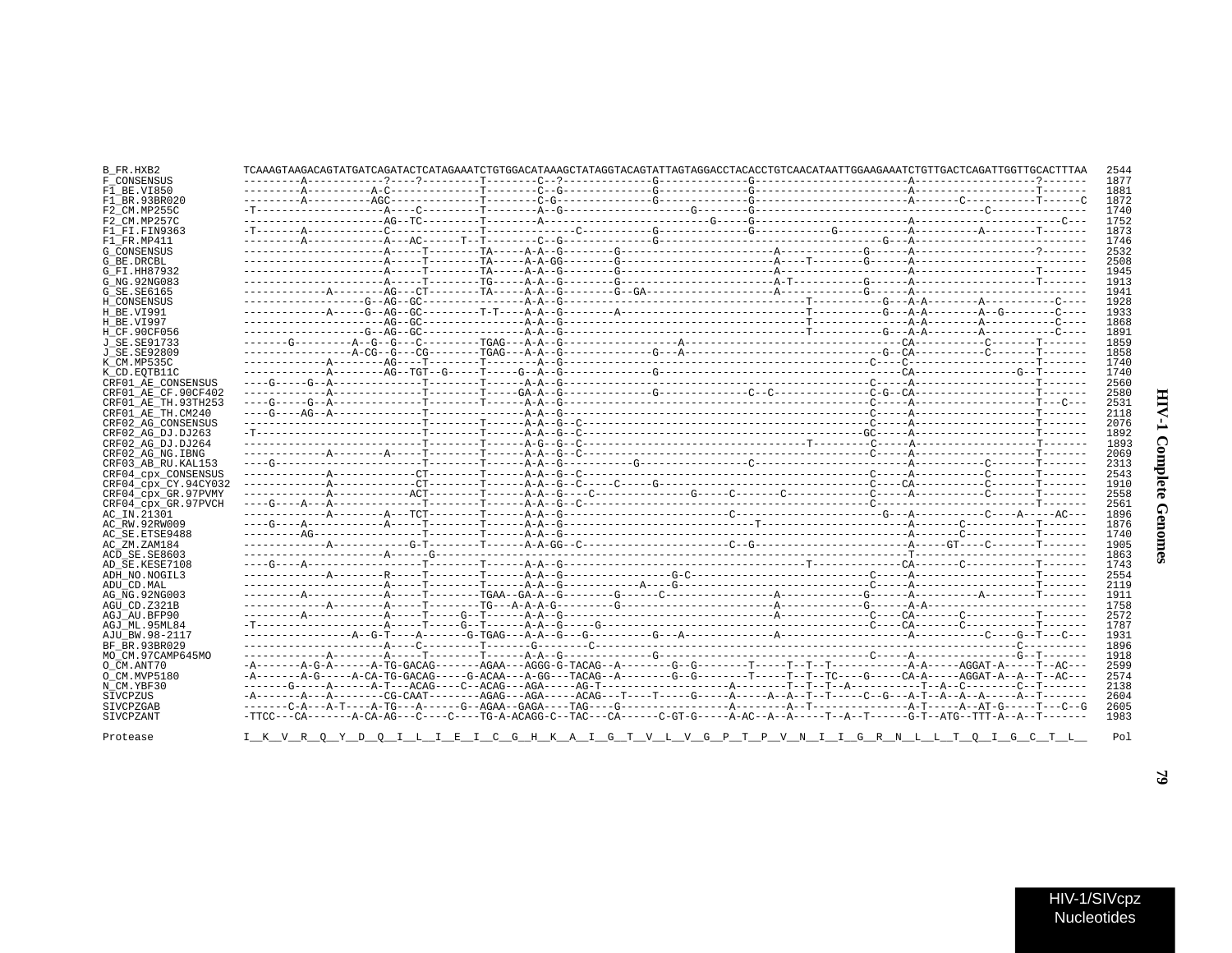$\mathbf{8}$ 

|                           |  |  | Protease end $\setminus$ Pol p66 and p51 Reverse Transcriptase (RT) start |  |  |              |
|---------------------------|--|--|---------------------------------------------------------------------------|--|--|--------------|
| B FR.HXB2                 |  |  |                                                                           |  |  | 2670<br>2171 |
| A CONSENSUS<br>A_KE.02317 |  |  |                                                                           |  |  | 2128         |
| A SE.UGSE8891             |  |  |                                                                           |  |  | 1872         |
| A SE.TZSE8538             |  |  |                                                                           |  |  | 1869         |
| A SE.UGSE6594             |  |  |                                                                           |  |  | 1854         |
| A SE.UGSE7535             |  |  |                                                                           |  |  | 1887         |
| A SE.SOSE7253             |  |  |                                                                           |  |  | 1874         |
| A SE.SE8131               |  |  |                                                                           |  |  | 2042         |
| A UG.U455                 |  |  |                                                                           |  |  | 2116         |
| A UG.92UG037              |  |  |                                                                           |  |  | 2037         |
| <b>B CONSENSUS</b>        |  |  |                                                                           |  |  | 2763         |
| B AU.MBC200               |  |  |                                                                           |  |  | 2669         |
| B AU.MBC925               |  |  |                                                                           |  |  | 2681         |
| B CN.RL42                 |  |  |                                                                           |  |  | 2057         |
| B DE.HAN2                 |  |  |                                                                           |  |  | 2136         |
| B DE.D31                  |  |  |                                                                           |  |  | 2216         |
| <b>B ES.89SP061</b>       |  |  |                                                                           |  |  | 2228         |
| B GA.OYI                  |  |  |                                                                           |  |  | 2213         |
| B GB.MANC                 |  |  |                                                                           |  |  | 2616         |
| B GB.CAM1                 |  |  |                                                                           |  |  | 2672         |
| B NL.ACH320A              |  |  |                                                                           |  |  | 2672         |
| B TW.LM49                 |  |  |                                                                           |  |  | 2669         |
| B US.SF2CG                |  |  |                                                                           |  |  | 2677         |
| B US.DH123                |  |  |                                                                           |  |  | 2661         |
| B_US.NY5CG                |  |  |                                                                           |  |  | 2670         |
| B US.AD8                  |  |  |                                                                           |  |  | 2670         |
| <b>B US.WCIPR18</b>       |  |  |                                                                           |  |  | 2216         |
| B US.YU2                  |  |  |                                                                           |  |  | 2668         |
| <b>B_US.JRCSF</b>         |  |  |                                                                           |  |  | 2682         |
| B US.MN                   |  |  |                                                                           |  |  | 2685         |
| B US.BCSG3                |  |  |                                                                           |  |  | 2217         |
| <b>B US.896</b>           |  |  |                                                                           |  |  | 2669<br>2669 |
| B US.WEAU160<br>B US.RF   |  |  |                                                                           |  |  | 2187         |
| B US.WR27                 |  |  |                                                                           |  |  | 2049         |
| C CONSENSUS               |  |  |                                                                           |  |  | 2195         |
| C BR. 92BR025             |  |  |                                                                           |  |  | 2008         |
| C BW.96BW0402             |  |  |                                                                           |  |  | 2136         |
| C BW.96BW1104             |  |  |                                                                           |  |  | 2030         |
| C BW.96BW15C02            |  |  |                                                                           |  |  | 2137         |
| C BW.96BW0502             |  |  |                                                                           |  |  | 2163         |
| C BW.96BW16B01            |  |  |                                                                           |  |  | 2136         |
| C BW.96BW1210             |  |  |                                                                           |  |  | 2042         |
| C BW.96BW17B03            |  |  |                                                                           |  |  | 2015         |
| C BW.96BW01B03            |  |  |                                                                           |  |  | 2136         |
| C ET. ETH2220             |  |  |                                                                           |  |  | 2062         |
| C IN.301999               |  |  |                                                                           |  |  | 2049         |
| C_IN.21068                |  |  |                                                                           |  |  | 2021         |
| C IN.301905               |  |  |                                                                           |  |  | 2021         |
| C IN.301904               |  |  |                                                                           |  |  | 2021         |
| C IN.11246                |  |  |                                                                           |  |  | 2012         |
| <b>D CONSENSUS</b>        |  |  |                                                                           |  |  | 2686         |
| D UG.94UG114              |  |  |                                                                           |  |  | 2025         |
| D CD.NDK                  |  |  |                                                                           |  |  | 2205         |
| D CD.ELI                  |  |  |                                                                           |  |  | 2216         |
| D CD. Z2Z6                |  |  |                                                                           |  |  | 2673         |
| D CD.84ZR085              |  |  |                                                                           |  |  | 2192         |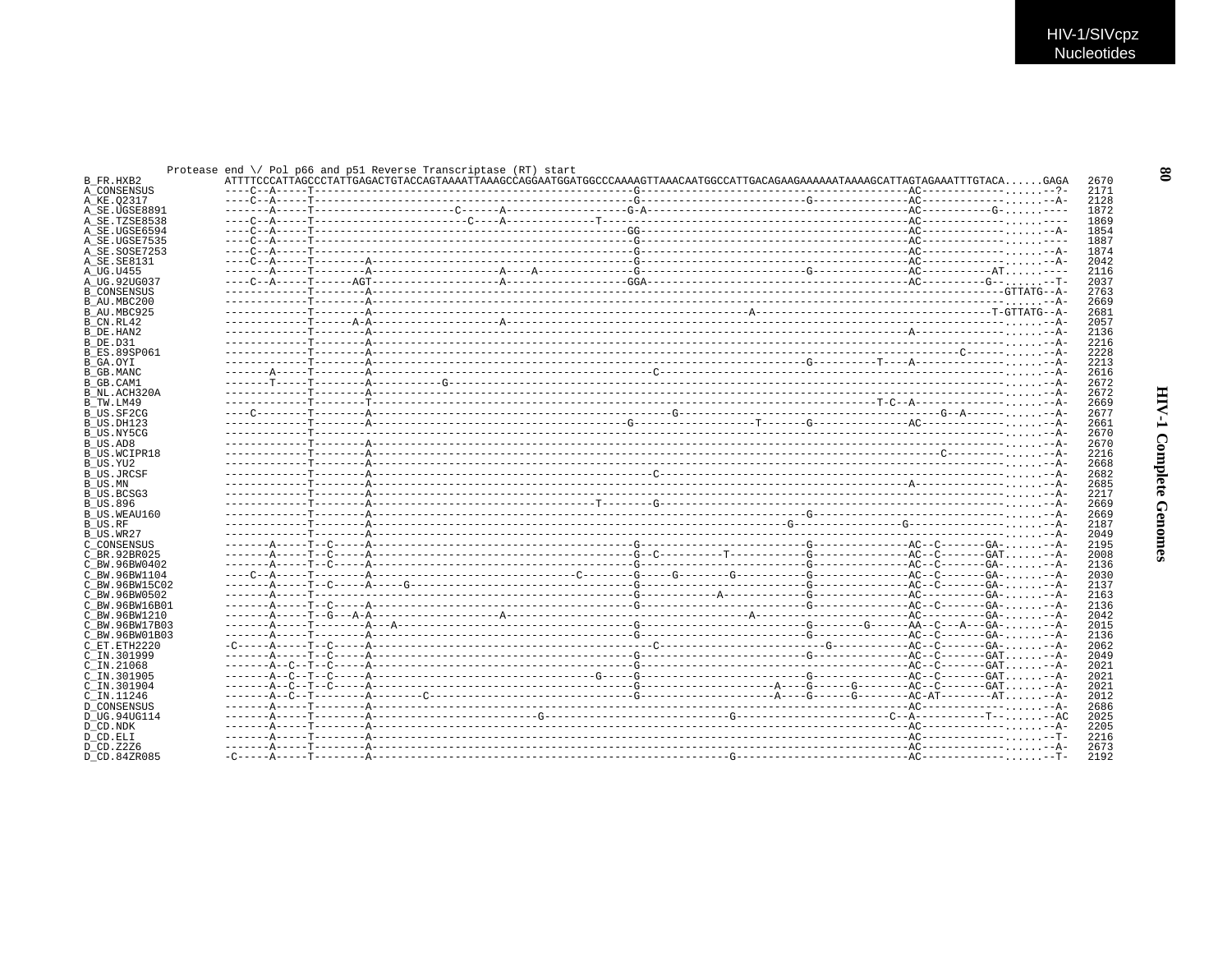| ì<br>ï<br>i  |  |
|--------------|--|
| ì<br>Ĩ,<br>i |  |

| Protease end $\setminus$ Pol p66 and p51 Reverse Transcriptase (RT) star |  |  |  |  |  |  |  |  |  |
|--------------------------------------------------------------------------|--|--|--|--|--|--|--|--|--|
|--------------------------------------------------------------------------|--|--|--|--|--|--|--|--|--|

|                          |  | Protease end $\setminus$ Pol p66 and p51 Reverse Transcriptase (RT) start                                                  |  |  |  |
|--------------------------|--|----------------------------------------------------------------------------------------------------------------------------|--|--|--|
| B FR.HXB2<br>F CONSENSUS |  | ATTTTCCCATTAGCCCTATTGAGACTGTACCAGTAAAATTAAAGCCAGGAATGGACCCAAAAGTTAAACAATGGCCATTGACAGAAGAAAAAATAAAGCATTAGTAGAAATTTGTACAGAGA |  |  |  |
| F1 BE.VI850              |  |                                                                                                                            |  |  |  |
| F1 BR.93BR020            |  |                                                                                                                            |  |  |  |
|                          |  |                                                                                                                            |  |  |  |
| F2 CM.MP255C             |  |                                                                                                                            |  |  |  |
| F2 CM.MP257C             |  |                                                                                                                            |  |  |  |
| F1 FI.FIN9363            |  |                                                                                                                            |  |  |  |
| F1 FR.MP411              |  |                                                                                                                            |  |  |  |
| <b>G CONSENSUS</b>       |  |                                                                                                                            |  |  |  |
| G BE.DRCBL               |  |                                                                                                                            |  |  |  |
| G FI.HH87932             |  |                                                                                                                            |  |  |  |
| G NG. 92NG083            |  |                                                                                                                            |  |  |  |
| G SE. SE6165             |  |                                                                                                                            |  |  |  |
| H CONSENSUS              |  |                                                                                                                            |  |  |  |
| H BE.VI991               |  |                                                                                                                            |  |  |  |
|                          |  |                                                                                                                            |  |  |  |
| H BE.VI997               |  |                                                                                                                            |  |  |  |
| H CF.90CF056             |  |                                                                                                                            |  |  |  |
| J SE. SE91733            |  |                                                                                                                            |  |  |  |
| J SE. SE92809            |  |                                                                                                                            |  |  |  |
| K CM.MP535C              |  |                                                                                                                            |  |  |  |
| K CD.EOTB11C             |  |                                                                                                                            |  |  |  |
| CRF01 AE CONSENSUS       |  |                                                                                                                            |  |  |  |
| CRF01 AE CF.90CF402      |  |                                                                                                                            |  |  |  |
| CRF01 AE TH.93TH253      |  |                                                                                                                            |  |  |  |
| CRF01 AE TH.CM240        |  |                                                                                                                            |  |  |  |
|                          |  |                                                                                                                            |  |  |  |
| CRF02 AG CONSENSUS       |  |                                                                                                                            |  |  |  |
| CRF02 AG DJ.DJ263        |  |                                                                                                                            |  |  |  |
| CRF02_AG_DJ.DJ264        |  |                                                                                                                            |  |  |  |
| CRF02 AG NG. IBNG        |  |                                                                                                                            |  |  |  |
| CRF03 AB RU. KAL153      |  |                                                                                                                            |  |  |  |
| CRF04 CDX CONSENSUS      |  |                                                                                                                            |  |  |  |
| CRF04 cpx CY.94CY032     |  |                                                                                                                            |  |  |  |
| CRF04_cpx_GR.97PVMY      |  |                                                                                                                            |  |  |  |
| CRF04_cpx_GR.97PVCH      |  |                                                                                                                            |  |  |  |
| AC IN.21301              |  |                                                                                                                            |  |  |  |
|                          |  |                                                                                                                            |  |  |  |
| AC RW.92RW009            |  |                                                                                                                            |  |  |  |
| AC SE. ETSE9488          |  |                                                                                                                            |  |  |  |
| AC_ZM.ZAM184             |  |                                                                                                                            |  |  |  |
| ACD SE.SE8603            |  |                                                                                                                            |  |  |  |
| AD SE.KESE7108           |  |                                                                                                                            |  |  |  |
| ADH NO.NOGIL3            |  |                                                                                                                            |  |  |  |
| ADU CD.MAL               |  |                                                                                                                            |  |  |  |
| AG NG. 92NG003           |  |                                                                                                                            |  |  |  |
| AGU CD.Z321B             |  |                                                                                                                            |  |  |  |
| AGJ AU.BFP90             |  |                                                                                                                            |  |  |  |
| AGJ ML.95ML84            |  |                                                                                                                            |  |  |  |
|                          |  |                                                                                                                            |  |  |  |
| AJU BW.98-2117           |  |                                                                                                                            |  |  |  |
| BF BR.93BR029            |  |                                                                                                                            |  |  |  |
| MO CM.97CAMP645MO        |  |                                                                                                                            |  |  |  |
| O CM.ANT70               |  |                                                                                                                            |  |  |  |
| O CM.MVP5180             |  |                                                                                                                            |  |  |  |
| N CM.YBF30               |  |                                                                                                                            |  |  |  |
| SIVCPZUS                 |  |                                                                                                                            |  |  |  |
|                          |  |                                                                                                                            |  |  |  |
| SIVCPZGAB                |  |                                                                                                                            |  |  |  |
| SIVCPZANT                |  |                                                                                                                            |  |  |  |

 $\begin{array}{cccccccccccccc} \text{N\_F\_P\_I\_S\_P\_I\_E\_T\_V\_P\_V\_K\_L\_K\_P\_G\_M\_D\_G\_P\_K\_V\_K\_O\_W\_P\_L\_T\_E\_E\_K\_I\_K\_A\_L\_V\_E\_I\_C\_T\_. \_ &\text{Pol\_P6G\_and\_p51} &\text{Reverse Transcripts} \end{array}$ 

 $\mathbf{5}$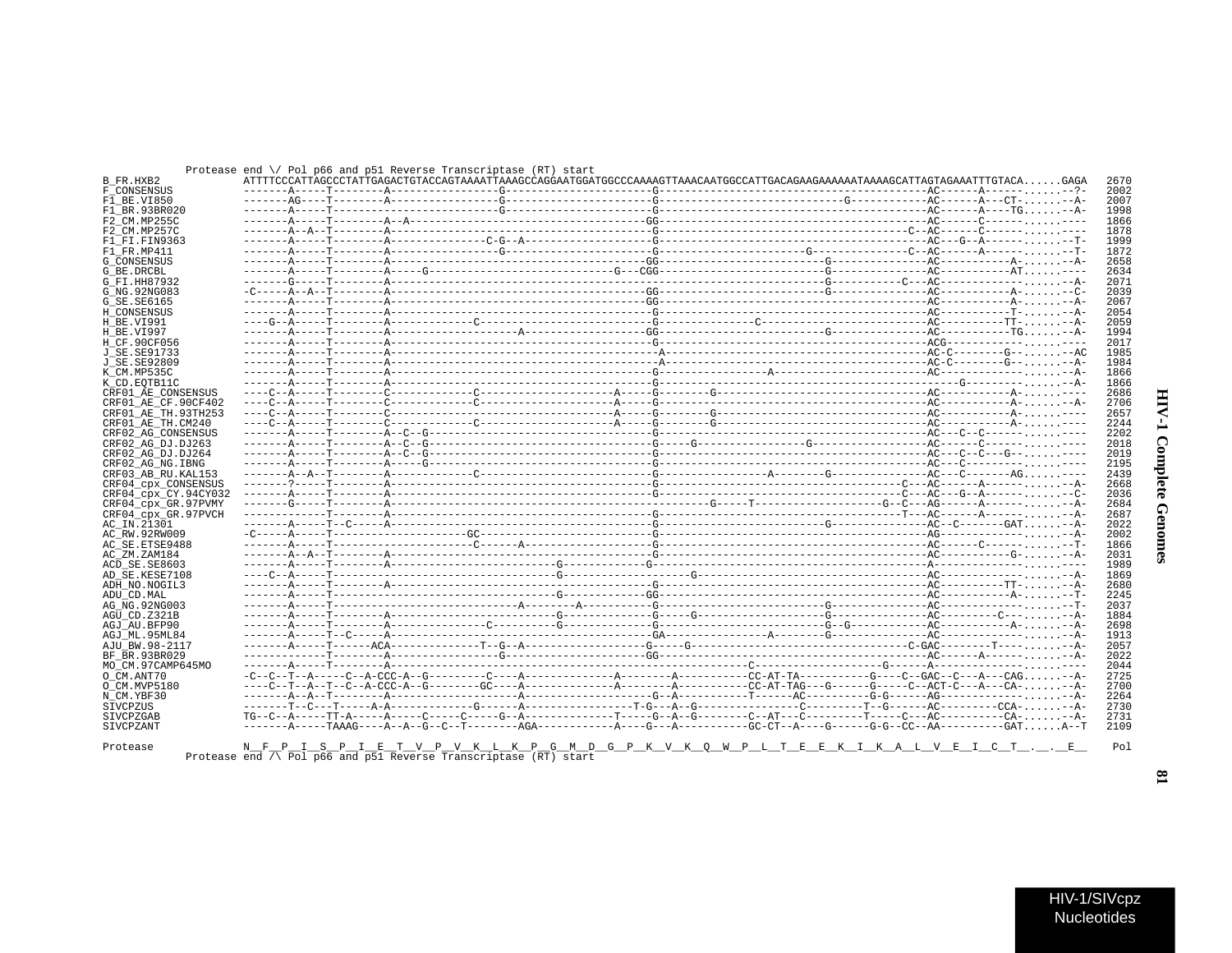| B FR.HXB2                      |  |  | TGGAAAAGGAAAGGAAAATTTCAAAAATTGGGCCTGAAAATCCATACAATACTCCAGTATTTGCCATAAAGAAAAAAGACAGTACTAAATGGAGAAAATTAGTAGATTTCAGAGAACTTAATAAGAGAACTC |  |  |  |
|--------------------------------|--|--|--------------------------------------------------------------------------------------------------------------------------------------|--|--|--|
| A CONSENSUS                    |  |  |                                                                                                                                      |  |  |  |
| A KE.02317                     |  |  |                                                                                                                                      |  |  |  |
| A SE.UGSE8891<br>A SE.TZSE8538 |  |  |                                                                                                                                      |  |  |  |
| A SE.UGSE6594                  |  |  |                                                                                                                                      |  |  |  |
| A SE.UGSE7535                  |  |  |                                                                                                                                      |  |  |  |
| A SE.SOSE7253                  |  |  |                                                                                                                                      |  |  |  |
| A SE. SE8131                   |  |  |                                                                                                                                      |  |  |  |
| A UG.U455                      |  |  |                                                                                                                                      |  |  |  |
| A UG.92UG037                   |  |  |                                                                                                                                      |  |  |  |
| <b>B CONSENSUS</b>             |  |  |                                                                                                                                      |  |  |  |
| B AU.MBC200                    |  |  |                                                                                                                                      |  |  |  |
| B AU.MBC925                    |  |  |                                                                                                                                      |  |  |  |
| B_CN.RL42                      |  |  |                                                                                                                                      |  |  |  |
| B DE.HAN2                      |  |  |                                                                                                                                      |  |  |  |
| B DE D31                       |  |  |                                                                                                                                      |  |  |  |
| B ES.89SP061                   |  |  |                                                                                                                                      |  |  |  |
| B_GA.OYI                       |  |  |                                                                                                                                      |  |  |  |
| B GB.MANC                      |  |  |                                                                                                                                      |  |  |  |
| B GB.CAM1                      |  |  |                                                                                                                                      |  |  |  |
| B NL.ACH320A                   |  |  |                                                                                                                                      |  |  |  |
| B TW.LM49                      |  |  |                                                                                                                                      |  |  |  |
| B US.SF2CG                     |  |  |                                                                                                                                      |  |  |  |
| B_US.DH123                     |  |  |                                                                                                                                      |  |  |  |
| B US.NY5CG                     |  |  |                                                                                                                                      |  |  |  |
| B US.AD8                       |  |  |                                                                                                                                      |  |  |  |
| B US.WCIPR18                   |  |  |                                                                                                                                      |  |  |  |
| B US.YU2                       |  |  |                                                                                                                                      |  |  |  |
| B US.JRCSF                     |  |  |                                                                                                                                      |  |  |  |
| B US.MN                        |  |  |                                                                                                                                      |  |  |  |
| B US.BCSG3                     |  |  |                                                                                                                                      |  |  |  |
| B US.896<br>B US.WEAU160       |  |  |                                                                                                                                      |  |  |  |
| B US.RF                        |  |  |                                                                                                                                      |  |  |  |
| B US.WR27                      |  |  |                                                                                                                                      |  |  |  |
| C CONSENSUS                    |  |  |                                                                                                                                      |  |  |  |
| C BR.92BR025                   |  |  |                                                                                                                                      |  |  |  |
| C BW.96BW0402                  |  |  |                                                                                                                                      |  |  |  |
| C BW.96BW1104                  |  |  |                                                                                                                                      |  |  |  |
| C BW.96BW15C02                 |  |  |                                                                                                                                      |  |  |  |
| C BW.96BW0502                  |  |  |                                                                                                                                      |  |  |  |
| C BW.96BW16B01                 |  |  |                                                                                                                                      |  |  |  |
| C BW.96BW1210                  |  |  |                                                                                                                                      |  |  |  |
| C BW.96BW17B03                 |  |  |                                                                                                                                      |  |  |  |
| C BW.96BW01B03                 |  |  |                                                                                                                                      |  |  |  |
| C ET. ETH2220                  |  |  |                                                                                                                                      |  |  |  |
| C IN.301999                    |  |  |                                                                                                                                      |  |  |  |
| $C$ IN. $21068$                |  |  |                                                                                                                                      |  |  |  |
| C IN.301905                    |  |  |                                                                                                                                      |  |  |  |
| C IN.301904                    |  |  |                                                                                                                                      |  |  |  |
| C IN.11246                     |  |  |                                                                                                                                      |  |  |  |
| <b>D CONSENSUS</b>             |  |  |                                                                                                                                      |  |  |  |
| D UG.94UG114                   |  |  |                                                                                                                                      |  |  |  |
| D_CD.NDK                       |  |  |                                                                                                                                      |  |  |  |
| D CD.ELI                       |  |  |                                                                                                                                      |  |  |  |
| D CD. Z2Z6                     |  |  |                                                                                                                                      |  |  |  |
|                                |  |  |                                                                                                                                      |  |  |  |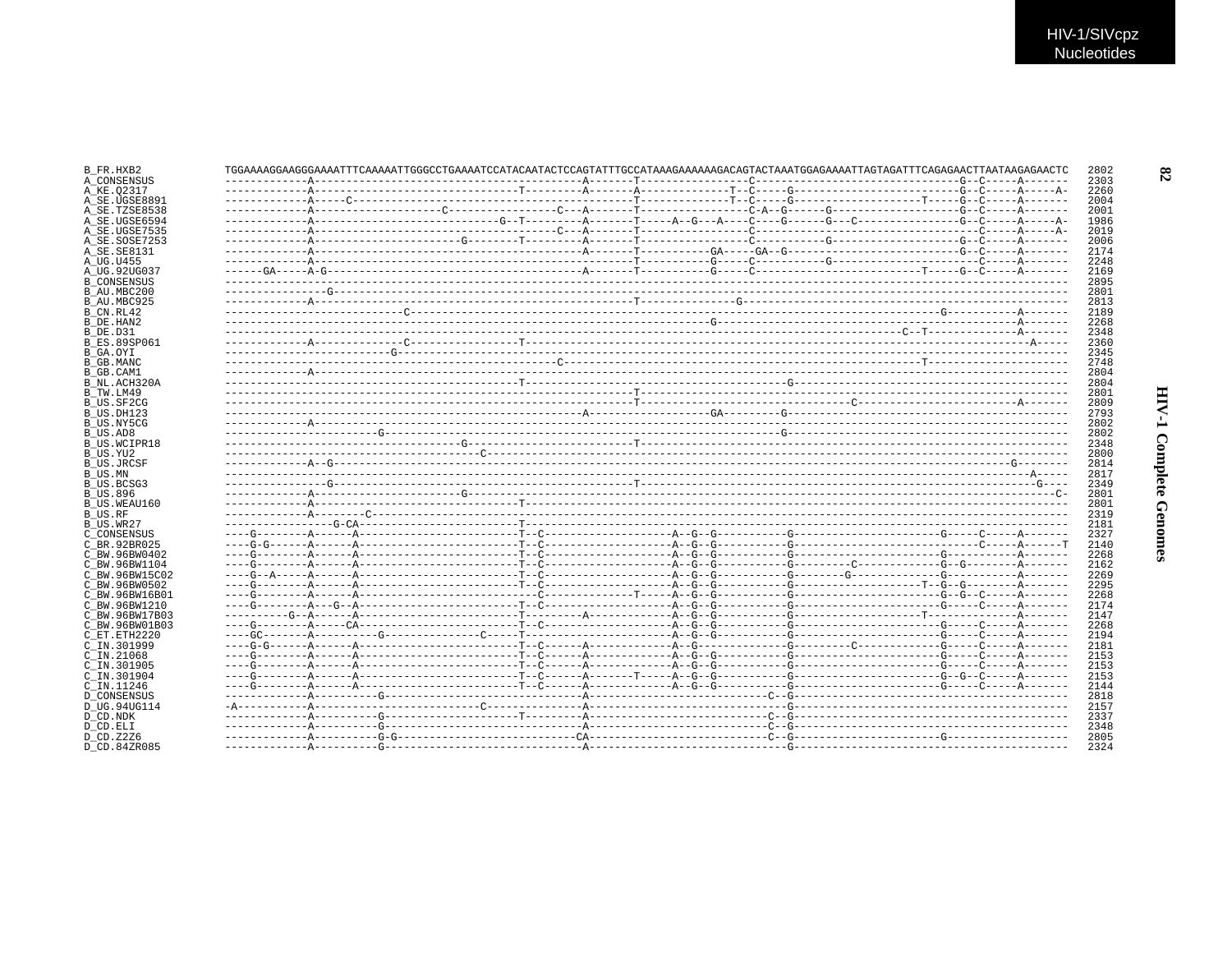| ĭ<br>í<br>ĭ |  |
|-------------|--|
| ì<br>ĵ      |  |

|                        |  |  | TGGAAAAGGAAGGGAAAATTTCAAAAATTGGGCCTGAAAATCCATACAATACTCCAGTATTTGCCATAAAGAAAAAAGACAGTACTAAATGGAGAAAATTAGTAGATTTCAGAGAACTTAATAAGAGAACTC |  |
|------------------------|--|--|--------------------------------------------------------------------------------------------------------------------------------------|--|
| F CONSENSUS            |  |  |                                                                                                                                      |  |
| F1 BE.VI850            |  |  |                                                                                                                                      |  |
| F1 BR.93BR020          |  |  |                                                                                                                                      |  |
| F2 CM.MP255C           |  |  |                                                                                                                                      |  |
| F2 CM.MP257C           |  |  |                                                                                                                                      |  |
| F1 FI.FIN9363          |  |  |                                                                                                                                      |  |
| F1 FR.MP411            |  |  |                                                                                                                                      |  |
| G CONSENSUS            |  |  |                                                                                                                                      |  |
| G BE.DRCBL             |  |  |                                                                                                                                      |  |
| G FI.HH87932           |  |  |                                                                                                                                      |  |
|                        |  |  |                                                                                                                                      |  |
| G NG. 92NG083          |  |  |                                                                                                                                      |  |
| G SE. SE6165           |  |  |                                                                                                                                      |  |
| H CONSENSUS            |  |  |                                                                                                                                      |  |
| H BE.VI991             |  |  |                                                                                                                                      |  |
| H BE.VI997             |  |  |                                                                                                                                      |  |
| H CF.90CF056           |  |  |                                                                                                                                      |  |
| J SE.SE91733           |  |  |                                                                                                                                      |  |
|                        |  |  |                                                                                                                                      |  |
| J SE.SE92809           |  |  |                                                                                                                                      |  |
| K CM.MP535C            |  |  |                                                                                                                                      |  |
| K CD.EOTB11C           |  |  |                                                                                                                                      |  |
| CRF01 AE CONSENSUS     |  |  |                                                                                                                                      |  |
| CRF01 AE CF.90CF402    |  |  |                                                                                                                                      |  |
| CRF01 AE TH.93TH253    |  |  |                                                                                                                                      |  |
| CRF01 AE TH.CM240      |  |  |                                                                                                                                      |  |
|                        |  |  |                                                                                                                                      |  |
| CRF02 AG CONSENSUS     |  |  |                                                                                                                                      |  |
| CRF02 AG DJ.DJ263      |  |  |                                                                                                                                      |  |
| CRF02 AG DJ.DJ264      |  |  |                                                                                                                                      |  |
| CRF02 AG NG. IBNG      |  |  |                                                                                                                                      |  |
| CRF03 AB RU. KAL153    |  |  |                                                                                                                                      |  |
| CRF04 cpx CONSENSUS    |  |  |                                                                                                                                      |  |
| CRF04 cpx CY.94CY032   |  |  |                                                                                                                                      |  |
| CRF04_cpx_GR.97PVMY    |  |  |                                                                                                                                      |  |
|                        |  |  |                                                                                                                                      |  |
| CRF04_cpx_GR.97PVCH    |  |  |                                                                                                                                      |  |
| AC_IN.21301            |  |  |                                                                                                                                      |  |
| AC_RW.92RW009          |  |  |                                                                                                                                      |  |
| AC SE.ETSE9488         |  |  |                                                                                                                                      |  |
| AC_ZM.ZAM184           |  |  |                                                                                                                                      |  |
| ACD SE.SE8603          |  |  |                                                                                                                                      |  |
| AD SE.KESE7108         |  |  |                                                                                                                                      |  |
|                        |  |  |                                                                                                                                      |  |
| ADH NO.NOGIL3          |  |  |                                                                                                                                      |  |
| ADU CD.MAL             |  |  |                                                                                                                                      |  |
| AG NG. 92NG003         |  |  |                                                                                                                                      |  |
| AGU CD.Z321B           |  |  |                                                                                                                                      |  |
| AGJ AU.BFP90           |  |  |                                                                                                                                      |  |
| AGJ ML.95ML84          |  |  |                                                                                                                                      |  |
| AJU BW.98-2117         |  |  |                                                                                                                                      |  |
|                        |  |  |                                                                                                                                      |  |
| BF BR.93BR029          |  |  |                                                                                                                                      |  |
| MO CM.97CAMP645MO      |  |  |                                                                                                                                      |  |
| O CM.ANT70             |  |  |                                                                                                                                      |  |
| O CM.MVP5180           |  |  |                                                                                                                                      |  |
| N CM.YBF30             |  |  |                                                                                                                                      |  |
| SIVCPZUS               |  |  |                                                                                                                                      |  |
|                        |  |  |                                                                                                                                      |  |
|                        |  |  |                                                                                                                                      |  |
| SIVCPZGAB<br>SIVCPZANT |  |  |                                                                                                                                      |  |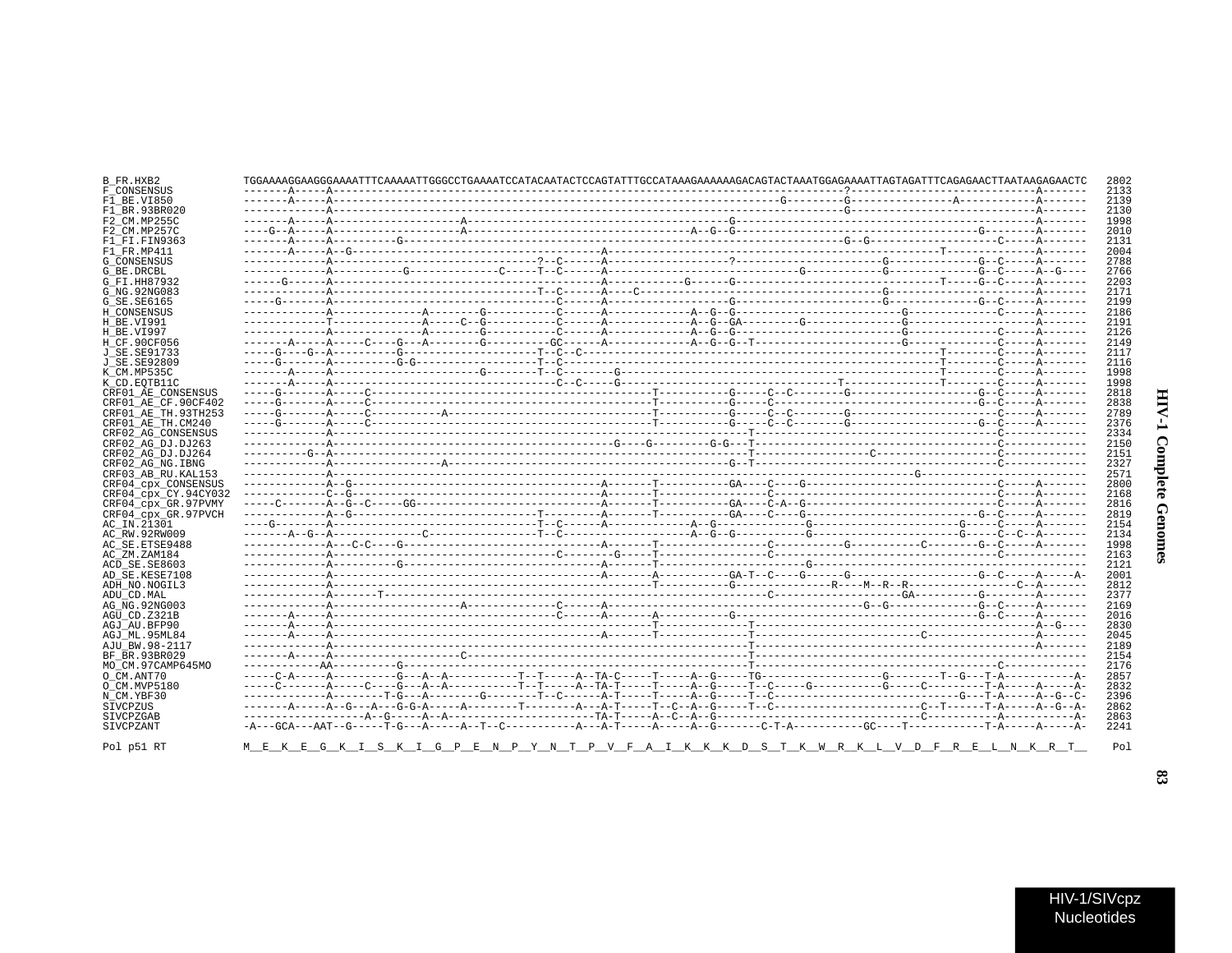| B FR.HXB2           | AAGACTTCTGGGAAGTTCAATTAGGAATACCACATCCCGCAGGGTTAAAAAAGAAAAAATCAGTAACAGTACTGGATGTGGGTGATGCATATTTTCAGTTCCCTTAGATGAAGACTTCAGGAAGTATACTG |  |  |  | 2934 |  |
|---------------------|-------------------------------------------------------------------------------------------------------------------------------------|--|--|--|------|--|
| A CONSENSUS         |                                                                                                                                     |  |  |  | 2435 |  |
| A KE.02317          |                                                                                                                                     |  |  |  | 2392 |  |
| A_SE.UGSE8891       |                                                                                                                                     |  |  |  | 2123 |  |
| A SE.TZSE8538       |                                                                                                                                     |  |  |  | 2133 |  |
| A SE.UGSE6594       |                                                                                                                                     |  |  |  | 2118 |  |
| A SE.UGSE7535       |                                                                                                                                     |  |  |  | 2151 |  |
| A SE.SOSE7253       |                                                                                                                                     |  |  |  | 2138 |  |
| A SE. SE8131        |                                                                                                                                     |  |  |  | 2306 |  |
| A UG.U455           |                                                                                                                                     |  |  |  | 2380 |  |
| A UG.92UG037        |                                                                                                                                     |  |  |  | 2301 |  |
| <b>B CONSENSUS</b>  |                                                                                                                                     |  |  |  | 3027 |  |
| B AU.MBC200         |                                                                                                                                     |  |  |  | 2933 |  |
| B AU.MBC925         |                                                                                                                                     |  |  |  | 2945 |  |
| B CN.RL42           |                                                                                                                                     |  |  |  | 2321 |  |
| B DE.HAN2           |                                                                                                                                     |  |  |  | 2400 |  |
| B DE.D31            |                                                                                                                                     |  |  |  | 2480 |  |
| <b>B ES.89SP061</b> |                                                                                                                                     |  |  |  | 2492 |  |
| B GA.OYI            |                                                                                                                                     |  |  |  | 2477 |  |
| B GB.MANC           |                                                                                                                                     |  |  |  | 2880 |  |
| B GB.CAM1           |                                                                                                                                     |  |  |  | 2936 |  |
| B NL.ACH320A        |                                                                                                                                     |  |  |  | 2936 |  |
| B TW.LM49           |                                                                                                                                     |  |  |  | 2933 |  |
| B US.SF2CG          |                                                                                                                                     |  |  |  | 2941 |  |
| B_US.DH123          |                                                                                                                                     |  |  |  | 2925 |  |
| B US.NY5CG          |                                                                                                                                     |  |  |  | 2934 |  |
| B US.AD8            |                                                                                                                                     |  |  |  | 2934 |  |
| B US.WCIPR18        |                                                                                                                                     |  |  |  | 2480 |  |
| B US.YU2            |                                                                                                                                     |  |  |  | 2932 |  |
| B US.JRCSF          |                                                                                                                                     |  |  |  | 2946 |  |
| B US.MN             |                                                                                                                                     |  |  |  | 2949 |  |
| B US.BCSG3          |                                                                                                                                     |  |  |  | 2481 |  |
| <b>B US.896</b>     |                                                                                                                                     |  |  |  | 2933 |  |
| B US.WEAU160        |                                                                                                                                     |  |  |  | 2933 |  |
| B US.RF             |                                                                                                                                     |  |  |  | 2451 |  |
| B US.WR27           |                                                                                                                                     |  |  |  | 2313 |  |
| C CONSENSUS         |                                                                                                                                     |  |  |  | 2459 |  |
| C BR. 92BR025       |                                                                                                                                     |  |  |  | 2272 |  |
| C BW.96BW0402       |                                                                                                                                     |  |  |  | 2400 |  |
| C BW.96BW1104       |                                                                                                                                     |  |  |  | 2294 |  |
| C BW.96BW15C02      |                                                                                                                                     |  |  |  | 2401 |  |
| C BW.96BW0502       |                                                                                                                                     |  |  |  | 2427 |  |
| C BW.96BW16B01      |                                                                                                                                     |  |  |  | 2400 |  |
| C BW.96BW1210       |                                                                                                                                     |  |  |  | 2306 |  |
| C BW.96BW17B03      |                                                                                                                                     |  |  |  | 2279 |  |
|                     |                                                                                                                                     |  |  |  |      |  |
| C BW.96BW01B03      |                                                                                                                                     |  |  |  | 2400 |  |
| C ET.ETH2220        |                                                                                                                                     |  |  |  | 2326 |  |
| C IN.301999         |                                                                                                                                     |  |  |  | 2313 |  |
| $C$ IN. 21068       |                                                                                                                                     |  |  |  | 2285 |  |
| $C$ IN.301905       |                                                                                                                                     |  |  |  | 2285 |  |
| C IN.301904         |                                                                                                                                     |  |  |  | 2285 |  |
| C IN.11246          |                                                                                                                                     |  |  |  | 2276 |  |
| <b>D CONSENSUS</b>  |                                                                                                                                     |  |  |  | 2950 |  |
| D UG.94UG114        |                                                                                                                                     |  |  |  | 2289 |  |
| D CD.NDK            |                                                                                                                                     |  |  |  | 2469 |  |
| D CD.ELI            |                                                                                                                                     |  |  |  | 2480 |  |
| D CD.Z2Z6           |                                                                                                                                     |  |  |  | 2937 |  |
| D CD.84ZR085        |                                                                                                                                     |  |  |  | 2456 |  |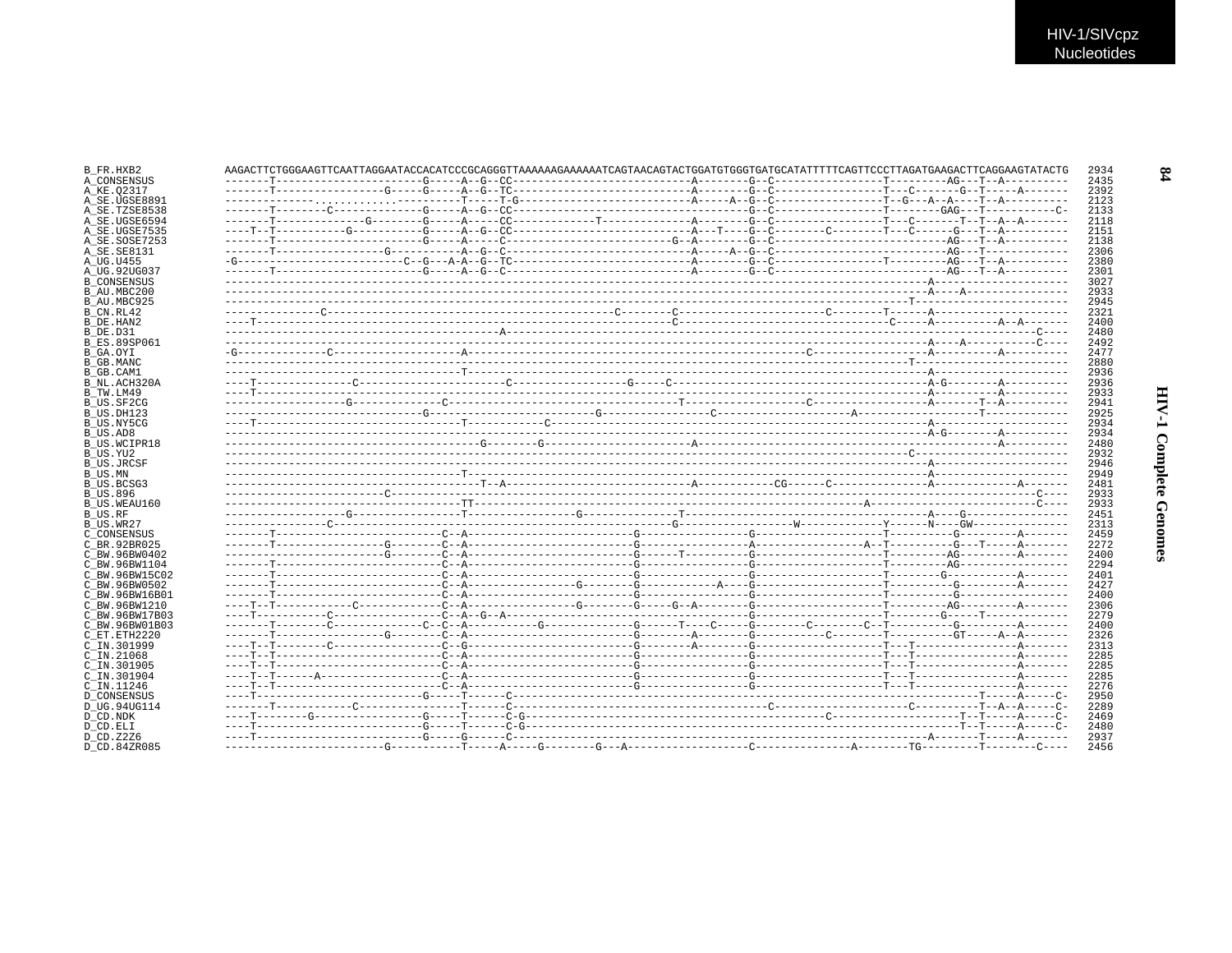| ì<br>i<br>I<br>Ŝ<br>í |  |
|-----------------------|--|
| į<br>i<br>ì<br>٤      |  |

| B FR.HXB2            |  |  |  | AAGACTTCTGGGAAGTTCAATTAGGAATACCACATCCCGCAGGGTTAAAAAAGAAAAAATCAGTAACAGTACTGGATGTGGGTGATGCATATTTTCAGTTCCCTTAGATGAAGACTTCAGGAAGTATACTG | 2934 |
|----------------------|--|--|--|-------------------------------------------------------------------------------------------------------------------------------------|------|
| F CONSENSUS          |  |  |  |                                                                                                                                     | 2264 |
| F1 BE.VI850          |  |  |  |                                                                                                                                     | 2271 |
| F1 BR.93BR020        |  |  |  |                                                                                                                                     | 2262 |
| F2 CM.MP255C         |  |  |  |                                                                                                                                     | 2130 |
| F2 CM.MP257C         |  |  |  |                                                                                                                                     | 2142 |
| F1 FI.FIN9363        |  |  |  |                                                                                                                                     | 2263 |
|                      |  |  |  |                                                                                                                                     | 2136 |
| F1 FR.MP411          |  |  |  |                                                                                                                                     |      |
| G_CONSENSUS          |  |  |  |                                                                                                                                     | 2917 |
| G BE.DRCBL           |  |  |  |                                                                                                                                     | 2898 |
| G FI.HH87932         |  |  |  |                                                                                                                                     | 2335 |
| G NG. 92NG083        |  |  |  |                                                                                                                                     | 2303 |
| G SE.SE6165          |  |  |  |                                                                                                                                     | 2331 |
| H CONSENSUS          |  |  |  |                                                                                                                                     | 2318 |
| H BE.VI991           |  |  |  |                                                                                                                                     | 2323 |
| H BE.VI997           |  |  |  |                                                                                                                                     | 2258 |
| H CF.90CF056         |  |  |  |                                                                                                                                     | 2281 |
| J SE.SE91733         |  |  |  |                                                                                                                                     | 2249 |
| J_SE.SE92809         |  |  |  |                                                                                                                                     | 2248 |
| K CM.MP535C          |  |  |  |                                                                                                                                     | 2130 |
| K CD.EOTB11C         |  |  |  |                                                                                                                                     | 2130 |
| CRF01 AE CONSENSUS   |  |  |  |                                                                                                                                     | 2950 |
| CRF01 AE CF.90CF402  |  |  |  |                                                                                                                                     | 2970 |
| CRF01 AE TH.93TH253  |  |  |  |                                                                                                                                     | 2921 |
| CRF01 AE TH.CM240    |  |  |  |                                                                                                                                     | 2508 |
| CRF02 AG CONSENSUS   |  |  |  |                                                                                                                                     | 2466 |
| CRF02 AG DJ.DJ263    |  |  |  |                                                                                                                                     | 2282 |
| CRF02 AG DJ.DJ264    |  |  |  |                                                                                                                                     | 2283 |
| CRF02 AG NG. IBNG    |  |  |  |                                                                                                                                     | 2459 |
| CRF03 AB RU. KAL153  |  |  |  |                                                                                                                                     | 2703 |
| CRF04_cpx_CONSENSUS  |  |  |  |                                                                                                                                     | 2932 |
|                      |  |  |  |                                                                                                                                     | 2300 |
| CRF04 cpx CY.94CY032 |  |  |  |                                                                                                                                     | 2948 |
| CRF04 cpx GR.97PVMY  |  |  |  |                                                                                                                                     | 2951 |
| CRF04 cpx GR.97PVCH  |  |  |  |                                                                                                                                     |      |
| AC IN.21301          |  |  |  |                                                                                                                                     | 2286 |
| AC RW.92RW009        |  |  |  |                                                                                                                                     | 2266 |
| AC SE.ETSE9488       |  |  |  |                                                                                                                                     | 2130 |
| AC ZM.ZAM184         |  |  |  |                                                                                                                                     | 2295 |
| ACD SE.SE8603        |  |  |  |                                                                                                                                     | 2253 |
| AD SE.KESE7108       |  |  |  |                                                                                                                                     | 2133 |
| ADH NO.NOGIL3        |  |  |  |                                                                                                                                     | 2944 |
| ADU CD.MAL           |  |  |  |                                                                                                                                     | 2509 |
| AG NG. 92NG003       |  |  |  |                                                                                                                                     | 2301 |
| AGU_CD.Z321B         |  |  |  |                                                                                                                                     | 2148 |
| AGJ AU.BFP90         |  |  |  |                                                                                                                                     | 2962 |
| AGJ ML.95ML84        |  |  |  |                                                                                                                                     | 2177 |
| AJU BW.98-2117       |  |  |  |                                                                                                                                     | 2321 |
| BF BR.93BR029        |  |  |  |                                                                                                                                     | 2286 |
| MO CM.97CAMP645MO    |  |  |  |                                                                                                                                     | 2308 |
| O CM.ANT70           |  |  |  |                                                                                                                                     | 2989 |
| O CM.MVP5180         |  |  |  | ----T--------G--G--------T--T--------A-GG--T-----GC-A-GGC----T--T-----CT-A----A--A-----T-----CC---TGC--T-----CC-----T--A--C----     | 2964 |
| N_CM.YBF30           |  |  |  |                                                                                                                                     | 2528 |
|                      |  |  |  |                                                                                                                                     | 2994 |
| SIVCPZUS             |  |  |  |                                                                                                                                     |      |
| SIVCPZGAB            |  |  |  |                                                                                                                                     | 2995 |
| SIVCPZANT            |  |  |  | ----T--T-----GA-A-----------T--T-----A--C--A-----GC-A--G--------G------T---------A-----C--CA-A--------C-G-----T--A--A-----A-        | 2373 |
| Pol p51 RT           |  |  |  | <u>QDFWEVQLGIPHPAGLKKKSVIVLDVGDAYFSVFSVGDAYFSVPLDDDEDFRXYI</u>                                                                      | Pol  |

 $\mathbf{3}$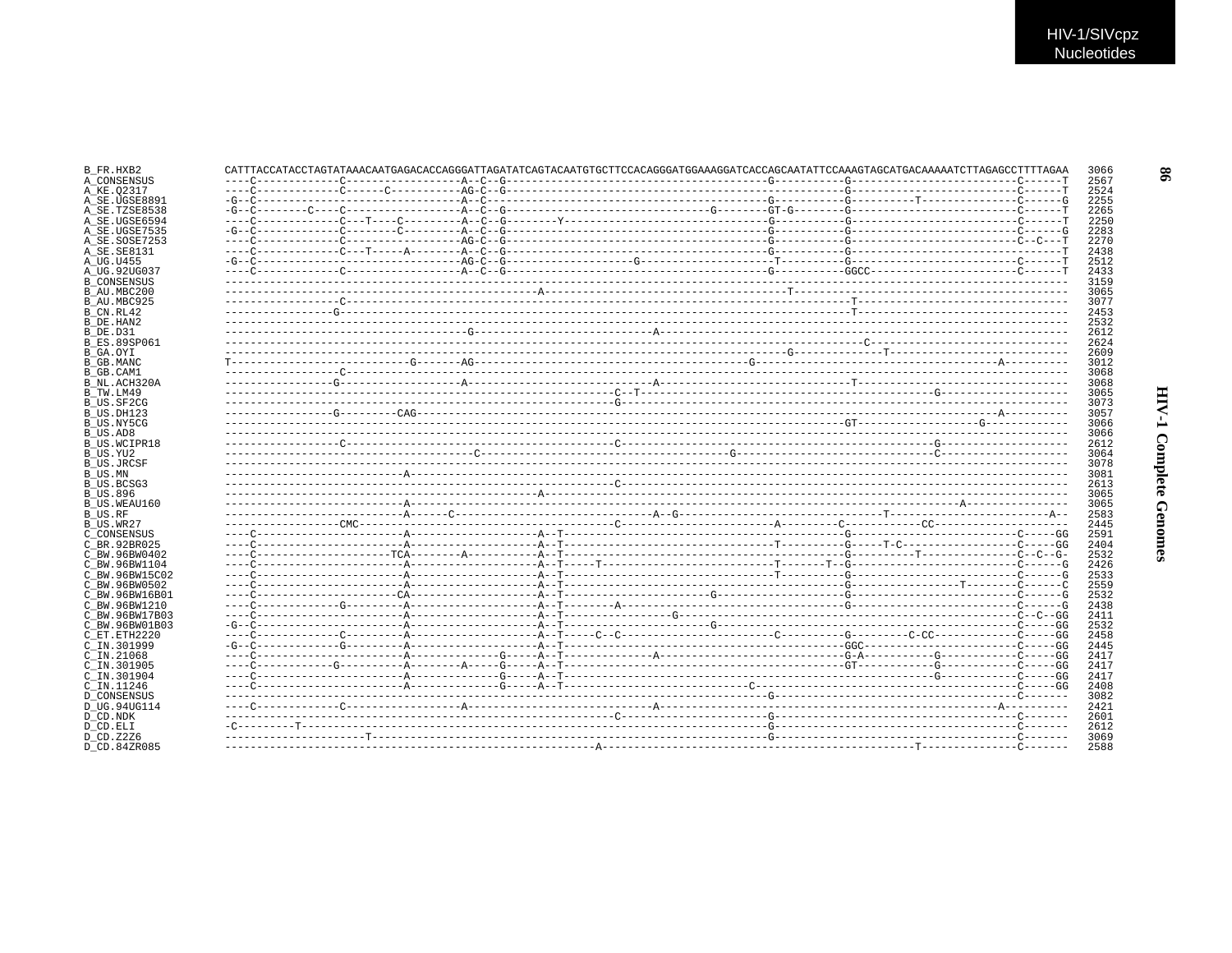# **HIV-1 Complete Genomes**

| B_FR.HXB2            |  |  | CATTTACCATACCTAGTATAAACAATGAGACACCAGGGATTAGATATCAGTACAATGTGCTTCCACAGGGATGGAAAGGATCACCAGCAATATTCCAAAGTAGCATGACAAAAATCTTAGAGCCTTTTAGAA |  | 3066 |
|----------------------|--|--|--------------------------------------------------------------------------------------------------------------------------------------|--|------|
| F CONSENSUS          |  |  |                                                                                                                                      |  | 2394 |
| F1 BE.VI850          |  |  |                                                                                                                                      |  | 2403 |
| F1 BR.93BR020        |  |  |                                                                                                                                      |  | 2394 |
| F2 CM.MP255C         |  |  |                                                                                                                                      |  | 2262 |
| F2 CM.MP257C         |  |  |                                                                                                                                      |  | 2274 |
| F1 FI.FIN9363        |  |  |                                                                                                                                      |  | 2395 |
| F1 FR.MP411          |  |  |                                                                                                                                      |  | 2268 |
| <b>G CONSENSUS</b>   |  |  |                                                                                                                                      |  | 3048 |
| G_BE.DRCBL           |  |  |                                                                                                                                      |  | 3023 |
| G FI.HH87932         |  |  |                                                                                                                                      |  | 2467 |
| G NG. 92NG083        |  |  |                                                                                                                                      |  | 2435 |
| G SE. SE6165         |  |  |                                                                                                                                      |  | 2463 |
| H CONSENSUS          |  |  |                                                                                                                                      |  | 2450 |
| H BE.VI991           |  |  |                                                                                                                                      |  | 2455 |
|                      |  |  |                                                                                                                                      |  | 2390 |
| H BE.VI997           |  |  |                                                                                                                                      |  |      |
| H_CF.90CF056         |  |  |                                                                                                                                      |  | 2413 |
| J SE. SE91733        |  |  |                                                                                                                                      |  | 2381 |
| J SE.SE92809         |  |  |                                                                                                                                      |  | 2380 |
| K CM.MP535C          |  |  |                                                                                                                                      |  | 2262 |
| K CD.EOTB11C         |  |  |                                                                                                                                      |  | 2262 |
| CRF01 AE CONSENSUS   |  |  |                                                                                                                                      |  | 3082 |
| CRF01 AE CF.90CF402  |  |  |                                                                                                                                      |  | 3102 |
| CRF01 AE TH.93TH253  |  |  |                                                                                                                                      |  | 3053 |
| CRF01 AE TH.CM240    |  |  |                                                                                                                                      |  | 2640 |
| CRF02 AG CONSENSUS   |  |  |                                                                                                                                      |  | 2598 |
| CRF02 AG DJ.DJ263    |  |  |                                                                                                                                      |  | 2414 |
| CRF02 AG DJ.DJ264    |  |  |                                                                                                                                      |  | 2415 |
| CRF02 AG NG. IBNG    |  |  |                                                                                                                                      |  | 2591 |
| CRF03 AB RU. KAL153  |  |  |                                                                                                                                      |  | 2835 |
| CRF04 CPX CONSENSUS  |  |  |                                                                                                                                      |  | 3064 |
| CRF04 cpx CY.94CY032 |  |  |                                                                                                                                      |  | 2432 |
| CRF04 cpx GR.97PVMY  |  |  |                                                                                                                                      |  | 3080 |
| CRF04 cpx GR.97PVCH  |  |  |                                                                                                                                      |  | 3083 |
| AC IN.21301          |  |  |                                                                                                                                      |  | 2418 |
| AC RW.92RW009        |  |  |                                                                                                                                      |  | 2398 |
| AC SE. ETSE9488      |  |  |                                                                                                                                      |  | 2262 |
|                      |  |  |                                                                                                                                      |  | 2427 |
| AC ZM.ZAM184         |  |  |                                                                                                                                      |  |      |
| ACD SE.SE8603        |  |  |                                                                                                                                      |  | 2385 |
| AD SE.KESE7108       |  |  |                                                                                                                                      |  | 2265 |
| ADH NO.NOGIL3        |  |  |                                                                                                                                      |  | 3076 |
| ADU CD.MAL           |  |  |                                                                                                                                      |  | 2641 |
| AG NG. 92NG003       |  |  |                                                                                                                                      |  | 2433 |
| AGU CD.Z321B         |  |  |                                                                                                                                      |  | 2280 |
| AGJ AU.BFP90         |  |  |                                                                                                                                      |  | 3094 |
| AGJ ML.95ML84        |  |  |                                                                                                                                      |  | 2309 |
| AJU BW.98-2117       |  |  |                                                                                                                                      |  | 2453 |
| BF BR.93BR029        |  |  |                                                                                                                                      |  | 2418 |
| MO CM.97CAMP645MO    |  |  |                                                                                                                                      |  | 2440 |
| O CM.ANT70           |  |  |                                                                                                                                      |  | 3121 |
| O CM.MVP5180         |  |  |                                                                                                                                      |  | 3096 |
| N CM.YBF30           |  |  |                                                                                                                                      |  | 2660 |
| SIVCPZUS             |  |  |                                                                                                                                      |  | 3126 |
| SIVCPZGAB            |  |  |                                                                                                                                      |  | 3127 |
| SIVCPZANT            |  |  |                                                                                                                                      |  | 2505 |
|                      |  |  |                                                                                                                                      |  |      |
| Pol p51 RT           |  |  | <u>A FTIPSINNETPGIRYQYNVLPQGWKGSPAIFQSSMTKILTLEILPP</u>                                                                              |  | Pol  |

A\_F\_T\_I\_P\_S\_I\_N\_N\_E\_T\_P\_G\_I\_R\_Y\_Q\_Y\_N\_V\_L\_P\_Q\_G\_W\_K\_G\_S\_P\_A\_I\_F\_Q\_S\_S\_M\_T\_K\_I\_L\_E\_P\_F\_R\_

 $\overline{8}$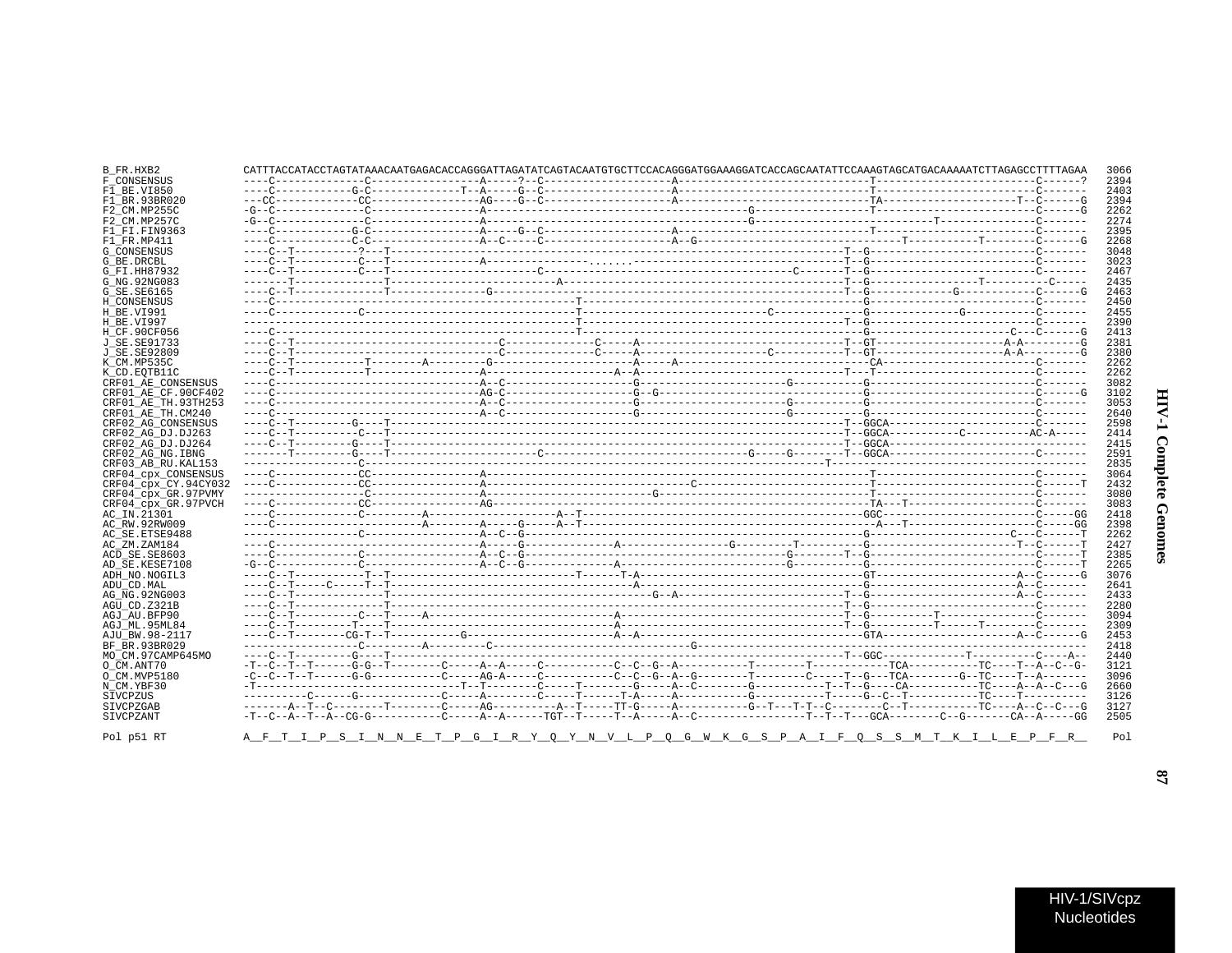|  |  |  | $C-A-G------A---A---C---------C--------------A---A------A------A------A---GGCT---A---C-----GTT---GTT----1.$                                                                                                                                                                                                                                                                                                                                                                                                                                                                                                                                                                               |  |  |  |  |
|--|--|--|-------------------------------------------------------------------------------------------------------------------------------------------------------------------------------------------------------------------------------------------------------------------------------------------------------------------------------------------------------------------------------------------------------------------------------------------------------------------------------------------------------------------------------------------------------------------------------------------------------------------------------------------------------------------------------------------|--|--|--|--|
|  |  |  |                                                                                                                                                                                                                                                                                                                                                                                                                                                                                                                                                                                                                                                                                           |  |  |  |  |
|  |  |  |                                                                                                                                                                                                                                                                                                                                                                                                                                                                                                                                                                                                                                                                                           |  |  |  |  |
|  |  |  |                                                                                                                                                                                                                                                                                                                                                                                                                                                                                                                                                                                                                                                                                           |  |  |  |  |
|  |  |  |                                                                                                                                                                                                                                                                                                                                                                                                                                                                                                                                                                                                                                                                                           |  |  |  |  |
|  |  |  |                                                                                                                                                                                                                                                                                                                                                                                                                                                                                                                                                                                                                                                                                           |  |  |  |  |
|  |  |  |                                                                                                                                                                                                                                                                                                                                                                                                                                                                                                                                                                                                                                                                                           |  |  |  |  |
|  |  |  |                                                                                                                                                                                                                                                                                                                                                                                                                                                                                                                                                                                                                                                                                           |  |  |  |  |
|  |  |  |                                                                                                                                                                                                                                                                                                                                                                                                                                                                                                                                                                                                                                                                                           |  |  |  |  |
|  |  |  |                                                                                                                                                                                                                                                                                                                                                                                                                                                                                                                                                                                                                                                                                           |  |  |  |  |
|  |  |  |                                                                                                                                                                                                                                                                                                                                                                                                                                                                                                                                                                                                                                                                                           |  |  |  |  |
|  |  |  |                                                                                                                                                                                                                                                                                                                                                                                                                                                                                                                                                                                                                                                                                           |  |  |  |  |
|  |  |  |                                                                                                                                                                                                                                                                                                                                                                                                                                                                                                                                                                                                                                                                                           |  |  |  |  |
|  |  |  |                                                                                                                                                                                                                                                                                                                                                                                                                                                                                                                                                                                                                                                                                           |  |  |  |  |
|  |  |  |                                                                                                                                                                                                                                                                                                                                                                                                                                                                                                                                                                                                                                                                                           |  |  |  |  |
|  |  |  |                                                                                                                                                                                                                                                                                                                                                                                                                                                                                                                                                                                                                                                                                           |  |  |  |  |
|  |  |  |                                                                                                                                                                                                                                                                                                                                                                                                                                                                                                                                                                                                                                                                                           |  |  |  |  |
|  |  |  |                                                                                                                                                                                                                                                                                                                                                                                                                                                                                                                                                                                                                                                                                           |  |  |  |  |
|  |  |  |                                                                                                                                                                                                                                                                                                                                                                                                                                                                                                                                                                                                                                                                                           |  |  |  |  |
|  |  |  |                                                                                                                                                                                                                                                                                                                                                                                                                                                                                                                                                                                                                                                                                           |  |  |  |  |
|  |  |  |                                                                                                                                                                                                                                                                                                                                                                                                                                                                                                                                                                                                                                                                                           |  |  |  |  |
|  |  |  |                                                                                                                                                                                                                                                                                                                                                                                                                                                                                                                                                                                                                                                                                           |  |  |  |  |
|  |  |  |                                                                                                                                                                                                                                                                                                                                                                                                                                                                                                                                                                                                                                                                                           |  |  |  |  |
|  |  |  |                                                                                                                                                                                                                                                                                                                                                                                                                                                                                                                                                                                                                                                                                           |  |  |  |  |
|  |  |  |                                                                                                                                                                                                                                                                                                                                                                                                                                                                                                                                                                                                                                                                                           |  |  |  |  |
|  |  |  |                                                                                                                                                                                                                                                                                                                                                                                                                                                                                                                                                                                                                                                                                           |  |  |  |  |
|  |  |  |                                                                                                                                                                                                                                                                                                                                                                                                                                                                                                                                                                                                                                                                                           |  |  |  |  |
|  |  |  |                                                                                                                                                                                                                                                                                                                                                                                                                                                                                                                                                                                                                                                                                           |  |  |  |  |
|  |  |  |                                                                                                                                                                                                                                                                                                                                                                                                                                                                                                                                                                                                                                                                                           |  |  |  |  |
|  |  |  |                                                                                                                                                                                                                                                                                                                                                                                                                                                                                                                                                                                                                                                                                           |  |  |  |  |
|  |  |  |                                                                                                                                                                                                                                                                                                                                                                                                                                                                                                                                                                                                                                                                                           |  |  |  |  |
|  |  |  |                                                                                                                                                                                                                                                                                                                                                                                                                                                                                                                                                                                                                                                                                           |  |  |  |  |
|  |  |  |                                                                                                                                                                                                                                                                                                                                                                                                                                                                                                                                                                                                                                                                                           |  |  |  |  |
|  |  |  |                                                                                                                                                                                                                                                                                                                                                                                                                                                                                                                                                                                                                                                                                           |  |  |  |  |
|  |  |  |                                                                                                                                                                                                                                                                                                                                                                                                                                                                                                                                                                                                                                                                                           |  |  |  |  |
|  |  |  |                                                                                                                                                                                                                                                                                                                                                                                                                                                                                                                                                                                                                                                                                           |  |  |  |  |
|  |  |  |                                                                                                                                                                                                                                                                                                                                                                                                                                                                                                                                                                                                                                                                                           |  |  |  |  |
|  |  |  |                                                                                                                                                                                                                                                                                                                                                                                                                                                                                                                                                                                                                                                                                           |  |  |  |  |
|  |  |  |                                                                                                                                                                                                                                                                                                                                                                                                                                                                                                                                                                                                                                                                                           |  |  |  |  |
|  |  |  | $C \rightarrow \text{---}C \rightarrow \text{---}A \rightarrow \text{---}A \rightarrow \text{---}C \rightarrow \text{---}C \rightarrow \text{---}A \rightarrow \text{---}B \rightarrow \text{---}A \rightarrow \text{---}A \rightarrow \text{---}A \rightarrow \text{---}A \rightarrow \text{---}A \rightarrow \text{---}A \rightarrow \text{---}A \rightarrow \text{---}A \rightarrow \text{---}A \rightarrow \text{---}A \rightarrow \text{---}A \rightarrow \text{---}A \rightarrow \text{---}A \rightarrow \text{---}A \rightarrow \text{---}A \rightarrow \text{---}A \rightarrow \text{---}A \rightarrow \text{---}A \rightarrow \text{---}A \rightarrow \text{---}A \rightarrow \$ |  |  |  |  |
|  |  |  |                                                                                                                                                                                                                                                                                                                                                                                                                                                                                                                                                                                                                                                                                           |  |  |  |  |
|  |  |  |                                                                                                                                                                                                                                                                                                                                                                                                                                                                                                                                                                                                                                                                                           |  |  |  |  |
|  |  |  |                                                                                                                                                                                                                                                                                                                                                                                                                                                                                                                                                                                                                                                                                           |  |  |  |  |
|  |  |  |                                                                                                                                                                                                                                                                                                                                                                                                                                                                                                                                                                                                                                                                                           |  |  |  |  |
|  |  |  |                                                                                                                                                                                                                                                                                                                                                                                                                                                                                                                                                                                                                                                                                           |  |  |  |  |
|  |  |  |                                                                                                                                                                                                                                                                                                                                                                                                                                                                                                                                                                                                                                                                                           |  |  |  |  |
|  |  |  |                                                                                                                                                                                                                                                                                                                                                                                                                                                                                                                                                                                                                                                                                           |  |  |  |  |
|  |  |  |                                                                                                                                                                                                                                                                                                                                                                                                                                                                                                                                                                                                                                                                                           |  |  |  |  |
|  |  |  |                                                                                                                                                                                                                                                                                                                                                                                                                                                                                                                                                                                                                                                                                           |  |  |  |  |
|  |  |  |                                                                                                                                                                                                                                                                                                                                                                                                                                                                                                                                                                                                                                                                                           |  |  |  |  |
|  |  |  |                                                                                                                                                                                                                                                                                                                                                                                                                                                                                                                                                                                                                                                                                           |  |  |  |  |
|  |  |  |                                                                                                                                                                                                                                                                                                                                                                                                                                                                                                                                                                                                                                                                                           |  |  |  |  |
|  |  |  |                                                                                                                                                                                                                                                                                                                                                                                                                                                                                                                                                                                                                                                                                           |  |  |  |  |
|  |  |  |                                                                                                                                                                                                                                                                                                                                                                                                                                                                                                                                                                                                                                                                                           |  |  |  |  |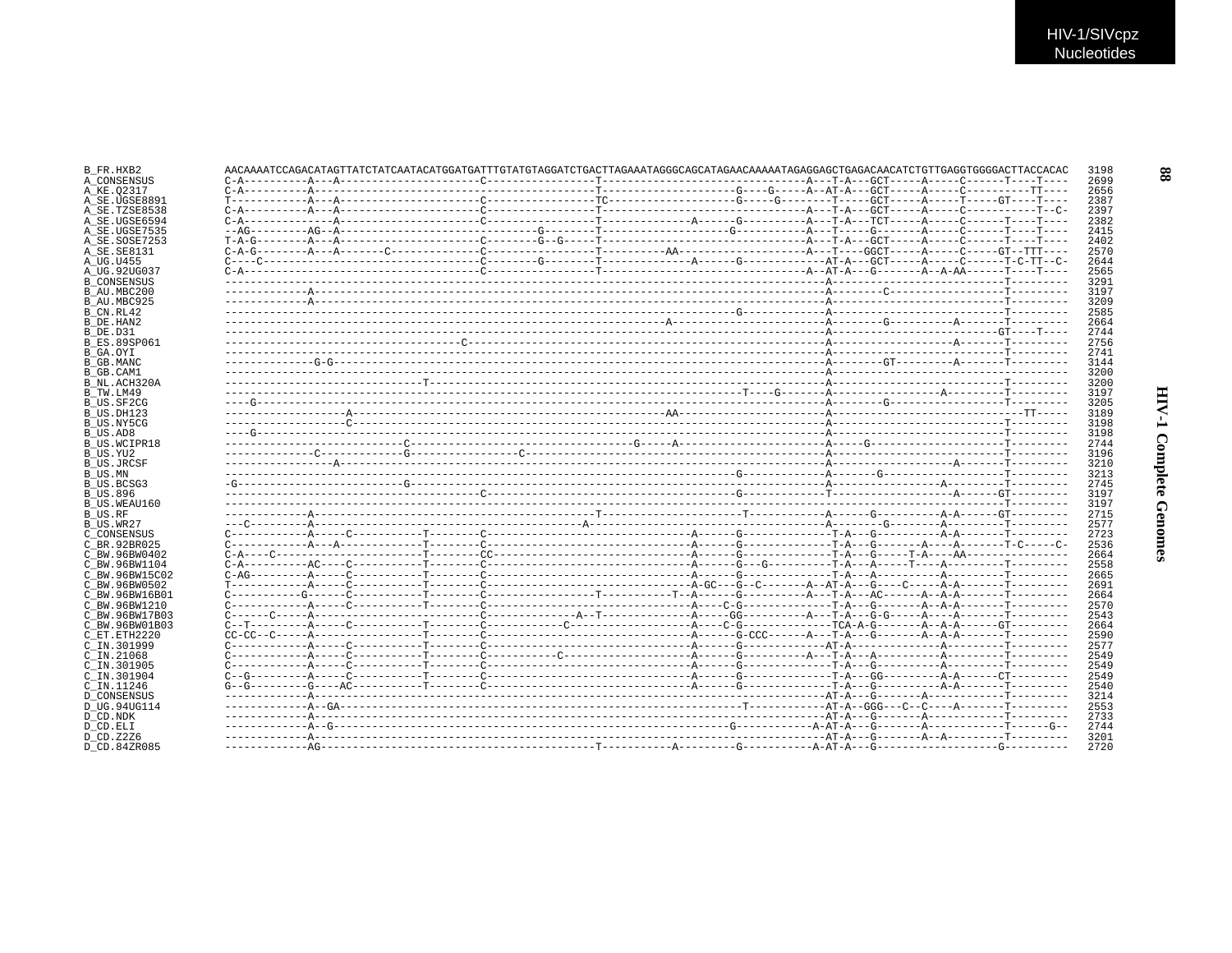| B FR.HXB2            |  |                                                                                                                                             |  |  |  |  |  | 3198 |
|----------------------|--|---------------------------------------------------------------------------------------------------------------------------------------------|--|--|--|--|--|------|
| F CONSENSUS          |  |                                                                                                                                             |  |  |  |  |  | 2525 |
| F1 BE.VI850          |  |                                                                                                                                             |  |  |  |  |  | 2535 |
| F1 BR.93BR020        |  |                                                                                                                                             |  |  |  |  |  | 2526 |
| F2 CM.MP255C         |  |                                                                                                                                             |  |  |  |  |  | 2394 |
| F2 CM.MP257C         |  |                                                                                                                                             |  |  |  |  |  | 2406 |
| F1 FI.FIN9363        |  |                                                                                                                                             |  |  |  |  |  | 2527 |
| F1 FR.MP411          |  |                                                                                                                                             |  |  |  |  |  | 2400 |
| G CONSENSUS          |  |                                                                                                                                             |  |  |  |  |  | 3178 |
| G BE.DRCBL           |  |                                                                                                                                             |  |  |  |  |  | 3155 |
| G FI.HH87932         |  |                                                                                                                                             |  |  |  |  |  | 2599 |
| G NG. 92NG083        |  |                                                                                                                                             |  |  |  |  |  | 2567 |
| G_SE.SE6165          |  |                                                                                                                                             |  |  |  |  |  | 2595 |
| H CONSENSUS          |  |                                                                                                                                             |  |  |  |  |  | 2582 |
| H BE.VI991           |  |                                                                                                                                             |  |  |  |  |  | 2587 |
| H BE.VI997           |  |                                                                                                                                             |  |  |  |  |  | 2522 |
| H CF.90CF056         |  |                                                                                                                                             |  |  |  |  |  | 2545 |
| J SE. SE91733        |  |                                                                                                                                             |  |  |  |  |  | 2513 |
| J SE. SE92809        |  |                                                                                                                                             |  |  |  |  |  | 2512 |
| K CM.MP535C          |  |                                                                                                                                             |  |  |  |  |  | 2394 |
| K CD.EOTB11C         |  |                                                                                                                                             |  |  |  |  |  | 2394 |
| CRF01 AE CONSENSUS   |  |                                                                                                                                             |  |  |  |  |  | 3214 |
| CRF01 AE CF.90CF402  |  |                                                                                                                                             |  |  |  |  |  | 3234 |
| CRF01 AE TH.93TH253  |  |                                                                                                                                             |  |  |  |  |  | 3185 |
| CRF01 AE TH.CM240    |  |                                                                                                                                             |  |  |  |  |  | 2772 |
| CRF02 AG CONSENSUS   |  |                                                                                                                                             |  |  |  |  |  | 2730 |
| CRF02 AG DJ.DJ263    |  |                                                                                                                                             |  |  |  |  |  | 2546 |
| CRF02 AG DJ.DJ264    |  |                                                                                                                                             |  |  |  |  |  | 2547 |
| CRF02 AG NG. IBNG    |  |                                                                                                                                             |  |  |  |  |  | 2723 |
| CRF03 AB RU. KAL153  |  |                                                                                                                                             |  |  |  |  |  | 2967 |
| CRF04 CDX CONSENSUS  |  |                                                                                                                                             |  |  |  |  |  | 3195 |
| CRF04 cpx CY.94CY032 |  |                                                                                                                                             |  |  |  |  |  | 2564 |
| CRF04 cpx GR.97PVMY  |  |                                                                                                                                             |  |  |  |  |  | 3212 |
| CRF04 cpx GR.97PVCH  |  |                                                                                                                                             |  |  |  |  |  | 3215 |
| AC IN.21301          |  |                                                                                                                                             |  |  |  |  |  | 2550 |
| AC RW.92RW009        |  |                                                                                                                                             |  |  |  |  |  | 2530 |
| AC SE. ETSE9488      |  |                                                                                                                                             |  |  |  |  |  | 2394 |
| AC ZM.ZAM184         |  |                                                                                                                                             |  |  |  |  |  | 2559 |
| ACD SE.SE8603        |  |                                                                                                                                             |  |  |  |  |  | 2517 |
| AD SE.KESE7108       |  |                                                                                                                                             |  |  |  |  |  | 2397 |
| ADH_NO.NOGIL3        |  |                                                                                                                                             |  |  |  |  |  | 3208 |
| ADU CD.MAL           |  |                                                                                                                                             |  |  |  |  |  | 2773 |
| AG NG. 92NG003       |  |                                                                                                                                             |  |  |  |  |  | 2565 |
| AGU CD.Z321B         |  |                                                                                                                                             |  |  |  |  |  | 2412 |
| AGJ AU.BFP90         |  |                                                                                                                                             |  |  |  |  |  | 3226 |
| AGJ ML.95ML84        |  |                                                                                                                                             |  |  |  |  |  | 2441 |
| AJU_BW.98-2117       |  |                                                                                                                                             |  |  |  |  |  | 2585 |
| BF BR.93BR029        |  |                                                                                                                                             |  |  |  |  |  | 2550 |
| MO CM.97CAMP645MO    |  |                                                                                                                                             |  |  |  |  |  | 2572 |
| O CM.ANT70           |  |                                                                                                                                             |  |  |  |  |  | 3253 |
| O CM.MVP5180         |  |                                                                                                                                             |  |  |  |  |  | 3228 |
| N CM.YBF30           |  |                                                                                                                                             |  |  |  |  |  | 2792 |
| SIVCPZUS             |  | -----C-------TG-TA-A-----------T--------C-C--------G--A--TC--A-CT---AAA-------GGA---GG----ACT---C------T--C-T-CT-------TC-CT-----T-C--T--C- |  |  |  |  |  | 3258 |
| SIVCPZGAB            |  |                                                                                                                                             |  |  |  |  |  | 3259 |
| SIVCPZANT            |  |                                                                                                                                             |  |  |  |  |  | 2637 |
|                      |  |                                                                                                                                             |  |  |  |  |  |      |

Pol p51 RT

 $K_Q \quad N_P \quad P \quad I \quad V \quad I \quad Y \quad Q \quad Y \quad M \quad D \quad D \quad L \quad Y \quad V \quad G \quad S \quad D \quad L \quad E \quad I \quad G \quad Q \quad H \quad R \quad T \quad K$ 

 $68$ 

HIV-1 Complete Genomes

Pol

I E E L R Q H L L R W G L T T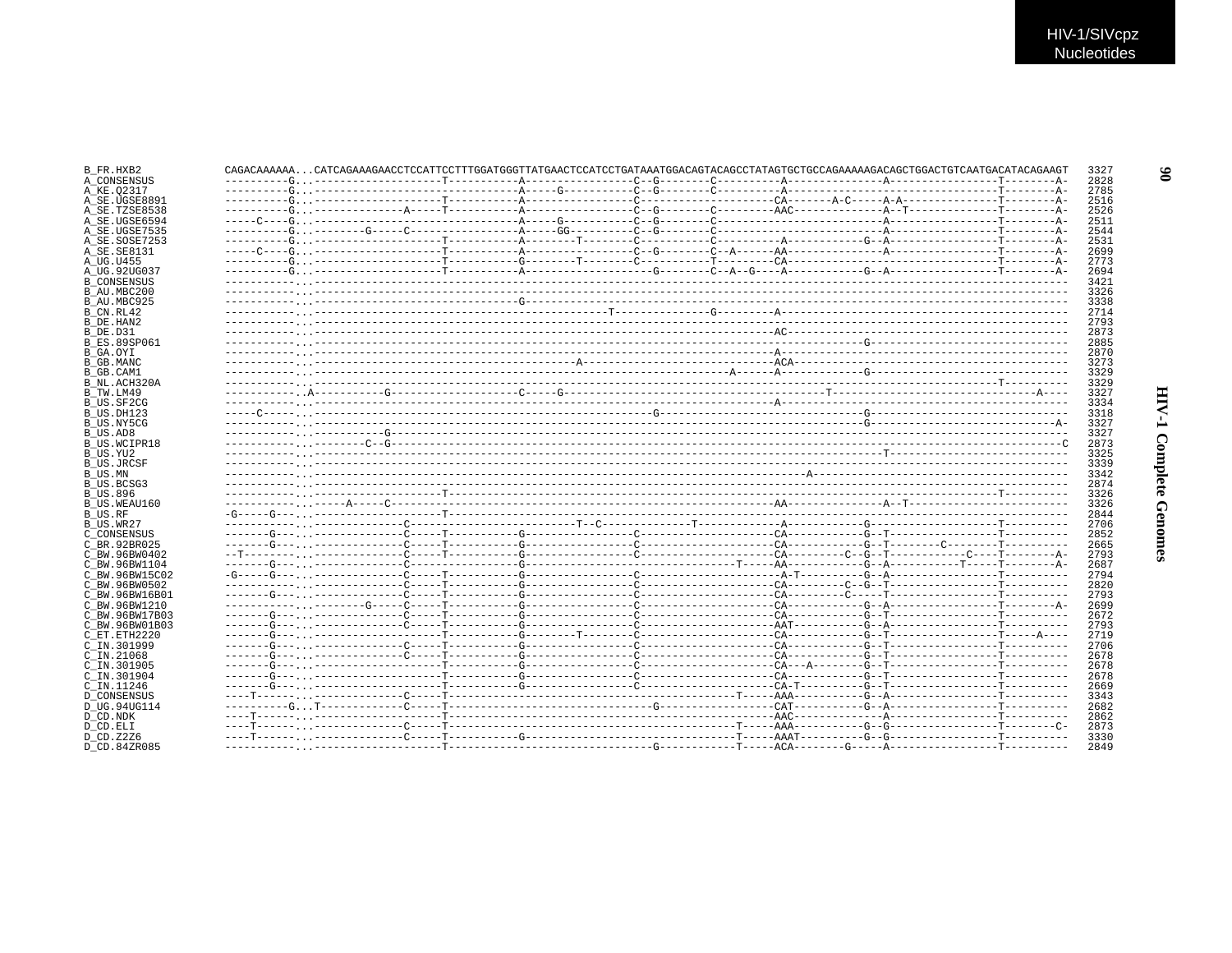### B\_FR.HXB2 CAGACAAAAAAAAAAAACAAAAAAACCTCCATTCCTTTGGATGGGTTATGAACTCCATCCTGATAAATGGACAGTACAGCCTATAGTGCTGCAGAAAAAGACAGCTGGACTGTCAATGACATACAGAAGT 3327 F\_CONSENSUS 2653  $F1$  BE.VI850 2664 2655  $F1$ RR 93BR020 F2\_CM.MP255C 2523  $2535$ F2 CM MD257C  $F1$  $F1$ .  $F1N9363$ 2656  $F1$  FR.MP411 2529 G CONSENSUS 3305  $G$ RE DRCBL 3284 G\_FI.HH87932 2728 G NG. 92NG083 2696  $G$ SE.SE6165 2724 H CONSENSUS 2711  $H$ RE VI991 2716 2651 **H BE VT997** H\_CF.90CF056 2674 **J** SE. SE91733 2642 J\_SE.SE92809 2641 K CM MP535C 2523 2523 K CD. EOTB11C CRF01\_AE\_CONSENSUS 3343 CRF01\_AE\_CF.90CF402 3363  $CRF01<sup>-</sup>ARTH.93TH253$ 3314 CRF01\_AE\_TH.CM240 2901 CRF02\_AG\_CONSENSUS 2859 CRF02 AG DJ.DJ263 2675 CRF02\_AG\_DJ.DJ264 2676 CRF02\_AG\_NG.IBNG 2852 CRF03 AB RU. KAL153 3096 CRF04\_cpx\_CONSENSUS 3324 CRF04\_cpx\_CY.94CY032 2693 CRF04 CPX GR.97PVMY 3341 CRF04\_cpx\_GR.97PVCH 3344 AC IN.21301 2679 AC RW. 92RW009 2659 AC SE. ETSE9488 2523 AC\_ZM.ZAM184 2688 ACD SE.SE8603 2646 AD\_SE.KESE7108 2526 ADH NO.NOGIL3 3337 ADIL CD MAL. 2902 2694 AG NG. 92NG003  $AGU$  CD.  $Z321B$ 2541 AGJ AU. BFP90 3355 AGJ ML.95ML84 2570 AJU BW. 98-2117 2714 \_\_\_\_\_\_\_\_\_\_\_\_\_\_\_\_\_\_\_\_\_\_\_ 2679 BF BR 93BR029 2000 - 22 MO\_CM.97CAMP645MO 2701  $O$   $CM$ . ANT70 3382 O CM. MVP5180 3357  $N$ <sup> $CM$ </sup>.  $YBF30$  $-\mathbf{T}$ 2921 **STVCPZUS** 3387 SIVCPZGAR 3388 SIVCPZANT 2766

K . H O K E P P F L W M G Y E L H P D K W T V O P I V L P E K D S W T V N D I O K

Pol p51 RT

 $Po1$ 

 $\mathbf{5}$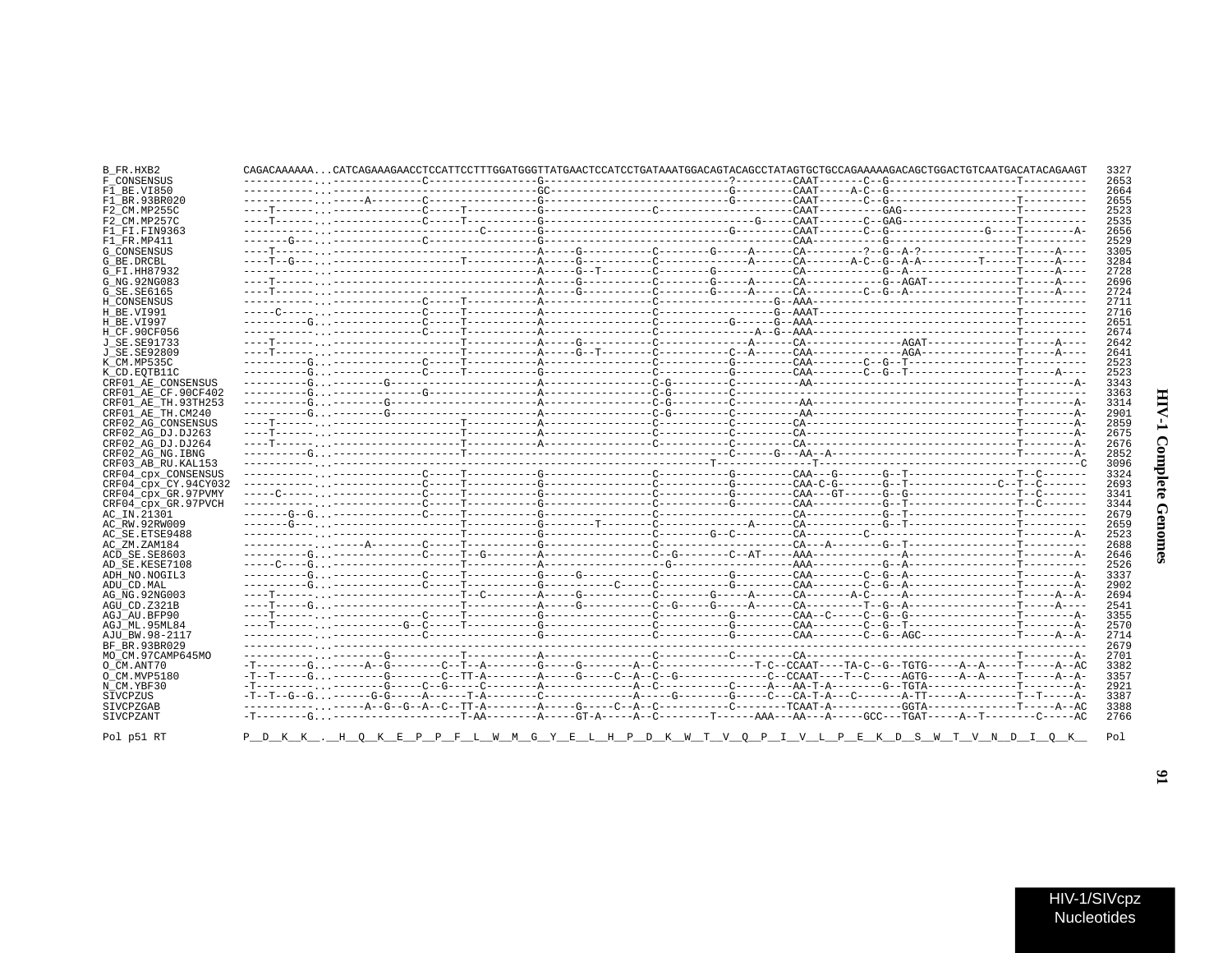| B FR.HXB2          |  |  | TAGTGGGGAAATTGAATTGGCCAAGTCAGATTTACCCAGGGATTAAAGTAAGGCAATTATGTAAACTCCTTAGAGGAACCAAAGCACTAACAGAAGTAATACCACTAACAGAAGAAGCAGAGCTAGAACTGG | 3459 |
|--------------------|--|--|--------------------------------------------------------------------------------------------------------------------------------------|------|
| A CONSENSUS        |  |  |                                                                                                                                      | 2960 |
| A KE.O2317         |  |  |                                                                                                                                      | 2917 |
| A SE.UGSE8891      |  |  |                                                                                                                                      | 2648 |
| A SE.TZSE8538      |  |  |                                                                                                                                      | 2658 |
| A SE.UGSE6594      |  |  |                                                                                                                                      | 2643 |
| A SE.UGSE7535      |  |  |                                                                                                                                      | 2676 |
| A SE.SOSE7253      |  |  |                                                                                                                                      | 2663 |
| A SE.SE8131        |  |  |                                                                                                                                      | 2831 |
| A UG.U455          |  |  |                                                                                                                                      | 2905 |
| A UG.92UG037       |  |  |                                                                                                                                      | 2826 |
| <b>B_CONSENSUS</b> |  |  |                                                                                                                                      | 3553 |
| B AU.MBC200        |  |  |                                                                                                                                      | 3458 |
| B AU.MBC925        |  |  |                                                                                                                                      | 3470 |
| B CN.RL42          |  |  |                                                                                                                                      | 2846 |
| B DE.HAN2          |  |  |                                                                                                                                      | 2925 |
| B DE.D31           |  |  |                                                                                                                                      | 3005 |
| B ES.89SP061       |  |  |                                                                                                                                      | 3017 |
| B GA.OYI           |  |  |                                                                                                                                      | 3002 |
| B GB.MANC          |  |  |                                                                                                                                      | 3405 |
| B GB.CAM1          |  |  |                                                                                                                                      | 3461 |
| B NL.ACH320A       |  |  |                                                                                                                                      | 3461 |
| B TW.LM49          |  |  |                                                                                                                                      | 3459 |
|                    |  |  |                                                                                                                                      | 3466 |
| B US.SF2CG         |  |  |                                                                                                                                      | 3450 |
| B US.DH123         |  |  |                                                                                                                                      |      |
| B US.NY5CG         |  |  |                                                                                                                                      | 3459 |
| B US.AD8           |  |  |                                                                                                                                      | 3459 |
| B US.WCIPR18       |  |  |                                                                                                                                      | 3005 |
| B US.YU2           |  |  |                                                                                                                                      | 3457 |
| B US.JRCSF         |  |  |                                                                                                                                      | 3471 |
| B US.MN            |  |  |                                                                                                                                      | 3474 |
| B US.BCSG3         |  |  |                                                                                                                                      | 3006 |
| B US.896           |  |  |                                                                                                                                      | 3458 |
| B US.WEAU160       |  |  |                                                                                                                                      | 3458 |
| B US.RF            |  |  |                                                                                                                                      | 2976 |
| B US.WR27          |  |  |                                                                                                                                      | 2838 |
| C CONSENSUS        |  |  |                                                                                                                                      | 2984 |
| C BR.92BR025       |  |  |                                                                                                                                      | 2797 |
| C BW.96BW0402      |  |  |                                                                                                                                      | 2925 |
| C BW.96BW1104      |  |  |                                                                                                                                      | 2819 |
| C BW.96BW15C02     |  |  |                                                                                                                                      | 2926 |
| C BW.96BW0502      |  |  |                                                                                                                                      | 2952 |
| C_BW.96BW16B01     |  |  |                                                                                                                                      | 2925 |
| C BW.96BW1210      |  |  |                                                                                                                                      | 2831 |
| C BW.96BW17B03     |  |  |                                                                                                                                      | 2804 |
| C_BW.96BW01B03     |  |  |                                                                                                                                      | 2925 |
| C ET.ETH2220       |  |  |                                                                                                                                      | 2851 |
| C IN.301999        |  |  |                                                                                                                                      | 2838 |
| C IN.21068         |  |  |                                                                                                                                      | 2810 |
| C IN.301905        |  |  |                                                                                                                                      | 2810 |
| C IN.301904        |  |  |                                                                                                                                      | 2810 |
| C_IN.11246         |  |  |                                                                                                                                      | 2801 |
| D CONSENSUS        |  |  |                                                                                                                                      | 3475 |
| D UG.94UG114       |  |  |                                                                                                                                      | 2814 |
| D CD.NDK           |  |  |                                                                                                                                      | 2994 |
| D CD.ELI           |  |  |                                                                                                                                      | 3005 |
| D CD.Z2Z6          |  |  |                                                                                                                                      | 3462 |
| D CD.84ZR085       |  |  |                                                                                                                                      | 2981 |
|                    |  |  |                                                                                                                                      |      |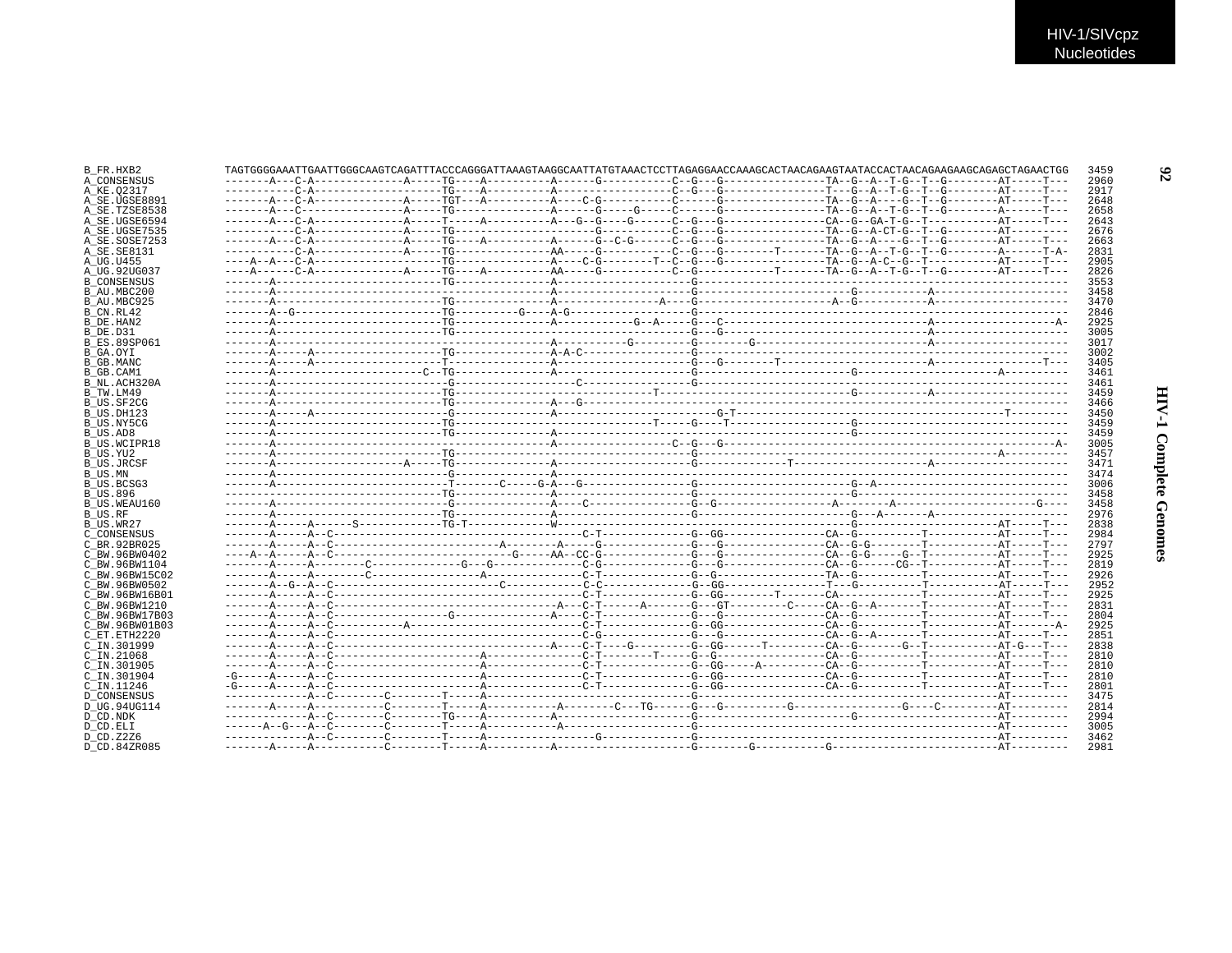| ĺ      |
|--------|
|        |
| ś      |
| ì<br>١ |

| B FR.HXB2                                  | TAGTGGGGAAATTGAATTGGCAAGTCAGATTTACCCAGGGATTAAAGTAAGGCAATTATGTAAACTCCTTAGAGGAACCAAAGCACTAACAGAAGTAATACCACTAACAGAAGCAGAGCTAGAACTAGAACTGG |  |  |  | 3459 |
|--------------------------------------------|----------------------------------------------------------------------------------------------------------------------------------------|--|--|--|------|
| F CONSENSUS                                |                                                                                                                                        |  |  |  | 2785 |
| F1 BE.VI850                                |                                                                                                                                        |  |  |  | 2796 |
| F1 BR.93BR020                              |                                                                                                                                        |  |  |  | 2787 |
| F2 CM.MP255C                               |                                                                                                                                        |  |  |  | 2655 |
| F2 CM.MP257C                               |                                                                                                                                        |  |  |  | 2667 |
| F1_FI.FIN9363                              |                                                                                                                                        |  |  |  | 2788 |
| F1 FR.MP411                                |                                                                                                                                        |  |  |  | 2661 |
| G CONSENSUS                                |                                                                                                                                        |  |  |  | 3434 |
| G BE.DRCBL                                 |                                                                                                                                        |  |  |  | 3416 |
| G FI.HH87932                               |                                                                                                                                        |  |  |  | 2860 |
| G NG. 92NG083                              |                                                                                                                                        |  |  |  | 2828 |
| G SE.SE6165                                |                                                                                                                                        |  |  |  | 2856 |
| H CONSENSUS                                |                                                                                                                                        |  |  |  | 2843 |
| H BE.VI991                                 |                                                                                                                                        |  |  |  | 2848 |
| H BE.VI997                                 |                                                                                                                                        |  |  |  | 2783 |
| H_CF.90CF056                               |                                                                                                                                        |  |  |  | 2806 |
| J SE. SE91733                              |                                                                                                                                        |  |  |  | 2774 |
| J SE. SE92809                              |                                                                                                                                        |  |  |  | 2773 |
| K_CM.MP535C                                |                                                                                                                                        |  |  |  | 2655 |
| K CD.EOTB11C                               |                                                                                                                                        |  |  |  | 2655 |
| CRF01 AE CONSENSUS                         |                                                                                                                                        |  |  |  | 3475 |
|                                            |                                                                                                                                        |  |  |  | 3495 |
| CRF01 AE CF.90CF402                        |                                                                                                                                        |  |  |  |      |
| CRF01 AE TH.93TH253                        |                                                                                                                                        |  |  |  | 3446 |
| CRF01_AE_TH.CM240                          |                                                                                                                                        |  |  |  | 3033 |
| CRF02 AG CONSENSUS                         |                                                                                                                                        |  |  |  | 2991 |
| CRF02 AG DJ.DJ263                          |                                                                                                                                        |  |  |  | 2807 |
| CRF02 AG DJ.DJ264                          |                                                                                                                                        |  |  |  | 2808 |
| CRF02 AG NG. IBNG                          |                                                                                                                                        |  |  |  | 2984 |
| CRF03 AB RU. KAL153                        |                                                                                                                                        |  |  |  | 3228 |
|                                            |                                                                                                                                        |  |  |  |      |
| CRF04 CPX CONSENSUS                        |                                                                                                                                        |  |  |  | 3456 |
| CRF04 cpx CY.94CY032                       |                                                                                                                                        |  |  |  | 2825 |
|                                            |                                                                                                                                        |  |  |  | 3473 |
| CRF04_cpx_GR.97PVMY<br>CRF04 cpx GR.97PVCH |                                                                                                                                        |  |  |  | 3476 |
| AC IN.21301                                |                                                                                                                                        |  |  |  | 2811 |
|                                            |                                                                                                                                        |  |  |  |      |
| AC_RW.92RW009                              |                                                                                                                                        |  |  |  | 2791 |
| AC SE. ETSE9488                            |                                                                                                                                        |  |  |  | 2655 |
| AC ZM.ZAM184                               |                                                                                                                                        |  |  |  | 2820 |
| ACD SE.SE8603                              |                                                                                                                                        |  |  |  | 2778 |
| AD SE.KESE7108                             |                                                                                                                                        |  |  |  | 2658 |
| ADH NO.NOGIL3                              |                                                                                                                                        |  |  |  | 3469 |
| ADU CD.MAL                                 |                                                                                                                                        |  |  |  | 3034 |
| AG NG. 92NG003                             |                                                                                                                                        |  |  |  | 2826 |
| AGU CD.Z321B                               |                                                                                                                                        |  |  |  | 2673 |
| AGJ AU.BFP90                               |                                                                                                                                        |  |  |  | 3487 |
| AGJ ML.95ML84                              |                                                                                                                                        |  |  |  | 2702 |
| AJU BW.98-2117                             |                                                                                                                                        |  |  |  | 2846 |
| BF BR. 93BR029                             |                                                                                                                                        |  |  |  | 2811 |
| MO CM.97CAMP645MO                          |                                                                                                                                        |  |  |  | 2833 |
| O CM.ANT70                                 |                                                                                                                                        |  |  |  | 3514 |
| O CM.MVP5180                               |                                                                                                                                        |  |  |  | 3489 |
| N CM.YBF30                                 |                                                                                                                                        |  |  |  | 3053 |
| SIVCPZUS                                   |                                                                                                                                        |  |  |  | 3519 |
| SIVCPZGAB                                  |                                                                                                                                        |  |  |  | 3520 |
| SIVCPZANT                                  |                                                                                                                                        |  |  |  | 2898 |
|                                            |                                                                                                                                        |  |  |  |      |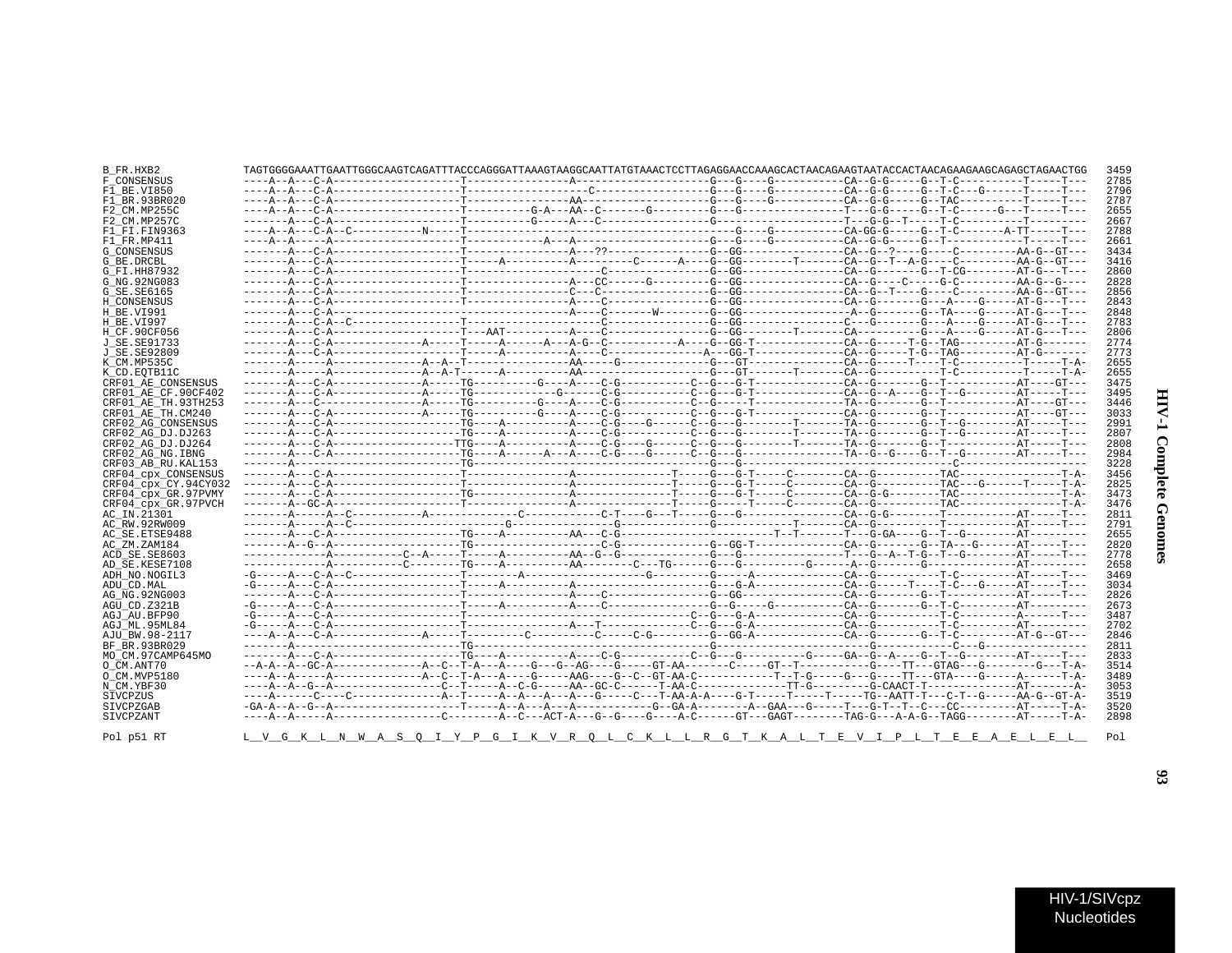| B_FR.HXB2           |  |  | $CAGAAAACAGAGAGATTCTAAAGAA. CAGTACATGGAGTG. TATTATGACCCATCAAAAGACTTAATAGCAGAAATACAGAAGCAGGGGCAAGGCCAATGGACATATCAAATTTATCAAGAGC$ |  |  | 3582 |
|---------------------|--|--|---------------------------------------------------------------------------------------------------------------------------------|--|--|------|
| A CONSENSUS         |  |  |                                                                                                                                 |  |  | 3083 |
| A KE.02317          |  |  |                                                                                                                                 |  |  | 3040 |
| A SE.UGSE8891       |  |  |                                                                                                                                 |  |  | 2771 |
| A SE.TZSE8538       |  |  |                                                                                                                                 |  |  | 2781 |
| A SE.UGSE6594       |  |  |                                                                                                                                 |  |  | 2766 |
| A SE.UGSE7535       |  |  |                                                                                                                                 |  |  | 2799 |
| A SE.SOSE7253       |  |  |                                                                                                                                 |  |  | 2786 |
| A SE.SE8131         |  |  |                                                                                                                                 |  |  | 2954 |
| A UG.U455           |  |  |                                                                                                                                 |  |  | 3028 |
| A UG.92UG037        |  |  |                                                                                                                                 |  |  | 2949 |
| <b>B CONSENSUS</b>  |  |  |                                                                                                                                 |  |  | 3676 |
| B AU.MBC200         |  |  |                                                                                                                                 |  |  | 3581 |
| B AU.MBC925         |  |  |                                                                                                                                 |  |  | 3593 |
| B CN.RL42           |  |  |                                                                                                                                 |  |  | 2969 |
| B DE.HAN2           |  |  |                                                                                                                                 |  |  | 3048 |
|                     |  |  |                                                                                                                                 |  |  | 3128 |
| B DE.D31            |  |  |                                                                                                                                 |  |  |      |
| <b>B ES.89SP061</b> |  |  |                                                                                                                                 |  |  | 3140 |
| B GA.OYI            |  |  |                                                                                                                                 |  |  | 3125 |
| B GB.MANC           |  |  |                                                                                                                                 |  |  | 3528 |
| B GB.CAM1           |  |  |                                                                                                                                 |  |  | 3584 |
| B NL.ACH320A        |  |  |                                                                                                                                 |  |  | 3584 |
| B TW.LM49           |  |  |                                                                                                                                 |  |  | 3582 |
| B US.SF2CG          |  |  |                                                                                                                                 |  |  | 3589 |
| B US.DH123          |  |  |                                                                                                                                 |  |  | 3573 |
| B US.NY5CG          |  |  |                                                                                                                                 |  |  | 3582 |
| B US.AD8            |  |  |                                                                                                                                 |  |  | 3582 |
| <b>B US.WCIPR18</b> |  |  |                                                                                                                                 |  |  | 3128 |
| B US.YU2            |  |  |                                                                                                                                 |  |  | 3580 |
| <b>B US.JRCSF</b>   |  |  |                                                                                                                                 |  |  | 3594 |
| B US.MN             |  |  |                                                                                                                                 |  |  | 3597 |
| B US.BCSG3          |  |  |                                                                                                                                 |  |  | 3129 |
| B US.896            |  |  |                                                                                                                                 |  |  | 3581 |
| B US.WEAU160        |  |  |                                                                                                                                 |  |  | 3581 |
| B US.RF             |  |  |                                                                                                                                 |  |  | 3099 |
| B_US.WR27           |  |  |                                                                                                                                 |  |  | 2961 |
| C CONSENSUS         |  |  |                                                                                                                                 |  |  | 3107 |
| C BR.92BR025        |  |  |                                                                                                                                 |  |  | 2920 |
| C BW.96BW0402       |  |  |                                                                                                                                 |  |  | 3048 |
| C BW.96BW1104       |  |  |                                                                                                                                 |  |  | 2942 |
| C BW.96BW15C02      |  |  |                                                                                                                                 |  |  | 3049 |
|                     |  |  |                                                                                                                                 |  |  |      |
| C BW.96BW0502       |  |  |                                                                                                                                 |  |  | 3075 |
| C BW.96BW16B01      |  |  |                                                                                                                                 |  |  | 3048 |
| C BW.96BW1210       |  |  |                                                                                                                                 |  |  | 2954 |
| C BW.96BW17B03      |  |  |                                                                                                                                 |  |  | 2927 |
| C BW.96BW01B03      |  |  |                                                                                                                                 |  |  | 3048 |
| C ET. ETH2220       |  |  |                                                                                                                                 |  |  | 2974 |
| C IN.301999         |  |  |                                                                                                                                 |  |  | 2961 |
| C IN.21068          |  |  |                                                                                                                                 |  |  | 2933 |
| C IN.301905         |  |  |                                                                                                                                 |  |  | 2933 |
| C IN.301904         |  |  |                                                                                                                                 |  |  | 2933 |
| C IN.11246          |  |  |                                                                                                                                 |  |  | 2924 |
| <b>D CONSENSUS</b>  |  |  |                                                                                                                                 |  |  | 3598 |
| D UG.94UG114        |  |  |                                                                                                                                 |  |  | 2937 |
| D CD.NDK            |  |  |                                                                                                                                 |  |  | 3117 |
| D CD.ELI            |  |  |                                                                                                                                 |  |  | 3128 |
| D CD.Z2Z6           |  |  |                                                                                                                                 |  |  | 3585 |
| D CD.84ZR085        |  |  |                                                                                                                                 |  |  | 3104 |
|                     |  |  |                                                                                                                                 |  |  |      |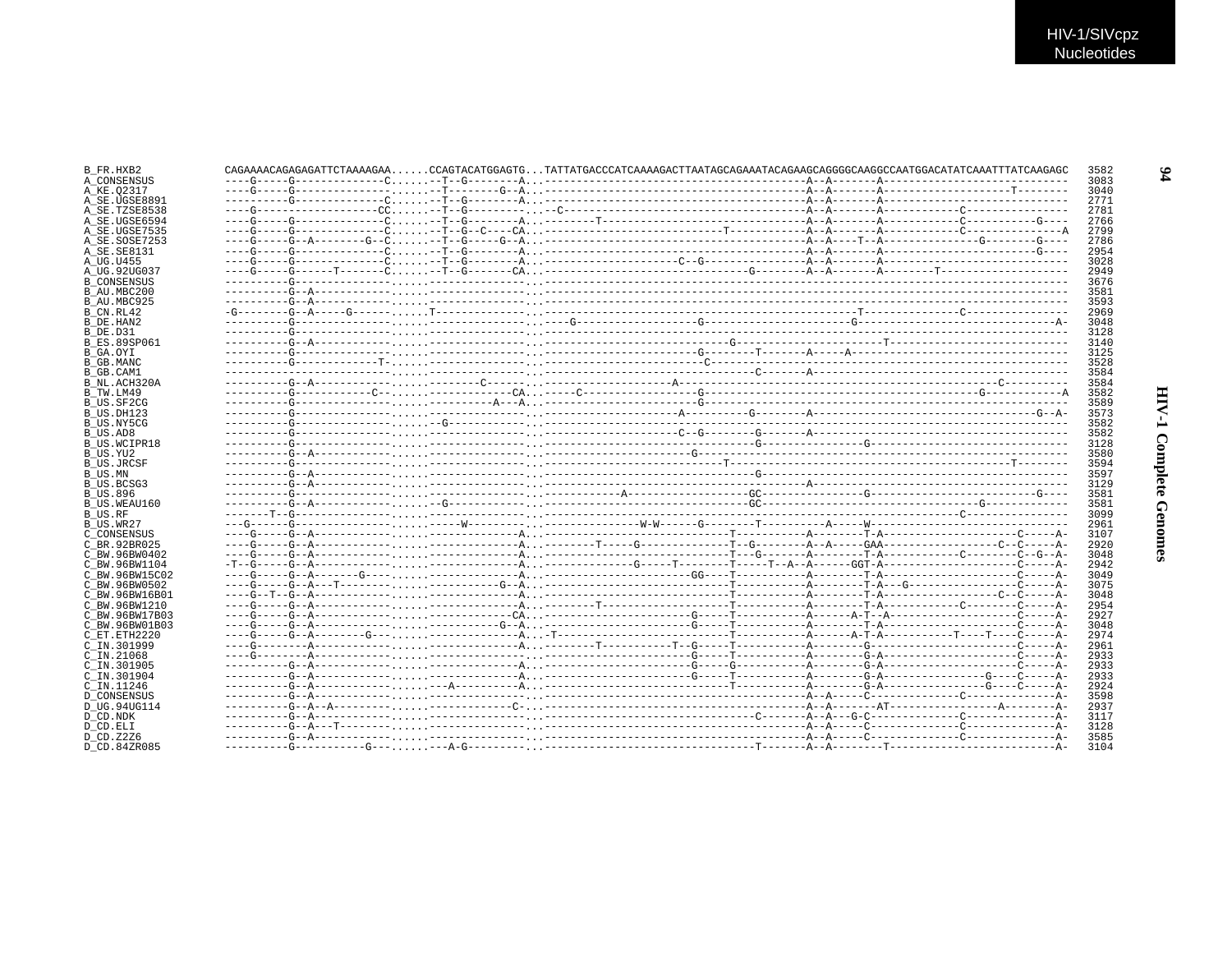### B\_FR.HXB2 CAGAAAACAGAGAGAGATTCTAAAAGAA......CCAGTACATGGAGTG...TATTATGACCCATCAAAAGACTTAATAGCAGAAATACAGAAGCAGGGGCAAGGCCAATGGACATATCAATTTATCAAGAGC 3582 F\_CONSENSUS 2906  $F1$  BE.VI850 2919 2910  $F1$ RR 93BR020 F2\_CM.MP255C 2778<br>2790 F2 CM MD257C  $F1$  $F1$ .  $F1N9363$ 2911  $F1$  FR.MP411 2784 3555 G CONSENSUS  $G$ RE DRCBL 3539 G FT HH87932 2982 G NG. 92NG083 2951  $G$ SE.SE6165 2979 H CONSENSUS 2966  $H$ RE VI991 2971 2906 **H BE VT997** H\_CF.90CF056 2929 **J** SE. SE91733 2897 J\_SE.SE92809 2896 2778 K CM MP535C 2778 K CD. EOTB11C CRF01\_AE\_CONSENSUS 3598 CRF01\_AE\_CF.90CF402 3618  $CRF01<sup>-</sup>ARTH.93TH253$ 3569  $CRF01<sup>-</sup>AETH$ . CM240 3156 CRF02\_AG\_CONSENSUS 3114 CRF02 AG DJ.DJ263  $2930$ CRF02\_AG\_DJ.DJ264 2931 CRF02\_AG\_NG.IBNG 3107 CRF03 AB RU. KAL153 3351 CRF04\_cpx\_CONSENSUS 3579 CRF04\_cpx\_CY.94CY032 2948 3596 CRF04 CPX GR.97PVMY CRF04\_cpx\_GR.97PVCH 3599 AC IN.21301 2934 AC RW. 92RW009 2914 AC SE. ETSE9488 2778 AC\_ZM.ZAM184 2943 ACD SE.SE8603 2901 AD SE.KESE7108 2781 ADH NO.NOGIL3 3592 ADIL CD MAL. 3157 AG\_NG.92NG003 2949  $AGU$  CD.  $Z321B$ 2796 AGJ AU. BFP90 3610 AGJ ML.95ML84 2825 AJU BW. 98-2117 2969 2934 BF BR 93BR029 MO\_CM.97CAMP645MO 2956  $O$   $CM$ . ANT70 3637 0 CM. MVP5180 3612  $N$ <sup> $CM$ </sup>.  $YBF30$ 3176 **STVCPZUS** 3642 SIVCPZGAR 3643 SIVCPZANT 3021 A E N R E I L K E . . P V H G V . <u>Y Y D P S K D L I A E I Q K Q G Q G Q W T Y Q I Y Q E</u> Pol p51 RT  $P<sub>0</sub>1$

 $\mathbf{g}$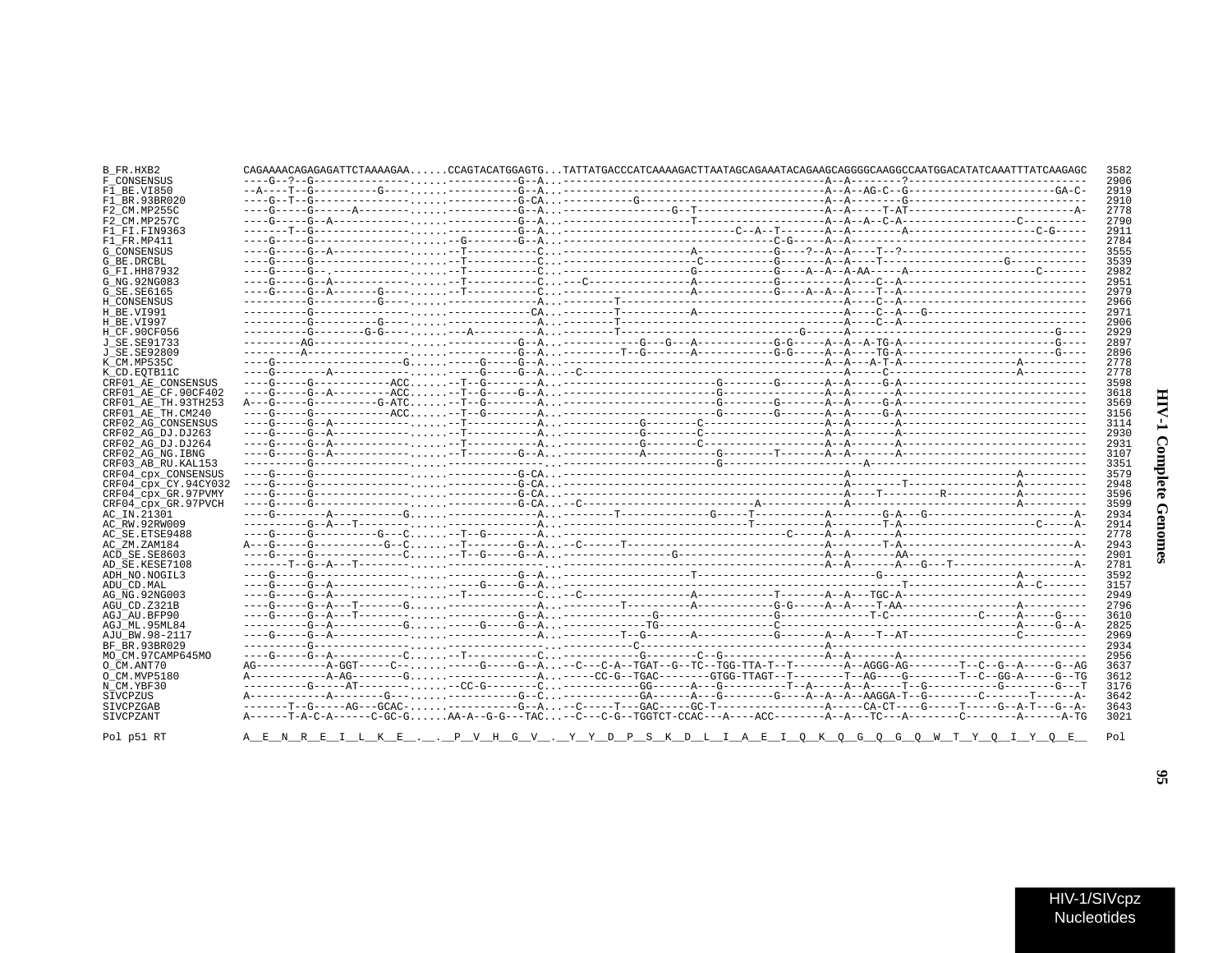| B_FR.HXB2                      | CATTTAAAAATCTGAAAACAGGAAAATATGCAAGAATGAGGGGTGCCCACACTAATGATGTAAAACAATTAACAGAGGCAGTGCAAAAAATAACCACAGAAAGCATAGTAATATGGGGAAAGACTCCTA |  |  |  | 3711         |
|--------------------------------|-----------------------------------------------------------------------------------------------------------------------------------|--|--|--|--------------|
| A CONSENSUS                    |                                                                                                                                   |  |  |  | 3212         |
| A KE.02317                     |                                                                                                                                   |  |  |  | 3169         |
| A_SE.UGSE8891                  |                                                                                                                                   |  |  |  | 2900         |
| A SE.TZSE8538                  |                                                                                                                                   |  |  |  | 2910         |
| A SE.UGSE6594                  |                                                                                                                                   |  |  |  | 2895         |
| A_SE.UGSE7535                  |                                                                                                                                   |  |  |  | 2928         |
| A SE.SOSE7253                  |                                                                                                                                   |  |  |  | 2915         |
| A SE. SE8131                   |                                                                                                                                   |  |  |  | 3083         |
| A UG.U455                      |                                                                                                                                   |  |  |  | 3157         |
| A_UG.92UG037                   |                                                                                                                                   |  |  |  | 3078         |
| <b>B CONSENSUS</b>             |                                                                                                                                   |  |  |  | 3805         |
| B_AU.MBC200                    |                                                                                                                                   |  |  |  | 3710         |
| B AU.MBC925                    |                                                                                                                                   |  |  |  | 3722         |
| B CN.RL42                      |                                                                                                                                   |  |  |  | 3098         |
| B DE.HAN2                      |                                                                                                                                   |  |  |  | 3177         |
| B DE.D31                       |                                                                                                                                   |  |  |  | 3257         |
| <b>B ES.89SP061</b>            |                                                                                                                                   |  |  |  | 3269         |
| B GA.OYI                       |                                                                                                                                   |  |  |  | 3254         |
| B GB.MANC                      |                                                                                                                                   |  |  |  | 3657         |
| B GB.CAM1                      |                                                                                                                                   |  |  |  | 3713         |
| B_NL.ACH320A                   |                                                                                                                                   |  |  |  | 3713         |
| B TW.LM49                      |                                                                                                                                   |  |  |  | 3711         |
| B US.SF2CG                     |                                                                                                                                   |  |  |  | 3718         |
| B US.DH123                     |                                                                                                                                   |  |  |  | 3702         |
| B US.NY5CG                     |                                                                                                                                   |  |  |  | 3711         |
| B US.AD8                       |                                                                                                                                   |  |  |  | 3711         |
| <b>B US.WCIPR18</b>            |                                                                                                                                   |  |  |  | 3257         |
| B_US.YU2                       |                                                                                                                                   |  |  |  | 3709         |
| <b>B US.JRCSF</b>              |                                                                                                                                   |  |  |  | 3723         |
| B US.MN                        |                                                                                                                                   |  |  |  | 3726         |
| B US.BCSG3                     |                                                                                                                                   |  |  |  | 3258         |
| <b>B US.896</b>                |                                                                                                                                   |  |  |  | 3710         |
| B US.WEAU160                   |                                                                                                                                   |  |  |  | 3710         |
| B US.RF                        |                                                                                                                                   |  |  |  | 3228         |
| B_US.WR27                      |                                                                                                                                   |  |  |  | 3090         |
| C CONSENSUS                    |                                                                                                                                   |  |  |  | 3236         |
| C BR. 92BR025                  |                                                                                                                                   |  |  |  | 3049         |
| C BW.96BW0402                  |                                                                                                                                   |  |  |  | 3177         |
| C BW.96BW1104                  |                                                                                                                                   |  |  |  | 3071<br>3178 |
| C BW.96BW15C02                 |                                                                                                                                   |  |  |  |              |
| C BW.96BW0502                  |                                                                                                                                   |  |  |  | 3204<br>3177 |
| C_BW.96BW16B01                 |                                                                                                                                   |  |  |  |              |
| C BW.96BW1210                  |                                                                                                                                   |  |  |  | 3083         |
| C BW.96BW17B03                 |                                                                                                                                   |  |  |  | 3056<br>3176 |
| C BW.96BW01B03<br>C ET.ETH2220 |                                                                                                                                   |  |  |  | 3103         |
|                                |                                                                                                                                   |  |  |  | 3090         |
| C IN.301999<br>$C$ IN. 21068   |                                                                                                                                   |  |  |  | 3062         |
|                                |                                                                                                                                   |  |  |  |              |
| C IN.301905                    |                                                                                                                                   |  |  |  | 3062<br>3062 |
| C IN.301904<br>C_IN.11246      |                                                                                                                                   |  |  |  | 3053         |
| <b>D_CONSENSUS</b>             |                                                                                                                                   |  |  |  | 3727         |
|                                |                                                                                                                                   |  |  |  |              |
| D UG.94UG114                   |                                                                                                                                   |  |  |  | 3066         |
| D CD.NDK                       |                                                                                                                                   |  |  |  | 3246         |
| D CD.ELI                       |                                                                                                                                   |  |  |  | 3257<br>3714 |
| D CD. Z2Z6                     |                                                                                                                                   |  |  |  |              |
| D.CD.84ZR085                   |                                                                                                                                   |  |  |  | 3233         |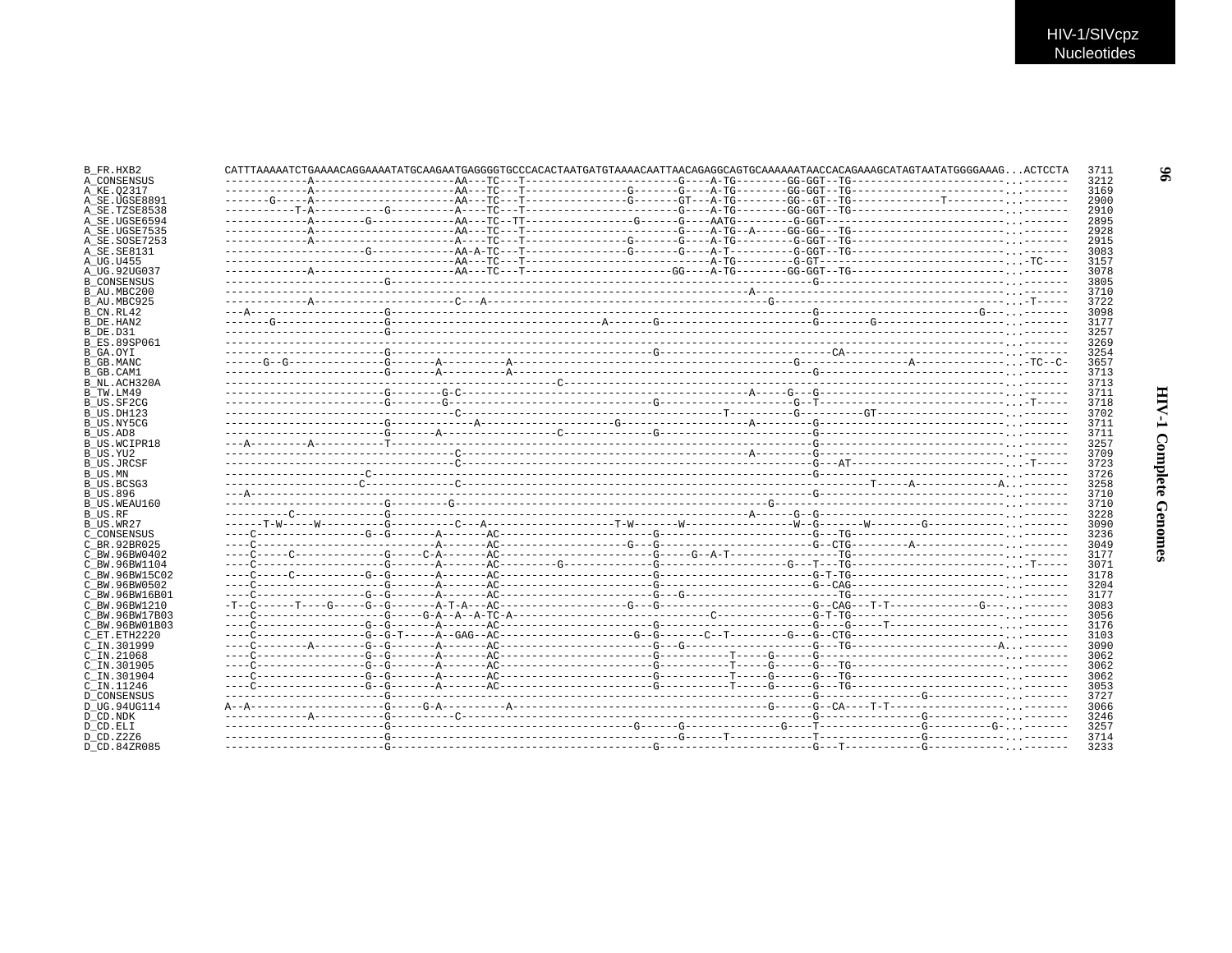| :<br>ì<br>î      |  |
|------------------|--|
| ž<br>ì<br>i<br>1 |  |

| B_FR.HXB2              |  |  | CATTTAAAAAATCTGAAAACAGGAAAATATGCAAGAATGAGGGGTGCCCACACTAATGATGTAAAACAATTAACAGAGGCAGTGCAAAAAATAACCACAGAAAGCATAATATGGGGAAAGACTCCTA | 3711 |
|------------------------|--|--|---------------------------------------------------------------------------------------------------------------------------------|------|
| F CONSENSUS            |  |  |                                                                                                                                 | 3038 |
| F1 BE.VI850            |  |  |                                                                                                                                 | 3051 |
| F1 BR.93BR020          |  |  |                                                                                                                                 | 3039 |
| F2 CM.MP255C           |  |  |                                                                                                                                 | 2907 |
| F2 CM.MP257C           |  |  |                                                                                                                                 | 2919 |
| F1 FI.FIN9363          |  |  |                                                                                                                                 | 3040 |
| F1 FR.MP411            |  |  |                                                                                                                                 | 2913 |
| <b>G CONSENSUS</b>     |  |  |                                                                                                                                 | 3682 |
| G BE.DRCBL             |  |  |                                                                                                                                 | 3668 |
| G FI.HH87932           |  |  |                                                                                                                                 | 3111 |
| G NG. 92NG083          |  |  |                                                                                                                                 | 3080 |
| G SE. SE6165           |  |  |                                                                                                                                 | 3108 |
| H CONSENSUS            |  |  |                                                                                                                                 | 3095 |
| H BE.VI991             |  |  |                                                                                                                                 | 3100 |
| H BE.VI997             |  |  |                                                                                                                                 | 3035 |
| H CF.90CF056           |  |  |                                                                                                                                 | 3058 |
| J SE. SE91733          |  |  |                                                                                                                                 | 3026 |
| J SE. SE92809          |  |  |                                                                                                                                 | 3025 |
| K CM.MP535C            |  |  |                                                                                                                                 | 2907 |
| K CD.EOTB11C           |  |  |                                                                                                                                 | 2907 |
| CRF01 AE CONSENSUS     |  |  |                                                                                                                                 | 3727 |
| CRF01 AE CF.90CF402    |  |  |                                                                                                                                 | 3747 |
| CRF01 AE TH.93TH253    |  |  |                                                                                                                                 | 3698 |
| CRF01 AE TH.CM240      |  |  |                                                                                                                                 | 3285 |
| CRF02 AG CONSENSUS     |  |  |                                                                                                                                 | 3243 |
| CRF02 AG DJ.DJ263      |  |  |                                                                                                                                 | 3059 |
| CRF02 AG DJ.DJ264      |  |  |                                                                                                                                 | 3060 |
| CRF02 AG NG. IBNG      |  |  |                                                                                                                                 | 3236 |
| CRF03 AB RU. KAL153    |  |  |                                                                                                                                 | 3480 |
| CRF04 cpx CONSENSUS    |  |  |                                                                                                                                 | 3708 |
| CRF04 cpx CY.94CY032   |  |  |                                                                                                                                 | 3077 |
| CRF04 CDX GR.97PVMY    |  |  |                                                                                                                                 | 3725 |
| CRF04 cpx GR.97PVCH    |  |  |                                                                                                                                 | 3728 |
| AC IN.21301            |  |  |                                                                                                                                 | 3063 |
| AC RW.92RW009          |  |  |                                                                                                                                 | 3043 |
| AC SE. ETSE9488        |  |  |                                                                                                                                 | 2907 |
| AC ZM.ZAM184           |  |  |                                                                                                                                 | 3072 |
| ACD SE.SE8603          |  |  |                                                                                                                                 | 3030 |
| AD SE.KESE7108         |  |  |                                                                                                                                 | 2910 |
| ADH NO.NOGIL3          |  |  |                                                                                                                                 | 3721 |
| ADU CD.MAL             |  |  |                                                                                                                                 | 3286 |
| AG NG. 92NG003         |  |  |                                                                                                                                 | 3078 |
| AGU CD.Z321B           |  |  |                                                                                                                                 | 2925 |
| AGJ AU.BFP90           |  |  |                                                                                                                                 | 3739 |
| AGJ ML.95ML84          |  |  |                                                                                                                                 | 2954 |
| AJU BW.98-2117         |  |  |                                                                                                                                 | 3098 |
| BF BR.93BR029          |  |  |                                                                                                                                 | 3063 |
| MO CM.97CAMP645MO      |  |  |                                                                                                                                 | 3085 |
|                        |  |  |                                                                                                                                 | 3766 |
| O CM.ANT70             |  |  | A-CA---G--C--T------------------T--GCAA-A--CCT--------A----G------GG----A-T---C--G-GG-GT-TCA----GCT------T--------G-ATTA----    | 3741 |
| O CM.MVP5180           |  |  | $T-CA-----T-A-----G-----G-----A---A-----T C-----TC-----T---T---A---A---G---GTT-A-TG--A+GG---G-GG-A------T---T---T---T---A---T-$ | 3305 |
| N CM.YBF30<br>SIVCPZUS |  |  |                                                                                                                                 | 3771 |
|                        |  |  |                                                                                                                                 | 3772 |
| SIVCPZGAB              |  |  |                                                                                                                                 | 3150 |
| SIVCPZANT              |  |  |                                                                                                                                 |      |
| Pol p51 RT             |  |  | <u>PFKNLKT GKYARMRGAHTNDVKOLTEAVOKITTESIVIMGK. TP</u>                                                                           | Pol  |
|                        |  |  |                                                                                                                                 |      |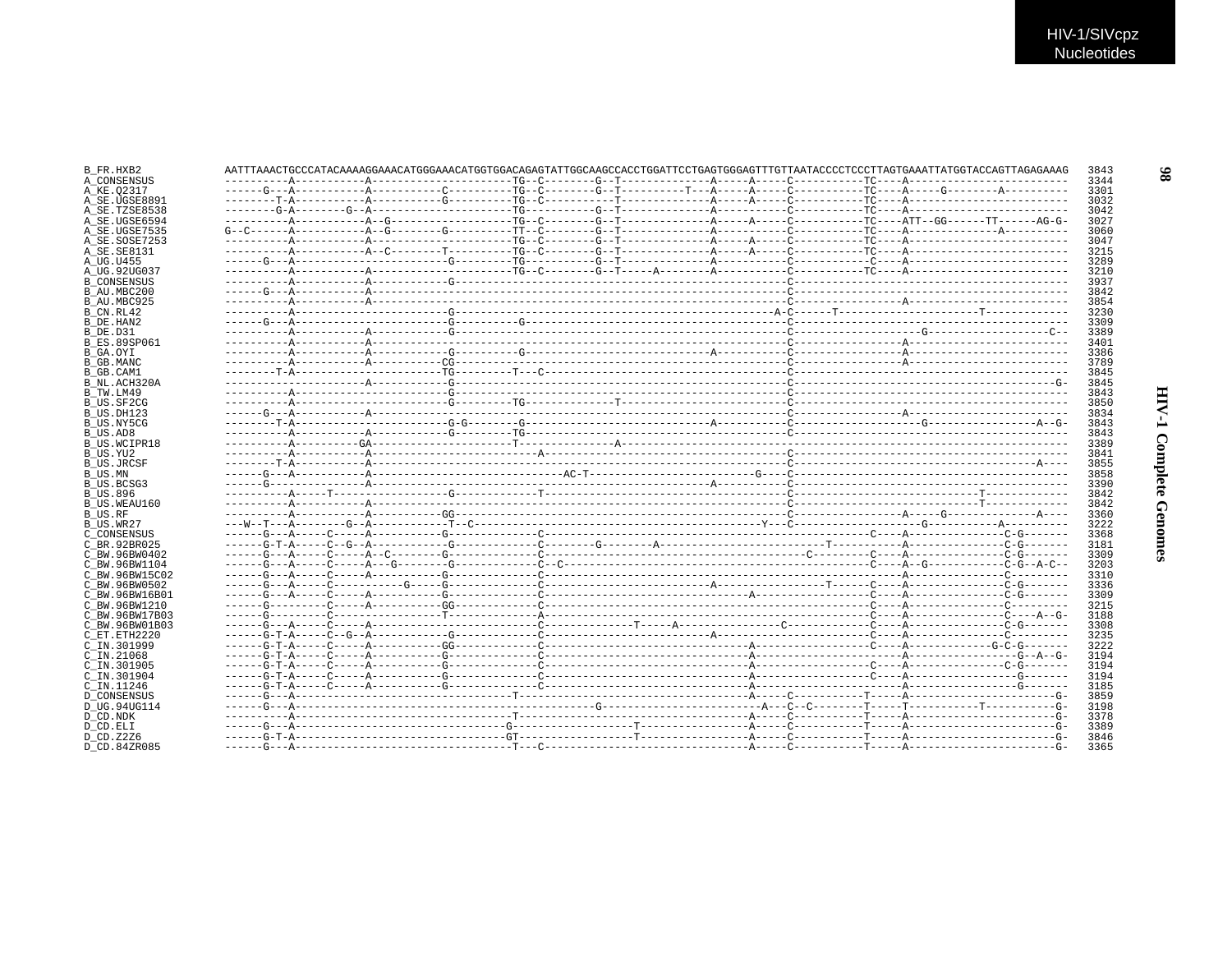| ١<br>J<br>ï<br>٢<br>١ |  |
|-----------------------|--|
| j<br>ì<br>í           |  |

| CRF01 AE CONSENSUS   |  |  |  |  |  |  |  |  |
|----------------------|--|--|--|--|--|--|--|--|
| CRF01 AE CF.90CF402  |  |  |  |  |  |  |  |  |
| CRF01 AE TH. 93TH253 |  |  |  |  |  |  |  |  |
| CRF01 AE TH.CM240    |  |  |  |  |  |  |  |  |
| CRF02 AG CONSENSUS   |  |  |  |  |  |  |  |  |
| CRF02 AG DJ.DJ263    |  |  |  |  |  |  |  |  |
| CRF02 AG DJ.DJ264    |  |  |  |  |  |  |  |  |
|                      |  |  |  |  |  |  |  |  |
| CRF02_AG_NG.IBNG     |  |  |  |  |  |  |  |  |
| CRF03 AB RU. KAL153  |  |  |  |  |  |  |  |  |
| CRF04_cpx_CONSENSUS  |  |  |  |  |  |  |  |  |
| CRF04 cpx CY.94CY032 |  |  |  |  |  |  |  |  |
| CRF04 cpx GR.97PVMY  |  |  |  |  |  |  |  |  |
| CRF04 cpx GR.97PVCH  |  |  |  |  |  |  |  |  |
|                      |  |  |  |  |  |  |  |  |
|                      |  |  |  |  |  |  |  |  |
|                      |  |  |  |  |  |  |  |  |
|                      |  |  |  |  |  |  |  |  |
|                      |  |  |  |  |  |  |  |  |
|                      |  |  |  |  |  |  |  |  |
|                      |  |  |  |  |  |  |  |  |
|                      |  |  |  |  |  |  |  |  |
|                      |  |  |  |  |  |  |  |  |
|                      |  |  |  |  |  |  |  |  |
|                      |  |  |  |  |  |  |  |  |
|                      |  |  |  |  |  |  |  |  |
|                      |  |  |  |  |  |  |  |  |
|                      |  |  |  |  |  |  |  |  |
| MO CM.97CAMP645MO    |  |  |  |  |  |  |  |  |
|                      |  |  |  |  |  |  |  |  |
|                      |  |  |  |  |  |  |  |  |
|                      |  |  |  |  |  |  |  |  |
|                      |  |  |  |  |  |  |  |  |
|                      |  |  |  |  |  |  |  |  |
|                      |  |  |  |  |  |  |  |  |

 $T$  W

<u>I PEW EFV NTPPL VKLWYQLEK</u>

K\_F\_K\_L\_P\_I\_Q\_K\_E\_T\_W\_E\_T\_W\_W\_T\_E\_Y\_W\_Q\_A\_

Pol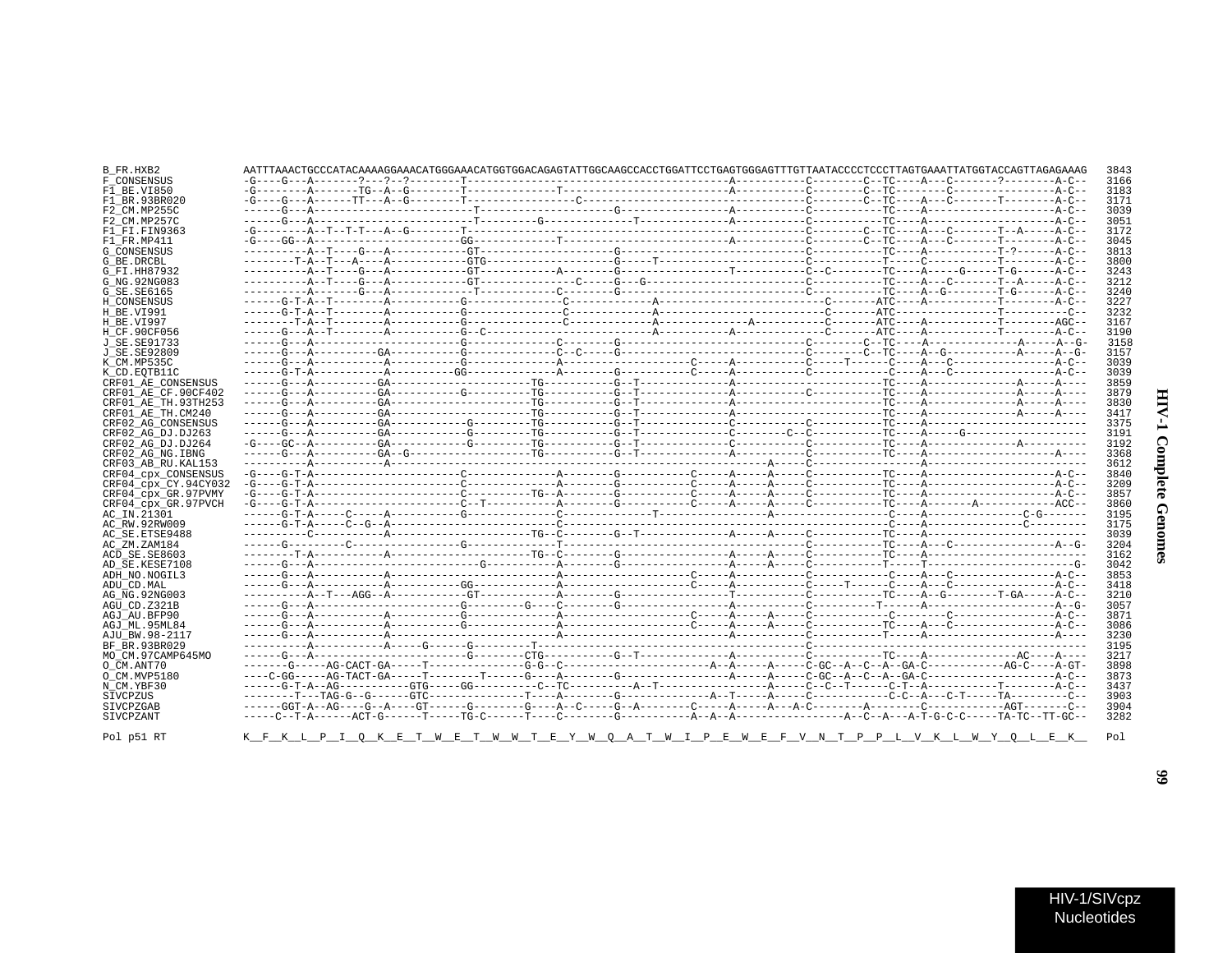$\overline{001}$ 

**HIV-1 Complete Genomes** 

| AACCCORPAGEABAACCORPAGEABAACCORPAGEABAACCORPAGEABAACCORPAGEABAAGAAAGCAGAAAGAAAGAAAGAAAAGAAAAAGAAAAGAAAGAAAAGAAA |  |  |  |  |  |  |
|-----------------------------------------------------------------------------------------------------------------|--|--|--|--|--|--|
|                                                                                                                 |  |  |  |  |  |  |
|                                                                                                                 |  |  |  |  |  |  |
|                                                                                                                 |  |  |  |  |  |  |
|                                                                                                                 |  |  |  |  |  |  |
|                                                                                                                 |  |  |  |  |  |  |
|                                                                                                                 |  |  |  |  |  |  |
|                                                                                                                 |  |  |  |  |  |  |
|                                                                                                                 |  |  |  |  |  |  |
|                                                                                                                 |  |  |  |  |  |  |
|                                                                                                                 |  |  |  |  |  |  |
|                                                                                                                 |  |  |  |  |  |  |
|                                                                                                                 |  |  |  |  |  |  |
|                                                                                                                 |  |  |  |  |  |  |
|                                                                                                                 |  |  |  |  |  |  |
|                                                                                                                 |  |  |  |  |  |  |
|                                                                                                                 |  |  |  |  |  |  |
|                                                                                                                 |  |  |  |  |  |  |
|                                                                                                                 |  |  |  |  |  |  |
|                                                                                                                 |  |  |  |  |  |  |
|                                                                                                                 |  |  |  |  |  |  |
|                                                                                                                 |  |  |  |  |  |  |
|                                                                                                                 |  |  |  |  |  |  |
|                                                                                                                 |  |  |  |  |  |  |
|                                                                                                                 |  |  |  |  |  |  |
|                                                                                                                 |  |  |  |  |  |  |
|                                                                                                                 |  |  |  |  |  |  |
|                                                                                                                 |  |  |  |  |  |  |
|                                                                                                                 |  |  |  |  |  |  |
|                                                                                                                 |  |  |  |  |  |  |
|                                                                                                                 |  |  |  |  |  |  |
|                                                                                                                 |  |  |  |  |  |  |
|                                                                                                                 |  |  |  |  |  |  |
|                                                                                                                 |  |  |  |  |  |  |
|                                                                                                                 |  |  |  |  |  |  |
|                                                                                                                 |  |  |  |  |  |  |
|                                                                                                                 |  |  |  |  |  |  |
|                                                                                                                 |  |  |  |  |  |  |
|                                                                                                                 |  |  |  |  |  |  |
|                                                                                                                 |  |  |  |  |  |  |
|                                                                                                                 |  |  |  |  |  |  |
|                                                                                                                 |  |  |  |  |  |  |
|                                                                                                                 |  |  |  |  |  |  |
|                                                                                                                 |  |  |  |  |  |  |
|                                                                                                                 |  |  |  |  |  |  |
|                                                                                                                 |  |  |  |  |  |  |
|                                                                                                                 |  |  |  |  |  |  |
|                                                                                                                 |  |  |  |  |  |  |
|                                                                                                                 |  |  |  |  |  |  |
|                                                                                                                 |  |  |  |  |  |  |
|                                                                                                                 |  |  |  |  |  |  |
|                                                                                                                 |  |  |  |  |  |  |
|                                                                                                                 |  |  |  |  |  |  |
|                                                                                                                 |  |  |  |  |  |  |
|                                                                                                                 |  |  |  |  |  |  |
|                                                                                                                 |  |  |  |  |  |  |
|                                                                                                                 |  |  |  |  |  |  |
|                                                                                                                 |  |  |  |  |  |  |
|                                                                                                                 |  |  |  |  |  |  |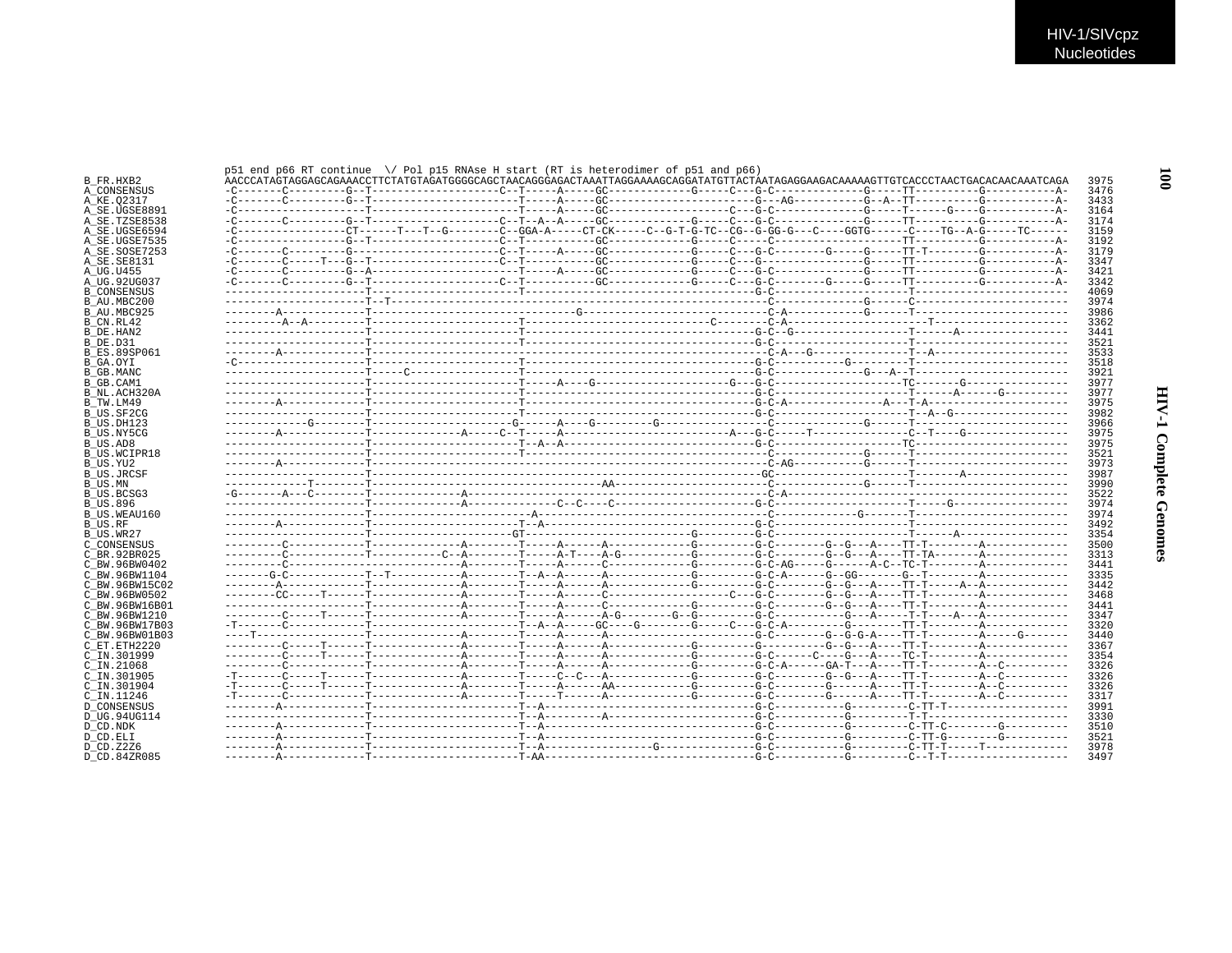| J.<br>ì<br>2<br>ć |  |
|-------------------|--|
| ž<br>ì<br>ï<br>ĭ  |  |

 $\overline{\phantom{0}}$ 

|                      | AACCCATAGTAGAGCAGAAACCTTCTATGTAGATGGGCAGCTAACCTAACAGGAGAATTAGGAAAAAGCAGGATATGTTACTAATAGAGGAAGAAAAAAGTTGTCACCCTAACAGAACAAAAATCAGAA |  |  |  |  |  |  |  |
|----------------------|-----------------------------------------------------------------------------------------------------------------------------------|--|--|--|--|--|--|--|
|                      |                                                                                                                                   |  |  |  |  |  |  |  |
| F1 BR.93BR020        |                                                                                                                                   |  |  |  |  |  |  |  |
|                      |                                                                                                                                   |  |  |  |  |  |  |  |
|                      |                                                                                                                                   |  |  |  |  |  |  |  |
|                      |                                                                                                                                   |  |  |  |  |  |  |  |
| F1 FI.FIN9363        |                                                                                                                                   |  |  |  |  |  |  |  |
|                      |                                                                                                                                   |  |  |  |  |  |  |  |
|                      |                                                                                                                                   |  |  |  |  |  |  |  |
|                      |                                                                                                                                   |  |  |  |  |  |  |  |
|                      |                                                                                                                                   |  |  |  |  |  |  |  |
|                      |                                                                                                                                   |  |  |  |  |  |  |  |
|                      |                                                                                                                                   |  |  |  |  |  |  |  |
|                      |                                                                                                                                   |  |  |  |  |  |  |  |
|                      |                                                                                                                                   |  |  |  |  |  |  |  |
|                      |                                                                                                                                   |  |  |  |  |  |  |  |
|                      |                                                                                                                                   |  |  |  |  |  |  |  |
|                      |                                                                                                                                   |  |  |  |  |  |  |  |
|                      |                                                                                                                                   |  |  |  |  |  |  |  |
|                      |                                                                                                                                   |  |  |  |  |  |  |  |
|                      |                                                                                                                                   |  |  |  |  |  |  |  |
|                      |                                                                                                                                   |  |  |  |  |  |  |  |
| CRF01 AE CONSENSUS   |                                                                                                                                   |  |  |  |  |  |  |  |
| CRF01 AE CF.90CF402  |                                                                                                                                   |  |  |  |  |  |  |  |
| CRF01 AE TH. 93TH253 |                                                                                                                                   |  |  |  |  |  |  |  |
| CRF01 AE TH.CM240    |                                                                                                                                   |  |  |  |  |  |  |  |
| CRF02 AG CONSENSUS   |                                                                                                                                   |  |  |  |  |  |  |  |
| CRF02 AG DJ.DJ263    |                                                                                                                                   |  |  |  |  |  |  |  |
| CRF02 AG DJ.DJ264    |                                                                                                                                   |  |  |  |  |  |  |  |
| CRF02 AG NG. IBNG    |                                                                                                                                   |  |  |  |  |  |  |  |
| CRF03 AB RU. KAL153  |                                                                                                                                   |  |  |  |  |  |  |  |
| CRF04 CDX CONSENSUS  |                                                                                                                                   |  |  |  |  |  |  |  |
| CRF04 cpx CY.94CY032 |                                                                                                                                   |  |  |  |  |  |  |  |
|                      |                                                                                                                                   |  |  |  |  |  |  |  |
| CRF04 cpx GR.97PVMY  |                                                                                                                                   |  |  |  |  |  |  |  |
| CRF04_cpx_GR.97PVCH  |                                                                                                                                   |  |  |  |  |  |  |  |
|                      |                                                                                                                                   |  |  |  |  |  |  |  |
| AC RW.92RW009        |                                                                                                                                   |  |  |  |  |  |  |  |
| AC SE. ETSE9488      |                                                                                                                                   |  |  |  |  |  |  |  |
|                      |                                                                                                                                   |  |  |  |  |  |  |  |
| ACD SE.SE8603        |                                                                                                                                   |  |  |  |  |  |  |  |
| AD SE.KESE7108       |                                                                                                                                   |  |  |  |  |  |  |  |
| ADH NO. NOGIL3       |                                                                                                                                   |  |  |  |  |  |  |  |
|                      |                                                                                                                                   |  |  |  |  |  |  |  |
|                      |                                                                                                                                   |  |  |  |  |  |  |  |
| AG NG. 92NG003       |                                                                                                                                   |  |  |  |  |  |  |  |
|                      |                                                                                                                                   |  |  |  |  |  |  |  |
|                      |                                                                                                                                   |  |  |  |  |  |  |  |
| AGJ ML.95ML84        |                                                                                                                                   |  |  |  |  |  |  |  |
| AJU BW.98-2117       |                                                                                                                                   |  |  |  |  |  |  |  |
| BF BR.93BR029        |                                                                                                                                   |  |  |  |  |  |  |  |
| MO CM.97CAMP645MO    |                                                                                                                                   |  |  |  |  |  |  |  |
|                      |                                                                                                                                   |  |  |  |  |  |  |  |
|                      |                                                                                                                                   |  |  |  |  |  |  |  |
|                      |                                                                                                                                   |  |  |  |  |  |  |  |
|                      |                                                                                                                                   |  |  |  |  |  |  |  |
|                      |                                                                                                                                   |  |  |  |  |  |  |  |
|                      |                                                                                                                                   |  |  |  |  |  |  |  |

Pol $p51$  RT

 $\texttt{E\_P\_I\_V\_G\_A\_E\_T\_F\_Y\_V\_D\_G\_A\_A\_N\_R\_E\_T\_K\_L\_G\_K\_A\_G\_Y\_V\_T\_N\_R\_G\_R\_Q\_K\_V\_T\_L\_T\_D\_T\_T\_N\_Q\_} \quad \text{Pol} \text{ = } \texttt{P} \cdot \texttt{P} \cdot \texttt{P} \cdot \texttt{P} \cdot \texttt{P} \cdot \texttt{P} \cdot \texttt{P} \cdot \texttt{P} \cdot \texttt{P} \cdot \texttt{P} \cdot \texttt{P} \cdot \texttt{P} \cdot \texttt{P} \cdot \texttt{P} \cdot \texttt{P$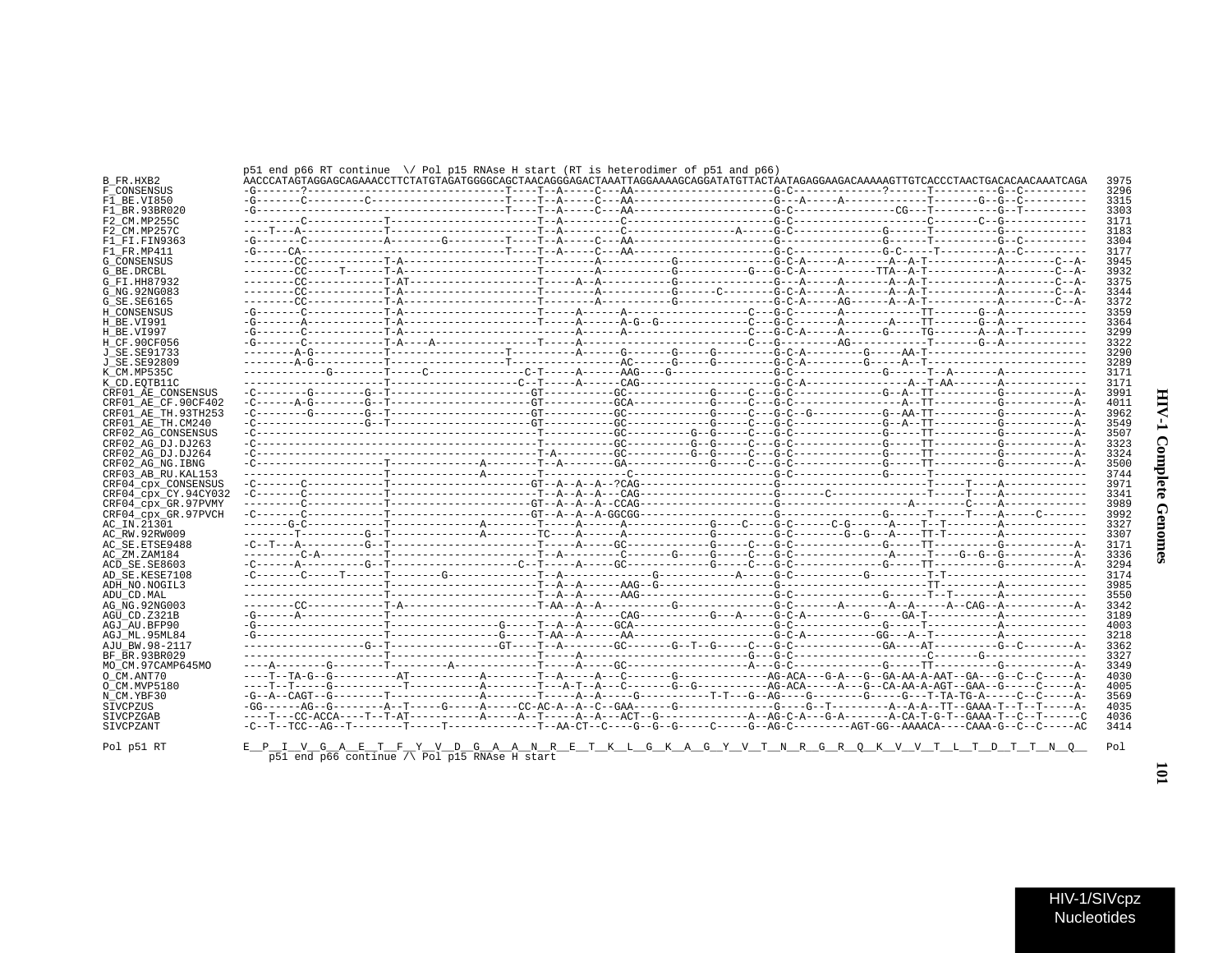|  |  |  |  | AGACTGAGTTACAAGCAATTTATCTAGCTTTGCAGGATTCGGGATTAGAAGTAAACATAGTAACAGACTCACAATATGCATTAGGAATCATTCAAGCACAACCAGATCAAAGTGAATCAGAGTTAGTCAATC |  |
|--|--|--|--|--------------------------------------------------------------------------------------------------------------------------------------|--|
|  |  |  |  |                                                                                                                                      |  |
|  |  |  |  |                                                                                                                                      |  |
|  |  |  |  |                                                                                                                                      |  |
|  |  |  |  |                                                                                                                                      |  |
|  |  |  |  |                                                                                                                                      |  |
|  |  |  |  |                                                                                                                                      |  |
|  |  |  |  |                                                                                                                                      |  |
|  |  |  |  |                                                                                                                                      |  |
|  |  |  |  |                                                                                                                                      |  |
|  |  |  |  |                                                                                                                                      |  |
|  |  |  |  |                                                                                                                                      |  |
|  |  |  |  |                                                                                                                                      |  |
|  |  |  |  |                                                                                                                                      |  |
|  |  |  |  |                                                                                                                                      |  |
|  |  |  |  |                                                                                                                                      |  |
|  |  |  |  |                                                                                                                                      |  |
|  |  |  |  |                                                                                                                                      |  |
|  |  |  |  |                                                                                                                                      |  |
|  |  |  |  |                                                                                                                                      |  |
|  |  |  |  |                                                                                                                                      |  |
|  |  |  |  |                                                                                                                                      |  |
|  |  |  |  |                                                                                                                                      |  |
|  |  |  |  |                                                                                                                                      |  |
|  |  |  |  |                                                                                                                                      |  |
|  |  |  |  |                                                                                                                                      |  |
|  |  |  |  |                                                                                                                                      |  |
|  |  |  |  |                                                                                                                                      |  |
|  |  |  |  |                                                                                                                                      |  |
|  |  |  |  |                                                                                                                                      |  |
|  |  |  |  |                                                                                                                                      |  |
|  |  |  |  |                                                                                                                                      |  |
|  |  |  |  |                                                                                                                                      |  |
|  |  |  |  |                                                                                                                                      |  |
|  |  |  |  |                                                                                                                                      |  |
|  |  |  |  |                                                                                                                                      |  |
|  |  |  |  |                                                                                                                                      |  |
|  |  |  |  |                                                                                                                                      |  |
|  |  |  |  |                                                                                                                                      |  |
|  |  |  |  |                                                                                                                                      |  |
|  |  |  |  |                                                                                                                                      |  |
|  |  |  |  |                                                                                                                                      |  |
|  |  |  |  |                                                                                                                                      |  |
|  |  |  |  |                                                                                                                                      |  |
|  |  |  |  |                                                                                                                                      |  |
|  |  |  |  |                                                                                                                                      |  |
|  |  |  |  |                                                                                                                                      |  |
|  |  |  |  |                                                                                                                                      |  |
|  |  |  |  |                                                                                                                                      |  |
|  |  |  |  |                                                                                                                                      |  |
|  |  |  |  |                                                                                                                                      |  |
|  |  |  |  |                                                                                                                                      |  |
|  |  |  |  |                                                                                                                                      |  |
|  |  |  |  |                                                                                                                                      |  |
|  |  |  |  |                                                                                                                                      |  |
|  |  |  |  |                                                                                                                                      |  |
|  |  |  |  |                                                                                                                                      |  |
|  |  |  |  |                                                                                                                                      |  |
|  |  |  |  |                                                                                                                                      |  |
|  |  |  |  |                                                                                                                                      |  |
|  |  |  |  |                                                                                                                                      |  |
|  |  |  |  |                                                                                                                                      |  |
|  |  |  |  |                                                                                                                                      |  |
|  |  |  |  |                                                                                                                                      |  |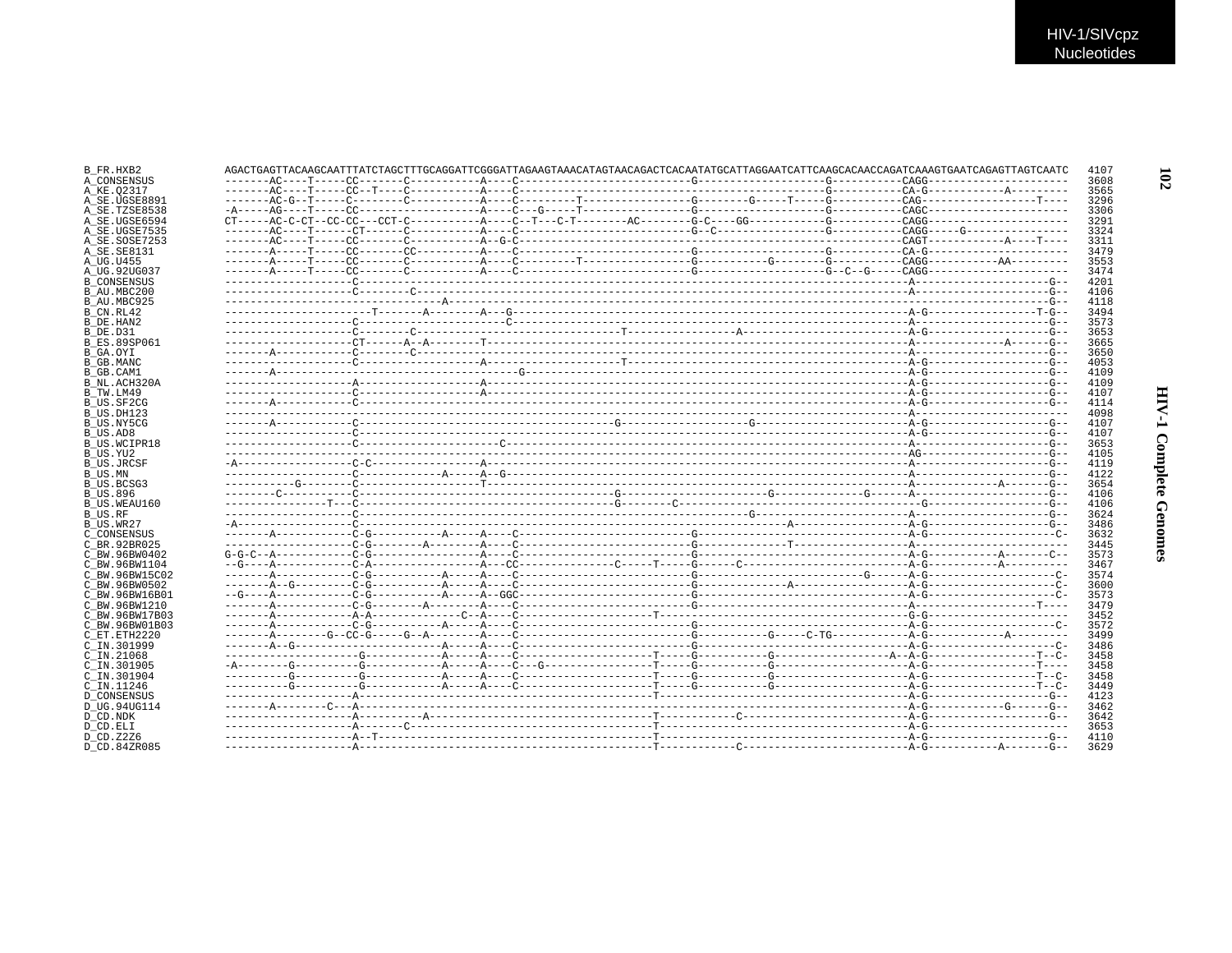| F1 BE.VI850          |  |  |  | 3447 |
|----------------------|--|--|--|------|
| F1 BR.93BR020        |  |  |  | 3435 |
| F2 CM.MP255C         |  |  |  | 3303 |
| F2 CM.MP257C         |  |  |  | 3315 |
| F1_FI.FIN9363        |  |  |  | 3436 |
| F1 FR.MP411          |  |  |  | 3309 |
| G CONSENSUS          |  |  |  | 4077 |
| G BE.DRCBL           |  |  |  | 4064 |
| G FI.HH87932         |  |  |  | 3507 |
|                      |  |  |  | 3476 |
| G NG. 92NG083        |  |  |  |      |
| G SE. SE6165         |  |  |  | 3504 |
| H CONSENSUS          |  |  |  | 3491 |
| H BE.VI991           |  |  |  | 3496 |
| H BE.VI997           |  |  |  | 3431 |
| H CF.90CF056         |  |  |  | 3454 |
| J SE. SE91733        |  |  |  | 3422 |
| J SE. SE92809        |  |  |  | 3421 |
| K CM.MP535C          |  |  |  | 3303 |
| K CD.EOTB11C         |  |  |  | 3303 |
| CRF01 AE CONSENSUS   |  |  |  | 4123 |
| CRF01 AE CF.90CF402  |  |  |  | 4143 |
| CRF01 AE TH.93TH253  |  |  |  | 4094 |
| CRF01 AE TH.CM240    |  |  |  | 3681 |
| CRF02 AG CONSENSUS   |  |  |  | 3639 |
| CRF02 AG DJ.DJ263    |  |  |  | 3455 |
| CRF02 AG DJ.DJ264    |  |  |  | 3456 |
| CRF02 AG NG. IBNG    |  |  |  | 3632 |
|                      |  |  |  | 3876 |
| CRF03 AB RU. KAL153  |  |  |  | 4103 |
| CRF04 cpx CONSENSUS  |  |  |  |      |
| CRF04 CDX CY.94CY032 |  |  |  | 3473 |
| CRF04 cpx GR.97PVMY  |  |  |  | 4121 |
| CRF04 cpx GR.97PVCH  |  |  |  | 4124 |
| AC IN.21301          |  |  |  | 3459 |
| AC RW.92RW009        |  |  |  | 3439 |
| AC SE. ETSE9488      |  |  |  | 3303 |
| AC ZM.ZAM184         |  |  |  | 3468 |
| ACD SE.SE8603        |  |  |  | 3426 |
| AD SE.KESE7108       |  |  |  | 3306 |
| ADH NO.NOGIL3        |  |  |  | 4117 |
| ADU CD.MAL           |  |  |  | 3682 |
| AG NG. 92NG003       |  |  |  | 3474 |
| AGU CD.Z321B         |  |  |  | 3321 |
| AGJ AU.BFP90         |  |  |  | 4135 |
| AGJ ML.95ML84        |  |  |  | 3350 |
| AJU BW.98-2117       |  |  |  | 3494 |
|                      |  |  |  | 3459 |
| BF BR.93BR029        |  |  |  |      |
| MO_CM.97CAMP645MO    |  |  |  | 3481 |
| O CM.ANT70           |  |  |  | 4162 |
| O CM.MVP5180         |  |  |  | 4137 |
| N CM.YBF30           |  |  |  | 3701 |
| SIVCPZUS             |  |  |  | 4167 |
| SIVCPZGAB            |  |  |  | 4168 |
| SIVCPZANT            |  |  |  | 3546 |
|                      |  |  |  |      |

K T E L Q A I Y L A L Q D S G L E V N I V T D S Q Y A L G I I Q A Q P D Q S E S E L V N

AGACTGAGTATAGCAATTATCTAGCTTTGCAGGATTCGGGATTAGAAGTAAACATAGCACTCACAATATGCATTAGGAATCATTCAAGCAACCAGATCAAAGTGAATCAGCTCAGATCATCCAGGTTAGGATTAGCACCAGATCATCAAGCAGGTTAGGATTAGTCAATC

B\_FR.HXB2

F\_CONSENSUS

p15 RNAse

4107

3425

 $103$ 

Pol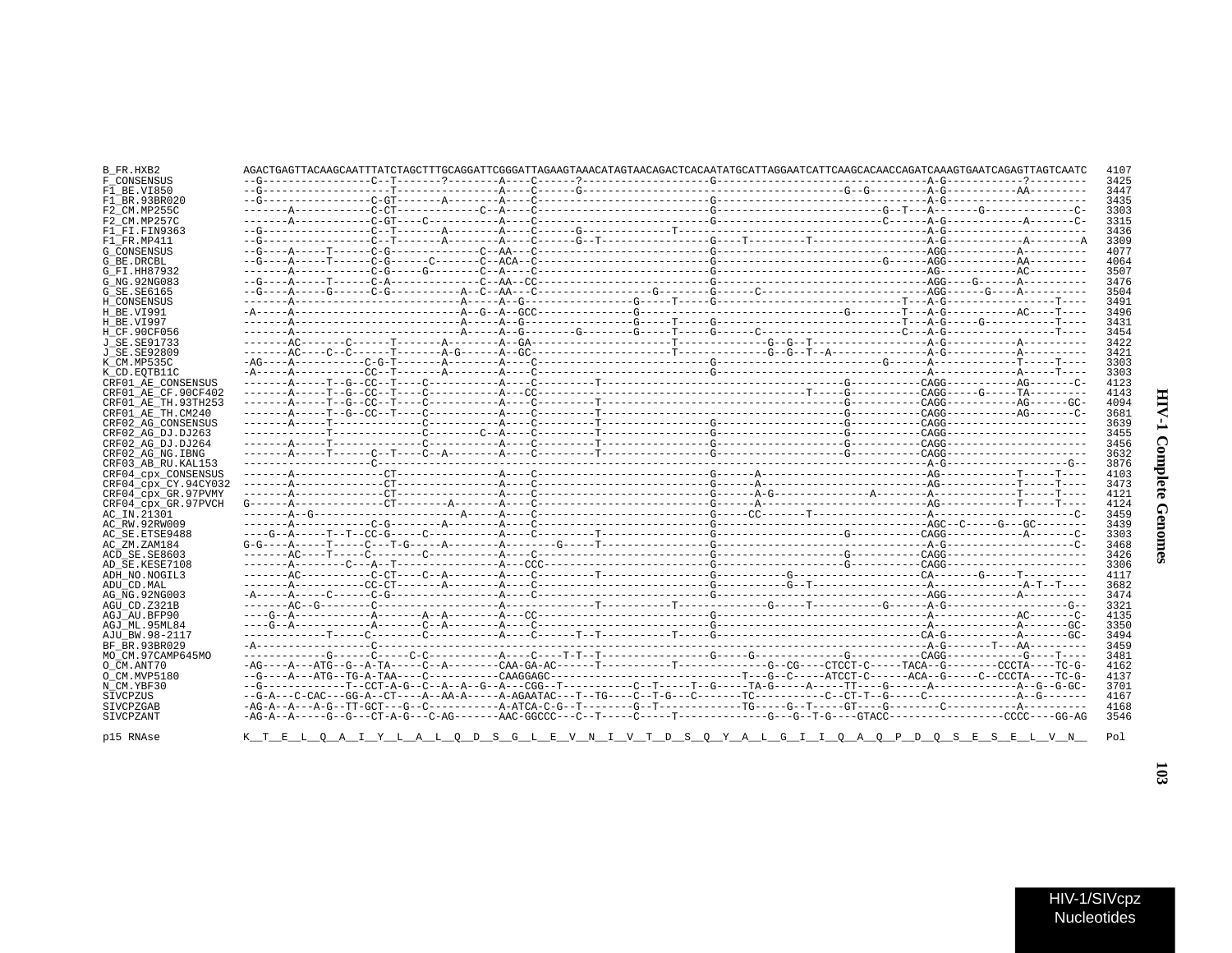|                                                                                                                                                                                                                                                                                                            |  | $p66 RT end \ \lor \ P01 p31 Int$                                                                                             |
|------------------------------------------------------------------------------------------------------------------------------------------------------------------------------------------------------------------------------------------------------------------------------------------------------------|--|-------------------------------------------------------------------------------------------------------------------------------|
| B FR.HXB2                                                                                                                                                                                                                                                                                                  |  | AAATAATAGAGCAGTTAATAAAAAGGAAAAGGTCTATCTGGCATGGGTACCAGCACACAAAGGAATTGGAGGAAATGAACAAGTAGATAATTAGTCAGTGCHGAATCAGGAAAGTACTATTTTAG |
| A CONSENSUS                                                                                                                                                                                                                                                                                                |  |                                                                                                                               |
| A KE.02317                                                                                                                                                                                                                                                                                                 |  |                                                                                                                               |
| A SE.UGSE8891                                                                                                                                                                                                                                                                                              |  |                                                                                                                               |
| A SE.TZSE8538                                                                                                                                                                                                                                                                                              |  |                                                                                                                               |
| A SE.UGSE6594                                                                                                                                                                                                                                                                                              |  |                                                                                                                               |
| A SE.UGSE7535                                                                                                                                                                                                                                                                                              |  |                                                                                                                               |
| A SE.SOSE7253                                                                                                                                                                                                                                                                                              |  |                                                                                                                               |
| A SE.SE8131                                                                                                                                                                                                                                                                                                |  |                                                                                                                               |
|                                                                                                                                                                                                                                                                                                            |  |                                                                                                                               |
| A UG.U455                                                                                                                                                                                                                                                                                                  |  |                                                                                                                               |
| A UG.92UG037                                                                                                                                                                                                                                                                                               |  |                                                                                                                               |
| <b>B CONSENSUS</b>                                                                                                                                                                                                                                                                                         |  |                                                                                                                               |
| B AU.MBC200                                                                                                                                                                                                                                                                                                |  |                                                                                                                               |
| B AU.MBC925                                                                                                                                                                                                                                                                                                |  |                                                                                                                               |
| B CN.RL42                                                                                                                                                                                                                                                                                                  |  |                                                                                                                               |
| B DE.HAN2                                                                                                                                                                                                                                                                                                  |  |                                                                                                                               |
| B DE.D31                                                                                                                                                                                                                                                                                                   |  |                                                                                                                               |
|                                                                                                                                                                                                                                                                                                            |  |                                                                                                                               |
| B ES.89SP061                                                                                                                                                                                                                                                                                               |  |                                                                                                                               |
| B GA.OYI                                                                                                                                                                                                                                                                                                   |  |                                                                                                                               |
| B GB.MANC                                                                                                                                                                                                                                                                                                  |  |                                                                                                                               |
| B GB.CAM1                                                                                                                                                                                                                                                                                                  |  |                                                                                                                               |
| B NL.ACH320A                                                                                                                                                                                                                                                                                               |  |                                                                                                                               |
| B TW.LM49                                                                                                                                                                                                                                                                                                  |  |                                                                                                                               |
| B US.SF2CG                                                                                                                                                                                                                                                                                                 |  |                                                                                                                               |
| B US.DH123                                                                                                                                                                                                                                                                                                 |  |                                                                                                                               |
|                                                                                                                                                                                                                                                                                                            |  |                                                                                                                               |
| B US.NY5CG                                                                                                                                                                                                                                                                                                 |  |                                                                                                                               |
| B US.AD8                                                                                                                                                                                                                                                                                                   |  |                                                                                                                               |
| B US.WCIPR18                                                                                                                                                                                                                                                                                               |  |                                                                                                                               |
| B US.YU2                                                                                                                                                                                                                                                                                                   |  |                                                                                                                               |
|                                                                                                                                                                                                                                                                                                            |  |                                                                                                                               |
| B US.JRCSF                                                                                                                                                                                                                                                                                                 |  |                                                                                                                               |
|                                                                                                                                                                                                                                                                                                            |  |                                                                                                                               |
| B US.MN                                                                                                                                                                                                                                                                                                    |  |                                                                                                                               |
| B US.BCSG3                                                                                                                                                                                                                                                                                                 |  |                                                                                                                               |
| <b>B US.896</b>                                                                                                                                                                                                                                                                                            |  |                                                                                                                               |
| B US.WEAU160                                                                                                                                                                                                                                                                                               |  |                                                                                                                               |
| B US.RF                                                                                                                                                                                                                                                                                                    |  |                                                                                                                               |
| B US.WR27                                                                                                                                                                                                                                                                                                  |  |                                                                                                                               |
|                                                                                                                                                                                                                                                                                                            |  |                                                                                                                               |
|                                                                                                                                                                                                                                                                                                            |  |                                                                                                                               |
|                                                                                                                                                                                                                                                                                                            |  |                                                                                                                               |
|                                                                                                                                                                                                                                                                                                            |  |                                                                                                                               |
|                                                                                                                                                                                                                                                                                                            |  |                                                                                                                               |
|                                                                                                                                                                                                                                                                                                            |  |                                                                                                                               |
|                                                                                                                                                                                                                                                                                                            |  |                                                                                                                               |
|                                                                                                                                                                                                                                                                                                            |  |                                                                                                                               |
|                                                                                                                                                                                                                                                                                                            |  |                                                                                                                               |
|                                                                                                                                                                                                                                                                                                            |  |                                                                                                                               |
|                                                                                                                                                                                                                                                                                                            |  |                                                                                                                               |
|                                                                                                                                                                                                                                                                                                            |  |                                                                                                                               |
|                                                                                                                                                                                                                                                                                                            |  |                                                                                                                               |
|                                                                                                                                                                                                                                                                                                            |  |                                                                                                                               |
|                                                                                                                                                                                                                                                                                                            |  |                                                                                                                               |
|                                                                                                                                                                                                                                                                                                            |  |                                                                                                                               |
|                                                                                                                                                                                                                                                                                                            |  |                                                                                                                               |
|                                                                                                                                                                                                                                                                                                            |  |                                                                                                                               |
|                                                                                                                                                                                                                                                                                                            |  |                                                                                                                               |
|                                                                                                                                                                                                                                                                                                            |  |                                                                                                                               |
| C CONSENSUS<br>C BR. 92BR025<br>C BW.96BW0402<br>C BW.96BW1104<br>C BW.96BW15C02<br>C BW.96BW0502<br>C BW.96BW16B01<br>C BW.96BW1210<br>C BW.96BW17B03<br>C BW.96BW01B03<br>C ET.ETH2220<br>C IN.301999<br>$C$ IN. 21068<br>C IN.301905<br>C IN.301904<br>C IN.11246<br><b>D CONSENSUS</b><br>D UG.94UG114 |  |                                                                                                                               |
| D CD.NDK                                                                                                                                                                                                                                                                                                   |  |                                                                                                                               |
| D CD.ELI<br>D CD.Z2Z6                                                                                                                                                                                                                                                                                      |  |                                                                                                                               |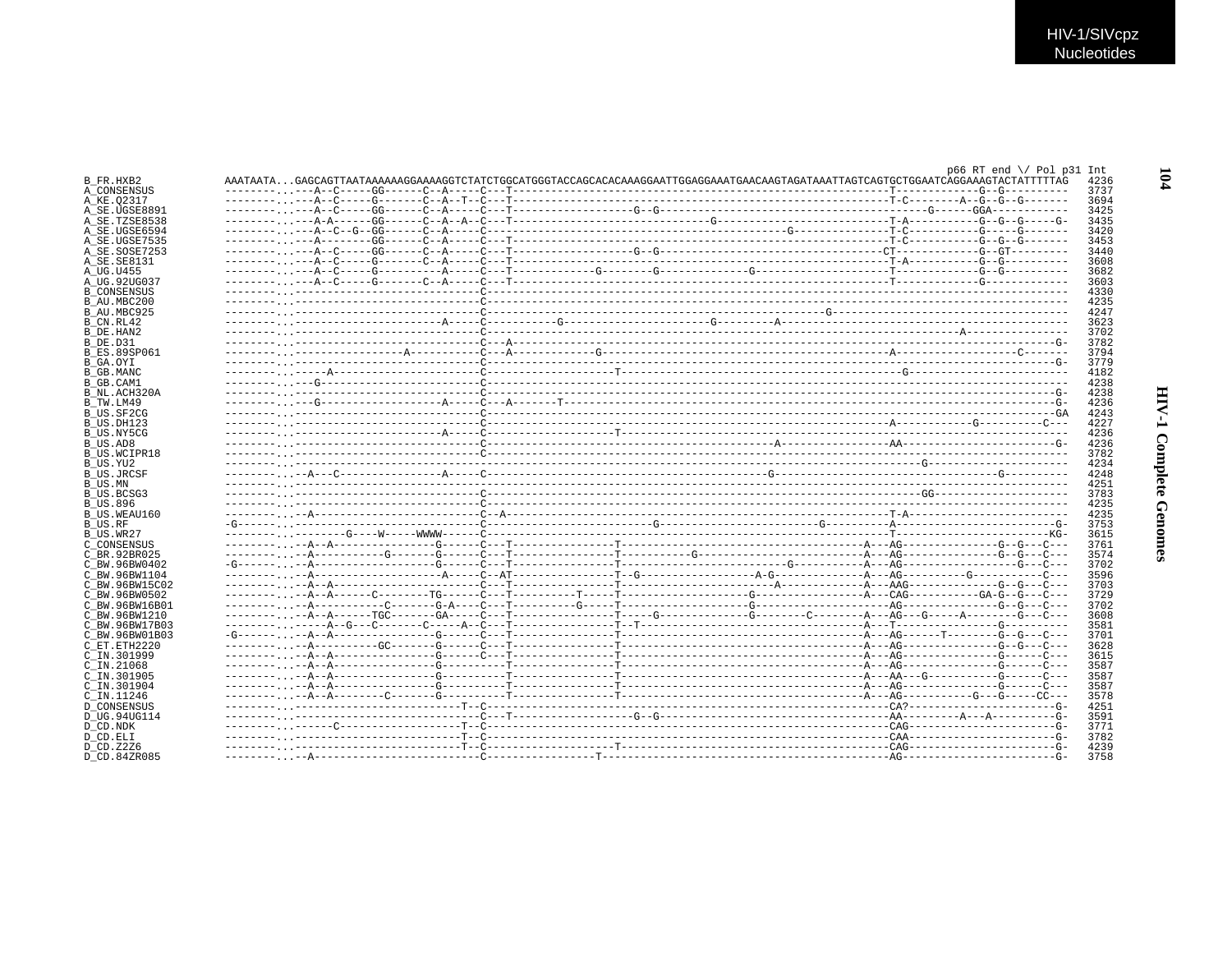# **HIV-1 Complete Genomes**

|                                        |  |  |                                                                                                                                  |  |                                 | $p66$ RT end $\lor$ Pol p31 Int | 4236             |
|----------------------------------------|--|--|----------------------------------------------------------------------------------------------------------------------------------|--|---------------------------------|---------------------------------|------------------|
| B FR.HXB2<br>F CONSENSUS               |  |  | AAATAATAGAGCAGTTAATAAAAAGGAAAAGGTCTATCTGGCATGGGTACCAGCACACAAAGGAATTGGAGGAAATGAACAAGTAGATAAATTAGTCAGTGCTGGAATCAGGAAAGTACTATTTTTAG |  |                                 |                                 | 3552             |
| F1 BE.VI850                            |  |  |                                                                                                                                  |  |                                 |                                 | 3576             |
| F1 BR.93BR020                          |  |  |                                                                                                                                  |  |                                 |                                 | 3564             |
| F2 CM.MP255C                           |  |  |                                                                                                                                  |  |                                 |                                 | 3432             |
| F2 CM.MP257C                           |  |  |                                                                                                                                  |  |                                 |                                 | 3444             |
| F1 FT FIN9363                          |  |  |                                                                                                                                  |  |                                 |                                 | 3565             |
| F1 FR.MP411                            |  |  |                                                                                                                                  |  |                                 |                                 | 3438             |
| <b>G CONSENSUS</b>                     |  |  |                                                                                                                                  |  |                                 |                                 | 4205             |
| G BE.DRCBL                             |  |  |                                                                                                                                  |  |                                 |                                 | 4193             |
| G FI.HH87932                           |  |  |                                                                                                                                  |  |                                 |                                 | 3636             |
| G NG. 92NG083                          |  |  |                                                                                                                                  |  |                                 |                                 | 3605             |
| G SE.SE6165                            |  |  |                                                                                                                                  |  |                                 |                                 | 3633             |
| H CONSENSUS                            |  |  |                                                                                                                                  |  |                                 |                                 | 3620             |
| H BE.VI991                             |  |  |                                                                                                                                  |  |                                 |                                 | 3625             |
| H BE.VI997                             |  |  |                                                                                                                                  |  |                                 |                                 | 3560             |
| H CF.90CF056                           |  |  |                                                                                                                                  |  |                                 |                                 | 3583             |
| J SE.SE91733                           |  |  |                                                                                                                                  |  |                                 |                                 | 3551             |
| J_SE.SE92809                           |  |  |                                                                                                                                  |  |                                 |                                 | 3550             |
| K CM.MP535C                            |  |  |                                                                                                                                  |  |                                 |                                 | 3432             |
| K CD.EOTB11C                           |  |  |                                                                                                                                  |  |                                 |                                 | 3432             |
| CRF01 AE CONSENSUS                     |  |  |                                                                                                                                  |  |                                 |                                 | 4252<br>HIV-     |
| CRF01 AE CF.90CF402                    |  |  |                                                                                                                                  |  |                                 |                                 | 4272             |
| CRF01 AE TH.93TH253                    |  |  |                                                                                                                                  |  |                                 |                                 | 4223             |
| CRF01 AE TH.CM240                      |  |  |                                                                                                                                  |  |                                 |                                 | 3810             |
| CRF02 AG CONSENSUS                     |  |  |                                                                                                                                  |  |                                 |                                 | 3768             |
| CRF02 AG DJ.DJ263                      |  |  |                                                                                                                                  |  |                                 |                                 | 3584<br>3585     |
| CRF02 AG DJ.DJ264<br>CRF02 AG NG. IBNG |  |  |                                                                                                                                  |  |                                 |                                 | 3761             |
| CRF03 AB RU. KAL153                    |  |  |                                                                                                                                  |  |                                 |                                 | 4005             |
| CRF04 cpx CONSENSUS                    |  |  |                                                                                                                                  |  |                                 |                                 | Complete<br>4232 |
| CRF04_cpx_CY.94CY032                   |  |  |                                                                                                                                  |  |                                 |                                 | 3602             |
| CRF04 cpx GR.97PVMY                    |  |  |                                                                                                                                  |  |                                 |                                 | 4250             |
| CRF04 cpx GR.97PVCH                    |  |  |                                                                                                                                  |  |                                 |                                 | Genom<br>4253    |
| AC IN.21301                            |  |  |                                                                                                                                  |  |                                 |                                 | 3588             |
| AC RW.92RW009                          |  |  |                                                                                                                                  |  |                                 |                                 | 3568             |
| AC SE. ETSE9488                        |  |  |                                                                                                                                  |  |                                 |                                 | 3432             |
| AC ZM.ZAM184                           |  |  |                                                                                                                                  |  |                                 |                                 | 3597<br>Ω        |
| ACD SE.SE8603                          |  |  |                                                                                                                                  |  |                                 |                                 | 3555             |
| AD SE.KESE7108                         |  |  |                                                                                                                                  |  |                                 |                                 | 3435             |
| ADH_NO.NOGIL3                          |  |  |                                                                                                                                  |  |                                 |                                 | 4246             |
| ADU CD.MAL                             |  |  |                                                                                                                                  |  |                                 |                                 | 3811             |
| AG NG. 92NG003                         |  |  |                                                                                                                                  |  |                                 |                                 | 3603             |
| AGU CD.Z321B                           |  |  |                                                                                                                                  |  |                                 |                                 | 3450             |
| AGJ AU.BFP90                           |  |  |                                                                                                                                  |  |                                 |                                 | 4264             |
| AGJ ML.95ML84                          |  |  |                                                                                                                                  |  |                                 |                                 | 3479             |
| AJU BW.98-2117                         |  |  |                                                                                                                                  |  |                                 |                                 | 3623             |
| BF BR.93BR029                          |  |  |                                                                                                                                  |  |                                 |                                 | 3588             |
| MO CM.97CAMP645MO                      |  |  |                                                                                                                                  |  |                                 |                                 | 3610             |
| O CM.ANT70                             |  |  |                                                                                                                                  |  |                                 |                                 | 4291             |
| O CM.MVP5180                           |  |  |                                                                                                                                  |  |                                 |                                 | 4266             |
| N_CM.YBF30                             |  |  |                                                                                                                                  |  |                                 |                                 | 3830             |
| SIVCPZUS                               |  |  |                                                                                                                                  |  |                                 |                                 | 4296             |
| SIVCPZGAB                              |  |  |                                                                                                                                  |  |                                 |                                 | 4297             |
| SIVCPZANT                              |  |  |                                                                                                                                  |  |                                 |                                 | 3675             |
|                                        |  |  |                                                                                                                                  |  |                                 |                                 |                  |
| p15 RNAse                              |  |  | <u>QII.EQLIKKEKVYLAWVPAHKGIGGNEQVDKLVSAGIRKVLFL</u>                                                                              |  | Pol p15 RNAse H $\land$ Pol p31 |                                 | Pol              |
|                                        |  |  |                                                                                                                                  |  |                                 | p66 RT end / Integrase start    |                  |
|                                        |  |  |                                                                                                                                  |  |                                 |                                 |                  |
|                                        |  |  |                                                                                                                                  |  |                                 |                                 |                  |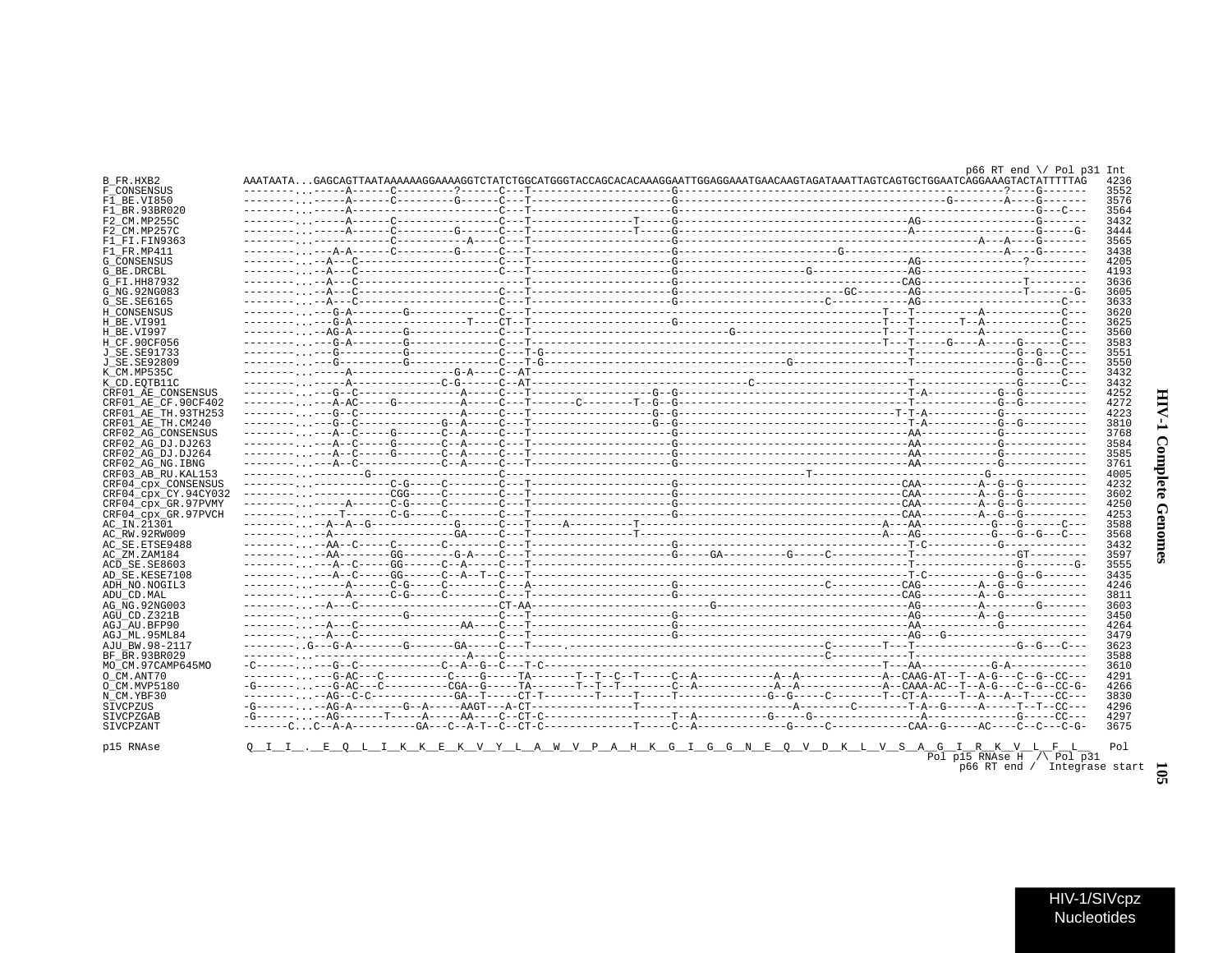| B FR.HXB2                    | ATGGAATAGATAAGGCCCAAGATGAACATGAGAAATATCACAGTAATTGGAGAGCAATGGCTAGTGATTTTAACCTGCCACCTGTAGTAGCAAAAGAAATAGTAGCCAGCTGTGATAAATGTCAGCTAA |  |  |  |  | 4365         |
|------------------------------|-----------------------------------------------------------------------------------------------------------------------------------|--|--|--|--|--------------|
| A CONSENSUS                  |                                                                                                                                   |  |  |  |  | 3866         |
| A KE.02317                   |                                                                                                                                   |  |  |  |  | 3823         |
| A SE.UGSE8891                |                                                                                                                                   |  |  |  |  | 3554         |
| A SE.TZSE8538                |                                                                                                                                   |  |  |  |  | 3564         |
| A SE.UGSE6594                |                                                                                                                                   |  |  |  |  | 3549         |
| A SE.UGSE7535                |                                                                                                                                   |  |  |  |  | 3582         |
| A SE.SOSE7253                |                                                                                                                                   |  |  |  |  | 3569         |
| A SE. SE8131                 |                                                                                                                                   |  |  |  |  | 3737         |
| A UG.U455                    |                                                                                                                                   |  |  |  |  | 3811         |
| A UG.92UG037                 |                                                                                                                                   |  |  |  |  | 3732         |
| <b>B CONSENSUS</b>           |                                                                                                                                   |  |  |  |  | 4459         |
| B AU.MBC200                  |                                                                                                                                   |  |  |  |  | 4364         |
| B AU.MBC925                  |                                                                                                                                   |  |  |  |  | 4376         |
| B CN.RL42                    |                                                                                                                                   |  |  |  |  | 3752         |
| B DE.HAN2                    |                                                                                                                                   |  |  |  |  | 3831         |
| B_DE.D31                     |                                                                                                                                   |  |  |  |  | 3911         |
| <b>B ES.89SP061</b>          |                                                                                                                                   |  |  |  |  | 3923         |
| B GA.OYI                     |                                                                                                                                   |  |  |  |  | 3908         |
| B GB.MANC                    |                                                                                                                                   |  |  |  |  | 4311         |
| B GB.CAM1                    |                                                                                                                                   |  |  |  |  | 4367         |
| B NL.ACH320A                 |                                                                                                                                   |  |  |  |  | 4367         |
| B TW.LM49                    |                                                                                                                                   |  |  |  |  | 4365         |
| B US.SF2CG                   |                                                                                                                                   |  |  |  |  | 4372         |
| B US.DH123                   |                                                                                                                                   |  |  |  |  | 4356         |
| B US.NY5CG                   |                                                                                                                                   |  |  |  |  | 4365         |
|                              |                                                                                                                                   |  |  |  |  |              |
| B US.AD8                     |                                                                                                                                   |  |  |  |  | 4365         |
| B US.WCIPR18<br>B US.YU2     |                                                                                                                                   |  |  |  |  | 3911<br>4363 |
|                              |                                                                                                                                   |  |  |  |  | 4377         |
| <b>B US.JRCSF</b><br>B US.MN |                                                                                                                                   |  |  |  |  | 4380         |
|                              |                                                                                                                                   |  |  |  |  |              |
| B US.BCSG3                   |                                                                                                                                   |  |  |  |  | 3912         |
| B US.896                     |                                                                                                                                   |  |  |  |  | 4364         |
| B US.WEAU160                 |                                                                                                                                   |  |  |  |  | 4364         |
| B US.RF                      |                                                                                                                                   |  |  |  |  | 3882         |
| B US.WR27                    |                                                                                                                                   |  |  |  |  | 3744         |
| C CONSENSUS                  |                                                                                                                                   |  |  |  |  | 3890         |
| C BR. 92BR025                |                                                                                                                                   |  |  |  |  | 3703         |
| C BW.96BW0402                |                                                                                                                                   |  |  |  |  | 3831         |
| C BW.96BW1104                |                                                                                                                                   |  |  |  |  | 3725         |
| C BW.96BW15C02               |                                                                                                                                   |  |  |  |  | 3832         |
| C BW. 96BW0502               |                                                                                                                                   |  |  |  |  | 3858         |
| C BW.96BW16B01               |                                                                                                                                   |  |  |  |  | 3831         |
| C BW.96BW1210                |                                                                                                                                   |  |  |  |  | 3737         |
| C BW.96BW17B03               |                                                                                                                                   |  |  |  |  | 3710         |
| C BW.96BW01B03               |                                                                                                                                   |  |  |  |  | 3830         |
| C ET.ETH2220                 |                                                                                                                                   |  |  |  |  | 3757         |
| C IN.301999                  |                                                                                                                                   |  |  |  |  | 3744         |
| $C$ IN. 21068                |                                                                                                                                   |  |  |  |  | 3716         |
| C IN.301905                  |                                                                                                                                   |  |  |  |  | 3716         |
| C IN.301904                  |                                                                                                                                   |  |  |  |  | 3716         |
| C IN.11246                   |                                                                                                                                   |  |  |  |  | 3707         |
| D CONSENSUS                  |                                                                                                                                   |  |  |  |  | 4380         |
| D UG.94UG114                 |                                                                                                                                   |  |  |  |  | 3720         |
| D CD.NDK                     |                                                                                                                                   |  |  |  |  | 3900         |
| D CD.ELI                     |                                                                                                                                   |  |  |  |  | 3911         |
| D CD.Z2Z6                    |                                                                                                                                   |  |  |  |  | 4368         |
| D CD.84ZR085                 |                                                                                                                                   |  |  |  |  | 3887         |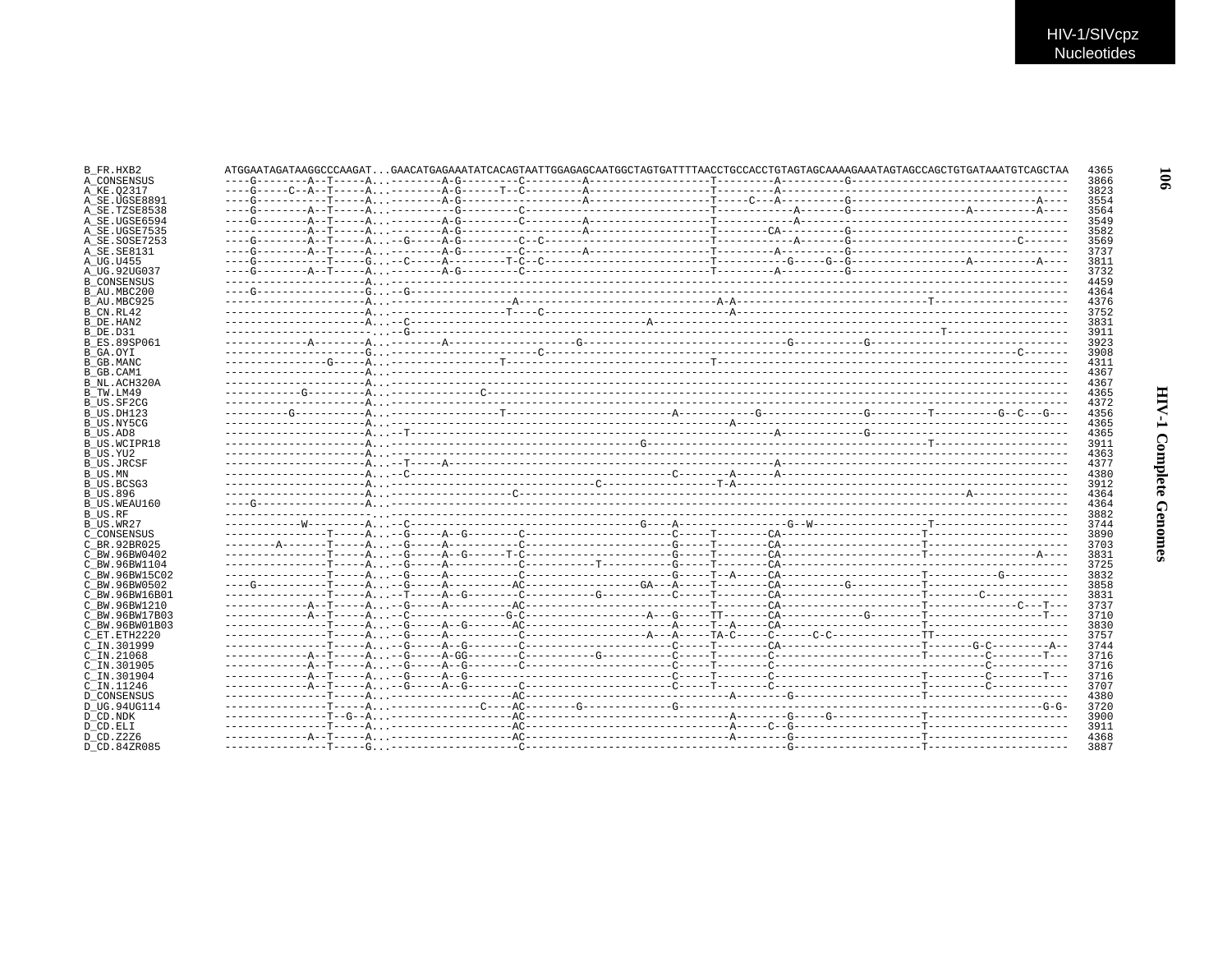| F CONSENSUS          |  |  |                                                                                         |  | 3681 |
|----------------------|--|--|-----------------------------------------------------------------------------------------|--|------|
|                      |  |  |                                                                                         |  | 3705 |
| F1 BE VT850          |  |  |                                                                                         |  |      |
| F1 BR.93BR020        |  |  |                                                                                         |  | 3693 |
| F2 CM.MP255C         |  |  |                                                                                         |  | 3561 |
| F2 CM.MP257C         |  |  |                                                                                         |  | 3573 |
| F1 FI.FIN9363        |  |  |                                                                                         |  | 3694 |
| F1 FR.MP411          |  |  |                                                                                         |  | 3567 |
|                      |  |  |                                                                                         |  |      |
| G CONSENSUS          |  |  |                                                                                         |  | 4334 |
| G BE.DRCBL           |  |  |                                                                                         |  | 4322 |
| G FI.HH87932         |  |  |                                                                                         |  | 3765 |
| G NG. 92NG083        |  |  |                                                                                         |  | 3734 |
| G SE. SE6165         |  |  |                                                                                         |  | 3762 |
|                      |  |  |                                                                                         |  |      |
| H CONSENSUS          |  |  |                                                                                         |  | 3749 |
| H BE.VI991           |  |  |                                                                                         |  | 3754 |
| H BE.VI997           |  |  |                                                                                         |  | 3689 |
| H CF.90CF056         |  |  |                                                                                         |  | 3712 |
| J SE.SE91733         |  |  |                                                                                         |  | 3680 |
|                      |  |  |                                                                                         |  | 3679 |
| J SE. SE92809        |  |  |                                                                                         |  |      |
| K CM.MP535C          |  |  |                                                                                         |  | 3561 |
| K CD.EOTB11C         |  |  |                                                                                         |  | 3562 |
| CRF01 AE CONSENSUS   |  |  |                                                                                         |  | 4381 |
| CRF01 AE CF.90CF402  |  |  |                                                                                         |  | 4401 |
|                      |  |  |                                                                                         |  |      |
| CRF01 AE TH.93TH253  |  |  |                                                                                         |  | 4352 |
| CRF01 AE TH.CM240    |  |  |                                                                                         |  | 3939 |
| CRF02 AG CONSENSUS   |  |  |                                                                                         |  | 3897 |
| CRF02 AG DJ.DJ263    |  |  |                                                                                         |  | 3713 |
| CRF02 AG DJ.DJ264    |  |  |                                                                                         |  | 3714 |
|                      |  |  |                                                                                         |  |      |
| CRF02 AG NG. IBNG    |  |  |                                                                                         |  | 3890 |
|                      |  |  |                                                                                         |  |      |
| CRF03 AB RU. KAL153  |  |  |                                                                                         |  | 4134 |
|                      |  |  |                                                                                         |  | 4361 |
| CRF04_cpx_CONSENSUS  |  |  |                                                                                         |  |      |
| CRF04 cpx CY.94CY032 |  |  |                                                                                         |  | 3731 |
| CRF04 cpx GR.97PVMY  |  |  |                                                                                         |  | 4379 |
| CRF04 cpx GR.97PVCH  |  |  |                                                                                         |  | 4382 |
| AC IN.21301          |  |  |                                                                                         |  | 3717 |
| AC RW.92RW009        |  |  |                                                                                         |  | 3697 |
|                      |  |  |                                                                                         |  |      |
| AC SE.ETSE9488       |  |  |                                                                                         |  | 3561 |
| AC ZM.ZAM184         |  |  |                                                                                         |  | 3726 |
| ACD SE.SE8603        |  |  |                                                                                         |  | 3684 |
| AD SE.KESE7108       |  |  |                                                                                         |  | 3564 |
| ADH NO.NOGIL3        |  |  |                                                                                         |  | 4375 |
|                      |  |  |                                                                                         |  | 3940 |
| ADU CD.MAL           |  |  |                                                                                         |  |      |
| AG NG.92NG003        |  |  |                                                                                         |  | 3732 |
| AGU CD.Z321B         |  |  |                                                                                         |  | 3579 |
| AGJ AU BFP90         |  |  |                                                                                         |  | 4393 |
| AGJ ML.95ML84        |  |  |                                                                                         |  | 3608 |
| AJU BW.98-2117       |  |  |                                                                                         |  | 3752 |
|                      |  |  |                                                                                         |  |      |
| BF BR. 93BR029       |  |  |                                                                                         |  | 3717 |
| MO CM.97CAMP645MO    |  |  |                                                                                         |  | 3739 |
| O CM.ANT70           |  |  |                                                                                         |  | 4420 |
| O CM.MVP5180         |  |  |                                                                                         |  | 4395 |
| N CM.YBF30           |  |  |                                                                                         |  | 3959 |
|                      |  |  |                                                                                         |  |      |
| SIVCPZUS             |  |  |                                                                                         |  | 4425 |
| SIVCPZGAB            |  |  |                                                                                         |  | 4426 |
| SIVCPZANT            |  |  |                                                                                         |  | 3804 |
|                      |  |  | D G I D K A O D . E H E K Y H S N W R A M A S D F N L P P V V A K E I V A S C D K C O L |  |      |

ATGGAATAGATAAGCCCAAGAT...GAACATGAGAAATATCACAGTAATTGGAGAGCAATGGCTAGTGATTTTAACCTGCCACCTGTAGTAGCAAAGAAATAGTAGCCAGCTGTGATAAATGTCAGCTAA

B\_FR.HXB2

 $10<sub>L</sub>$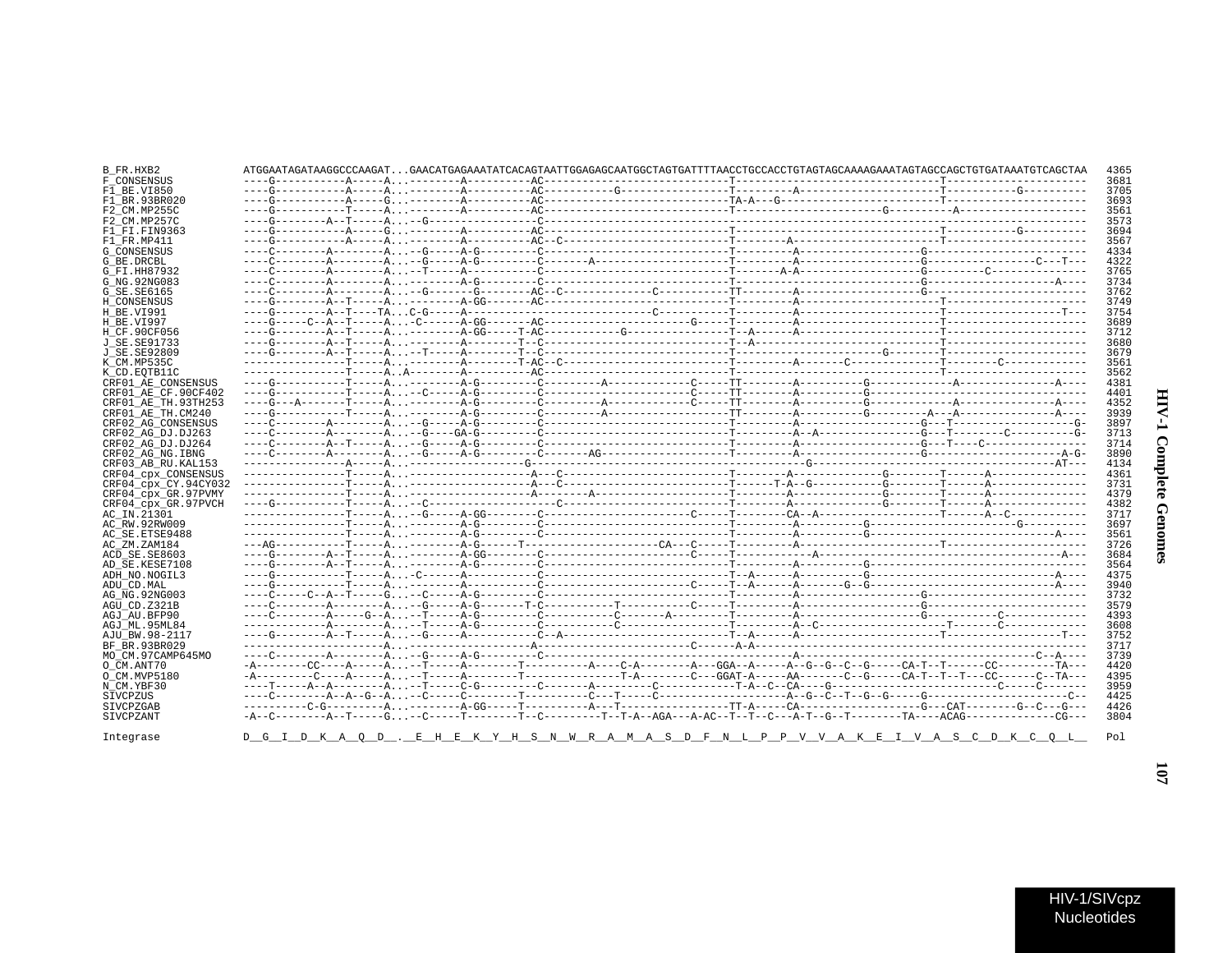|                     | AAGGAGAAGCAAGCAAGCAAGCAAGCAAGCAAGCAACGAACGAACGAACGAACGAACGAAGGAAAAGCTTATCCTGGTAGCAGTTCATGTAGCCAGTGGATATATAGAAGCAGAAGTTCATGTAGCCAGTAGAAGCAAGGAAGCTAGTATCCTAGCAGAAGTTATTCCTAGAAGCAGAAGTTATTCCTAGAAGCAGAAGCAGAAGTTATTCCTAGAAGCAGAA |  |  |  |  |
|---------------------|---------------------------------------------------------------------------------------------------------------------------------------------------------------------------------------------------------------------------------|--|--|--|--|
|                     |                                                                                                                                                                                                                                 |  |  |  |  |
|                     |                                                                                                                                                                                                                                 |  |  |  |  |
| A_SE.UGSE8891       |                                                                                                                                                                                                                                 |  |  |  |  |
| A SE.TZSE8538       |                                                                                                                                                                                                                                 |  |  |  |  |
| A SE.UGSE6594       |                                                                                                                                                                                                                                 |  |  |  |  |
| A SE.UGSE7535       |                                                                                                                                                                                                                                 |  |  |  |  |
| A SE.SOSE7253       |                                                                                                                                                                                                                                 |  |  |  |  |
|                     |                                                                                                                                                                                                                                 |  |  |  |  |
|                     |                                                                                                                                                                                                                                 |  |  |  |  |
|                     |                                                                                                                                                                                                                                 |  |  |  |  |
|                     |                                                                                                                                                                                                                                 |  |  |  |  |
|                     |                                                                                                                                                                                                                                 |  |  |  |  |
|                     |                                                                                                                                                                                                                                 |  |  |  |  |
|                     |                                                                                                                                                                                                                                 |  |  |  |  |
|                     |                                                                                                                                                                                                                                 |  |  |  |  |
|                     |                                                                                                                                                                                                                                 |  |  |  |  |
| <b>B ES.89SP061</b> |                                                                                                                                                                                                                                 |  |  |  |  |
|                     |                                                                                                                                                                                                                                 |  |  |  |  |
|                     |                                                                                                                                                                                                                                 |  |  |  |  |
|                     |                                                                                                                                                                                                                                 |  |  |  |  |
| B NL.ACH320A        |                                                                                                                                                                                                                                 |  |  |  |  |
|                     |                                                                                                                                                                                                                                 |  |  |  |  |
|                     |                                                                                                                                                                                                                                 |  |  |  |  |
|                     |                                                                                                                                                                                                                                 |  |  |  |  |
|                     |                                                                                                                                                                                                                                 |  |  |  |  |
|                     |                                                                                                                                                                                                                                 |  |  |  |  |
|                     |                                                                                                                                                                                                                                 |  |  |  |  |
| <b>B US.WCIPR18</b> |                                                                                                                                                                                                                                 |  |  |  |  |
|                     |                                                                                                                                                                                                                                 |  |  |  |  |
|                     |                                                                                                                                                                                                                                 |  |  |  |  |
|                     |                                                                                                                                                                                                                                 |  |  |  |  |
|                     |                                                                                                                                                                                                                                 |  |  |  |  |
|                     |                                                                                                                                                                                                                                 |  |  |  |  |
|                     |                                                                                                                                                                                                                                 |  |  |  |  |
|                     |                                                                                                                                                                                                                                 |  |  |  |  |
|                     |                                                                                                                                                                                                                                 |  |  |  |  |
|                     |                                                                                                                                                                                                                                 |  |  |  |  |
|                     |                                                                                                                                                                                                                                 |  |  |  |  |
|                     |                                                                                                                                                                                                                                 |  |  |  |  |
| C BW.96BW15C02      |                                                                                                                                                                                                                                 |  |  |  |  |
|                     |                                                                                                                                                                                                                                 |  |  |  |  |
|                     |                                                                                                                                                                                                                                 |  |  |  |  |
|                     |                                                                                                                                                                                                                                 |  |  |  |  |
|                     |                                                                                                                                                                                                                                 |  |  |  |  |
|                     |                                                                                                                                                                                                                                 |  |  |  |  |
|                     |                                                                                                                                                                                                                                 |  |  |  |  |
|                     |                                                                                                                                                                                                                                 |  |  |  |  |
|                     |                                                                                                                                                                                                                                 |  |  |  |  |
|                     |                                                                                                                                                                                                                                 |  |  |  |  |
|                     |                                                                                                                                                                                                                                 |  |  |  |  |
|                     |                                                                                                                                                                                                                                 |  |  |  |  |
|                     |                                                                                                                                                                                                                                 |  |  |  |  |
|                     |                                                                                                                                                                                                                                 |  |  |  |  |
|                     |                                                                                                                                                                                                                                 |  |  |  |  |
|                     |                                                                                                                                                                                                                                 |  |  |  |  |
|                     |                                                                                                                                                                                                                                 |  |  |  |  |
|                     |                                                                                                                                                                                                                                 |  |  |  |  |
|                     |                                                                                                                                                                                                                                 |  |  |  |  |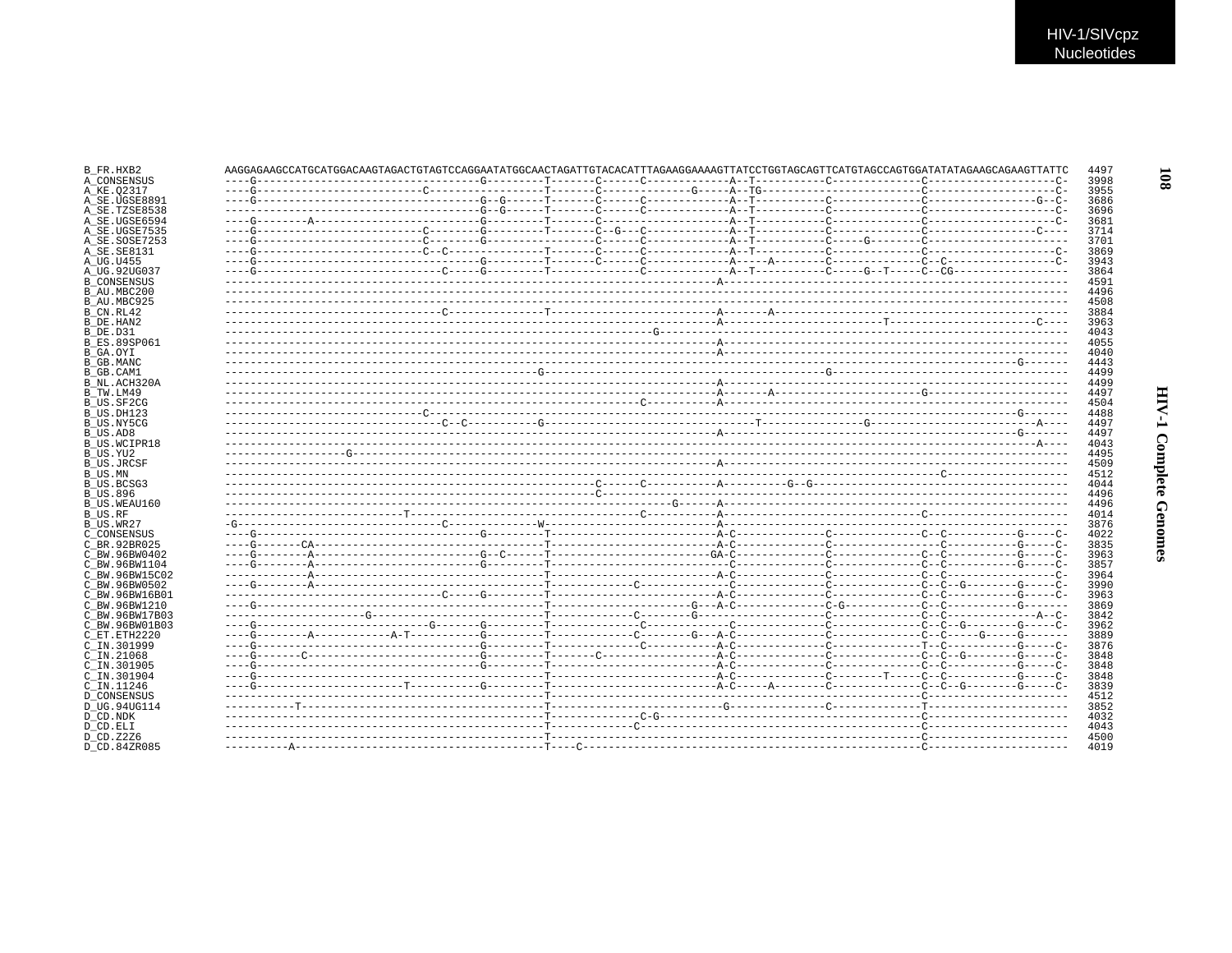| j<br>٢<br>ì |  |
|-------------|--|
| į<br>ì<br>֦ |  |

| B FR.HXB2                                                                                                                                                                                                                                                                                                                                                                                                                     | AAGGAGAAGCCATGCATGGACAAGTAGACTGTAGTCCAGGAATATGGCAACTAGATTGTACACATTTAGAAGGAAAAGTTATCCTGGTAGCAGTTCATGTAGCCAGTGGATATATAGAAGCAGAAGTTATTC |  |  |  | 4497 |
|-------------------------------------------------------------------------------------------------------------------------------------------------------------------------------------------------------------------------------------------------------------------------------------------------------------------------------------------------------------------------------------------------------------------------------|--------------------------------------------------------------------------------------------------------------------------------------|--|--|--|------|
| F CONSENSUS                                                                                                                                                                                                                                                                                                                                                                                                                   |                                                                                                                                      |  |  |  | 3810 |
| F1 BE.VI850                                                                                                                                                                                                                                                                                                                                                                                                                   |                                                                                                                                      |  |  |  | 3837 |
| F1 BR. 93BR020                                                                                                                                                                                                                                                                                                                                                                                                                |                                                                                                                                      |  |  |  | 3825 |
| F2 CM.MP255C                                                                                                                                                                                                                                                                                                                                                                                                                  |                                                                                                                                      |  |  |  | 3693 |
| F2 CM.MP257C                                                                                                                                                                                                                                                                                                                                                                                                                  |                                                                                                                                      |  |  |  | 3705 |
| F1 FI.FIN9363                                                                                                                                                                                                                                                                                                                                                                                                                 |                                                                                                                                      |  |  |  | 3826 |
| F1 FR.MP411                                                                                                                                                                                                                                                                                                                                                                                                                   |                                                                                                                                      |  |  |  | 3699 |
| <b>G CONSENSUS</b>                                                                                                                                                                                                                                                                                                                                                                                                            |                                                                                                                                      |  |  |  | 4464 |
| G_BE.DRCBL                                                                                                                                                                                                                                                                                                                                                                                                                    |                                                                                                                                      |  |  |  | 4454 |
| G FI.HH87932                                                                                                                                                                                                                                                                                                                                                                                                                  |                                                                                                                                      |  |  |  | 3897 |
| G NG. 92NG083                                                                                                                                                                                                                                                                                                                                                                                                                 |                                                                                                                                      |  |  |  | 3866 |
| G_SE.SE6165                                                                                                                                                                                                                                                                                                                                                                                                                   |                                                                                                                                      |  |  |  | 3894 |
| H CONSENSUS                                                                                                                                                                                                                                                                                                                                                                                                                   |                                                                                                                                      |  |  |  | 3881 |
| H BE.VI991                                                                                                                                                                                                                                                                                                                                                                                                                    |                                                                                                                                      |  |  |  | 3886 |
| H BE.VI997                                                                                                                                                                                                                                                                                                                                                                                                                    |                                                                                                                                      |  |  |  | 3821 |
| H CF.90CF056                                                                                                                                                                                                                                                                                                                                                                                                                  |                                                                                                                                      |  |  |  | 3844 |
| J SE. SE91733                                                                                                                                                                                                                                                                                                                                                                                                                 |                                                                                                                                      |  |  |  | 3812 |
| J SE. SE92809                                                                                                                                                                                                                                                                                                                                                                                                                 |                                                                                                                                      |  |  |  | 3811 |
| K CM.MP535C                                                                                                                                                                                                                                                                                                                                                                                                                   |                                                                                                                                      |  |  |  | 3693 |
| K CD.EOTB11C                                                                                                                                                                                                                                                                                                                                                                                                                  |                                                                                                                                      |  |  |  | 3694 |
| CRF01 AE CONSENSUS                                                                                                                                                                                                                                                                                                                                                                                                            |                                                                                                                                      |  |  |  | 4513 |
| CRF01_AE_CF.90CF402                                                                                                                                                                                                                                                                                                                                                                                                           |                                                                                                                                      |  |  |  | 4533 |
| CRF01 AE TH.93TH253                                                                                                                                                                                                                                                                                                                                                                                                           |                                                                                                                                      |  |  |  | 4484 |
| CRF01 AE TH.CM240                                                                                                                                                                                                                                                                                                                                                                                                             |                                                                                                                                      |  |  |  | 4071 |
| CRF02 AG CONSENSUS                                                                                                                                                                                                                                                                                                                                                                                                            |                                                                                                                                      |  |  |  | 4029 |
| CRF02 AG DJ.DJ263                                                                                                                                                                                                                                                                                                                                                                                                             |                                                                                                                                      |  |  |  | 3845 |
| CRF02 AG DJ.DJ264                                                                                                                                                                                                                                                                                                                                                                                                             |                                                                                                                                      |  |  |  | 3846 |
| CRF02 AG NG. IBNG                                                                                                                                                                                                                                                                                                                                                                                                             |                                                                                                                                      |  |  |  | 4022 |
| CRF03 AB RU. KAL153                                                                                                                                                                                                                                                                                                                                                                                                           |                                                                                                                                      |  |  |  |      |
|                                                                                                                                                                                                                                                                                                                                                                                                                               |                                                                                                                                      |  |  |  | 4266 |
|                                                                                                                                                                                                                                                                                                                                                                                                                               |                                                                                                                                      |  |  |  | 4493 |
|                                                                                                                                                                                                                                                                                                                                                                                                                               |                                                                                                                                      |  |  |  | 3863 |
|                                                                                                                                                                                                                                                                                                                                                                                                                               |                                                                                                                                      |  |  |  | 4511 |
|                                                                                                                                                                                                                                                                                                                                                                                                                               |                                                                                                                                      |  |  |  | 4514 |
|                                                                                                                                                                                                                                                                                                                                                                                                                               |                                                                                                                                      |  |  |  | 3849 |
|                                                                                                                                                                                                                                                                                                                                                                                                                               |                                                                                                                                      |  |  |  | 3829 |
|                                                                                                                                                                                                                                                                                                                                                                                                                               |                                                                                                                                      |  |  |  | 3693 |
|                                                                                                                                                                                                                                                                                                                                                                                                                               |                                                                                                                                      |  |  |  | 3858 |
|                                                                                                                                                                                                                                                                                                                                                                                                                               |                                                                                                                                      |  |  |  | 3816 |
|                                                                                                                                                                                                                                                                                                                                                                                                                               |                                                                                                                                      |  |  |  | 3696 |
|                                                                                                                                                                                                                                                                                                                                                                                                                               |                                                                                                                                      |  |  |  | 4507 |
|                                                                                                                                                                                                                                                                                                                                                                                                                               |                                                                                                                                      |  |  |  | 4072 |
|                                                                                                                                                                                                                                                                                                                                                                                                                               |                                                                                                                                      |  |  |  | 3864 |
|                                                                                                                                                                                                                                                                                                                                                                                                                               |                                                                                                                                      |  |  |  | 3711 |
|                                                                                                                                                                                                                                                                                                                                                                                                                               |                                                                                                                                      |  |  |  | 4525 |
|                                                                                                                                                                                                                                                                                                                                                                                                                               |                                                                                                                                      |  |  |  | 3740 |
|                                                                                                                                                                                                                                                                                                                                                                                                                               |                                                                                                                                      |  |  |  | 3884 |
|                                                                                                                                                                                                                                                                                                                                                                                                                               |                                                                                                                                      |  |  |  | 3849 |
|                                                                                                                                                                                                                                                                                                                                                                                                                               |                                                                                                                                      |  |  |  | 3871 |
|                                                                                                                                                                                                                                                                                                                                                                                                                               |                                                                                                                                      |  |  |  | 4552 |
|                                                                                                                                                                                                                                                                                                                                                                                                                               |                                                                                                                                      |  |  |  | 4527 |
|                                                                                                                                                                                                                                                                                                                                                                                                                               |                                                                                                                                      |  |  |  | 4091 |
|                                                                                                                                                                                                                                                                                                                                                                                                                               |                                                                                                                                      |  |  |  | 4557 |
| CRF04 cpx CONSENSUS<br>CRF04 CDX CY.94CY032<br>CRF04 cpx GR.97PVMY<br>CRF04 cpx GR.97PVCH<br>AC IN.21301<br>AC RW.92RW009<br>AC SE.ETSE9488<br>AC ZM.ZAM184<br>ACD SE.SE8603<br>AD SE.KESE7108<br>ADH NO.NOGIL3<br>ADU CD.MAL<br>AG NG. 92NG003<br>AGU CD.Z321B<br>AGJ AU.BFP90<br>AGJ ML.95ML84<br>AJU BW.98-2117<br>BF BR.93BR029<br>MO CM.97CAMP645MO<br>O CM.ANT70<br>O CM.MVP5180<br>N CM.YBF30<br>SIVCPZUS<br>SIVCPZGAB |                                                                                                                                      |  |  |  | 4558 |
| SIVCPZANT                                                                                                                                                                                                                                                                                                                                                                                                                     |                                                                                                                                      |  |  |  | 3936 |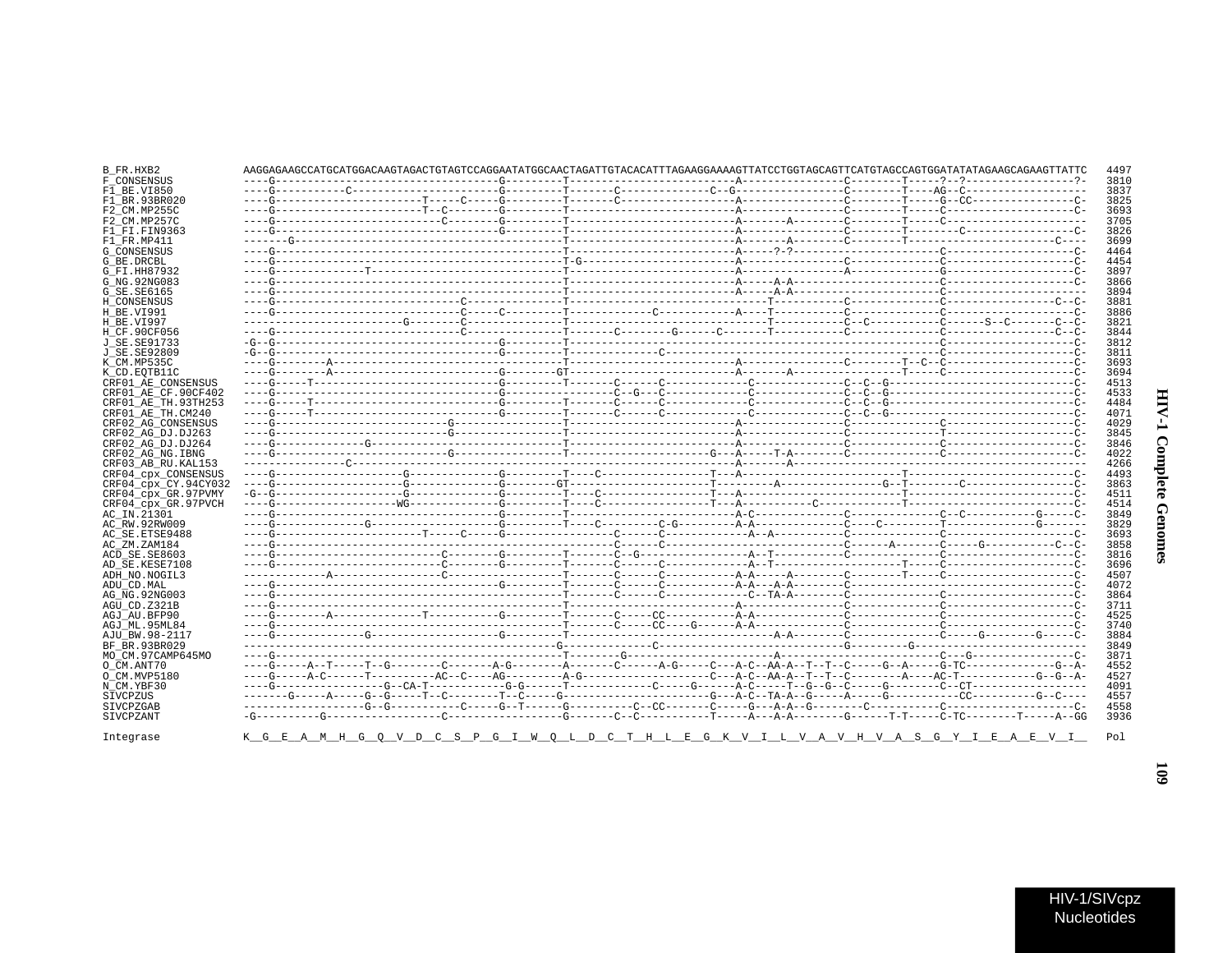| B FR.HXB2                 |  |  |  |  |
|---------------------------|--|--|--|--|
| A CONSENSUS               |  |  |  |  |
| A KE.02317                |  |  |  |  |
| A SE.UGSE8891             |  |  |  |  |
| A SE.TZSE8538             |  |  |  |  |
| A SE.UGSE6594             |  |  |  |  |
| A SE.UGSE7535             |  |  |  |  |
| A SE.SOSE7253             |  |  |  |  |
| A SE. SE8131              |  |  |  |  |
| A UG.U455                 |  |  |  |  |
| A UG.92UG037              |  |  |  |  |
| <b>B CONSENSUS</b>        |  |  |  |  |
| B AU.MBC200               |  |  |  |  |
| B AU.MBC925               |  |  |  |  |
| B_CN.RL42                 |  |  |  |  |
| B DE.HAN2                 |  |  |  |  |
| B DE.D31                  |  |  |  |  |
| <b>B ES.89SP061</b>       |  |  |  |  |
| B GA.OYI                  |  |  |  |  |
|                           |  |  |  |  |
| B GB.MANC                 |  |  |  |  |
| B GB.CAM1<br>B_NL.ACH320A |  |  |  |  |
|                           |  |  |  |  |
| B_TW.LM49                 |  |  |  |  |
| B US.SF2CG                |  |  |  |  |
| B_US.DH123                |  |  |  |  |
| B US NY5CG                |  |  |  |  |
| B US.AD8                  |  |  |  |  |
| B US.WCIPR18              |  |  |  |  |
| B US.YU2                  |  |  |  |  |
| <b>B US.JRCSF</b>         |  |  |  |  |
| B US.MN                   |  |  |  |  |
| B_US.BCSG3                |  |  |  |  |
| <b>B US.896</b>           |  |  |  |  |
| B US.WEAU160              |  |  |  |  |
| B US.RF                   |  |  |  |  |
| B US.WR27                 |  |  |  |  |
| C CONSENSUS               |  |  |  |  |
| C BR.92BR025              |  |  |  |  |
| C BW.96BW0402             |  |  |  |  |
| C BW.96BW1104             |  |  |  |  |
| C BW.96BW15C02            |  |  |  |  |
| C BW.96BW0502             |  |  |  |  |
| C BW.96BW16B01            |  |  |  |  |
| C BW.96BW1210             |  |  |  |  |
| C BW.96BW17B03            |  |  |  |  |
| C BW.96BW01B03            |  |  |  |  |
| C ET. ETH2220             |  |  |  |  |
| C IN.301999               |  |  |  |  |
|                           |  |  |  |  |
| $C$ IN. 21068             |  |  |  |  |
| C IN.301905               |  |  |  |  |
| C IN.301904               |  |  |  |  |
| C IN.11246                |  |  |  |  |
| <b>D CONSENSUS</b>        |  |  |  |  |
| D UG.94UG114              |  |  |  |  |
| D CD.NDK                  |  |  |  |  |
| D CD.ELI                  |  |  |  |  |
| D CD.Z2Z6                 |  |  |  |  |
| D CD.84ZR085              |  |  |  |  |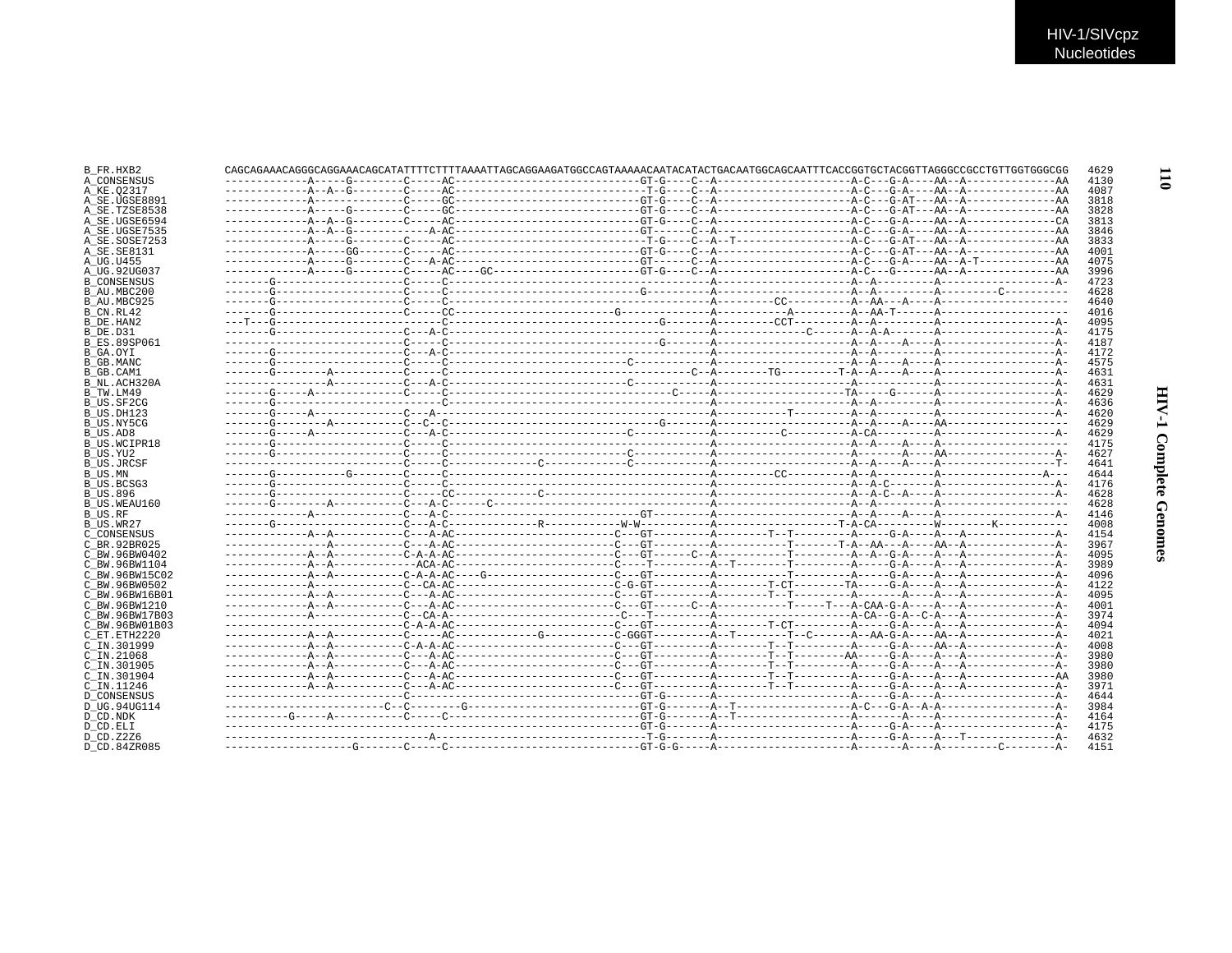| –––– – AA          | 3998 |     |
|--------------------|------|-----|
| $---A$             | 4026 |     |
| $---A-$            | 4013 |     |
| $---A-$            | 4018 |     |
| $---A-$            | 3953 |     |
| $---A-$            | 3976 |     |
| $---A-$            | 3944 |     |
| $---A-$            | 3943 |     |
| $---A-$            | 3825 |     |
| $---A-$            | 3826 |     |
| $---CA$            | 4645 |     |
| $---CA$            | 4665 |     |
| $---CA$            | 4616 |     |
| $---CA$            | 4203 |     |
| $---A$             | 4161 |     |
| $---A$             | 3977 | ð   |
| $---A$             | 3978 |     |
| $---AA$            | 4154 |     |
| $---A-$            | 4398 |     |
| $---A-$            | 4625 |     |
| $---A-$            | 3995 | ete |
| $---AA$            | 4643 |     |
| $---A-$            | 4646 |     |
| $---A-$            | 3981 |     |
| $---A-$            | 3961 |     |
| $---AA$            | 3825 |     |
| $---A-$            | 3990 |     |
| $---AA$<br>$---A-$ | 3948 | 8   |
|                    | 3828 |     |
| $---A-$<br>$---AA$ | 4639 |     |
|                    | 4204 |     |
| $---AA$            | 3996 |     |
| $---AA$            | 3843 |     |
| $---A$             | 4657 |     |

| B_FR.HXB2            |  |                                                                                         |  |  | 4629 |
|----------------------|--|-----------------------------------------------------------------------------------------|--|--|------|
| F CONSENSUS          |  |                                                                                         |  |  | 3943 |
| F1 BE.VI850          |  |                                                                                         |  |  | 3969 |
| F1 BR.93BR020        |  |                                                                                         |  |  | 395  |
| F2 CM.MP255C         |  |                                                                                         |  |  | 3825 |
| F2 CM.MP257C         |  |                                                                                         |  |  | 383  |
| F1 FI.FIN9363        |  |                                                                                         |  |  | 3958 |
| F1 FR.MP411          |  |                                                                                         |  |  | 383  |
| <b>G CONSENSUS</b>   |  |                                                                                         |  |  | 4596 |
| G BE.DRCBL           |  |                                                                                         |  |  | 4586 |
| G FI.HH87932         |  |                                                                                         |  |  | 4029 |
| G NG. 92NG083        |  |                                                                                         |  |  | 3998 |
| G SE.SE6165          |  |                                                                                         |  |  | 4026 |
|                      |  |                                                                                         |  |  |      |
| H CONSENSUS          |  |                                                                                         |  |  | 401. |
| H BE.VI991           |  |                                                                                         |  |  | 4018 |
| H BE.VI997           |  |                                                                                         |  |  | 3953 |
| H CF.90CF056         |  |                                                                                         |  |  | 3976 |
| J SE.SE91733         |  |                                                                                         |  |  | 394  |
| J SE. SE92809        |  |                                                                                         |  |  | 3943 |
| K CM.MP535C          |  |                                                                                         |  |  | 382! |
| K CD.EOTB11C         |  |                                                                                         |  |  | 3826 |
| CRF01 AE CONSENSUS   |  |                                                                                         |  |  | 4645 |
| CRF01 AE CF.90CF402  |  |                                                                                         |  |  | 466! |
| CRF01 AE TH.93TH253  |  |                                                                                         |  |  | 461  |
| CRF01 AE TH.CM240    |  |                                                                                         |  |  | 420. |
| CRF02 AG CONSENSUS   |  |                                                                                         |  |  | 416  |
| CRF02 AG DJ.DJ263    |  |                                                                                         |  |  | 397  |
| CRF02 AG DJ.DJ264    |  |                                                                                         |  |  | 3978 |
| CRF02 AG NG. IBNG    |  |                                                                                         |  |  | 415  |
| CRF03 AB RU. KAL153  |  |                                                                                         |  |  | 4398 |
| CRF04_cpx_CONSENSUS  |  |                                                                                         |  |  | 462  |
| CRF04 cpx CY.94CY032 |  |                                                                                         |  |  | 3995 |
| CRF04 cpx GR.97PVMY  |  |                                                                                         |  |  | 464. |
| CRF04 cpx GR.97PVCH  |  |                                                                                         |  |  | 464  |
| AC IN.21301          |  |                                                                                         |  |  | 3983 |
| AC RW.92RW009        |  |                                                                                         |  |  | 3963 |
| AC SE. ETSE9488      |  |                                                                                         |  |  | 3825 |
|                      |  |                                                                                         |  |  |      |
| AC ZM.ZAM184         |  |                                                                                         |  |  | 3990 |
| ACD SE.SE8603        |  |                                                                                         |  |  | 3948 |
| AD SE.KESE7108       |  |                                                                                         |  |  | 3828 |
| ADH NO.NOGIL3        |  |                                                                                         |  |  | 4639 |
| ADU CD.MAL           |  |                                                                                         |  |  | 420٠ |
| AG NG. 92NG003       |  |                                                                                         |  |  | 3996 |
| AGU CD.Z321B         |  |                                                                                         |  |  | 384  |
| AGJ AU BFP90         |  |                                                                                         |  |  | 465  |
| AGJ ML.95ML84        |  |                                                                                         |  |  | 3873 |
| AJU BW.98-2117       |  |                                                                                         |  |  | 401  |
| BF BR.93BR029        |  |                                                                                         |  |  | 3983 |
| MO_CM.97CAMP645MO    |  |                                                                                         |  |  | 400. |
| O CM.ANT70           |  |                                                                                         |  |  | 468. |
| O CM.MVP5180         |  |                                                                                         |  |  | 4659 |
| N CM.YBF30           |  |                                                                                         |  |  | 4223 |
| SIVCPZUS             |  |                                                                                         |  |  | 4689 |
| SIVCPZGAB            |  |                                                                                         |  |  | 4690 |
| SIVCPZANT            |  |                                                                                         |  |  | 4068 |
|                      |  |                                                                                         |  |  |      |
| Integrase            |  | P A E T G O E T A Y F L L K L A G R W P V K T I H T D N G S N F T G A T V R A A C W W A |  |  | Pol  |
|                      |  |                                                                                         |  |  |      |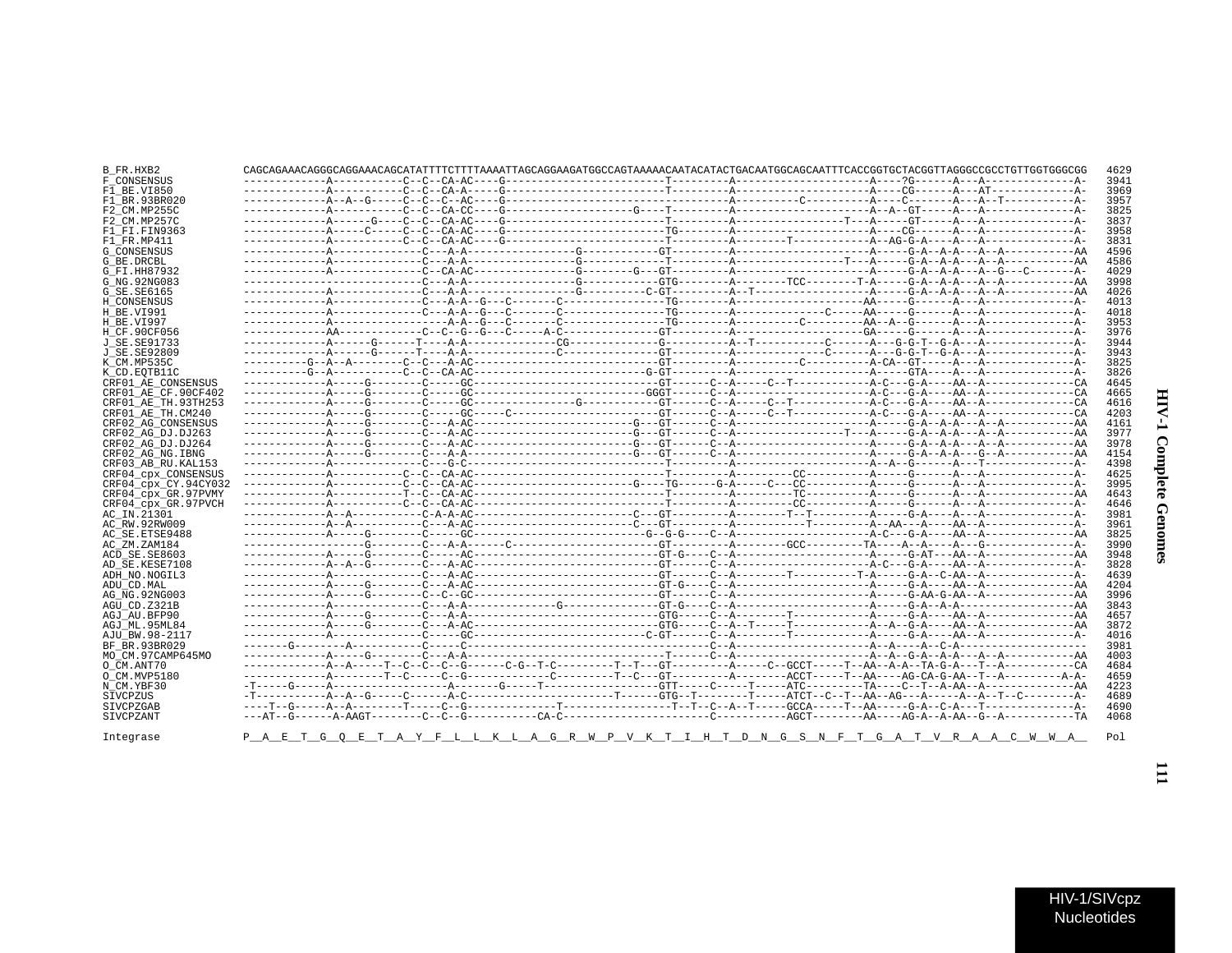| B FR.HXB2                 | GAATCAAGCAGGAATTTGGAATTCCCTACAATCCCCAAAGTCAAGGAGTAGTAGAATCTATGAATAAAGAATTAAAGAAATTATAGGACAGGTAAGAGATCAGGCTGAACATCTTAAGACACAGTACAAAAAA |  |  |  | 4761         |
|---------------------------|---------------------------------------------------------------------------------------------------------------------------------------|--|--|--|--------------|
| A CONSENSUS               |                                                                                                                                       |  |  |  | 4262         |
| A KE.02317                |                                                                                                                                       |  |  |  | 4219         |
| A SE.UGSE8891             |                                                                                                                                       |  |  |  | 3950         |
| A SE.TZSE8538             |                                                                                                                                       |  |  |  | 3960         |
| A SE.UGSE6594             |                                                                                                                                       |  |  |  | 3945         |
| A SE.UGSE7535             |                                                                                                                                       |  |  |  | 3978         |
| A SE.SOSE7253             |                                                                                                                                       |  |  |  | 3965         |
| A SE. SE8131              |                                                                                                                                       |  |  |  | 4133         |
| A UG.U455                 |                                                                                                                                       |  |  |  | 4207         |
| A UG.92UG037              |                                                                                                                                       |  |  |  | 4128         |
| <b>B CONSENSUS</b>        |                                                                                                                                       |  |  |  | 4855         |
| B AU.MBC200               |                                                                                                                                       |  |  |  | 4760         |
| B AU.MBC925               |                                                                                                                                       |  |  |  | 4772         |
| B CN.RL42                 |                                                                                                                                       |  |  |  | 4148         |
| B DE.HAN2                 |                                                                                                                                       |  |  |  | 4227         |
| B DE.D31                  |                                                                                                                                       |  |  |  | 4307         |
| <b>B ES.89SP061</b>       |                                                                                                                                       |  |  |  | 4319         |
| B GA.OYI                  |                                                                                                                                       |  |  |  | 4304         |
| B GB.MANC                 |                                                                                                                                       |  |  |  | 4707         |
| B GB.CAM1                 |                                                                                                                                       |  |  |  | 4763         |
| B NL.ACH320A              |                                                                                                                                       |  |  |  | 4763         |
| B TW.LM49                 |                                                                                                                                       |  |  |  | 4761         |
| B US.SF2CG                |                                                                                                                                       |  |  |  | 4768         |
|                           |                                                                                                                                       |  |  |  | 4752         |
| B_US.DH123                |                                                                                                                                       |  |  |  |              |
| B US.NY5CG                |                                                                                                                                       |  |  |  | 4761         |
| B US.AD8                  |                                                                                                                                       |  |  |  | 4761         |
| <b>B US.WCIPR18</b>       |                                                                                                                                       |  |  |  | 4307         |
| B_US.YU2                  |                                                                                                                                       |  |  |  | 4759         |
| <b>B US.JRCSF</b>         |                                                                                                                                       |  |  |  | 4773         |
| B_US.MN                   |                                                                                                                                       |  |  |  | 4776         |
| B US.BCSG3                |                                                                                                                                       |  |  |  | 4308         |
| <b>B US.896</b>           |                                                                                                                                       |  |  |  | 4760         |
| B US.WEAU160              |                                                                                                                                       |  |  |  | 4760         |
| B US.RF                   |                                                                                                                                       |  |  |  | 4278         |
| B_US.WR27                 |                                                                                                                                       |  |  |  | 4140         |
| C CONSENSUS               |                                                                                                                                       |  |  |  | 4286         |
| C BR. 92BR025             |                                                                                                                                       |  |  |  | 4099         |
| C BW.96BW0402             |                                                                                                                                       |  |  |  | 4227         |
| C BW.96BW1104             |                                                                                                                                       |  |  |  | 4121         |
| C BW.96BW15C02            |                                                                                                                                       |  |  |  | 4228         |
| C BW. 96BW0502            |                                                                                                                                       |  |  |  | 4254         |
| C BW.96BW16B01            |                                                                                                                                       |  |  |  | 4227         |
| C BW. 96BW1210            |                                                                                                                                       |  |  |  | 4133         |
| C BW.96BW17B03            |                                                                                                                                       |  |  |  | 4106         |
| C BW.96BW01B03            |                                                                                                                                       |  |  |  | 4226         |
| C_ET.ETH2220              |                                                                                                                                       |  |  |  | 4153         |
| C IN.301999               |                                                                                                                                       |  |  |  | 4140         |
| $C$ IN. 21068             |                                                                                                                                       |  |  |  | 4112         |
| C IN.301905               |                                                                                                                                       |  |  |  | 4112         |
|                           |                                                                                                                                       |  |  |  |              |
| $C$ IN.301904             |                                                                                                                                       |  |  |  | 4112         |
| C IN.11246                |                                                                                                                                       |  |  |  | 4103         |
| <b>D CONSENSUS</b>        |                                                                                                                                       |  |  |  | 4776         |
| D UG.94UG114              |                                                                                                                                       |  |  |  | 4116         |
| D CD.NDK                  |                                                                                                                                       |  |  |  | 4296         |
| D CD.ELI                  |                                                                                                                                       |  |  |  | 4307         |
|                           |                                                                                                                                       |  |  |  |              |
| D CD.Z2Z6<br>D CD.84ZR085 |                                                                                                                                       |  |  |  | 4764<br>4283 |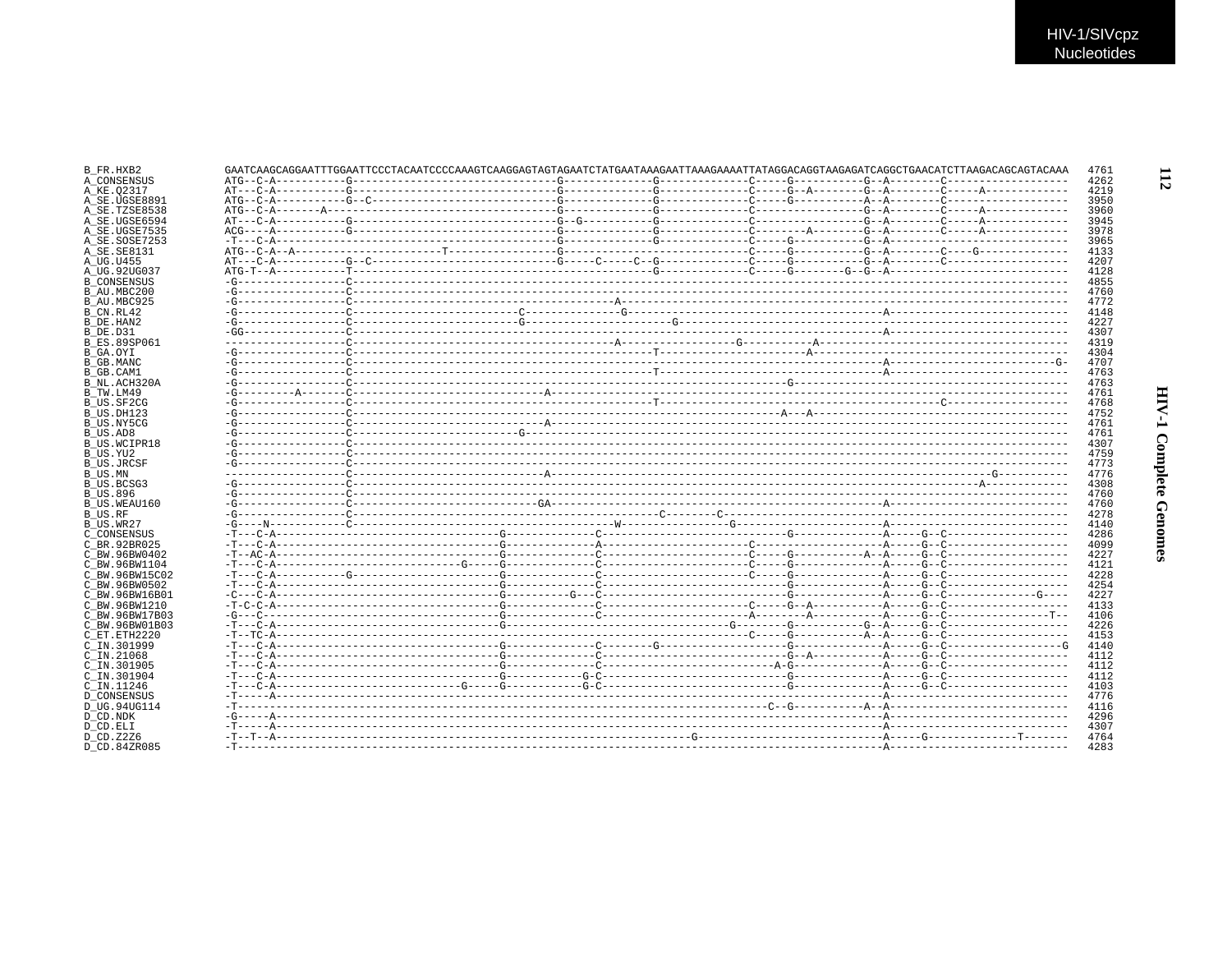| B_FR.HXB2            | GAATCAAGCAGGAATTTGGAATTCCCTACAATCCCCAAAGTCAAGGAGTAGTAGAATCTATGAATAAAGAATTAAAGAAAATTATAGGACAGGTAAGAGATCAGGCTGAACATCTTAAGACAGCAGTACAAA |  |  |  | 4761 |
|----------------------|--------------------------------------------------------------------------------------------------------------------------------------|--|--|--|------|
| F CONSENSUS          |                                                                                                                                      |  |  |  | 4072 |
| F1 BE.VI850          |                                                                                                                                      |  |  |  | 4101 |
| F1 BR.93BR020        |                                                                                                                                      |  |  |  | 4089 |
| F2 CM.MP255C         |                                                                                                                                      |  |  |  | 3957 |
| F2 CM.MP257C         |                                                                                                                                      |  |  |  | 3969 |
|                      |                                                                                                                                      |  |  |  | 4090 |
| F1 FI.FIN9363        |                                                                                                                                      |  |  |  |      |
| F1 FR.MP411          |                                                                                                                                      |  |  |  | 3963 |
| <b>G CONSENSUS</b>   |                                                                                                                                      |  |  |  | 4727 |
| G BE.DRCBL           |                                                                                                                                      |  |  |  | 4718 |
| G FI.HH87932         |                                                                                                                                      |  |  |  | 4161 |
| G NG. 92NG083        |                                                                                                                                      |  |  |  | 4130 |
| G SE. SE6165         |                                                                                                                                      |  |  |  | 4158 |
| H CONSENSUS          |                                                                                                                                      |  |  |  | 4145 |
| H BE.VI991           |                                                                                                                                      |  |  |  | 4150 |
| H BE.VI997           |                                                                                                                                      |  |  |  | 4085 |
| H CF.90CF056         |                                                                                                                                      |  |  |  | 4108 |
| J SE.SE91733         |                                                                                                                                      |  |  |  | 4076 |
| J SE.SE92809         |                                                                                                                                      |  |  |  | 4075 |
|                      |                                                                                                                                      |  |  |  | 3957 |
| K CM.MP535C          |                                                                                                                                      |  |  |  |      |
| K CD.EOTB11C         |                                                                                                                                      |  |  |  | 3958 |
| CRF01 AE CONSENSUS   |                                                                                                                                      |  |  |  | 4777 |
| CRF01_AE_CF.90CF402  |                                                                                                                                      |  |  |  | 4797 |
| CRF01 AE TH.93TH253  |                                                                                                                                      |  |  |  | 4748 |
| CRF01 AE TH.CM240    |                                                                                                                                      |  |  |  | 4335 |
| CRF02 AG CONSENSUS   |                                                                                                                                      |  |  |  | 4293 |
| CRF02 AG DJ.DJ263    |                                                                                                                                      |  |  |  | 4109 |
| CRF02 AG DJ.DJ264    |                                                                                                                                      |  |  |  | 4110 |
| CRF02 AG NG. IBNG    |                                                                                                                                      |  |  |  | 4286 |
| CRF03 AB RU. KAL153  |                                                                                                                                      |  |  |  | 4530 |
| CRF04 cpx CONSENSUS  |                                                                                                                                      |  |  |  | 4757 |
|                      |                                                                                                                                      |  |  |  |      |
| CRF04 cpx CY.94CY032 |                                                                                                                                      |  |  |  | 4127 |
| CRF04 cpx GR.97PVMY  |                                                                                                                                      |  |  |  | 4775 |
| CRF04 cpx GR.97PVCH  |                                                                                                                                      |  |  |  | 4778 |
| AC IN.21301          |                                                                                                                                      |  |  |  | 4113 |
| AC RW.92RW009        |                                                                                                                                      |  |  |  | 4093 |
| AC SE. ETSE9488      |                                                                                                                                      |  |  |  | 3957 |
| AC ZM.ZAM184         |                                                                                                                                      |  |  |  | 4122 |
| ACD SE.SE8603        |                                                                                                                                      |  |  |  | 4080 |
| AD SE.KESE7108       |                                                                                                                                      |  |  |  | 3960 |
| ADH NO. NOGIL3       |                                                                                                                                      |  |  |  | 4771 |
| ADU CD.MAL           |                                                                                                                                      |  |  |  | 4336 |
| AG NG. 92NG003       |                                                                                                                                      |  |  |  | 4128 |
| AGU CD.Z321B         |                                                                                                                                      |  |  |  | 3975 |
|                      |                                                                                                                                      |  |  |  | 4789 |
| AGJ AU.BFP90         |                                                                                                                                      |  |  |  |      |
| AGJ ML.95ML84        |                                                                                                                                      |  |  |  | 4004 |
| AJU BW.98-2117       |                                                                                                                                      |  |  |  | 4148 |
| BF BR.93BR029        |                                                                                                                                      |  |  |  | 4113 |
| MO CM.97CAMP645MO    |                                                                                                                                      |  |  |  | 4135 |
| O CM.ANT70           |                                                                                                                                      |  |  |  | 4816 |
| O CM.MVP5180         |                                                                                                                                      |  |  |  | 4791 |
| N CM.YBF30           |                                                                                                                                      |  |  |  | 4355 |
| SIVCPZUS             |                                                                                                                                      |  |  |  | 4821 |
| SIVCPZGAB            |                                                                                                                                      |  |  |  | 4822 |
| SIVCPZANT            |                                                                                                                                      |  |  |  | 4200 |
|                      |                                                                                                                                      |  |  |  |      |
| Integrase            | G I K O E F G I P Y N P O S O G V V E S M N K E L K K I I G O V R D O A E H L K T A V O                                              |  |  |  | Pol  |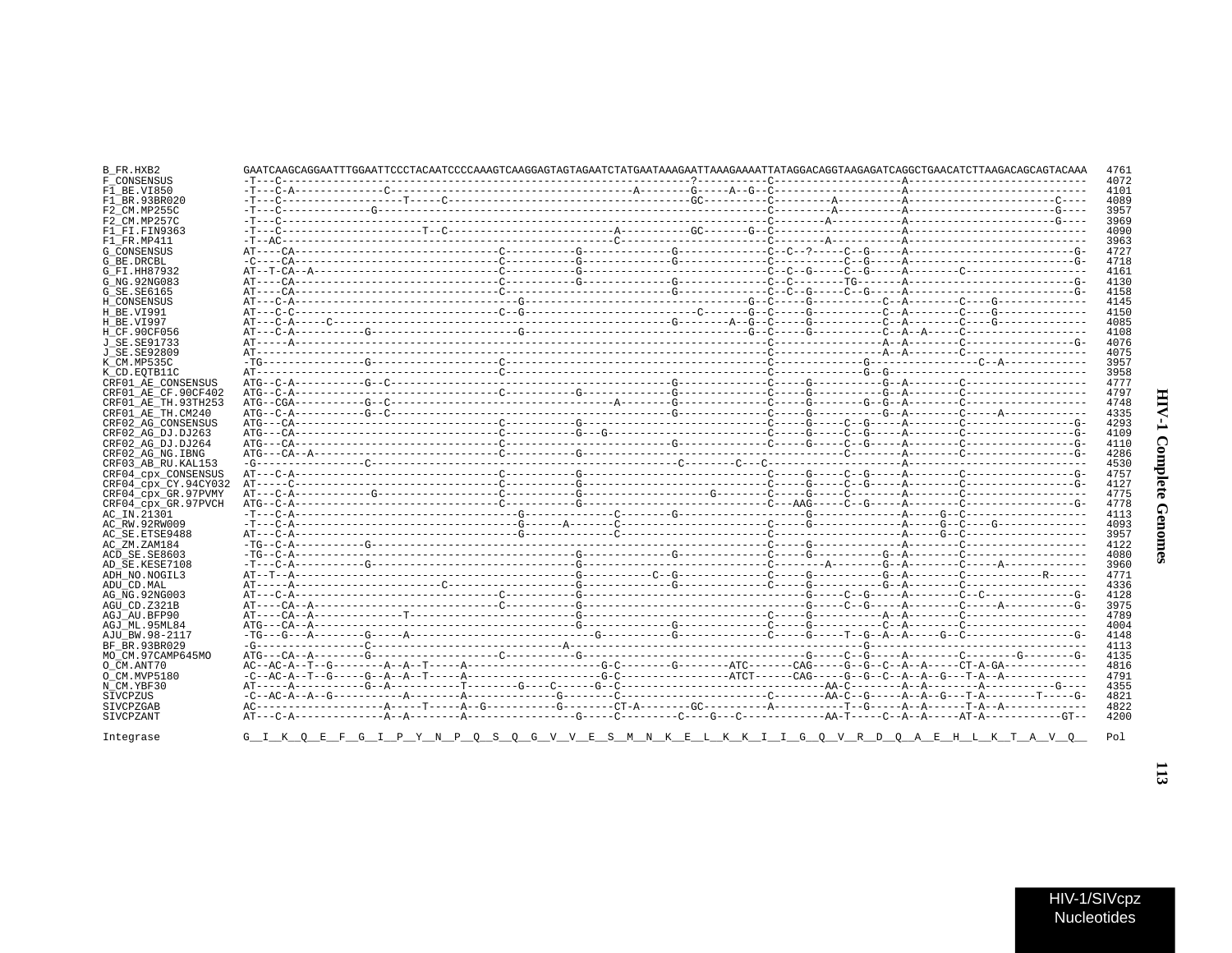| A CONSENSUS<br>4348<br>A KE.02317<br>4079<br>A SE.UGSE8891<br>4089<br>A SE.TZSE8538<br>A SE.UGSE6594<br>4074<br>A SE.UGSE7535<br>4107<br>A SE.SOSE7253<br>4094<br>4261<br>4336<br>4257<br>4985<br><b>B CONSENSUS</b><br>4889<br>B AU.MBC200<br>B AU.MBC925<br>4901<br>4277<br>B CN.RL42<br>4356<br>B DE.HAN2<br>4436<br>B DE.D31<br><b>B ES.89SP061</b><br>4448<br>4433<br>B GA.OYI<br>B GB.MANC<br>4836<br>B_GB.CAM1<br>4892<br>B_NL.ACH320A<br>4892<br>B TW.LM49<br>4891<br>B US.SF2CG<br>4897<br>B_US.DH123<br>4881<br>4890<br>B US.NY5CG<br>4890<br>B US.AD8<br>4436<br>B US.WCIPR18<br>4888<br>B_US.YU2<br>4902<br>B US.JRCSF<br>4905<br>B US.MN<br>B US.BCSG3<br>4437<br><b>B US.896</b><br>4889<br>B US.WEAU160<br>4889<br><b>B_US.RF</b><br>4407<br>B US.WR27<br>4269<br>C CONSENSUS<br>4415<br>4227<br>C BR. 92BR025<br>4356<br>C BW.96BW0402<br>4250<br>C BW.96BW1104<br>4357<br>C BW.96BW15C02<br>C BW.96BW0502<br>4383<br>C BW.96BW16B01<br>4356<br>C BW.96BW1210<br>4262<br>4235<br>C BW.96BW17B03<br>4355<br>C BW.96BW01B03<br>C ET.ETH2220<br>4282<br>C IN.301999<br>4269<br>C IN.21068<br>4241<br>4241<br>C IN.301905<br>C_IN.301904<br>4241<br>4232<br>C IN.11246<br><b>D CONSENSUS</b><br>4905<br>D UG.94UG114<br>4245<br>D_CD.NDK<br>4425<br>D CD.ELI<br>4436<br>D CD. Z2Z6<br>4893 | B FR.HXB2    | TGGCAGTATTCATCCACAATTTTAAAAGAAAAGGGGGGATTGGGGGGTACAGTGCAGGGGAAAGAATAGTAGACATAATAGCAACAGACATACAAACTAAAGAATTACAAAACAATTACAAAATTCAAAAATTC |  | 4890<br>4391 |
|--------------------------------------------------------------------------------------------------------------------------------------------------------------------------------------------------------------------------------------------------------------------------------------------------------------------------------------------------------------------------------------------------------------------------------------------------------------------------------------------------------------------------------------------------------------------------------------------------------------------------------------------------------------------------------------------------------------------------------------------------------------------------------------------------------------------------------------------------------------------------------------------------------------------------------------------------------------------------------------------------------------------------------------------------------------------------------------------------------------------------------------------------------------------------------------------------------------------------------------------------------------------------------------------------------|--------------|----------------------------------------------------------------------------------------------------------------------------------------|--|--------------|
|                                                                                                                                                                                                                                                                                                                                                                                                                                                                                                                                                                                                                                                                                                                                                                                                                                                                                                                                                                                                                                                                                                                                                                                                                                                                                                        |              |                                                                                                                                        |  |              |
|                                                                                                                                                                                                                                                                                                                                                                                                                                                                                                                                                                                                                                                                                                                                                                                                                                                                                                                                                                                                                                                                                                                                                                                                                                                                                                        |              |                                                                                                                                        |  |              |
|                                                                                                                                                                                                                                                                                                                                                                                                                                                                                                                                                                                                                                                                                                                                                                                                                                                                                                                                                                                                                                                                                                                                                                                                                                                                                                        |              |                                                                                                                                        |  |              |
|                                                                                                                                                                                                                                                                                                                                                                                                                                                                                                                                                                                                                                                                                                                                                                                                                                                                                                                                                                                                                                                                                                                                                                                                                                                                                                        |              |                                                                                                                                        |  |              |
|                                                                                                                                                                                                                                                                                                                                                                                                                                                                                                                                                                                                                                                                                                                                                                                                                                                                                                                                                                                                                                                                                                                                                                                                                                                                                                        |              |                                                                                                                                        |  |              |
|                                                                                                                                                                                                                                                                                                                                                                                                                                                                                                                                                                                                                                                                                                                                                                                                                                                                                                                                                                                                                                                                                                                                                                                                                                                                                                        |              |                                                                                                                                        |  |              |
|                                                                                                                                                                                                                                                                                                                                                                                                                                                                                                                                                                                                                                                                                                                                                                                                                                                                                                                                                                                                                                                                                                                                                                                                                                                                                                        | A SE.SE8131  |                                                                                                                                        |  |              |
|                                                                                                                                                                                                                                                                                                                                                                                                                                                                                                                                                                                                                                                                                                                                                                                                                                                                                                                                                                                                                                                                                                                                                                                                                                                                                                        | A UG.U455    |                                                                                                                                        |  |              |
|                                                                                                                                                                                                                                                                                                                                                                                                                                                                                                                                                                                                                                                                                                                                                                                                                                                                                                                                                                                                                                                                                                                                                                                                                                                                                                        | A UG.92UG037 |                                                                                                                                        |  |              |
|                                                                                                                                                                                                                                                                                                                                                                                                                                                                                                                                                                                                                                                                                                                                                                                                                                                                                                                                                                                                                                                                                                                                                                                                                                                                                                        |              |                                                                                                                                        |  |              |
|                                                                                                                                                                                                                                                                                                                                                                                                                                                                                                                                                                                                                                                                                                                                                                                                                                                                                                                                                                                                                                                                                                                                                                                                                                                                                                        |              |                                                                                                                                        |  |              |
|                                                                                                                                                                                                                                                                                                                                                                                                                                                                                                                                                                                                                                                                                                                                                                                                                                                                                                                                                                                                                                                                                                                                                                                                                                                                                                        |              |                                                                                                                                        |  |              |
|                                                                                                                                                                                                                                                                                                                                                                                                                                                                                                                                                                                                                                                                                                                                                                                                                                                                                                                                                                                                                                                                                                                                                                                                                                                                                                        |              |                                                                                                                                        |  |              |
|                                                                                                                                                                                                                                                                                                                                                                                                                                                                                                                                                                                                                                                                                                                                                                                                                                                                                                                                                                                                                                                                                                                                                                                                                                                                                                        |              |                                                                                                                                        |  |              |
|                                                                                                                                                                                                                                                                                                                                                                                                                                                                                                                                                                                                                                                                                                                                                                                                                                                                                                                                                                                                                                                                                                                                                                                                                                                                                                        |              |                                                                                                                                        |  |              |
|                                                                                                                                                                                                                                                                                                                                                                                                                                                                                                                                                                                                                                                                                                                                                                                                                                                                                                                                                                                                                                                                                                                                                                                                                                                                                                        |              |                                                                                                                                        |  |              |
|                                                                                                                                                                                                                                                                                                                                                                                                                                                                                                                                                                                                                                                                                                                                                                                                                                                                                                                                                                                                                                                                                                                                                                                                                                                                                                        |              |                                                                                                                                        |  |              |
|                                                                                                                                                                                                                                                                                                                                                                                                                                                                                                                                                                                                                                                                                                                                                                                                                                                                                                                                                                                                                                                                                                                                                                                                                                                                                                        |              |                                                                                                                                        |  |              |
|                                                                                                                                                                                                                                                                                                                                                                                                                                                                                                                                                                                                                                                                                                                                                                                                                                                                                                                                                                                                                                                                                                                                                                                                                                                                                                        |              |                                                                                                                                        |  |              |
|                                                                                                                                                                                                                                                                                                                                                                                                                                                                                                                                                                                                                                                                                                                                                                                                                                                                                                                                                                                                                                                                                                                                                                                                                                                                                                        |              |                                                                                                                                        |  |              |
|                                                                                                                                                                                                                                                                                                                                                                                                                                                                                                                                                                                                                                                                                                                                                                                                                                                                                                                                                                                                                                                                                                                                                                                                                                                                                                        |              |                                                                                                                                        |  |              |
|                                                                                                                                                                                                                                                                                                                                                                                                                                                                                                                                                                                                                                                                                                                                                                                                                                                                                                                                                                                                                                                                                                                                                                                                                                                                                                        |              |                                                                                                                                        |  |              |
|                                                                                                                                                                                                                                                                                                                                                                                                                                                                                                                                                                                                                                                                                                                                                                                                                                                                                                                                                                                                                                                                                                                                                                                                                                                                                                        |              |                                                                                                                                        |  |              |
|                                                                                                                                                                                                                                                                                                                                                                                                                                                                                                                                                                                                                                                                                                                                                                                                                                                                                                                                                                                                                                                                                                                                                                                                                                                                                                        |              |                                                                                                                                        |  |              |
|                                                                                                                                                                                                                                                                                                                                                                                                                                                                                                                                                                                                                                                                                                                                                                                                                                                                                                                                                                                                                                                                                                                                                                                                                                                                                                        |              |                                                                                                                                        |  |              |
|                                                                                                                                                                                                                                                                                                                                                                                                                                                                                                                                                                                                                                                                                                                                                                                                                                                                                                                                                                                                                                                                                                                                                                                                                                                                                                        |              |                                                                                                                                        |  |              |
|                                                                                                                                                                                                                                                                                                                                                                                                                                                                                                                                                                                                                                                                                                                                                                                                                                                                                                                                                                                                                                                                                                                                                                                                                                                                                                        |              |                                                                                                                                        |  |              |
|                                                                                                                                                                                                                                                                                                                                                                                                                                                                                                                                                                                                                                                                                                                                                                                                                                                                                                                                                                                                                                                                                                                                                                                                                                                                                                        |              |                                                                                                                                        |  |              |
|                                                                                                                                                                                                                                                                                                                                                                                                                                                                                                                                                                                                                                                                                                                                                                                                                                                                                                                                                                                                                                                                                                                                                                                                                                                                                                        |              |                                                                                                                                        |  |              |
|                                                                                                                                                                                                                                                                                                                                                                                                                                                                                                                                                                                                                                                                                                                                                                                                                                                                                                                                                                                                                                                                                                                                                                                                                                                                                                        |              |                                                                                                                                        |  |              |
|                                                                                                                                                                                                                                                                                                                                                                                                                                                                                                                                                                                                                                                                                                                                                                                                                                                                                                                                                                                                                                                                                                                                                                                                                                                                                                        |              |                                                                                                                                        |  |              |
|                                                                                                                                                                                                                                                                                                                                                                                                                                                                                                                                                                                                                                                                                                                                                                                                                                                                                                                                                                                                                                                                                                                                                                                                                                                                                                        |              |                                                                                                                                        |  |              |
|                                                                                                                                                                                                                                                                                                                                                                                                                                                                                                                                                                                                                                                                                                                                                                                                                                                                                                                                                                                                                                                                                                                                                                                                                                                                                                        |              |                                                                                                                                        |  |              |
|                                                                                                                                                                                                                                                                                                                                                                                                                                                                                                                                                                                                                                                                                                                                                                                                                                                                                                                                                                                                                                                                                                                                                                                                                                                                                                        |              |                                                                                                                                        |  |              |
|                                                                                                                                                                                                                                                                                                                                                                                                                                                                                                                                                                                                                                                                                                                                                                                                                                                                                                                                                                                                                                                                                                                                                                                                                                                                                                        |              |                                                                                                                                        |  |              |
|                                                                                                                                                                                                                                                                                                                                                                                                                                                                                                                                                                                                                                                                                                                                                                                                                                                                                                                                                                                                                                                                                                                                                                                                                                                                                                        |              |                                                                                                                                        |  |              |
|                                                                                                                                                                                                                                                                                                                                                                                                                                                                                                                                                                                                                                                                                                                                                                                                                                                                                                                                                                                                                                                                                                                                                                                                                                                                                                        |              |                                                                                                                                        |  |              |
|                                                                                                                                                                                                                                                                                                                                                                                                                                                                                                                                                                                                                                                                                                                                                                                                                                                                                                                                                                                                                                                                                                                                                                                                                                                                                                        |              |                                                                                                                                        |  |              |
|                                                                                                                                                                                                                                                                                                                                                                                                                                                                                                                                                                                                                                                                                                                                                                                                                                                                                                                                                                                                                                                                                                                                                                                                                                                                                                        |              |                                                                                                                                        |  |              |
|                                                                                                                                                                                                                                                                                                                                                                                                                                                                                                                                                                                                                                                                                                                                                                                                                                                                                                                                                                                                                                                                                                                                                                                                                                                                                                        |              |                                                                                                                                        |  |              |
|                                                                                                                                                                                                                                                                                                                                                                                                                                                                                                                                                                                                                                                                                                                                                                                                                                                                                                                                                                                                                                                                                                                                                                                                                                                                                                        |              |                                                                                                                                        |  |              |
|                                                                                                                                                                                                                                                                                                                                                                                                                                                                                                                                                                                                                                                                                                                                                                                                                                                                                                                                                                                                                                                                                                                                                                                                                                                                                                        |              |                                                                                                                                        |  |              |
|                                                                                                                                                                                                                                                                                                                                                                                                                                                                                                                                                                                                                                                                                                                                                                                                                                                                                                                                                                                                                                                                                                                                                                                                                                                                                                        |              |                                                                                                                                        |  |              |
|                                                                                                                                                                                                                                                                                                                                                                                                                                                                                                                                                                                                                                                                                                                                                                                                                                                                                                                                                                                                                                                                                                                                                                                                                                                                                                        |              |                                                                                                                                        |  |              |
|                                                                                                                                                                                                                                                                                                                                                                                                                                                                                                                                                                                                                                                                                                                                                                                                                                                                                                                                                                                                                                                                                                                                                                                                                                                                                                        |              |                                                                                                                                        |  |              |
|                                                                                                                                                                                                                                                                                                                                                                                                                                                                                                                                                                                                                                                                                                                                                                                                                                                                                                                                                                                                                                                                                                                                                                                                                                                                                                        |              |                                                                                                                                        |  |              |
|                                                                                                                                                                                                                                                                                                                                                                                                                                                                                                                                                                                                                                                                                                                                                                                                                                                                                                                                                                                                                                                                                                                                                                                                                                                                                                        |              |                                                                                                                                        |  |              |
|                                                                                                                                                                                                                                                                                                                                                                                                                                                                                                                                                                                                                                                                                                                                                                                                                                                                                                                                                                                                                                                                                                                                                                                                                                                                                                        |              |                                                                                                                                        |  |              |
|                                                                                                                                                                                                                                                                                                                                                                                                                                                                                                                                                                                                                                                                                                                                                                                                                                                                                                                                                                                                                                                                                                                                                                                                                                                                                                        |              |                                                                                                                                        |  |              |
|                                                                                                                                                                                                                                                                                                                                                                                                                                                                                                                                                                                                                                                                                                                                                                                                                                                                                                                                                                                                                                                                                                                                                                                                                                                                                                        |              |                                                                                                                                        |  |              |
|                                                                                                                                                                                                                                                                                                                                                                                                                                                                                                                                                                                                                                                                                                                                                                                                                                                                                                                                                                                                                                                                                                                                                                                                                                                                                                        |              |                                                                                                                                        |  |              |
|                                                                                                                                                                                                                                                                                                                                                                                                                                                                                                                                                                                                                                                                                                                                                                                                                                                                                                                                                                                                                                                                                                                                                                                                                                                                                                        |              |                                                                                                                                        |  |              |
|                                                                                                                                                                                                                                                                                                                                                                                                                                                                                                                                                                                                                                                                                                                                                                                                                                                                                                                                                                                                                                                                                                                                                                                                                                                                                                        |              |                                                                                                                                        |  |              |
|                                                                                                                                                                                                                                                                                                                                                                                                                                                                                                                                                                                                                                                                                                                                                                                                                                                                                                                                                                                                                                                                                                                                                                                                                                                                                                        | D CD.84ZR085 |                                                                                                                                        |  | 4412         |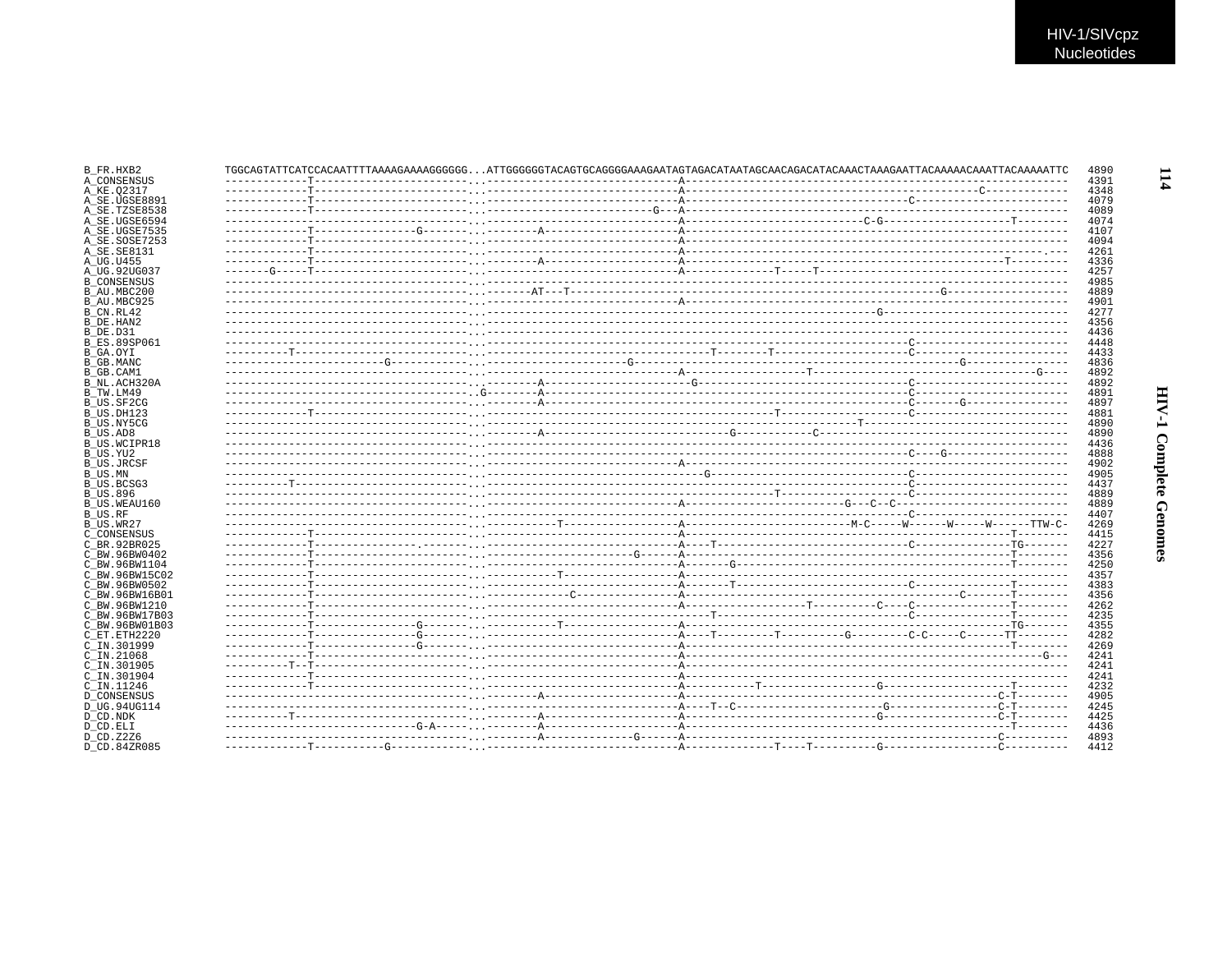## B\_FR.HXB2 4890 F\_CONSENSUS ---------------------------A---------4200  $F1$  BE.VI850 4230  $F1$ BR.93BR020 4218  $F2$ <sup>-CM</sup>.MP255C 4086 . \_ \_ \_ \_ \_ \_ <sup>\_ \_ \_</sup> \_ \_ \_ \_  $---<sub>2</sub>---<sub>3</sub>---<sub>4</sub>$ F2 CM.MP257C 4098  $F1$  $F1$ .  $F1N9363$ -----------------G-----------4219  $F1$  FR.MP411 4092 G CONSENSUS 4856 G BE DRCBL \_\_\_\_\_<del>\_\_</del>\_\_\_\_\_\_\_\_\_\_\_\_\_ 4847 G\_FI.HH87932 4290 G NG. 92NG083 4259 G\_SE.SE6165 4287 H CONSENSUS 4273  $H$ BE.VI991 4279 ----A---------------------------H\_BE.VI997 4214 H\_CF.90CF056 4237 J SE. SE91733 4205 J\_SE.SE92809 4204 K CM.MP535C 4086 K CD. EOTB11C  $4087$ . \_ \_ \_ <del>\_</del> \_ \_ \_ \_ \_ \_ \_ \_ CRF01\_AE\_CONSENSUS 4906 CRF01\_AE\_CF.90CF402 4926 CRF01 AE TH.93TH253 4877 CRF01\_AE\_TH.CM240 4464 CRF02\_AG\_CONSENSUS<br>CRF02\_AG\_DJ.DJ263 4422 4238 CRF02\_AG\_DJ.DJ264 4239 CRF02\_AG\_NG.IBNG 4415 CRF03 AB RU.KAL153 4659 CRF04\_cpx\_CONSENSUS 4886 4256 CRF04\_cpx\_CY.94CY032  $- - -$ CRF04\_cpx\_GR.97PVMY 4904 CRF04\_cpx\_GR.97PVCH 4907 AC IN.21301 4242 AC RW. 92RW009  $4222$ AC\_SE.ETSE9488 4086 AC\_ZM.ZAM184 4251 ACD SE.SE8603 4209 AD\_SE.KESE7108 4089 ADH\_NO.NOGIL3 4900 ADU CD. MAL 4465 AG\_NG.92NG003 4257  $AGU$ \_CD. Z321B 4104 . \_ \_ \_ \_ \_ <u>A</u> \_ \_ \_ \_ \_ \_ \_ \_ \_ \_ \_ \_ AGJ AU. BFP90  $-$  T = = = = T = = = = = = = = = 4918 AGJ ML.95ML84 4133 AJU BW.98-2117 4277 BF BR. 93BR029  $C - 4242$ -------------MO\_CM.97CAMP645MO 4264 O\_CM.ANT70 4945 O CM. MVP5180  $-C = -TG - T - - - - -$ 4920  $N$  $CM. YBF30$  $---G---A-C-A-T------C------TT---G---$ 4484 SIVCPZUS 4950  $---T---$ . . . . . . . . . SIVCPZGAR  $-G - - - - - - - - - - - -$ 4951 SIVCPZANT  $-GCA - -T - - - - - - - - - - - - - - -$ 4329  $\mathbf{G}$ Pol Integrase M A  $H$  $N$  $\mathbf{C}$  $\mathcal{C}$  $\alpha$  $\Gamma$  $\mathbf{S}$  $E$  $\mathbb{R}$  $\overline{v}$  $\Gamma$ D T O  $T K$  $E$  $O$  K O I T K

 $\overline{13}$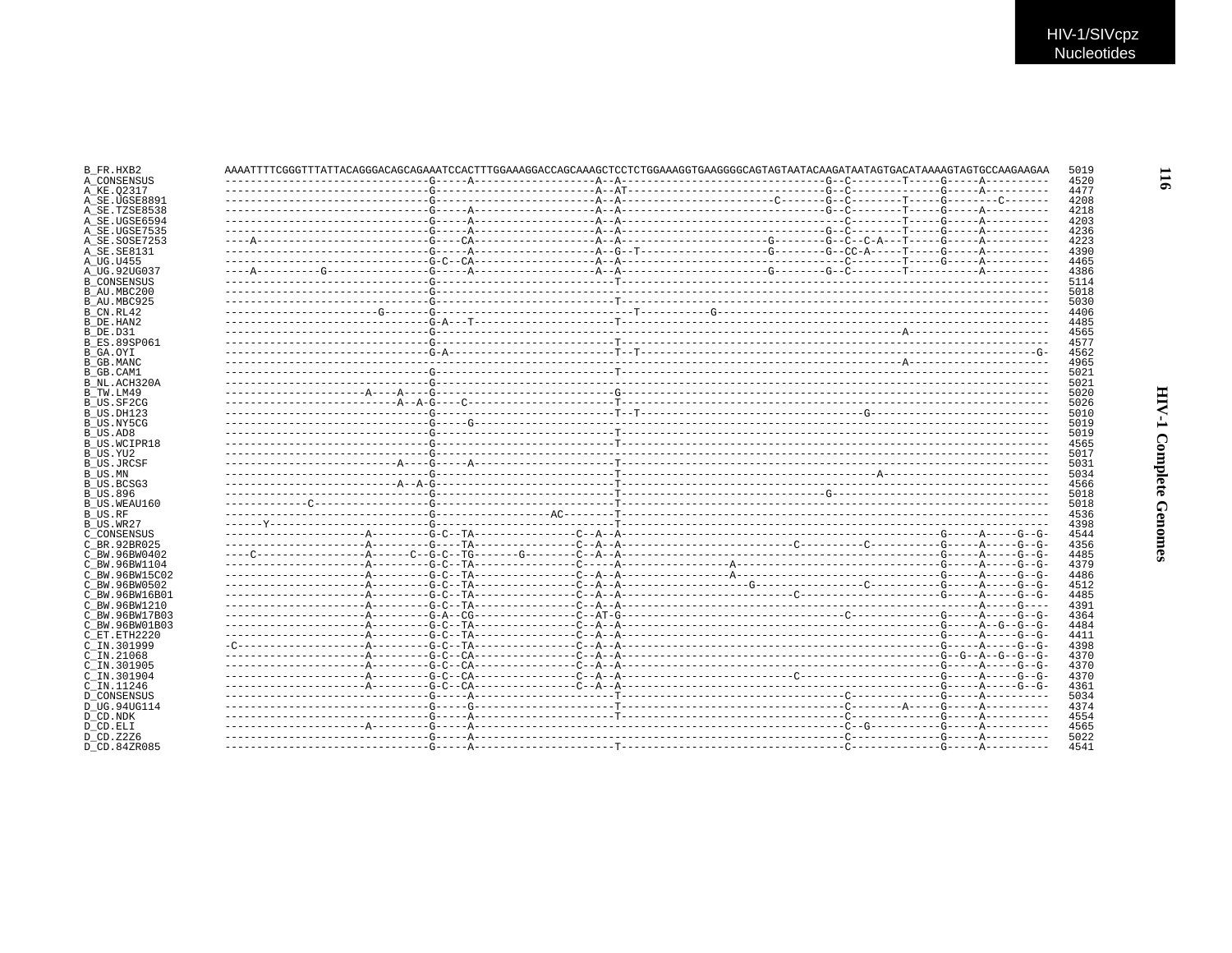| B FR.HXB2            |  | AAAATTTTCGGGTTTATTACAGGGACAGAGAAATCCACTTTGGAAAGGACCAGCAAAGCTCCTCTGGAAAGGTGAAGGGGCAGTAGTAATACAAGATAATAGTGACATAAAAGTGCCAAGAAGAA |  | 5019 |
|----------------------|--|-------------------------------------------------------------------------------------------------------------------------------|--|------|
| F CONSENSUS          |  |                                                                                                                               |  | 4329 |
| F1 BE.VI850          |  |                                                                                                                               |  | 4359 |
| F1 BR.93BR020        |  |                                                                                                                               |  | 4347 |
| F2 CM.MP255C         |  |                                                                                                                               |  | 4215 |
| F2 CM.MP257C         |  |                                                                                                                               |  | 4227 |
| F1 FI.FIN9363        |  |                                                                                                                               |  | 4348 |
| F1 FR.MP411          |  |                                                                                                                               |  | 4221 |
| <b>G CONSENSUS</b>   |  |                                                                                                                               |  | 4984 |
| G BE.DRCBL           |  |                                                                                                                               |  | 4976 |
| G FI.HH87932         |  |                                                                                                                               |  | 4419 |
| G NG.92NG083         |  |                                                                                                                               |  | 4388 |
| G SE. SE6165         |  |                                                                                                                               |  | 4416 |
|                      |  |                                                                                                                               |  |      |
| H CONSENSUS          |  |                                                                                                                               |  | 4402 |
| H BE.VI991           |  |                                                                                                                               |  | 4408 |
| H BE.VI997           |  |                                                                                                                               |  | 4343 |
| H CF.90CF056         |  |                                                                                                                               |  | 4366 |
| J SE. SE91733        |  |                                                                                                                               |  | 4334 |
| J SE.SE92809         |  |                                                                                                                               |  | 4333 |
| K CM.MP535C          |  |                                                                                                                               |  | 4215 |
| K CD.EOTB11C         |  |                                                                                                                               |  | 4211 |
| CRF01 AE CONSENSUS   |  |                                                                                                                               |  | 5035 |
| CRF01 AE CF.90CF402  |  |                                                                                                                               |  | 5055 |
| CRF01 AE TH. 93TH253 |  |                                                                                                                               |  | 5006 |
| CRF01 AE TH.CM240    |  |                                                                                                                               |  | 4593 |
| CRF02 AG CONSENSUS   |  |                                                                                                                               |  | 4551 |
| CRF02 AG DJ.DJ263    |  |                                                                                                                               |  | 4367 |
|                      |  |                                                                                                                               |  |      |
| CRF02 AG DJ.DJ264    |  |                                                                                                                               |  | 4368 |
| CRF02 AG NG. IBNG    |  |                                                                                                                               |  | 4544 |
| CRF03 AB RU. KAL153  |  |                                                                                                                               |  | 4788 |
| CRF04_cpx_CONSENSUS  |  |                                                                                                                               |  | 5015 |
| CRF04 cpx CY.94CY032 |  |                                                                                                                               |  | 4385 |
| CRF04 cpx GR.97PVMY  |  |                                                                                                                               |  | 5033 |
| CRF04 cpx GR.97PVCH  |  |                                                                                                                               |  | 5036 |
| AC IN.21301          |  |                                                                                                                               |  | 4371 |
| AC_RW.92RW009        |  |                                                                                                                               |  | 4351 |
| AC SE.ETSE9488       |  |                                                                                                                               |  | 4215 |
| AC ZM.ZAM184         |  |                                                                                                                               |  | 4380 |
| ACD SE.SE8603        |  |                                                                                                                               |  | 4338 |
| AD SE.KESE7108       |  |                                                                                                                               |  | 4218 |
| ADH NO.NOGIL3        |  |                                                                                                                               |  | 5029 |
|                      |  |                                                                                                                               |  | 4594 |
| ADU CD.MAL           |  |                                                                                                                               |  |      |
| AG NG.92NG003        |  |                                                                                                                               |  | 4386 |
| AGU CD.Z321B         |  |                                                                                                                               |  | 4233 |
| AGJ AU BFP90         |  |                                                                                                                               |  | 5047 |
| AGJ ML.95ML84        |  |                                                                                                                               |  | 4262 |
| AJU BW.98-2117       |  |                                                                                                                               |  | 4406 |
| BF BR.93BR029        |  |                                                                                                                               |  | 4371 |
| MO CM.97CAMP645MO    |  |                                                                                                                               |  | 4393 |
| O CM.ANT70           |  |                                                                                                                               |  | 5074 |
| O CM.MVP5180         |  |                                                                                                                               |  | 5049 |
| N CM.YBF30           |  |                                                                                                                               |  | 4613 |
| SIVCPZUS             |  |                                                                                                                               |  | 5079 |
| SIVCPZGAB            |  |                                                                                                                               |  | 5080 |
| SIVCPZANT            |  |                                                                                                                               |  | 4443 |
|                      |  |                                                                                                                               |  |      |
| Integrase            |  | <u>Q N F R V Y R D S R N P L W K G P A K L L W K G E G A V V I Q D N S D I K V V P R R </u>                                   |  | Pol  |

 $\overline{\mu}$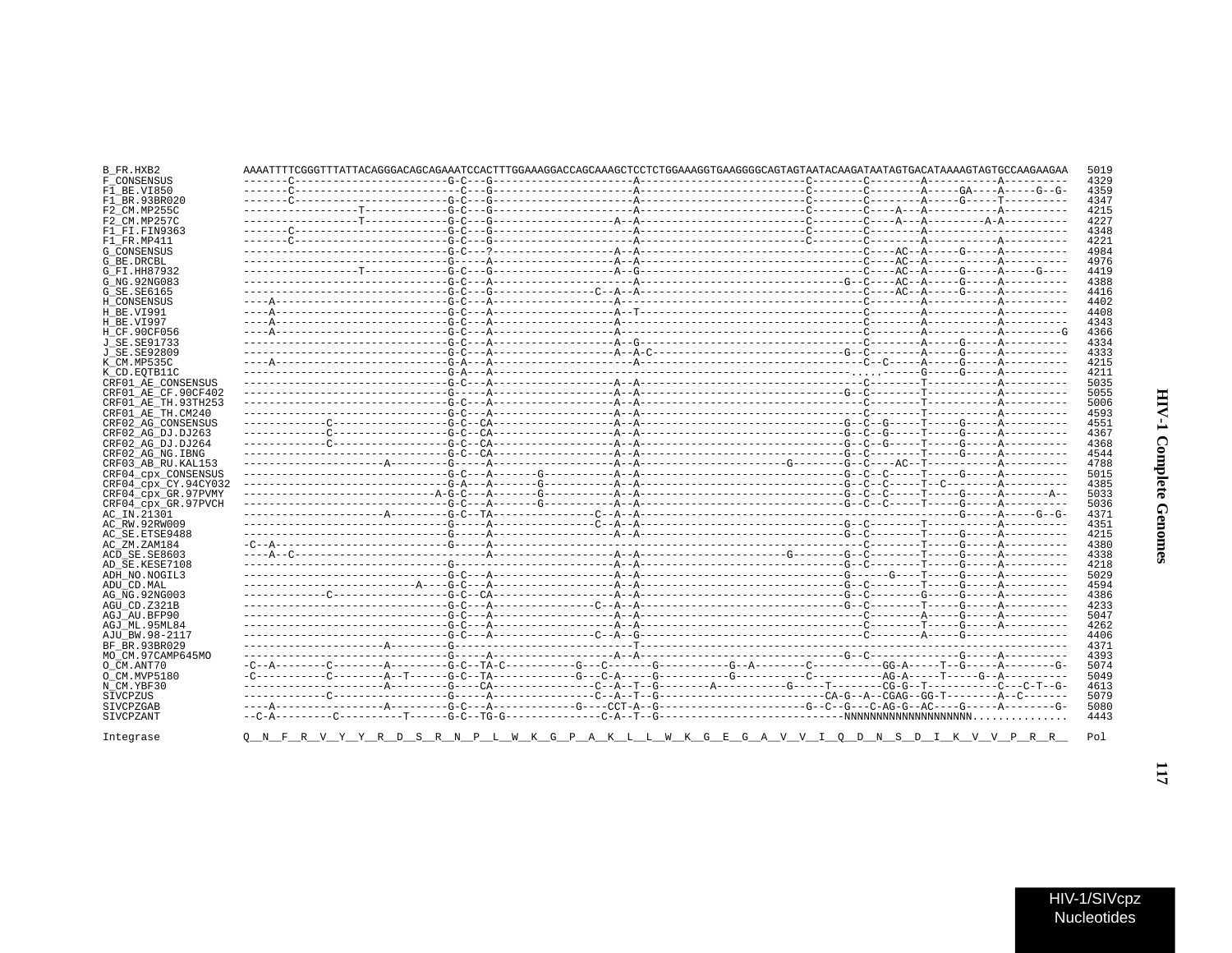| Vif CDS starts                                                                                                                  |  | Pol p31 Integrase end, VIF CDS continue |                                         |  |  |
|---------------------------------------------------------------------------------------------------------------------------------|--|-----------------------------------------|-----------------------------------------|--|--|
| $\left  \rightarrow \right $ (frame 3)                                                                                          |  |                                         | $\leftarrow$ (frame 2 shift to frame 1) |  |  |
| AAGCAAAGATCATTAGGGATTATGGAAAACAGATGGAGGTGATGATGTGTGCAAGTAGAGAGGATGAGGATTAGAACATGGAAAAGTTTAGTAAAACACCATATGTATGTTTCAGGGAAAGCTAGGG |  |                                         |                                         |  |  |
|                                                                                                                                 |  |                                         |                                         |  |  |
|                                                                                                                                 |  |                                         |                                         |  |  |
|                                                                                                                                 |  |                                         |                                         |  |  |
|                                                                                                                                 |  |                                         |                                         |  |  |
|                                                                                                                                 |  |                                         |                                         |  |  |
|                                                                                                                                 |  |                                         |                                         |  |  |
|                                                                                                                                 |  |                                         |                                         |  |  |
|                                                                                                                                 |  |                                         |                                         |  |  |
|                                                                                                                                 |  |                                         |                                         |  |  |
|                                                                                                                                 |  |                                         |                                         |  |  |
|                                                                                                                                 |  |                                         |                                         |  |  |
|                                                                                                                                 |  |                                         |                                         |  |  |
|                                                                                                                                 |  |                                         |                                         |  |  |
|                                                                                                                                 |  |                                         |                                         |  |  |
|                                                                                                                                 |  |                                         |                                         |  |  |
|                                                                                                                                 |  |                                         |                                         |  |  |
|                                                                                                                                 |  |                                         |                                         |  |  |
|                                                                                                                                 |  |                                         |                                         |  |  |
|                                                                                                                                 |  |                                         |                                         |  |  |
|                                                                                                                                 |  |                                         |                                         |  |  |
|                                                                                                                                 |  |                                         |                                         |  |  |
|                                                                                                                                 |  |                                         |                                         |  |  |
|                                                                                                                                 |  |                                         |                                         |  |  |
|                                                                                                                                 |  |                                         |                                         |  |  |
|                                                                                                                                 |  |                                         |                                         |  |  |
|                                                                                                                                 |  |                                         |                                         |  |  |
|                                                                                                                                 |  |                                         |                                         |  |  |
|                                                                                                                                 |  |                                         |                                         |  |  |
|                                                                                                                                 |  |                                         |                                         |  |  |
|                                                                                                                                 |  |                                         |                                         |  |  |
|                                                                                                                                 |  |                                         |                                         |  |  |
|                                                                                                                                 |  |                                         |                                         |  |  |
|                                                                                                                                 |  |                                         |                                         |  |  |
|                                                                                                                                 |  |                                         |                                         |  |  |
|                                                                                                                                 |  |                                         |                                         |  |  |
|                                                                                                                                 |  |                                         |                                         |  |  |
|                                                                                                                                 |  |                                         |                                         |  |  |
|                                                                                                                                 |  |                                         |                                         |  |  |
|                                                                                                                                 |  |                                         |                                         |  |  |
|                                                                                                                                 |  |                                         |                                         |  |  |
|                                                                                                                                 |  |                                         |                                         |  |  |
|                                                                                                                                 |  |                                         |                                         |  |  |
|                                                                                                                                 |  |                                         |                                         |  |  |
|                                                                                                                                 |  |                                         |                                         |  |  |
|                                                                                                                                 |  |                                         |                                         |  |  |
|                                                                                                                                 |  |                                         |                                         |  |  |
|                                                                                                                                 |  |                                         |                                         |  |  |
|                                                                                                                                 |  |                                         |                                         |  |  |
|                                                                                                                                 |  |                                         |                                         |  |  |
|                                                                                                                                 |  |                                         |                                         |  |  |
|                                                                                                                                 |  |                                         |                                         |  |  |
|                                                                                                                                 |  |                                         |                                         |  |  |
|                                                                                                                                 |  |                                         |                                         |  |  |
|                                                                                                                                 |  |                                         |                                         |  |  |
|                                                                                                                                 |  |                                         |                                         |  |  |
|                                                                                                                                 |  |                                         |                                         |  |  |
|                                                                                                                                 |  |                                         |                                         |  |  |
|                                                                                                                                 |  |                                         |                                         |  |  |
|                                                                                                                                 |  |                                         |                                         |  |  |
|                                                                                                                                 |  |                                         |                                         |  |  |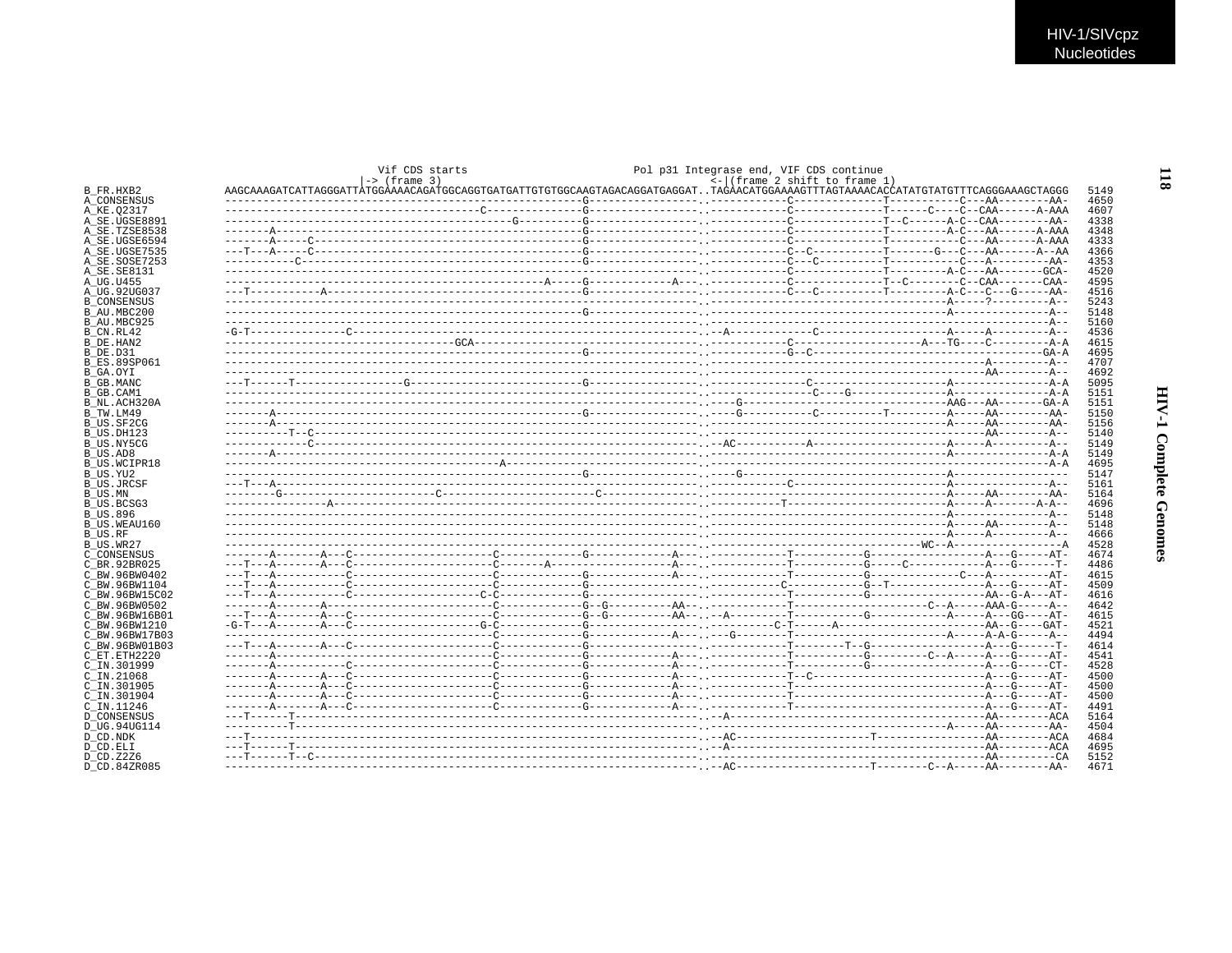|                                             |                                                                                                                                    | Vif CDS starts  |                                                |                   | Pol p31 Integrase end, VIF CDS continue |                              |              |
|---------------------------------------------|------------------------------------------------------------------------------------------------------------------------------------|-----------------|------------------------------------------------|-------------------|-----------------------------------------|------------------------------|--------------|
| B FR.HXB2                                   | AAGCAAAGATCATTAGGGATTATGGAAAACAGATGCAGGTGATGATGATTGTGGCAAGTAGACAGGATGAGGATTAGAACATGGAAAAGTTTAGTAAAACACCATATGTATGTTTCAGGGAAAGCTAGGG | $ ->$ (frame 3) |                                                |                   | <- (frame 2 shift to frame 1)           |                              | 5149         |
| F CONSENSUS                                 |                                                                                                                                    |                 |                                                |                   |                                         |                              | 4457         |
| F1 BE.VI850                                 |                                                                                                                                    |                 |                                                |                   |                                         |                              | 4489         |
| F1 BR. 93BR020                              |                                                                                                                                    |                 |                                                |                   |                                         |                              | 4477         |
| F2 CM.MP255C<br>F2 CM MP257C                |                                                                                                                                    |                 |                                                |                   |                                         |                              | 4345<br>4357 |
| F1_FI.FIN9363                               |                                                                                                                                    |                 |                                                |                   |                                         |                              | 4478         |
| F1 FR.MP411                                 |                                                                                                                                    |                 |                                                |                   |                                         |                              | 4351         |
| <b>G CONSENSUS</b>                          |                                                                                                                                    |                 |                                                |                   |                                         |                              | 5113         |
| G BE.DRCBL                                  |                                                                                                                                    |                 |                                                |                   |                                         |                              | 5106         |
| G FI.HH87932                                |                                                                                                                                    |                 |                                                |                   |                                         |                              | 4549         |
| G NG. 92NG083                               |                                                                                                                                    |                 |                                                |                   |                                         |                              | 4518         |
| G SE. SE6165<br>H CONSENSUS                 |                                                                                                                                    |                 |                                                |                   |                                         |                              | 4546<br>4532 |
| H_BE.VI991                                  |                                                                                                                                    |                 |                                                |                   |                                         |                              | 4538         |
| H BE.VI997                                  |                                                                                                                                    |                 |                                                |                   |                                         |                              | 4473         |
| H CF.90CF056                                |                                                                                                                                    |                 |                                                |                   |                                         |                              | 4496         |
| J SE.SE91733                                |                                                                                                                                    |                 |                                                |                   |                                         |                              | 4464         |
| J_SE.SE92809                                |                                                                                                                                    |                 |                                                |                   |                                         |                              | 4463         |
| K CM.MP535C                                 |                                                                                                                                    |                 |                                                |                   |                                         |                              | 4345         |
| K CD.EOTB11C                                |                                                                                                                                    |                 |                                                |                   |                                         |                              | 4341         |
| CRF01 AE CONSENSUS                          |                                                                                                                                    |                 |                                                |                   |                                         |                              | 5165         |
| CRF01 AE CF.90CF402<br>CRF01 AE TH.93TH253  |                                                                                                                                    |                 |                                                |                   |                                         |                              | 5185<br>5136 |
| CRF01 AE TH.CM240                           |                                                                                                                                    |                 |                                                |                   |                                         |                              | 4723         |
| CRF02 AG CONSENSUS                          |                                                                                                                                    |                 |                                                |                   |                                         |                              | 4681         |
| CRF02 AG DJ.DJ263                           |                                                                                                                                    |                 |                                                |                   |                                         |                              | 4497         |
| CRF02 AG DJ.DJ264                           |                                                                                                                                    |                 |                                                |                   |                                         |                              | 4498         |
| CRF02 AG NG. IBNG                           |                                                                                                                                    |                 |                                                |                   |                                         |                              | 4674         |
| CRF03 AB RU. KAL153                         |                                                                                                                                    |                 |                                                |                   |                                         |                              | 4918         |
| CRF04 cpx CONSENSUS                         |                                                                                                                                    |                 |                                                |                   |                                         |                              | 5145         |
| CRF04 CDX CY.94CY032<br>CRF04 CDX GR.97PVMY |                                                                                                                                    |                 |                                                |                   |                                         |                              | 4515<br>5163 |
| CRF04 cpx GR.97PVCH                         |                                                                                                                                    |                 |                                                |                   |                                         |                              | 5166         |
| AC IN.21301                                 |                                                                                                                                    |                 |                                                |                   |                                         |                              | 4501         |
| AC RW.92RW009                               |                                                                                                                                    |                 |                                                |                   |                                         |                              | 4481         |
| AC SE.ETSE9488                              |                                                                                                                                    |                 |                                                |                   |                                         |                              | 4345         |
| AC ZM.ZAM184                                |                                                                                                                                    |                 |                                                |                   |                                         |                              | 4510         |
| ACD SE.SE8603                               |                                                                                                                                    |                 |                                                |                   |                                         |                              | 4468         |
| AD SE.KESE7108                              |                                                                                                                                    |                 |                                                |                   |                                         |                              | 4348         |
| ADH NO.NOGIL3                               |                                                                                                                                    |                 |                                                |                   |                                         |                              | 5159<br>4724 |
| ADU CD.MAL<br>AG NG. 92NG003                |                                                                                                                                    |                 |                                                |                   |                                         |                              | 4516         |
| AGU CD.Z321B                                |                                                                                                                                    |                 |                                                |                   |                                         |                              | 4363         |
| AGJ AU.BFP90                                |                                                                                                                                    |                 |                                                |                   |                                         |                              | 5177         |
| AGJ ML.95ML84                               |                                                                                                                                    |                 |                                                |                   |                                         |                              | 4392         |
| AJU BW.98-2117                              |                                                                                                                                    |                 |                                                |                   |                                         |                              | 4536         |
| BF BR.93BR029                               |                                                                                                                                    |                 |                                                |                   |                                         |                              | 4501         |
| MO CM.97CAMP645MO                           |                                                                                                                                    |                 |                                                |                   |                                         |                              | 4523         |
| O CM.ANT70                                  |                                                                                                                                    |                 |                                                |                   |                                         |                              | 5204         |
| O CM.MVP5180<br>N CM.YBF30                  |                                                                                                                                    |                 |                                                |                   |                                         |                              | 5179<br>4743 |
| SIVCPZUS                                    |                                                                                                                                    |                 |                                                |                   |                                         |                              | 5209         |
| SIVCPZGAB                                   |                                                                                                                                    |                 |                                                |                   |                                         |                              | 5210         |
| SIVCPZANT                                   |                                                                                                                                    |                 |                                                |                   |                                         |                              | 4535         |
|                                             |                                                                                                                                    |                 |                                                |                   |                                         |                              |              |
| Integrase                                   | KAKI IRDYGKOMAG DDC VASRODED.                                                                                                      |                 | Viforotein start MENRWO V MI V W O V D R M R I | $\mathbb{R}$<br>W | K                                       | S T, V K H H M Y V S G K A R | Pol<br>Vif   |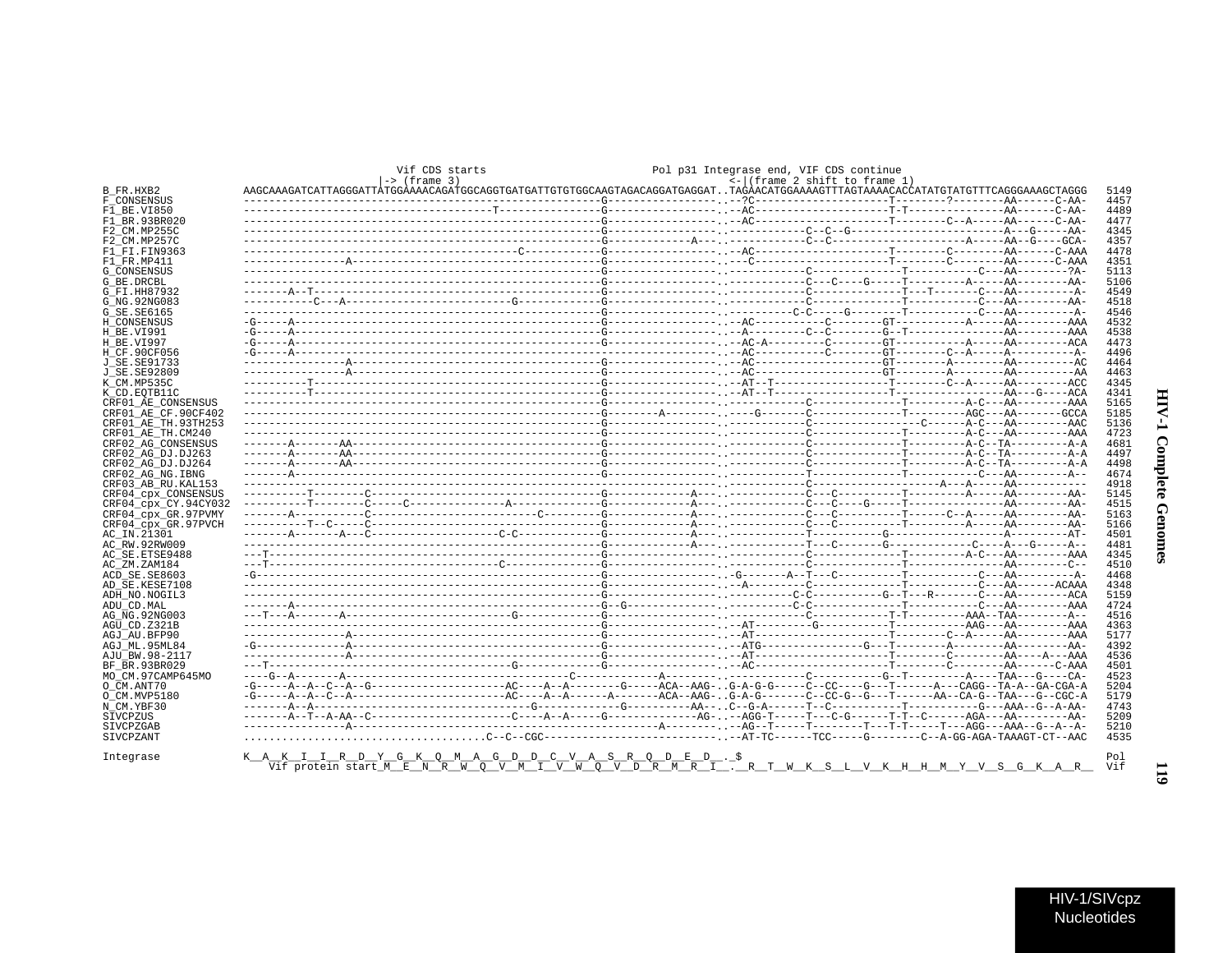| B FR.HXB2          |  | GATGGTTTTATAGACATCACTATGAAAGCCCTCATCCAAGAATAAGTTCAGAAGTACACATCCCACTAGGGGATGCTAGATTGGTAATAACAACATATTGGGGTCTGCATACAGGAGAAAGAGACT | 5275 |
|--------------------|--|--------------------------------------------------------------------------------------------------------------------------------|------|
| A CONSENSUS        |  |                                                                                                                                | 4776 |
| A KE.02317         |  |                                                                                                                                | 4733 |
| A_SE.UGSE8891      |  |                                                                                                                                | 4464 |
| A SE.TZSE8538      |  |                                                                                                                                | 4474 |
| A SE.UGSE6594      |  |                                                                                                                                | 4459 |
| A SE.UGSE7535      |  |                                                                                                                                | 4492 |
| A SE.SOSE7253      |  |                                                                                                                                | 4479 |
| A SE. SE8131       |  |                                                                                                                                | 4646 |
| A UG.U455          |  |                                                                                                                                | 4721 |
| A UG.92UG037       |  |                                                                                                                                | 4642 |
| <b>B CONSENSUS</b> |  |                                                                                                                                | 5368 |
| B_AU.MBC200        |  |                                                                                                                                | 5274 |
| B AU.MBC925        |  |                                                                                                                                | 5286 |
| B CN.RL42          |  |                                                                                                                                | 4662 |
| B DE.HAN2          |  |                                                                                                                                | 4741 |
| B DE.D31           |  |                                                                                                                                | 4821 |
| B_ES.89SP061       |  |                                                                                                                                | 4833 |
| B GA.OYI           |  |                                                                                                                                | 4818 |
| <b>B_GB.MANC</b>   |  |                                                                                                                                | 5221 |
| B GB.CAM1          |  |                                                                                                                                | 5277 |
| B NL.ACH320A       |  |                                                                                                                                | 5277 |
| B TW.LM49          |  |                                                                                                                                | 5276 |
| B US.SF2CG         |  |                                                                                                                                | 5282 |
|                    |  |                                                                                                                                | 5266 |
| B_US.DH123         |  |                                                                                                                                | 5275 |
| B US.NY5CG         |  |                                                                                                                                |      |
| B US.AD8           |  |                                                                                                                                | 5275 |
| B US.WCIPR18       |  |                                                                                                                                | 4821 |
| B US.YU2           |  |                                                                                                                                | 5273 |
| <b>B US.JRCSF</b>  |  |                                                                                                                                | 5287 |
| B US.MN            |  |                                                                                                                                | 5290 |
| B US.BCSG3         |  |                                                                                                                                | 4822 |
| <b>B US.896</b>    |  |                                                                                                                                | 5274 |
| B US.WEAU160       |  |                                                                                                                                | 5274 |
| B_US.RF            |  |                                                                                                                                | 4792 |
| B US.WR27          |  |                                                                                                                                | 4654 |
| C CONSENSUS        |  |                                                                                                                                | 4800 |
| C BR.92BR025       |  |                                                                                                                                | 4612 |
| C BW.96BW0402      |  |                                                                                                                                | 4741 |
| C BW.96BW1104      |  |                                                                                                                                | 4635 |
| C BW.96BW15C02     |  |                                                                                                                                | 4742 |
| C BW.96BW0502      |  |                                                                                                                                | 4768 |
| C BW.96BW16B01     |  |                                                                                                                                | 4741 |
| C BW.96BW1210      |  |                                                                                                                                | 4647 |
| C BW.96BW17B03     |  |                                                                                                                                | 4620 |
| C BW.96BW01B03     |  |                                                                                                                                | 4740 |
| C ET. ETH2220      |  |                                                                                                                                | 4667 |
| C IN.301999        |  |                                                                                                                                | 4654 |
| C IN.21068         |  |                                                                                                                                | 4626 |
| C_IN.301905        |  |                                                                                                                                | 4626 |
| C IN.301904        |  |                                                                                                                                | 4626 |
| C IN.11246         |  |                                                                                                                                | 4617 |
|                    |  |                                                                                                                                |      |
| <b>D CONSENSUS</b> |  |                                                                                                                                | 5290 |
| D UG.94UG114       |  |                                                                                                                                | 4630 |
| D CD.NDK           |  |                                                                                                                                | 4810 |
| D CD.ELI           |  |                                                                                                                                | 4821 |
| D CD.Z2Z6          |  |                                                                                                                                | 5278 |
| D CD.84ZR085       |  |                                                                                                                                | 4797 |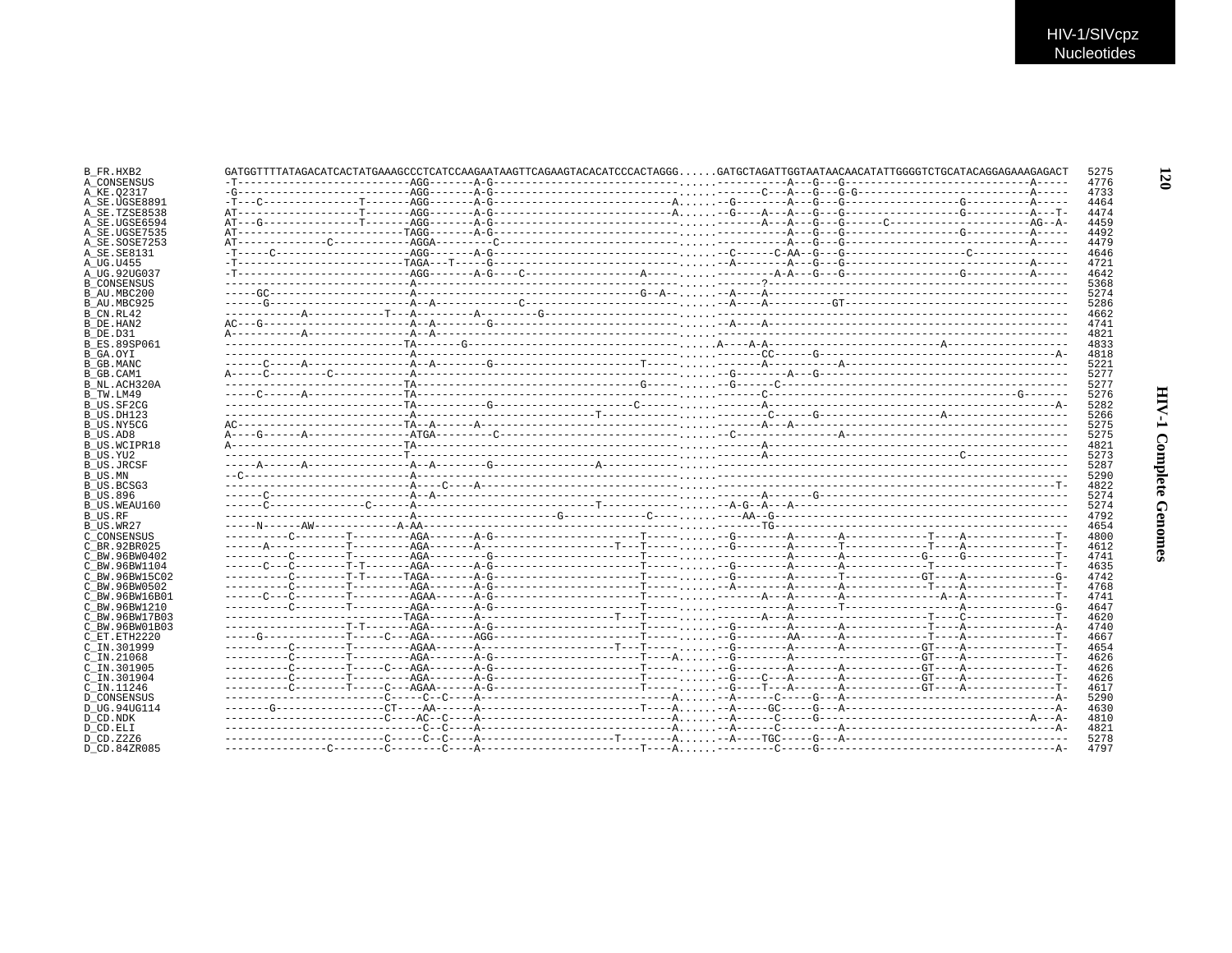| ί<br>$\ddot{\phantom{a}}$ |  |
|---------------------------|--|
| Ξ<br>ì                    |  |

| B FR.HXB2              |                                                                                                                                   |  |  |  |  |  |
|------------------------|-----------------------------------------------------------------------------------------------------------------------------------|--|--|--|--|--|
| F CONSENSUS            |                                                                                                                                   |  |  |  |  |  |
| F1 BE.VI850            |                                                                                                                                   |  |  |  |  |  |
| F1 BR.93BR020          |                                                                                                                                   |  |  |  |  |  |
| F2 CM.MP255C           |                                                                                                                                   |  |  |  |  |  |
| F2 CM.MP257C           |                                                                                                                                   |  |  |  |  |  |
| F1 FI.FIN9363          |                                                                                                                                   |  |  |  |  |  |
| F1 FR.MP411            |                                                                                                                                   |  |  |  |  |  |
| <b>G CONSENSUS</b>     |                                                                                                                                   |  |  |  |  |  |
|                        |                                                                                                                                   |  |  |  |  |  |
| G BE.DRCBL             |                                                                                                                                   |  |  |  |  |  |
| G FI.HH87932           |                                                                                                                                   |  |  |  |  |  |
| G NG. 92NG083          |                                                                                                                                   |  |  |  |  |  |
| G SE. SE6165           |                                                                                                                                   |  |  |  |  |  |
| H CONSENSUS            |                                                                                                                                   |  |  |  |  |  |
| H BE.VI991             |                                                                                                                                   |  |  |  |  |  |
| H BE.VI997             |                                                                                                                                   |  |  |  |  |  |
| H CF.90CF056           |                                                                                                                                   |  |  |  |  |  |
| J SE. SE91733          |                                                                                                                                   |  |  |  |  |  |
| J SE. SE92809          |                                                                                                                                   |  |  |  |  |  |
| K CM.MP535C            |                                                                                                                                   |  |  |  |  |  |
|                        |                                                                                                                                   |  |  |  |  |  |
| K CD.EOTB11C           |                                                                                                                                   |  |  |  |  |  |
| CRF01 AE CONSENSUS     |                                                                                                                                   |  |  |  |  |  |
| CRF01 AE CF.90CF402    |                                                                                                                                   |  |  |  |  |  |
| CRF01 AE TH. 93TH253   |                                                                                                                                   |  |  |  |  |  |
| CRF01_AE_TH.CM240      |                                                                                                                                   |  |  |  |  |  |
| CRF02 AG CONSENSUS     |                                                                                                                                   |  |  |  |  |  |
| CRF02 AG DJ.DJ263      |                                                                                                                                   |  |  |  |  |  |
| CRF02 AG DJ.DJ264      |                                                                                                                                   |  |  |  |  |  |
| CRF02 AG NG.IBNG       |                                                                                                                                   |  |  |  |  |  |
| CRF03 AB RU. KAL153    |                                                                                                                                   |  |  |  |  |  |
| CRF04 cpx CONSENSUS    |                                                                                                                                   |  |  |  |  |  |
|                        |                                                                                                                                   |  |  |  |  |  |
| CRF04 CDX CY.94CY032   |                                                                                                                                   |  |  |  |  |  |
| CRF04 cpx GR.97PVMY    |                                                                                                                                   |  |  |  |  |  |
| CRF04 cpx GR.97PVCH    |                                                                                                                                   |  |  |  |  |  |
| AC_IN.21301            |                                                                                                                                   |  |  |  |  |  |
| AC RW.92RW009          |                                                                                                                                   |  |  |  |  |  |
| AC SE. ETSE9488        |                                                                                                                                   |  |  |  |  |  |
| AC ZM.ZAM184           |                                                                                                                                   |  |  |  |  |  |
| ACD SE.SE8603          |                                                                                                                                   |  |  |  |  |  |
| AD SE.KESE7108         |                                                                                                                                   |  |  |  |  |  |
| ADH NO. NOGIL3         |                                                                                                                                   |  |  |  |  |  |
| ADU CD.MAL             |                                                                                                                                   |  |  |  |  |  |
| AG NG.92NG003          |                                                                                                                                   |  |  |  |  |  |
|                        |                                                                                                                                   |  |  |  |  |  |
| AGU CD.Z321B           |                                                                                                                                   |  |  |  |  |  |
| AGJ AU.BFP90           |                                                                                                                                   |  |  |  |  |  |
| AGJ ML.95ML84          |                                                                                                                                   |  |  |  |  |  |
| AJU BW.98-2117         |                                                                                                                                   |  |  |  |  |  |
| BF BR.93BR029          |                                                                                                                                   |  |  |  |  |  |
| MO CM.97CAMP645MO      |                                                                                                                                   |  |  |  |  |  |
| O CM.ANT70             |                                                                                                                                   |  |  |  |  |  |
| O CM.MVP5180           |                                                                                                                                   |  |  |  |  |  |
| N CM.YBF30             |                                                                                                                                   |  |  |  |  |  |
| SIVCPZUS               |                                                                                                                                   |  |  |  |  |  |
|                        | -T-------C-------T-----TCA----A------A-G-TGC---T---A------A--TT-CA-AGATT--T---A---AA--G-G------C------CCT-AAGCC---------G-C--     |  |  |  |  |  |
|                        |                                                                                                                                   |  |  |  |  |  |
| SIVCPZGAB<br>SIVCPZANT | $C---ABG------T-----2GGA---C---ABG-A-G-AGA------T-A---CCAACATTG---ABA-A-----G-G---GTG-TC----ATC-A-TGT-----C-CCAA-ATG-T----C-CCA-$ |  |  |  |  |  |

Vif

HIV-1/SIVcpz Nucleotides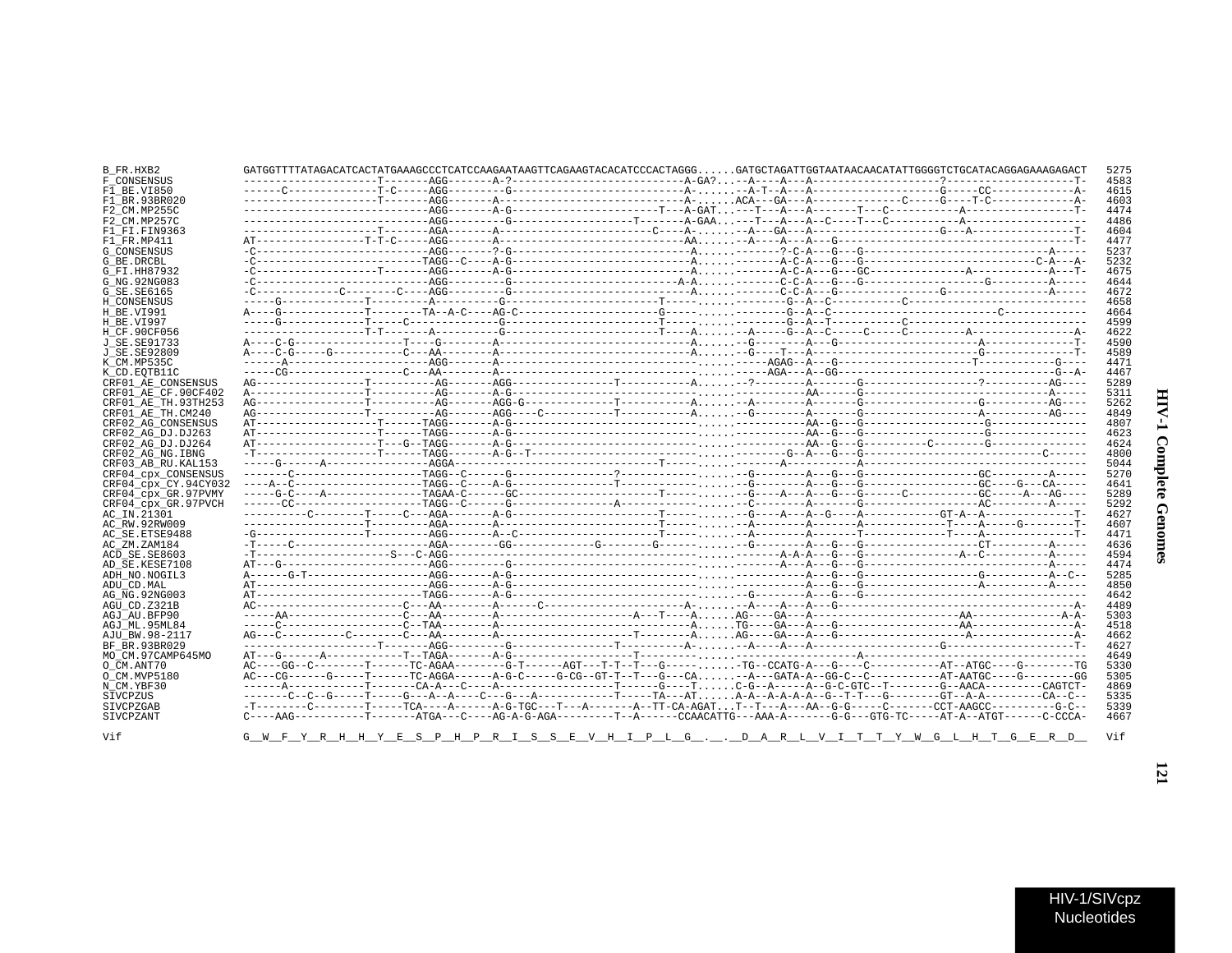| B FR.HXB2           | GGCATTTGGGTCAGGGAGTCTCCATAGAATGGAGGAAAAAGAGATATAGCACAAGTAGACCCTGAACTAGCAGACCAACTAATTCATCTGTATTACTTTGACTGTTTTTCAGACTCTGCTATAAGAAAGG |  |  |  |  | 5407         |
|---------------------|------------------------------------------------------------------------------------------------------------------------------------|--|--|--|--|--------------|
| A CONSENSUS         |                                                                                                                                    |  |  |  |  | 4908         |
| A KE.02317          |                                                                                                                                    |  |  |  |  | 4865         |
| A_SE.UGSE8891       |                                                                                                                                    |  |  |  |  | 4596         |
| A SE.TZSE8538       |                                                                                                                                    |  |  |  |  | 4606         |
| A SE.UGSE6594       |                                                                                                                                    |  |  |  |  | 4591         |
| A SE.UGSE7535       |                                                                                                                                    |  |  |  |  | 4624         |
| A SE.SOSE7253       |                                                                                                                                    |  |  |  |  | 4611         |
| A SE. SE8131        |                                                                                                                                    |  |  |  |  | 4778         |
| A UG.U455           |                                                                                                                                    |  |  |  |  | 4853         |
| A UG.92UG037        |                                                                                                                                    |  |  |  |  | 4774         |
| <b>B CONSENSUS</b>  |                                                                                                                                    |  |  |  |  | 5500         |
| B AU.MBC200         |                                                                                                                                    |  |  |  |  | 5406         |
| B AU.MBC925         |                                                                                                                                    |  |  |  |  | 5418         |
| B CN.RL42           |                                                                                                                                    |  |  |  |  | 4794         |
| B DE.HAN2           |                                                                                                                                    |  |  |  |  | 4873         |
| B DE.D31            |                                                                                                                                    |  |  |  |  | 4953         |
| <b>B ES.89SP061</b> |                                                                                                                                    |  |  |  |  | 4965         |
| B GA.OYI            |                                                                                                                                    |  |  |  |  | 4950         |
| B GB.MANC           |                                                                                                                                    |  |  |  |  | 5353         |
| B GB.CAM1           |                                                                                                                                    |  |  |  |  | 5409         |
| B NL.ACH320A        |                                                                                                                                    |  |  |  |  | 5409         |
| B TW.LM49           |                                                                                                                                    |  |  |  |  | 5408         |
| B US.SF2CG          |                                                                                                                                    |  |  |  |  | 5414         |
| B US.DH123          |                                                                                                                                    |  |  |  |  | 5398         |
|                     |                                                                                                                                    |  |  |  |  |              |
| B US.NY5CG          |                                                                                                                                    |  |  |  |  | 5407<br>5407 |
| B US.AD8            |                                                                                                                                    |  |  |  |  |              |
| B US.WCIPR18        |                                                                                                                                    |  |  |  |  | 4953         |
| B US.YU2            |                                                                                                                                    |  |  |  |  | 5405         |
| B US.JRCSF          |                                                                                                                                    |  |  |  |  | 5419         |
| B_US.MN             |                                                                                                                                    |  |  |  |  | 5422         |
| B US.BCSG3          |                                                                                                                                    |  |  |  |  | 4954         |
| <b>B US.896</b>     |                                                                                                                                    |  |  |  |  | 5406         |
| B US.WEAU160        |                                                                                                                                    |  |  |  |  | 5406         |
| <b>B_US.RF</b>      |                                                                                                                                    |  |  |  |  | 4924         |
| B US.WR27           |                                                                                                                                    |  |  |  |  | 4786         |
| C CONSENSUS         |                                                                                                                                    |  |  |  |  | 4932         |
| C BR. 92BR025       |                                                                                                                                    |  |  |  |  | 4744         |
| C BW.96BW0402       |                                                                                                                                    |  |  |  |  | 4873         |
| C BW.96BW1104       |                                                                                                                                    |  |  |  |  | 4767         |
| C BW.96BW15C02      |                                                                                                                                    |  |  |  |  | 4874         |
| C BW.96BW0502       |                                                                                                                                    |  |  |  |  | 4900         |
| C BW.96BW16B01      |                                                                                                                                    |  |  |  |  | 4873         |
| C BW.96BW1210       |                                                                                                                                    |  |  |  |  | 4779         |
| C BW.96BW17B03      |                                                                                                                                    |  |  |  |  | 4752         |
| C BW.96BW01B03      |                                                                                                                                    |  |  |  |  | 4872         |
| C ET. ETH2220       |                                                                                                                                    |  |  |  |  | 4799         |
| C IN.301999         |                                                                                                                                    |  |  |  |  | 4786         |
| $C$ IN. 21068       |                                                                                                                                    |  |  |  |  | 4758         |
| C IN.301905         | ------------T------------------ATTG-GA-------A-----A----BC--G--------GC--------A--C----T-----T------G-------C-----C----G-A-        |  |  |  |  | 4758         |
| C IN.301904         |                                                                                                                                    |  |  |  |  | 4758         |
| C IN.11246          |                                                                                                                                    |  |  |  |  | 4749         |
| <b>D CONSENSUS</b>  |                                                                                                                                    |  |  |  |  | 5422         |
| D UG.94UG114        |                                                                                                                                    |  |  |  |  | 4762         |
| D CD.NDK            |                                                                                                                                    |  |  |  |  | 4942         |
| D CD.ELI            |                                                                                                                                    |  |  |  |  | 4953         |
| D CD.Z2Z6           |                                                                                                                                    |  |  |  |  | 5410         |
| D CD.84ZR085        |                                                                                                                                    |  |  |  |  | 4929         |
|                     |                                                                                                                                    |  |  |  |  |              |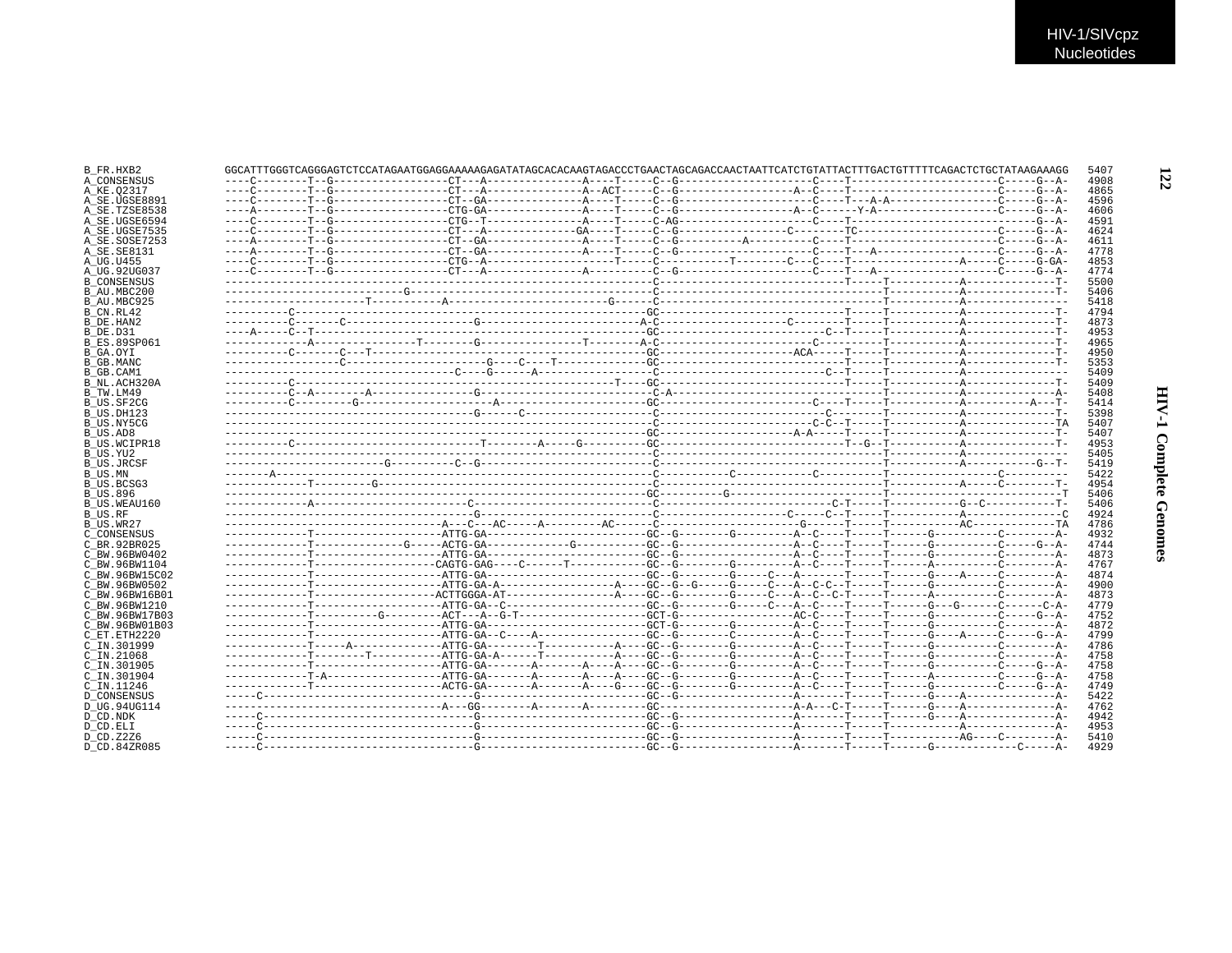| `<br>٢<br>č |  |
|-------------|--|
| ì           |  |

| B_FR.HXB2            | GGCATTTGGGTCAGGGAGTCTCCATAGAATGGAGGAAAAAGAGATATAGCACAAGTAGACCCTGAACTAGCAGACCAACTAATTCATCTGTATTACTTTGACTGTTTTTCAGACTCTGCTATAAGAAAGG |  |  | 5407 |
|----------------------|------------------------------------------------------------------------------------------------------------------------------------|--|--|------|
| F CONSENSUS          |                                                                                                                                    |  |  | 4714 |
| F1 BE.VI850          |                                                                                                                                    |  |  | 4747 |
| F1 BR.93BR020        |                                                                                                                                    |  |  | 4735 |
| F2 CM.MP255C         |                                                                                                                                    |  |  | 4606 |
| F2 CM.MP257C         |                                                                                                                                    |  |  | 4618 |
| F1 FI.FIN9363        |                                                                                                                                    |  |  | 4736 |
| F1 FR.MP411          |                                                                                                                                    |  |  | 4609 |
| <b>G CONSENSUS</b>   |                                                                                                                                    |  |  | 5367 |
| G BE.DRCBL           |                                                                                                                                    |  |  | 5364 |
| G_FI.HH87932         |                                                                                                                                    |  |  | 4807 |
| G NG. 92NG083        |                                                                                                                                    |  |  | 4776 |
|                      |                                                                                                                                    |  |  | 4804 |
| G SE.SE6165          |                                                                                                                                    |  |  | 4790 |
| H CONSENSUS          |                                                                                                                                    |  |  | 4796 |
| H BE.VI991           |                                                                                                                                    |  |  |      |
| H BE.VI997           |                                                                                                                                    |  |  | 4731 |
| H CF.90CF056         |                                                                                                                                    |  |  | 4754 |
| J SE.SE91733         |                                                                                                                                    |  |  | 4722 |
| J SE.SE92809         |                                                                                                                                    |  |  | 4721 |
| K CM.MP535C          |                                                                                                                                    |  |  | 4603 |
| K CD. EOTB11C        |                                                                                                                                    |  |  | 4599 |
| CRF01 AE CONSENSUS   |                                                                                                                                    |  |  | 5421 |
| CRF01 AE CF.90CF402  |                                                                                                                                    |  |  | 5443 |
| CRF01 AE TH.93TH253  |                                                                                                                                    |  |  | 5394 |
| CRF01 AE TH.CM240    |                                                                                                                                    |  |  | 4981 |
| CRF02 AG CONSENSUS   |                                                                                                                                    |  |  | 4938 |
| CRF02 AG DJ.DJ263    |                                                                                                                                    |  |  | 4755 |
| CRF02 AG DJ.DJ264    |                                                                                                                                    |  |  | 4756 |
| CRF02 AG NG. IBNG    |                                                                                                                                    |  |  | 4932 |
| CRF03 AB RU. KAL153  |                                                                                                                                    |  |  | 5176 |
| CRF04 cpx CONSENSUS  |                                                                                                                                    |  |  | 5402 |
| CRF04 cpx CY.94CY032 |                                                                                                                                    |  |  | 4773 |
| CRF04 cpx GR.97PVMY  |                                                                                                                                    |  |  | 5421 |
| CRF04 cpx GR.97PVCH  |                                                                                                                                    |  |  | 5424 |
| AC IN.21301          |                                                                                                                                    |  |  | 4759 |
| AC RW.92RW009        |                                                                                                                                    |  |  | 4739 |
| AC SE.ETSE9488       |                                                                                                                                    |  |  | 4603 |
| AC ZM.ZAM184         |                                                                                                                                    |  |  | 4768 |
| ACD SE.SE8603        |                                                                                                                                    |  |  | 4726 |
| AD SE.KESE7108       |                                                                                                                                    |  |  | 4606 |
| ADH NO.NOGIL3        |                                                                                                                                    |  |  | 5417 |
| ADU CD.MAL           |                                                                                                                                    |  |  | 4982 |
| AG NG. 92NG003       |                                                                                                                                    |  |  | 4774 |
| AGU CD.Z321B         |                                                                                                                                    |  |  | 4621 |
| AGJ AU BFP90         |                                                                                                                                    |  |  | 5435 |
| AGJ ML.95ML84        |                                                                                                                                    |  |  | 4650 |
| AJU BW.98-2117       |                                                                                                                                    |  |  | 4794 |
| BF BR.93BR029        |                                                                                                                                    |  |  | 4759 |
|                      |                                                                                                                                    |  |  | 4781 |
| MO CM.97CAMP645MO    |                                                                                                                                    |  |  |      |
| O CM.ANT70           |                                                                                                                                    |  |  | 5462 |
| O CM.MVP5180         | AA--C-----A--T--G--TAGT---------CAAT-C---GAG----AA-----GA-T--T-------AC-------AGGA-G--A-----C---T--CACA------A--A--A--C--G----     |  |  | 5437 |
| N CM.YBF30           | -----C-A--A--T-----A--------------ACT--GA-A---C-AG--------T--T-------A-G-----A-G-----TC----T-----T-----A---C------C-----GC-A-      |  |  | 5001 |
| SIVCPZUS             |                                                                                                                                    |  |  | 5467 |
| SIVCPZGAB            | -------A--C--T-----------TC--------CT-GGATCT---GT------G--G--T--CTTCAC------TAG-T-G--C--CTCTC-A--T-----T--C--G----AA----C--C---GA- |  |  | 5471 |
| SIVCPZANT            |                                                                                                                                    |  |  | 4799 |
| Vif                  | <u>WHL-GQQGVSIEWRKKRYSTQVDPELADQLIHLYPPFDCFSDSAIRK</u>                                                                             |  |  | Vif  |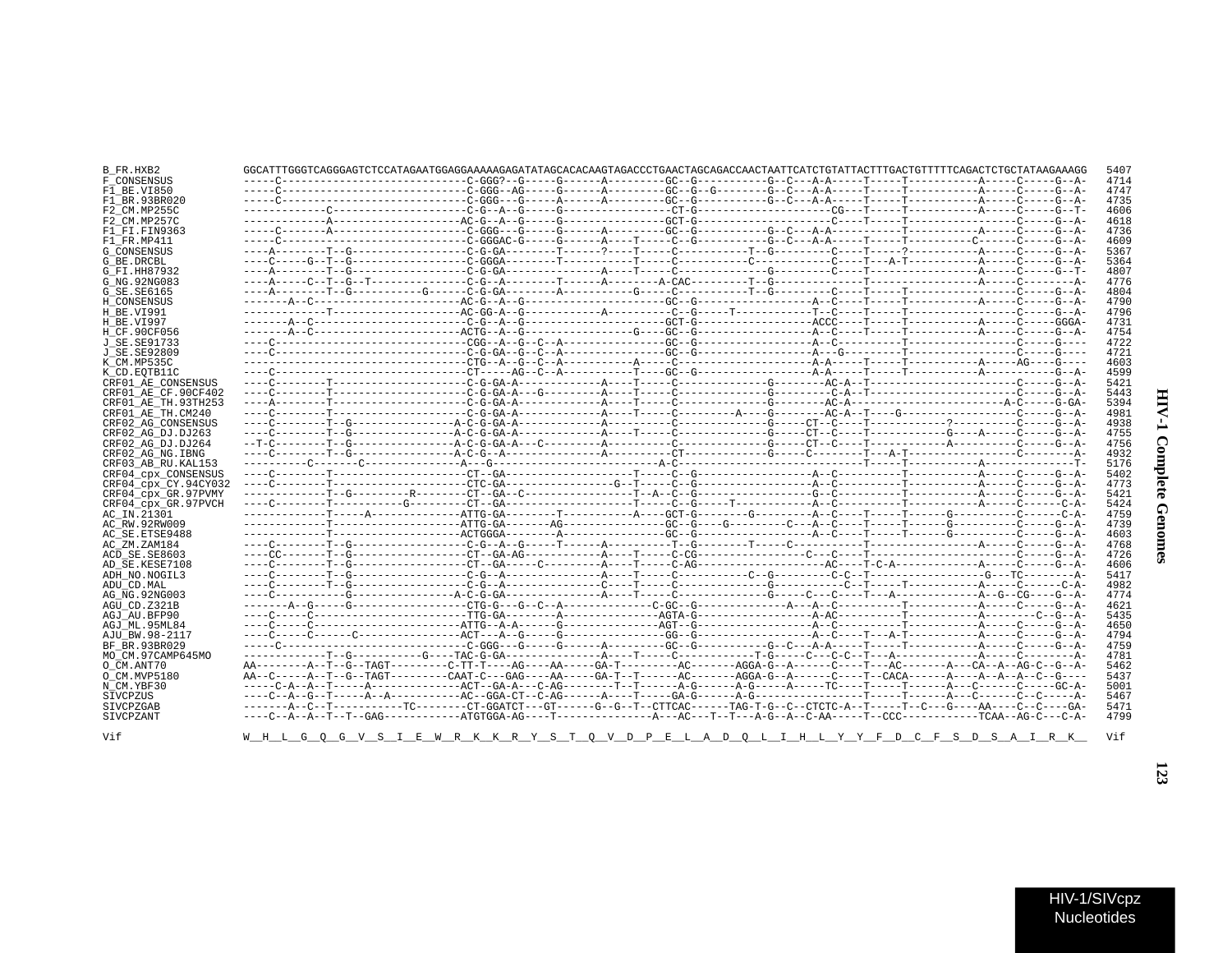| B FR.HXB2            |  | CCTTATTAGGACACATAGTTAGCCCTAGGTGTGAATATCAAGCAGGACATAACAAGGTAGGATCTCTACAATACTTGGCACTAGCAGCATTAATAACACCAAAAAAGATAAAGCCACCTT |  |  | 5527         |
|----------------------|--|--------------------------------------------------------------------------------------------------------------------------|--|--|--------------|
| A CONSENSUS          |  |                                                                                                                          |  |  | 5028         |
| A KE.02317           |  |                                                                                                                          |  |  | 4985         |
| A SE.UGSE8891        |  |                                                                                                                          |  |  | 4716         |
| A SE.TZSE8538        |  |                                                                                                                          |  |  | 4726         |
| A SE.UGSE6594        |  |                                                                                                                          |  |  | 4711         |
| A SE.UGSE7535        |  |                                                                                                                          |  |  | 4744         |
| A SE.SOSE7253        |  |                                                                                                                          |  |  | 4731         |
| A SE.SE8131          |  |                                                                                                                          |  |  | 4898         |
| A UG.U455            |  |                                                                                                                          |  |  | 4973         |
| A UG.92UG037         |  |                                                                                                                          |  |  | 4894         |
| <b>B CONSENSUS</b>   |  |                                                                                                                          |  |  | 5623         |
| B AU.MBC200          |  |                                                                                                                          |  |  | 5526         |
| B AU.MBC925          |  |                                                                                                                          |  |  | 5538         |
| B_CN.RL42            |  |                                                                                                                          |  |  | 4914         |
| B DE.HAN2            |  |                                                                                                                          |  |  | 4993         |
| B DE.D31             |  |                                                                                                                          |  |  | 5073         |
| <b>B ES.89SP061</b>  |  |                                                                                                                          |  |  | 5088         |
| B GA.OYI             |  |                                                                                                                          |  |  | 5070         |
| B GB.MANC            |  |                                                                                                                          |  |  | 5473         |
| B GB.CAM1            |  |                                                                                                                          |  |  | 5529         |
| B NL.ACH320A         |  |                                                                                                                          |  |  | 5529         |
| B TW.LM49            |  |                                                                                                                          |  |  | 5528         |
| B US.SF2CG           |  |                                                                                                                          |  |  | 5534         |
| B US.DH123           |  |                                                                                                                          |  |  | 5518         |
| B US.NY5CG           |  |                                                                                                                          |  |  | 5527         |
| B US.AD8             |  |                                                                                                                          |  |  | 5527         |
| B US.WCIPR18         |  |                                                                                                                          |  |  | 5073         |
| B US.YU2             |  |                                                                                                                          |  |  | 5525         |
| B US.JRCSF           |  |                                                                                                                          |  |  | 5539         |
| B_US.MN              |  |                                                                                                                          |  |  | 5542         |
| B US.BCSG3           |  |                                                                                                                          |  |  | 5074         |
| <b>B_US.896</b>      |  |                                                                                                                          |  |  | 5526         |
| B US.WEAU160         |  |                                                                                                                          |  |  | 5526<br>5044 |
| B US.RF<br>B US.WR27 |  |                                                                                                                          |  |  | 4906         |
| C CONSENSUS          |  |                                                                                                                          |  |  | 5052         |
| C BR.92BR025         |  |                                                                                                                          |  |  | 4864         |
| C BW.96BW0402        |  |                                                                                                                          |  |  | 4993         |
| C BW.96BW1104        |  |                                                                                                                          |  |  | 4887         |
| C BW.96BW15C02       |  |                                                                                                                          |  |  | 4994         |
| C BW.96BW0502        |  |                                                                                                                          |  |  | 5020         |
| C BW.96BW16B01       |  |                                                                                                                          |  |  | 4993         |
| C BW.96BW1210        |  |                                                                                                                          |  |  | 4899         |
| C BW.96BW17B03       |  |                                                                                                                          |  |  | 4872         |
| C BW.96BW01B03       |  |                                                                                                                          |  |  | 4992         |
| C_ET.ETH2220         |  |                                                                                                                          |  |  | 4919         |
| C IN.301999          |  |                                                                                                                          |  |  | 4906         |
| C_IN.21068           |  |                                                                                                                          |  |  | 4878         |
| C IN.301905          |  |                                                                                                                          |  |  | 4878         |
| C IN.301904          |  |                                                                                                                          |  |  | 4878         |
| C IN.11246           |  |                                                                                                                          |  |  | 4869         |
| <b>D CONSENSUS</b>   |  |                                                                                                                          |  |  | 5542         |
| D_UG.94UG114         |  |                                                                                                                          |  |  | 4882         |
| D CD.NDK             |  |                                                                                                                          |  |  | 5062         |
| D CD.ELI             |  |                                                                                                                          |  |  | 5073         |
| D CD.Z2Z6            |  |                                                                                                                          |  |  | 5530         |
| D CD.84ZR085         |  |                                                                                                                          |  |  | 5049         |
|                      |  |                                                                                                                          |  |  |              |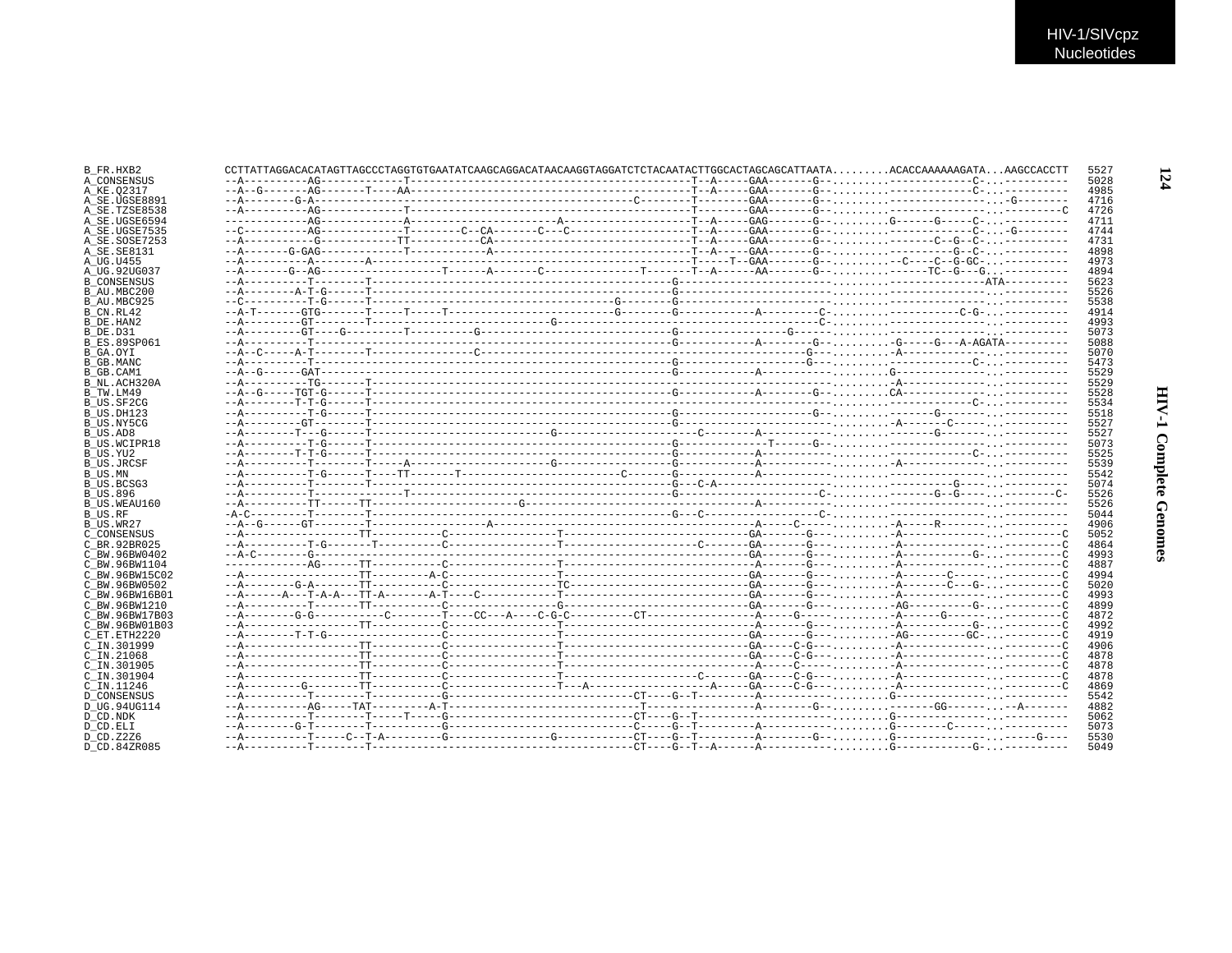| I                           |  |
|-----------------------------|--|
| ì<br>į<br>ì<br>Ĩ,<br>٢<br>ì |  |
| ļ                           |  |

 $\blacksquare$ 

| B FR.HXB2            |  | CCTTATTAGGACACATAGTTAGCCCTAGGTGTGAATATCAAGCAGGACATAACAAGGTAGGATCTCTACAATACTTGGCACTAGCAGCATTAATAACACCAAAAAAGATAAAGCCACCTT           |  |  |  |  | 5521             |
|----------------------|--|------------------------------------------------------------------------------------------------------------------------------------|--|--|--|--|------------------|
| F CONSENSUS          |  |                                                                                                                                    |  |  |  |  | 4833             |
| F1 BE.VI850          |  |                                                                                                                                    |  |  |  |  | 4867             |
| F1 BR.93BR020        |  |                                                                                                                                    |  |  |  |  | 4855             |
| F2 CM.MP255C         |  |                                                                                                                                    |  |  |  |  | 4726             |
| F2 CM.MP257C         |  |                                                                                                                                    |  |  |  |  | 4738             |
| F1 FI.FIN9363        |  |                                                                                                                                    |  |  |  |  | 4856             |
| F1 FR.MP411          |  |                                                                                                                                    |  |  |  |  | 4729             |
| <b>G CONSENSUS</b>   |  |                                                                                                                                    |  |  |  |  | 5485             |
| G BE.DRCBL           |  |                                                                                                                                    |  |  |  |  | 5484             |
| G FI.HH87932         |  |                                                                                                                                    |  |  |  |  | 492"             |
| G NG. 92NG083        |  |                                                                                                                                    |  |  |  |  | 4896             |
| G SE. SE6165         |  |                                                                                                                                    |  |  |  |  | 4924             |
| H CONSENSUS          |  |                                                                                                                                    |  |  |  |  | 490 <sup>o</sup> |
| <b>H BE VT991</b>    |  |                                                                                                                                    |  |  |  |  | 4916             |
| H BE.VI997           |  |                                                                                                                                    |  |  |  |  | 4851             |
| H CF.90CF056         |  |                                                                                                                                    |  |  |  |  | 4874             |
|                      |  |                                                                                                                                    |  |  |  |  | 4842             |
| J SE. SE91733        |  |                                                                                                                                    |  |  |  |  | 484              |
| J SE.SE92809         |  |                                                                                                                                    |  |  |  |  |                  |
| K CM.MP535C          |  |                                                                                                                                    |  |  |  |  | 4723             |
| K CD.EOTB11C         |  |                                                                                                                                    |  |  |  |  | 4719             |
| CRF01 AE CONSENSUS   |  |                                                                                                                                    |  |  |  |  | 5541             |
| CRF01 AE CF.90CF402  |  |                                                                                                                                    |  |  |  |  | 5563             |
| CRF01 AE TH.93TH253  |  |                                                                                                                                    |  |  |  |  | 5514             |
| CRF01 AE TH.CM240    |  |                                                                                                                                    |  |  |  |  | 510              |
| CRF02 AG CONSENSUS   |  |                                                                                                                                    |  |  |  |  | 5058             |
| CRF02 AG DJ.DJ263    |  |                                                                                                                                    |  |  |  |  | 4875             |
| CRF02 AG DJ.DJ264    |  |                                                                                                                                    |  |  |  |  | 4876             |
| CRF02 AG NG. IBNG    |  |                                                                                                                                    |  |  |  |  | 5052             |
| CRF03 AB RU. KAL153  |  |                                                                                                                                    |  |  |  |  | 5296             |
| CRF04 cpx CONSENSUS  |  |                                                                                                                                    |  |  |  |  | 5521             |
| CRF04 cpx CY.94CY032 |  |                                                                                                                                    |  |  |  |  | 4893             |
| CRF04 cpx GR.97PVMY  |  |                                                                                                                                    |  |  |  |  | 5541             |
| CRF04 cpx GR.97PVCH  |  |                                                                                                                                    |  |  |  |  | 5544             |
| AC_IN.21301          |  |                                                                                                                                    |  |  |  |  | 4876             |
| AC RW.92RW009        |  |                                                                                                                                    |  |  |  |  | 4859             |
| AC SE. ETSE9488      |  |                                                                                                                                    |  |  |  |  | 4723             |
| AC ZM.ZAM184         |  |                                                                                                                                    |  |  |  |  | 4888             |
| ACD SE.SE8603        |  |                                                                                                                                    |  |  |  |  | 4846             |
| AD SE.KESE7108       |  |                                                                                                                                    |  |  |  |  | 4726             |
| ADH NO.NOGIL3        |  |                                                                                                                                    |  |  |  |  | 553              |
| ADU CD.MAL           |  |                                                                                                                                    |  |  |  |  | 5102             |
| AG NG. 92NG003       |  |                                                                                                                                    |  |  |  |  | 4894             |
| AGU CD.Z321B         |  |                                                                                                                                    |  |  |  |  | 474              |
| AGJ AU.BFP90         |  |                                                                                                                                    |  |  |  |  | 5555             |
| AGJ ML.95ML84        |  |                                                                                                                                    |  |  |  |  | 4770             |
| AJU BW.98-2117       |  |                                                                                                                                    |  |  |  |  | 4914             |
| BF BR. 93BR029       |  |                                                                                                                                    |  |  |  |  | 4879             |
| MO CM.97CAMP645MO    |  |                                                                                                                                    |  |  |  |  | 490              |
| O CM.ANT70           |  | --A-CC-------G-G---ACTGA-C-A---------C-CTA---------GTC-------GA-A-------CTGC-A--T---AG----G--G---A-G---G--GC-GG-----T--CC          |  |  |  |  | 5582             |
| O CM.MVP5180         |  | --A-TC----G-G-G---GCTGA-C-A---------C-TG---------GTC-------GA-A-------T---A-CT-GAA----G-G-G-A-GT-----GA-AT-----T--CC               |  |  |  |  | 5557             |
| N CM.YBF30           |  |                                                                                                                                    |  |  |  |  | 5121             |
| SIVCPZUS             |  | -TG-T-----GAGACC---A-TT--C-AA--------C-CTA----G--C--T--------C---T-G----T------TT--AAG--C---G--GG--AG-GC--A-G--GA-----C-           |  |  |  |  | 5587             |
| SIVCPZGAB            |  |                                                                                                                                    |  |  |  |  | 559              |
| SIVCPZANT            |  | -AA-CC----G-A-G-A-ATTGA-ATAC--CC-C--CA-GAAG-------GTC------GA-A--G--G--T--A--TT-TTGTAAGA-CC--GAATTCAGAGG-TACCCC---GGTCCA-GAAG--AG- |  |  |  |  | 4931             |
|                      |  |                                                                                                                                    |  |  |  |  |                  |
| Vif                  |  | <u>A L L G H I V S P R C E Y Q A G H N K V G S L Q Y L A L A A L I T P K K I K P P </u>                                            |  |  |  |  | Vif              |
|                      |  |                                                                                                                                    |  |  |  |  |                  |

Vif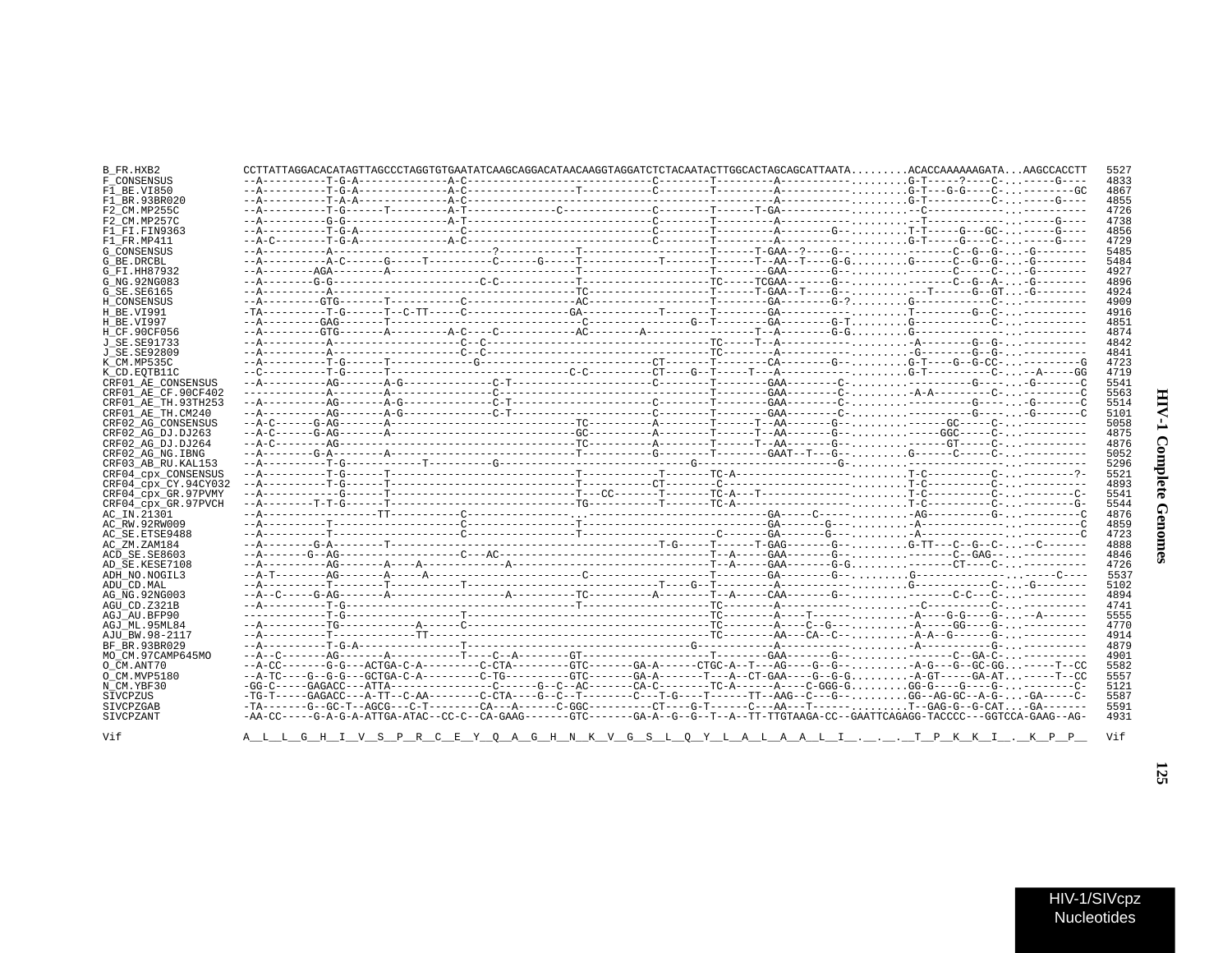|                     | Vpr CDS start | Vif Cds end          | Vpr CDS continued |                            |
|---------------------|---------------|----------------------|-------------------|----------------------------|
|                     | -> (frame 1)  | $(f$ rame 2) $\lt -$ |                   | (frame 1 shift to frame 2) |
| B FR.HXB2           |               |                      |                   |                            |
| A CONSENSUS         |               |                      |                   |                            |
| A KE.02317          |               |                      |                   |                            |
| A SE.UGSE8891       |               |                      |                   |                            |
| A SE.TZSE8538       |               |                      |                   |                            |
| A SE.UGSE6594       |               |                      |                   |                            |
|                     |               |                      |                   |                            |
| A SE.UGSE7535       |               |                      |                   |                            |
| A SE.SOSE7253       |               |                      |                   |                            |
| A_SE.SE8131         |               |                      |                   |                            |
| A UG.U455           |               |                      |                   |                            |
| A UG.92UG037        |               |                      |                   |                            |
| <b>B CONSENSUS</b>  |               |                      |                   |                            |
| B AU.MBC200         |               |                      |                   |                            |
| B AU.MBC925         |               |                      |                   |                            |
| B CN.RL42           |               |                      |                   |                            |
| B DE.HAN2           |               |                      |                   |                            |
|                     |               |                      |                   |                            |
| B DE.D31            |               |                      |                   |                            |
| <b>B ES.89SP061</b> |               |                      |                   |                            |
| B GA.OYI            |               |                      |                   |                            |
| B GB.MANC           |               |                      |                   |                            |
| B GB.CAM1           |               |                      |                   |                            |
| B NL.ACH320A        |               |                      |                   |                            |
| B TW.LM49           |               |                      |                   |                            |
| B US.SF2CG          |               |                      |                   |                            |
| B US.DH123          |               |                      |                   |                            |
| B_US.NY5CG          |               |                      |                   |                            |
| B US.AD8            |               |                      |                   |                            |
|                     |               |                      |                   |                            |
| B US.WCIPR18        |               |                      |                   |                            |
| B_US.YU2            |               |                      |                   |                            |
| <b>B_US.JRCSF</b>   |               |                      |                   |                            |
| B US.MN             |               |                      |                   |                            |
| B US.BCSG3          |               |                      |                   |                            |
| B US.896            |               |                      |                   |                            |
| B_US.WEAU160        |               |                      |                   |                            |
| B US.RF             |               |                      |                   |                            |
| B US.WR27           |               |                      |                   |                            |
| C CONSENSUS         |               |                      |                   |                            |
| C BR.92BR025        |               |                      |                   |                            |
|                     |               |                      |                   |                            |
| C BW.96BW0402       |               |                      |                   |                            |
| C BW.96BW1104       |               |                      |                   |                            |
| C BW.96BW15C02      |               |                      |                   |                            |
| C BW.96BW0502       |               |                      |                   |                            |
| C BW.96BW16B01      |               |                      |                   |                            |
| C BW.96BW1210       |               |                      |                   |                            |
| C BW.96BW17B03      |               |                      |                   |                            |
| C BW.96BW01B03      |               |                      |                   |                            |
| C_ET.ETH2220        |               |                      |                   |                            |
| C IN.301999         |               |                      |                   |                            |
| C IN.21068          |               |                      |                   |                            |
|                     |               |                      |                   |                            |
| C IN.301905         |               |                      |                   |                            |
| C_IN.301904         |               |                      |                   |                            |
| C IN.11246          |               |                      |                   |                            |
| <b>D CONSENSUS</b>  |               |                      |                   |                            |
| D UG.94UG114        |               |                      |                   |                            |
| D CD.NDK            |               |                      |                   |                            |
| D CD.ELI            |               |                      |                   |                            |
|                     |               |                      |                   |                            |
| D CD.Z2Z6           |               |                      |                   |                            |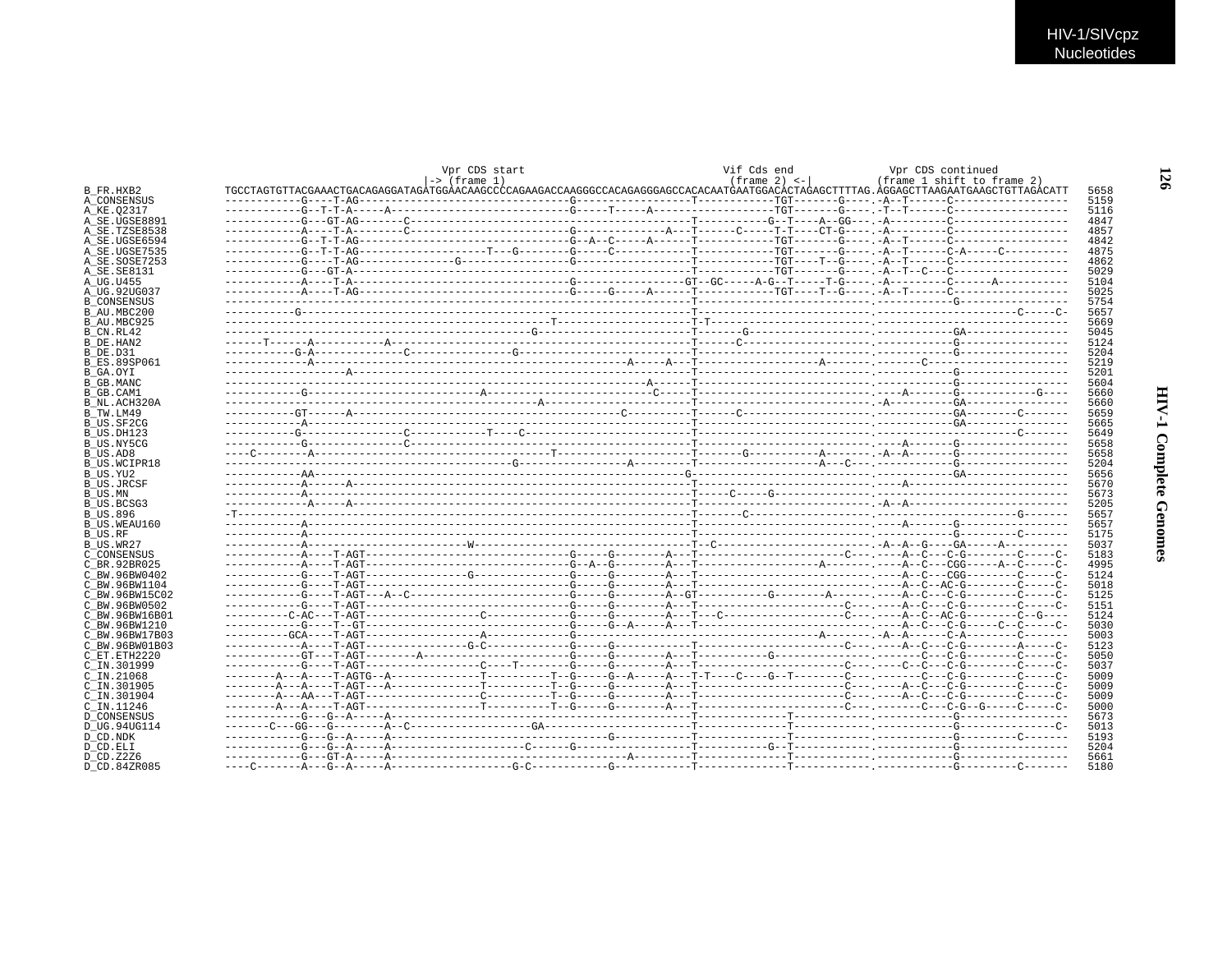| г                            |  |
|------------------------------|--|
| Š<br>$\frac{1}{2}$<br>J<br>ć |  |
| f.<br>i                      |  |

|                                                                              | Vpr CDS start<br>$\rightarrow$ (frame 1)                                           |  | Vif Cds end<br>$(f$ rame 2) $\leq -1$                               | Vpr CDS continued<br>(frame 1 shift to frame 2) |  |
|------------------------------------------------------------------------------|------------------------------------------------------------------------------------|--|---------------------------------------------------------------------|-------------------------------------------------|--|
| B FR.HXB2                                                                    |                                                                                    |  |                                                                     |                                                 |  |
| F CONSENSUS                                                                  |                                                                                    |  |                                                                     |                                                 |  |
| F1_BE.VI850                                                                  |                                                                                    |  |                                                                     |                                                 |  |
| F1 BR.93BR020                                                                |                                                                                    |  |                                                                     |                                                 |  |
| F2 CM.MP255C                                                                 |                                                                                    |  |                                                                     |                                                 |  |
| F2 CM.MP257C                                                                 |                                                                                    |  |                                                                     |                                                 |  |
| F1 FI.FIN9363                                                                |                                                                                    |  |                                                                     |                                                 |  |
| F1 FR.MP411                                                                  |                                                                                    |  |                                                                     |                                                 |  |
| <b>G CONSENSUS</b>                                                           |                                                                                    |  |                                                                     |                                                 |  |
| G BE DRCBL                                                                   |                                                                                    |  |                                                                     |                                                 |  |
| G FI.HH87932                                                                 |                                                                                    |  |                                                                     |                                                 |  |
| G NG. 92NG083                                                                |                                                                                    |  |                                                                     |                                                 |  |
| G SE. SE6165                                                                 |                                                                                    |  |                                                                     |                                                 |  |
| H CONSENSUS                                                                  |                                                                                    |  |                                                                     |                                                 |  |
| H BE.VI991                                                                   |                                                                                    |  |                                                                     |                                                 |  |
| H BE.VI997                                                                   |                                                                                    |  |                                                                     |                                                 |  |
| H CF.90CF056                                                                 |                                                                                    |  |                                                                     |                                                 |  |
| J SE. SE91733                                                                |                                                                                    |  |                                                                     |                                                 |  |
| J SE. SE92809                                                                |                                                                                    |  |                                                                     |                                                 |  |
| K CM.MP535C                                                                  |                                                                                    |  |                                                                     |                                                 |  |
| K CD. EOTB11C                                                                |                                                                                    |  |                                                                     |                                                 |  |
| CRF01 AE CONSENSUS                                                           |                                                                                    |  |                                                                     |                                                 |  |
| CRF01 AE CF.90CF402                                                          |                                                                                    |  |                                                                     |                                                 |  |
| CRF01 AE TH. 93TH253                                                         |                                                                                    |  |                                                                     |                                                 |  |
| CRF01 AE TH.CM240                                                            |                                                                                    |  |                                                                     |                                                 |  |
| CRF02 AG CONSENSUS                                                           |                                                                                    |  |                                                                     |                                                 |  |
| CRF02 AG DJ.DJ263                                                            |                                                                                    |  |                                                                     |                                                 |  |
| CRF02 AG DJ.DJ264                                                            |                                                                                    |  |                                                                     |                                                 |  |
| CRF02 AG NG. IBNG                                                            |                                                                                    |  |                                                                     |                                                 |  |
| CRF03 AB RU. KAL153                                                          |                                                                                    |  |                                                                     |                                                 |  |
| CRF04 cpx CONSENSUS                                                          |                                                                                    |  |                                                                     |                                                 |  |
| CRF04 cpx CY.94CY032                                                         |                                                                                    |  |                                                                     |                                                 |  |
| CRF04 cpx GR.97PVMY                                                          |                                                                                    |  |                                                                     |                                                 |  |
| CRF04 cpx GR.97PVCH                                                          |                                                                                    |  |                                                                     |                                                 |  |
| AC IN.21301                                                                  |                                                                                    |  |                                                                     |                                                 |  |
| AC RW.92RW009                                                                |                                                                                    |  |                                                                     |                                                 |  |
| AC SE. ETSE9488                                                              |                                                                                    |  |                                                                     |                                                 |  |
| AC_ZM.ZAM184                                                                 |                                                                                    |  |                                                                     |                                                 |  |
| ACD SE.SE8603                                                                |                                                                                    |  |                                                                     |                                                 |  |
| AD SE.KESE7108                                                               |                                                                                    |  |                                                                     |                                                 |  |
| ADH NO.NOGIL3                                                                |                                                                                    |  |                                                                     |                                                 |  |
| ADU CD. MAL                                                                  |                                                                                    |  |                                                                     |                                                 |  |
| AG NG. 92NG003                                                               |                                                                                    |  |                                                                     |                                                 |  |
| AGU CD.Z321B                                                                 |                                                                                    |  |                                                                     |                                                 |  |
| AGJ AU.BFP90                                                                 |                                                                                    |  |                                                                     |                                                 |  |
| AGJ ML.95ML84                                                                |                                                                                    |  |                                                                     |                                                 |  |
| AJU BW.98-2117                                                               |                                                                                    |  |                                                                     |                                                 |  |
| BF BR.93BR029                                                                |                                                                                    |  |                                                                     |                                                 |  |
| MO CM.97CAMP645MO                                                            |                                                                                    |  |                                                                     |                                                 |  |
| O CM.ANT70                                                                   |                                                                                    |  |                                                                     |                                                 |  |
| O CM.MVP5180                                                                 |                                                                                    |  |                                                                     |                                                 |  |
| N CM.YBF30                                                                   |                                                                                    |  |                                                                     |                                                 |  |
|                                                                              |                                                                                    |  |                                                                     |                                                 |  |
|                                                                              |                                                                                    |  |                                                                     |                                                 |  |
|                                                                              |                                                                                    |  |                                                                     |                                                 |  |
| SIVCPZUS<br>SIVCPZGAB<br>SIVCPZANT<br>Vor protein CDS start (frame 1)<br>Vif | L P S V T K L T E D R W N K P Q K T K G H R G S H T M N G H \$ Vif protein CDS end |  | M E O A P E D O G P O R E P H N E W T L E L L . R E L K N E A V R H |                                                 |  |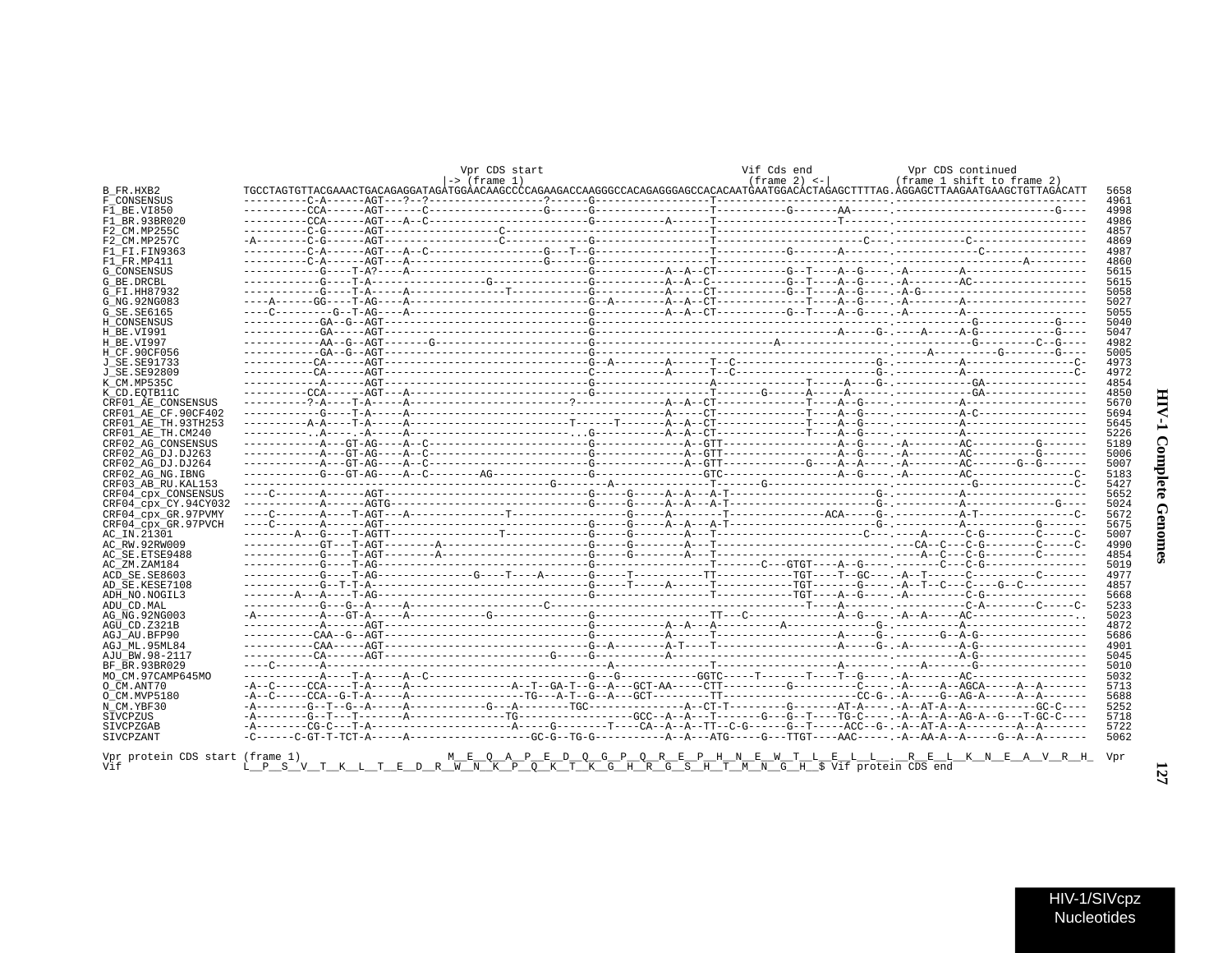|                |  |  | TTCCTAGGATTTGGCTCCATGGCTTAGGGCAACATATCTATGAAACTTATGGGGATACTTGGGCAGGAGTGGAAGCCATAATAAGAATTCTGCAACAACTGCTGTTTATCCATTTTCAGAATTGGGTGTC |  |  |  |  |
|----------------|--|--|------------------------------------------------------------------------------------------------------------------------------------|--|--|--|--|
| A CONSENSUS    |  |  |                                                                                                                                    |  |  |  |  |
| A KE.02317     |  |  |                                                                                                                                    |  |  |  |  |
| A SE.UGSE8891  |  |  |                                                                                                                                    |  |  |  |  |
| A SE.TZSE8538  |  |  |                                                                                                                                    |  |  |  |  |
| A SE.UGSE6594  |  |  |                                                                                                                                    |  |  |  |  |
| A SE.UGSE7535  |  |  |                                                                                                                                    |  |  |  |  |
| A SE.SOSE7253  |  |  |                                                                                                                                    |  |  |  |  |
| A SE.SE8131    |  |  |                                                                                                                                    |  |  |  |  |
| A UG.U455      |  |  |                                                                                                                                    |  |  |  |  |
| A UG.92UG037   |  |  |                                                                                                                                    |  |  |  |  |
|                |  |  |                                                                                                                                    |  |  |  |  |
| B CONSENSUS    |  |  |                                                                                                                                    |  |  |  |  |
| B AU.MBC200    |  |  |                                                                                                                                    |  |  |  |  |
| B AU.MBC925    |  |  |                                                                                                                                    |  |  |  |  |
| B CN.RL42      |  |  |                                                                                                                                    |  |  |  |  |
|                |  |  |                                                                                                                                    |  |  |  |  |
|                |  |  |                                                                                                                                    |  |  |  |  |
| B ES.89SP061   |  |  |                                                                                                                                    |  |  |  |  |
|                |  |  |                                                                                                                                    |  |  |  |  |
|                |  |  |                                                                                                                                    |  |  |  |  |
| B GB.MANC      |  |  |                                                                                                                                    |  |  |  |  |
|                |  |  |                                                                                                                                    |  |  |  |  |
| B NL.ACH320A   |  |  |                                                                                                                                    |  |  |  |  |
|                |  |  |                                                                                                                                    |  |  |  |  |
| B US.SF2CG     |  |  |                                                                                                                                    |  |  |  |  |
| B US.DH123     |  |  |                                                                                                                                    |  |  |  |  |
| B US.NY5CG     |  |  |                                                                                                                                    |  |  |  |  |
|                |  |  |                                                                                                                                    |  |  |  |  |
|                |  |  |                                                                                                                                    |  |  |  |  |
| B US.WCIPR18   |  |  |                                                                                                                                    |  |  |  |  |
|                |  |  |                                                                                                                                    |  |  |  |  |
| B US.JRCSF     |  |  |                                                                                                                                    |  |  |  |  |
|                |  |  |                                                                                                                                    |  |  |  |  |
| B US.BCSG3     |  |  |                                                                                                                                    |  |  |  |  |
|                |  |  |                                                                                                                                    |  |  |  |  |
| B US.WEAU160   |  |  |                                                                                                                                    |  |  |  |  |
|                |  |  |                                                                                                                                    |  |  |  |  |
|                |  |  |                                                                                                                                    |  |  |  |  |
|                |  |  |                                                                                                                                    |  |  |  |  |
| C CONSENSUS    |  |  |                                                                                                                                    |  |  |  |  |
| C BR.92BR025   |  |  |                                                                                                                                    |  |  |  |  |
| C BW.96BW0402  |  |  |                                                                                                                                    |  |  |  |  |
| C BW.96BW1104  |  |  |                                                                                                                                    |  |  |  |  |
| C BW.96BW15C02 |  |  |                                                                                                                                    |  |  |  |  |
| C BW.96BW0502  |  |  |                                                                                                                                    |  |  |  |  |
| C_BW.96BW16B01 |  |  |                                                                                                                                    |  |  |  |  |
| C BW.96BW1210  |  |  |                                                                                                                                    |  |  |  |  |
|                |  |  |                                                                                                                                    |  |  |  |  |
| C BW.96BW17B03 |  |  |                                                                                                                                    |  |  |  |  |
| C BW.96BW01B03 |  |  |                                                                                                                                    |  |  |  |  |
| C_ET.ETH2220   |  |  |                                                                                                                                    |  |  |  |  |
| C IN.301999    |  |  |                                                                                                                                    |  |  |  |  |
| C IN.21068     |  |  |                                                                                                                                    |  |  |  |  |
| C IN.301905    |  |  |                                                                                                                                    |  |  |  |  |
| C IN.301904    |  |  |                                                                                                                                    |  |  |  |  |
| C IN.11246     |  |  |                                                                                                                                    |  |  |  |  |
|                |  |  |                                                                                                                                    |  |  |  |  |
| D CONSENSUS    |  |  |                                                                                                                                    |  |  |  |  |
| D UG.94UG114   |  |  |                                                                                                                                    |  |  |  |  |
|                |  |  |                                                                                                                                    |  |  |  |  |
|                |  |  |                                                                                                                                    |  |  |  |  |
|                |  |  |                                                                                                                                    |  |  |  |  |
| D CD.Z2Z6      |  |  |                                                                                                                                    |  |  |  |  |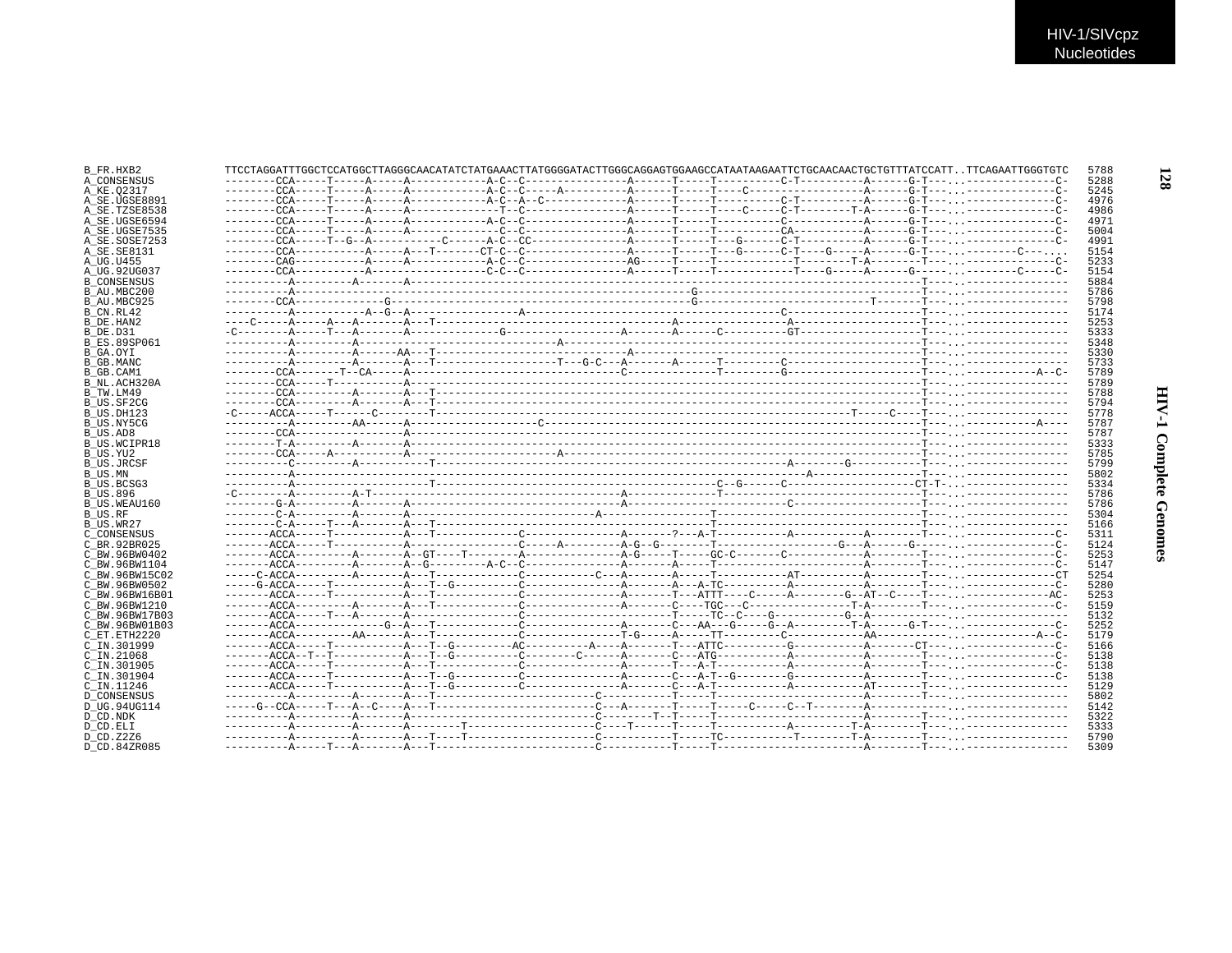| j<br>J<br>∖<br>č |  |
|------------------|--|
| ì                |  |

| B FR.HXB2            | TTCCTAGGATTTGGCTCCATGGCTTAGGGCAACATATCTATGAAACTTATGGGGATACTTGGGCAGGAGTGGAAGCCATAATAAGAATTCTGCAACTGCTGTTTATCCATTTTCAGAATTGGGTGTC |  |  |  |  | 5788 |
|----------------------|---------------------------------------------------------------------------------------------------------------------------------|--|--|--|--|------|
| F CONSENSUS          |                                                                                                                                 |  |  |  |  | 5088 |
| F1 BE.VI850          |                                                                                                                                 |  |  |  |  | 512  |
| F1 BR.93BR020        |                                                                                                                                 |  |  |  |  | 5115 |
| F2 CM.MP255C         |                                                                                                                                 |  |  |  |  | 4986 |
| F2 CM.MP257C         |                                                                                                                                 |  |  |  |  | 4998 |
| F1 FI.FIN9363        |                                                                                                                                 |  |  |  |  | 5116 |
| F1 FR.MP411          |                                                                                                                                 |  |  |  |  | 498  |
| <b>G CONSENSUS</b>   |                                                                                                                                 |  |  |  |  | 5743 |
| G BE.DRCBL           |                                                                                                                                 |  |  |  |  | 574  |
| G FI.HH87932         |                                                                                                                                 |  |  |  |  | 518  |
| G NG. 92NG083        |                                                                                                                                 |  |  |  |  | 5156 |
| G SE. SE6165         |                                                                                                                                 |  |  |  |  | 5184 |
| H CONSENSUS          |                                                                                                                                 |  |  |  |  | 516  |
| H BE.VI991           |                                                                                                                                 |  |  |  |  | 5176 |
| H BE.VI997           |                                                                                                                                 |  |  |  |  | 5111 |
| H CF.90CF056         |                                                                                                                                 |  |  |  |  | 513  |
| J SE. SE91733        |                                                                                                                                 |  |  |  |  | 5103 |
| J SE.SE92809         |                                                                                                                                 |  |  |  |  | 510  |
| K CM.MP535C          |                                                                                                                                 |  |  |  |  | 4983 |
| K CD. EOTB11C        |                                                                                                                                 |  |  |  |  | 497  |
| CRF01 AE CONSENSUS   |                                                                                                                                 |  |  |  |  | 579  |
| CRF01 AE CF.90CF402  |                                                                                                                                 |  |  |  |  | 5823 |
| CRF01 AE TH.93TH253  |                                                                                                                                 |  |  |  |  | 5774 |
| CRF01 AE TH.CM240    |                                                                                                                                 |  |  |  |  | 5355 |
| CRF02 AG CONSENSUS   |                                                                                                                                 |  |  |  |  | 5318 |
| CRF02 AG DJ.DJ263    |                                                                                                                                 |  |  |  |  | 5135 |
| CRF02_AG_DJ.DJ264    |                                                                                                                                 |  |  |  |  | 5136 |
| CRF02 AG NG. IBNG    |                                                                                                                                 |  |  |  |  | 5313 |
| CRF03 AB RU. KAL153  |                                                                                                                                 |  |  |  |  | 5556 |
| CRF04 cpx CONSENSUS  |                                                                                                                                 |  |  |  |  | 578  |
| CRF04 cpx CY.94CY032 |                                                                                                                                 |  |  |  |  | 515  |
| CRF04 cpx GR.97PVMY  |                                                                                                                                 |  |  |  |  | 580  |
| CRF04 cpx GR.97PVCH  |                                                                                                                                 |  |  |  |  | 580. |
| AC IN.21301          |                                                                                                                                 |  |  |  |  | 5136 |
| AC RW.92RW009        |                                                                                                                                 |  |  |  |  | 511  |
| AC SE. ETSE9488      |                                                                                                                                 |  |  |  |  | 4983 |
| AC_ZM.ZAM184         |                                                                                                                                 |  |  |  |  | 5148 |
| ACD SE.SE8603        |                                                                                                                                 |  |  |  |  | 5106 |
| AD SE.KESE7108       |                                                                                                                                 |  |  |  |  | 4986 |
| ADH NO.NOGIL3        |                                                                                                                                 |  |  |  |  | 579  |
| ADU CD.MAL           |                                                                                                                                 |  |  |  |  | 5363 |
| AG NG.92NG003        |                                                                                                                                 |  |  |  |  | 514  |
| AGU CD.Z321B         |                                                                                                                                 |  |  |  |  | 500  |
| AGJ AU.BFP90         |                                                                                                                                 |  |  |  |  | 5815 |
| AGJ ML.95ML84        |                                                                                                                                 |  |  |  |  | 5030 |
| AJU BW.98-2117       |                                                                                                                                 |  |  |  |  | 5174 |
| BF BR. 93BR029       |                                                                                                                                 |  |  |  |  | 5139 |
| MO CM.97CAMP645MO    |                                                                                                                                 |  |  |  |  | 516  |
| O CM.ANT70           |                                                                                                                                 |  |  |  |  | 5843 |
| O CM. MVP5180        |                                                                                                                                 |  |  |  |  | 581  |
| N CM.YBF30           |                                                                                                                                 |  |  |  |  | 5381 |
| SIVCPZUS             |                                                                                                                                 |  |  |  |  | 584  |
| SIVCPZGAB            |                                                                                                                                 |  |  |  |  | 585  |
| SIVCPZANT            | -C--ACA-CC-ACAT-A--ACA---.--AA-TTGGG-A----C--A---T-A---AG-------C-G-TTT-G----TTC-C--T---A--GCT-------CA---AT---CAC--A---G       |  |  |  |  | 5190 |
|                      |                                                                                                                                 |  |  |  |  |      |
| Vpr                  | F P R I W L H G L G O H I Y E T Y G D T W A G V E A I I R I L O O L L F I H # F R I G C                                         |  |  |  |  | Vpr  |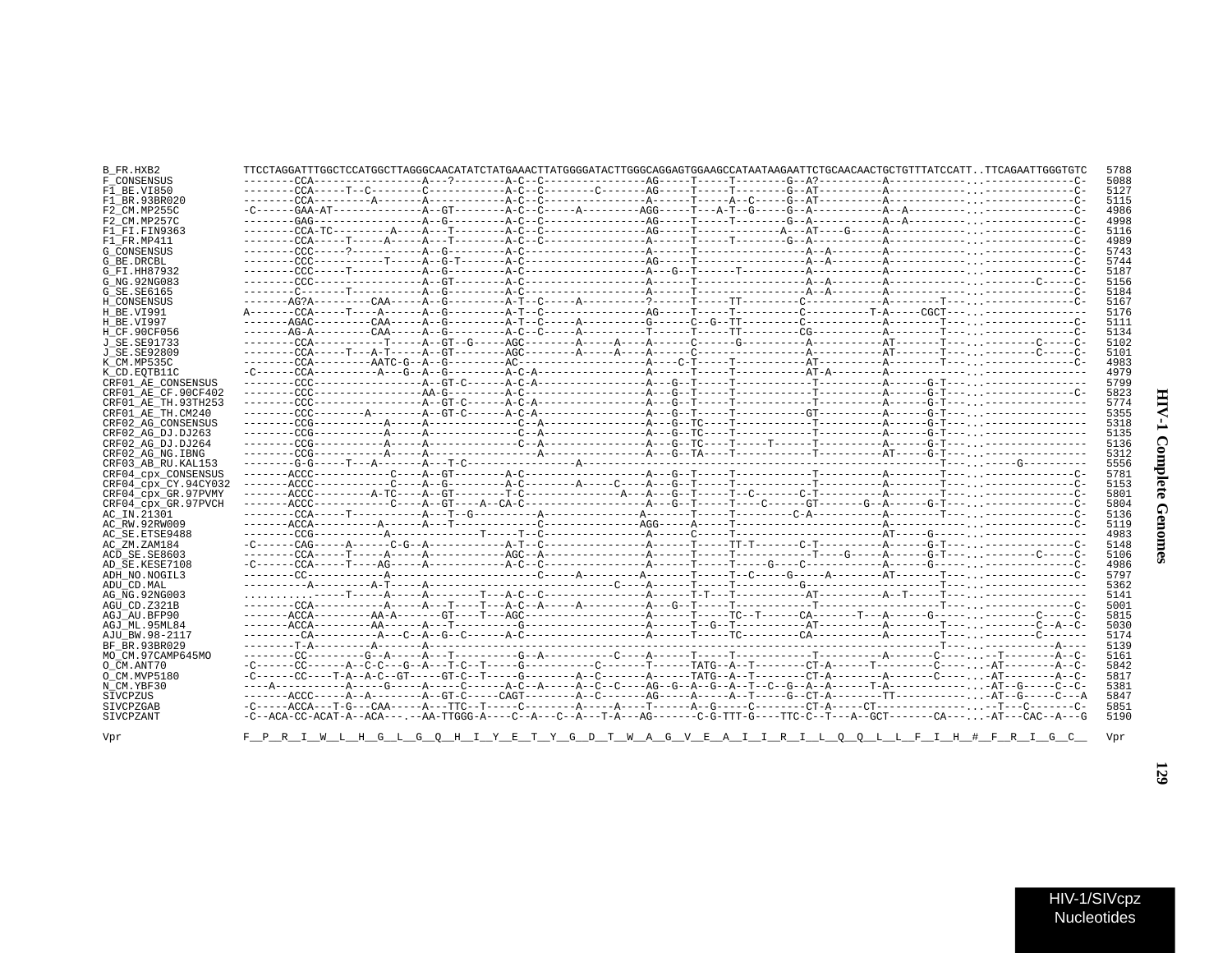|                     |  | Tat CDS start           |  | Vpr CDS end            |                                                                                                                     |      |
|---------------------|--|-------------------------|--|------------------------|---------------------------------------------------------------------------------------------------------------------|------|
|                     |  | $(f$ rame 1) $\vert$ -> |  | $\leftarrow$ (frame 3) |                                                                                                                     |      |
| B FR.HXB2           |  |                         |  |                        | $GACATAGCAGAATAGGCGTT, ACTCGACAGAGGAGGGAGGAA GAAÄTGGAGCCAGTAG ATCCTAGACTTGGAGGCTGGAAGCATCCAGGAGTCCAGGACGCTGAAACTGC$ | 5892 |
| A CONSENSUS         |  |                         |  |                        |                                                                                                                     | 5395 |
| A KE.02317          |  |                         |  |                        |                                                                                                                     | 5349 |
| A SE.UGSE8891       |  |                         |  |                        |                                                                                                                     | 5080 |
|                     |  |                         |  |                        |                                                                                                                     |      |
| A SE.TZSE8538       |  |                         |  |                        |                                                                                                                     | 5090 |
| A SE.UGSE6594       |  |                         |  |                        |                                                                                                                     | 5075 |
| A SE.UGSE7535       |  |                         |  |                        |                                                                                                                     | 5108 |
| A SE.SOSE7253       |  |                         |  |                        |                                                                                                                     | 5095 |
| A SE.SE8131         |  |                         |  |                        |                                                                                                                     | 5242 |
| A UG.U455           |  |                         |  |                        |                                                                                                                     | 5337 |
| A UG.92UG037        |  |                         |  |                        |                                                                                                                     | 5261 |
| <b>B CONSENSUS</b>  |  |                         |  |                        |                                                                                                                     | 5991 |
|                     |  |                         |  |                        |                                                                                                                     |      |
| B AU.MBC200         |  |                         |  |                        |                                                                                                                     | 5890 |
| B AU.MBC925         |  |                         |  |                        |                                                                                                                     | 5902 |
| B CN.RL42           |  |                         |  |                        |                                                                                                                     | 5278 |
| B DE.HAN2           |  |                         |  |                        |                                                                                                                     | 5357 |
| B DE.D31            |  |                         |  |                        |                                                                                                                     | 5437 |
| <b>B ES.89SP061</b> |  |                         |  |                        |                                                                                                                     | 5452 |
| B GA.OYI            |  |                         |  |                        |                                                                                                                     | 5434 |
| B GB.MANC           |  |                         |  |                        |                                                                                                                     | 5837 |
|                     |  |                         |  |                        |                                                                                                                     |      |
| B GB.CAM1           |  |                         |  |                        |                                                                                                                     | 5893 |
| B NL.ACH320A        |  |                         |  |                        |                                                                                                                     | 5896 |
| B TW.LM49           |  |                         |  |                        |                                                                                                                     | 5892 |
| B US.SF2CG          |  |                         |  |                        |                                                                                                                     | 5901 |
| B US.DH123          |  |                         |  |                        |                                                                                                                     | 5882 |
| B US.NY5CG          |  |                         |  |                        |                                                                                                                     | 5891 |
| B US.AD8            |  |                         |  |                        |                                                                                                                     | 5888 |
|                     |  |                         |  |                        |                                                                                                                     | 5437 |
| <b>B US.WCIPR18</b> |  |                         |  |                        |                                                                                                                     |      |
| B_US.YU2            |  |                         |  |                        |                                                                                                                     | 5892 |
| <b>B US.JRCSF</b>   |  |                         |  |                        |                                                                                                                     | 5903 |
| B US.MN             |  |                         |  |                        |                                                                                                                     | 5906 |
| B US.BCSG3          |  |                         |  |                        |                                                                                                                     | 5438 |
| <b>B US.896</b>     |  |                         |  |                        |                                                                                                                     | 5890 |
| B US.WEAU160        |  |                         |  |                        |                                                                                                                     | 5890 |
| B US.RF             |  |                         |  |                        |                                                                                                                     | 5408 |
|                     |  |                         |  |                        |                                                                                                                     | 5270 |
| B US.WR27           |  |                         |  |                        |                                                                                                                     |      |
| C CONSENSUS         |  |                         |  |                        |                                                                                                                     | 5415 |
| C BR. 92BR025       |  |                         |  |                        |                                                                                                                     | 5228 |
| C BW.96BW0402       |  |                         |  |                        |                                                                                                                     | 5357 |
| C BW.96BW1104       |  |                         |  |                        |                                                                                                                     | 5251 |
| C BW.96BW15C02      |  |                         |  |                        |                                                                                                                     | 5358 |
| C BW. 96BW0502      |  |                         |  |                        |                                                                                                                     | 5384 |
| C BW.96BW16B01      |  |                         |  |                        |                                                                                                                     | 5357 |
|                     |  |                         |  |                        |                                                                                                                     |      |
| C BW.96BW1210       |  |                         |  |                        |                                                                                                                     | 5263 |
| C BW.96BW17B03      |  |                         |  |                        |                                                                                                                     | 5236 |
| C BW.96BW01B03      |  |                         |  |                        |                                                                                                                     | 5356 |
| C ET. ETH2220       |  |                         |  |                        |                                                                                                                     | 5283 |
| C IN.301999         |  |                         |  |                        |                                                                                                                     | 5270 |
| C IN.21068          |  |                         |  |                        |                                                                                                                     | 5242 |
| C IN.301905         |  |                         |  |                        |                                                                                                                     | 5242 |
|                     |  |                         |  |                        |                                                                                                                     | 5242 |
| C IN.301904         |  |                         |  |                        |                                                                                                                     |      |
| $C$ TN. 11246       |  |                         |  |                        |                                                                                                                     | 5233 |
| <b>D CONSENSUS</b>  |  |                         |  |                        |                                                                                                                     | 5906 |
| D UG.94UG114        |  |                         |  |                        |                                                                                                                     | 5246 |
| D CD.NDK            |  |                         |  |                        |                                                                                                                     | 5426 |
| D CD.ELI            |  |                         |  |                        |                                                                                                                     | 5437 |
| D CD. Z2Z6          |  |                         |  |                        |                                                                                                                     | 5894 |
|                     |  |                         |  |                        |                                                                                                                     |      |
| D CD.84ZR085        |  |                         |  |                        |                                                                                                                     | 5413 |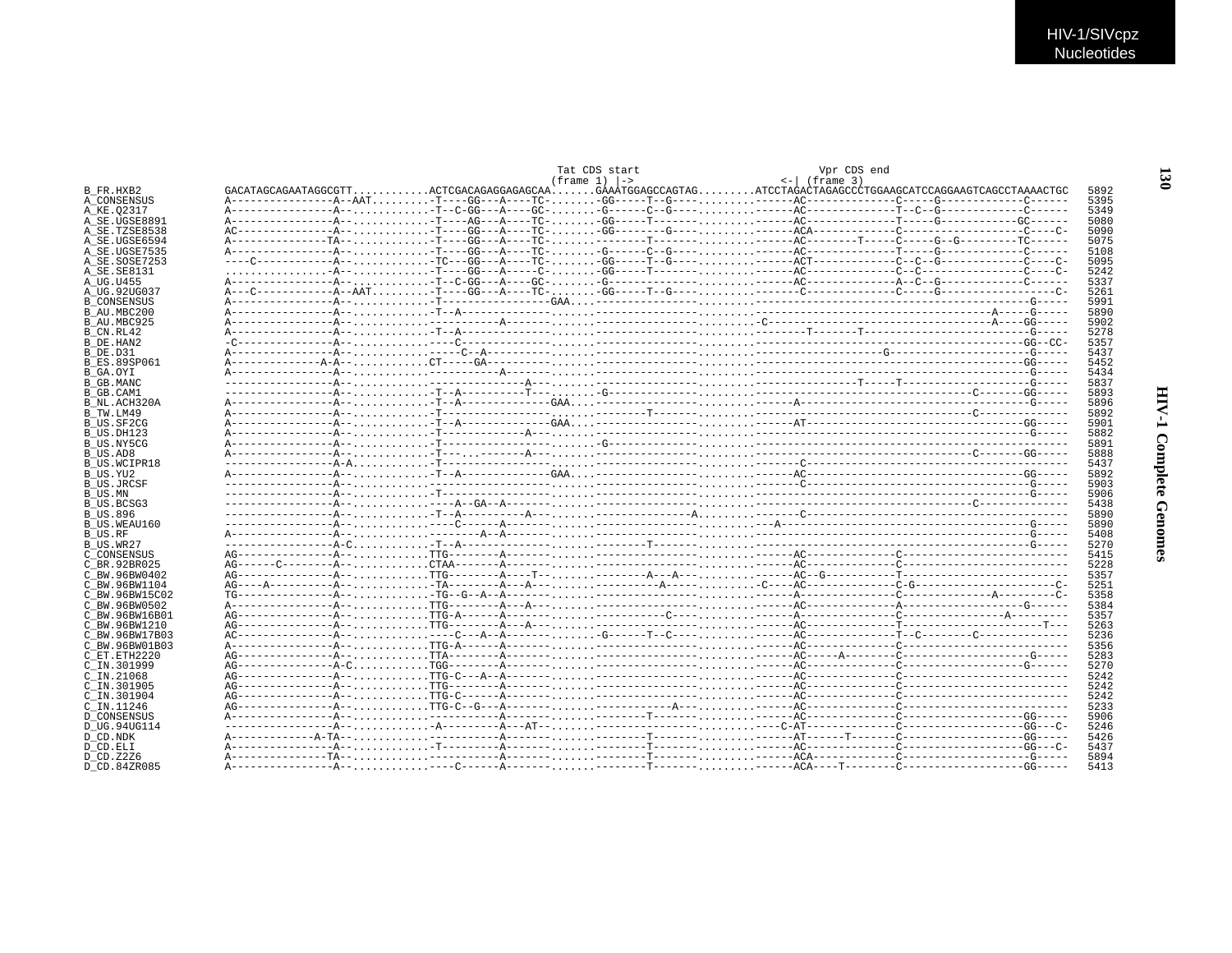|                      |  |  | Tat CDS start                |  | Vpr CDS end                                                                                                                                                                                                                                                                                                                                                                                                                                                                                                      |  |      |
|----------------------|--|--|------------------------------|--|------------------------------------------------------------------------------------------------------------------------------------------------------------------------------------------------------------------------------------------------------------------------------------------------------------------------------------------------------------------------------------------------------------------------------------------------------------------------------------------------------------------|--|------|
|                      |  |  | $(f$ rame $1)$ $\rightarrow$ |  | $\leftarrow$ (frame 3)                                                                                                                                                                                                                                                                                                                                                                                                                                                                                           |  |      |
| B FR.HXB2            |  |  |                              |  | $GACATAGCAGAATAGGGGTT, ACTCGACAGAGGAGAGGAGCAA GAAÀTGGAGCCCGTTAG, ATCCTAGACCTAGAGCCCTGGAAGCATCCAGGAGTCAGCCCTAAAACTGC$                                                                                                                                                                                                                                                                                                                                                                                             |  | 5892 |
| F CONSENSUS          |  |  |                              |  |                                                                                                                                                                                                                                                                                                                                                                                                                                                                                                                  |  | 5192 |
| F1 BE.VI850          |  |  |                              |  |                                                                                                                                                                                                                                                                                                                                                                                                                                                                                                                  |  | 5231 |
| F1 BR. 93BR020       |  |  |                              |  |                                                                                                                                                                                                                                                                                                                                                                                                                                                                                                                  |  | 5219 |
| F2 CM.MP255C         |  |  |                              |  |                                                                                                                                                                                                                                                                                                                                                                                                                                                                                                                  |  | 5090 |
| F2 CM.MP257C         |  |  |                              |  |                                                                                                                                                                                                                                                                                                                                                                                                                                                                                                                  |  | 5102 |
| F1 FI.FIN9363        |  |  |                              |  |                                                                                                                                                                                                                                                                                                                                                                                                                                                                                                                  |  | 5220 |
| F1 FR.MP411          |  |  |                              |  |                                                                                                                                                                                                                                                                                                                                                                                                                                                                                                                  |  | 5093 |
| <b>G CONSENSUS</b>   |  |  |                              |  |                                                                                                                                                                                                                                                                                                                                                                                                                                                                                                                  |  | 5849 |
| G BE.DRCBL           |  |  |                              |  |                                                                                                                                                                                                                                                                                                                                                                                                                                                                                                                  |  | 5851 |
| G FI.HH87932         |  |  |                              |  |                                                                                                                                                                                                                                                                                                                                                                                                                                                                                                                  |  | 5291 |
| G NG. 92NG083        |  |  |                              |  |                                                                                                                                                                                                                                                                                                                                                                                                                                                                                                                  |  | 5260 |
| G SE. SE6165         |  |  |                              |  |                                                                                                                                                                                                                                                                                                                                                                                                                                                                                                                  |  | 5288 |
| H CONSENSUS          |  |  |                              |  |                                                                                                                                                                                                                                                                                                                                                                                                                                                                                                                  |  | 5271 |
| H BE.VI991           |  |  |                              |  |                                                                                                                                                                                                                                                                                                                                                                                                                                                                                                                  |  | 5280 |
| H BE.VI997           |  |  |                              |  |                                                                                                                                                                                                                                                                                                                                                                                                                                                                                                                  |  | 5215 |
|                      |  |  |                              |  |                                                                                                                                                                                                                                                                                                                                                                                                                                                                                                                  |  | 5238 |
| H CF.90CF056         |  |  |                              |  |                                                                                                                                                                                                                                                                                                                                                                                                                                                                                                                  |  |      |
| J SE. SE91733        |  |  |                              |  |                                                                                                                                                                                                                                                                                                                                                                                                                                                                                                                  |  | 5206 |
| J SE. SE92809        |  |  |                              |  |                                                                                                                                                                                                                                                                                                                                                                                                                                                                                                                  |  | 5205 |
| K CM.MP535C          |  |  |                              |  |                                                                                                                                                                                                                                                                                                                                                                                                                                                                                                                  |  | 5087 |
| K CD.EOTB11C         |  |  |                              |  |                                                                                                                                                                                                                                                                                                                                                                                                                                                                                                                  |  | 5083 |
| CRF01 AE CONSENSUS   |  |  |                              |  |                                                                                                                                                                                                                                                                                                                                                                                                                                                                                                                  |  | 5904 |
| CRF01 AE CF.90CF402  |  |  |                              |  |                                                                                                                                                                                                                                                                                                                                                                                                                                                                                                                  |  | 5927 |
| CRF01 AE TH.93TH253  |  |  |                              |  | A---------------A--TTTG-C-GG---A----GC--G--------TG-----------AC--------------T-----G---------C-------C------                                                                                                                                                                                                                                                                                                                                                                                                    |  | 5879 |
| CRF01 AE TH.CM240    |  |  |                              |  | A---------------A---TG-C-GG---A----GC--G------A-TG-----------AC-------------T-----G----------C-------                                                                                                                                                                                                                                                                                                                                                                                                            |  | 5459 |
| CRF02 AG CONSENSUS   |  |  |                              |  |                                                                                                                                                                                                                                                                                                                                                                                                                                                                                                                  |  | 5422 |
| CRF02 AG DJ.DJ263    |  |  |                              |  |                                                                                                                                                                                                                                                                                                                                                                                                                                                                                                                  |  | 5239 |
| CRF02 AG DJ.DJ264    |  |  |                              |  |                                                                                                                                                                                                                                                                                                                                                                                                                                                                                                                  |  | 5240 |
| CRF02 AG NG. IBNG    |  |  |                              |  |                                                                                                                                                                                                                                                                                                                                                                                                                                                                                                                  |  | 5416 |
| CRF03 AB RU. KAL153  |  |  |                              |  |                                                                                                                                                                                                                                                                                                                                                                                                                                                                                                                  |  | 5660 |
| CRF04 CDX CONSENSUS  |  |  |                              |  |                                                                                                                                                                                                                                                                                                                                                                                                                                                                                                                  |  | 5901 |
| CRF04 cpx CY.94CY032 |  |  |                              |  |                                                                                                                                                                                                                                                                                                                                                                                                                                                                                                                  |  | 5261 |
| CRF04 cpx GR.97PVMY  |  |  |                              |  |                                                                                                                                                                                                                                                                                                                                                                                                                                                                                                                  |  | 5915 |
| CRF04 cpx GR.97PVCH  |  |  |                              |  |                                                                                                                                                                                                                                                                                                                                                                                                                                                                                                                  |  | 5921 |
| AC IN.21301          |  |  |                              |  |                                                                                                                                                                                                                                                                                                                                                                                                                                                                                                                  |  | 5240 |
| AC RW.92RW009        |  |  |                              |  |                                                                                                                                                                                                                                                                                                                                                                                                                                                                                                                  |  | 5223 |
| AC SE. ETSE9488      |  |  |                              |  |                                                                                                                                                                                                                                                                                                                                                                                                                                                                                                                  |  | 5087 |
|                      |  |  |                              |  |                                                                                                                                                                                                                                                                                                                                                                                                                                                                                                                  |  | 5252 |
| AC ZM.ZAM184         |  |  |                              |  |                                                                                                                                                                                                                                                                                                                                                                                                                                                                                                                  |  |      |
| ACD SE.SE8603        |  |  |                              |  |                                                                                                                                                                                                                                                                                                                                                                                                                                                                                                                  |  | 5213 |
| AD SE.KESE7108       |  |  |                              |  |                                                                                                                                                                                                                                                                                                                                                                                                                                                                                                                  |  | 5090 |
| ADH NO.NOGIL3        |  |  |                              |  | AC--------------T-----G--G-----A----T--G-----C------CA--AC---------C--G--G---------C--C                                                                                                                                                                                                                                                                                                                                                                                                                          |  | 5901 |
| ADU CD.MAL           |  |  |                              |  |                                                                                                                                                                                                                                                                                                                                                                                                                                                                                                                  |  | 5466 |
| AG NG. 92NG003       |  |  |                              |  |                                                                                                                                                                                                                                                                                                                                                                                                                                                                                                                  |  | 5245 |
| AGU CD.Z321B         |  |  |                              |  |                                                                                                                                                                                                                                                                                                                                                                                                                                                                                                                  |  | 5105 |
| AGJ AU.BFP90         |  |  |                              |  |                                                                                                                                                                                                                                                                                                                                                                                                                                                                                                                  |  | 5919 |
| AGJ ML.95ML84        |  |  |                              |  |                                                                                                                                                                                                                                                                                                                                                                                                                                                                                                                  |  | 5134 |
| AJU BW.98-2117       |  |  |                              |  |                                                                                                                                                                                                                                                                                                                                                                                                                                                                                                                  |  | 5278 |
| BF BR. 93BR029       |  |  |                              |  |                                                                                                                                                                                                                                                                                                                                                                                                                                                                                                                  |  | 5243 |
| MO CM.97CAMP645MO    |  |  |                              |  | A------T--G-----AA--AAC.CCATCTAACACAAGAG--A---GAAG-A--------T-----------GAGA--CCC--T---C-T--C-T------G---CC-G--CC                                                                                                                                                                                                                                                                                                                                                                                                |  | 5277 |
| O CM.ANT70           |  |  |                              |  | A------T---------AA--A--C-A-G--.-A----G--GAA--------T----------GAGG-GCCC--T---C-C--C--T---------CC-G-TCC-                                                                                                                                                                                                                                                                                                                                                                                                        |  | 5949 |
| O CM.MVP5180         |  |  |                              |  | A------T--------AA--CTCCCATCTA--A-A-G--.-A----G--GAA--------T-----------GAGA-GCCC--T--C-T--C-T--GA--CA----CC----CC                                                                                                                                                                                                                                                                                                                                                                                               |  | 5933 |
| N CM.YBF30           |  |  |                              |  |                                                                                                                                                                                                                                                                                                                                                                                                                                                                                                                  |  | 5482 |
| SIVCPZUS             |  |  |                              |  |                                                                                                                                                                                                                                                                                                                                                                                                                                                                                                                  |  | 5963 |
| <b>STVCPZGAB</b>     |  |  |                              |  | $\mathsf{AG}\texttt{-}\texttt{-----} - \mathsf{A}\texttt{-}\mathsf{C}\texttt{-----} - \mathsf{A}\texttt{-}\mathsf{C}\texttt{-}\mathsf{C}\texttt{-}\texttt{-}\mathsf{A}\texttt{-}\mathsf{A}\texttt{-}\mathsf{C}\texttt{-}\mathsf{C}\texttt{-}\texttt{-}\mathsf{A}\texttt{-}\mathsf{A}\texttt{-}\mathsf{A}\texttt{-}\mathsf{A}\texttt{-}\mathsf{A}\texttt{-}\mathsf{C}\texttt{-}\mathsf{C}\texttt{-}\texttt{-}\mathsf{C}\texttt{-}\texttt{-}\mathsf{A}\texttt{-}\mathsf{C}\texttt{-}\mathsf{C}\texttt{-}\mathsf{C$ |  | 5955 |
| SIVCPZANT            |  |  |                              |  | $CT = \texttt{---G} = \texttt{---G} = \texttt{CCTGC} + \texttt{CCT} = \texttt{---G} + \texttt{---G} + \texttt{---G} + \texttt{---G} + \texttt{---G} + \texttt{---G} + \texttt{---G} + \texttt{---G} + \texttt{---G} + \texttt{---G} + \texttt{---G} + \texttt{---G} + \texttt{---G} + \texttt{---G} + \texttt{---G} + \texttt{---G} + \texttt{---G} + \texttt{---G} + \texttt{---G} + \texttt{---G} + \texttt{---G} + \texttt{---G} + \texttt{---G} + \$                                                         |  | 5270 |
|                      |  |  |                              |  |                                                                                                                                                                                                                                                                                                                                                                                                                                                                                                                  |  |      |
|                      |  |  |                              |  |                                                                                                                                                                                                                                                                                                                                                                                                                                                                                                                  |  |      |
|                      |  |  |                              |  | Tat protein CDS start M E P V D  P R L E P W K H P G S Q P K T A                                                                                                                                                                                                                                                                                                                                                                                                                                                 |  | Tat  |
| Vpr                  |  |  |                              |  | R H S R I G V  T R Q R R A  R N G A S R  S \$ Vpr protein CDS end                                                                                                                                                                                                                                                                                                                                                                                                                                                |  |      |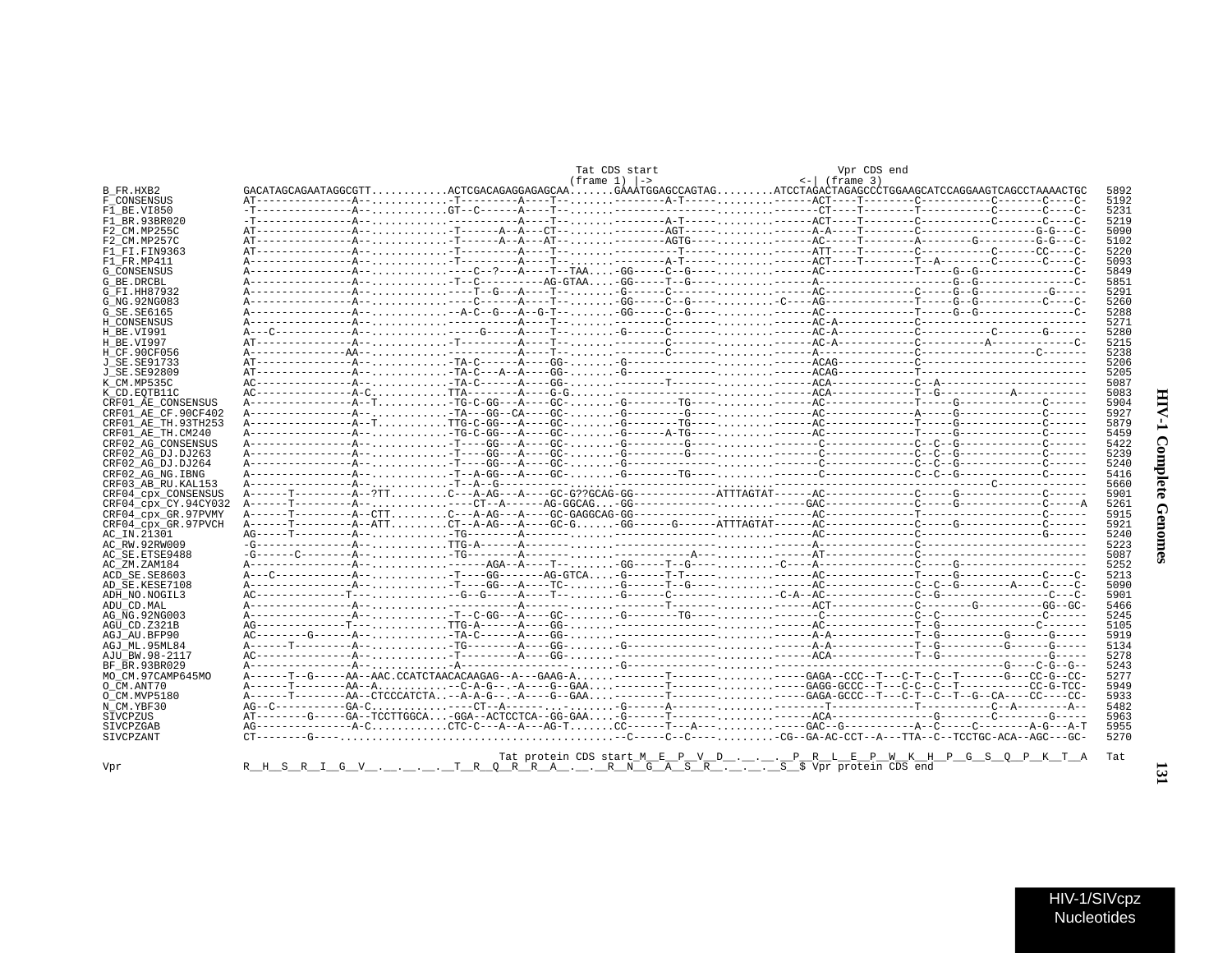|                               |                                                                                                                          | -> Rev CDS start (frame 2) |  |              |
|-------------------------------|--------------------------------------------------------------------------------------------------------------------------|----------------------------|--|--------------|
| B FR.HXB2                     |                                                                                                                          |                            |  | 6015         |
| A CONSENSUS                   |                                                                                                                          |                            |  | 5517         |
| A KE.02317                    |                                                                                                                          |                            |  | 5472         |
| A SE.UGSE8891                 |                                                                                                                          |                            |  | 5203         |
| A SE.TZSE8538                 |                                                                                                                          |                            |  | 5213         |
| A SE.UGSE6594                 |                                                                                                                          |                            |  | 5198         |
| A SE.UGSE7535                 |                                                                                                                          |                            |  | 5231         |
| A_SE.SOSE7253                 |                                                                                                                          |                            |  | 5218         |
| A SE. SE8131                  |                                                                                                                          |                            |  | 5365         |
| A_UG.U455                     |                                                                                                                          |                            |  | 5460         |
| A UG.92UG037                  |                                                                                                                          |                            |  | 5384         |
| <b>B CONSENSUS</b>            |                                                                                                                          |                            |  | 6114         |
| B AU.MBC200                   |                                                                                                                          |                            |  | 6013         |
| B AU.MBC925                   |                                                                                                                          |                            |  | 6025         |
| B CN.RL42                     |                                                                                                                          |                            |  | 5401         |
| B_DE.HAN2                     |                                                                                                                          |                            |  | 5480         |
| B DE.D31                      |                                                                                                                          |                            |  | 5560         |
| <b>B ES.89SP061</b>           |                                                                                                                          |                            |  | 5575         |
| B GA.OYI                      |                                                                                                                          |                            |  | 5557         |
| <b>B_GB.MANC</b>              |                                                                                                                          |                            |  | 5960         |
| B GB.CAM1                     |                                                                                                                          |                            |  | 6016         |
| B NL.ACH320A                  |                                                                                                                          |                            |  | 6019         |
| B TW.LM49                     |                                                                                                                          |                            |  | 6015         |
| B US.SF2CG                    |                                                                                                                          |                            |  | 6024         |
| B US.DH123                    |                                                                                                                          |                            |  | 6005         |
| B US.NY5CG                    |                                                                                                                          |                            |  | 6014         |
| B US.AD8                      |                                                                                                                          |                            |  | 6011         |
| <b>B US.WCIPR18</b>           |                                                                                                                          |                            |  | 5560         |
| B US.YU2                      |                                                                                                                          |                            |  | 6015         |
| <b>B US.JRCSF</b>             |                                                                                                                          |                            |  | 6026         |
| B US.MN                       |                                                                                                                          |                            |  | 6029         |
| B US.BCSG3<br><b>B US.896</b> |                                                                                                                          |                            |  | 5561<br>6013 |
| B US.WEAU160                  |                                                                                                                          |                            |  | 6013         |
|                               |                                                                                                                          |                            |  | 5531         |
| B US.RF<br>B_US.WR27          |                                                                                                                          |                            |  | 5393         |
| C CONSENSUS                   |                                                                                                                          |                            |  | 5536         |
| C BR. 92BR025                 |                                                                                                                          |                            |  | 5351         |
| C BW.96BW0402                 |                                                                                                                          |                            |  | 5480         |
| C BW.96BW1104                 |                                                                                                                          |                            |  | 5374         |
| C BW.96BW15C02                |                                                                                                                          |                            |  | 5481         |
| C BW.96BW0502                 |                                                                                                                          |                            |  | 5507         |
| C BW.96BW16B01                |                                                                                                                          |                            |  | 5480         |
| C BW.96BW1210                 |                                                                                                                          |                            |  | 5386         |
| C BW.96BW17B03                | $C---AT-CA---------------AC---C---T---C---TC-G-AC---G------T------------------------A------A------C---C---C---A. -G---A$ |                            |  | 5359         |
| C BW.96BW01B03                |                                                                                                                          |                            |  | 5479         |
| C ET. ETH2220                 |                                                                                                                          |                            |  | 5405         |
| C IN.301999                   |                                                                                                                          |                            |  | 5393         |
| C IN.21068                    |                                                                                                                          |                            |  | 5365         |
| $C$ TN 301905                 |                                                                                                                          |                            |  | 5365         |
| C IN.301904                   |                                                                                                                          |                            |  | 5365         |
| C IN.11246                    |                                                                                                                          |                            |  | 5356         |
| <b>D_CONSENSUS</b>            |                                                                                                                          |                            |  | 6029         |
| D UG.94UG114                  |                                                                                                                          |                            |  | 5369         |
| D CD.NDK                      |                                                                                                                          |                            |  | 5549         |
| D CD.ELI                      |                                                                                                                          |                            |  | 5560         |
| D CD. Z2Z6                    |                                                                                                                          |                            |  | 6017         |
| D CD.84ZR085                  |                                                                                                                          |                            |  | 5536         |
|                               |                                                                                                                          |                            |  |              |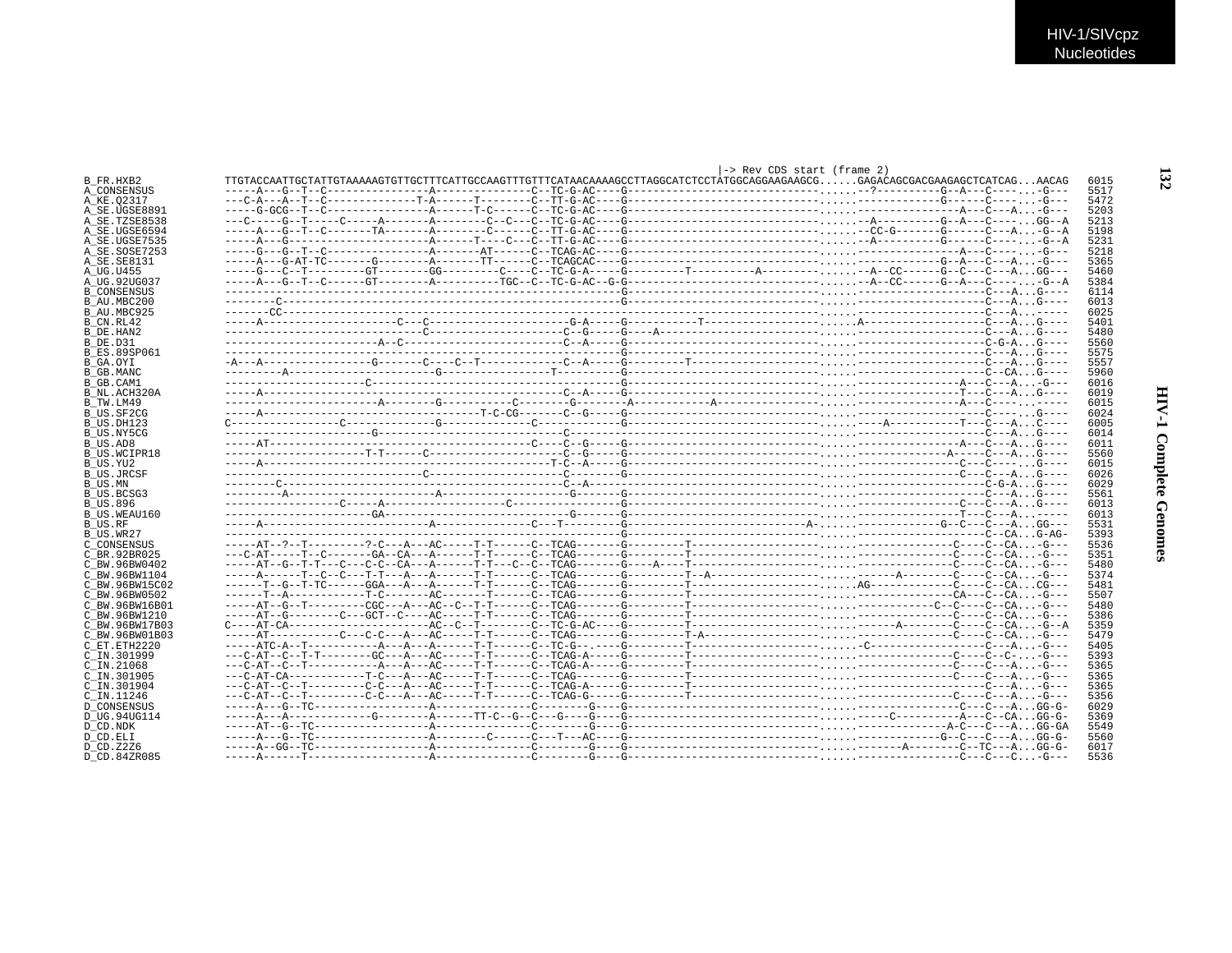| í<br>t<br>J      |  |
|------------------|--|
| Ş<br>ì<br>ة<br>م |  |
| i<br>ì           |  |

| HIV-1/SIVcpz |  |
|--------------|--|
| Nucleotides  |  |

| B FR.HXB2            |  |  | $1.011$ $0.000$ $0.001$ $0.001$ $0.000$ |                                                                                                                                                           | 6015       |
|----------------------|--|--|-----------------------------------------|-----------------------------------------------------------------------------------------------------------------------------------------------------------|------------|
| F CONSENSUS          |  |  |                                         |                                                                                                                                                           | 5310       |
| F1 BE.VI850          |  |  |                                         |                                                                                                                                                           | 5354       |
| F1 BR.93BR020        |  |  |                                         |                                                                                                                                                           | 5342       |
| F2 CM.MP255C         |  |  |                                         |                                                                                                                                                           | 5213       |
| F2 CM.MP257C         |  |  |                                         | $G---AT--A------------------C-G--C-G--TC-GG--G--G--------------------------A------A---C---AG-G-$                                                          | 5225       |
| F1 FT FIN9363        |  |  |                                         |                                                                                                                                                           | 5343       |
| F1 FR.MP411          |  |  |                                         |                                                                                                                                                           | 5216       |
| G CONSENSUS          |  |  |                                         |                                                                                                                                                           | 5969       |
| G BE.DRCBL           |  |  |                                         |                                                                                                                                                           | 5971       |
| G FI.HH87932         |  |  |                                         |                                                                                                                                                           | 5414       |
| G NG.92NG083         |  |  |                                         |                                                                                                                                                           | 5383       |
| G SE. SE6165         |  |  |                                         |                                                                                                                                                           | 5411       |
| H CONSENSUS          |  |  |                                         |                                                                                                                                                           | 5394       |
| H BE.VI991           |  |  |                                         |                                                                                                                                                           | 5403       |
| H BE.VI997           |  |  |                                         |                                                                                                                                                           | 5338       |
| H CF.90CF056         |  |  |                                         |                                                                                                                                                           | 5361       |
| J SE.SE91733         |  |  |                                         |                                                                                                                                                           | 5329       |
| J SE. SE92809        |  |  |                                         |                                                                                                                                                           | 5328       |
| K CM.MP535C          |  |  |                                         |                                                                                                                                                           | 5210       |
| K CD.EOTB11C         |  |  |                                         | $C---A-C-G--T--------------P---T---C-A--C-TT-GCAG--G--G------T-G------G---A----C---A-C--A---C-A---C-T-CG---C---T-$                                        | 5206       |
| CRF01 AE CONSENSUS   |  |  |                                         |                                                                                                                                                           | 6027       |
| CRF01 AE CF.90CF402  |  |  |                                         |                                                                                                                                                           | 6050       |
| CRF01 AE TH.93TH253  |  |  |                                         |                                                                                                                                                           | 6002       |
| CRF01 AE TH.CM240    |  |  |                                         |                                                                                                                                                           | 5582       |
| CRF02 AG CONSENSUS   |  |  |                                         |                                                                                                                                                           | 5545       |
| CRF02 AG DJ.DJ263    |  |  |                                         |                                                                                                                                                           | 5362       |
| CRF02 AG DJ.DJ264    |  |  |                                         |                                                                                                                                                           | 5363       |
| CRF02 AG NG. IBNG    |  |  |                                         |                                                                                                                                                           | 5538       |
| CRF03 AB RU. KAL153  |  |  |                                         |                                                                                                                                                           | 5783       |
| CRF04 cpx CONSENSUS  |  |  |                                         |                                                                                                                                                           | 6024       |
| CRF04 cpx CY.94CY032 |  |  |                                         |                                                                                                                                                           | 5384       |
| CRF04 cpx GR.97PVMY  |  |  |                                         |                                                                                                                                                           | 6038       |
| CRF04 cpx GR.97PVCH  |  |  |                                         |                                                                                                                                                           | 6044       |
| AC IN.21301          |  |  |                                         |                                                                                                                                                           | 5363       |
| AC RW.92RW009        |  |  |                                         | $C---AT---C---T---C-C---A---A---A---T-T---C---CAGG---CAGG---C---T---T---T---C---C---C---C---C---C.$                                                       | 5346       |
| AC SE. ETSE9488      |  |  |                                         |                                                                                                                                                           | 5210       |
| AC ZM.ZAM184         |  |  |                                         |                                                                                                                                                           | 5375       |
| ACD SE.SE8603        |  |  |                                         |                                                                                                                                                           | 5336       |
| AD SE.KESE7108       |  |  |                                         |                                                                                                                                                           | 5213       |
| ADH NO.NOGIL3        |  |  |                                         |                                                                                                                                                           | 6024       |
| ADU CD.MAL           |  |  |                                         |                                                                                                                                                           | 5589       |
| AG NG. 92NG003       |  |  |                                         |                                                                                                                                                           | 5368       |
| AGU CD.Z321B         |  |  |                                         |                                                                                                                                                           | 5228       |
| AGJ AU.BFP90         |  |  |                                         |                                                                                                                                                           | 6042       |
| AGJ ML.95ML84        |  |  |                                         |                                                                                                                                                           | 5257       |
| AJU BW.98-2117       |  |  |                                         |                                                                                                                                                           | 5401       |
| BF BR.93BR029        |  |  |                                         |                                                                                                                                                           | 5366       |
| MO CM.97CAMP645MO    |  |  |                                         |                                                                                                                                                           | 5397       |
| O CM.ANT70           |  |  |                                         |                                                                                                                                                           | 6066       |
| O CM.MVP5180         |  |  |                                         |                                                                                                                                                           | 6053       |
| N CM.YBF30           |  |  |                                         |                                                                                                                                                           | 5605       |
| SIVCPZUS             |  |  |                                         |                                                                                                                                                           | 6089       |
| SIVCPZGAB            |  |  |                                         |                                                                                                                                                           | 6081       |
| SIVCPZANT            |  |  |                                         |                                                                                                                                                           | 5399       |
|                      |  |  |                                         |                                                                                                                                                           |            |
| Tat                  |  |  |                                         | <u>_C_T_N_C_Y_C_K_K_C_C_F_H_C_Q_V_C_F_I_T_K_A_L_G_I_S_Y_G_R_K_K_.__._R_R_Q_R_R_R_A_H_Q_._N_S</u><br>Rev CDS start M_A_G_R_S_._._.__._D_S_D_E_E_L_I_R_._T_ | Tat<br>Rev |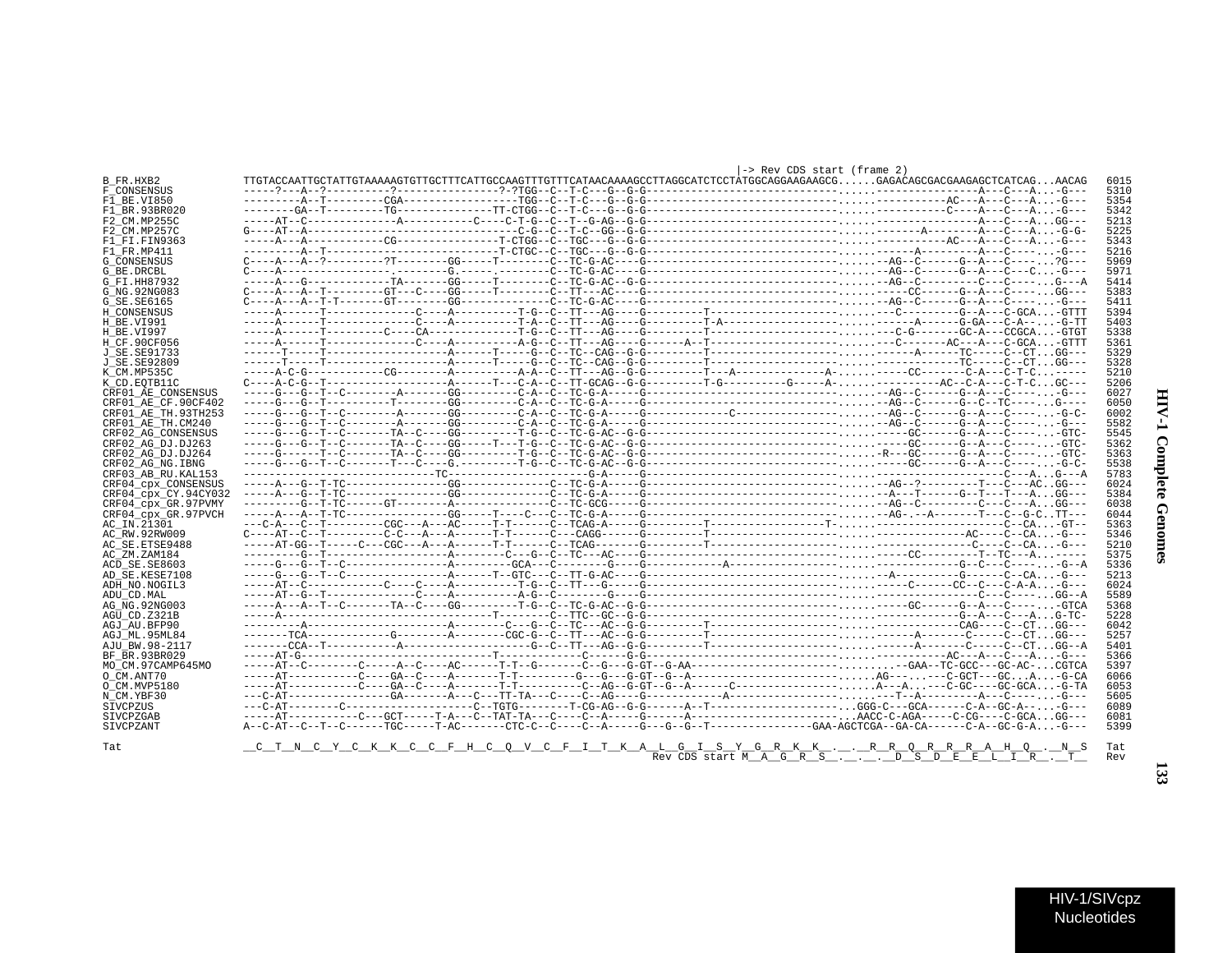|                          | Tat Rev $\setminus$ / intron start |                        |  | Vpu CDS start (ACG start codon in HXB2) |  |                                                                                                                               |  |
|--------------------------|------------------------------------|------------------------|--|-----------------------------------------|--|-------------------------------------------------------------------------------------------------------------------------------|--|
| B FR.HXB2                |                                    | $exon$ end $\setminus$ |  | l-> (frame 2)                           |  | TCAGACTCATCAAGCTTCTCTATCAAAGCAGTAAGTAGTACATGTAÀCGCAACCTATACCAATAGTAGCAATAGTAGCATTAGTAGCAATAATAATAATAGCAAT<br>6120             |  |
| A CONSENSUS              |                                    |                        |  |                                         |  | 5645                                                                                                                          |  |
| A KE.02317               |                                    |                        |  |                                         |  | -A--GA-------AA----A--CA-------------TTAGTAATAA---T------T-TCT---T-GGA---CAGT---------GGC-GA-------GC----CC-------<br>5587    |  |
| A SE.UGSE8891            |                                    |                        |  |                                         |  | 5318                                                                                                                          |  |
| A SE.TZSE8538            |                                    |                        |  |                                         |  | 5343                                                                                                                          |  |
| A SE.UGSE6594            |                                    |                        |  |                                         |  | 5303                                                                                                                          |  |
| A SE.UGSE7535            |                                    |                        |  |                                         |  | 5346                                                                                                                          |  |
| A SE.SOSE7253            |                                    |                        |  |                                         |  | -A--GA-------AA-C--A--C------------GTTAATAATTAA--T------TT--CT-GAGCA----CTGG------A---G-C-GA-------GC----CC-------<br>5336    |  |
| A SE. SE8131             |                                    |                        |  |                                         |  | 5474                                                                                                                          |  |
| A UG.U455                |                                    |                        |  |                                         |  | -A--GA-------A--CT-A--C--------------ATTA-CTT------T-AC----T-GGA---CTGG------AC--GGC-GA--------C----CT-------<br>5569         |  |
| A UG.92UG037             |                                    |                        |  |                                         |  | 5499                                                                                                                          |  |
| <b>B CONSENSUS</b>       |                                    |                        |  |                                         |  | 6219                                                                                                                          |  |
| B AU.MBC200              |                                    |                        |  |                                         |  | 6118                                                                                                                          |  |
| B AU.MBC925              |                                    |                        |  |                                         |  | 6130                                                                                                                          |  |
| B CN.RL42                |                                    |                        |  |                                         |  | 5506                                                                                                                          |  |
| B DE.HAN2                |                                    |                        |  |                                         |  | 5585                                                                                                                          |  |
| B DE.D31                 |                                    |                        |  |                                         |  | 5665                                                                                                                          |  |
| <b>B ES.89SP061</b>      |                                    |                        |  |                                         |  | 5680                                                                                                                          |  |
| B GA.OYI                 |                                    |                        |  |                                         |  | 5662                                                                                                                          |  |
| B GB.MANC                |                                    |                        |  |                                         |  | 6065                                                                                                                          |  |
| B GB.CAM1                |                                    |                        |  |                                         |  | 6121                                                                                                                          |  |
| B NL.ACH320A             |                                    |                        |  |                                         |  | 6124                                                                                                                          |  |
| B TW.LM49                |                                    |                        |  |                                         |  | 6120                                                                                                                          |  |
|                          |                                    |                        |  |                                         |  | 6129                                                                                                                          |  |
| B_US.SF2CG<br>B US.DH123 |                                    |                        |  |                                         |  | 6110                                                                                                                          |  |
| B US.NY5CG               |                                    |                        |  |                                         |  | 6075                                                                                                                          |  |
|                          |                                    |                        |  |                                         |  | 6116                                                                                                                          |  |
| B US.AD8                 |                                    |                        |  |                                         |  | 5665                                                                                                                          |  |
| <b>B US.WCIPR18</b>      |                                    |                        |  |                                         |  |                                                                                                                               |  |
| B_US.YU2                 |                                    |                        |  |                                         |  | 6120                                                                                                                          |  |
| <b>B US.JRCSF</b>        |                                    |                        |  |                                         |  | 6131                                                                                                                          |  |
| B US.MN                  |                                    |                        |  |                                         |  | 6134                                                                                                                          |  |
| B US.BCSG3               |                                    |                        |  |                                         |  | 5666                                                                                                                          |  |
| <b>B_US.896</b>          |                                    |                        |  |                                         |  | 6118                                                                                                                          |  |
| B US.WEAU160             |                                    |                        |  |                                         |  | 6118                                                                                                                          |  |
| B US.RF                  |                                    |                        |  |                                         |  | 5636                                                                                                                          |  |
| B US.WR27                |                                    |                        |  |                                         |  | 5495                                                                                                                          |  |
| C CONSENSUS              |                                    |                        |  |                                         |  | 5662                                                                                                                          |  |
| C BR. 92BR025            |                                    |                        |  |                                         |  | 5478                                                                                                                          |  |
| C BW.96BW0402            |                                    |                        |  |                                         |  | 5608                                                                                                                          |  |
| C BW.96BW1104            |                                    |                        |  |                                         |  | -A--GA-------AA-C--G---------------ACAA---G------T-GT-GACT--TTAGCAAAAGTAGATTAT-A-A-----G---C------TA--A-----C--------<br>5498 |  |
| C BW.96BW15C02           |                                    |                        |  |                                         |  | 5601                                                                                                                          |  |
| C BW.96BW0502            |                                    |                        |  |                                         |  | 5624                                                                                                                          |  |
| C BW.96BW16B01           |                                    |                        |  |                                         |  | 5597                                                                                                                          |  |
| C BW.96BW1210            |                                    |                        |  |                                         |  | 5513                                                                                                                          |  |
| C BW.96BW17B03           |                                    |                        |  |                                         |  | 5476                                                                                                                          |  |
| C BW.96BW01B03           |                                    |                        |  |                                         |  | -G--GAC-----GAA-CT-G----------A------T------T-TT-GAAT--GTAGCAAAGGTAGATTAT-G-T---G-G---GG-----GA-------C---GC-------<br>5596   |  |
| C ET. ETH2220            |                                    |                        |  |                                         |  | 5532                                                                                                                          |  |
| C IN.301999              |                                    |                        |  |                                         |  | 5498                                                                                                                          |  |
| C IN.21068               |                                    |                        |  |                                         |  | 5470                                                                                                                          |  |
| C IN.301905              |                                    |                        |  |                                         |  | 5470                                                                                                                          |  |
| C IN.301904              |                                    |                        |  |                                         |  | 5470                                                                                                                          |  |
| C IN.11246               |                                    |                        |  |                                         |  | 5455                                                                                                                          |  |
| <b>D CONSENSUS</b>       |                                    |                        |  |                                         |  | 6133                                                                                                                          |  |
| D UG.94UG114             |                                    |                        |  |                                         |  | 5474                                                                                                                          |  |
| D_CD.NDK                 |                                    |                        |  |                                         |  | 5654                                                                                                                          |  |
| D CD.ELI                 |                                    |                        |  |                                         |  | 5665                                                                                                                          |  |
| D CD.Z2Z6                |                                    |                        |  |                                         |  | 6122                                                                                                                          |  |
| D CD.84ZR085             |                                    |                        |  |                                         |  | 5641                                                                                                                          |  |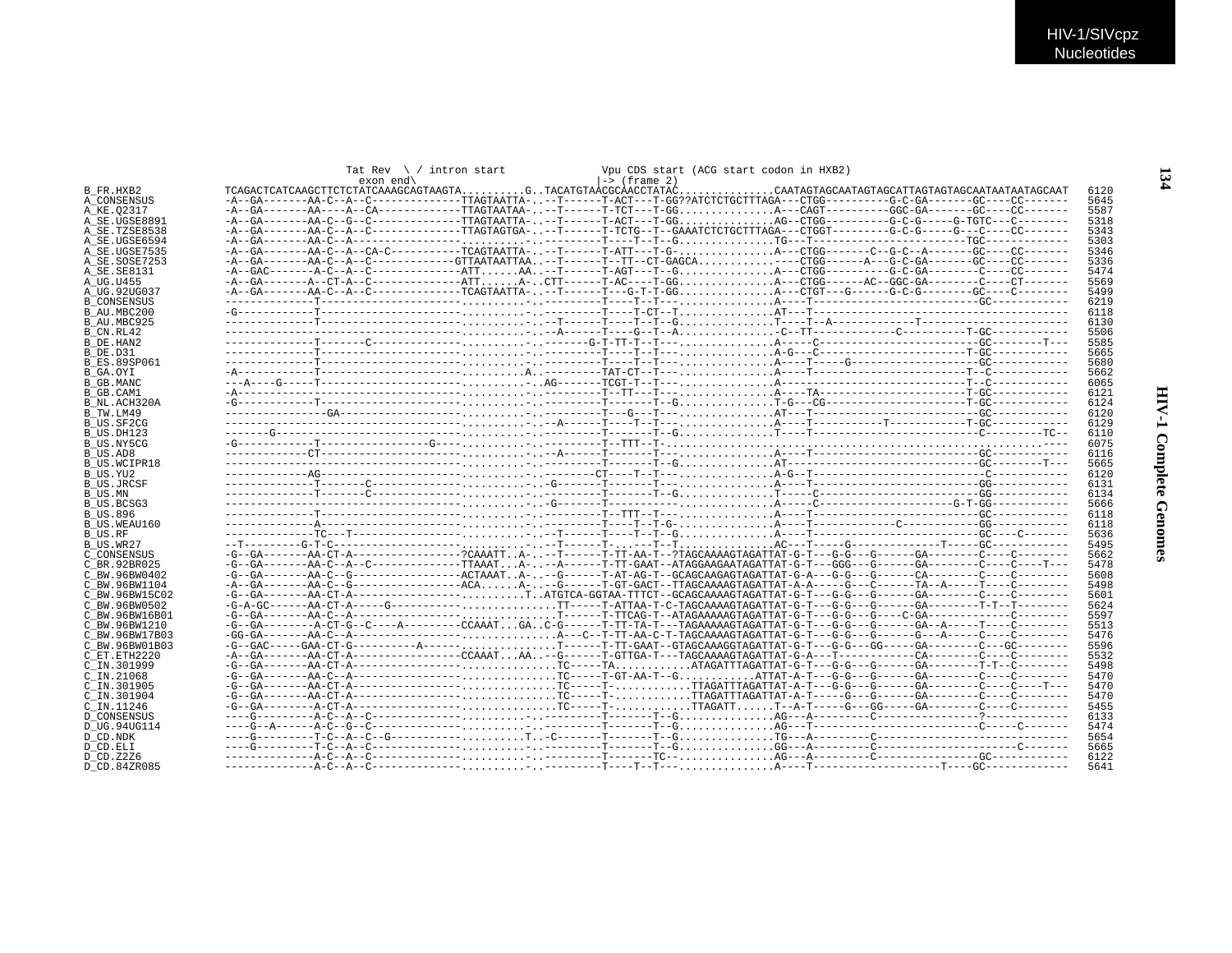| ١<br>į<br>ş             |  |
|-------------------------|--|
| i<br>ì<br>$\frac{1}{2}$ |  |

 $\blacksquare$ 

| Tat Rev $\setminus$ / intron start | Vpu CDS start (ACG start codon in HXB2) |
|------------------------------------|-----------------------------------------|
| $exon$ end $\setminus$             | $ ->$ (frame 2)                         |

|  | l-> (frame 2) |  |  |
|--|---------------|--|--|

|                      | $exon$ end                                                                                                                                                                                                                                                                                                                                                                                                  | -> (frame 2) |      |
|----------------------|-------------------------------------------------------------------------------------------------------------------------------------------------------------------------------------------------------------------------------------------------------------------------------------------------------------------------------------------------------------------------------------------------------------|--------------|------|
| B FR.HXB2            | ${\tt TCAGACTCATCAAGCTTCTTCTATCAAAGCAGTAAGTA \ldots \ldots \ldots G \ldots TACATGTTA \dot{A}CGCAACCTATAC \ldots \ldots \ldots \ldots \ldots \ldots \newline CAATAGTAGCATAGCATTAGTAGCAATAATAATAATAAGCAATT \dot{A}T \dot{A}T \dot{A}T \dot{A}T \dot{A}T \dot{A}T \dot{A}T \dot{A}T \dot{A}T \dot{A}T \dot{A}T \dot{A}T \dot{A}T \dot{A}T \dot{A}T \dot{A}T \dot{A}T \dot{A}T \dot{A}T \dot{A}T \dot{A$        |              | 6120 |
| F CONSENSUS          | -----TA-------A-C--G--C-------------?T?TTAA?TA-AG--T------T-TC-?A-T-GTATGTATTATCAATAGT-GC-A---G-----C------?A-------C--------?-----?---                                                                                                                                                                                                                                                                     |              | 5436 |
| F1 BE.VI850          | ---AGTG------AA-------C------------GTGTTAAATA---T------T-TC-TA-T-GTT-GC-A---GG----C--------A---------C-------C--                                                                                                                                                                                                                                                                                            |              | 5469 |
| F1 BR.93BR020        |                                                                                                                                                                                                                                                                                                                                                                                                             |              | 5454 |
| F2 CM.MP255C         |                                                                                                                                                                                                                                                                                                                                                                                                             |              | 5318 |
| F2 CM.MP257C         |                                                                                                                                                                                                                                                                                                                                                                                                             |              | 5330 |
| F1 FI.FIN9363        | ---A-TA--------A-C--G--C-------------TTGTTAAGTA--GT------T-TC-GA-T-GTT-GC-A--A-G----------TA--------CC---------T---                                                                                                                                                                                                                                                                                         |              | 5458 |
| F1 FR.MP411          | -----GC---A--AA-C--A--C--G-----------TTATAG--T------T-TCCAA-C-GTATGTATTATCAATAGT-GC-T-TAT----C-TT-A--A--C-AT-G-TG-GTGGA-T-                                                                                                                                                                                                                                                                                  |              | 5341 |
| <b>G CONSENSUS</b>   | -A--GA--------AA-C--G--C---------?---G?AATAATTA---T------T---?T-AT--GA----TCT---------G???--A---------T-C---GC---C--                                                                                                                                                                                                                                                                                        |              | 6079 |
| G BE.DRCBL           | -A--GA-------A--C--G--C-------------GAAATAAATA---G------T-----AC--GA----TCT----------GC---A--------TCC---GC---C--                                                                                                                                                                                                                                                                                           |              | 6086 |
| G FI.HH87932         |                                                                                                                                                                                                                                                                                                                                                                                                             |              | 5529 |
| G NG. 92NG083        |                                                                                                                                                                                                                                                                                                                                                                                                             |              | 5488 |
| G_SE.SE6165          |                                                                                                                                                                                                                                                                                                                                                                                                             |              | 5526 |
| H CONSENSUS          |                                                                                                                                                                                                                                                                                                                                                                                                             |              | 5494 |
| H BE.VI991           |                                                                                                                                                                                                                                                                                                                                                                                                             |              | 5502 |
|                      | $G-AGA----AA-CA-AC-A-CC-----------TCCTGC-T-TA---AT-GG-A---G----C---A---CC--A------T-T---C----C---A$                                                                                                                                                                                                                                                                                                         |              |      |
| H BE.VI997           |                                                                                                                                                                                                                                                                                                                                                                                                             |              | 5437 |
| H CF.90CF056         |                                                                                                                                                                                                                                                                                                                                                                                                             |              | 5463 |
| J SE. SE91733        |                                                                                                                                                                                                                                                                                                                                                                                                             |              | 5443 |
| J SE. SE92809        |                                                                                                                                                                                                                                                                                                                                                                                                             |              | 5442 |
| K CM.MP535C          | $-G---AC-----A-C----CG------G----GTC. .CTAAGTAG-------T-GTG-CT--G.CAATTTCAATAG-T-GC-T---T-G--CCT-A--T---C-AT---T-G--TGGA-C--G---C-CT-A--TC-G--TCGA-C--G---C-CT-A--TC-G--TCG.CAAGTAG-T-GTC--G CAATTTCAATAG-T-GC-T---T-G--CCT-A--C--CT-A--TC-GTC-T-A--TC-G--TC-G--C--T-A--TC-G--TC-G--C--T-A--TC-A--TC-G--TC-G--C--T-A--TC-A--TC-G--TC-G--C--T-A--TC-A--TC-G--TC-G--T-A--TC-A--TC-G--TC-G--T-A--TC-A--TC-A--$ |              | 5337 |
| K CD.EOTB11C         |                                                                                                                                                                                                                                                                                                                                                                                                             |              | 5318 |
| CRF01 AE CONSENSUS   |                                                                                                                                                                                                                                                                                                                                                                                                             |              | 6135 |
| CRF01 AE CF.90CF402  |                                                                                                                                                                                                                                                                                                                                                                                                             |              | 6159 |
| CRF01 AE TH. 93TH253 | -A--GA--------TA-C--A--C--G-----------ATAA---T------T-.C----T-GGA---TAGT---------GC-C-GT-------GC----CT-------                                                                                                                                                                                                                                                                                              |              | 6110 |
| CRF01 AE TH.CM240    | -A--GA-------AA-C--A--C--------------ATAA---T------T-AC----T-GGA---TAGT--------G-C-GA-------GC----CT-------                                                                                                                                                                                                                                                                                                 |              | 5691 |
| CRF02 AG CONSENSUS   |                                                                                                                                                                                                                                                                                                                                                                                                             |              | 5660 |
| CRF02 AG DJ.DJ263    |                                                                                                                                                                                                                                                                                                                                                                                                             |              | 5477 |
| CRF02 AG DJ.DJ264    |                                                                                                                                                                                                                                                                                                                                                                                                             |              | 5478 |
| CRF02 AG NG. IBNG    | ---GA-------AA-C--G--C---------G----GTAATAATTA-C-T----G-T-------T--AACT--------G-C---------T-C---GC---C--                                                                                                                                                                                                                                                                                                   |              | 5653 |
| CRF03 AB RU. KAL153  |                                                                                                                                                                                                                                                                                                                                                                                                             |              | 5888 |
| CRF04 cpx CONSENSUS  | -AG-GA--G----AA-C--A--C--------------TTAA---T------T-TC-T-CT-GTC?TCCTTG?A---CTGG----------C-GA-------GC----T--------                                                                                                                                                                                                                                                                                        |              | 6140 |
| CRF04 cpx CY.94CY032 | CA--GGC------AA-CT-A--C--------------TTAA--T------T-TT-TTCTGGGA---CTGG----------GC-C-G--------GC----T----T---                                                                                                                                                                                                                                                                                               |              | 5493 |
| CRF04 cpx GR.97PVMY  | -AG-GA--G----AA-C--A--C-------------ATAA-C-T------T-TC-T-C--GTCTTCCTTGCA-G-CTGG------AC------GA-------C----T--------                                                                                                                                                                                                                                                                                        |              | 6156 |
| CRF04 CDX GR.97PVCH  | -AG-GA--G----AA-C--A--C-------------TTAA---T------T-TC-T-CT-GTCATCCTTGGA---CTGGA----------C-GA----G--GC----T-------                                                                                                                                                                                                                                                                                         |              | 6162 |
| AC_IN.21301          |                                                                                                                                                                                                                                                                                                                                                                                                             |              | 5468 |
| AC RW.92RW009        |                                                                                                                                                                                                                                                                                                                                                                                                             |              | 5461 |
| AC SE. ETSE9488      | -A--GA-------AA-C--A------------CTAAATAATA-ATGTA----T-G-TTTAC--GCAGAAATAGATTAT-G-A---G-G---G------CA--A-----T----C-----G-                                                                                                                                                                                                                                                                                   |              | 5337 |
| AC ZM.ZAM184         | -G--GA-------AA-C--A--C------------GTAGTAATTAA--T-----T-TT---CT--G---C-T-GT--------G-C-GA-------GT-----CT-------                                                                                                                                                                                                                                                                                            |              | 5490 |
| ACD SE.SE8603        |                                                                                                                                                                                                                                                                                                                                                                                                             |              | 5451 |
|                      |                                                                                                                                                                                                                                                                                                                                                                                                             |              | 5331 |
| AD SE.KESE7108       |                                                                                                                                                                                                                                                                                                                                                                                                             |              |      |
| ADH NO.NOGIL3        |                                                                                                                                                                                                                                                                                                                                                                                                             |              | 6123 |
| ADU CD.MAL           |                                                                                                                                                                                                                                                                                                                                                                                                             |              | 5694 |
| AG NG. 92NG003       |                                                                                                                                                                                                                                                                                                                                                                                                             |              | 5483 |
| AGU CD.Z321B         |                                                                                                                                                                                                                                                                                                                                                                                                             |              | 5342 |
| AGJ_AU.BFP90         | -A---A---------A-C--G-----------------ATAATAATTA-CTA--TG----T---GG-AT--GAG----CT--------G-C----------T-CT--GC---C--                                                                                                                                                                                                                                                                                         |              | 6159 |
| AGJ ML.95ML84        |                                                                                                                                                                                                                                                                                                                                                                                                             |              | 5372 |
| AJU_BW.98-2117       |                                                                                                                                                                                                                                                                                                                                                                                                             |              | 5513 |
| BF BR.93BR029        |                                                                                                                                                                                                                                                                                                                                                                                                             |              | 5481 |
| MO CM.97CAMP645MO    |                                                                                                                                                                                                                                                                                                                                                                                                             |              | 5499 |
| O CM.ANT70           |                                                                                                                                                                                                                                                                                                                                                                                                             |              | 6168 |
| O CM.MVP5180         | --CAGA-A--A-C--G--C--G------------ ACGC-G-T---T-AAGAGAACC-GC----CT--A---T---AGT-CTTTGTGTC-T---AATG-                                                                                                                                                                                                                                                                                                         |              | 6155 |
| N CM.YBF30           |                                                                                                                                                                                                                                                                                                                                                                                                             |              | 5704 |
| SIVCPZUS             | -GC-GA-A------A-C-----CGC---------GCCCTTTTGTGC--TGCT---TTGGTTTG-A-TAG--TTA-TAGCATTAGGA-TAGAAG-T-T-TTAGTAGTG-TA                                                                                                                                                                                                                                                                                              |              | 6201 |
| SIVCPZGAB            |                                                                                                                                                                                                                                                                                                                                                                                                             |              | 6174 |
| SIVCPZANT            |                                                                                                                                                                                                                                                                                                                                                                                                             |              | 5496 |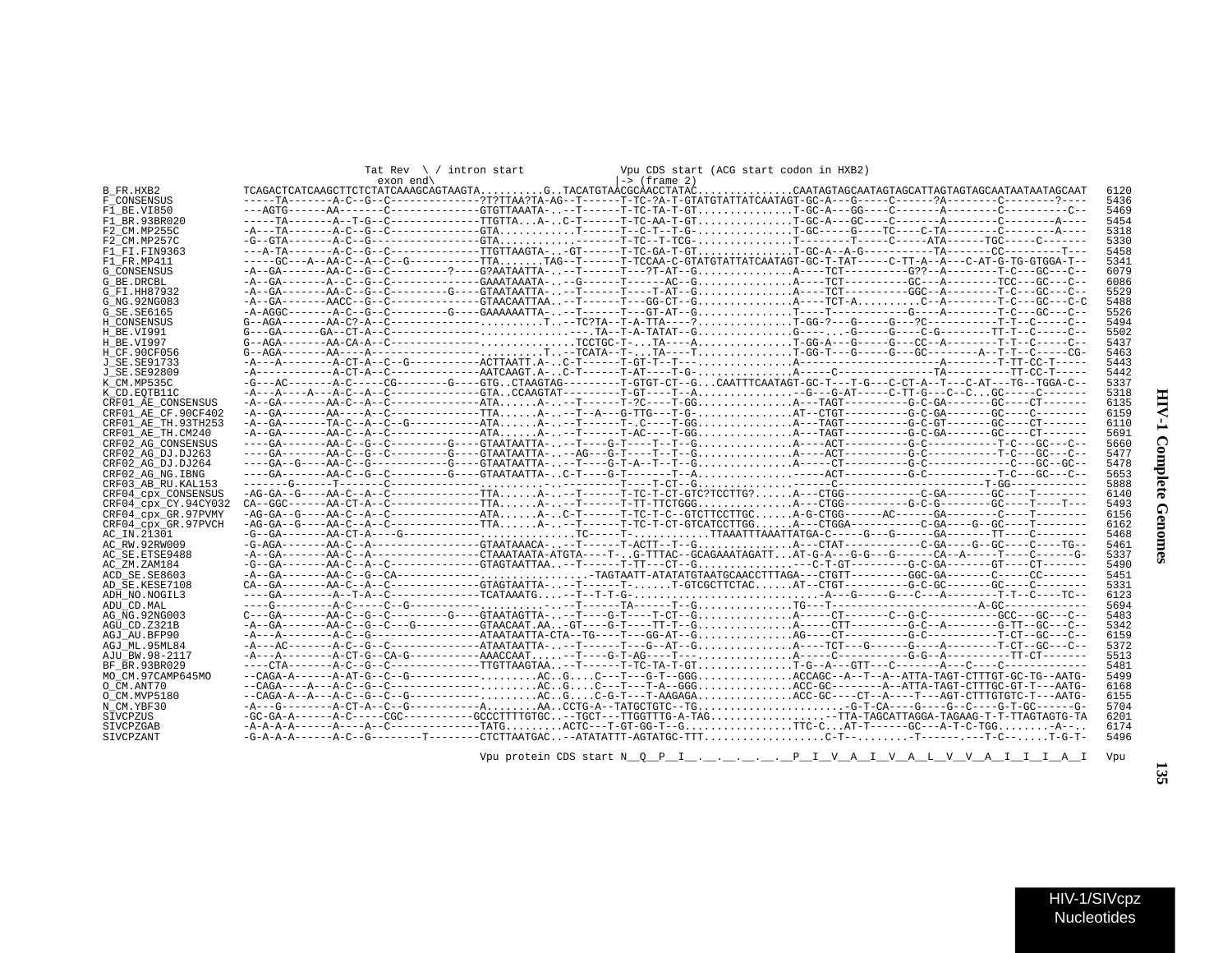| B FR.HXB2                            |  | AGTTGTGTGCTCCATAGTAATCATAGAATATAGGAAAATATTAAGACAAAGAAAAATAGACAGGTTAATTGATAGACTAATAGAAAGAGCAGAAGA |  |  |  |
|--------------------------------------|--|--------------------------------------------------------------------------------------------------|--|--|--|
| A CONSENSUS                          |  |                                                                                                  |  |  |  |
| A KE.02317                           |  |                                                                                                  |  |  |  |
| A_SE.UGSE8891                        |  |                                                                                                  |  |  |  |
| A SE.TZSE8538                        |  |                                                                                                  |  |  |  |
| A SE.UGSE6594                        |  |                                                                                                  |  |  |  |
| A SE.UGSE7535                        |  |                                                                                                  |  |  |  |
| A SE.SOSE7253                        |  |                                                                                                  |  |  |  |
| A SE. SE8131                         |  |                                                                                                  |  |  |  |
| A UG.U455                            |  |                                                                                                  |  |  |  |
| A UG.92UG037                         |  |                                                                                                  |  |  |  |
| <b>B CONSENSUS</b>                   |  |                                                                                                  |  |  |  |
| B AU.MBC200                          |  |                                                                                                  |  |  |  |
|                                      |  |                                                                                                  |  |  |  |
| B AU.MBC925                          |  |                                                                                                  |  |  |  |
| B CN.RL42                            |  |                                                                                                  |  |  |  |
| B DE.HAN2                            |  |                                                                                                  |  |  |  |
| B DE.D31                             |  |                                                                                                  |  |  |  |
| B ES.89SP061                         |  |                                                                                                  |  |  |  |
| B GA.OYI                             |  |                                                                                                  |  |  |  |
| B GB.MANC                            |  |                                                                                                  |  |  |  |
| B GB.CAM1                            |  |                                                                                                  |  |  |  |
| B NL.ACH320A                         |  |                                                                                                  |  |  |  |
| B TW.LM49                            |  |                                                                                                  |  |  |  |
| B US.SF2CG                           |  |                                                                                                  |  |  |  |
| B US.DH123                           |  |                                                                                                  |  |  |  |
| B US.NY5CG                           |  |                                                                                                  |  |  |  |
| B US.AD8                             |  |                                                                                                  |  |  |  |
| <b>B US.WCIPR18</b>                  |  |                                                                                                  |  |  |  |
| B US.YU2                             |  |                                                                                                  |  |  |  |
| B US.JRCSF                           |  |                                                                                                  |  |  |  |
| B US.MN                              |  |                                                                                                  |  |  |  |
|                                      |  |                                                                                                  |  |  |  |
| B US.BCSG3                           |  |                                                                                                  |  |  |  |
| <b>B US.896</b>                      |  |                                                                                                  |  |  |  |
| B US.WEAU160                         |  |                                                                                                  |  |  |  |
| B US.RF                              |  |                                                                                                  |  |  |  |
| B US.WR27                            |  |                                                                                                  |  |  |  |
| C CONSENSUS                          |  |                                                                                                  |  |  |  |
| C BR.92BR025                         |  |                                                                                                  |  |  |  |
| C BW.96BW0402                        |  |                                                                                                  |  |  |  |
| C BW.96BW1104                        |  |                                                                                                  |  |  |  |
| C BW.96BW15C02                       |  |                                                                                                  |  |  |  |
| C BW.96BW0502                        |  |                                                                                                  |  |  |  |
| C BW.96BW16B01                       |  |                                                                                                  |  |  |  |
| C BW.96BW1210                        |  |                                                                                                  |  |  |  |
| C BW.96BW17B03                       |  |                                                                                                  |  |  |  |
| C BW.96BW01B03                       |  |                                                                                                  |  |  |  |
| C ET.ETH2220                         |  |                                                                                                  |  |  |  |
| C IN.301999                          |  |                                                                                                  |  |  |  |
| $C$ IN. 21068                        |  |                                                                                                  |  |  |  |
|                                      |  |                                                                                                  |  |  |  |
| C IN.301905                          |  |                                                                                                  |  |  |  |
| C IN.301904                          |  |                                                                                                  |  |  |  |
| C IN.11246                           |  |                                                                                                  |  |  |  |
| <b>D CONSENSUS</b>                   |  |                                                                                                  |  |  |  |
|                                      |  |                                                                                                  |  |  |  |
|                                      |  |                                                                                                  |  |  |  |
|                                      |  |                                                                                                  |  |  |  |
| D UG.94UG114<br>D CD.NDK<br>D CD.ELI |  |                                                                                                  |  |  |  |
| D CD.Z2Z6                            |  |                                                                                                  |  |  |  |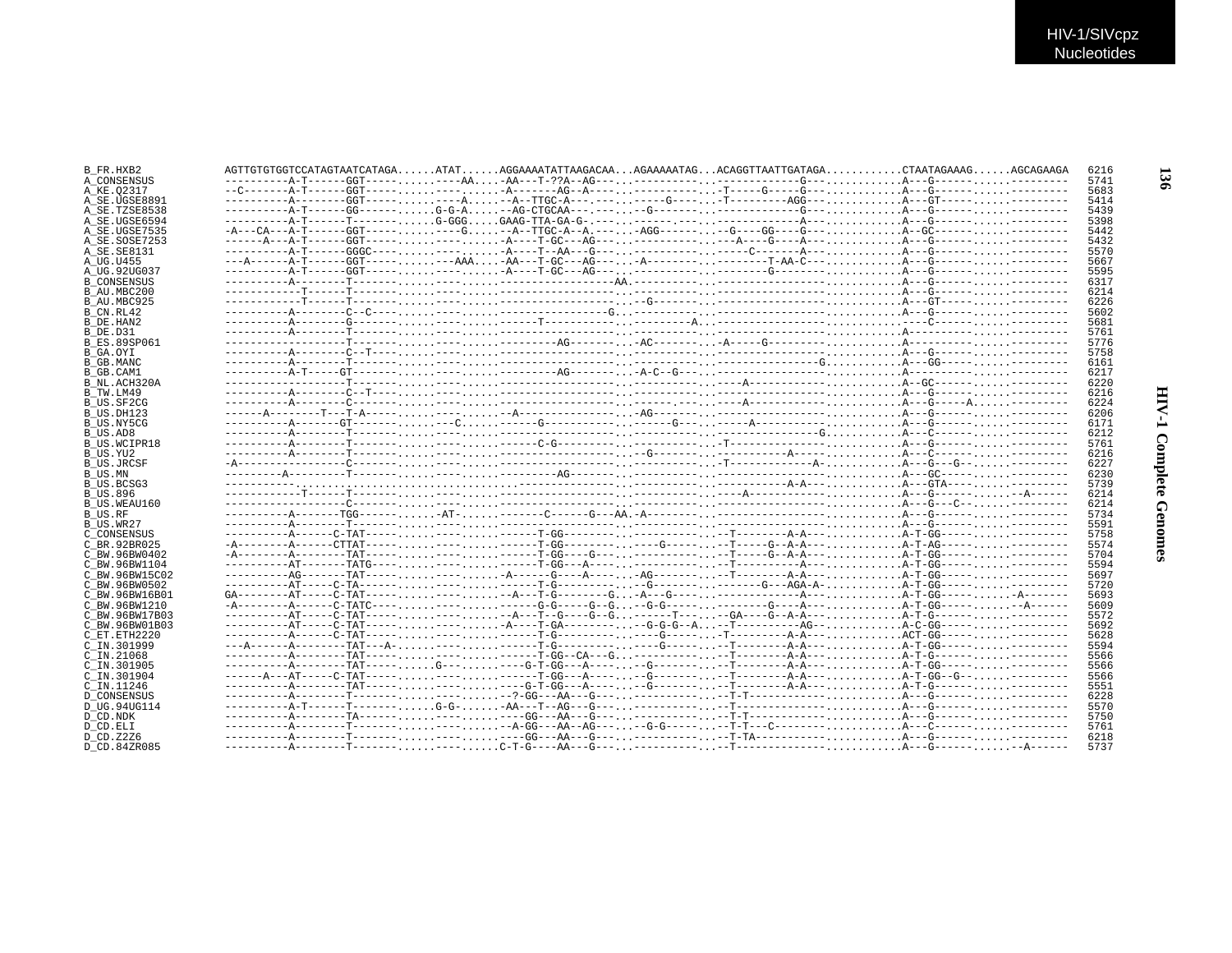| B FR.HXB2            | AGTTGTGTGCCATAGTAATCATAGAATATAGGAAAATATTAAGACAAAGAAAAATAGACAGGTTAATTGATAGACTAATAGAAAGAGCAGAAGA                                                             |  | 6216 |
|----------------------|------------------------------------------------------------------------------------------------------------------------------------------------------------|--|------|
| F CONSENSUS          |                                                                                                                                                            |  | 5530 |
| F1 BE.VI850          |                                                                                                                                                            |  | 5565 |
| F1 BR.93BR020        |                                                                                                                                                            |  | 5550 |
| F2 CM.MP255C         |                                                                                                                                                            |  | 5414 |
| F2 CM.MP257C         |                                                                                                                                                            |  | 5426 |
| F1 FI.FIN9363        |                                                                                                                                                            |  | 5554 |
| F1 FR.MP411          |                                                                                                                                                            |  | 5422 |
| <b>G CONSENSUS</b>   |                                                                                                                                                            |  | 6169 |
| G BE.DRCBL           |                                                                                                                                                            |  | 6182 |
| G FI.HH87932         | $-A$ ------- $A$ -------C-TG--C-,,,,,,----,,,,,,--G----AG--A--G.,,------G---,,,A--A--------G.,,,,,,,,A--G-----,,,,,,---------                              |  | 5625 |
| G NG.92NG083         |                                                                                                                                                            |  | 5584 |
| G SE. SE6165         |                                                                                                                                                            |  | 5622 |
|                      |                                                                                                                                                            |  |      |
| H CONSENSUS          |                                                                                                                                                            |  | 5590 |
| H BE.VI991           |                                                                                                                                                            |  | 5597 |
| H BE.VI997           |                                                                                                                                                            |  | 5533 |
| H CF.90CF056         |                                                                                                                                                            |  | 5559 |
| J SE. SE91733        |                                                                                                                                                            |  | 5539 |
| J SE.SE92809         |                                                                                                                                                            |  | 5538 |
| K CM.MP535C          |                                                                                                                                                            |  | 5418 |
| K CD.EOTB11C         |                                                                                                                                                            |  | 5414 |
| CRF01_AE_CONSENSUS   |                                                                                                                                                            |  | 6231 |
| CRF01 AE CF.90CF402  |                                                                                                                                                            |  | 6255 |
| CRF01 AE TH.93TH253  |                                                                                                                                                            |  | 6206 |
| CRF01 AE TH.CM240    |                                                                                                                                                            |  | 5787 |
| CRF02 AG CONSENSUS   |                                                                                                                                                            |  | 5756 |
| CRF02 AG DJ.DJ263    |                                                                                                                                                            |  | 5573 |
| CRF02 AG DJ.DJ264    |                                                                                                                                                            |  | 5574 |
| CRF02 AG NG. IBNG    |                                                                                                                                                            |  | 5749 |
| CRF03 AB RU. KAL153  |                                                                                                                                                            |  | 5984 |
| CRF04 cpx CONSENSUS  |                                                                                                                                                            |  | 6235 |
| CRF04_cpx_CY.94CY032 |                                                                                                                                                            |  | 5589 |
| CRF04 cpx GR.97PVMY  |                                                                                                                                                            |  | 6252 |
| CRF04 cpx GR.97PVCH  |                                                                                                                                                            |  | 6258 |
| AC IN.21301          |                                                                                                                                                            |  | 5564 |
| AC RW.92RW009        |                                                                                                                                                            |  | 5557 |
| AC SE.ETSE9488       |                                                                                                                                                            |  | 5433 |
| AC ZM.ZAM184         | ---G--A---A-T------T-T---------A------T--AG---.----AG----------T--C----CA-G---A---GT--------------                                                         |  | 5586 |
| ACD SE.SE8603        |                                                                                                                                                            |  | 5547 |
| AD SE.KESE7108       |                                                                                                                                                            |  | 5427 |
| ADH NO. NOGIL3       |                                                                                                                                                            |  | 6219 |
| ADU CD.MAL           |                                                                                                                                                            |  | 5790 |
| AG NG. 92NG003       |                                                                                                                                                            |  | 5563 |
| AGU CD.Z321B         |                                                                                                                                                            |  | 5428 |
| AGJ AU.BFP90         |                                                                                                                                                            |  | 6255 |
| AGJ ML.95ML84        |                                                                                                                                                            |  | 5468 |
| AJU BW.98-2117       |                                                                                                                                                            |  | 5609 |
| BF BR.93BR029        |                                                                                                                                                            |  | 5577 |
| MO CM.97CAMP645MO    | ----C-A---A-AT---T--T----CAATAT-TAAAGCA---GA-AC----T-G-AGGGG.A---G-AA.--C---A--GTTAAGAAGAA---G-C---TT-A---T-                                               |  | 5607 |
| O CM.ANT70           | $-A--T-A--GGGT---T--T-- AAATAT-TAGA-CA--GG-AC---G-.$ $G-A-GG-.$ $G- -G-AA.$ $--C---G-GTTAAGAAGA$ $A---G---T$ $TAGG-T--$                                    |  | 6276 |
| O CM.MVP5180         | $-C--A-A---TGT-$ , $---C-T---$ , $ATTTAT-TA$ , $$ $GT-C---G-AA-CA-G-T$ , $---GG$ , $-G--C$ , $-GGAAA--C---A---TTAAGGAGA$ , $A---AG---T$ , $$ $CAGG--T---A$ |  | 6263 |
|                      |                                                                                                                                                            |  | 5800 |
| N CM.YBF30           |                                                                                                                                                            |  | 6313 |
| SIVCPZUS             |                                                                                                                                                            |  |      |
| SIVCPZGAB            | TT-GTATAT-GGG---.C-T-AT--A-.TGGGG-----A-GGTATAA------T--GCTT.G------A-----G---CTTAACCTAATAT-G-G---------------                                             |  | 6283 |
| SIVCPZANT            |                                                                                                                                                            |  | 5595 |
|                      |                                                                                                                                                            |  |      |
| Vpu                  | <u>V V M S I V I I . PEY . PK K I LR Q . R K I D . R L I D R LI ER . A A E D</u>                                                                           |  | Vou  |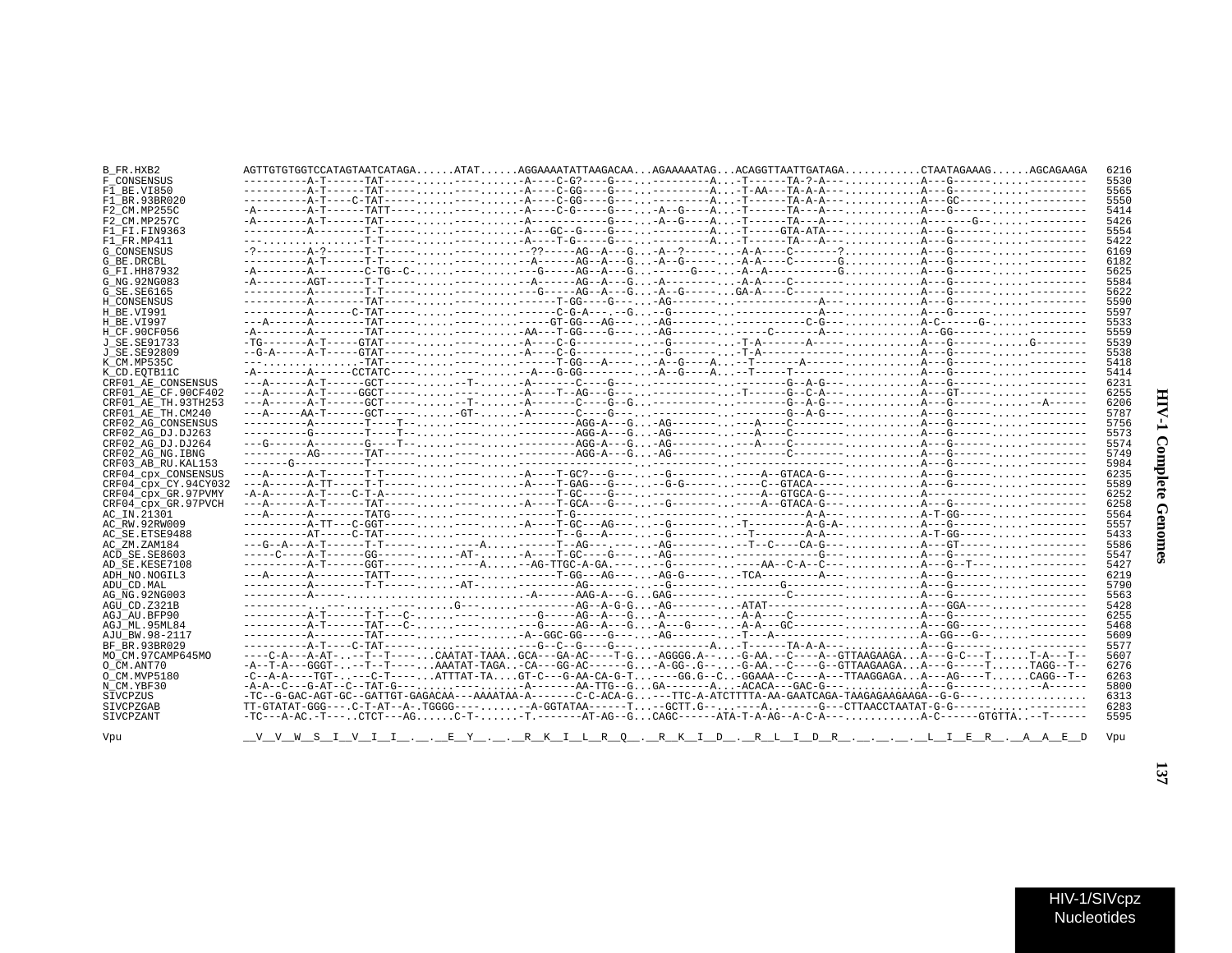## Env CDS start (frame 2)

| B FR.HXB2           |                                                                                                                        |  | 6301 |
|---------------------|------------------------------------------------------------------------------------------------------------------------|--|------|
| A CONSENSUS         |                                                                                                                        |  | 5823 |
| A KE.02317          |                                                                                                                        |  | 5765 |
|                     |                                                                                                                        |  |      |
| A SE.UGSE8891       | -------,,,,,,,,,,,,,,,,,,,,,--------T--G--CACAGATG---TGG--AA--------,,,,,,,,,,---------A--T----,,,,,,A--T-G-----AA-A-- |  | 5496 |
| A SE.TZSE8538       |                                                                                                                        |  | 5521 |
| A SE.UGSE6594       | -------,,,,,,,,,,,,,,,,,,,---------T--G--TACAGAGG---TG--------A-T-,,,,,,,,,,---------A--T--A,,A--T-G--TT--A-A--        |  | 5480 |
| A SE.UGSE7535       |                                                                                                                        |  | 5524 |
| A SE.SOSE7253       | -------,,,,,,,,,,,,,,,,,,,,---------T--G--CACAAATG--CTGG--------A-T-,,,,,,,,,,---------A--T--A,,,,,,A--T-G------A-A--  |  | 5514 |
| A SE. SE8131        | -------,,,,,,,,,,,,,,,,,,,,--------T--G--CACAGAGG---TG---A-----A-T-AC-----G-TT---A--T-G------A-A--                     |  | 5652 |
| A UG.U455           | -------,,,,,,,,,,,,,,,,,,,,,--------T--G--TACAGAGG---T---CTTG------,,,,,,,,,,---------A--T---,,,,,,A--T-G---T--A-A--   |  | 5749 |
| A UG.92UG037        | -------,,,,,,,,,,,,,,,,,,,---------T--G--TAGAGAGG---T---CTTG--G----,,,,,,,,,,-C------G-TT---,,,,,,A--T-G------A-A--    |  | 5677 |
|                     |                                                                                                                        |  |      |
| <b>B CONSENSUS</b>  |                                                                                                                        |  | 6411 |
| B AU.MBC200         |                                                                                                                        |  | 6296 |
| B AU.MBC925         |                                                                                                                        |  | 6308 |
| B CN.RL42           |                                                                                                                        |  | 5684 |
| B DE.HAN2           |                                                                                                                        |  | 5763 |
| B DE.D31            |                                                                                                                        |  | 5843 |
| <b>B ES.89SP061</b> |                                                                                                                        |  | 5858 |
| B GA.OYI            |                                                                                                                        |  | 5840 |
|                     |                                                                                                                        |  |      |
| B GB.MANC           |                                                                                                                        |  | 6243 |
| B GB.CAM1           |                                                                                                                        |  | 6299 |
| B NL.ACH320A        |                                                                                                                        |  | 6302 |
| B TW.LM49           |                                                                                                                        |  | 6298 |
| B US.SF2CG          |                                                                                                                        |  | 6306 |
| B US.DH123          |                                                                                                                        |  | 6288 |
| B US.NY5CG          |                                                                                                                        |  | 6253 |
| B_US.AD8            |                                                                                                                        |  | 6294 |
|                     |                                                                                                                        |  |      |
| <b>B US.WCIPR18</b> |                                                                                                                        |  | 5846 |
| B US.YU2            |                                                                                                                        |  | 6298 |
| B US.JRCSF          |                                                                                                                        |  | 6309 |
| B US.MN             |                                                                                                                        |  | 6312 |
| B US.BCSG3          |                                                                                                                        |  | 5821 |
| <b>B US.896</b>     |                                                                                                                        |  | 6293 |
| B US.WEAU160        |                                                                                                                        |  | 6296 |
| B US.RF             |                                                                                                                        |  | 5816 |
|                     |                                                                                                                        |  | 5673 |
| B US.WR27           |                                                                                                                        |  |      |
| C CONSENSUS         |                                                                                                                        |  | 5840 |
| C BR. 92BR025       |                                                                                                                        |  | 5656 |
| C BW.96BW0402       |                                                                                                                        |  | 5783 |
| C BW.96BW1104       |                                                                                                                        |  | 5676 |
| C BW.96BW15C02      | -------,,,,,,,,,,,,,,,,,,--------G--G--TACTGAGG-G-TGG--A--A-G----.,,,,,,,,,,-T-------T-T-A,,,,,,GG-T--T--,,,,,,,       |  | 5771 |
| C BW.96BW0502       |                                                                                                                        |  | 5802 |
| C BW.96BW16B01      | T----------A--C--G--TATTGAAG-C-TG---A--A-G----T----AT--T-T-AGG-T--T----A--A                                            |  | 5775 |
| C BW.96BW1210       |                                                                                                                        |  | 5691 |
|                     |                                                                                                                        |  | 5654 |
| C BW.96BW17B03      |                                                                                                                        |  |      |
| C BW.96BW01B03      |                                                                                                                        |  | 5774 |
| C ET. ETH2220       | -------,,,,,,,,,,,,,,,,,,----A-----T--G--TACAGAGG---TG---A-G----.,,,,,,,,,,-T-----A-T-T-A,,,,,.GG-T--T------A--        |  | 5710 |
| C IN.301999         |                                                                                                                        |  | 5676 |
| C_IN.21068          |                                                                                                                        |  | 5648 |
| C IN.301905         |                                                                                                                        |  | 5648 |
| C_IN.301904         |                                                                                                                        |  | 5648 |
| C IN.11246          |                                                                                                                        |  | 5633 |
|                     |                                                                                                                        |  | 6310 |
| <b>D CONSENSUS</b>  |                                                                                                                        |  |      |
| D UG.94UG114        |                                                                                                                        |  | 5652 |
| D_CD.NDK            |                                                                                                                        |  | 5832 |
| D CD.ELI            |                                                                                                                        |  | 5843 |
| D CD. Z2Z6          |                                                                                                                        |  | 6300 |
| D CD.84ZR085        |                                                                                                                        |  | 5819 |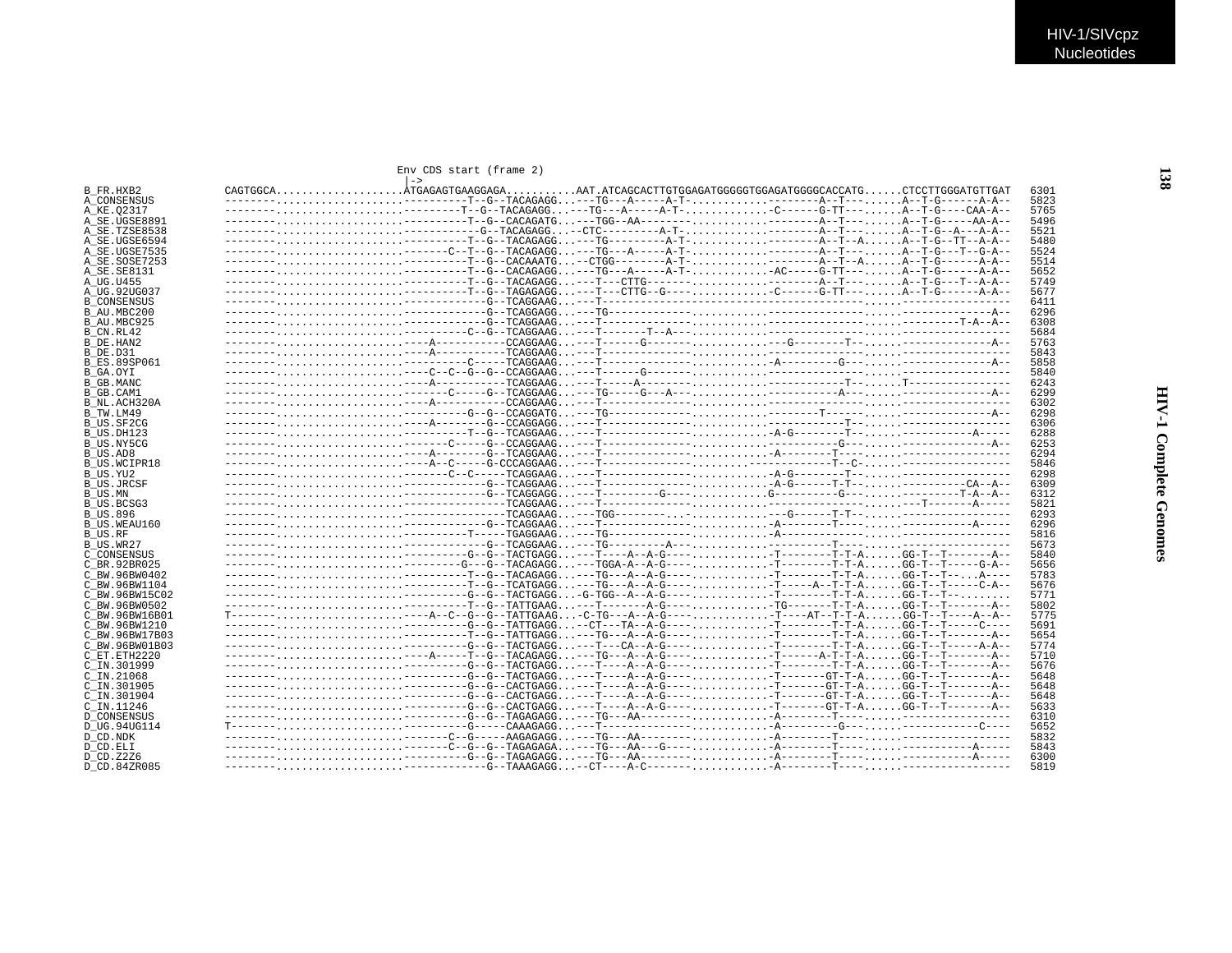| Env CDS start (frame 2 |  |
|------------------------|--|
|------------------------|--|

|                      | Env CDS start (frame 2)                                                                                                                                                                  |                                                  |  |                                                                                                                 |              |
|----------------------|------------------------------------------------------------------------------------------------------------------------------------------------------------------------------------------|--------------------------------------------------|--|-----------------------------------------------------------------------------------------------------------------|--------------|
| B FR.HXB2            | $\rightarrow$                                                                                                                                                                            |                                                  |  |                                                                                                                 | 6301         |
| F CONSENSUS          |                                                                                                                                                                                          |                                                  |  |                                                                                                                 | 5611         |
| F1 BE.VI850          |                                                                                                                                                                                          |                                                  |  |                                                                                                                 | 5647         |
| F1 BR.93BR020        |                                                                                                                                                                                          |                                                  |  |                                                                                                                 | 5632         |
|                      |                                                                                                                                                                                          |                                                  |  |                                                                                                                 | 5496         |
| F2 CM.MP255C         | ------A---------G------GGCAGAGG---TGC--------G----G------CT-T-AT----G-----A--A-                                                                                                          |                                                  |  |                                                                                                                 |              |
| F2 CM.MP257C         |                                                                                                                                                                                          |                                                  |  |                                                                                                                 | 5508         |
| F1 FI.FIN9363        | ----------------G--TGCAGAGG---TGG--------G-A-A------CTTT-AT---G--------A-<br>-------,,,,,,,,,,,,,,,,,,,--------G--T--TGCAGAGG--CTGG--------G--,,,,,,,,,,,-A-----TCTTT-AT-T--G-----A--A-- |                                                  |  |                                                                                                                 | 5636         |
| F1 FR.MP411          |                                                                                                                                                                                          |                                                  |  |                                                                                                                 | 5504<br>6251 |
| <b>G CONSENSUS</b>   |                                                                                                                                                                                          |                                                  |  |                                                                                                                 |              |
| G BE.DRCBL           |                                                                                                                                                                                          |                                                  |  |                                                                                                                 | 6264         |
| G FI.HH87932         | ------A------------G--TAGAGAGG---TGG--A-----A----A------G--TT--A--------T--G----                                                                                                         |                                                  |  |                                                                                                                 | 5707         |
| G NG. 92NG083        |                                                                                                                                                                                          |                                                  |  |                                                                                                                 | 5666         |
| G SE. SE6165         | ------A-----------C--G--TACAGAGG---TGGT-A----------A------G--TT--A--------T--G---                                                                                                        |                                                  |  |                                                                                                                 | 5704         |
| H CONSENSUS          | -------,,,,,,,,,,,,,,,,,,,,,,,-C-------T----CACAGAGG---T---CAAG-------,,,,,,,,,,,-------------T-A,.,A--T-G--T------C-                                                                    |                                                  |  |                                                                                                                 | 5672         |
| H BE.VI991           | -------,,,,,,,,,,,,,,,,,,,,,,,-C-------T----CACAGAGG---T---CAAG-------,,,,,,,,,,,-------------T-A,.,A--T-G--T------C-                                                                    |                                                  |  |                                                                                                                 | 5679         |
| H BE.VI997           |                                                                                                                                                                                          |                                                  |  |                                                                                                                 | 5606         |
| H CF.90CF056         | ---------C--------T----CACAGAGG---T---CAAG---A---------------T-AA--T-G--T------C                                                                                                         |                                                  |  |                                                                                                                 | 5641         |
| J SE. SE91733        | -----T--C-------T-----CACAGACG-G-TGG-T-AG---------------CT----A--T----A-----A-                                                                                                           |                                                  |  |                                                                                                                 | 5621         |
| J SE.SE92809         | ------T-,,,,,,,,,,,,,,,,,,,,,,,-C-------T----CACAGAAG---TGG---AC-------,,,,,,,,,,---G----CT----,,,,,,A--T----A-----A--                                                                   |                                                  |  |                                                                                                                 | 5620         |
| K CM.MP535C          |                                                                                                                                                                                          |                                                  |  |                                                                                                                 | 5500         |
| K CD.EOTB11C         |                                                                                                                                                                                          |                                                  |  |                                                                                                                 | 5496         |
| CRF01 AE CONSENSUS   |                                                                                                                                                                                          |                                                  |  |                                                                                                                 | 6313         |
| CRF01 AE CF.90CF402  |                                                                                                                                                                                          |                                                  |  |                                                                                                                 | 6337         |
| CRF01 AE TH. 93TH253 |                                                                                                                                                                                          |                                                  |  |                                                                                                                 | 6288         |
| CRF01_AE_TH.CM240    |                                                                                                                                                                                          |                                                  |  |                                                                                                                 | 5869         |
| CRF02 AG CONSENSUS   |                                                                                                                                                                                          |                                                  |  |                                                                                                                 | 5837         |
| CRF02 AG DJ.DJ263    | T----------------T--G--TGCAGAGG---T--CA-T---A----A------T--G--CA-AT--T----AA----                                                                                                         |                                                  |  |                                                                                                                 | 5655         |
| CRF02 AG DJ.DJ264    |                                                                                                                                                                                          |                                                  |  |                                                                                                                 | 5656         |
| CRF02 AG NG. IBNG    |                                                                                                                                                                                          |                                                  |  |                                                                                                                 | 5831         |
| CRF03 AB RU. KAL153  |                                                                                                                                                                                          |                                                  |  |                                                                                                                 | 6057         |
| CRF04 cpx CONSENSUS  |                                                                                                                                                                                          |                                                  |  |                                                                                                                 | 6317         |
| CRF04 CDX CY.94CY032 |                                                                                                                                                                                          |                                                  |  |                                                                                                                 | 5671         |
| CRF04 cpx GR.97PVMY  | -----------C----T--G-CACAGAGG--CTG--CA-G--------C-----G--TT-CA-----T--T--G-A--                                                                                                           |                                                  |  |                                                                                                                 | 6334         |
| CRF04 CDX GR.97PVCH  |                                                                                                                                                                                          |                                                  |  | -------,,,,,,,,,,,,,,,,,,--------T--G--TACAGAGG---T---CA---------,,,,,,,,,,GA-----G--TT--,,,,,A--------T--G-A-- | 6340         |
| AC IN.21301          |                                                                                                                                                                                          |                                                  |  |                                                                                                                 | 5646         |
| AC RW.92RW009        |                                                                                                                                                                                          |                                                  |  |                                                                                                                 | 5639         |
| AC SE. ETSE9488      |                                                                                                                                                                                          |                                                  |  |                                                                                                                 | 5515         |
| AC ZM.ZAM184         | ---------------G--G--TACCGAAG---TGG--A--A-G-----T--------T-T-AGG-T--T------A--                                                                                                           |                                                  |  |                                                                                                                 | 5668         |
| ACD SE.SE8603        |                                                                                                                                                                                          |                                                  |  |                                                                                                                 | 5629         |
| AD SE.KESE7108       |                                                                                                                                                                                          |                                                  |  |                                                                                                                 | 5509         |
| ADH NO.NOGIL3        |                                                                                                                                                                                          |                                                  |  |                                                                                                                 | 6301         |
| ADU CD.MAL           |                                                                                                                                                                                          |                                                  |  |                                                                                                                 | 5872         |
| AG NG.92NG003        |                                                                                                                                                                                          |                                                  |  |                                                                                                                 | 5645         |
| AGU CD.Z321B         | ------A-----A-------G--TACAGAGG---TG---A-----A----A-----G--TT-CA--------T--G----                                                                                                         |                                                  |  |                                                                                                                 | 5510         |
| AGJ AU.BFP90         |                                                                                                                                                                                          |                                                  |  | ------A------------G--TACAGACG-G-TGG--A-----A----A------G--TT--A---------T--G----                               | 6337         |
| AGJ ML.95ML84        |                                                                                                                                                                                          |                                                  |  |                                                                                                                 | 5550         |
| AJU BW.98-2117       |                                                                                                                                                                                          |                                                  |  |                                                                                                                 | 5691         |
| BF BR. 93BR029       |                                                                                                                                                                                          |                                                  |  |                                                                                                                 | 5659         |
| MO CM.97CAMP645MO    |                                                                                                                                                                                          |                                                  |  |                                                                                                                 | 5680         |
| O CM.ANT70           |                                                                                                                                                                                          |                                                  |  |                                                                                                                 | 6349         |
| O CM. MVP5180        |                                                                                                                                                                                          |                                                  |  |                                                                                                                 | 6336         |
| N CM.YBF30           | T----------A----T--G--TGCAGAGTGGTTGGATGG-ATGAA-A-TG-T---.TT--TC-TCTAT--T--A-TA-GC----                                                                                                    |                                                  |  |                                                                                                                 | 5888         |
| SIVCPZUS             |                                                                                                                                                                                          |                                                  |  | $\ldots \ldots \ldots \ldots \ldots \ldots \ldots \ldots \ldots$                                                | 6375         |
| SIVCPZGAB            |                                                                                                                                                                                          |                                                  |  | T-----A-----A---A-T-----AGAAGAAGAGAG-CTGGA-CAG---A-CCT-ATTACA-T---AACAA-CATTT--C-A-C                            | 6368         |
| SIVCPZANT            |                                                                                                                                                                                          |                                                  |  |                                                                                                                 | 5670         |
|                      |                                                                                                                                                                                          |                                                  |  |                                                                                                                 |              |
| Vpu                  |                                                                                                                                                                                          |                                                  |  | <u>ESEGE ISALVEMGVEMGHHA. PWDVD</u>                                                                             | Vpu          |
|                      |                                                                                                                                                                                          |                                                  |  | M R V K E K Y Q H L W R W G W R W G T M L L G M L M Env                                                         |              |
|                      |                                                                                                                                                                                          | - Envelope gp120, gp160 and signal peptide start |  |                                                                                                                 |              |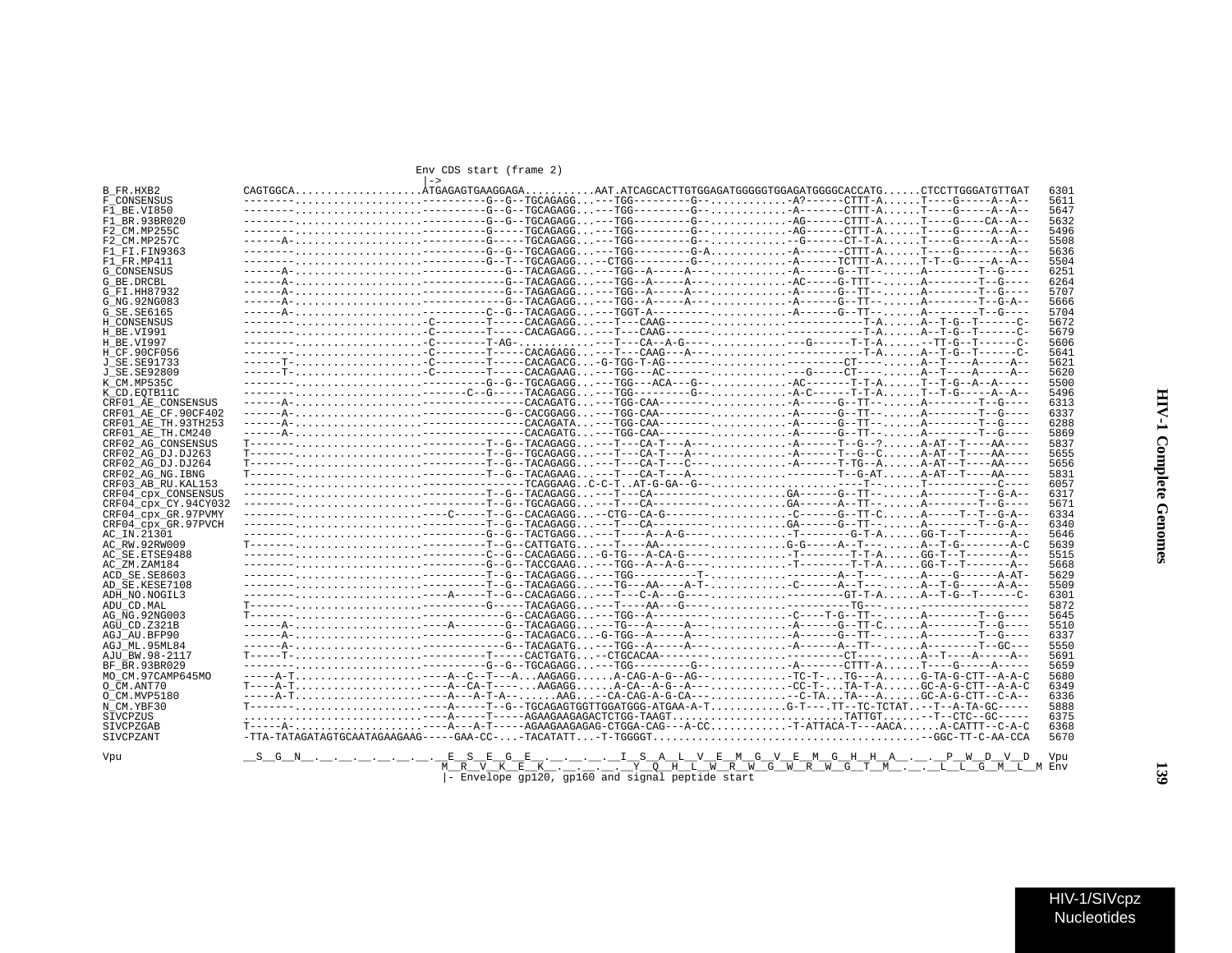|                                 | < -   Vpu CDS end                  |              |
|---------------------------------|------------------------------------|--------------|
| B FR.HXB2                       | Env signal peptide end gp120 start | 6427         |
| A CONSENSUS                     |                                    | 5949         |
| A KE.02317                      |                                    | 5891         |
| A SE.UGSE8891                   |                                    | 5622         |
| A SE.TZSE8538                   |                                    | 5647         |
| A SE.UGSE6594                   |                                    | 5606         |
| A SE.UGSE7535                   |                                    | 5650         |
| A SE.SOSE7253                   |                                    | 5640<br>5778 |
| A SE. SE8131<br>A UG.U455       |                                    | 5872         |
| A UG.92UG037                    |                                    | 5803         |
| <b>B CONSENSUS</b>              |                                    | 6540         |
| B AU.MBC200                     |                                    | 6422         |
| B AU.MBC925                     |                                    | 6434         |
| B CN.RL42                       |                                    | 5810         |
| B DE HAN2                       |                                    | 5889         |
| B DE.D31                        |                                    | 5969         |
| <b>B ES.89SP061</b>             |                                    | 5984         |
| B GA.OYI                        |                                    | 5966         |
| B GB.MANC                       |                                    | 6369         |
| B GB.CAM1                       |                                    | 6425         |
| B NL.ACH320A                    |                                    | 6428         |
| B TW.LM49                       |                                    | 6424         |
| B US.SF2CG                      |                                    | 6432         |
| B US.DH123<br>B US.NY5CG        |                                    | 6414<br>6379 |
| B US.AD8                        |                                    | 6420         |
| <b>B US.WCIPR18</b>             |                                    | 5972         |
| B US.YU2                        |                                    | 6424         |
| <b>B US.JRCSF</b>               |                                    | 6435         |
| B US.MN                         |                                    | 6438         |
| B US.BCSG3                      |                                    | 5947         |
| B US.896                        |                                    | 6422         |
| B US.WEAU160                    |                                    | 6422         |
| B US.RF                         |                                    | 5942         |
| B US.WR27                       |                                    | 5799         |
| C CONSENSUS                     |                                    | 5966         |
| C BR. 92BR025                   |                                    | 5782         |
| C BW.96BW0402                   |                                    | 5903         |
| C BW.96BW1104                   |                                    | 5802         |
| C BW.96BW15C02                  |                                    | 5896         |
| C BW.96BW0502<br>C BW.96BW16B01 |                                    | 5928<br>5901 |
| C BW.96BW1210                   |                                    | 5814         |
| C BW.96BW17B03                  |                                    | 5780         |
| C BW.96BW01B03                  |                                    | 5900         |
| C ET. ETH2220                   |                                    | 5836         |
| C IN.301999                     |                                    | 5802         |
| $C$ IN. 21068                   |                                    | 5774         |
| C IN.301905                     |                                    | 5774         |
| C IN.301904                     |                                    | 5774         |
| C IN.11246                      |                                    | 5759         |
| <b>D CONSENSUS</b>              |                                    | 6438         |
| D UG.94UG114                    |                                    | 5778         |
| D CD.NDK                        |                                    | 5958         |
| D CD.ELI                        |                                    | 5969         |
| D CD. Z2Z6                      |                                    | 6426         |
| D.CD.84ZR085                    |                                    | 5948         |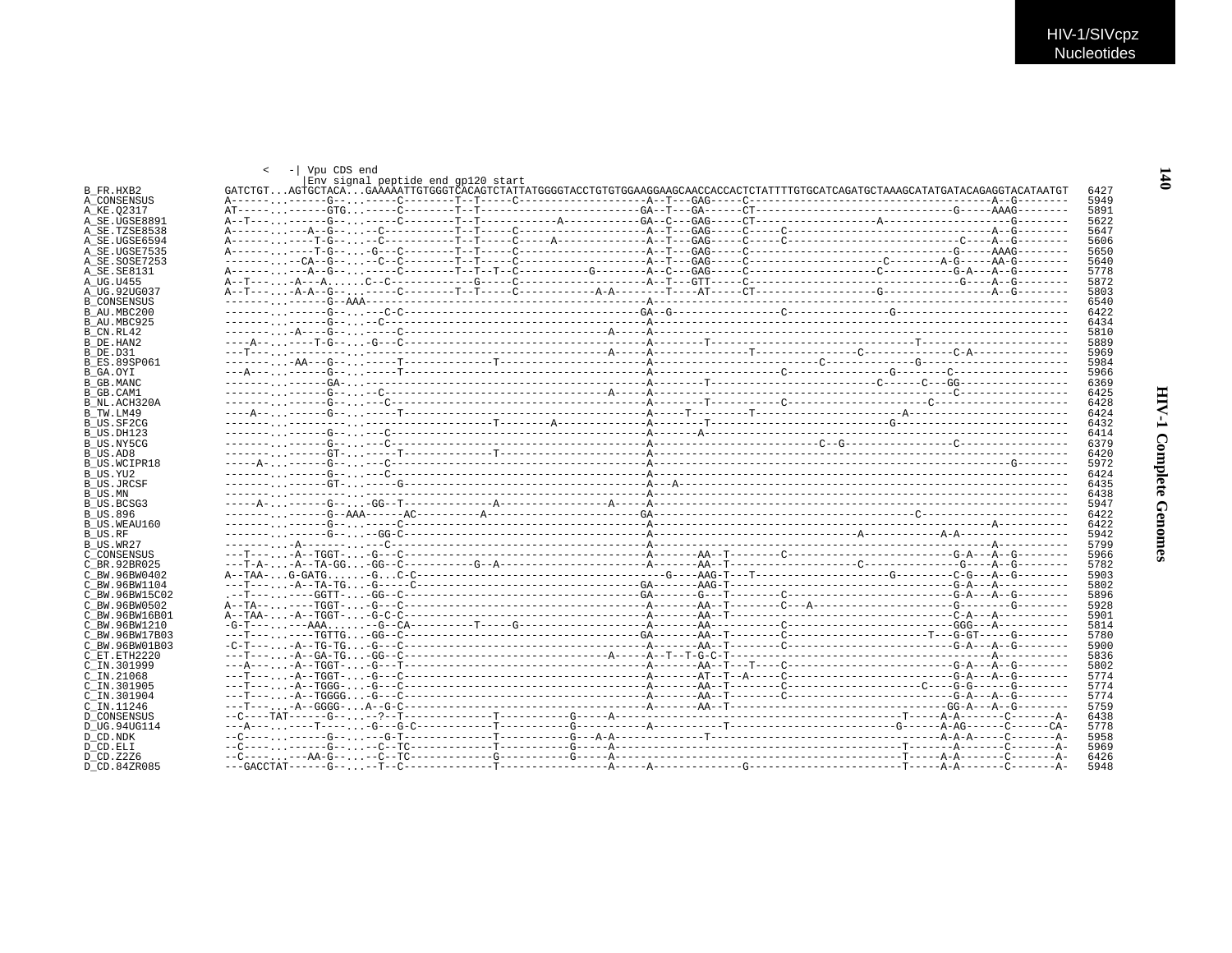$\blacksquare$ 

|                      | < -   Vpu CDS end                                                                                                                                                                                                                                                                                                                                                                                                       | Env signal peptide end gp120 start |  |  |  |  |  |
|----------------------|-------------------------------------------------------------------------------------------------------------------------------------------------------------------------------------------------------------------------------------------------------------------------------------------------------------------------------------------------------------------------------------------------------------------------|------------------------------------|--|--|--|--|--|
| B FR.HXB2            | GATCTGTAGTGCTACAGAAAAATTGTGGGTCACAGTCTATTATGGGGTACCTGTGTGGAAGCAACCACCACTCTATTTTGTGCATCAGATGCTAAAGCATATGATACAGAGGTACATAATGT                                                                                                                                                                                                                                                                                              |                                    |  |  |  |  |  |
| F CONSENSUS          |                                                                                                                                                                                                                                                                                                                                                                                                                         |                                    |  |  |  |  |  |
| F1 BE.VI850          |                                                                                                                                                                                                                                                                                                                                                                                                                         |                                    |  |  |  |  |  |
| F1 BR.93BR020        |                                                                                                                                                                                                                                                                                                                                                                                                                         |                                    |  |  |  |  |  |
| F2 CM.MP255C         |                                                                                                                                                                                                                                                                                                                                                                                                                         |                                    |  |  |  |  |  |
| F2 CM.MP257C         |                                                                                                                                                                                                                                                                                                                                                                                                                         |                                    |  |  |  |  |  |
| F1 FI.FIN9363        |                                                                                                                                                                                                                                                                                                                                                                                                                         |                                    |  |  |  |  |  |
| F1 FR.MP411          |                                                                                                                                                                                                                                                                                                                                                                                                                         |                                    |  |  |  |  |  |
| <b>G CONSENSUS</b>   |                                                                                                                                                                                                                                                                                                                                                                                                                         |                                    |  |  |  |  |  |
| G BE.DRCBL           |                                                                                                                                                                                                                                                                                                                                                                                                                         |                                    |  |  |  |  |  |
| G FI.HH87932         |                                                                                                                                                                                                                                                                                                                                                                                                                         |                                    |  |  |  |  |  |
| G NG. 92NG083        |                                                                                                                                                                                                                                                                                                                                                                                                                         |                                    |  |  |  |  |  |
| G SE. SE6165         |                                                                                                                                                                                                                                                                                                                                                                                                                         |                                    |  |  |  |  |  |
| H CONSENSUS          |                                                                                                                                                                                                                                                                                                                                                                                                                         |                                    |  |  |  |  |  |
| H BE.VI991           |                                                                                                                                                                                                                                                                                                                                                                                                                         |                                    |  |  |  |  |  |
| H BE.VI997           |                                                                                                                                                                                                                                                                                                                                                                                                                         |                                    |  |  |  |  |  |
| H CF.90CF056         |                                                                                                                                                                                                                                                                                                                                                                                                                         |                                    |  |  |  |  |  |
| J SE. SE91733        |                                                                                                                                                                                                                                                                                                                                                                                                                         |                                    |  |  |  |  |  |
| J SE. SE92809        |                                                                                                                                                                                                                                                                                                                                                                                                                         |                                    |  |  |  |  |  |
| K CM.MP535C          |                                                                                                                                                                                                                                                                                                                                                                                                                         |                                    |  |  |  |  |  |
| K CD.EOTB11C         |                                                                                                                                                                                                                                                                                                                                                                                                                         |                                    |  |  |  |  |  |
| CRF01 AE CONSENSUS   |                                                                                                                                                                                                                                                                                                                                                                                                                         |                                    |  |  |  |  |  |
| CRF01 AE CF.90CF402  |                                                                                                                                                                                                                                                                                                                                                                                                                         |                                    |  |  |  |  |  |
| CRF01 AE TH. 93TH253 |                                                                                                                                                                                                                                                                                                                                                                                                                         |                                    |  |  |  |  |  |
| CRF01_AE_TH.CM240    |                                                                                                                                                                                                                                                                                                                                                                                                                         |                                    |  |  |  |  |  |
| CRF02 AG CONSENSUS   |                                                                                                                                                                                                                                                                                                                                                                                                                         |                                    |  |  |  |  |  |
|                      |                                                                                                                                                                                                                                                                                                                                                                                                                         |                                    |  |  |  |  |  |
| CRF02 AG DJ.DJ263    |                                                                                                                                                                                                                                                                                                                                                                                                                         |                                    |  |  |  |  |  |
| CRF02 AG DJ.DJ264    |                                                                                                                                                                                                                                                                                                                                                                                                                         |                                    |  |  |  |  |  |
| CRF02 AG NG. IBNG    |                                                                                                                                                                                                                                                                                                                                                                                                                         |                                    |  |  |  |  |  |
| CRF03 AB RU. KAL153  |                                                                                                                                                                                                                                                                                                                                                                                                                         |                                    |  |  |  |  |  |
| CRF04 cpx CONSENSUS  |                                                                                                                                                                                                                                                                                                                                                                                                                         |                                    |  |  |  |  |  |
| CRF04_cpx_CY.94CY032 |                                                                                                                                                                                                                                                                                                                                                                                                                         |                                    |  |  |  |  |  |
| CRF04 cpx GR.97PVMY  |                                                                                                                                                                                                                                                                                                                                                                                                                         |                                    |  |  |  |  |  |
| CRF04 cpx GR.97PVCH  |                                                                                                                                                                                                                                                                                                                                                                                                                         |                                    |  |  |  |  |  |
| AC IN.21301          | $-G-T--A-TCGT-G-T---C---C---T-T-T---C------C---C---C---A-T---GAG---C---C---T---C---C---C---C---C---C---C---C---C---C---C---C---AAGC---AAGC---C---AAGC---C---AAGC---C---AAGC---C---AAGC---C---AAGC---C---AAGC---C---AAGC---C---AAGC---C---AAGC---C---AAGC---C---AAGC---C---AAGC---C---AAGC---C---AAGC---C---AAGC---C---AAGC---C---AAGC---C---AAGC---C---AAGC---C---AAGC---C---AAGC---C---AAGC---C---AAGC---C---AAGC---C$ |                                    |  |  |  |  |  |
| AC RW.92RW009        |                                                                                                                                                                                                                                                                                                                                                                                                                         |                                    |  |  |  |  |  |
| AC SE. ETSE9488      |                                                                                                                                                                                                                                                                                                                                                                                                                         |                                    |  |  |  |  |  |
| AC ZM.ZAM184         |                                                                                                                                                                                                                                                                                                                                                                                                                         |                                    |  |  |  |  |  |
| ACD SE.SE8603        |                                                                                                                                                                                                                                                                                                                                                                                                                         |                                    |  |  |  |  |  |
| AD SE.KESE7108       |                                                                                                                                                                                                                                                                                                                                                                                                                         |                                    |  |  |  |  |  |
| ADH NO. NOGIL3       |                                                                                                                                                                                                                                                                                                                                                                                                                         |                                    |  |  |  |  |  |
| ADU CD.MAL           |                                                                                                                                                                                                                                                                                                                                                                                                                         |                                    |  |  |  |  |  |
| AG NG. 92NG003       |                                                                                                                                                                                                                                                                                                                                                                                                                         |                                    |  |  |  |  |  |
| AGU CD.Z321B         |                                                                                                                                                                                                                                                                                                                                                                                                                         |                                    |  |  |  |  |  |
| AGJ AU.BFP90         |                                                                                                                                                                                                                                                                                                                                                                                                                         |                                    |  |  |  |  |  |
| AGJ ML.95ML84        |                                                                                                                                                                                                                                                                                                                                                                                                                         |                                    |  |  |  |  |  |
| AJU BW.98-2117       |                                                                                                                                                                                                                                                                                                                                                                                                                         |                                    |  |  |  |  |  |
| BF BR. 93BR029       |                                                                                                                                                                                                                                                                                                                                                                                                                         |                                    |  |  |  |  |  |
| MO_CM.97CAMP645MO    | $CCCA---TTG--CCA-GACC--CGC-AT-CA---C---G---G---G---A---A---G-A--G---A-C-AGTAT------T------T---C.-CCT-ACAAGC---T---AAG---A-C-AGT-CT-ACAAGC---T---A-ACG---A-AC-GAC---A-AC-GAC---A-AC-GAC---A-AC-GAC---A-AC-GAC---A-AC-GAC---A-AC-GAC---A-AC-GAC---A-AC-GAC---A-AC-GAC---A-AC-GAC---A-AC-GAC---A-AC-GAC---A-AC-GAC---A-AC-GAC---A-AC-GAC---A-AC-GAC---A-AC-GAC---A-AC-GAC---A-AC-GAC---A-AC-GAC---A-AC-GAC---A-AC-G$       |                                    |  |  |  |  |  |
| O CM.ANT70           |                                                                                                                                                                                                                                                                                                                                                                                                                         |                                    |  |  |  |  |  |
| O CM.MVP5180         |                                                                                                                                                                                                                                                                                                                                                                                                                         |                                    |  |  |  |  |  |
| N CM.YBF30           | $C-AGGTA$ $-T-GGT-T$ $---C--CAP----A---G--C---G---G---A---A---GA---GAG---A---T---T---T---T---T---T---T---C---AG---AG---A$                                                                                                                                                                                                                                                                                               |                                    |  |  |  |  |  |
| SIVCPZUS             | A---CCAGGATTGTCT-GC--A----CT-----A----------------A----GA--T-T-GAG--A--CT----C-------A--G-----CA-GCAG----CC--CA-CAG----CC--CA-                                                                                                                                                                                                                                                                                          |                                    |  |  |  |  |  |
| SIVCPZGAB            | $CCCA---$ TTGA-CTCTG-G--A-----A-----A-------A------T---C-T--T--TGA-C-GGTA--C-------C-----C-----C---A--------CT------A-                                                                                                                                                                                                                                                                                                  |                                    |  |  |  |  |  |
| <b>STVCPZANT</b>     |                                                                                                                                                                                                                                                                                                                                                                                                                         |                                    |  |  |  |  |  |
|                      |                                                                                                                                                                                                                                                                                                                                                                                                                         |                                    |  |  |  |  |  |
| Vpu<br>Env           | $D_{L}$ \$ Vpu CDS end<br>I C . S A T . E K L W V T V Y Y G V P V W K E A T T T L F C A S D A K A Y D T E V H N V Env                                                                                                                                                                                                                                                                                                   |                                    |  |  |  |  |  |

signal  $\frac{1}{\text{peptide end}} \frac{S}{\wedge}$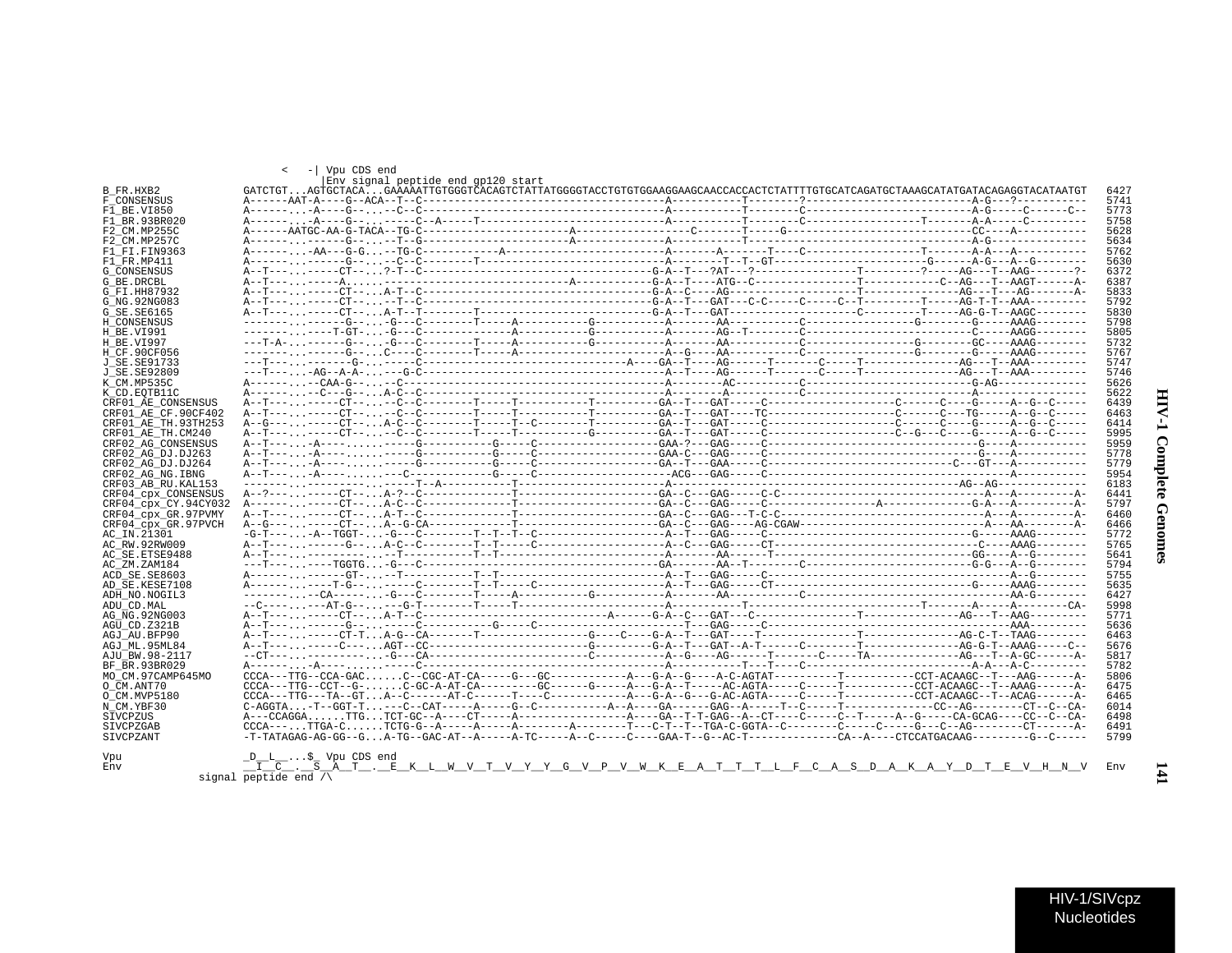| A CONSENSUS         |  |  |  |  |
|---------------------|--|--|--|--|
|                     |  |  |  |  |
| A SE.UGSE8891       |  |  |  |  |
| A SE.TZSE8538       |  |  |  |  |
| A SE.UGSE6594       |  |  |  |  |
| A SE.UGSE7535       |  |  |  |  |
| A SE.SOSE7253       |  |  |  |  |
| A SE.SE8131         |  |  |  |  |
|                     |  |  |  |  |
| A_UG.92UG037        |  |  |  |  |
| <b>B CONSENSUS</b>  |  |  |  |  |
| B AU.MBC200         |  |  |  |  |
| B AU.MBC925         |  |  |  |  |
|                     |  |  |  |  |
|                     |  |  |  |  |
|                     |  |  |  |  |
| <b>B ES.89SP061</b> |  |  |  |  |
|                     |  |  |  |  |
|                     |  |  |  |  |
|                     |  |  |  |  |
| B NL.ACH320A        |  |  |  |  |
|                     |  |  |  |  |
|                     |  |  |  |  |
|                     |  |  |  |  |
|                     |  |  |  |  |
|                     |  |  |  |  |
| B US.WCIPR18        |  |  |  |  |
|                     |  |  |  |  |
|                     |  |  |  |  |
|                     |  |  |  |  |
|                     |  |  |  |  |
|                     |  |  |  |  |
| B US.WEAU160        |  |  |  |  |
|                     |  |  |  |  |
|                     |  |  |  |  |
| C CONSENSUS         |  |  |  |  |
| C BR. 92BR025       |  |  |  |  |
|                     |  |  |  |  |
| C BW.96BW0402       |  |  |  |  |
| C BW.96BW1104       |  |  |  |  |
| C BW.96BW15C02      |  |  |  |  |
| C BW.96BW0502       |  |  |  |  |
| C BW.96BW16B01      |  |  |  |  |
| C BW.96BW1210       |  |  |  |  |
| C BW.96BW17B03      |  |  |  |  |
| C BW.96BW01B03      |  |  |  |  |
| C ET.ETH2220        |  |  |  |  |
| C IN.301999         |  |  |  |  |
|                     |  |  |  |  |
| C IN.301905         |  |  |  |  |
| C IN.301904         |  |  |  |  |
|                     |  |  |  |  |
| <b>D CONSENSUS</b>  |  |  |  |  |
| D UG.94UG114        |  |  |  |  |
|                     |  |  |  |  |
|                     |  |  |  |  |
|                     |  |  |  |  |
|                     |  |  |  |  |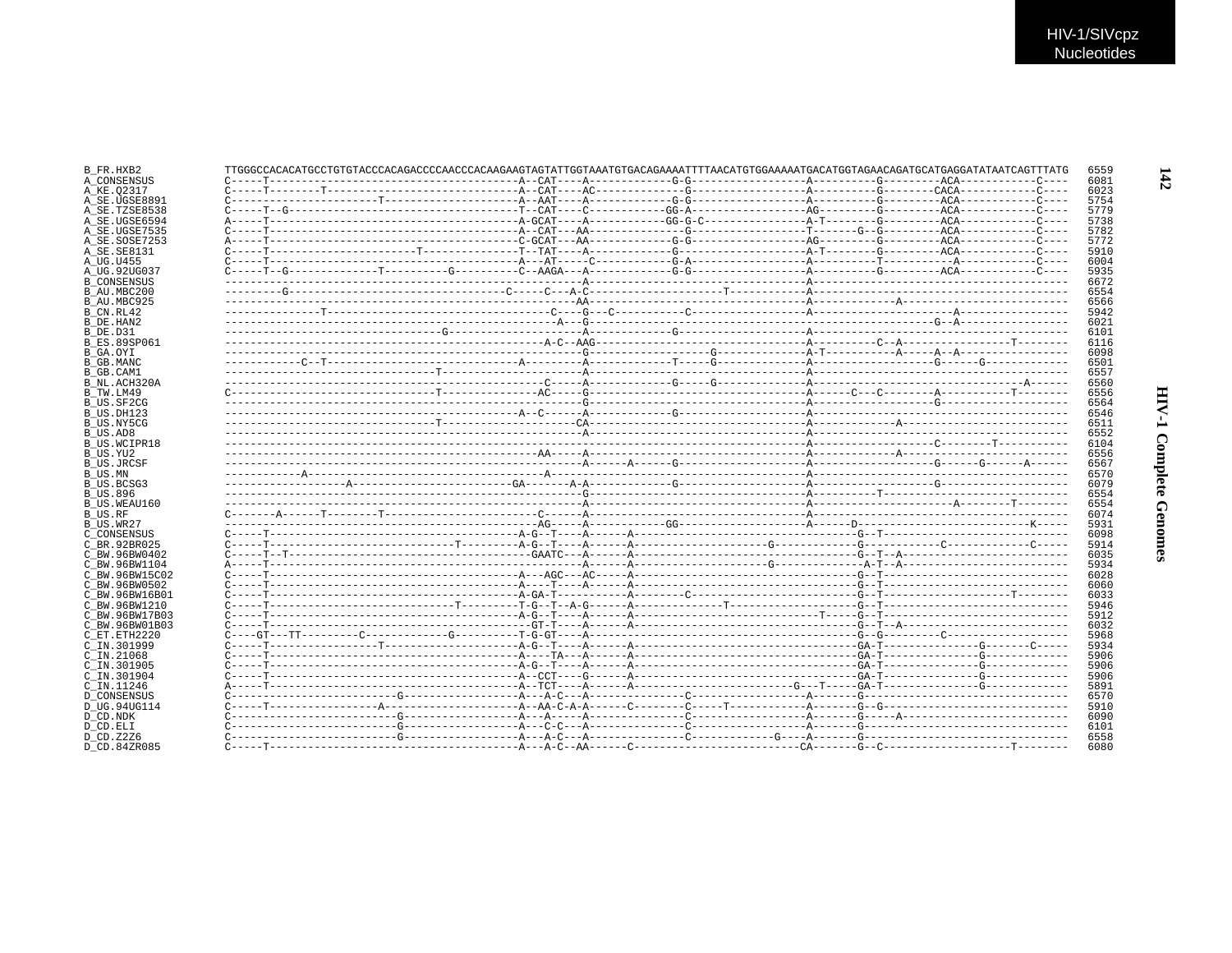| B FR.HXB2                              | TTGGGCCACACATGCCTGTGTACCCACAGACCCCAACCCAAGAAGTAGTATTGGTAAATGTGACAGAAAATTTTAACATGTGGAAAAATGACATGGTAGAACAGATGCATGAGGATATAATCAGTTTATG                                                                                                                                                                                                                                                                                                                                                                                                                                                                                                                                                                                                                |  |  |  | 6559         |
|----------------------------------------|---------------------------------------------------------------------------------------------------------------------------------------------------------------------------------------------------------------------------------------------------------------------------------------------------------------------------------------------------------------------------------------------------------------------------------------------------------------------------------------------------------------------------------------------------------------------------------------------------------------------------------------------------------------------------------------------------------------------------------------------------|--|--|--|--------------|
| F CONSENSUS                            |                                                                                                                                                                                                                                                                                                                                                                                                                                                                                                                                                                                                                                                                                                                                                   |  |  |  | 5872         |
| F1 BE.VI850                            |                                                                                                                                                                                                                                                                                                                                                                                                                                                                                                                                                                                                                                                                                                                                                   |  |  |  | 5905         |
| F1 BR.93BR020                          |                                                                                                                                                                                                                                                                                                                                                                                                                                                                                                                                                                                                                                                                                                                                                   |  |  |  | 5890         |
| F2 CM.MP255C                           |                                                                                                                                                                                                                                                                                                                                                                                                                                                                                                                                                                                                                                                                                                                                                   |  |  |  | 5760         |
| F2 CM.MP257C                           |                                                                                                                                                                                                                                                                                                                                                                                                                                                                                                                                                                                                                                                                                                                                                   |  |  |  | 5766         |
| F1 FI.FIN9363                          |                                                                                                                                                                                                                                                                                                                                                                                                                                                                                                                                                                                                                                                                                                                                                   |  |  |  | 5891         |
| F1 FR.MP411                            |                                                                                                                                                                                                                                                                                                                                                                                                                                                                                                                                                                                                                                                                                                                                                   |  |  |  | 5762         |
| <b>G CONSENSUS</b>                     |                                                                                                                                                                                                                                                                                                                                                                                                                                                                                                                                                                                                                                                                                                                                                   |  |  |  | 6502         |
| G BE.DRCBL                             |                                                                                                                                                                                                                                                                                                                                                                                                                                                                                                                                                                                                                                                                                                                                                   |  |  |  | 6519         |
| G FI.HH87932                           |                                                                                                                                                                                                                                                                                                                                                                                                                                                                                                                                                                                                                                                                                                                                                   |  |  |  | 5965         |
| G NG. 92NG083                          |                                                                                                                                                                                                                                                                                                                                                                                                                                                                                                                                                                                                                                                                                                                                                   |  |  |  | 5924         |
| G_SE.SE6165                            |                                                                                                                                                                                                                                                                                                                                                                                                                                                                                                                                                                                                                                                                                                                                                   |  |  |  | 5962         |
| H CONSENSUS                            |                                                                                                                                                                                                                                                                                                                                                                                                                                                                                                                                                                                                                                                                                                                                                   |  |  |  | 5928         |
| H BE.VI991                             |                                                                                                                                                                                                                                                                                                                                                                                                                                                                                                                                                                                                                                                                                                                                                   |  |  |  | 5937         |
| H BE.VI997                             |                                                                                                                                                                                                                                                                                                                                                                                                                                                                                                                                                                                                                                                                                                                                                   |  |  |  | 5864         |
| H CF.90CF056                           |                                                                                                                                                                                                                                                                                                                                                                                                                                                                                                                                                                                                                                                                                                                                                   |  |  |  | 5899         |
| J SE. SE91733                          |                                                                                                                                                                                                                                                                                                                                                                                                                                                                                                                                                                                                                                                                                                                                                   |  |  |  | 5879         |
| J SE.SE92809                           |                                                                                                                                                                                                                                                                                                                                                                                                                                                                                                                                                                                                                                                                                                                                                   |  |  |  | 5878         |
| K CM.MP535C                            |                                                                                                                                                                                                                                                                                                                                                                                                                                                                                                                                                                                                                                                                                                                                                   |  |  |  | 5758         |
| K CD.EOTB11C                           |                                                                                                                                                                                                                                                                                                                                                                                                                                                                                                                                                                                                                                                                                                                                                   |  |  |  | 5754         |
| CRF01 AE CONSENSUS                     |                                                                                                                                                                                                                                                                                                                                                                                                                                                                                                                                                                                                                                                                                                                                                   |  |  |  | 6571         |
| CRF01 AE CF.90CF402                    |                                                                                                                                                                                                                                                                                                                                                                                                                                                                                                                                                                                                                                                                                                                                                   |  |  |  | 6595<br>6546 |
| CRF01 AE TH.93TH253                    |                                                                                                                                                                                                                                                                                                                                                                                                                                                                                                                                                                                                                                                                                                                                                   |  |  |  | 6127         |
| CRF01 AE TH.CM240                      |                                                                                                                                                                                                                                                                                                                                                                                                                                                                                                                                                                                                                                                                                                                                                   |  |  |  |              |
| CRF02 AG CONSENSUS                     |                                                                                                                                                                                                                                                                                                                                                                                                                                                                                                                                                                                                                                                                                                                                                   |  |  |  | 6091<br>5910 |
| CRF02 AG DJ.DJ263<br>CRF02 AG DJ.DJ264 |                                                                                                                                                                                                                                                                                                                                                                                                                                                                                                                                                                                                                                                                                                                                                   |  |  |  | 5911         |
| CRF02 AG NG. IBNG                      |                                                                                                                                                                                                                                                                                                                                                                                                                                                                                                                                                                                                                                                                                                                                                   |  |  |  | 6086         |
| CRF03 AB RU. KAL153                    |                                                                                                                                                                                                                                                                                                                                                                                                                                                                                                                                                                                                                                                                                                                                                   |  |  |  | 6315         |
| CRF04 CDX CONSENSUS                    |                                                                                                                                                                                                                                                                                                                                                                                                                                                                                                                                                                                                                                                                                                                                                   |  |  |  | 6571         |
| CRF04 cpx CY.94CY032                   |                                                                                                                                                                                                                                                                                                                                                                                                                                                                                                                                                                                                                                                                                                                                                   |  |  |  | 5929         |
| CRF04 cpx GR.97PVMY                    |                                                                                                                                                                                                                                                                                                                                                                                                                                                                                                                                                                                                                                                                                                                                                   |  |  |  | 6592         |
| CRF04 cpx GR.97PVCH                    |                                                                                                                                                                                                                                                                                                                                                                                                                                                                                                                                                                                                                                                                                                                                                   |  |  |  | 6598         |
| AC_IN.21301                            |                                                                                                                                                                                                                                                                                                                                                                                                                                                                                                                                                                                                                                                                                                                                                   |  |  |  | 5904         |
| AC RW.92RW009                          |                                                                                                                                                                                                                                                                                                                                                                                                                                                                                                                                                                                                                                                                                                                                                   |  |  |  | 5897         |
| AC SE. ETSE9488                        |                                                                                                                                                                                                                                                                                                                                                                                                                                                                                                                                                                                                                                                                                                                                                   |  |  |  | 5773         |
| AC ZM.ZAM184                           |                                                                                                                                                                                                                                                                                                                                                                                                                                                                                                                                                                                                                                                                                                                                                   |  |  |  | 5926         |
| ACD SE.SE8603                          |                                                                                                                                                                                                                                                                                                                                                                                                                                                                                                                                                                                                                                                                                                                                                   |  |  |  | 5887         |
| AD SE.KESE7108                         |                                                                                                                                                                                                                                                                                                                                                                                                                                                                                                                                                                                                                                                                                                                                                   |  |  |  | 5767         |
| ADH NO.NOGIL3                          |                                                                                                                                                                                                                                                                                                                                                                                                                                                                                                                                                                                                                                                                                                                                                   |  |  |  | 6559         |
| ADU CD.MAL                             |                                                                                                                                                                                                                                                                                                                                                                                                                                                                                                                                                                                                                                                                                                                                                   |  |  |  | 6130         |
| AG NG. 92NG003                         |                                                                                                                                                                                                                                                                                                                                                                                                                                                                                                                                                                                                                                                                                                                                                   |  |  |  | 5903         |
| AGU CD.Z321B                           |                                                                                                                                                                                                                                                                                                                                                                                                                                                                                                                                                                                                                                                                                                                                                   |  |  |  | 5768         |
| AGJ AU BFP90                           |                                                                                                                                                                                                                                                                                                                                                                                                                                                                                                                                                                                                                                                                                                                                                   |  |  |  | 6595         |
| AGJ ML.95ML84                          |                                                                                                                                                                                                                                                                                                                                                                                                                                                                                                                                                                                                                                                                                                                                                   |  |  |  | 5808         |
| AJU BW.98-2117                         |                                                                                                                                                                                                                                                                                                                                                                                                                                                                                                                                                                                                                                                                                                                                                   |  |  |  | 5949         |
| BF BR.93BR029                          | $C \rightarrow \text{---} T \rightarrow \text{---} \rightarrow \text{---} \rightarrow \text{---} T \rightarrow \text{---} T \rightarrow \text{---} \rightarrow \text{---} \rightarrow \text{---} \rightarrow \text{---} \rightarrow \text{---} \rightarrow \text{---} \rightarrow \text{---} \rightarrow \text{---} \rightarrow \text{---} \rightarrow \text{---} \rightarrow \text{---} \rightarrow \text{---} \rightarrow \text{---} \rightarrow \text{---} \rightarrow \text{---} \rightarrow \text{---} \rightarrow \text{---} \rightarrow \text{---} \rightarrow \text{---} \rightarrow \text{---} \rightarrow \text{---} \rightarrow \text{---} \rightarrow \text{---} \rightarrow \text{---} \rightarrow \text{---} \rightarrow \text{---$ |  |  |  | 5914         |
| MO_CM.97CAMP645MO                      |                                                                                                                                                                                                                                                                                                                                                                                                                                                                                                                                                                                                                                                                                                                                                   |  |  |  | 5938         |
| O CM.ANT70                             |                                                                                                                                                                                                                                                                                                                                                                                                                                                                                                                                                                                                                                                                                                                                                   |  |  |  | 6607         |
| O_CM.MVP5180                           |                                                                                                                                                                                                                                                                                                                                                                                                                                                                                                                                                                                                                                                                                                                                                   |  |  |  | 6597         |
| N CM.YBF30                             |                                                                                                                                                                                                                                                                                                                                                                                                                                                                                                                                                                                                                                                                                                                                                   |  |  |  | 6146         |
| SIVCPZUS                               |                                                                                                                                                                                                                                                                                                                                                                                                                                                                                                                                                                                                                                                                                                                                                   |  |  |  | 6630         |
| SIVCPZGAB                              |                                                                                                                                                                                                                                                                                                                                                                                                                                                                                                                                                                                                                                                                                                                                                   |  |  |  | 6623         |
| SIVCPZANT                              | A-----A--TACCAGT-----G--A-T---T--AG-T--TATT-----TAG-C-C---ACCT---TCTGG-----TGCT-AT------T-T--------AGT---ACA--A-----GN-ACAA----T                                                                                                                                                                                                                                                                                                                                                                                                                                                                                                                                                                                                                  |  |  |  | 5928         |

<u>\_W\_A\_T\_H\_A\_C\_V\_P\_T\_D\_P\_N\_P\_Q\_E\_V\_V\_L\_V\_N\_V\_T\_E\_N\_F\_N\_M\_W\_K\_N\_D\_M\_V\_E\_Q\_M\_H\_E\_D\_I\_I\_S\_L\_W</u>

 ${\rm Env}$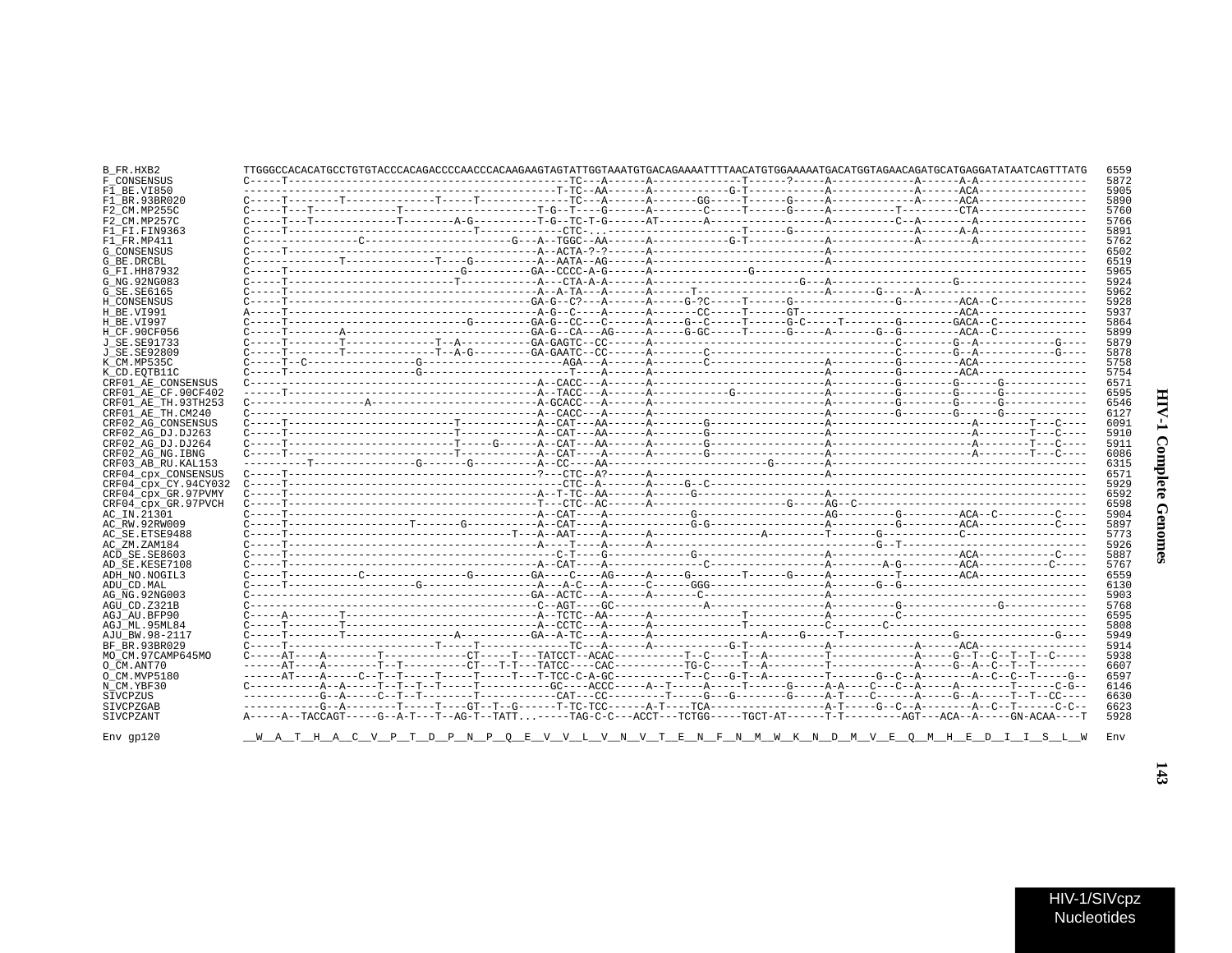| B FR.HXB2           | $GGATCAAAGCCTAAAGCCATGTGTAAAATTAACCCCACTCTGTGTTTTAGTTTAAGTGCACTGATTTG. AGAATGATACTAATACCAATAGTAGC.$ |  | 6656 |
|---------------------|-----------------------------------------------------------------------------------------------------|--|------|
| A CONSENSUS         |                                                                                                     |  | 6190 |
| A KE.02317          | --------------------------G---------T-----C----C----C-T--RA--G-CCAAG-GTC--C----C-G-A                |  | 6111 |
| A SE.UGSE8891       |                                                                                                     |  | 5842 |
| A SE.TZSE8538       |                                                                                                     |  | 5876 |
| A SE.UGSE6594       |                                                                                                     |  | 5820 |
| A SE.UGSE7535       |                                                                                                     |  | 5891 |
| A SE.SOSE7253       |                                                                                                     |  | 5851 |
| A SE. SE8131        |                                                                                                     |  | 6007 |
| A UG.U455           |                                                                                                     |  | 6098 |
| A UG.92UG037        |                                                                                                     |  | 6032 |
|                     |                                                                                                     |  | 6787 |
| <b>B CONSENSUS</b>  |                                                                                                     |  | 6666 |
| B AU.MBC200         |                                                                                                     |  |      |
| B AU.MBC925         |                                                                                                     |  | 6668 |
| B CN.RL42           |                                                                                                     |  | 6039 |
| B DE.HAN2           |                                                                                                     |  | 6109 |
| B DE.D31            |                                                                                                     |  | 6200 |
| B ES.89SP061        |                                                                                                     |  | 6215 |
| B GA.OYI            |                                                                                                     |  | 6216 |
| B GB.MANC           |                                                                                                     |  | 6606 |
| B GB.CAM1           |                                                                                                     |  | 6653 |
| B NL.ACH320A        |                                                                                                     |  | 6657 |
| B TW.LM49           |                                                                                                     |  | 6653 |
| B US.SF2CG          |                                                                                                     |  | 6661 |
| B US.DH123          |                                                                                                     |  | 6645 |
| B US.NY5CG          |                                                                                                     |  | 6608 |
| B US.AD8            |                                                                                                     |  | 6649 |
| <b>B US.WCIPR18</b> |                                                                                                     |  | 6203 |
| B_US.YU2            |                                                                                                     |  | 6653 |
| <b>B US.JRCSF</b>   |                                                                                                     |  | 6661 |
| B US.MN             |                                                                                                     |  | 6669 |
| B US.BCSG3          |                                                                                                     |  | 6181 |
| <b>B US.896</b>     |                                                                                                     |  | 6660 |
| B US.WEAU160        |                                                                                                     |  | 6669 |
| B US.RF             |                                                                                                     |  | 6174 |
| B_US.WR27           |                                                                                                     |  | 6049 |
| C CONSENSUS         |                                                                                                     |  | 6213 |
| C BR. 92BR025       |                                                                                                     |  | 6005 |
| C BW.96BW0402       |                                                                                                     |  | 6153 |
| C BW.96BW1104       |                                                                                                     |  | 6031 |
| C BW.96BW15C02      |                                                                                                     |  | 6146 |
| C BW.96BW0502       |                                                                                                     |  | 6154 |
| C BW.96BW16B01      |                                                                                                     |  | 6139 |
| C BW.96BW1210       |                                                                                                     |  | 6037 |
| C BW.96BW17B03      |                                                                                                     |  | 6006 |
| C BW.96BW01B03      |                                                                                                     |  | 6126 |
| C ET. ETH2220       |                                                                                                     |  | 6068 |
| C IN.301999         |                                                                                                     |  | 6058 |
| C IN.21068          |                                                                                                     |  | 6006 |
| C IN.301905         |                                                                                                     |  | 5991 |
|                     |                                                                                                     |  |      |
| C IN.301904         |                                                                                                     |  | 6000 |
| C IN.11246          |                                                                                                     |  | 5985 |
| <b>D CONSENSUS</b>  |                                                                                                     |  | 6668 |
| D UG.94UG114        |                                                                                                     |  | 6001 |
| D CD.NDK            |                                                                                                     |  | 6178 |
| D CD.ELI            |                                                                                                     |  | 6198 |
| D CD. Z2Z6          |                                                                                                     |  | 6655 |
| D CD.84ZR085        |                                                                                                     |  | 6178 |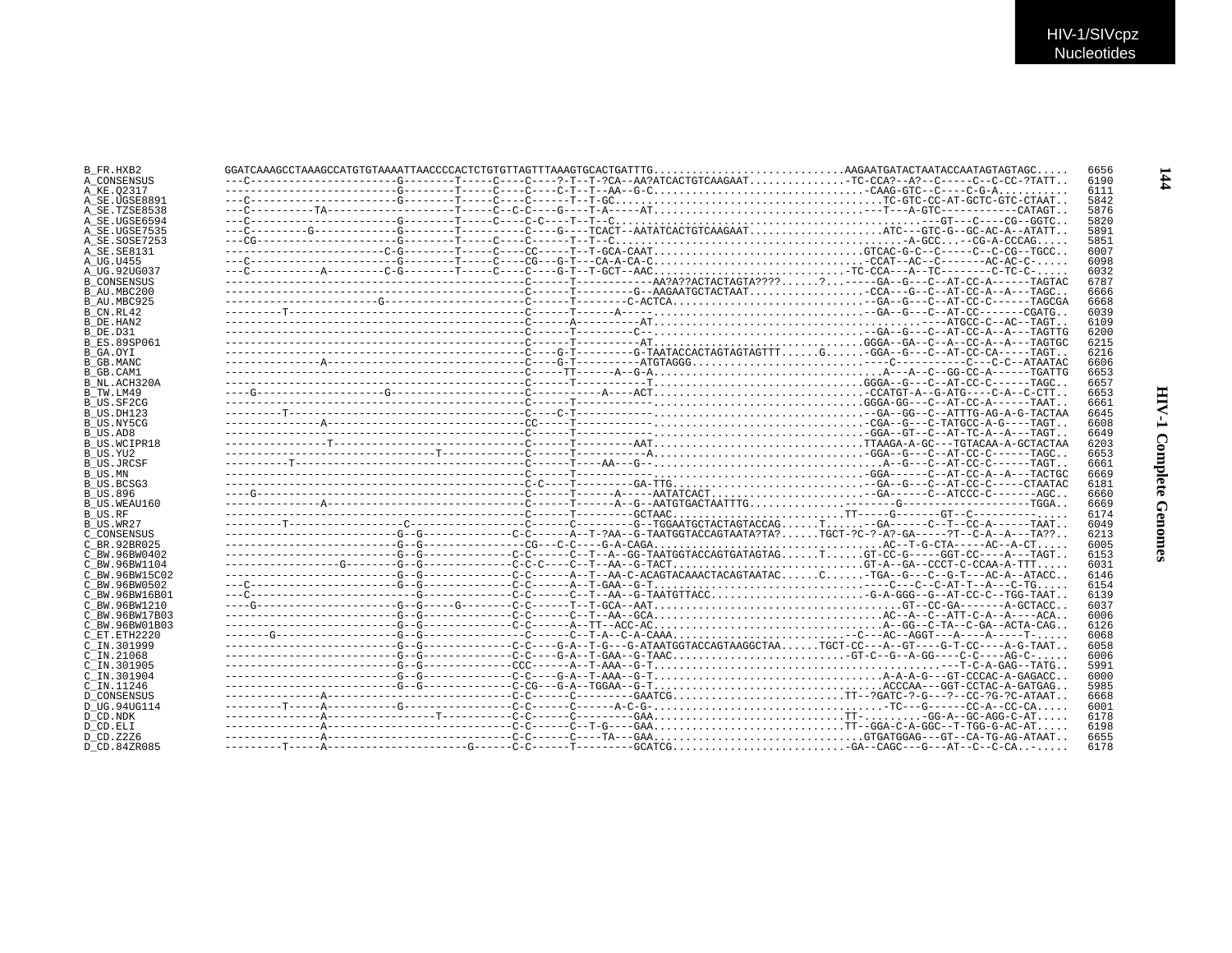| ì<br>I<br>i |
|-------------|
| ì<br>i      |

| B FR.HXB2            |  |  |  |                                                                                                                                                                                                                                                                                                                                                                                                                                                                                                              | 6656 |
|----------------------|--|--|--|--------------------------------------------------------------------------------------------------------------------------------------------------------------------------------------------------------------------------------------------------------------------------------------------------------------------------------------------------------------------------------------------------------------------------------------------------------------------------------------------------------------|------|
| F CONSENSUS          |  |  |  |                                                                                                                                                                                                                                                                                                                                                                                                                                                                                                              | 5981 |
| F1 BE.VI850          |  |  |  |                                                                                                                                                                                                                                                                                                                                                                                                                                                                                                              | 5982 |
| F1 BR.93BR020        |  |  |  |                                                                                                                                                                                                                                                                                                                                                                                                                                                                                                              | 5999 |
| F2 CM.MP255C         |  |  |  |                                                                                                                                                                                                                                                                                                                                                                                                                                                                                                              | 5881 |
| F2 CM.MP257C         |  |  |  |                                                                                                                                                                                                                                                                                                                                                                                                                                                                                                              | 5887 |
|                      |  |  |  |                                                                                                                                                                                                                                                                                                                                                                                                                                                                                                              |      |
| F1 FI.FIN9363        |  |  |  |                                                                                                                                                                                                                                                                                                                                                                                                                                                                                                              | 5984 |
| F1 FR.MP411          |  |  |  |                                                                                                                                                                                                                                                                                                                                                                                                                                                                                                              | 5883 |
| <b>G CONSENSUS</b>   |  |  |  |                                                                                                                                                                                                                                                                                                                                                                                                                                                                                                              | 6617 |
| G BE.DRCBL           |  |  |  |                                                                                                                                                                                                                                                                                                                                                                                                                                                                                                              | 6613 |
| G FI.HH87932         |  |  |  |                                                                                                                                                                                                                                                                                                                                                                                                                                                                                                              | 6050 |
|                      |  |  |  | ---GG-------------------GC----T--T------A-C-C------C--T---A--G-AAACAGTGCT---C-----G-GG------AC-C-GTAGAAAA                                                                                                                                                                                                                                                                                                                                                                                                    |      |
| G NG. 92NG083        |  |  |  |                                                                                                                                                                                                                                                                                                                                                                                                                                                                                                              | 6032 |
| G SE.SE6165          |  |  |  | ---G------------------GC-------T-------CC------C--T------G-AACCAACAAAGGCAACAAAAGAAAT--T-GCAC-GA-----G--C-GAA-CC-A-AATAG                                                                                                                                                                                                                                                                                                                                                                                      | 6088 |
| H CONSENSUS          |  |  |  |                                                                                                                                                                                                                                                                                                                                                                                                                                                                                                              | 6027 |
| H BE.VI991           |  |  |  |                                                                                                                                                                                                                                                                                                                                                                                                                                                                                                              | 6040 |
| H BE.VI997           |  |  |  |                                                                                                                                                                                                                                                                                                                                                                                                                                                                                                              | 5963 |
| H CF.90CF056         |  |  |  |                                                                                                                                                                                                                                                                                                                                                                                                                                                                                                              | 5990 |
|                      |  |  |  |                                                                                                                                                                                                                                                                                                                                                                                                                                                                                                              |      |
| J SE. SE91733        |  |  |  |                                                                                                                                                                                                                                                                                                                                                                                                                                                                                                              | 5976 |
| J SE. SE92809        |  |  |  | ----G-----T----------------GA-------T--A-----C-C-------T--T-G-A-CA-CCT-G-A-C-G-------A-C------AC--T                                                                                                                                                                                                                                                                                                                                                                                                          | 5975 |
| K CM.MP535C          |  |  |  | $-\--\verb G-----------A--T-------G-G-----T-------C---------CAAAGGAACCAATAGCACCA.\dots.\ \ \nonumber \texttt{AGGA-C-AG---GTGGTA-GCCCAGCAGAA}\dots\ \nonumber$                                                                                                                                                                                                                                                                                                                                                | 5879 |
| K CD.EOTB11C         |  |  |  | ----G-----------A----------G--------T-------C-C-C---CT--T--CA--G-AACTAATAACCGTACCAATGCAAAT-----C-----C----T----GCA-C-GTG                                                                                                                                                                                                                                                                                                                                                                                     | 5875 |
| CRF01 AE CONSENSUS   |  |  |  | ---------T-----------------G-----T--T-----C-----T--T-CA--GCTAATT?GACCAATGCT???????C-G-?TC-AT--C-A-GTC-CT                                                                                                                                                                                                                                                                                                                                                                                                     | 6674 |
|                      |  |  |  |                                                                                                                                                                                                                                                                                                                                                                                                                                                                                                              | 6683 |
| CRF01 AE CF.90CF402  |  |  |  |                                                                                                                                                                                                                                                                                                                                                                                                                                                                                                              |      |
| CRF01 AE TH.93TH253  |  |  |  | $\hskip-10.3cm \texttt{-----} \begin{minipage}{0.9\textwidth} \begin{itemize} \begin{itemize} \begin{itemize} \begin{itemize} \begin{itemize} \end{itemize} \end{itemize} \end{itemize} \end{itemize} \end{minipage} \end{minipage} \end{minipage} \end{minipage} \end{minipage} \end{minipage} \end{minipage} \end{minipage} \end{minipage} \end{minipage} \end{minipage} \end{minipage} \end{minipage} \end{minipage} \end{minipage} \end{minipage} \end{minipage} \end{minipage} \end{minipage} \end{min$ | 6658 |
| CRF01 AE TH.CM240    |  |  |  |                                                                                                                                                                                                                                                                                                                                                                                                                                                                                                              | 6230 |
| CRF02 AG CONSENSUS   |  |  |  | ---C----------------------G---------T----C----C----G-T--TCA-A--G-CAACAGCAGCAATGC-GCA?C???-GC-G--GC-AC--C---?C???                                                                                                                                                                                                                                                                                                                                                                                             | 6197 |
| CRF02 AG DJ.DJ263    |  |  |  |                                                                                                                                                                                                                                                                                                                                                                                                                                                                                                              | 6024 |
| CRF02 AG DJ.DJ264    |  |  |  |                                                                                                                                                                                                                                                                                                                                                                                                                                                                                                              | 6001 |
|                      |  |  |  |                                                                                                                                                                                                                                                                                                                                                                                                                                                                                                              |      |
| CRF02 AG NG. IBNG    |  |  |  |                                                                                                                                                                                                                                                                                                                                                                                                                                                                                                              | 6177 |
| CRF03 AB RU. KAL153  |  |  |  |                                                                                                                                                                                                                                                                                                                                                                                                                                                                                                              | 6415 |
| CRF04_cpx_CONSENSUS  |  |  |  | ---G--G-------A----------GC-------T--------GC------C--T-G-A--GCAACTATAATCATTAATGT-C?A??-A--G---T-------CC-CTGGC                                                                                                                                                                                                                                                                                                                                                                                              | 6683 |
| CRF04_cpx_CY.94CY032 |  |  |  | $-{\bf A}-{\bf \bar{G}}-{\bf \bar{G}}-{\bf \bar{G}}-{\bf \bar{G}}-{\bf \bar{G}}-{\bf \bar{G}}-{\bf \bar{G}}-{\bf \bar{G}}-{\bf \bar{G}}-{\bf \bar{G}}-{\bf \bar{G}}-{\bf \bar{G}}-{\bf \bar{G}}-{\bf \bar{G}}-{\bf \bar{G}}-{\bf \bar{G}}-{\bf \bar{G}}-{\bf \bar{G}}-{\bf \bar{G}}-{\bf \bar{G}}-{\bf \bar{G}}-{\bf \bar{G}}-{\bf \bar{G}}-{\bf \bar{G}}-{\bf \bar{G}}-{\bf \bar{G}}-{\bf \bar{G}}$                                                                                                         | 6017 |
| CRF04 cpx GR.97PVMY  |  |  |  |                                                                                                                                                                                                                                                                                                                                                                                                                                                                                                              | 6686 |
|                      |  |  |  |                                                                                                                                                                                                                                                                                                                                                                                                                                                                                                              | 6713 |
| CRF04 cpx GR.97PVCH  |  |  |  |                                                                                                                                                                                                                                                                                                                                                                                                                                                                                                              |      |
| AC IN.21301          |  |  |  |                                                                                                                                                                                                                                                                                                                                                                                                                                                                                                              | 5990 |
| AC RW.92RW009        |  |  |  |                                                                                                                                                                                                                                                                                                                                                                                                                                                                                                              | 5985 |
| AC SE. ETSE9488      |  |  |  |                                                                                                                                                                                                                                                                                                                                                                                                                                                                                                              | 5858 |
| AC ZM.ZAM184         |  |  |  |                                                                                                                                                                                                                                                                                                                                                                                                                                                                                                              | 6014 |
| ACD SE.SE8603        |  |  |  |                                                                                                                                                                                                                                                                                                                                                                                                                                                                                                              | 5978 |
|                      |  |  |  |                                                                                                                                                                                                                                                                                                                                                                                                                                                                                                              |      |
| AD SE.KESE7108       |  |  |  |                                                                                                                                                                                                                                                                                                                                                                                                                                                                                                              | 5861 |
| ADH NO. NOGIL3       |  |  |  |                                                                                                                                                                                                                                                                                                                                                                                                                                                                                                              | 6653 |
| ADU_CD.MAL           |  |  |  |                                                                                                                                                                                                                                                                                                                                                                                                                                                                                                              | 6245 |
| AG NG. 92NG003       |  |  |  |                                                                                                                                                                                                                                                                                                                                                                                                                                                                                                              | 6024 |
| AGU CD.Z321B         |  |  |  |                                                                                                                                                                                                                                                                                                                                                                                                                                                                                                              | 5856 |
| AGJ AU.BFP90         |  |  |  | ---G----T--------------GC-------T----C----C----CA--T---A--GCTACATTAGGTAACAAAACATTAGGT-CA---G--C--AT-G--CATTAG-TAACAA                                                                                                                                                                                                                                                                                                                                                                                         | 6718 |
|                      |  |  |  |                                                                                                                                                                                                                                                                                                                                                                                                                                                                                                              |      |
| AGJ ML.95ML84        |  |  |  |                                                                                                                                                                                                                                                                                                                                                                                                                                                                                                              | 5877 |
| AJU BW.98-2117       |  |  |  |                                                                                                                                                                                                                                                                                                                                                                                                                                                                                                              | 6055 |
| BF BR.93BR029        |  |  |  |                                                                                                                                                                                                                                                                                                                                                                                                                                                                                                              | 6002 |
| MO CM.97CAMP645MO    |  |  |  |                                                                                                                                                                                                                                                                                                                                                                                                                                                                                                              | 6070 |
| O CM.ANT70           |  |  |  |                                                                                                                                                                                                                                                                                                                                                                                                                                                                                                              | 6695 |
|                      |  |  |  |                                                                                                                                                                                                                                                                                                                                                                                                                                                                                                              |      |
| O CM. MVP5180        |  |  |  |                                                                                                                                                                                                                                                                                                                                                                                                                                                                                                              | 6691 |
| N_CM.YBF30           |  |  |  | ---A--G---T-------C-----T----------T-A-----A-C-A-GCTT--T-AC---AGCTATGGGGAAAAGG-C---ACA-A--TG--A-CA--AGAACCA                                                                                                                                                                                                                                                                                                                                                                                                  | 6258 |
| SIVCPZUS             |  |  |  |                                                                                                                                                                                                                                                                                                                                                                                                                                                                                                              | 6723 |
| SIVCPZGAB            |  |  |  | ------G--T--C-----T--------G--G-----TT-A-----A-CC--GC------G-A-GGCTAACTTTAGCCAGGC--AA-AC----C-AACCAGAC-TCTT-                                                                                                                                                                                                                                                                                                                                                                                                 | 6731 |
| SIVCPZANT            |  |  |  | CC-A-------AT-----------C----A-TA-G---A-TA-G---A-A-AAA-G--T--T--A-GA-ACAATGGAACACCTACAACACCAGT-CAACA--A-G---AGTA-CACCA-AGACAAC                                                                                                                                                                                                                                                                                                                                                                               | 6051 |
|                      |  |  |  |                                                                                                                                                                                                                                                                                                                                                                                                                                                                                                              |      |
|                      |  |  |  |                                                                                                                                                                                                                                                                                                                                                                                                                                                                                                              |      |
| Env gp120            |  |  |  | <u>DOS LKPCVKLTPLCVSLKCTDLLKNDTNTNSSS</u>                                                                                                                                                                                                                                                                                                                                                                                                                                                                    | Env  |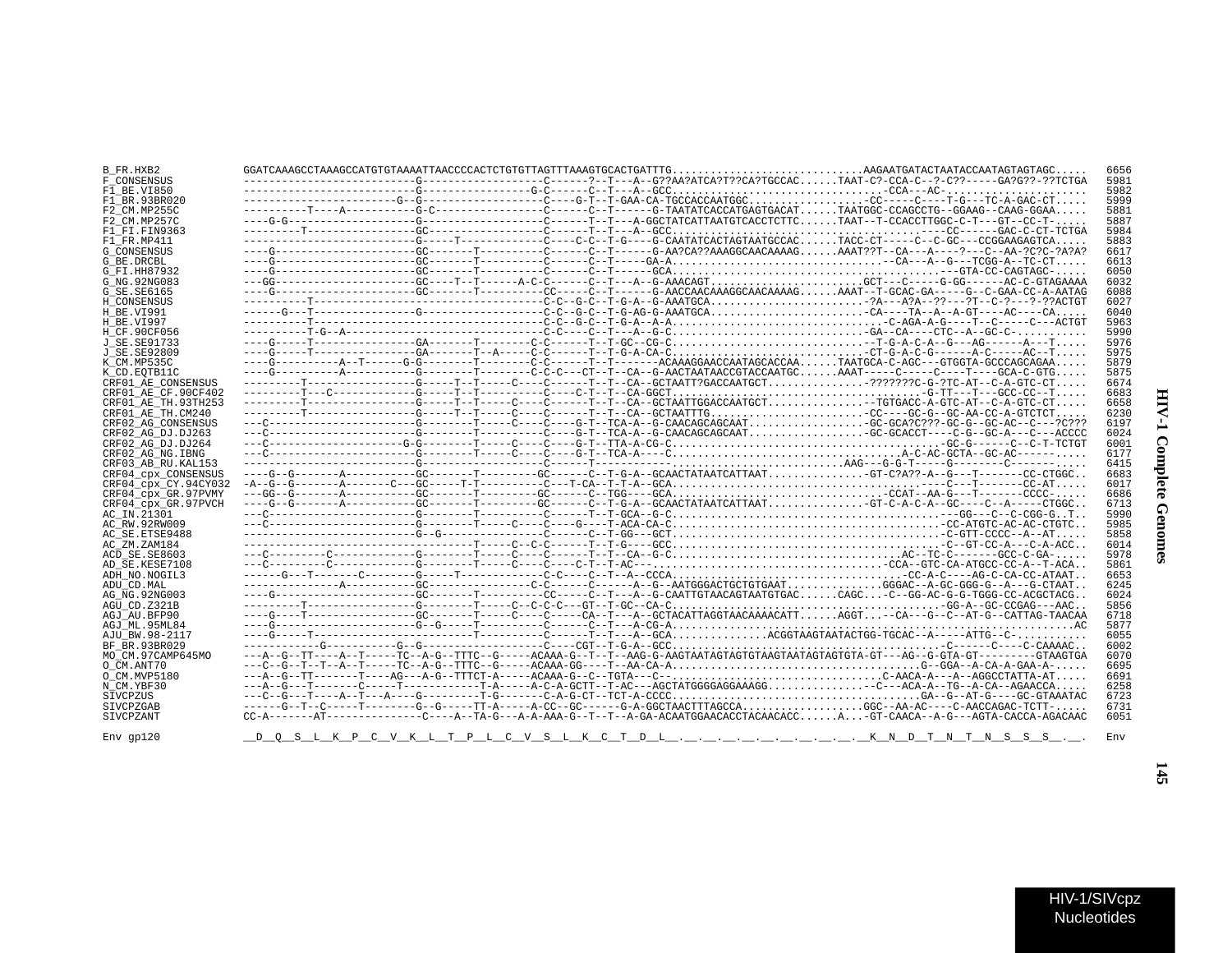| B FR.HXB2           |                                                                                                                                                                                                                                                                                                                                                                                                              |  |  |  | 6769         |  |
|---------------------|--------------------------------------------------------------------------------------------------------------------------------------------------------------------------------------------------------------------------------------------------------------------------------------------------------------------------------------------------------------------------------------------------------------|--|--|--|--------------|--|
| A CONSENSUS         |                                                                                                                                                                                                                                                                                                                                                                                                              |  |  |  | 6300         |  |
| A KE.02317          |                                                                                                                                                                                                                                                                                                                                                                                                              |  |  |  | 6209         |  |
| A SE.UGSE8891       |                                                                                                                                                                                                                                                                                                                                                                                                              |  |  |  | 5952         |  |
|                     |                                                                                                                                                                                                                                                                                                                                                                                                              |  |  |  | 5986         |  |
| A SE.TZSE8538       |                                                                                                                                                                                                                                                                                                                                                                                                              |  |  |  |              |  |
| A SE.UGSE6594       |                                                                                                                                                                                                                                                                                                                                                                                                              |  |  |  | 5930         |  |
| A SE.UGSE7535       |                                                                                                                                                                                                                                                                                                                                                                                                              |  |  |  | 6001         |  |
| A SE.SOSE7253       |                                                                                                                                                                                                                                                                                                                                                                                                              |  |  |  | 5961         |  |
| A SE.SE8131         |                                                                                                                                                                                                                                                                                                                                                                                                              |  |  |  | 6120         |  |
| A UG.U455           |                                                                                                                                                                                                                                                                                                                                                                                                              |  |  |  | 6211         |  |
| A UG.92UG037        |                                                                                                                                                                                                                                                                                                                                                                                                              |  |  |  | 6145         |  |
| <b>B CONSENSUS</b>  |                                                                                                                                                                                                                                                                                                                                                                                                              |  |  |  | 6912         |  |
| B AU.MBC200         |                                                                                                                                                                                                                                                                                                                                                                                                              |  |  |  | 6779         |  |
| B AU.MBC925         |                                                                                                                                                                                                                                                                                                                                                                                                              |  |  |  | 6797         |  |
| B CN.RL42           |                                                                                                                                                                                                                                                                                                                                                                                                              |  |  |  | 6134         |  |
| B DE.HAN2           |                                                                                                                                                                                                                                                                                                                                                                                                              |  |  |  | 6219         |  |
| B DE.D31            |                                                                                                                                                                                                                                                                                                                                                                                                              |  |  |  | 6314         |  |
| <b>B ES.89SP061</b> |                                                                                                                                                                                                                                                                                                                                                                                                              |  |  |  | 6347         |  |
| B GA.OYI            |                                                                                                                                                                                                                                                                                                                                                                                                              |  |  |  | 6326         |  |
|                     |                                                                                                                                                                                                                                                                                                                                                                                                              |  |  |  |              |  |
| B GB.MANC           |                                                                                                                                                                                                                                                                                                                                                                                                              |  |  |  | 6726         |  |
| B GB.CAM1           |                                                                                                                                                                                                                                                                                                                                                                                                              |  |  |  | 6773         |  |
| B NL.ACH320A        |                                                                                                                                                                                                                                                                                                                                                                                                              |  |  |  | 6767         |  |
| B TW.LM49           |                                                                                                                                                                                                                                                                                                                                                                                                              |  |  |  | 6757         |  |
| B US.SF2CG          |                                                                                                                                                                                                                                                                                                                                                                                                              |  |  |  | 6771         |  |
| B US.DH123          |                                                                                                                                                                                                                                                                                                                                                                                                              |  |  |  | 6759         |  |
| B US.NY5CG          |                                                                                                                                                                                                                                                                                                                                                                                                              |  |  |  | 6709         |  |
| B US.AD8            |                                                                                                                                                                                                                                                                                                                                                                                                              |  |  |  | 6753         |  |
| B US.WCIPR18        | ${\tt TGCCARTAATAGTAGCTGG-AA-AG---\ldots\ldots--T-----A-------A-------G--C---T--------A-------A-------A-------C--G---T---C--G---C-----C--C--C---C--C--C---C--C--C---C--C--C---C--C--C---C--C--C---C--C--C---C--C--C---C--C--C---C--C--C---C--C--C---C--C--C---C--C--C---C--C--C---C--C--C---C--C--C---C--C--C---C--C--C---C--C--C---C--C--C---C--C--C---C--C--C---C--C--C---C--C--C---C--C--C---C--C--C---C$ |  |  |  | 6329         |  |
|                     |                                                                                                                                                                                                                                                                                                                                                                                                              |  |  |  |              |  |
|                     |                                                                                                                                                                                                                                                                                                                                                                                                              |  |  |  | 6763         |  |
| B_US.YU2            |                                                                                                                                                                                                                                                                                                                                                                                                              |  |  |  |              |  |
| B US.JRCSF          |                                                                                                                                                                                                                                                                                                                                                                                                              |  |  |  | 6771         |  |
| B US.MN             |                                                                                                                                                                                                                                                                                                                                                                                                              |  |  |  | 6798         |  |
| B US.BCSG3          |                                                                                                                                                                                                                                                                                                                                                                                                              |  |  |  | 6295         |  |
| <b>B US.896</b>     |                                                                                                                                                                                                                                                                                                                                                                                                              |  |  |  | 6770         |  |
| B US.WEAU160        |                                                                                                                                                                                                                                                                                                                                                                                                              |  |  |  | 6779         |  |
| B US.RF             |                                                                                                                                                                                                                                                                                                                                                                                                              |  |  |  | 6287         |  |
| B_US.WR27           |                                                                                                                                                                                                                                                                                                                                                                                                              |  |  |  | 6159         |  |
| C CONSENSUS         |                                                                                                                                                                                                                                                                                                                                                                                                              |  |  |  | 6329         |  |
| C BR.92BR025        |                                                                                                                                                                                                                                                                                                                                                                                                              |  |  |  | 6109         |  |
| C BW.96BW0402       |                                                                                                                                                                                                                                                                                                                                                                                                              |  |  |  | 6257         |  |
| C BW.96BW1104       |                                                                                                                                                                                                                                                                                                                                                                                                              |  |  |  | 6123         |  |
| C BW.96BW15C02      |                                                                                                                                                                                                                                                                                                                                                                                                              |  |  |  | 6241         |  |
| C BW.96BW0502       |                                                                                                                                                                                                                                                                                                                                                                                                              |  |  |  | 6264         |  |
| C BW.96BW16B01      | $\ldots \ldots \ldots \ldots \ldots \ldots \ldots \ldots$                                                                                                                                                                                                                                                                                                                                                    |  |  |  | 6252         |  |
| C BW. 96BW1210      |                                                                                                                                                                                                                                                                                                                                                                                                              |  |  |  | 6147         |  |
|                     |                                                                                                                                                                                                                                                                                                                                                                                                              |  |  |  |              |  |
| C BW.96BW17B03      |                                                                                                                                                                                                                                                                                                                                                                                                              |  |  |  | 6119         |  |
| C BW.96BW01B03      |                                                                                                                                                                                                                                                                                                                                                                                                              |  |  |  | 6218         |  |
| C ET. ETH2220       |                                                                                                                                                                                                                                                                                                                                                                                                              |  |  |  | 6172         |  |
| C IN.301999         | CT-CT-GTA-TGGG-A---A---C--C-G--T-T------G-A-C----GAA--G----AA-----GG-TGC-----C--------G------C--G-                                                                                                                                                                                                                                                                                                           |  |  |  | 6165         |  |
| $C$ IN. 21068       |                                                                                                                                                                                                                                                                                                                                                                                                              |  |  |  | 6113         |  |
| C_IN.301905         |                                                                                                                                                                                                                                                                                                                                                                                                              |  |  |  | 6083         |  |
| $C$ IN.301904       |                                                                                                                                                                                                                                                                                                                                                                                                              |  |  |  | 6107         |  |
| C IN.11246          |                                                                                                                                                                                                                                                                                                                                                                                                              |  |  |  | 6083         |  |
| <b>D CONSENSUS</b>  |                                                                                                                                                                                                                                                                                                                                                                                                              |  |  |  | 6774         |  |
| D UG.94UG114        |                                                                                                                                                                                                                                                                                                                                                                                                              |  |  |  | 6090         |  |
| D CD.NDK            |                                                                                                                                                                                                                                                                                                                                                                                                              |  |  |  | 6276         |  |
| D CD.ELI            |                                                                                                                                                                                                                                                                                                                                                                                                              |  |  |  | 6305         |  |
| D CD. Z2Z6          |                                                                                                                                                                                                                                                                                                                                                                                                              |  |  |  | 6762<br>6287 |  |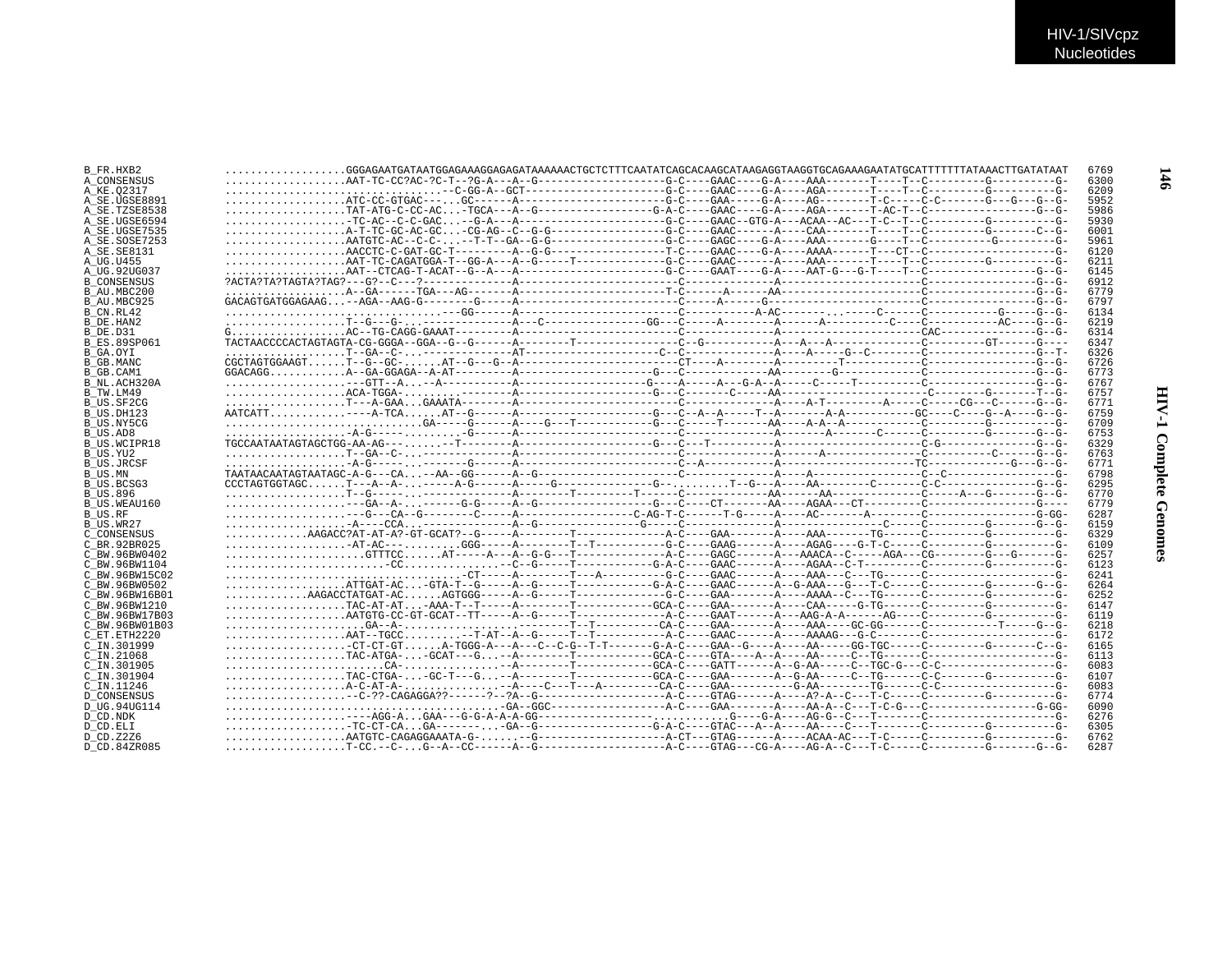| B FR.HXB2            |                                                                                                                                     | 6769 |
|----------------------|-------------------------------------------------------------------------------------------------------------------------------------|------|
| F CONSENSUS          |                                                                                                                                     | 6097 |
| F1 BE VI850          |                                                                                                                                     | 6088 |
| F1 BR.93BR020        |                                                                                                                                     | 6106 |
| F2 CM.MP255C         |                                                                                                                                     | 5967 |
| F2 CM.MP257C         |                                                                                                                                     | 5982 |
|                      |                                                                                                                                     |      |
| F1 FI.FIN9363        |                                                                                                                                     | 6104 |
| F1 FR.MP411          |                                                                                                                                     | 5975 |
| <b>G CONSENSUS</b>   |                                                                                                                                     | 6727 |
| G BE.DRCBL           |                                                                                                                                     | 6711 |
| G FI.HH87932         |                                                                                                                                     | 6160 |
| G NG. 92NG083        |                                                                                                                                     | 6128 |
| G SE.SE6165          |                                                                                                                                     | 6196 |
| H CONSENSUS          |                                                                                                                                     | 6144 |
| H BE.VI991           |                                                                                                                                     | 6153 |
| H BE.VI997           |                                                                                                                                     | 6080 |
| H_CF.90CF056         | A-C--T---GA--CAGG---G--AC---C---T----------G-A-CT---GTAC------A----CA------T-C-----C-C-------G------G-G------G--G-                  | 6100 |
| J SE. SE91733        |                                                                                                                                     | 6089 |
| J SE. SE92809        |                                                                                                                                     | 6082 |
|                      |                                                                                                                                     |      |
| K CM.MP535C          |                                                                                                                                     | 5965 |
| K CD. EOTB11C        |                                                                                                                                     | 5976 |
| CRF01 AE CONSENSUS   |                                                                                                                                     | 6786 |
| CRF01 AE CF.90CF402  | 2C----A-AAAT-G---AT-CAG---G------T-----G-C----GAAC--CA--A---AAA----G-G-TCC-----C--------CGTC----G--G-                               | 6793 |
| CRF01 AE TH. 93TH253 |                                                                                                                                     | 6771 |
| CRF01 AE TH.CM240    |                                                                                                                                     | 6343 |
| CRF02 AG CONSENSUS   |                                                                                                                                     | 6315 |
| CRF02 AG DJ.DJ263    |                                                                                                                                     | 6147 |
| CRF02 AG DJ.DJ264    |                                                                                                                                     | 6118 |
| CRF02 AG NG. IBNG    |                                                                                                                                     | 6290 |
| CRF03 AB RU. KAL153  |                                                                                                                                     | 6516 |
| CRF04 cpx CONSENSUS  |                                                                                                                                     | 6792 |
|                      |                                                                                                                                     | 6124 |
| CRF04 CDX CY.94CY032 |                                                                                                                                     |      |
| CRF04 cpx GR.97PVMY  |                                                                                                                                     | 6793 |
| CRF04 CDX GR.97PVCH  |                                                                                                                                     | 6826 |
| AC IN.21301          |                                                                                                                                     | 6090 |
| AC RW.92RW009        |                                                                                                                                     | 6098 |
| AC SE.ETSE9488       |                                                                                                                                     | 5974 |
| AC ZM.ZAM184         |                                                                                                                                     | 6109 |
| ACD SE SE8603        |                                                                                                                                     | 6100 |
| AD SE.KESE7108       |                                                                                                                                     | 5971 |
| ADH NO.NOGIL3        |                                                                                                                                     | 6763 |
| ADU CD.MAL           |                                                                                                                                     | 6355 |
| AG NG. 92NG003       |                                                                                                                                     | 6134 |
| AGU CD.Z321B         | TC-CAGCTGAAAT-C-------A-------T--T---AT----G-C---GAAT------A----CAAAG----AT----T--C--------G---A-----C----A-------                  | 5966 |
| AGJ AU.BFP90         |                                                                                                                                     | 6835 |
| AGJ ML.95ML84        |                                                                                                                                     | 6009 |
| AJU BW.98-2117       |                                                                                                                                     | 6144 |
| BF BR. 93BR029       |                                                                                                                                     | 6115 |
| MO CM.97CAMP645MO    | TAGTACTATACCCAAGAAGAAA-AT-AC-GC-GCTCAG-G-ACCTTC-G---C-G--TGA---T---GCA-C----GTTC-C-A--AC--AAA-G-----A--C-GA-TC-A------GT-TCA---T-G- | 6202 |
| O CM.ANT70           |                                                                                                                                     | 6784 |
| O CM. MVP5180        |                                                                                                                                     | 6792 |
|                      |                                                                                                                                     |      |
| N CM.YBF30           |                                                                                                                                     | 6362 |
| SIVCPZUS             |                                                                                                                                     | 6819 |
| <b>STVCPZGAB</b>     |                                                                                                                                     | 6830 |
| SIVCPZANT            | AACACCAATAGTAGAT--C-TG-A-C--C-G-A--TAAC--T---CAG------G-AT-T-A--A----ATAA--A---ATGA-A--CA-A------GGA---C-T--                        | 6162 |
|                      |                                                                                                                                     |      |
| $Env$ qp $120$       | <u>GRMIMEKGEIKN CSFNISTSIRGKVOKEYAFFYKLDI</u> I                                                                                     | Env  |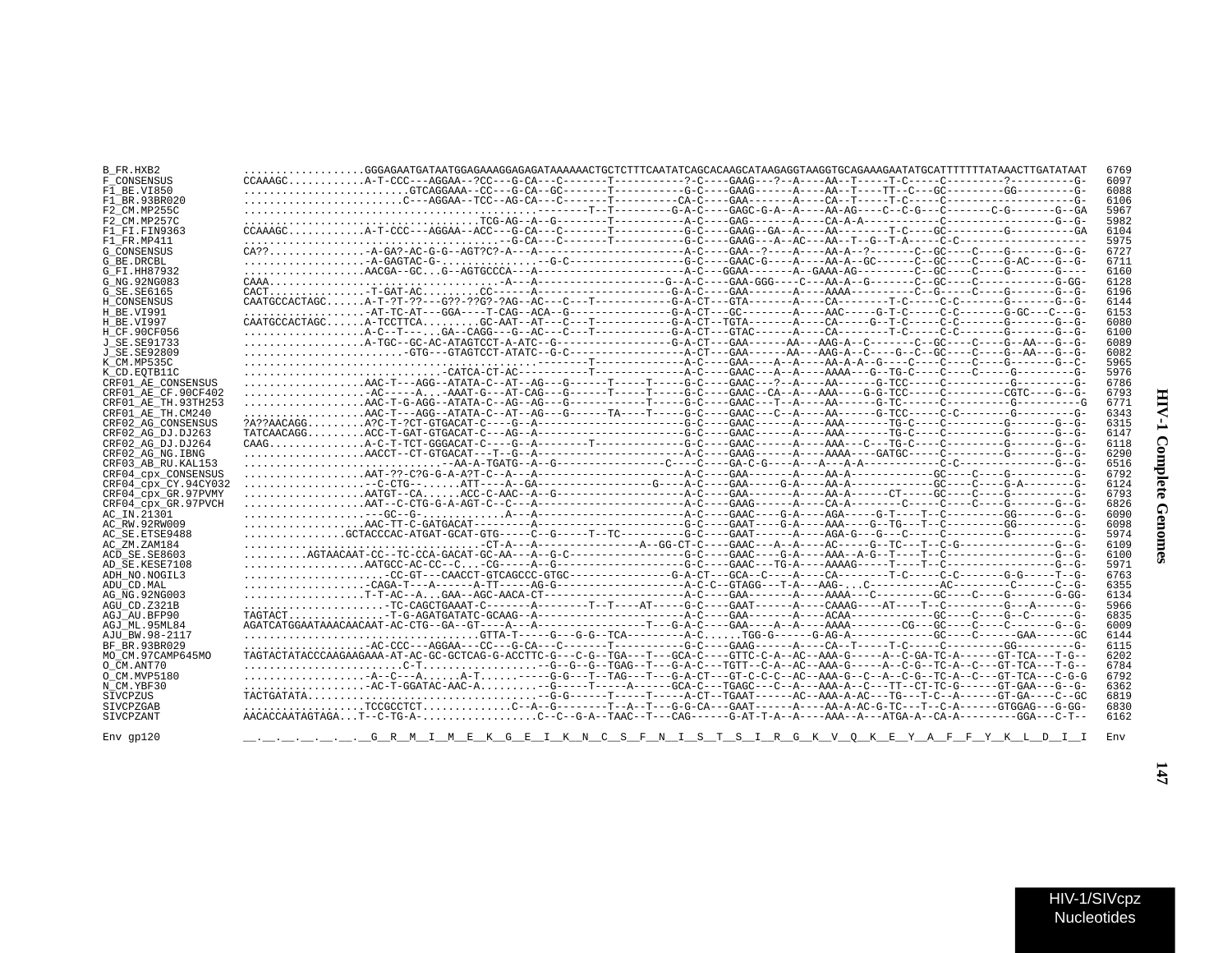| B FR.HXB2           |  |  | 6857 |
|---------------------|--|--|------|
| A CONSENSUS         |  |  | 6423 |
| A KE.02317          |  |  | 6300 |
| A SE.UGSE8891       |  |  | 6040 |
| A SE.TZSE8538       |  |  | 6083 |
| A SE.UGSE6594       |  |  | 6042 |
| A SE.UGSE7535       |  |  | 6104 |
|                     |  |  |      |
| A_SE.SOSE7253       |  |  | 6067 |
| A SE.SE8131         |  |  | 6247 |
| A UG.U455           |  |  | 6302 |
| A UG.92UG037        |  |  | 6242 |
| <b>B CONSENSUS</b>  |  |  | 7028 |
| B AU.MBC200         |  |  | 6876 |
| B AU.MBC925         |  |  | 6885 |
| B CN.RL42           |  |  | 6222 |
| B DE.HAN2           |  |  | 6328 |
| B DE.D31            |  |  | 6402 |
| B ES.89SP061        |  |  | 6435 |
|                     |  |  |      |
| B_GA.OYI            |  |  | 6414 |
| B GB.MANC           |  |  | 6814 |
| B GB.CAM1           |  |  | 6861 |
| B NL.ACH320A        |  |  | 6870 |
| B TW.LM49           |  |  | 6845 |
| B US.SF2CG          |  |  | 6874 |
| B US.DH123          |  |  | 6847 |
| B US.NY5CG          |  |  | 6797 |
| B US.AD8            |  |  | 6841 |
| <b>B US.WCIPR18</b> |  |  | 6432 |
|                     |  |  |      |
| B US.YU2            |  |  | 6845 |
| B US.JRCSF          |  |  | 6862 |
| B US.MN             |  |  | 6886 |
| B US.BCSG3          |  |  | 6389 |
| <b>B US.896</b>     |  |  | 6861 |
| B US.WEAU160        |  |  | 6867 |
| B US.RF             |  |  | 6414 |
| B_US.WR27           |  |  | 6253 |
| C CONSENSUS         |  |  | 6444 |
| C BR.92BR025        |  |  | 6209 |
|                     |  |  |      |
| C BW.96BW0402       |  |  | 6351 |
| C BW.96BW1104       |  |  | 6220 |
| C BW.96BW15C02      |  |  | 6329 |
| C BW.96BW0502       |  |  | 6355 |
| C BW.96BW16B01      |  |  | 6349 |
| C BW.96BW1210       |  |  | 6235 |
| C BW.96BW17B03      |  |  | 6225 |
| C BW.96BW01B03      |  |  | 6315 |
| C ET. ETH2220       |  |  | 6260 |
| C IN.301999         |  |  | 6277 |
|                     |  |  | 6225 |
| $C$ IN. 21068       |  |  |      |
| C IN.301905         |  |  | 6177 |
| C IN.301904         |  |  | 6210 |
| C IN.11246          |  |  | 6171 |
| <b>D_CONSENSUS</b>  |  |  | 6886 |
| D UG.94UG114        |  |  | 6187 |
| D CD.NDK            |  |  | 6376 |
| D_CD.ELI            |  |  | 6405 |
| D CD. Z2Z6          |  |  | 6862 |
| D CD.84ZR085        |  |  | 6399 |
|                     |  |  |      |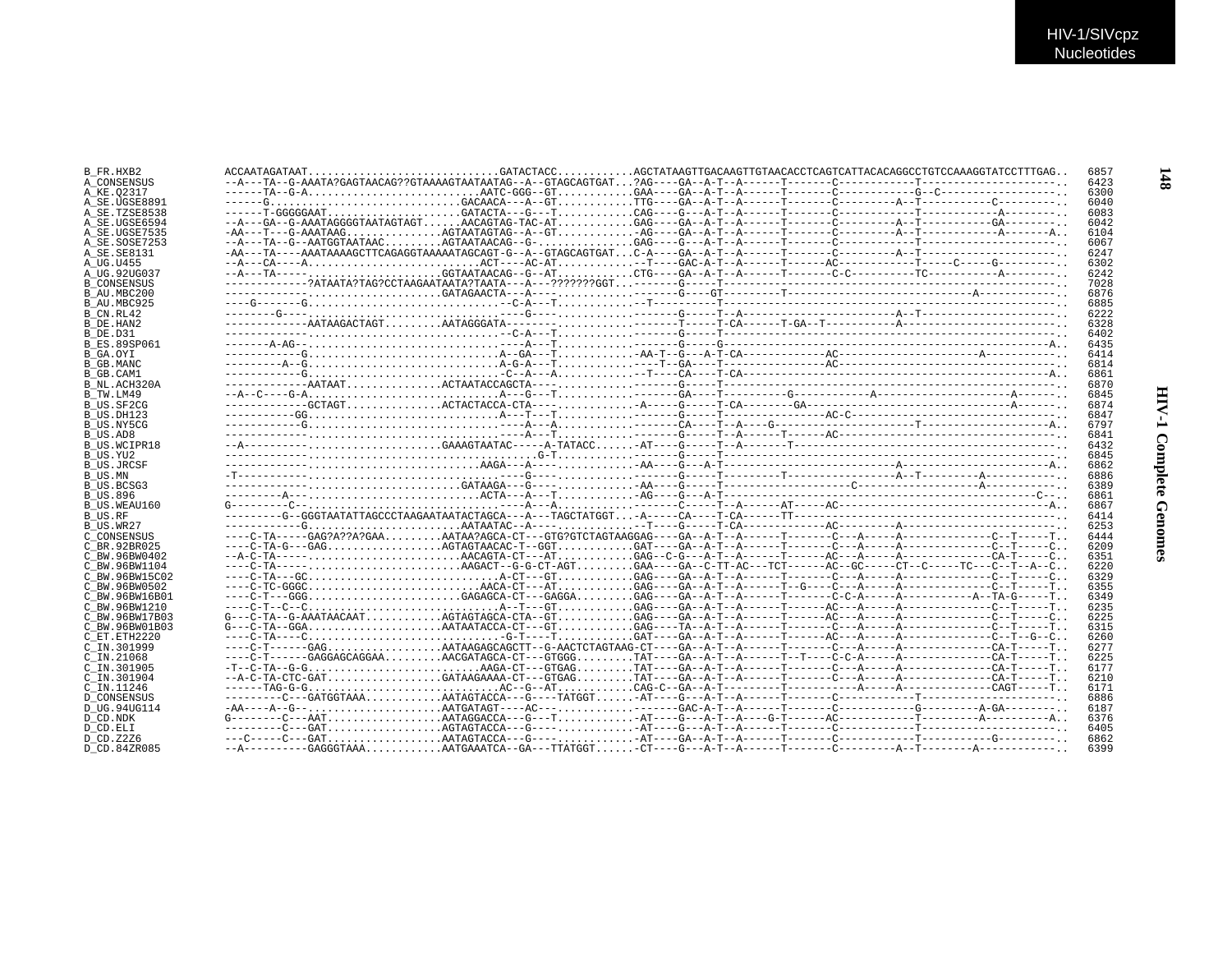| B FR.HXB2            | $\texttt{ACCAATAGATAAT} \dots\dots\dots\dots\dots\dots\dots\dots\dots\texttt{GATACTACC} \dots\dots\dots\texttt{AGCTATAAGTTGACAGTTGTACAACCTCAGTCATTACACAGCCCTGTCCAAAGGTATCCTTTGAG}\dots$                                                                                                                                                                                                                                                       |  | 6857 |
|----------------------|-----------------------------------------------------------------------------------------------------------------------------------------------------------------------------------------------------------------------------------------------------------------------------------------------------------------------------------------------------------------------------------------------------------------------------------------------|--|------|
| F CONSENSUS          |                                                                                                                                                                                                                                                                                                                                                                                                                                               |  | 6192 |
| F1 BE.VI850          |                                                                                                                                                                                                                                                                                                                                                                                                                                               |  | 6179 |
| F1 BR. 93BR020       |                                                                                                                                                                                                                                                                                                                                                                                                                                               |  | 6197 |
| F2 CM.MP255C         |                                                                                                                                                                                                                                                                                                                                                                                                                                               |  | 6055 |
| F2 CM.MP257C         |                                                                                                                                                                                                                                                                                                                                                                                                                                               |  | 6070 |
| F1 FI.FIN9363        |                                                                                                                                                                                                                                                                                                                                                                                                                                               |  | 6198 |
| F1 FR. MP411         |                                                                                                                                                                                                                                                                                                                                                                                                                                               |  | 6066 |
|                      |                                                                                                                                                                                                                                                                                                                                                                                                                                               |  |      |
| <b>G CONSENSUS</b>   |                                                                                                                                                                                                                                                                                                                                                                                                                                               |  | 6822 |
| G_BE.DRCBL           |                                                                                                                                                                                                                                                                                                                                                                                                                                               |  | 6823 |
| G FI.HH87932         | $-\mbox{\texttt{----T}}\texttt{A}-\texttt{G}-\mbox{\texttt{GATAGT}}\texttt{ATR}\texttt{AT} \dots \dots \dots \texttt{A}\texttt{GTACAGGTA}-\mbox{\texttt{T}}\texttt{A}-\mbox{\texttt{GT}}\texttt{A}-\mbox{\texttt{ST}}\texttt{A}-\mbox{\texttt{C}}\texttt{A}-\mbox{\texttt{C}}\texttt{A}-\mbox{\texttt{C}}-\mbox{\texttt{A}}-\mbox{\texttt{T}}-\mbox{\texttt{A}}-\mbox{\texttt{C}}\texttt{A}-\mbox{\texttt{C}}-\mbox{\texttt{C}}\texttt{A}-\m$ |  | 6269 |
| G NG. 92NG083        |                                                                                                                                                                                                                                                                                                                                                                                                                                               |  | 6219 |
| G_SE.SE6165          |                                                                                                                                                                                                                                                                                                                                                                                                                                               |  | 6281 |
| H CONSENSUS          |                                                                                                                                                                                                                                                                                                                                                                                                                                               |  | 6243 |
| H BE.VI991           |                                                                                                                                                                                                                                                                                                                                                                                                                                               |  | 6256 |
| H BE.VI997           |                                                                                                                                                                                                                                                                                                                                                                                                                                               |  | 6189 |
| H CF.90CF056         |                                                                                                                                                                                                                                                                                                                                                                                                                                               |  | 6188 |
| J SE. SE91733        |                                                                                                                                                                                                                                                                                                                                                                                                                                               |  | 6177 |
| J SE. SE92809        |                                                                                                                                                                                                                                                                                                                                                                                                                                               |  | 6170 |
| K CM.MP535C          |                                                                                                                                                                                                                                                                                                                                                                                                                                               |  | 6065 |
| K CD.EOTB11C         |                                                                                                                                                                                                                                                                                                                                                                                                                                               |  | 6079 |
| CRF01 AE CONSENSUS   |                                                                                                                                                                                                                                                                                                                                                                                                                                               |  | 6912 |
| CRF01 AE CF.90CF402  |                                                                                                                                                                                                                                                                                                                                                                                                                                               |  | 6923 |
| CRF01 AE TH.93TH253  |                                                                                                                                                                                                                                                                                                                                                                                                                                               |  | 6859 |
| CRF01 AE TH.CM240    |                                                                                                                                                                                                                                                                                                                                                                                                                                               |  | 6437 |
| CRF02 AG CONSENSUS   |                                                                                                                                                                                                                                                                                                                                                                                                                                               |  | 6406 |
| CRF02 AG DJ.DJ263    |                                                                                                                                                                                                                                                                                                                                                                                                                                               |  | 6238 |
| CRF02 AG_DJ.DJ264    |                                                                                                                                                                                                                                                                                                                                                                                                                                               |  | 6209 |
| CRF02 AG NG. IBNG    |                                                                                                                                                                                                                                                                                                                                                                                                                                               |  | 6381 |
| CRF03 AB RU. KAL153  |                                                                                                                                                                                                                                                                                                                                                                                                                                               |  | 6598 |
| CRF04_cpx_CONSENSUS  | $G----TA--G---AATGTGCCAATTAAT?GTAG?AATA??A?TAG---A---AAGTGAGTATAGGGAG---T---A-T---TG----TG----AC---A---T---A---T---C-----G---GA-T---GA-T---G.$                                                                                                                                                                                                                                                                                                |  | 6918 |
| CRF04 CDX CY.94CY032 |                                                                                                                                                                                                                                                                                                                                                                                                                                               |  | 6245 |
| CRF04 CDX GR.97PVMY  |                                                                                                                                                                                                                                                                                                                                                                                                                                               |  | 6911 |
| CRF04 cpx GR.97PVCH  |                                                                                                                                                                                                                                                                                                                                                                                                                                               |  | 6948 |
| AC_IN.21301          |                                                                                                                                                                                                                                                                                                                                                                                                                                               |  | 6202 |
| AC RW.92RW009        |                                                                                                                                                                                                                                                                                                                                                                                                                                               |  | 6201 |
| AC SE. ETSE9488      |                                                                                                                                                                                                                                                                                                                                                                                                                                               |  | 6092 |
|                      |                                                                                                                                                                                                                                                                                                                                                                                                                                               |  | 6200 |
| AC ZM.ZAM184         |                                                                                                                                                                                                                                                                                                                                                                                                                                               |  |      |
| ACD SE.SE8603        |                                                                                                                                                                                                                                                                                                                                                                                                                                               |  | 6197 |
| AD SE.KESE7108       |                                                                                                                                                                                                                                                                                                                                                                                                                                               |  | 6083 |
| ADH NO.NOGIL3        |                                                                                                                                                                                                                                                                                                                                                                                                                                               |  | 6857 |
| ADU CD.MAL           |                                                                                                                                                                                                                                                                                                                                                                                                                                               |  | 6446 |
| AG NG. 92NG003       |                                                                                                                                                                                                                                                                                                                                                                                                                                               |  | 6231 |
| AGU CD.Z321B         |                                                                                                                                                                                                                                                                                                                                                                                                                                               |  | 6069 |
| AGJ AU.BFP90         |                                                                                                                                                                                                                                                                                                                                                                                                                                               |  | 6929 |
| AGJ ML.95ML84        |                                                                                                                                                                                                                                                                                                                                                                                                                                               |  | 6103 |
| AJU BW.98-2117       |                                                                                                                                                                                                                                                                                                                                                                                                                                               |  | 6247 |
| BF BR. 93BR029       |                                                                                                                                                                                                                                                                                                                                                                                                                                               |  | 6224 |
| MO CM.97CAMP645MO    |                                                                                                                                                                                                                                                                                                                                                                                                                                               |  | 6296 |
| O CM.ANT70           | $\verb GGA-C-GA-G-GACAAGCAGCACACA. \ldots, \ldots, \verb AATAAGACAA-C-GC-AA. \ldots, \ldots, \verb TG---CA-A--T-A--T-A---T-A--AC---C--G--A---\verb --A---1---1---T--A .$                                                                                                                                                                                                                                                                      |  | 6893 |
| O CM.MVP5180         | TAAGG-TA--G-CTCAAATGCAGTAA--GGA--ACA----T--A--T-A------T--A--A-T--C-AG---------G------AGT------                                                                                                                                                                                                                                                                                                                                               |  | 6892 |
| N CM.YBF30           |                                                                                                                                                                                                                                                                                                                                                                                                                                               |  | 6450 |
| SIVCPZUS             |                                                                                                                                                                                                                                                                                                                                                                                                                                               |  | 6901 |
| SIVCPZGAB            |                                                                                                                                                                                                                                                                                                                                                                                                                                               |  | 6918 |
| SIVCPZANT            |                                                                                                                                                                                                                                                                                                                                                                                                                                               |  | 6256 |
|                      |                                                                                                                                                                                                                                                                                                                                                                                                                                               |  |      |
| $Env$ $qp120$        | <u>P_I_D_N_,_,_,_,_,_,_,_,_,_,_,_D_T_T_,_,_,_,_S_Y_K_L_T_S_C_N_T_S_V_I_T_Q_A_C_P_K_V_S_F_E_</u> .                                                                                                                                                                                                                                                                                                                                             |  | Env  |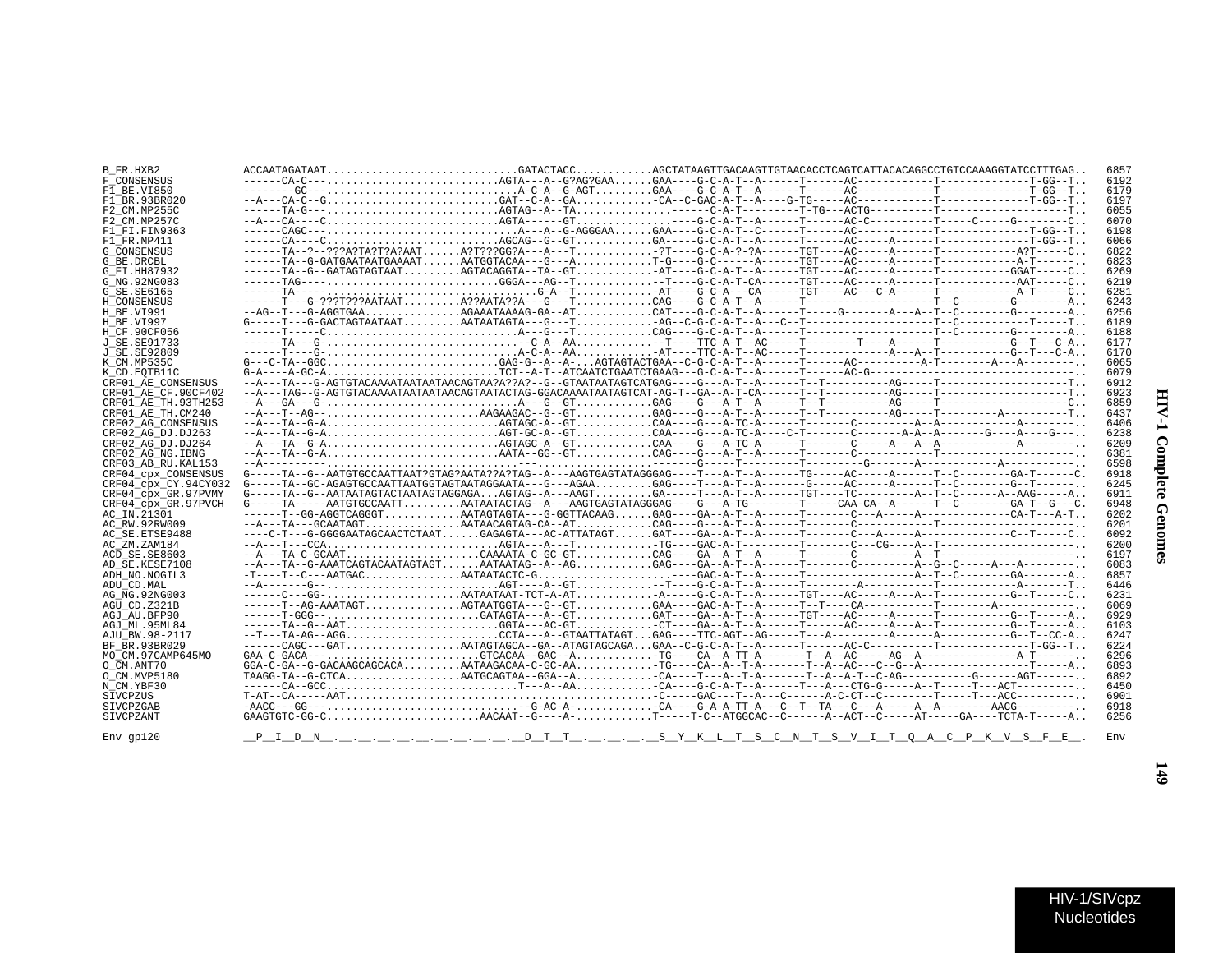| B FR.HXB2                 |  | .CCAATTCCCATACATTATTGTGCCCCGGCTGGTTTTGCGATTCTAAAATGTAATAATAAGACGTTCAATGGAACAGGACCATGTACAATGTACAATGTACAATGTACAATGGAATTGGCCAGTAG | 6988 |
|---------------------------|--|--------------------------------------------------------------------------------------------------------------------------------|------|
| A CONSENSUS               |  |                                                                                                                                | 6553 |
| A KE.02317                |  |                                                                                                                                | 6431 |
| A SE.UGSE8891             |  |                                                                                                                                | 6171 |
| A SE.TZSE8538             |  |                                                                                                                                | 6214 |
| A SE.UGSE6594             |  |                                                                                                                                | 6173 |
| A SE.UGSE7535             |  |                                                                                                                                | 6235 |
| A SE.SOSE7253             |  |                                                                                                                                | 6198 |
| A SE. SE8131              |  |                                                                                                                                | 6378 |
| A UG.U455                 |  |                                                                                                                                | 6433 |
| A UG.92UG037              |  |                                                                                                                                | 6373 |
| <b>B CONSENSUS</b>        |  |                                                                                                                                | 7159 |
| B AU.MBC200               |  |                                                                                                                                | 7007 |
| B AU.MBC925               |  |                                                                                                                                | 7016 |
| B CN.RL42                 |  |                                                                                                                                | 6353 |
| B DE.HAN2                 |  |                                                                                                                                | 6459 |
| B DE.D31                  |  |                                                                                                                                | 6533 |
| <b>B ES.89SP061</b>       |  |                                                                                                                                | 6566 |
| B GA.OYI                  |  |                                                                                                                                | 6545 |
|                           |  |                                                                                                                                | 6945 |
| B GB.MANC                 |  |                                                                                                                                | 6992 |
| B GB.CAM1                 |  |                                                                                                                                | 7001 |
| B NL.ACH320A              |  |                                                                                                                                | 6976 |
| B TW.LM49                 |  |                                                                                                                                |      |
| B US.SF2CG                |  |                                                                                                                                | 7005 |
| B US.DH123                |  |                                                                                                                                | 6978 |
| B US.NY5CG                |  |                                                                                                                                | 6928 |
| B_US.AD8                  |  |                                                                                                                                | 6972 |
| B US.WCIPR18              |  |                                                                                                                                | 6563 |
| B US.YU2                  |  |                                                                                                                                | 6976 |
| B US.JRCSF                |  |                                                                                                                                | 6993 |
| B US.MN                   |  |                                                                                                                                | 7017 |
| B US.BCSG3                |  |                                                                                                                                | 6520 |
| <b>B US.896</b>           |  |                                                                                                                                | 6992 |
| B US.WEAU160              |  |                                                                                                                                | 6998 |
| B US.RF                   |  |                                                                                                                                | 6545 |
| B_US.WR27                 |  |                                                                                                                                | 6384 |
| C CONSENSUS               |  |                                                                                                                                | 6575 |
| C BR. 92BR025             |  |                                                                                                                                | 6340 |
| C BW.96BW0402             |  |                                                                                                                                | 6482 |
| C BW.96BW1104             |  |                                                                                                                                | 6351 |
| C BW.96BW15C02            |  |                                                                                                                                | 6460 |
| C BW.96BW0502             |  |                                                                                                                                | 6486 |
| C BW.96BW16B01            |  |                                                                                                                                | 6480 |
| C BW.96BW1210             |  |                                                                                                                                | 6366 |
| C BW.96BW17B03            |  |                                                                                                                                | 6356 |
| C BW.96BW01B03            |  |                                                                                                                                | 6446 |
| C ET.ETH2220              |  |                                                                                                                                | 6391 |
| C IN.301999               |  |                                                                                                                                | 6408 |
| C IN.21068                |  |                                                                                                                                | 6356 |
| C IN.301905               |  |                                                                                                                                | 6308 |
| $C$ IN.301904             |  |                                                                                                                                | 6341 |
| C IN.11246                |  |                                                                                                                                | 6302 |
| D CONSENSUS               |  |                                                                                                                                | 7017 |
| D UG.94UG114              |  |                                                                                                                                | 6318 |
| D CD.NDK                  |  |                                                                                                                                | 6507 |
| D CD.ELI                  |  |                                                                                                                                | 6536 |
|                           |  |                                                                                                                                | 6993 |
| D_CD.Z2Z6<br>D.CD.84ZR085 |  |                                                                                                                                | 6530 |
|                           |  |                                                                                                                                |      |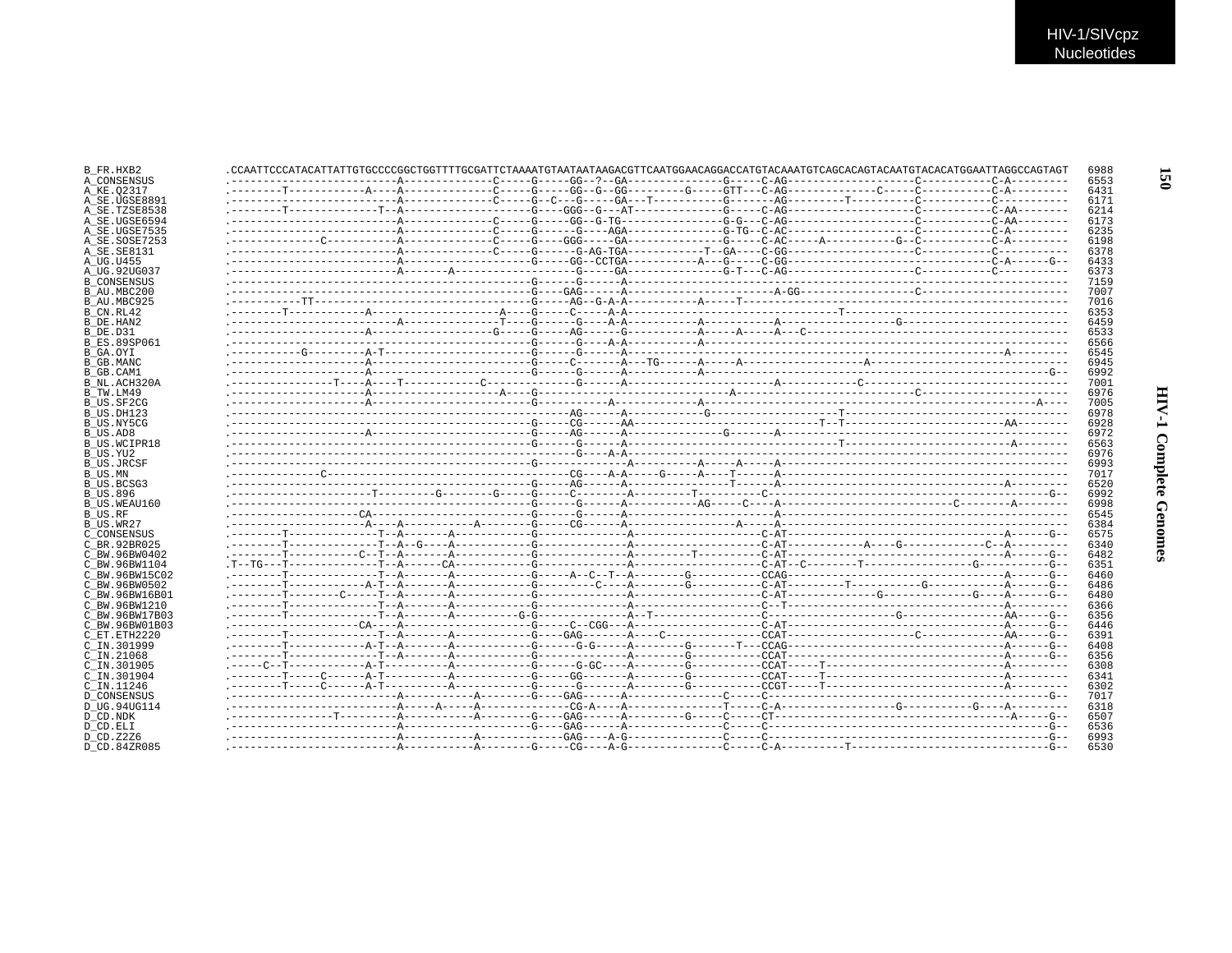| Γ                                 |  |
|-----------------------------------|--|
| :<br>$\frac{1}{2}$<br>J<br>؛<br>ĭ |  |
| $\frac{1}{2}$                     |  |

 $\blacksquare$ 

|                      |  | .CCAATTCCCATACATTATTGTGCCCCGGCTGGTTTTGCGATTCTAAAATGTAATAATAAGACGTTCAATGGAACAGGACCATGTACAATGTCAGCACAGTACAATGTACACATGGAATTAGGCCAGTAGT |  |  |  |  |  |
|----------------------|--|-------------------------------------------------------------------------------------------------------------------------------------|--|--|--|--|--|
|                      |  |                                                                                                                                     |  |  |  |  |  |
|                      |  |                                                                                                                                     |  |  |  |  |  |
|                      |  |                                                                                                                                     |  |  |  |  |  |
|                      |  |                                                                                                                                     |  |  |  |  |  |
|                      |  |                                                                                                                                     |  |  |  |  |  |
|                      |  |                                                                                                                                     |  |  |  |  |  |
|                      |  |                                                                                                                                     |  |  |  |  |  |
|                      |  |                                                                                                                                     |  |  |  |  |  |
|                      |  |                                                                                                                                     |  |  |  |  |  |
|                      |  |                                                                                                                                     |  |  |  |  |  |
|                      |  |                                                                                                                                     |  |  |  |  |  |
|                      |  |                                                                                                                                     |  |  |  |  |  |
|                      |  |                                                                                                                                     |  |  |  |  |  |
|                      |  |                                                                                                                                     |  |  |  |  |  |
|                      |  |                                                                                                                                     |  |  |  |  |  |
|                      |  |                                                                                                                                     |  |  |  |  |  |
|                      |  |                                                                                                                                     |  |  |  |  |  |
|                      |  |                                                                                                                                     |  |  |  |  |  |
|                      |  |                                                                                                                                     |  |  |  |  |  |
|                      |  |                                                                                                                                     |  |  |  |  |  |
|                      |  |                                                                                                                                     |  |  |  |  |  |
| CRF01 AE CF.90CF402  |  |                                                                                                                                     |  |  |  |  |  |
| CRF01 AE TH.93TH253  |  |                                                                                                                                     |  |  |  |  |  |
|                      |  |                                                                                                                                     |  |  |  |  |  |
|                      |  |                                                                                                                                     |  |  |  |  |  |
|                      |  |                                                                                                                                     |  |  |  |  |  |
|                      |  |                                                                                                                                     |  |  |  |  |  |
|                      |  |                                                                                                                                     |  |  |  |  |  |
|                      |  |                                                                                                                                     |  |  |  |  |  |
|                      |  |                                                                                                                                     |  |  |  |  |  |
| CRF04 cpx CONSENSUS  |  |                                                                                                                                     |  |  |  |  |  |
| CRF04 cpx CY.94CY032 |  |                                                                                                                                     |  |  |  |  |  |
|                      |  |                                                                                                                                     |  |  |  |  |  |
|                      |  |                                                                                                                                     |  |  |  |  |  |
|                      |  |                                                                                                                                     |  |  |  |  |  |
|                      |  |                                                                                                                                     |  |  |  |  |  |
|                      |  |                                                                                                                                     |  |  |  |  |  |
|                      |  |                                                                                                                                     |  |  |  |  |  |
|                      |  |                                                                                                                                     |  |  |  |  |  |
|                      |  |                                                                                                                                     |  |  |  |  |  |
|                      |  |                                                                                                                                     |  |  |  |  |  |
|                      |  |                                                                                                                                     |  |  |  |  |  |
|                      |  |                                                                                                                                     |  |  |  |  |  |
|                      |  |                                                                                                                                     |  |  |  |  |  |
|                      |  |                                                                                                                                     |  |  |  |  |  |
|                      |  |                                                                                                                                     |  |  |  |  |  |
|                      |  |                                                                                                                                     |  |  |  |  |  |
|                      |  |                                                                                                                                     |  |  |  |  |  |
|                      |  |                                                                                                                                     |  |  |  |  |  |
|                      |  |                                                                                                                                     |  |  |  |  |  |
|                      |  |                                                                                                                                     |  |  |  |  |  |
|                      |  |                                                                                                                                     |  |  |  |  |  |
|                      |  |                                                                                                                                     |  |  |  |  |  |
|                      |  |                                                                                                                                     |  |  |  |  |  |
|                      |  |                                                                                                                                     |  |  |  |  |  |
|                      |  |                                                                                                                                     |  |  |  |  |  |
|                      |  | .-------T------------T--A-A--A--A---T--AT-G-G----G-AG--G--TGAT--T-CA---GT---GATG----A-------TCAGT------T--C--T---------A--C---A-G-- |  |  |  |  |  |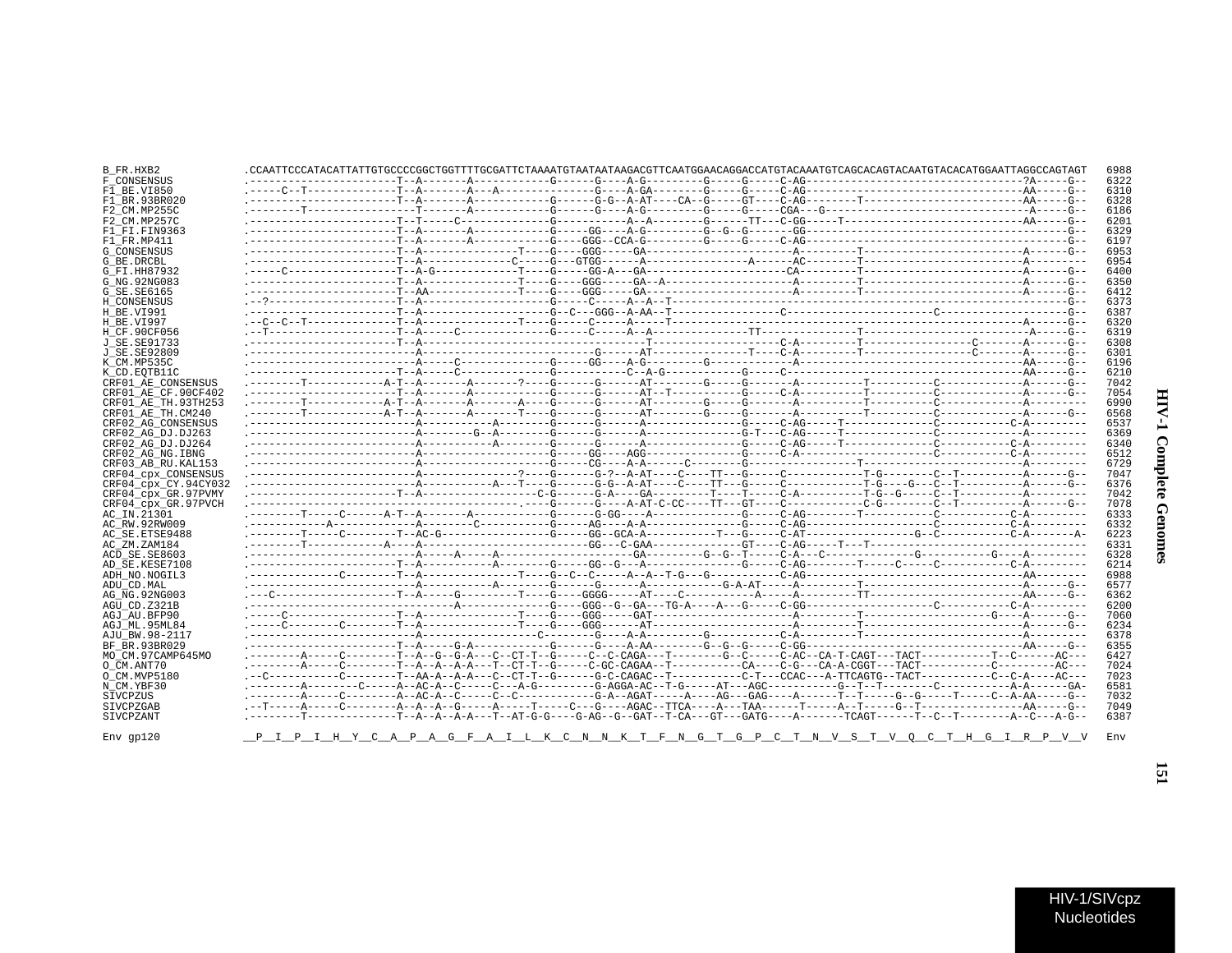|                                 |                                                                                                                       |  |  | ->V3 loop start<br>7117 |
|---------------------------------|-----------------------------------------------------------------------------------------------------------------------|--|--|-------------------------|
| B FR.HXB2                       |                                                                                                                       |  |  | 6681                    |
| A CONSENSUS                     |                                                                                                                       |  |  |                         |
| A KE.02317                      |                                                                                                                       |  |  | 6560                    |
| A SE.UGSE8891                   |                                                                                                                       |  |  | 6300                    |
| A SE.TZSE8538                   |                                                                                                                       |  |  | 6343                    |
| A SE.UGSE6594                   |                                                                                                                       |  |  | 6302                    |
| A SE.UGSE7535                   |                                                                                                                       |  |  | 6361                    |
| A SE.SOSE7253                   |                                                                                                                       |  |  | 6327                    |
| A SE. SE8131                    |                                                                                                                       |  |  | 6507                    |
| A_UG.U455                       |                                                                                                                       |  |  | 6562                    |
| A UG.92UG037                    |                                                                                                                       |  |  | 6502                    |
| <b>B</b> CONSENSUS              |                                                                                                                       |  |  | 7288                    |
| B AU.MBC200                     |                                                                                                                       |  |  | 7136                    |
| B AU.MBC925                     |                                                                                                                       |  |  | 7145                    |
| B CN.RL42                       |                                                                                                                       |  |  | 6482                    |
| B_DE.HAN2                       |                                                                                                                       |  |  | 6588                    |
| B DE.D31                        |                                                                                                                       |  |  | 6662                    |
| <b>B ES.89SP061</b>             |                                                                                                                       |  |  | 6695                    |
| B_GA.OYI                        |                                                                                                                       |  |  | 6674                    |
| B GB.MANC                       |                                                                                                                       |  |  | 7074                    |
| B GB.CAM1                       |                                                                                                                       |  |  | 7121                    |
| B NL.ACH320A                    |                                                                                                                       |  |  | 7130                    |
| B TW.LM49                       |                                                                                                                       |  |  | 7105                    |
| B US.SF2CG                      |                                                                                                                       |  |  | 7134                    |
| B US.DH123                      |                                                                                                                       |  |  | 7107                    |
| B US.NY5CG                      |                                                                                                                       |  |  | 7057                    |
| B US.AD8                        |                                                                                                                       |  |  | 7101                    |
| B US.WCIPR18                    |                                                                                                                       |  |  | 6692                    |
| B US.YU2                        |                                                                                                                       |  |  | 7105                    |
| <b>B US.JRCSF</b>               |                                                                                                                       |  |  | 7122                    |
| B US.MN                         |                                                                                                                       |  |  | 7146                    |
| B US.BCSG3                      |                                                                                                                       |  |  | 6649                    |
| B US.896                        |                                                                                                                       |  |  | 7121                    |
| B US.WEAU160                    |                                                                                                                       |  |  | 7127                    |
| B US.RF                         |                                                                                                                       |  |  | 6674                    |
| B US.WR27                       |                                                                                                                       |  |  | 6513                    |
| C CONSENSUS                     |                                                                                                                       |  |  | 6707                    |
| C BR. 92BR025                   |                                                                                                                       |  |  | 6469                    |
| C BW 96BW0402                   |                                                                                                                       |  |  | 6611                    |
| C BW.96BW1104                   |                                                                                                                       |  |  | 6480                    |
| C BW.96BW15C02                  |                                                                                                                       |  |  | 6592                    |
| C BW.96BW0502                   | --------G-A----------T-CG----A---G----A--A---------AA---C-G--AA-------CA-----TA---------A--T-A-C----A-----GTG---GT--- |  |  | 6615                    |
|                                 |                                                                                                                       |  |  | 6609                    |
| C BW.96BW16B01<br>C BW.96BW1210 |                                                                                                                       |  |  | 6495                    |
| C BW.96BW17B03                  |                                                                                                                       |  |  | 6485                    |
| C BW.96BW01B03                  |                                                                                                                       |  |  | 6575                    |
| C ET. ETH2220                   |                                                                                                                       |  |  | 6520                    |
|                                 |                                                                                                                       |  |  | 6537                    |
| C IN.301999                     |                                                                                                                       |  |  |                         |
| C IN.21068                      |                                                                                                                       |  |  | 6485<br>6437            |
| C IN.301905                     |                                                                                                                       |  |  |                         |
| C IN.301904                     |                                                                                                                       |  |  | 6470                    |
| $C$ IN.11246                    |                                                                                                                       |  |  | 6431                    |
| <b>D CONSENSUS</b>              |                                                                                                                       |  |  | 7145                    |
| D UG.94UG114                    |                                                                                                                       |  |  | 6447                    |
| D CD.NDK                        |                                                                                                                       |  |  | 6636                    |
| D CD.ELI                        |                                                                                                                       |  |  | 6665                    |
| D CD.Z2Z6                       |                                                                                                                       |  |  | 7122                    |
| D CD.84ZR085                    |                                                                                                                       |  |  | 6659                    |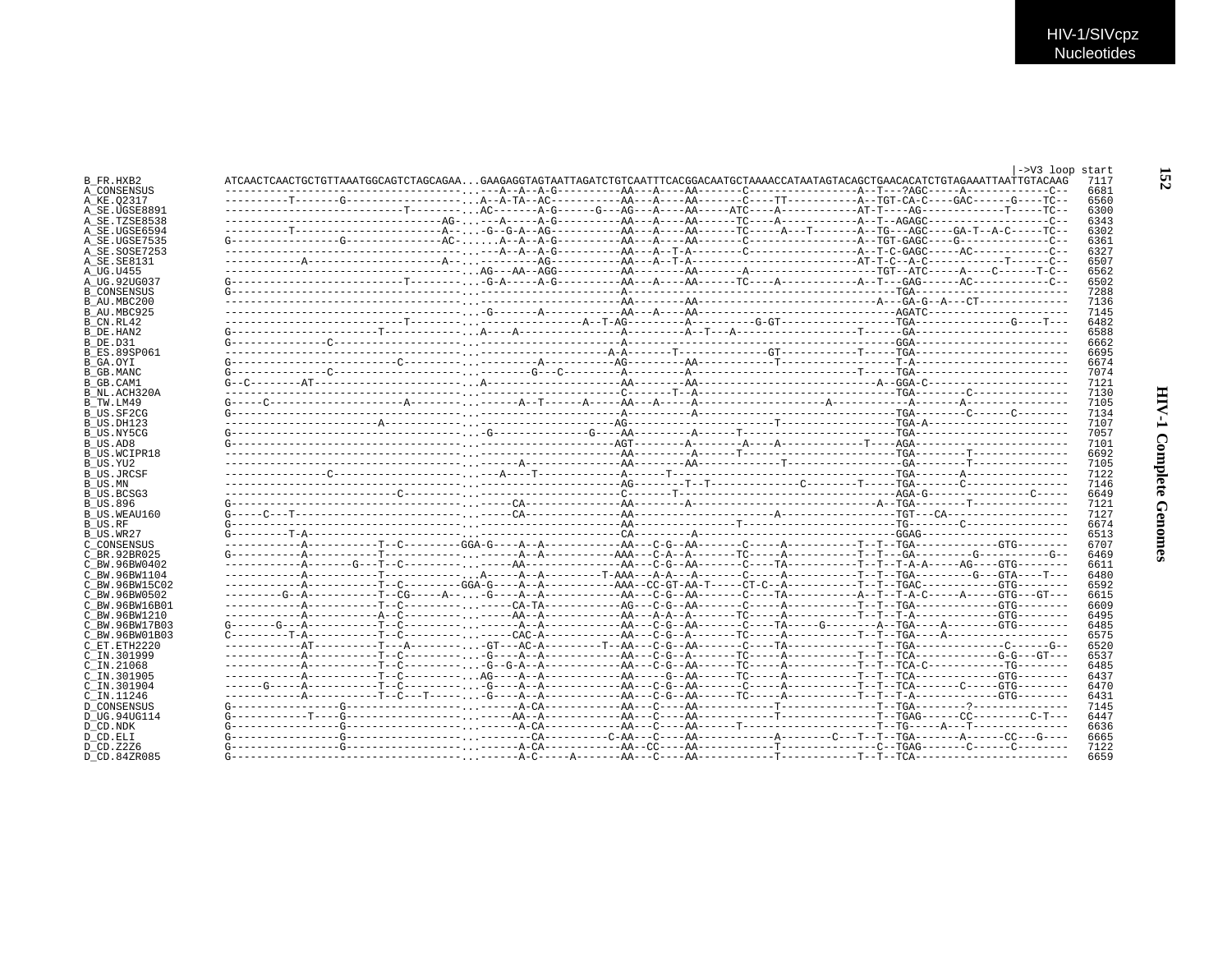| ì<br>ļ<br>ì<br>i      |  |
|-----------------------|--|
| -<br>-<br>-<br>-<br>ì |  |

 $\blacksquare$ 

| <b>G CONSENSUS</b>   |                                                                                                                                    |  |  | 7078             |
|----------------------|------------------------------------------------------------------------------------------------------------------------------------|--|--|------------------|
| G BE.DRCBL           |                                                                                                                                    |  |  | 7083             |
| G FI.HH87932         |                                                                                                                                    |  |  | 6529             |
| G NG. 92NG083        |                                                                                                                                    |  |  | 6479             |
| G SE. SE6165         |                                                                                                                                    |  |  | 6541             |
| H CONSENSUS          |                                                                                                                                    |  |  | 6503             |
|                      |                                                                                                                                    |  |  |                  |
| H BE.VI991           |                                                                                                                                    |  |  | 6519             |
| H BE.VI997           |                                                                                                                                    |  |  | 6449             |
| H CF.90CF056         |                                                                                                                                    |  |  | 6448             |
| J SE. SE91733        |                                                                                                                                    |  |  | 6437             |
| J SE. SE92809        |                                                                                                                                    |  |  | 6430             |
| K CM.MP535C          |                                                                                                                                    |  |  | 6325             |
| K CD.EOTB11C         |                                                                                                                                    |  |  | 6339             |
| CRF01 AE CONSENSUS   |                                                                                                                                    |  |  | 7171             |
| CRF01 AE CF.90CF402  |                                                                                                                                    |  |  | 7183             |
| CRF01 AE TH.93TH253  |                                                                                                                                    |  |  | 7119             |
|                      |                                                                                                                                    |  |  | 6697             |
| CRF01 AE TH.CM240    |                                                                                                                                    |  |  |                  |
| CRF02 AG CONSENSUS   |                                                                                                                                    |  |  | 6666             |
| CRF02 AG DJ.DJ263    |                                                                                                                                    |  |  | 6498             |
| CRF02 AG DJ.DJ264    |                                                                                                                                    |  |  | 6469             |
| CRF02 AG NG. IBNG    |                                                                                                                                    |  |  | 6641             |
| CRF03 AB RU. KAL153  |                                                                                                                                    |  |  | 6858             |
| CRF04 cpx CONSENSUS  |                                                                                                                                    |  |  | 7176             |
| CRF04 cpx CY.94CY032 |                                                                                                                                    |  |  | 6505             |
| CRF04 cpx GR.97PVMY  |                                                                                                                                    |  |  | 7171             |
| CRF04 CDX GR.97PVCH  |                                                                                                                                    |  |  | 7207             |
| AC IN.21301          |                                                                                                                                    |  |  | 6462             |
| AC RW.92RW009        |                                                                                                                                    |  |  | 6461             |
|                      |                                                                                                                                    |  |  |                  |
| AC SE. ETSE9488      |                                                                                                                                    |  |  | 6352             |
| AC ZM.ZAM184         |                                                                                                                                    |  |  | 6460             |
| ACD SE.SE8603        |                                                                                                                                    |  |  | 6457             |
| AD SE.KESE7108       |                                                                                                                                    |  |  | 6343             |
| ADH NO.NOGIL3        |                                                                                                                                    |  |  | 7114             |
| ADU CD.MAL           |                                                                                                                                    |  |  | 6706             |
| AG NG. 92NG003       |                                                                                                                                    |  |  | 6491             |
| AGU CD.Z321B         |                                                                                                                                    |  |  | 6329             |
| AGJ AU.BFP90         |                                                                                                                                    |  |  | 7189             |
| AGJ ML.95ML84        | --------GT-A---C-G---------T---------T--AA--A------A----AA--CCA---AA-------C--G-T-------G----T--T-A-A-----C-----GG-----C--         |  |  | 6363             |
| AJU BW.98-2117       |                                                                                                                                    |  |  | 6507             |
| BF BR.93BR029        |                                                                                                                                    |  |  | 6484             |
|                      |                                                                                                                                    |  |  |                  |
| MO CM.97CAMP645MO    |                                                                                                                                    |  |  | 6556             |
| O CM.ANT70           | -AGT-----G--AA-A--------G-CA--CT-TA---G-A-AA--AG---G-TGG-AAAAG--A-TTT---AGG--GA----AT--C-----GACC--A---T-TA-CC--A-C--G-CC---GA---- |  |  | 7153             |
| O CM.MVP5180         | -AGT-------AA-AC-G-----G-CA--CT-TAG----A--AG-----TGGGAAAA---A-T--A--ATCA--A--G-AT--C------ACC--A-----TC--A--A-C--G-CC--C-T---      |  |  | 7152             |
| N CM.YBF30           |                                                                                                                                    |  |  | 6698             |
| SIVCPZUS             | GA-T--A--G--CA-AA------------T-----ACTAA--A-GTTA----A-GAAGT-AAA--TT---AG-C-TT--TC-------AT-CTCAGAGGGA--CA-T--G-C------TT--         |  |  | 7152             |
| SIVCPZGAB            |                                                                                                                                    |  |  | 7178             |
| SIVCPZANT            | GG----ATGGT-A--A--------AC-TACCA-AC-A-CACTTC---G-A-TGAA--GTCGCAAA-AT--ATC--TGCTTGTA-G-T-T-G-A-AGAATT-GA-AACT--AC-----CA----T---    |  |  | 6516             |
|                      |                                                                                                                                    |  |  |                  |
| $Env$ qp $120$       | STOLLLNGSLAE . EEVVIRSVNFTDNAKTIIVOLNTSVEINCTR                                                                                     |  |  | Env              |
|                      |                                                                                                                                    |  |  | -> V3 loop start |
|                      |                                                                                                                                    |  |  |                  |
|                      |                                                                                                                                    |  |  |                  |
|                      |                                                                                                                                    |  |  |                  |
|                      |                                                                                                                                    |  |  |                  |
|                      |                                                                                                                                    |  |  |                  |

F1\_FR.MP411 ----------T----------------C--G------...-----TA--A----C------CAA---A--T-A--T-----A-----------------C--T--TGA-AG----C-G-------------- 6326

F\_CONSENSUS ----------T--?-------------C---------...-----TA--A----C------CAA---A--T-A--T-----A-----------------C--T--TGA-------C-G-------------- 6450 F1\_BE.VI850 ----------T--T-------------C---------...----GTA-------C------CAA---A--T-AA-T-----A-----------------C--T--TGA-------C-G-------------- 6439 F1\_BR.93BR020 ---C------T--T-------------C---------...-G----A-------C------CAA---A--T-A--T-----A--------------G--C--T--TGA-------C-G-------------- 6457 F2\_CM.MP255C ------------A---C----------C------C--...-----TA--A-----------AAA---A----A--T---A-A----A-------------T-T--T-G-------AT----G------G--- 6315 F2\_CM.MP257C ------------A--------------C---------...---A--A-GA------------AA---A--T-A--T---A-A------------------T-T--A-ATC-----A---------------- 6330 F1\_FI.FIN9363 ----------T--T-------------C---T-----...-G--GTA--A----C------CAA---C--T-A--T-----A-----T-----------C--T--TGA-------C-G--C----------- 6458

|-> V3 loop start<br>ATTGTACAAG 7117 B\_FR.HXB2 ATCAACTCAACTGCTGTTAAATGGCAGTCTAGCAGAA...GAAGAGGTAGTAATTAGATCTGTCAATTTCACGGACAATGCTAAAACCATAATAGTACAGCTGAACACATCTGTAGAAATTAATTGTACAAG 7117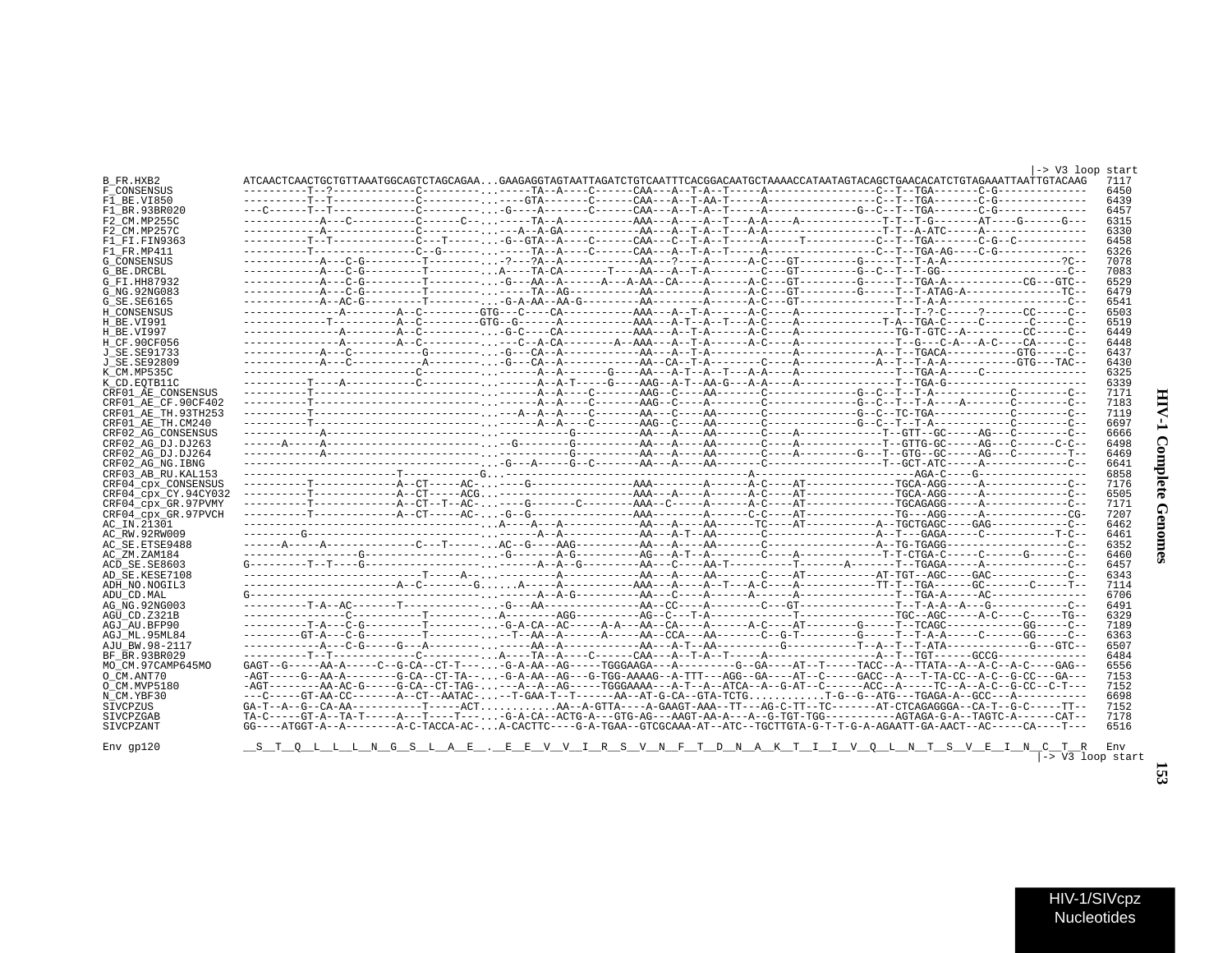|                     |  | V3 loop tip |  | $V3$ loop end $\leq$ -                                                                                                     |
|---------------------|--|-------------|--|----------------------------------------------------------------------------------------------------------------------------|
| B FR.HXB2           |  |             |  | ACCCAACAACAATACAAGAAAAAGAATCCGTATCCAGAGAGGACCAGGGAGAGCATTTGTTACAATAGGAAAAATAGGAAATATGAGACAAGCACATTGTAACATTAGTAGAGC<br>7231 |
| A CONSENSUS         |  |             |  | 6801                                                                                                                       |
| A KE.02317          |  |             |  | 6671                                                                                                                       |
| A SE.UGSE8891       |  |             |  | 6411                                                                                                                       |
| A SE.TZSE8538       |  |             |  | 6454                                                                                                                       |
| A SE.UGSE6594       |  |             |  | 6410                                                                                                                       |
| A SE.UGSE7535       |  |             |  | 6472                                                                                                                       |
| A SE.SOSE7253       |  |             |  | ---T-G-------------C---T--A-----A--------ACA------CTA-G---C---TG-CATA-C---GG----A------------------TG-C------T-<br>6438    |
| A_SE.SE8131         |  |             |  | 6618                                                                                                                       |
| A UG.U455           |  |             |  | 6679                                                                                                                       |
| A UG.92UG037        |  |             |  | 6613                                                                                                                       |
| <b>B CONSENSUS</b>  |  |             |  | 7405                                                                                                                       |
| B AU.MBC200         |  |             |  | 7247                                                                                                                       |
| B AU.MBC925         |  |             |  | 7256                                                                                                                       |
|                     |  |             |  | 6593                                                                                                                       |
| B CN.RL42           |  |             |  | 6699                                                                                                                       |
| B DE.HAN2           |  |             |  |                                                                                                                            |
| B DE.D31            |  |             |  | 6773                                                                                                                       |
| <b>B ES.89SP061</b> |  |             |  | 6812                                                                                                                       |
| B GA.OYI            |  |             |  | 6785                                                                                                                       |
| <b>B_GB.MANC</b>    |  |             |  | 7185                                                                                                                       |
| B GB.CAM1           |  |             |  | 7232                                                                                                                       |
| B NL.ACH320A        |  |             |  | 7241                                                                                                                       |
| B TW.LM49           |  |             |  | 7214                                                                                                                       |
| B US.SF2CG          |  |             |  | 7245                                                                                                                       |
| B US.DH123          |  |             |  | 7218                                                                                                                       |
| B US.NY5CG          |  |             |  | 7168                                                                                                                       |
| B US.AD8            |  |             |  | 7212                                                                                                                       |
| <b>B US.WCIPR18</b> |  |             |  | 6803                                                                                                                       |
| B US.YU2            |  |             |  | 7216                                                                                                                       |
| <b>B US.JRCSF</b>   |  |             |  | 7233                                                                                                                       |
| B_US.MN             |  |             |  | 7257                                                                                                                       |
| B US.BCSG3          |  |             |  | 6760                                                                                                                       |
| <b>B US.896</b>     |  |             |  | 7232                                                                                                                       |
| B_US.WEAU160        |  |             |  | 7238                                                                                                                       |
| B US.RF             |  |             |  | 6785                                                                                                                       |
| B US.WR27           |  |             |  | 6618                                                                                                                       |
| C CONSENSUS         |  |             |  | --------T-------------T-AA-G--AGG--T--------ACA-A----CTA-G---C----G--ATA-----G-C--A----------------------GA--G<br>6824     |
| C BR. 92BR025       |  |             |  | 6580                                                                                                                       |
| C BW.96BW0402       |  |             |  | ---TGG---T----------G---T--GA-G--A--------ACA-A----CTA-G---C----G-GATA------G-C--A---T---------------------GA-AG<br>6722   |
| C BW.96BW1104       |  |             |  | 6591                                                                                                                       |
| C BW.96BW15C02      |  |             |  | ---T-----T------------G-T--AA-G--A-------ACA-A----CTA-G---C--A---CATA-----G-C--A----------------------GC--G<br>6703        |
| C BW.96BW0502       |  |             |  | 6726                                                                                                                       |
| C BW. 96BW16B01     |  |             |  | ---------T--------------T--AA-G--A-------ACA-A----CT--G---C----G-CATA------G-C--A-----------------T----A-G-CT-<br>6720     |
| C BW.96BW1210       |  |             |  | 6606                                                                                                                       |
| C BW.96BW17B03      |  |             |  | 6600                                                                                                                       |
| C BW.96BW01B03      |  |             |  | 6686                                                                                                                       |
| C ET. ETH2220       |  |             |  | 6631                                                                                                                       |
| C IN.301999         |  |             |  | ---------T--------G----T--AA-G--A--------ACA-A----CTA-G---C----G--ATA------G-C--A--------------------GCT-A<br>6648         |
| C IN.21068          |  |             |  | ---G----T--------------T--AA-G--A-------ACA-A----CTA-G---C----G-CATA-----G-C--A----------------------GA--A<br>6596         |
| C IN.301905         |  |             |  | --------T------------T--AA-G--A-------ACA-A----CTA-G---C----G-CATA--G---G-C--A-----------------------GC--G<br>6548         |
| C IN.301904         |  |             |  |                                                                                                                            |
|                     |  |             |  | 6581                                                                                                                       |
| C IN.11246          |  |             |  | 6542                                                                                                                       |
| <b>D CONSENSUS</b>  |  |             |  | 7261                                                                                                                       |
| D UG.94UG114        |  |             |  | 6555                                                                                                                       |
| D CD.NDK            |  |             |  | 6756                                                                                                                       |
| D CD.ELI            |  |             |  | $G---T-TC-A------C---CA-C---A. ----T---CA-T--C-A---T. -C-. -G- -TCA-G-TC--TA-A. G------------------------$<br>6773         |
| D CD. Z2Z6          |  |             |  | $G---T---GA---T---G---G-CATC---A.$ ---TT---CA---GC-CTA-----C----ACA-G-A-T-TA--AG--------T------T------A-AA<br>7230         |
| D CD.84ZR085        |  |             |  | 6770                                                                                                                       |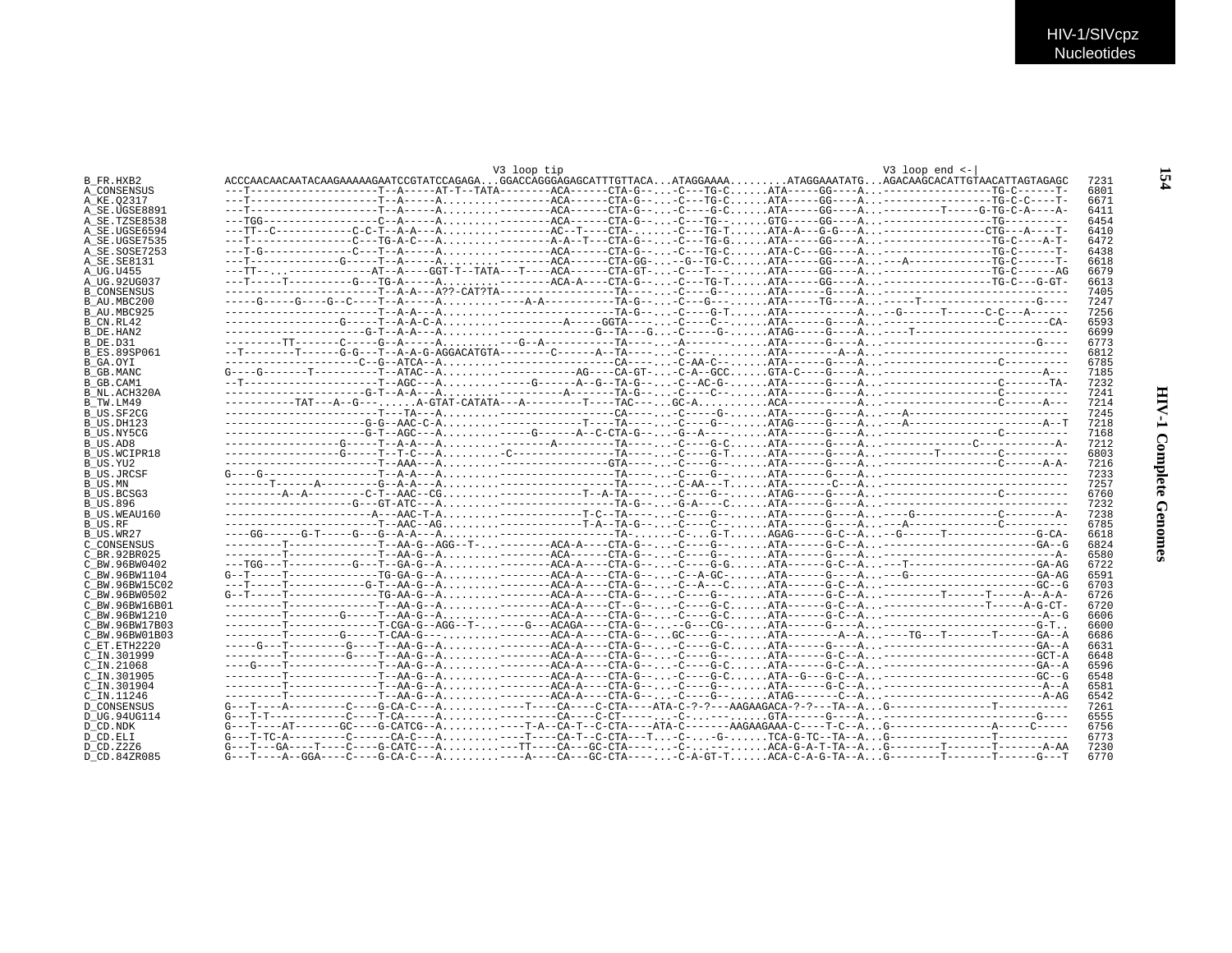| V-1 Complete Genomes |
|----------------------|
|                      |
|                      |
|                      |

|                      |                                                                                                                            | V3 loop tip |  | $V3$ loop end $\leftarrow$ |     |
|----------------------|----------------------------------------------------------------------------------------------------------------------------|-------------|--|----------------------------|-----|
| B FR.HXB2            | ACCCAACAACAATACAAGAAAAAGAATCCGTATCCAGAGAGGACCAGGGAGAGCATTTGTTACAATAGGAAAAATAGGAAATATGAGACAAGCACATTGTAACATTAGTAGAGC         |             |  |                            |     |
| F_CONSENSUS          |                                                                                                                            |             |  |                            |     |
| F1 BE.VI850          | ----------------G--G-T--A-A-T-A-------ACA-A----CTA-G---C----GC-ATA-----G-C--A---A-G----------------G--A-                   |             |  |                            |     |
| F1 BR.93BR020        |                                                                                                                            |             |  |                            |     |
| F2 CM.MP255C         |                                                                                                                            |             |  |                            |     |
| F2 CM.MP257C         | -----------------G---T--A-A---A--------AC------CTA-G---C---TG-GATA-----G--CA---A-G----------------GA-AA                    |             |  |                            |     |
| F1 FI.FIN9363        |                                                                                                                            |             |  |                            |     |
| F1 FR.MP411          |                                                                                                                            |             |  |                            |     |
| G CONSENSUS          | ------------------------T--A-CA---GGA-TT--------ACA---G--CTA-G---C---TG-CATA-----G-C--A-----?-------------TG---------AG    |             |  |                            |     |
| G BE.DRCBL           | -----------------G---TG-AGCA--T--------ACA------CTA-----C----G--GTA-----G-C--A---A-G-----------TG-----T-GA-                |             |  |                            |     |
| G FI.HH87932         | -----------------------T--A-ACC---G-----ACA---GC-CTA-G---C---GG-CATA----------A-----G-------G-TG-----G--AG                 |             |  |                            |     |
| G NG.92NG083         | ------T----------------T--A-CA----------ACA--G--CTA-G---C---TG-TATA-----G-C--A----------------TG--------AT                 |             |  |                            |     |
| G SE.SE6165          | ----------------TG----G--AA-A--GGGA-TT--------ACA-A-G--CTA-G---C---TGCCATA-----G-C--A-----------------TG---C--A-AG         |             |  |                            |     |
| H CONSENSUS          | ---T-----T-----G--------T--A-A-T-A--G----ACA------CTA-G---C---TG-CATC------G----A-------------------T-----G--AA            |             |  |                            |     |
| H BE.VI991           | -A-AGG---T-----G--------T--A-----A--G-----ACA------CTA-G---C---TG-CATC-----G----A----G----T-------T-----G--AA              |             |  |                            |     |
| H BE.VI997           |                                                                                                                            |             |  |                            |     |
| H CF.90CF056         |                                                                                                                            |             |  |                            |     |
| J SE.SE91733         |                                                                                                                            |             |  |                            |     |
| J_SE.SE92809         |                                                                                                                            |             |  |                            |     |
| K CM.MP535C          |                                                                                                                            |             |  |                            |     |
| K CD.EOTB11C         |                                                                                                                            |             |  |                            |     |
| CRF01 AE CONSENSUS   | ----TT--------?----C---T-CAAC---A--------AC---T---CTA--G--C----G-CATA-?----------A---A-----T-----G-G----A-G--A-            |             |  |                            |     |
| CRF01 AE CF.90CF402  |                                                                                                                            |             |  |                            |     |
| CRF01 AE TH.93TH253  | ----TT-T------A----C--G-CATC---A----A---AC---T-C-CTA--G--C----G-CATA-C----------AG--A--C--T-----G-G----A-G--A-             |             |  |                            |     |
| CRF01 AE TH.CM240    | ----TC-------------C---T--AAC---A--------AC---T---CTA--G--C----G-TATA------------A---A-----T-----G-G----A-G--A-            |             |  |                            |     |
| CRF02 AG CONSENSUS   |                                                                                                                            |             |  |                            |     |
| CRF02 AG DJ.DJ263    |                                                                                                                            |             |  |                            |     |
|                      |                                                                                                                            |             |  |                            |     |
| CRF02 AG DJ.DJ264    |                                                                                                                            |             |  |                            |     |
| CRF02 AG NG.IBNG     |                                                                                                                            |             |  |                            |     |
| CRF03 AB RU.KAL153   |                                                                                                                            |             |  |                            |     |
| CRF04 cpx CONSENSUS  |                                                                                                                            |             |  |                            |     |
| CRF04 cpx CY.94CY032 |                                                                                                                            |             |  |                            |     |
| CRF04 cpx GR.97PVMY  |                                                                                                                            |             |  |                            |     |
| CRF04 cpx GR.97PVCH  | $C-TT----------G--GG---TGAA-----GGT-T---G----ACACA---GGTA-G-----C---T--CATAG----G----A-----------------.$                  |             |  |                            |     |
| AC IN.21301          |                                                                                                                            |             |  |                            |     |
| AC RW.92RW009        |                                                                                                                            |             |  |                            |     |
| AC SE.ETSE9488       | G--TGG-------------GG--TG-A-A---A-------ACA---G--CTA-G---C---TG-CATA-C---GG----A---A------------TTG-C-A-G--A-              |             |  |                            |     |
| AC ZM.ZAM184         | ----GG-------------G---T-----CT-T--------ACA---C--CTA-----ATG-CATA-----GG----A---------T-----GT--C-ACGA-A-                 |             |  |                            |     |
| ACD SE.SE8603        | ---T-------------G--C--T--A-----A---------ACA------CTA-G---C---TGCCATA-C---GG----A-----------------TG-C------T-            |             |  |                            |     |
| AD SE.KESE7108       |                                                                                                                            |             |  |                            |     |
| ADH NO.NOGIL3        | -ATAGC---------G--------T--A-A---A-G----ACA------CTA-G--GC--AGCC-GTC-----G----A-----G--------C-T------GA--G                |             |  |                            |     |
| ADU CD.MAL           | $G$ --TGGA------------G-G-G--A-A-T-- --C-----CA----C-CTA---- -C---G ATAG----G-----A ---AG----T------CT----A-GA-A-          |             |  |                            |     |
| AG NG.92NG003        |                                                                                                                            |             |  |                            |     |
| AGU CD.Z321B         |                                                                                                                            |             |  |                            |     |
| AGJ AU BFP90         |                                                                                                                            |             |  |                            |     |
| AGJ ML.95ML84        | -----GT-----------G-----T--A-CCC-T---------CA---G--CTA-G---C---TG-CATA------G----A---------T--------TG--------A-           |             |  |                            |     |
| AJU BW.98-2117       | ---TGC--------------G-T--A-AC-CG-------ACA--TGC-CTA-G---C---GGC-GTAG----G----A----------------TG--------AA                 |             |  |                            |     |
| BF BR.93BR029        |                                                                                                                            |             |  |                            |     |
| MO CM.97CAMP645MO    | -A-ATGG--TC-GT--GT-C--GAG--A-C---A--T---AT-GCCTGG-ACAGC-TG-GC-T-G-GAAAGACAAA-ACAC--C-GGCTCG--GTC----G----CC-GTA--AC-CCT-   |             |  |                            |     |
| O CM.ANT70           | ---AC-A-TAG-C-T-C--GAG--GA-A--A--T---AT-GCCTGG-ACAGC-TGGGA-----GGG-ACAGC------C-GCTCA--GGC---TT----C--GTA--A-GCCA-         |             |  |                            |     |
| O CM.MVP5180         | -GAAGGA-TTGCAGAGGT-C--GAT--ATA--CA--T---AT----TGGCGCAG--TGACAC-TAA--G-AGTAACAAT-C-TC-CCA-GATCA--GGT---TT-----CATA--A--AGA- |             |  |                            |     |
| N CM.YBF30           | G--AGGA--T------G--GG-CAGG-G-AG--A-----T-CT-TGA-----TA--AC----A----ATAG-----G-C--T--------T-C-----TG-CTC--A--A             |             |  |                            |     |
| SIVCPZUS             |                                                                                                                            |             |  |                            |     |
| SIVCPZGAB            |                                                                                                                            |             |  |                            |     |
|                      | ---AGGA--T-GG---GT--G--ATC-A-AA--A-------A-TGA-T--CTA--ACG---A--T-GCA-C----G-C-CT--GA----GTTC----CAG-C-A--AGA-             |             |  |                            |     |
| SIVCPZANT            |                                                                                                                            |             |  |                            |     |
| Env gp120            | <u>_P_N_N_N_T_R_K_R_I_R_I_Q_R_._G_P_G_R_A_F_V_T_._I_G_K_.__.I_G_N_M_._R_Q_A_H_C_N_I_S_R_A</u>                              | V3 loop tip |  | $V3$ loop end $\leftarrow$ | Env |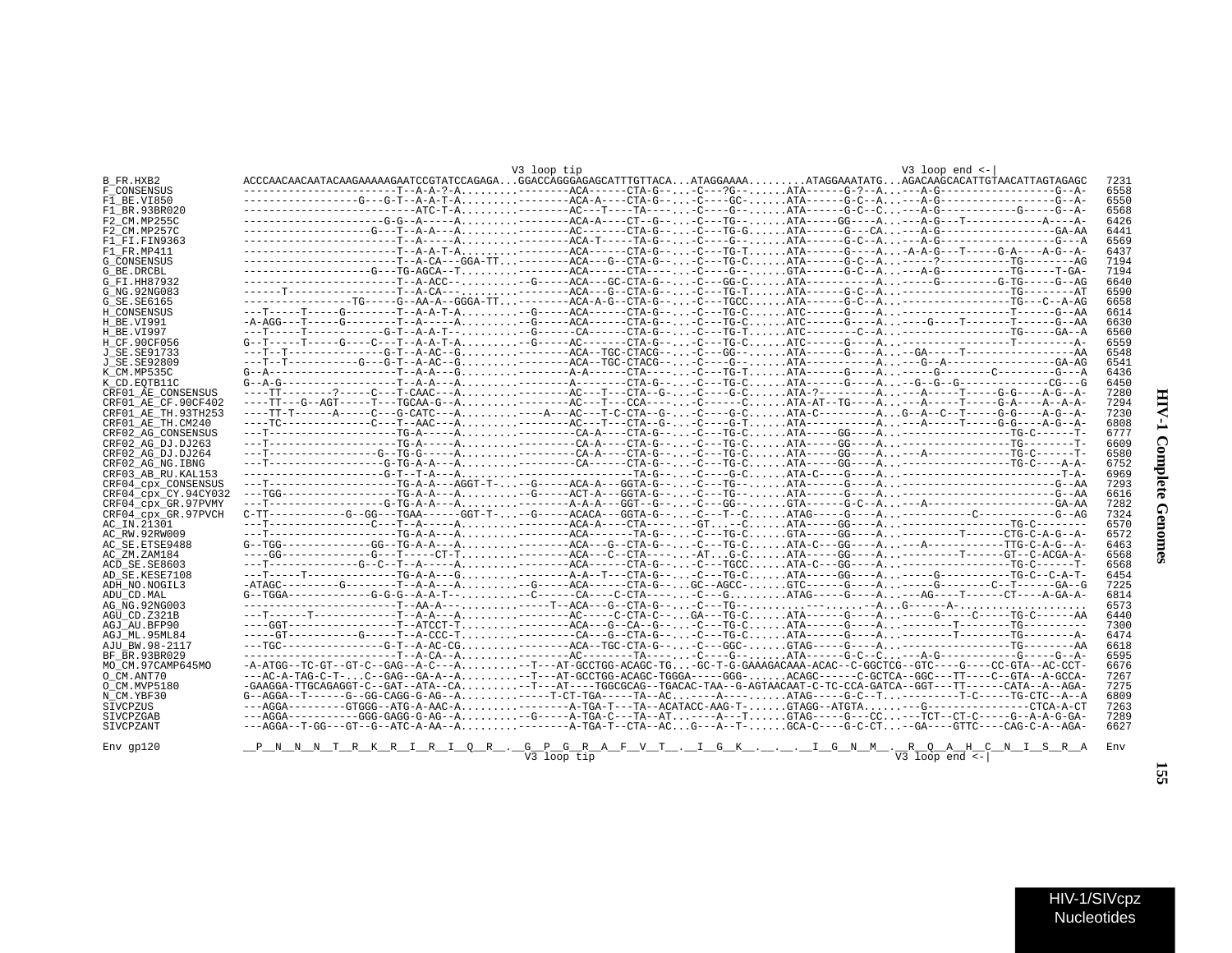| B FR.HXB2           |                                                                                                                   | 7342 |
|---------------------|-------------------------------------------------------------------------------------------------------------------|------|
| A CONSENSUS         |                                                                                                                   | 6907 |
| A KE.02317          |                                                                                                                   | 6779 |
| A SE.UGSE8891       |                                                                                                                   | 6519 |
| A SE.TZSE8538       |                                                                                                                   | 6562 |
| A SE.UGSE6594       |                                                                                                                   | 6518 |
| A SE.UGSE7535       |                                                                                                                   | 6580 |
| A SE.SOSE7253       |                                                                                                                   | 6543 |
| A SE. SE8131        |                                                                                                                   | 6723 |
| A UG.U455           | $GG - C = - - - - G + - - A - C = - - - - G - - - - \ldots$                                                       | 6787 |
| A UG.92UG037        | -C-----------A------C-C---G---T-GAAC--------A--T-T-GGAAC--C--T------------------TAGC--------------TTT-------AC--- | 6721 |
| <b>B CONSENSUS</b>  |                                                                                                                   | 7521 |
| B AU.MBC200         |                                                                                                                   | 7358 |
| B AU.MBC925         |                                                                                                                   | 7364 |
| B CN.RL42           |                                                                                                                   | 6701 |
| B DE.HAN2           |                                                                                                                   | 6813 |
| B DE.D31            |                                                                                                                   | 6881 |
| <b>B ES.89SP061</b> |                                                                                                                   | 6920 |
| B GA.OYI            |                                                                                                                   | 6893 |
| B GB.MANC           |                                                                                                                   | 7293 |
| B GB.CAM1           |                                                                                                                   | 7340 |
| B NL.ACH320A        |                                                                                                                   | 7349 |
| B TW.LM49           |                                                                                                                   | 7322 |
| B US.SF2CG          |                                                                                                                   | 7356 |
| B US.DH123          |                                                                                                                   | 7326 |
| B US.NY5CG          |                                                                                                                   | 7276 |
| B US.AD8            |                                                                                                                   | 7323 |
| B US.WCIPR18        |                                                                                                                   | 6914 |
| B US.YU2            |                                                                                                                   | 7327 |
| <b>B US.JRCSF</b>   |                                                                                                                   | 7341 |
| B US.MN             |                                                                                                                   | 7365 |
| B US.BCSG3          |                                                                                                                   | 6868 |
| <b>B US.896</b>     |                                                                                                                   | 7340 |
| B US.WEAU160        |                                                                                                                   | 7352 |
| B US.RF             |                                                                                                                   | 6893 |
| B US.WR27           |                                                                                                                   | 6732 |
| C CONSENSUS         |                                                                                                                   | 6932 |
| C BR. 92BR025       |                                                                                                                   | 6688 |
| C BW.96BW0402       |                                                                                                                   | 6830 |
| C BW.96BW1104       | $TC------A---C-CAG-G--AT-GAA------A---C-CCT------GGA---GGA---G---G---G---G------T---TT---A C---A$                 | 6699 |
| C BW.96BW15C02      |                                                                                                                   | 6811 |
| C BW.96BW0502       |                                                                                                                   | 6834 |
| C BW.96BW16B01      |                                                                                                                   | 6828 |
| C BW. 96BW1210      |                                                                                                                   | 6714 |
| C BW.96BW17B03      |                                                                                                                   | 6704 |
| C BW.96BW01B03      |                                                                                                                   | 6794 |
| C ET. ETH2220       |                                                                                                                   | 6739 |
| C IN.301999         |                                                                                                                   | 6756 |
| $C$ IN. 21068       |                                                                                                                   | 6704 |
| C IN.301905         |                                                                                                                   | 6656 |
| C IN.301904         |                                                                                                                   | 6689 |
| C IN.11246          |                                                                                                                   | 6650 |
| <b>D CONSENSUS</b>  |                                                                                                                   | 7369 |
| D UG.94UG114        |                                                                                                                   | 6663 |
| D CD.NDK            |                                                                                                                   | 6864 |
| D CD.ELI            |                                                                                                                   | 6881 |
| D CD.Z2Z6           |                                                                                                                   | 7338 |
| D CD.84ZR085        |                                                                                                                   | 6878 |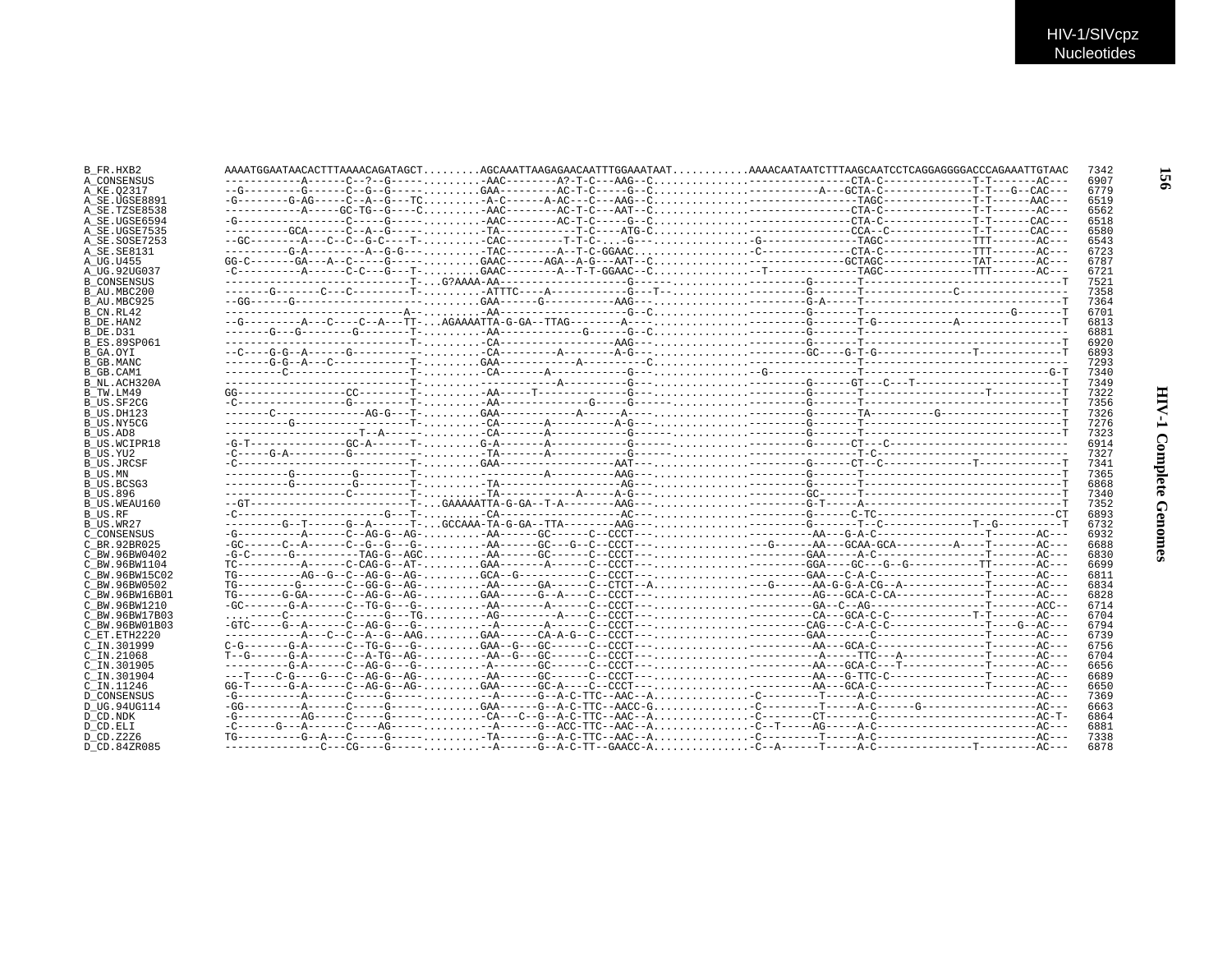| B FR.HXB2                 |                                                                                                                                         |  | 7342 |
|---------------------------|-----------------------------------------------------------------------------------------------------------------------------------------|--|------|
| F CONSENSUS               |                                                                                                                                         |  | 6663 |
| F1 BE.VI850               |                                                                                                                                         |  | 6661 |
| F1 BR.93BR020             |                                                                                                                                         |  | 6676 |
| F2 CM.MP255C              |                                                                                                                                         |  | 6531 |
| F2 CM.MP257C              |                                                                                                                                         |  | 6546 |
| F1 FI.FIN9363             |                                                                                                                                         |  | 6674 |
| F1 FR.MP411               |                                                                                                                                         |  | 6542 |
| <b>G CONSENSUS</b>        | --------?-G-G-?G-----GA-TG-CA?AGCAC--C---GA--ATC---AAT----GCAGC-G-AC----CT------CTC---TG--------------T-------AC---                     |  | 7305 |
| G BE.DRCBL                | ---------G-G--GC---GGG-TG-CCAGGCA---C--CAG---T-C---ATT-----G-GC---GAA-----CTC---T------------T-------AC---                              |  | 7302 |
| G FI.HH87932              |                                                                                                                                         |  | 6745 |
| G NG. 92NG083             | --------GGG-G-TG-----GA-TG-CA-AGCAC-GC----GA--ATC-A-AAT----G-AC----C------CTC---TG-----------T------AC---                               |  | 6698 |
| G SE. SE6165              | ---------AG-GG-C---C-GA-TG-C--- GCAG--C--G-GA--ATC---AAT--G-GCAGC G-G-AC----C------CTC---TG--------------T-------AC---                  |  | 6772 |
|                           | -?---------G-----C-C---G---T-CAC----G--A?-T-C----AC---G---------T-----A-C-CA-------------ATG---G--A?---                                 |  | 6719 |
| H CONSENSUS<br>H BE.VI991 | -C--------G-G--C---C-CA--G--ATC-C-------G--AGCT-C----AC--------------T--AC-A-C-C--G----------TAT---G---A----                            |  | 6738 |
| <b>H BE VT997</b>         |                                                                                                                                         |  | 6668 |
|                           |                                                                                                                                         |  |      |
| H CF.90CF056              |                                                                                                                                         |  | 6667 |
| J SE. SE91733             |                                                                                                                                         |  | 6653 |
| J SE. SE92809             |                                                                                                                                         |  | 6646 |
| K CM.MP535C               |                                                                                                                                         |  | 6547 |
| K CD.EOTB11C              | ------------AGT---------G--A--GAA-------A--G--C---AAT???-CA?G------G---C-A-C-C-------------A-T-T-------AC--T                            |  | 6555 |
| CRF01 AE CONSENSUS        |                                                                                                                                         |  | 7387 |
| CRF01 AE CF.90CF402       |                                                                                                                                         |  | 7405 |
| CRF01 AE TH.93TH253       | -----------AGT------T---G--A--GAA-------A---G--C---AAT---GG-AC----G---C---C---C-A--------A--T-T------AC--T                              |  | 7338 |
| CRF01 AE TH.CM240         |                                                                                                                                         |  | 6913 |
| CRF02 AG CONSENSUS        |                                                                                                                                         |  | 6885 |
| CRF02 AG DJ.DJ263         | -G---------GA-----C-----G-G--- - CAC-------GA-G--C---AAC - - GCTA-C-----------TAT--------AC---                                          |  | 6714 |
| CRF02 AG DJ.DJ264         |                                                                                                                                         |  | 6685 |
| CRF02 AG NG. IBNG         | -G-----------A-----C-T---G---T--CAC------AGACGT-C---AAG--CCCC---------GCTA-CC---T---------TGT-------AC---                               |  | 6860 |
| CRF03 AB RU. KAL153       |                                                                                                                                         |  | 7077 |
| CRF04 CPX CONSENSUS       |                                                                                                                                         |  | 7400 |
| CRF04 cpx CY.94CY032      | $TG-T----G---G---G---GT---AG---AG---$                                                                                                   |  | 6724 |
| CRF04 CDX GR.97PVMY       |                                                                                                                                         |  | 7390 |
| CRF04 CDX GR.97PVCH       |                                                                                                                                         |  | 7432 |
| AC_IN.21301               |                                                                                                                                         |  | 6678 |
| AC RW.92RW009             | ----------GA------C--A--G----AGAA--------TC-CT-C----AG--C-T--C---------T------A-C------G-----TTT-------AC---                            |  | 6683 |
| AC SE. ETSE9488           |                                                                                                                                         |  | 6571 |
| AC ZM.ZAM184              |                                                                                                                                         |  | 6676 |
| ACD SE.SE8603             |                                                                                                                                         |  | 6676 |
| AD SE.KESE7108            | -GC-----------G---C----G---T--TAC-------AG-T-T---AAC--C-G--------A----CTA-C-------------T-T------CAC---                                 |  | 6562 |
| ADH NO. NOGIL3            | --GT----TG--G--C--C-CA-AG----C-CAC-----R--C----A-T-------------T--C--CGC----G---------TAT---G---AC---                                   |  | 7333 |
| ADU CD.MAL                |                                                                                                                                         |  | 6922 |
| AG NG.92NG003             |                                                                                                                                         |  | 6674 |
| AGU CD.Z321B              | -G------G-G-A------TCCA--G----- GCAC--------A----C----T-----CAAGA. C-GAT---------GCTA-C--------------TGT-------AC---                    |  | 6554 |
| AGJ AU.BFP90              | ---T----CAG-T-TAC--GG-G-AG-GAAGGTA---C--GA----GTT---AAT--CC-CAC----C------TC---TG------------T------AC---                               |  | 7408 |
| AGJ ML.95ML84             |                                                                                                                                         |  | 6579 |
| AJU BW.98-2117            |                                                                                                                                         |  | 6723 |
| BF BR.93BR029             | ---------G-G--G--A--G-AGGGCA--G---AGCCT--T--CCCT---GC---------AA-----CTC----------------T-------ACC--T                                  |  | 6703 |
| MO CM.97CAMP645MO         | TG-----CA-GAG-C---G----A-C----GAA--GT-T---GA-CTGATGAACAAT-CAGG-AATACTGATAAT-CT---G-G--A--C--T--TAG-A-T--T--A--T-----GG-ATCCTT           |  | 6802 |
| O CM.ANT70                | TG-T---GGA--A-TA--------A-C----GAA--GT-T---GA-CT-GT-AACAAT-CAGG-AGT-TT-AC--G-CA--C--T--CAG-AGC--T--A--T-T---GG-AACCCA                   |  | 7384 |
| O CM.MVP5180              | TGT----G-A--TG-CC--C----A-C----ATA--GT-T----ATCTTGT-AACCA--CAG-GAATGTT--C-----A--C-GCAG-A-TAGT--T--A--TG-----G-AAGCCA                   |  | 7392 |
| N CM.YBF30                | -CT----G-ACCA-TG-GG--TAGA-C-AGAGAGG--A---AGA--ATCC-G--G--A--CAACT---CT-C-GGGC-CGAG-GAGGAAT-A---A----T----G-GAC-CA                       |  | 6923 |
| SIVCPZUS                  | $G-C---G-G--ACAGAG---T-C-CTTTAGAG-TA-T-AA--AG---GC-AACCTG-CAAGG--GAG---A-TT-C-AATG---A---A---G-G---A$                                   |  | 7371 |
| SIVCPZGAB                 | C-C-------CGA--GG-GG--G-AG--AAAAAGGCTTTAGC-ACCTC-TC-A-TCGAAC-GCAGCC-AC----CAC-C--CAG-G----T-----A--T-----GG-CAC-CA                      |  | 7403 |
| SIVCPZANT                 | GCT----G-AC-AG-ACGT--CA-A-C--AGCACGTTCTTGCGG-GCATT-GA--A--G-A-AC--C--AACC-TG-G-A--CAA-ATG-AC--T-CA--AT--A--T--T---G-AAA-GT              |  | 6750 |
|                           |                                                                                                                                         |  |      |
| $Env$ $qp120$             | <u>__K__W__N__N__T__L__K__Q__T__A__,___,__S__K__L__R___R___F_G__N__N__,__,__,__,___K__T__I__F__K_T__G__S__S__G__G__D__P___E__I_V__T</u> |  | Env  |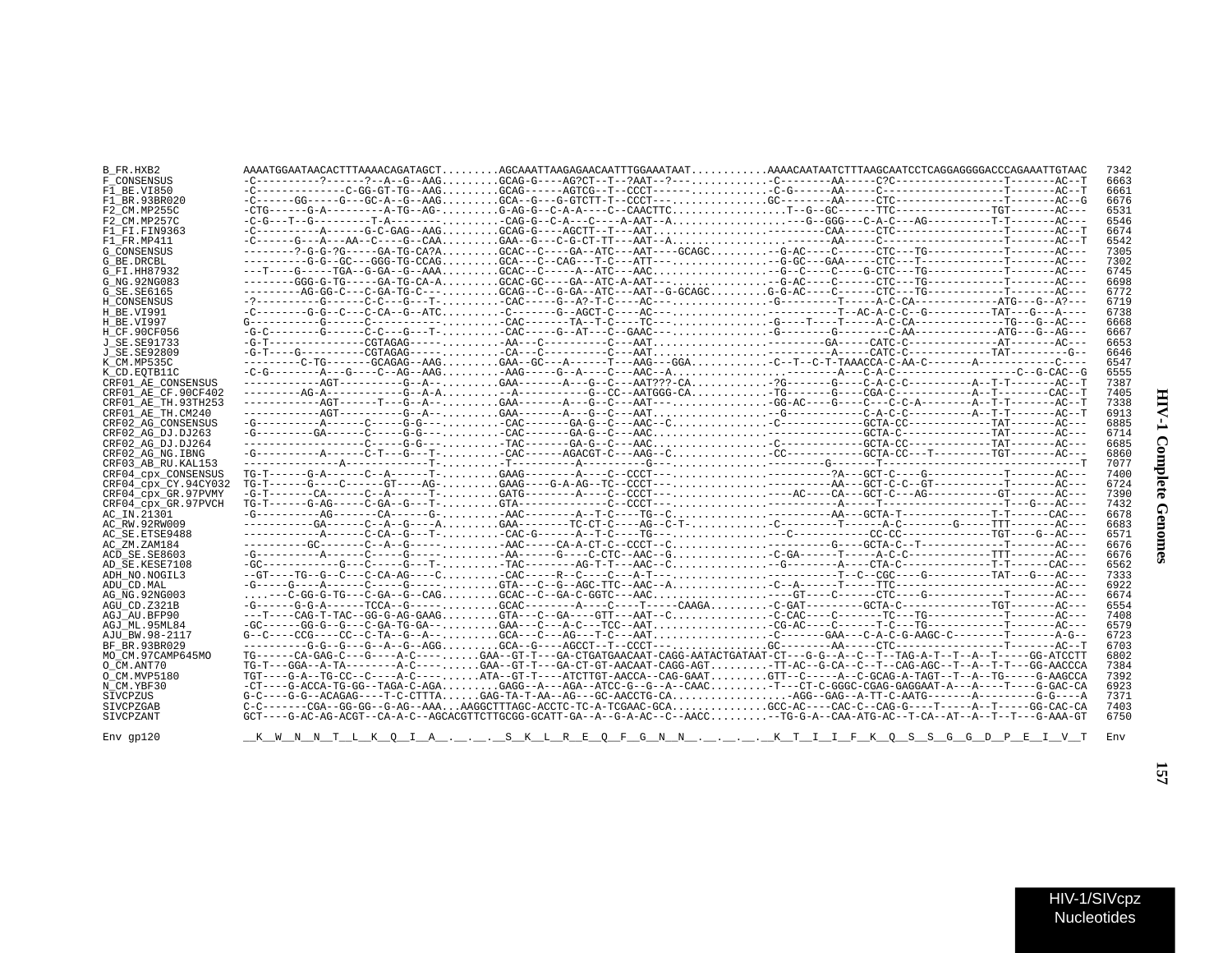| B_FR.HXB2           |  |  | $GCACAGTTTTTATTGTGGAGGGGAATTTTTCTACTGTTATTTCAATACACACTGTTTTAATAGTACTTGGTTTAATAGTACTTGGABTACTGA$ |  |  | 7432 |
|---------------------|--|--|-------------------------------------------------------------------------------------------------|--|--|------|
| A CONSENSUS         |  |  |                                                                                                 |  |  | 7006 |
| A KE.02317          |  |  |                                                                                                 |  |  | 6875 |
| A SE.UGSE8891       |  |  |                                                                                                 |  |  | 6621 |
| A SE.TZSE8538       |  |  |                                                                                                 |  |  | 6664 |
| A SE.UGSE6594       |  |  | A--T-----------AA---A----------T-----A--T--AGC-------C--C--G---AG-AACG---ACACTCAGGGGTCA-A--GCAC |  |  | 6620 |
| A SE.UGSE7535       |  |  |                                                                                                 |  |  | 6682 |
|                     |  |  |                                                                                                 |  |  |      |
| A SE.SOSE7253       |  |  |                                                                                                 |  |  | 6642 |
| A SE.SE8131         |  |  |                                                                                                 |  |  | 6807 |
| A UG.U455           |  |  |                                                                                                 |  |  | 6865 |
| A UG.92UG037        |  |  |                                                                                                 |  |  | 6802 |
| <b>B CONSENSUS</b>  |  |  |                                                                                                 |  |  | 7623 |
| B AU.MBC200         |  |  |                                                                                                 |  |  | 7454 |
| B AU.MBC925         |  |  |                                                                                                 |  |  | 7451 |
|                     |  |  |                                                                                                 |  |  | 6779 |
| B CN.RL42           |  |  |                                                                                                 |  |  |      |
| B DE.HAN2           |  |  |                                                                                                 |  |  | 6891 |
| B DE.D31            |  |  |                                                                                                 |  |  | 6959 |
| <b>B ES.89SP061</b> |  |  |                                                                                                 |  |  | 7007 |
| B GA.OYI            |  |  |                                                                                                 |  |  | 6971 |
| B GB.MANC           |  |  |                                                                                                 |  |  | 7380 |
| B GB.CAM1           |  |  |                                                                                                 |  |  | 7436 |
| B NL.ACH320A        |  |  |                                                                                                 |  |  | 7439 |
|                     |  |  |                                                                                                 |  |  |      |
| B TW.LM49           |  |  |                                                                                                 |  |  | 7409 |
| B US.SF2CG          |  |  |                                                                                                 |  |  | 7440 |
| B US.DH123          |  |  |                                                                                                 |  |  | 7404 |
| B US.NY5CG          |  |  |                                                                                                 |  |  | 7372 |
| B US.AD8            |  |  |                                                                                                 |  |  | 7416 |
| B US.WCIPR18        |  |  |                                                                                                 |  |  | 6996 |
| B_US.YU2            |  |  |                                                                                                 |  |  | 7399 |
|                     |  |  |                                                                                                 |  |  |      |
| <b>B US.JRCSF</b>   |  |  |                                                                                                 |  |  | 7419 |
| B US.MN             |  |  |                                                                                                 |  |  | 7449 |
| B US.BCSG3          |  |  |                                                                                                 |  |  | 6967 |
| <b>B US.896</b>     |  |  |                                                                                                 |  |  | 7418 |
| B US.WEAU160        |  |  |                                                                                                 |  |  | 7436 |
| B US.RF             |  |  |                                                                                                 |  |  | 6971 |
| B US.WR27           |  |  |                                                                                                 |  |  | 6810 |
|                     |  |  |                                                                                                 |  |  | 7029 |
| C CONSENSUS         |  |  |                                                                                                 |  |  |      |
| C BR. 92BR025       |  |  |                                                                                                 |  |  | 6772 |
| C BW.96BW0402       |  |  |                                                                                                 |  |  | 6914 |
| C BW.96BW1104       |  |  |                                                                                                 |  |  | 6768 |
| C BW.96BW15C02      |  |  |                                                                                                 |  |  | 6895 |
| C BW.96BW0502       |  |  |                                                                                                 |  |  | 6924 |
| C BW.96BW16B01      |  |  |                                                                                                 |  |  | 6918 |
| C BW.96BW1210       |  |  |                                                                                                 |  |  | 6796 |
|                     |  |  |                                                                                                 |  |  | 6794 |
| C BW.96BW17B03      |  |  |                                                                                                 |  |  |      |
| C BW.96BW01B03      |  |  |                                                                                                 |  |  | 6878 |
| C ET. ETH2220       |  |  |                                                                                                 |  |  | 6817 |
| C IN.301999         |  |  | A--T--C----------A-----------------T--C---A--T--AGC------G-----CC-GTTT---CC--A-G----AAG         |  |  | 6840 |
| $C$ IN. 21068       |  |  |                                                                                                 |  |  | 6797 |
| C IN.301905         |  |  |                                                                                                 |  |  | 6734 |
| C IN.301904         |  |  |                                                                                                 |  |  | 6767 |
|                     |  |  |                                                                                                 |  |  | 6734 |
| C IN.11246          |  |  |                                                                                                 |  |  |      |
| <b>D CONSENSUS</b>  |  |  |                                                                                                 |  |  | 7458 |
| D UG.94UG114        |  |  |                                                                                                 |  |  | 6747 |
| D CD.NDK            |  |  |                                                                                                 |  |  | 6948 |
| D CD.ELI            |  |  |                                                                                                 |  |  | 6974 |
| D CD.Z2Z6           |  |  |                                                                                                 |  |  | 7425 |
|                     |  |  |                                                                                                 |  |  | 6956 |
| D CD.84ZR085        |  |  |                                                                                                 |  |  |      |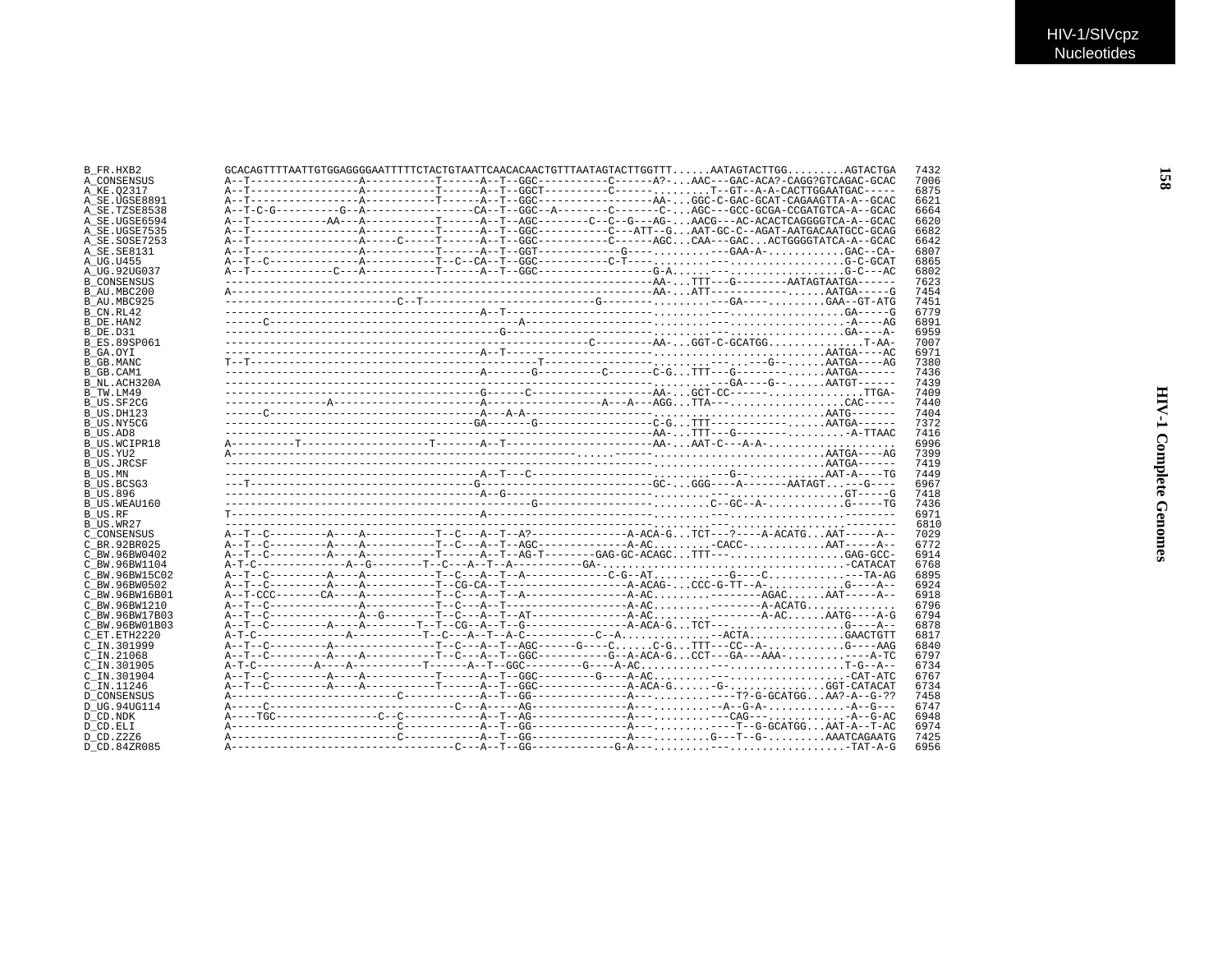| B FR.HXB2            |  |  |  |  |  | $GCACAGTTTTAATTGTGGAGGGGAATTTTTCTACTGATGATATCAACACAGTTTTTAATAGTACTTGGTTTAATAGTACTTGGAGTACTGA$                  | 7432 |
|----------------------|--|--|--|--|--|----------------------------------------------------------------------------------------------------------------|------|
| F CONSENSUS          |  |  |  |  |  |                                                                                                                | 6743 |
|                      |  |  |  |  |  |                                                                                                                |      |
| F1 BE.VI850          |  |  |  |  |  |                                                                                                                | 6727 |
| F1 BR.93BR020        |  |  |  |  |  |                                                                                                                | 6742 |
| F2 CM.MP255C         |  |  |  |  |  |                                                                                                                | 6597 |
| F2 CM.MP257C         |  |  |  |  |  |                                                                                                                | 6627 |
| F1 FI.FIN9363        |  |  |  |  |  |                                                                                                                | 6740 |
|                      |  |  |  |  |  |                                                                                                                |      |
| F1 FR.MP411          |  |  |  |  |  |                                                                                                                | 6600 |
| <b>G CONSENSUS</b>   |  |  |  |  |  |                                                                                                                | 7376 |
| G BE.DRCBL           |  |  |  |  |  |                                                                                                                | 7371 |
| G FI.HH87932         |  |  |  |  |  |                                                                                                                | 6814 |
| G NG. 92NG083        |  |  |  |  |  |                                                                                                                | 6767 |
|                      |  |  |  |  |  |                                                                                                                | 6844 |
| G SE.SE6165          |  |  |  |  |  | A--T-----C-T----A-----A--G--------T------A--T--GGC---------TCA-GCCTGTTGAG                                      |      |
| H CONSENSUS          |  |  |  |  |  |                                                                                                                | 6817 |
| H BE.VI991           |  |  |  |  |  |                                                                                                                | 6837 |
| H BE.VI997           |  |  |  |  |  |                                                                                                                | 6752 |
| H CF.90CF056         |  |  |  |  |  |                                                                                                                | 6751 |
|                      |  |  |  |  |  |                                                                                                                |      |
| J SE. SE91733        |  |  |  |  |  |                                                                                                                | 6737 |
| J SE. SE92809        |  |  |  |  |  |                                                                                                                | 6730 |
| K CM.MP535C          |  |  |  |  |  |                                                                                                                | 6605 |
| K CD.EOTB11C         |  |  |  |  |  |                                                                                                                | 6613 |
| CRF01 AE CONSENSUS   |  |  |  |  |  |                                                                                                                | 7480 |
|                      |  |  |  |  |  |                                                                                                                |      |
| CRF01 AE CF.90CF402  |  |  |  |  |  |                                                                                                                | 7493 |
| CRF01 AE TH.93TH253  |  |  |  |  |  |                                                                                                                | 7416 |
| CRF01 AE TH.CM240    |  |  |  |  |  |                                                                                                                | 6991 |
| CRF02 AG CONSENSUS   |  |  |  |  |  |                                                                                                                | 6976 |
|                      |  |  |  |  |  |                                                                                                                | 6810 |
| CRF02 AG DJ.DJ263    |  |  |  |  |  |                                                                                                                |      |
| CRF02 AG DJ.DJ264    |  |  |  |  |  |                                                                                                                | 6772 |
| CRF02 AG NG. IBNG    |  |  |  |  |  |                                                                                                                | 6947 |
| CRF03 AB RU. KAL153  |  |  |  |  |  |                                                                                                                | 7155 |
| CRF04 CDX CONSENSUS  |  |  |  |  |  | A--T--C-----------------------------C---A--T--G?------------------A-ACA-G?TT---------AAATA?--AA-               | 7490 |
|                      |  |  |  |  |  |                                                                                                                |      |
| CRF04 CDX CY.94CY032 |  |  |  |  |  |                                                                                                                | 6814 |
| CRF04 CDX GR.97PVMY  |  |  |  |  |  |                                                                                                                | 7480 |
| CRF04 CDX GR.97PVCH  |  |  |  |  |  |                                                                                                                | 7525 |
| AC IN.21301          |  |  |  |  |  |                                                                                                                | 6759 |
| AC RW.92RW009        |  |  |  |  |  |                                                                                                                | 6770 |
|                      |  |  |  |  |  |                                                                                                                | 6646 |
| AC SE. ETSE9488      |  |  |  |  |  |                                                                                                                |      |
| AC ZM.ZAM184         |  |  |  |  |  |                                                                                                                | 6760 |
| ACD SE.SE8603        |  |  |  |  |  |                                                                                                                | 6754 |
| AD SE.KESE7108       |  |  |  |  |  |                                                                                                                | 6664 |
| ADH NO.NOGIL3        |  |  |  |  |  |                                                                                                                | 7411 |
|                      |  |  |  |  |  |                                                                                                                | 7006 |
| ADU CD.MAL           |  |  |  |  |  |                                                                                                                |      |
| AG NG. 92NG003       |  |  |  |  |  |                                                                                                                | 6740 |
| AGU CD.Z321B         |  |  |  |  |  |                                                                                                                | 6632 |
| AGJ AU.BFP90         |  |  |  |  |  |                                                                                                                | 7489 |
| AGJ ML.95ML84        |  |  |  |  |  |                                                                                                                | 6645 |
|                      |  |  |  |  |  |                                                                                                                | 6810 |
| AJU BW.98-2117       |  |  |  |  |  |                                                                                                                |      |
| BF BR.93BR029        |  |  |  |  |  |                                                                                                                | 6769 |
| MO CM.97CAMP645MO    |  |  |  |  |  | C-TACA---------CAT--A--G--C-----T----CA--T-TGGGA-------TA---C-TT-CATGT--AG-AACTAACTGT-CCCAA-T                  | 6898 |
| O CM.ANT70           |  |  |  |  |  | $TTTACAC---C---CAT---AT---C---T---T---CA--G-TA-GA---T---TA---C-TT-CATGT---C-G-A$                               | 7471 |
| O CM.MVP5180         |  |  |  |  |  | TTTACA------C---CAT--A-----C--T--T----CA--T-TGGGA-------CTA-----TTA-C-CT----AAA-TCCGGATGCCAGGAGAT              | 7491 |
|                      |  |  |  |  |  |                                                                                                                |      |
| N CM.YBF30           |  |  |  |  |  | $\texttt{CTTA-TG-C---A---A---A--G----T---CA-TT-CA--T-A----GAGGAA-TAC---\texttt{AAGG-TAC---}\texttt{AAGG-G-CA}$ | 7002 |
| SIVCPZUS             |  |  |  |  |  | TATG-TGC-------------A--------T--T------A---TT-CC--A-----C-TG--C-ACAACAAT-CCGAC-ACACC                          | 7456 |
| SIVCPZGAB            |  |  |  |  |  |                                                                                                                | 7472 |
| SIVCPZANT            |  |  |  |  |  |                                                                                                                | 6826 |
|                      |  |  |  |  |  |                                                                                                                |      |
|                      |  |  |  |  |  |                                                                                                                | Env  |
| $Env$ qp $120$       |  |  |  |  |  | H S F N C G G E F F Y C N S T O L F N S T W F N S T W S T E                                                    |      |

Nucleotides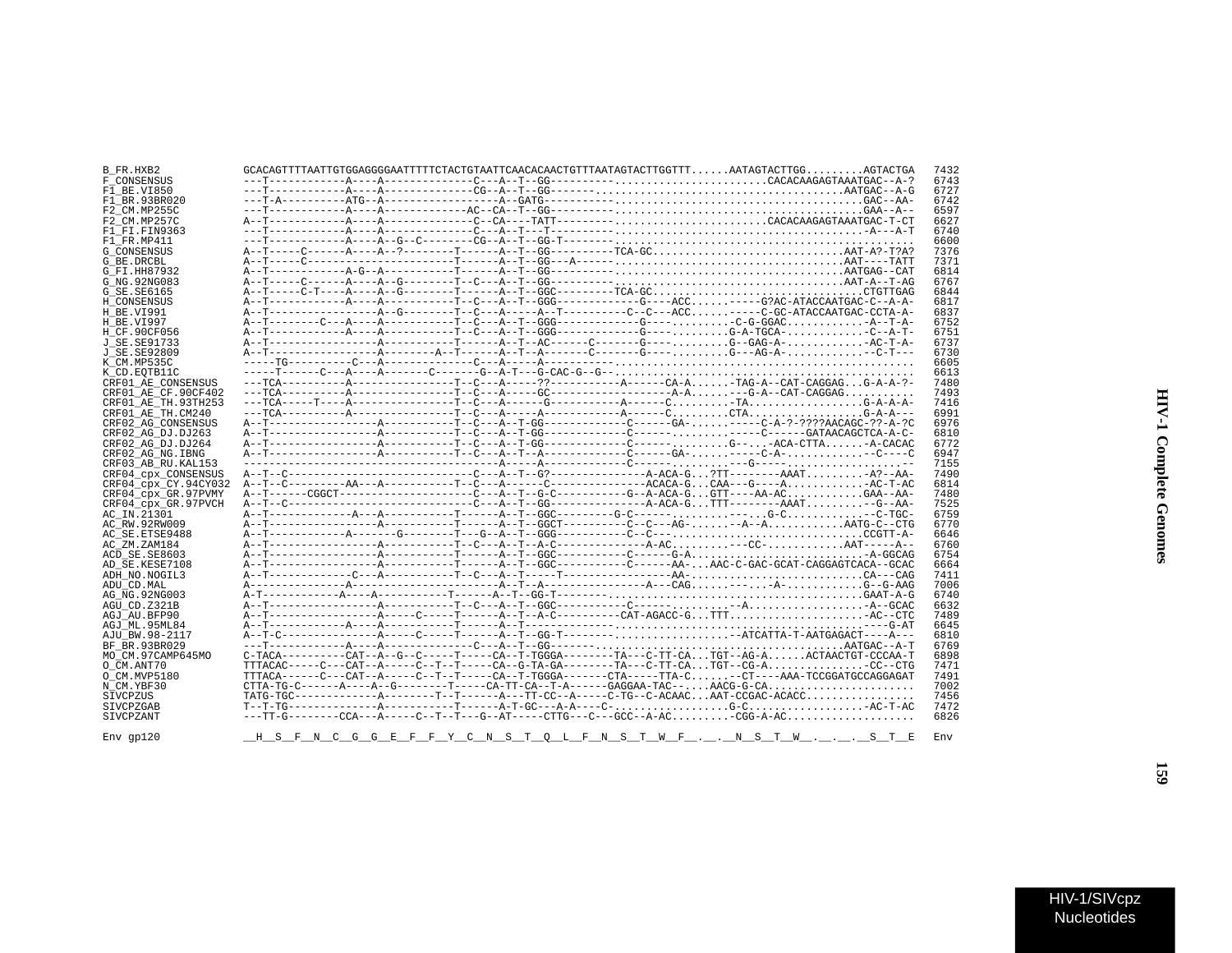| B FR.HXB2           | AGGGTCAAATAACACAAAGAAAGTAAAGAAATAACACCTCCCATGCAAATAAAACAAATTATAACATGTGCAAAAGGAAAAGCAATGTATGCCCTCCCATCAGTGGAAAATTAGGTC                                                                                                                                                  | 7561 |
|---------------------|------------------------------------------------------------------------------------------------------------------------------------------------------------------------------------------------------------------------------------------------------------------------|------|
| A CONSENSUS         |                                                                                                                                                                                                                                                                        | 7132 |
| A KE.02317          |                                                                                                                                                                                                                                                                        | 6998 |
| A SE.UGSE8891       |                                                                                                                                                                                                                                                                        | 6726 |
| A SE.TZSE8538       |                                                                                                                                                                                                                                                                        | 6778 |
| A SE.UGSE6594       |                                                                                                                                                                                                                                                                        | 6734 |
| A SE.UGSE7535       |                                                                                                                                                                                                                                                                        | 6799 |
|                     |                                                                                                                                                                                                                                                                        | 6756 |
| A SE.SOSE7253       |                                                                                                                                                                                                                                                                        |      |
| A SE.SE8131         |                                                                                                                                                                                                                                                                        | 6936 |
| A UG.U455           |                                                                                                                                                                                                                                                                        | 6991 |
| A UG.92UG037        |                                                                                                                                                                                                                                                                        | 6922 |
| <b>B CONSENSUS</b>  |                                                                                                                                                                                                                                                                        | 7751 |
| B AU.MBC200         |                                                                                                                                                                                                                                                                        | 7583 |
| B AU.MBC925         |                                                                                                                                                                                                                                                                        | 7580 |
| B CN.RL42           |                                                                                                                                                                                                                                                                        | 6908 |
| B DE.HAN2           |                                                                                                                                                                                                                                                                        | 7017 |
| B DE.D31            |                                                                                                                                                                                                                                                                        | 7082 |
| <b>B ES.89SP061</b> |                                                                                                                                                                                                                                                                        | 7133 |
| B GA.OYI            |                                                                                                                                                                                                                                                                        | 7094 |
| B GB.MANC           |                                                                                                                                                                                                                                                                        | 7509 |
| B GB.CAM1           |                                                                                                                                                                                                                                                                        | 7559 |
| B NL.ACH320A        |                                                                                                                                                                                                                                                                        | 7559 |
| B TW.LM49           |                                                                                                                                                                                                                                                                        | 7532 |
| B US.SF2CG          |                                                                                                                                                                                                                                                                        | 7560 |
| B US.DH123          |                                                                                                                                                                                                                                                                        | 7533 |
| B US.NY5CG          |                                                                                                                                                                                                                                                                        | 7492 |
|                     |                                                                                                                                                                                                                                                                        | 7545 |
| B US.AD8            |                                                                                                                                                                                                                                                                        | 7115 |
| B US.WCIPR18        |                                                                                                                                                                                                                                                                        | 7522 |
| B US.YU2            |                                                                                                                                                                                                                                                                        |      |
| B US.JRCSF          |                                                                                                                                                                                                                                                                        | 7548 |
| B US.MN             |                                                                                                                                                                                                                                                                        | 7575 |
| B US.BCSG3          |                                                                                                                                                                                                                                                                        | 7090 |
| B US.896            |                                                                                                                                                                                                                                                                        | 7547 |
| B US.WEAU160        |                                                                                                                                                                                                                                                                        | 7562 |
| B US.RF             |                                                                                                                                                                                                                                                                        | 7100 |
| B US.WR27           |                                                                                                                                                                                                                                                                        | 6936 |
| C CONSENSUS         |                                                                                                                                                                                                                                                                        | 7156 |
| C BR.92BR025        |                                                                                                                                                                                                                                                                        | 6898 |
| C BW.96BW0402       |                                                                                                                                                                                                                                                                        | 7037 |
| C BW.96BW1104       |                                                                                                                                                                                                                                                                        | 6894 |
| C BW.96BW15C02      |                                                                                                                                                                                                                                                                        | 7018 |
| C BW.96BW0502       | $-AAT$ $-A$ $TT-AC-GG--C---AA--A---T------------------A$ $-G---G---G---G---G---T$                                                                                                                                                                                      | 7041 |
| C BW.96BW16B01      |                                                                                                                                                                                                                                                                        | 7038 |
| C BW.96BW1210       |                                                                                                                                                                                                                                                                        | 6918 |
| C BW.96BW17B03      |                                                                                                                                                                                                                                                                        | 6912 |
| C BW.96BW01B03      |                                                                                                                                                                                                                                                                        | 7001 |
| C ET. ETH2220       |                                                                                                                                                                                                                                                                        | 6937 |
| C IN.301999         |                                                                                                                                                                                                                                                                        | 6957 |
| $C$ IN. 21068       |                                                                                                                                                                                                                                                                        | 6917 |
|                     |                                                                                                                                                                                                                                                                        | 6851 |
| C IN.301905         |                                                                                                                                                                                                                                                                        |      |
| C IN.301904         |                                                                                                                                                                                                                                                                        | 6887 |
| C IN.11246          |                                                                                                                                                                                                                                                                        | 6863 |
| D CONSENSUS         |                                                                                                                                                                                                                                                                        | 7578 |
| D UG.94UG114        |                                                                                                                                                                                                                                                                        | 6876 |
| D CD.NDK            |                                                                                                                                                                                                                                                                        | 7065 |
| D CD.ELI            |                                                                                                                                                                                                                                                                        | 7097 |
| D CD.Z2Z6           | $G-CTAAT-G-CTAATGZ-ATGZ-2-CTGZ-2-CTGZ-2-CTGZ-2-CTGZ-2-CTGZ-2-CTGZ-2-CTGZ-2-CTGZ-2-CTGZ-2-CTGZ-2-CTGZ-2-CTGZ-2-CTGZ-2-CTGZ-2-CTGZ-2-CTGZ-2-CTGZ-2-CTGZ-2-CTGZ-2-CTGZ-2-CTGZ-2-CTGZ-2-CTGZ-2-CTGZ-2-CTGZ-2-CTGZ-2-CTGZ-2-CTGZ-2-CTGZ-2-CTGZ-2-CTGZ-2-CTGZ-2-CTGZ-2-CTGZ$ | 7554 |
| D CD.84ZR085        |                                                                                                                                                                                                                                                                        | 7082 |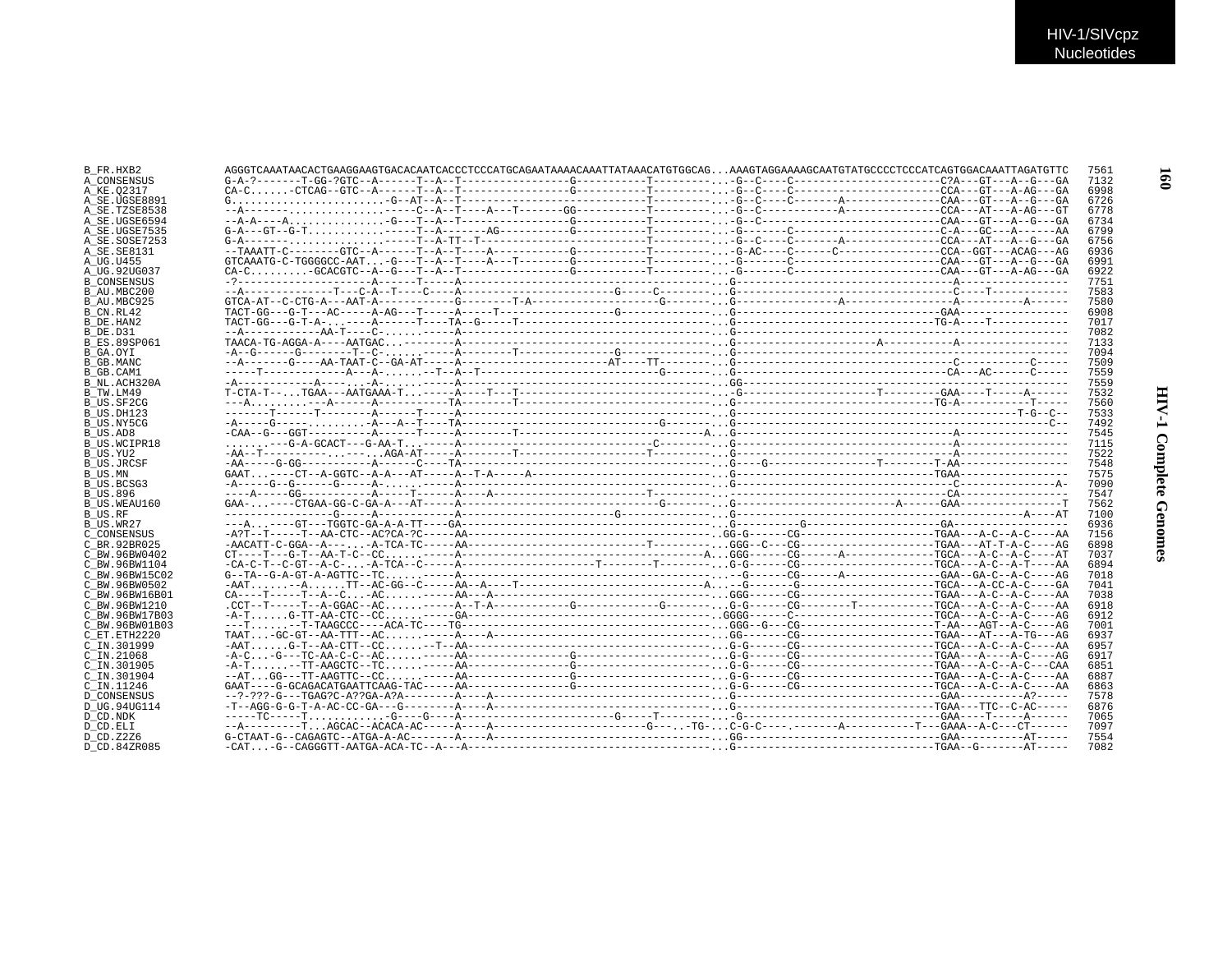| ì<br>Ì<br>i |  |
|-------------|--|
| Ξ<br>i<br>ì |  |

 $\blacksquare$ 

| B FR.HXB2            | AGGGTCAAATAACACTGAAGGAAGTGACACAATCACCCTCCCATGCAGAATAAAACAAATTATAAACATGTGGCAGAAAGTAGGAAAAGCAATGTATGCCCCTCCCATCAGTGGACAAATTAGATGTC     |  |  | 7561 |
|----------------------|--------------------------------------------------------------------------------------------------------------------------------------|--|--|------|
| F CONSENSUS          |                                                                                                                                      |  |  | 6867 |
| F1 BE.VI850          | $CTCCAAT = -GG - \ldots \ldots - C - \ldots \ldots - C - \lambda$                                                                    |  |  | 6841 |
| F1 BR.93BR020        |                                                                                                                                      |  |  | 6868 |
| F2 CM.MP255C         | $G-T-G-T------A$ AC--A-AT-----T--------G----T------G-------A-G-A-----G-------T------T-GAA---G----CCAG---A-                           |  |  | 6720 |
| F2_CM.MP257C         | $GTCTAAT---G---GAG---A---A---T---T---T---T---T---T---T---A---G---A---A.-G-----C-(G---A---A---A---TGCC---A---CAGC---A---CAG--A---A$   |  |  | 6756 |
| F1 FI.FIN9363        |                                                                                                                                      |  |  | 6854 |
| F1 FR.MP411          |                                                                                                                                      |  |  | 6722 |
| G CONSENSUS          |                                                                                                                                      |  |  | 7501 |
| G BE.DRCBL           |                                                                                                                                      |  |  | 7500 |
| G FI.HH87932         |                                                                                                                                      |  |  | 6925 |
|                      |                                                                                                                                      |  |  |      |
| G NG.92NG083         |                                                                                                                                      |  |  | 6884 |
| G SE.SE6165          |                                                                                                                                      |  |  | 6967 |
| H CONSENSUS          |                                                                                                                                      |  |  | 6938 |
| H BE.VI991           |                                                                                                                                      |  |  | 6966 |
| H BE.VI997           |                                                                                                                                      |  |  | 6875 |
| H CF.90CF056         | $CACA---G---AA-G---AC--A-AC--T--A-(G---C---G---C---G---C---C.$                                                                       |  |  | 6880 |
| J SE.SE91733         |                                                                                                                                      |  |  | 6866 |
| J SE.SE92809         |                                                                                                                                      |  |  | 6856 |
| K CM.MP535C          |                                                                                                                                      |  |  | 6724 |
| K CD.EOTB11C         |                                                                                                                                      |  |  | 6738 |
| CRF01 AE CONSENSUS   |                                                                                                                                      |  |  | 7603 |
| CRF01 AE CF.90CF402  |                                                                                                                                      |  |  | 7615 |
| CRF01 AE TH.93TH253  |                                                                                                                                      |  |  | 7539 |
| CRF01 AE TH.CM240    |                                                                                                                                      |  |  | 7114 |
| CRF02 AG CONSENSUS   |                                                                                                                                      |  |  | 7094 |
| CRF02 AG DJ.DJ263    |                                                                                                                                      |  |  | 6936 |
| CRF02 AG DJ.DJ264    |                                                                                                                                      |  |  | 6895 |
| CRF02 AG NG.IBNG     | $CAC, \ldots, C---A-GGTC-A-----T-A--T---A---A---A---C---C---T---T---C---C---C---C---C---C---C---C---C-A---CAA---ATC---A-T---GAA$     |  |  | 7070 |
| CRF03 AB RU.KAL153   |                                                                                                                                      |  |  | 7281 |
| CRF04 cpx CONSENSUS  |                                                                                                                                      |  |  | 7615 |
|                      |                                                                                                                                      |  |  | 6937 |
| CRF04 cpx CY.94CY032 |                                                                                                                                      |  |  |      |
| CRF04 cpx GR.97PVMY  |                                                                                                                                      |  |  | 7606 |
| CRF04 cpx GR.97PVCH  |                                                                                                                                      |  |  | 7648 |
| AC IN.21301          |                                                                                                                                      |  |  | 6888 |
| AC RW.92RW009        |                                                                                                                                      |  |  | 6893 |
| AC SE.ETSE9488       |                                                                                                                                      |  |  | 6775 |
| AC ZM.ZAM184         |                                                                                                                                      |  |  | 6877 |
| ACD SE.SE8603        |                                                                                                                                      |  |  | 6883 |
| AD SE.KESE7108       |                                                                                                                                      |  |  | 6778 |
| ADH NO.NOGIL3        |                                                                                                                                      |  |  | 7537 |
| ADU CD.MAL           |                                                                                                                                      |  |  | 7135 |
| AG NG.92NG003        |                                                                                                                                      |  |  | 6854 |
| AGU CD.Z321B         |                                                                                                                                      |  |  | 6761 |
| AGJ AU BFP90         |                                                                                                                                      |  |  | 7612 |
| AGJ ML.95ML84        |                                                                                                                                      |  |  | 6768 |
| AJU BW.98-2117       |                                                                                                                                      |  |  | 6933 |
| BF BR.93BR029        |                                                                                                                                      |  |  | 6880 |
| MO CM.97CAMP645MO    | T--T--CC-A--TGAAT-TAAT-A-C-T----C--AGA-A--T-----G------GG-GG---GGTCA---ATA-GG-G---GTCG-G-C-C-----A------GGCAA--T-CCC-A-A----AG       |  |  | 7027 |
| O CM.ANT70           | TA-TGTT-G---TGT-AGTCA-G--A---ATGG---T--A--T----A-C-G-G---GG-GG---GGTCA---ATA-GG-G-CAGTCG-G-C-C-----A-------------AA--TA-TC-A-C----AT |  |  | 7600 |
| O CM.MVP5180         | CAAAGGG-G--A---GACC-A-A-ATGGT--TA-A--T----AGT---G---GC-AG---GATCA---AT---G-G--AGTCGAG---C-----A--------CCC--CA-CT-A-C----CA          |  |  | 7617 |
| N CM.YBF30           |                                                                                                                                      |  |  | 7109 |
| SIVCPZUS             |                                                                                                                                      |  |  | 7557 |
|                      | -AAT-C-TT--A-TA--G----------T-G---G--AG-T-GTTCA---AT--GG-------G--G---A-----A--C--A-----A--C--C-CT--CAA                              |  |  |      |
| SIVCPZGAB            | CTCATCAC--AC-GAG-CC---TAGCA-AT-------T--G--G--AG-T--TCAT---GGC-T---TTC----GC--T--CTTAG-C--T-GG--A--GA-TG--TGC---A-                   |  |  | 7580 |
| SIVCPZANT            |                                                                                                                                      |  |  | 6942 |
|                      |                                                                                                                                      |  |  |      |

 $\text{Env} \text{ gpl20} \qquad \qquad \underline{\text{G\_S\_N\_N\_T\_E\_G\_S\_D\_T\_I\_T\_L\_P\_C\_R\_I\_K\_Q\_I\_N\_M\_W\_Q\_...K\_V\_G\_K\_A\_M\_Y\_A\_P\_P\_I\_S\_G\_Q\_I\_R\_C\_S\_B}}{\text{Env}}$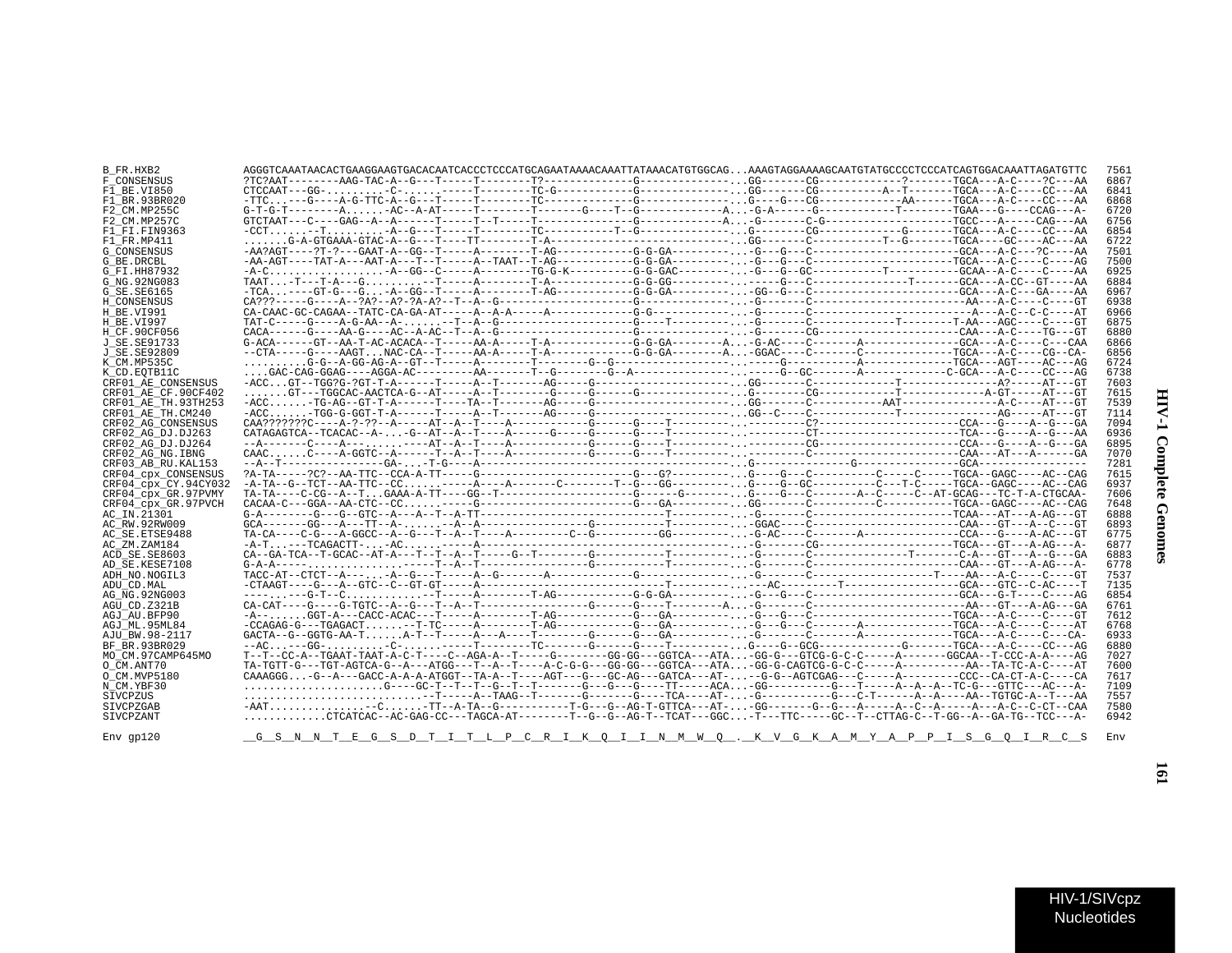| B FR.HXB2           | 7678 |
|---------------------|------|
| A CONSENSUS         | 7253 |
| A KE.02317          | 7115 |
| A_SE.UGSE8891       | 6843 |
| A SE.TZSE8538       | 6895 |
| A SE.UGSE6594       | 6848 |
| A SE.UGSE7535       | 6919 |
| A SE.SOSE7253       | 6873 |
| A_SE.SE8131         | 7056 |
| A UG.U455           | 7108 |
| A UG.92UG037        | 7039 |
| <b>B CONSENSUS</b>  | 7880 |
| B AU.MBC200         | 7700 |
| B AU.MBC925         | 7697 |
| B CN.RL42           | 7028 |
| B DE.HAN2           | 7137 |
| B DE.D31            | 7202 |
| <b>B ES.89SP061</b> | 7253 |
| B GA.OYI            | 7214 |
| B GB.MANC           | 7635 |
| B GB.CAM1           | 7676 |
| B NL.ACH320A        | 7682 |
| B TW.LM49           | 7649 |
| B US.SF2CG          | 7680 |
| B US.DH123          | 7647 |
| B US.NY5CG          | 7612 |
| B US.AD8            | 7665 |
| B US.WCIPR18        | 7244 |
| B US.YU2            | 7639 |
| <b>B US.JRCSF</b>   | 7665 |
| B US.MN             | 7698 |
| B US.BCSG3          | 7210 |
| B US.896            | 7667 |
| B_US.WEAU160        | 7682 |
| B US.RF             | 7220 |
| B US.WR27           | 7053 |
| C CONSENSUS         | 7285 |
| C BR. 92BR025       | 7015 |
| C BW.96BW0402       | 7157 |
| C BW.96BW1104       | 7005 |
| C BW.96BW15C02      | 7135 |
| C BW.96BW0502       | 7161 |
| C BW.96BW16B01      | 7161 |
| C BW.96BW1210       | 7035 |
| C BW.96BW17B03      | 7032 |
| C BW.96BW01B03      | 7124 |
| C ET.ETH2220        | 7057 |
| C IN.301999         | 7083 |
| $C$ IN. 21068       | 7049 |
| C IN.301905         | 6968 |
| C IN.301904         | 7010 |
| C IN.11246          | 6980 |
| <b>D CONSENSUS</b>  | 7697 |
| D UG.94UG114        | 6996 |
| D CD.NDK            | 7182 |
| D CD.ELI            | 7214 |
| D CD. Z2Z6          | 7671 |
| D CD.84ZR085        | 7199 |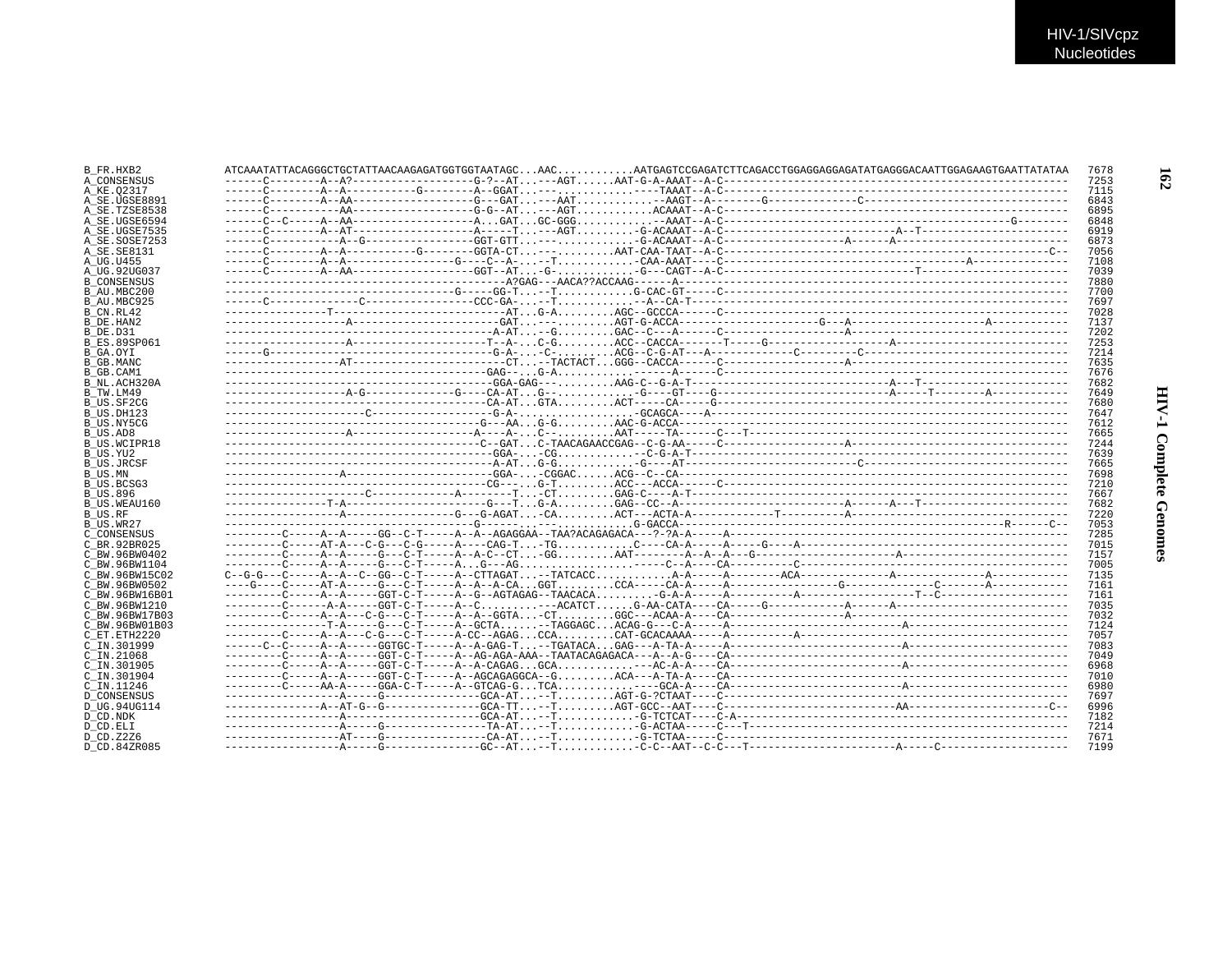| B FR.HXB2            |  | ATCAAATATTACAGGGCTGCTATTAACAAGAGATGGTGGTAATAGCAACAATGAGTCCGAGATCTTCAGACCTGGAGGAGGAGATATGAGGGACAATTGGAGAAGTGAATTATATAA                                                                                                                                                                                                                                                             |
|----------------------|--|-----------------------------------------------------------------------------------------------------------------------------------------------------------------------------------------------------------------------------------------------------------------------------------------------------------------------------------------------------------------------------------|
| F CONSENSUS          |  |                                                                                                                                                                                                                                                                                                                                                                                   |
| F1 BE.VI850          |  |                                                                                                                                                                                                                                                                                                                                                                                   |
| F1 BR.93BR020        |  |                                                                                                                                                                                                                                                                                                                                                                                   |
| F2 CM.MP255C         |  |                                                                                                                                                                                                                                                                                                                                                                                   |
|                      |  |                                                                                                                                                                                                                                                                                                                                                                                   |
| F2 CM.MP257C         |  |                                                                                                                                                                                                                                                                                                                                                                                   |
| F1 FI.FIN9363        |  |                                                                                                                                                                                                                                                                                                                                                                                   |
| F1 FR.MP411          |  |                                                                                                                                                                                                                                                                                                                                                                                   |
| <b>G CONSENSUS</b>   |  |                                                                                                                                                                                                                                                                                                                                                                                   |
| G_BE.DRCBL           |  |                                                                                                                                                                                                                                                                                                                                                                                   |
| G FI.HH87932         |  |                                                                                                                                                                                                                                                                                                                                                                                   |
| G NG. 92NG083        |  |                                                                                                                                                                                                                                                                                                                                                                                   |
| G SE. SE6165         |  |                                                                                                                                                                                                                                                                                                                                                                                   |
| H CONSENSUS          |  |                                                                                                                                                                                                                                                                                                                                                                                   |
| H BE.VI991           |  |                                                                                                                                                                                                                                                                                                                                                                                   |
|                      |  |                                                                                                                                                                                                                                                                                                                                                                                   |
| H BE.VI997           |  |                                                                                                                                                                                                                                                                                                                                                                                   |
| H CF.90CF056         |  | $\hskip-10.5cm \ldots\hskip-10.5cm \ldots\hskip-10.5cm \ldots\hskip-10.5cm \ldots\hskip-10.5cm \ldots\hskip-10.5cm \ldots\hskip-10.5cm \ldots\hskip-10.5cm \ldots\hskip-10.5cm \ldots\hskip-10.5cm \ldots\hskip-10.5cm \ldots\hskip-10.5cm \ldots\hskip-10.5cm \ldots\hskip-10.5cm \ldots\hskip-10.5cm \ldots\hskip-10.5cm \ldots\hskip-10.5cm \ldots\hskip-10.5cm \ldots\hskip-$ |
| J SE.SE91733         |  |                                                                                                                                                                                                                                                                                                                                                                                   |
| J SE. SE92809        |  |                                                                                                                                                                                                                                                                                                                                                                                   |
| K CM.MP535C          |  |                                                                                                                                                                                                                                                                                                                                                                                   |
| K CD.EOTB11C         |  |                                                                                                                                                                                                                                                                                                                                                                                   |
| CRF01 AE CONSENSUS   |  |                                                                                                                                                                                                                                                                                                                                                                                   |
| CRF01 AE CF.90CF402  |  |                                                                                                                                                                                                                                                                                                                                                                                   |
| CRF01 AE TH.93TH253  |  |                                                                                                                                                                                                                                                                                                                                                                                   |
|                      |  |                                                                                                                                                                                                                                                                                                                                                                                   |
| CRF01 AE TH.CM240    |  |                                                                                                                                                                                                                                                                                                                                                                                   |
| CRF02 AG CONSENSUS   |  |                                                                                                                                                                                                                                                                                                                                                                                   |
| CRF02 AG DJ.DJ263    |  |                                                                                                                                                                                                                                                                                                                                                                                   |
| CRF02 AG DJ.DJ264    |  |                                                                                                                                                                                                                                                                                                                                                                                   |
| CRF02 AG NG. IBNG    |  |                                                                                                                                                                                                                                                                                                                                                                                   |
| CRF03 AB RU. KAL153  |  |                                                                                                                                                                                                                                                                                                                                                                                   |
| CRF04 cpx CONSENSUS  |  |                                                                                                                                                                                                                                                                                                                                                                                   |
| CRF04 CDX CY.94CY032 |  |                                                                                                                                                                                                                                                                                                                                                                                   |
| CRF04 cpx GR.97PVMY  |  | $TCA-GT------AA-AA---G-----------\ldots. \nonumber$                                                                                                                                                                                                                                                                                                                               |
| CRF04 cpx GR.97PVCH  |  | $C---G------AA-AA---G---------TA---TA---T--TAATTAATGAGACT---TAAT---C-C---------------C---------C---------------T-C------T-C------T-1.$                                                                                                                                                                                                                                            |
|                      |  |                                                                                                                                                                                                                                                                                                                                                                                   |
| AC IN.21301          |  |                                                                                                                                                                                                                                                                                                                                                                                   |
| AC RW.92RW009        |  |                                                                                                                                                                                                                                                                                                                                                                                   |
| AC SE.ETSE9488       |  |                                                                                                                                                                                                                                                                                                                                                                                   |
| AC ZM.ZAM184         |  |                                                                                                                                                                                                                                                                                                                                                                                   |
| ACD SE.SE8603        |  |                                                                                                                                                                                                                                                                                                                                                                                   |
| AD SE.KESE7108       |  |                                                                                                                                                                                                                                                                                                                                                                                   |
| ADH NO.NOGIL3        |  |                                                                                                                                                                                                                                                                                                                                                                                   |
| ADU CD.MAL           |  |                                                                                                                                                                                                                                                                                                                                                                                   |
| AG NG. 92NG003       |  |                                                                                                                                                                                                                                                                                                                                                                                   |
|                      |  |                                                                                                                                                                                                                                                                                                                                                                                   |
| AGU CD.Z321B         |  |                                                                                                                                                                                                                                                                                                                                                                                   |
| AGJ AU.BFP90         |  |                                                                                                                                                                                                                                                                                                                                                                                   |
| AGJ ML.95ML84        |  |                                                                                                                                                                                                                                                                                                                                                                                   |
| AJU BW.98-2117       |  |                                                                                                                                                                                                                                                                                                                                                                                   |
| BF BR.93BR029        |  |                                                                                                                                                                                                                                                                                                                                                                                   |
| MO CM.97CAMP645MO    |  |                                                                                                                                                                                                                                                                                                                                                                                   |
| O CM.ANT70           |  | G----C--A--T--AA--A-CC--CA--TG---AACACATGG-A--G-AGC--CA-CAAT-TA-CA--T-----AAT---G-----C----AA--T-TA-------C-----G-TC--                                                                                                                                                                                                                                                            |
| O CM.MVP5180         |  | $T-CC-C-A--T-AA--AC-CAGTT---CAGCTT---CACCATGG-ATTC---CA-GTGAAA-T-CAC-T---A-T---G---A-A---T-AA--T-TA---C-A---C-A---G--C---A$                                                                                                                                                                                                                                                       |
| N CM.YBF30           |  |                                                                                                                                                                                                                                                                                                                                                                                   |
|                      |  | $C------A--G--AA--A-TC-TGAC-T-AGCATAA-CGCAGT---TAACGAT-G-AG-AATATA-CAG-G-TG---AC------C--CTTTA---A---A---C---C--ATTAA-$                                                                                                                                                                                                                                                           |
| SIVCPZUS             |  |                                                                                                                                                                                                                                                                                                                                                                                   |
| SIVCPZGAB            |  |                                                                                                                                                                                                                                                                                                                                                                                   |
| SIVCPZANT            |  |                                                                                                                                                                                                                                                                                                                                                                                   |
|                      |  |                                                                                                                                                                                                                                                                                                                                                                                   |
| $Env$ qp $120$       |  | <u>S N I T G L L L T R D G G N S . N N E S E I F R P G G G D M R D N W R S E L Y K</u>                                                                                                                                                                                                                                                                                            |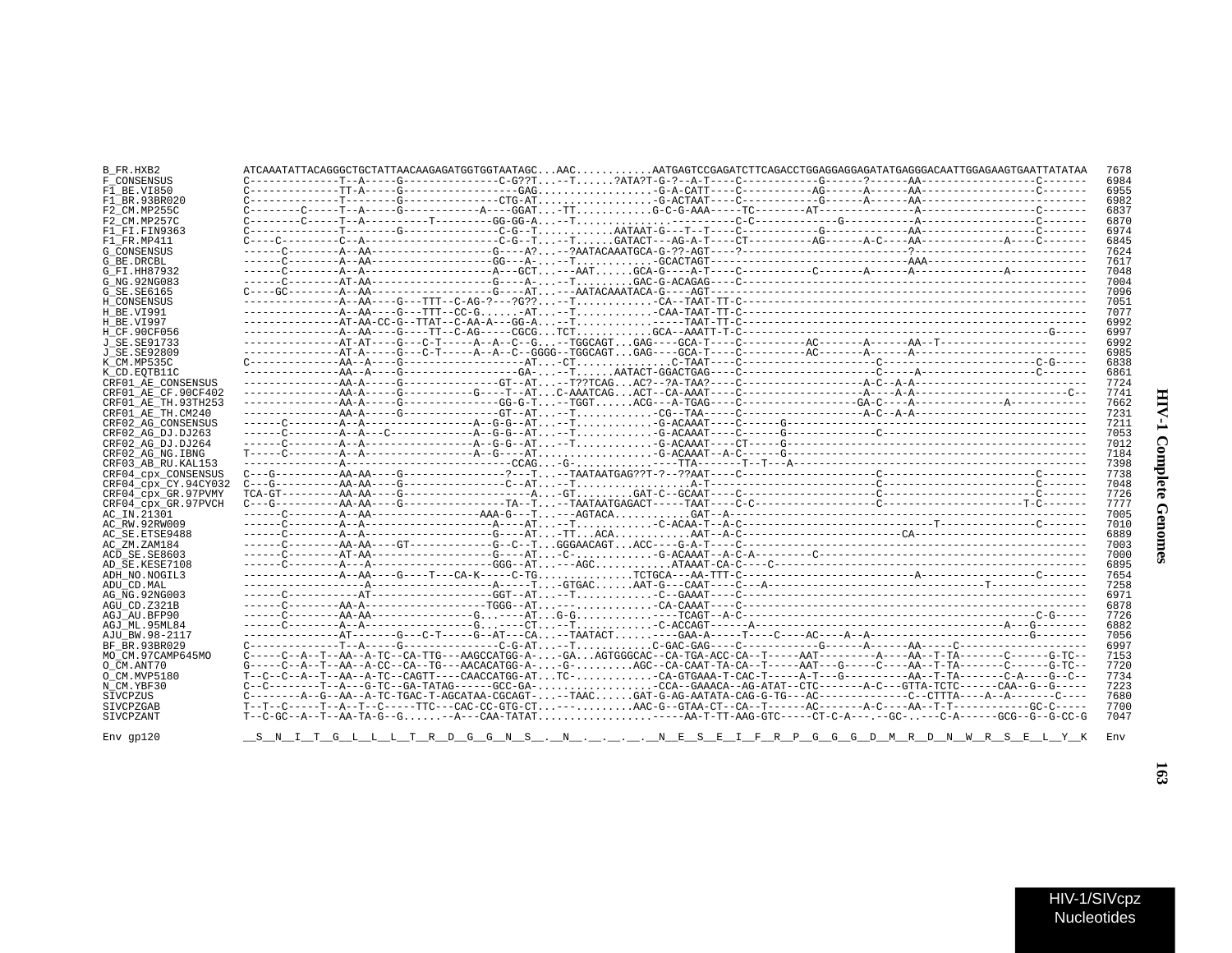|                     | _Rev Responsive Element (RRE) Stem I _ |                                          |      |
|---------------------|----------------------------------------|------------------------------------------|------|
|                     |                                        | Env $qp120$ end $\sqrt{}$ Env gp41 start |      |
| B FR.HXB2           |                                        |                                          | 7786 |
| A_CONSENSUS         |                                        |                                          | 7361 |
| A KE.02317          |                                        |                                          | 7223 |
| A SE.UGSE8891       |                                        |                                          | 6951 |
| A SE.TZSE8538       |                                        |                                          | 7003 |
| A SE.UGSE6594       |                                        |                                          | 6956 |
| A SE.UGSE7535       |                                        |                                          | 7027 |
| A SE.SOSE7253       |                                        |                                          | 6981 |
| A SE.SE8131         |                                        |                                          | 7164 |
| A_UG.U455           |                                        |                                          | 7216 |
| A UG.92UG037        |                                        |                                          | 7147 |
| <b>B CONSENSUS</b>  |                                        |                                          | 7994 |
| B AU.MBC200         |                                        |                                          | 7811 |
| B AU.MBC925         |                                        |                                          | 7805 |
| B CN.RL42           |                                        |                                          | 7139 |
| B DE.HAN2           |                                        |                                          | 7248 |
| B DE.D31            |                                        |                                          | 7313 |
| <b>B ES.89SP061</b> |                                        |                                          | 7364 |
| B_GA.OYI            |                                        |                                          | 7325 |
| B GB.MANC           |                                        |                                          | 7746 |
| B GB.CAM1           |                                        |                                          | 7787 |
| B NL.ACH320A        |                                        |                                          | 7790 |
| B TW.LM49           |                                        |                                          | 7757 |
| B US.SF2CG          |                                        |                                          | 7791 |
| B US.DH123          |                                        |                                          | 7755 |
| B US.NY5CG          |                                        |                                          | 7723 |
| B_US.AD8            |                                        |                                          | 7776 |
| B US.WCIPR18        |                                        |                                          | 7355 |
| B US.YU2            |                                        |                                          | 7747 |
| <b>B US.JRCSF</b>   |                                        |                                          | 7773 |
| B US.MN             |                                        |                                          | 7803 |
| B US.BCSG3          |                                        |                                          | 7318 |
| <b>B_US.896</b>     |                                        |                                          | 7775 |
| B US.WEAU160        |                                        |                                          | 7793 |
| B_US.RF             |                                        |                                          | 7331 |
| B US.WR27           |                                        |                                          | 7164 |
| C CONSENSUS         |                                        |                                          | 7396 |
| C BR.92BR025        |                                        |                                          | 7123 |
| C BW.96BW0402       |                                        |                                          | 7265 |
| C BW.96BW1104       |                                        |                                          | 7113 |
| C BW.96BW15C02      |                                        |                                          | 7243 |
| C BW.96BW0502       |                                        |                                          | 7269 |
| C BW.96BW16B01      |                                        |                                          | 7269 |
| C BW.96BW1210       |                                        |                                          | 7143 |
| C BW.96BW17B03      |                                        |                                          | 7140 |
| C BW.96BW01B03      |                                        |                                          | 7232 |
| C ET. ETH2220       |                                        |                                          | 7162 |
| C IN.301999         |                                        |                                          | 7194 |
| $C$ IN. 21068       |                                        |                                          | 7157 |
| C IN.301905         |                                        |                                          | 7076 |
| $C$ IN.301904       |                                        |                                          | 7118 |
| C IN.11246          |                                        |                                          | 7088 |
| <b>D CONSENSUS</b>  |                                        |                                          | 7804 |
| D UG.94UG114        |                                        |                                          | 7104 |
| D CD.NDK            |                                        |                                          | 7290 |
| D CD.ELI            |                                        |                                          | 7322 |
| D CD.Z2Z6           |                                        |                                          | 7779 |
| D CD.84ZR085        |                                        |                                          | 7307 |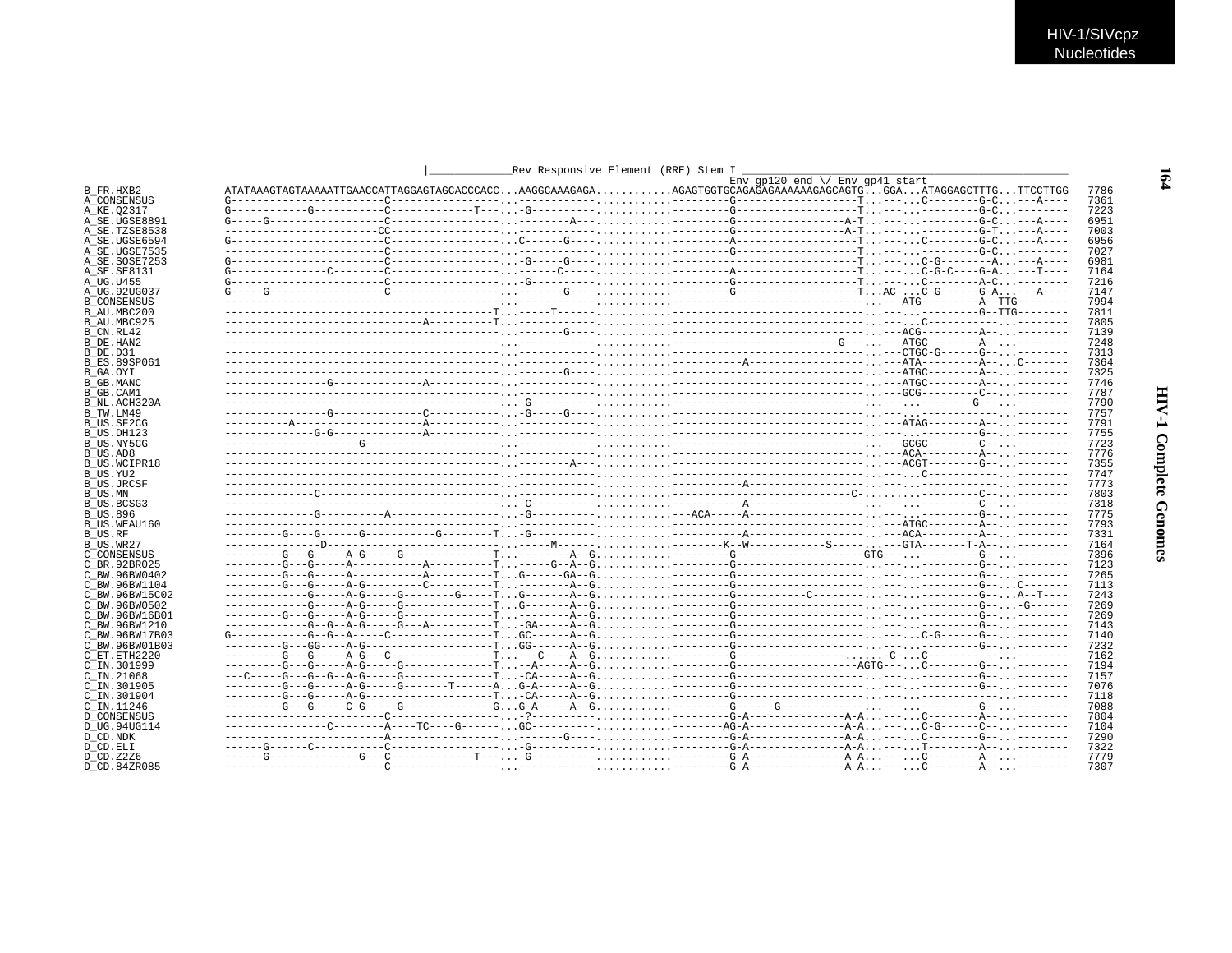|                      |  |  | $_{\rm{ENV}}$ api20 end \/ $_{\rm{ENV}}$ apil start                                                                                              |              |
|----------------------|--|--|--------------------------------------------------------------------------------------------------------------------------------------------------|--------------|
| B FR.HXB2            |  |  |                                                                                                                                                  | 7786         |
| F CONSENSUS          |  |  |                                                                                                                                                  | 7090         |
| F1 BE.VI850          |  |  |                                                                                                                                                  | 7063<br>7090 |
| F1 BR.93BR020        |  |  |                                                                                                                                                  | 6945         |
| F2 CM.MP255C         |  |  |                                                                                                                                                  |              |
| F2 CM.MP257C         |  |  |                                                                                                                                                  | 6978         |
| F1 FI.FIN9363        |  |  |                                                                                                                                                  | 7082         |
| F1 FR.MP411          |  |  |                                                                                                                                                  | 6953         |
| <b>G CONSENSUS</b>   |  |  |                                                                                                                                                  | 7731         |
| G BE.DRCBL           |  |  |                                                                                                                                                  | 7725         |
| G FI.HH87932         |  |  |                                                                                                                                                  | 7156         |
| G NG. 92NG083        |  |  |                                                                                                                                                  | 7112         |
| G SE.SE6165          |  |  |                                                                                                                                                  | 7204         |
| H CONSENSUS          |  |  |                                                                                                                                                  | 7159         |
| H BE.VI991           |  |  |                                                                                                                                                  | 7185         |
| H BE.VI997           |  |  |                                                                                                                                                  | 7100         |
| H CF.90CF056         |  |  |                                                                                                                                                  | 7105         |
| J SE.SE91733         |  |  |                                                                                                                                                  | 7100         |
| J SE. SE92809        |  |  |                                                                                                                                                  | 7093         |
| K CM.MP535C          |  |  |                                                                                                                                                  | 6946         |
| K CD.EOTB11C         |  |  |                                                                                                                                                  | 6969         |
| CRF01 AE CONSENSUS   |  |  |                                                                                                                                                  | 7832         |
| CRF01 AE CF.90CF402  |  |  |                                                                                                                                                  | 7849         |
| CRF01 AE TH.93TH253  |  |  |                                                                                                                                                  | 7770         |
| CRF01 AE TH.CM240    |  |  |                                                                                                                                                  | 7339         |
| CRF02 AG CONSENSUS   |  |  |                                                                                                                                                  | 7319         |
| CRF02 AG DJ.DJ263    |  |  |                                                                                                                                                  | 7161         |
| CRF02 AG DJ.DJ264    |  |  |                                                                                                                                                  | 7120         |
| CRF02 AG NG. IBNG    |  |  |                                                                                                                                                  | 7292         |
| CRF03 AB RU. KAL153  |  |  |                                                                                                                                                  | 7506         |
| CRF04_cpx_CONSENSUS  |  |  |                                                                                                                                                  | 7845         |
| CRF04 cpx CY.94CY032 |  |  |                                                                                                                                                  | 7156         |
| CRF04_cpx_GR.97PVMY  |  |  |                                                                                                                                                  | 7834         |
| CRF04 cpx GR.97PVCH  |  |  |                                                                                                                                                  | 7885         |
| AC IN.21301          |  |  |                                                                                                                                                  | 7113         |
| AC RW.92RW009        |  |  |                                                                                                                                                  | 7118         |
| AC SE. ETSE9488      |  |  |                                                                                                                                                  | 6997         |
| AC ZM.ZAM184         |  |  |                                                                                                                                                  | 7111         |
| ACD SE.SE8603        |  |  |                                                                                                                                                  | 7108         |
| AD SE.KESE7108       |  |  |                                                                                                                                                  | 7003         |
| ADH NO.NOGIL3        |  |  |                                                                                                                                                  | 7762         |
| ADU CD.MAL           |  |  |                                                                                                                                                  | 7366         |
| AG NG.92NG003        |  |  |                                                                                                                                                  | 7079         |
| AGU CD.Z321B         |  |  |                                                                                                                                                  | 6986         |
|                      |  |  |                                                                                                                                                  | 7834         |
| AGJ AU.BFP90         |  |  |                                                                                                                                                  |              |
| AGJ ML.95ML84        |  |  |                                                                                                                                                  | 6990         |
| AJU BW.98-2117       |  |  |                                                                                                                                                  | 7167         |
| BF BR.93BR029        |  |  |                                                                                                                                                  | 7105         |
| MO CM.97CAMP645MO    |  |  | --C----------GG-AA----T--TA-T--G-----T--AAAA-TT----G-CC-GTCATAGGC-CG-GCACT--A-------G----------A---T-G---ATGC-A---T-A--                          | 7273         |
| O CM.ANT70           |  |  |                                                                                                                                                  | 7840         |
| O CM.MVP5180         |  |  | $C-C-2------C-G--AA---T---TA-T------T--AAAA-A-T-T---GACC-ATAATAAACATOACACCCCT--C-G---------A. ---. T-G---ATGC-A. --T-G---ATGC-A. --T-G---ATCCA.$ | 7857         |
| N CM.YBF30           |  |  |                                                                                                                                                  | 7334         |
| SIVCPZUS             |  |  | $G^{---G-G-GG-GC-R---TA---TA---TG---AGGT. ----C-A-G. -A-A-----------CCTTC--- C---T--AC---. . ----G---G--$                                        | 7791         |
| SIVCPZGAB            |  |  | G----------TCG---A--G--T---TC---G-----A--A--A----GA--GCATACAGTGGCA---CA-AAAG-C---C-G---------CCTTC--TC-G-----AC----------                        | 7823         |
| SIVCPZANT            |  |  | G--CC-G--G---G-G----RT--C--GTC------C--A--A-CA-GN--A--GCCAGAAATA-A-CAACACTCC---C---------GCA-T-------GCTG--C---T-G--                             | 7164         |
|                      |  |  |                                                                                                                                                  |              |
| $Env$ qp $120$       |  |  | <u>__Y__K__V__V__K__T___B__P__L_G__V__A__P__T__. __K__A__K__R___.____R__V__V__Q__R__E_K__R__A__V__._G______G__A__L__G_</u>                       | Env          |

## Rev Responsive Element (RRE) Stem I

\_R\_\_V\_\_V\_\_Q\_\_\_R\_\_\_E\_\_K\_\_\_R\_\_A\_\_\_V\_\_\_.\_\_G\_\_\_\_\_\_\_\_\_G\_\_\_A\_\_L\_\_\_.\_\_F\_\_L\_\_G<br>Env gp120 end /\\_Env gp41 start cleaved by cellular protease, most likely furin

 $\overline{\phantom{a}}$ 

## $I-\Lambda IH$ **Complete Genomes**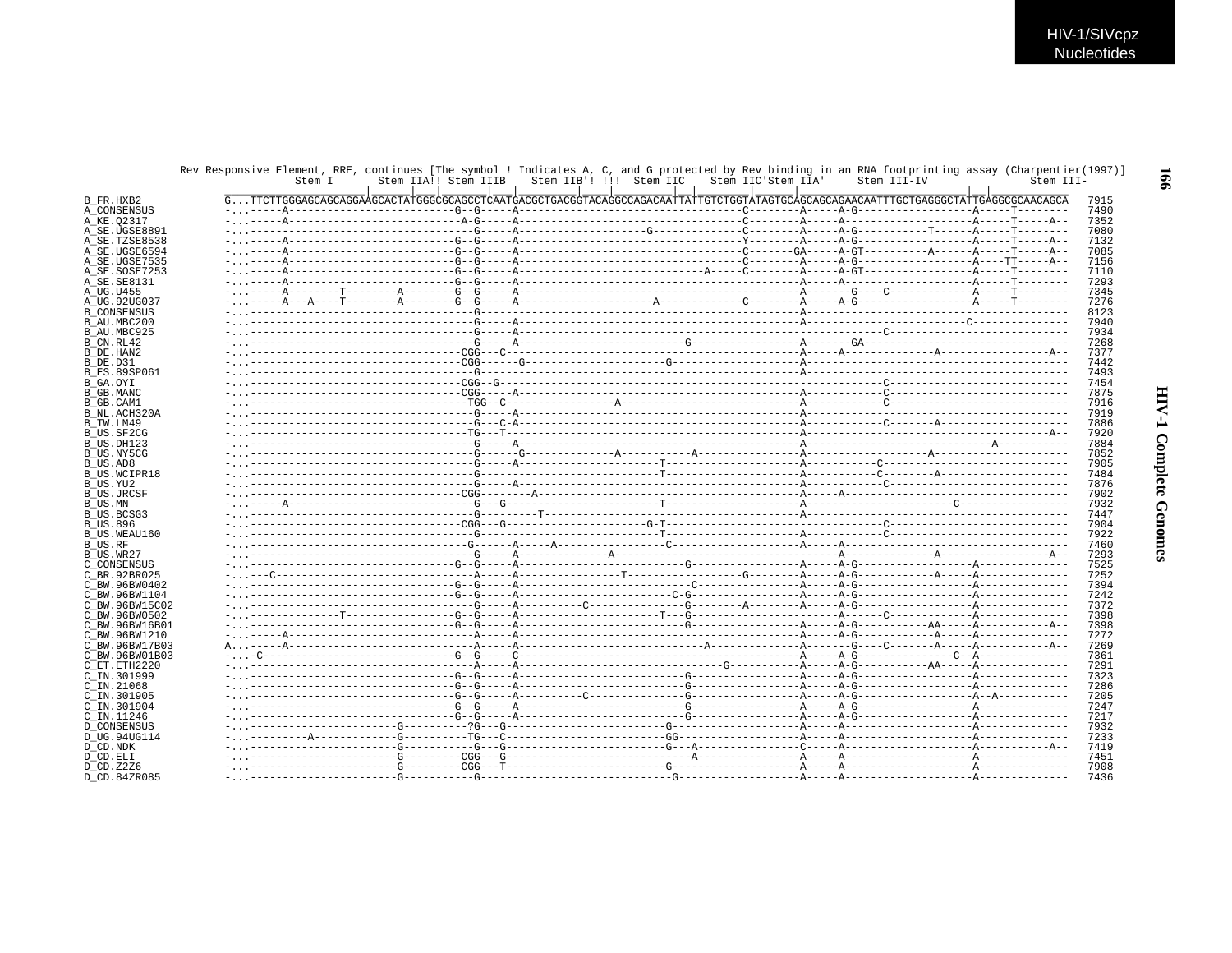|                              | Stem I | Stem IIA!! Stem IIIB                                                                                                                        | Stem IIB'! !!! Stem IIC | Stem IIC'Stem IIA' | Stem III-IV | Stem III- |
|------------------------------|--------|---------------------------------------------------------------------------------------------------------------------------------------------|-------------------------|--------------------|-------------|-----------|
|                              |        | GTTCTTGGGAGCAGCAGGAAGCACTATGGGCGCAGCCTCAATGACGCTGACGGTACAGGCCAGACAATTATTGTCTGGTATAGTGCAGCAGCAACAATTTGCTGAGGGCTATTGAGGCCCAACAGCA             |                         |                    |             |           |
| F CONSENSUS                  |        |                                                                                                                                             |                         |                    |             |           |
| F1 BE.VI850                  |        |                                                                                                                                             |                         |                    |             |           |
| F1 BR.93BR020                |        |                                                                                                                                             |                         |                    |             |           |
| F2 CM.MP255C                 |        |                                                                                                                                             |                         |                    |             |           |
| F2 CM.MP257C                 |        |                                                                                                                                             |                         |                    |             |           |
| F1 FI.FIN9363                |        |                                                                                                                                             |                         |                    |             |           |
| F1 FR.MP411                  |        |                                                                                                                                             |                         |                    |             |           |
| <b>G CONSENSUS</b>           |        |                                                                                                                                             |                         |                    |             |           |
| G_BE.DRCBL                   |        |                                                                                                                                             |                         |                    |             |           |
| G FI.HH87932                 |        |                                                                                                                                             |                         |                    |             |           |
| G NG. 92NG083                |        |                                                                                                                                             |                         |                    |             |           |
| G_SE.SE6165                  |        |                                                                                                                                             |                         |                    |             |           |
| H CONSENSUS                  |        |                                                                                                                                             |                         |                    |             |           |
|                              |        |                                                                                                                                             |                         |                    |             |           |
|                              |        |                                                                                                                                             |                         |                    |             |           |
| H CF.90CF056                 |        |                                                                                                                                             |                         |                    |             |           |
| J SE. SE91733                |        |                                                                                                                                             |                         |                    |             |           |
| J SE. SE92809                |        |                                                                                                                                             |                         |                    |             |           |
| K CM.MP535C                  |        |                                                                                                                                             |                         |                    |             |           |
| K CD. EOTB11C                |        |                                                                                                                                             |                         |                    |             |           |
| CRF01 AE CONSENSUS           |        |                                                                                                                                             |                         |                    |             |           |
| CRF01 AE CF.90CF402          |        |                                                                                                                                             |                         |                    |             |           |
| CRF01 AE TH.93TH253          |        |                                                                                                                                             |                         |                    |             |           |
| CRF01 AE TH.CM240            |        |                                                                                                                                             |                         |                    |             |           |
| CRF02 AG CONSENSUS           |        |                                                                                                                                             |                         |                    |             |           |
| CRF02 AG DJ.DJ263            |        |                                                                                                                                             |                         |                    |             |           |
| CRF02 AG DJ.DJ264            |        |                                                                                                                                             |                         |                    |             |           |
| CRF02 AG NG. IBNG            |        |                                                                                                                                             |                         |                    |             |           |
| CRF03 AB RU. KAL153          |        |                                                                                                                                             |                         |                    |             |           |
| CRF04 CDX CONSENSUS          |        |                                                                                                                                             |                         |                    |             |           |
| CRF04 cpx CY.94CY032         |        |                                                                                                                                             |                         |                    |             |           |
| CRF04 cpx GR.97PVMY          |        |                                                                                                                                             |                         |                    |             |           |
| CRF04_cpx_GR.97PVCH          |        |                                                                                                                                             |                         |                    |             |           |
| AC IN.21301                  |        |                                                                                                                                             |                         |                    |             |           |
| AC_RW.92RW009                |        |                                                                                                                                             |                         |                    |             |           |
| AC SE. ETSE9488              |        |                                                                                                                                             |                         |                    |             |           |
| AC_ZM.ZAM184                 |        |                                                                                                                                             |                         |                    |             |           |
| ACD SE.SE8603                |        |                                                                                                                                             |                         |                    |             |           |
| AD SE.KESE7108               |        |                                                                                                                                             |                         |                    |             |           |
| ADH NO. NOGIL3<br>ADU CD.MAL |        |                                                                                                                                             |                         |                    |             |           |
|                              |        |                                                                                                                                             |                         |                    |             |           |
| AG NG. 92NG003               |        |                                                                                                                                             |                         |                    |             |           |
| AGU CD.Z321B                 |        |                                                                                                                                             |                         |                    |             |           |
| AGJ AU.BFP90                 |        |                                                                                                                                             |                         |                    |             |           |
| AGJ ML.95ML84                |        |                                                                                                                                             |                         |                    |             |           |
| AJU BW.98-2117               |        |                                                                                                                                             |                         |                    |             |           |
| BF BR.93BR029                |        |                                                                                                                                             |                         |                    |             |           |
| MO CM.97CAMP645MO            |        |                                                                                                                                             |                         |                    |             |           |
|                              |        |                                                                                                                                             |                         |                    |             |           |
| O CM. MVP5180                |        |                                                                                                                                             |                         |                    |             |           |
|                              |        |                                                                                                                                             |                         |                    |             |           |
|                              |        |                                                                                                                                             |                         |                    |             |           |
|                              |        |                                                                                                                                             |                         |                    |             |           |
|                              |        | $T_{\dots}$ , C-TC-CA-T------T--C--T--A---------G-----AG-------C----A----GA-T--GY-CCA------T--A--A-----GC----CAA--C--A---A-A--G--A--G--A--- |                         |                    |             |           |
|                              |        |                                                                                                                                             |                         |                    |             |           |
|                              |        |                                                                                                                                             |                         |                    |             |           |

## Rev Responsive Element, RRE, continues [The symbol ! Indicates A, C, and G protected by Rev binding in an RNA footprinting assay (Charpentier(1997)]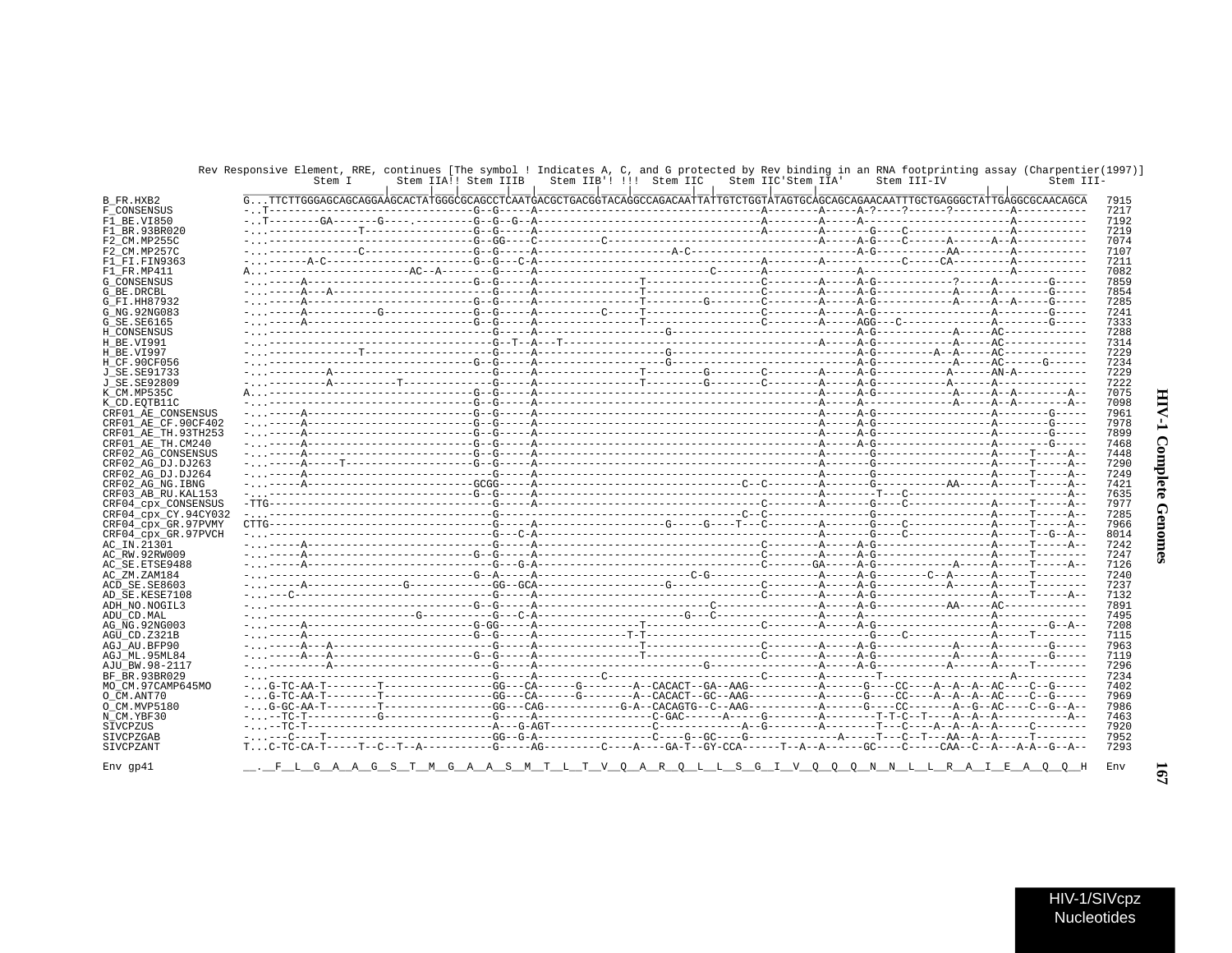|                           | Stem III-IV | Stem V | Stem V | Stem I' |  |                                                                                                                                      |              |
|---------------------------|-------------|--------|--------|---------|--|--------------------------------------------------------------------------------------------------------------------------------------|--------------|
| B FR.HXB2                 |             |        |        |         |  | TCTGTTGCÀACTCACAGTCTGGGGCÀTCAAGCAGCTCCAGGCÀAGAATCCTGGCTGTGGAAAGATACCTAAAGGATCAACAGCTCCTGGGGATTTGGGGTTGCTCTGGAAAACTCATTTGCACCACTGCTGT | 8047         |
| A CONSENSUS               |             |        |        |         |  |                                                                                                                                      | 7622         |
| A KE.02317                |             |        |        |         |  |                                                                                                                                      | 7484         |
| A SE UGSE8891             |             |        |        |         |  |                                                                                                                                      | 7212         |
| A SE.TZSE8538             |             |        |        |         |  |                                                                                                                                      | 7264         |
| A SE.UGSE6594             |             |        |        |         |  |                                                                                                                                      | 7217         |
| A SE.UGSE7535             |             |        |        |         |  |                                                                                                                                      | 7288         |
| A SE.SOSE7253             |             |        |        |         |  |                                                                                                                                      | 7242         |
| A SE. SE8131              |             |        |        |         |  |                                                                                                                                      | 7425         |
| A UG.U455                 |             |        |        |         |  |                                                                                                                                      | 7477         |
| A UG.92UG037              |             |        |        |         |  |                                                                                                                                      | 7408         |
| <b>B_CONSENSUS</b>        |             |        |        |         |  |                                                                                                                                      | 8255         |
| B AU.MBC200               |             |        |        |         |  |                                                                                                                                      | 8072         |
| B AU.MBC925               |             |        |        |         |  |                                                                                                                                      | 8066         |
| B CN.RL42                 |             |        |        |         |  |                                                                                                                                      | 7400         |
| B DE.HAN2                 |             |        |        |         |  |                                                                                                                                      | 7509         |
| B DE.D31                  |             |        |        |         |  |                                                                                                                                      | 7574         |
| <b>B ES.89SP061</b>       |             |        |        |         |  |                                                                                                                                      | 7625         |
| B GA.OYI                  |             |        |        |         |  |                                                                                                                                      | 7586<br>8007 |
| B GB.MANC<br>B GB.CAM1    |             |        |        |         |  |                                                                                                                                      | 8048         |
| B NL.ACH320A              |             |        |        |         |  |                                                                                                                                      | 8051         |
| B TW.LM49                 |             |        |        |         |  |                                                                                                                                      | 8018         |
| B US.SF2CG                |             |        |        |         |  |                                                                                                                                      | 8052         |
| B US.DH123                |             |        |        |         |  |                                                                                                                                      | 8016         |
| B US.NY5CG                |             |        |        |         |  |                                                                                                                                      | 7984         |
| B US.AD8                  |             |        |        |         |  |                                                                                                                                      | 8037         |
| <b>B US.WCIPR18</b>       |             |        |        |         |  |                                                                                                                                      | 7616         |
| B US.YU2                  |             |        |        |         |  |                                                                                                                                      | 8008         |
| <b>B US.JRCSF</b>         |             |        |        |         |  |                                                                                                                                      | 8034         |
| B US.MN                   |             |        |        |         |  |                                                                                                                                      | 8064         |
| B US.BCSG3                |             |        |        |         |  |                                                                                                                                      | 7579         |
| <b>B US.896</b>           |             |        |        |         |  |                                                                                                                                      | 8036         |
| B US.WEAU160              |             |        |        |         |  |                                                                                                                                      | 8054         |
| B US.RF                   |             |        |        |         |  |                                                                                                                                      | 7592         |
| B US.WR27                 |             |        |        |         |  |                                                                                                                                      | 7425         |
| C CONSENSUS               |             |        |        |         |  |                                                                                                                                      | 7657         |
| C BR. 92BR025             |             |        |        |         |  |                                                                                                                                      | 7384         |
| C BW.96BW0402             |             |        |        |         |  |                                                                                                                                      | 7526         |
| C BW.96BW1104             |             |        |        |         |  |                                                                                                                                      | 7374         |
| C BW.96BW15C02            |             |        |        |         |  |                                                                                                                                      | 7504         |
| C BW.96BW0502             |             |        |        |         |  |                                                                                                                                      | 7530         |
| C BW.96BW16B01            |             |        |        |         |  |                                                                                                                                      | 7530         |
| C BW.96BW1210             |             |        |        |         |  |                                                                                                                                      | 7404         |
| C BW.96BW17B03            |             |        |        |         |  |                                                                                                                                      | 7401         |
| C BW.96BW01B03            |             |        |        |         |  |                                                                                                                                      | 7493         |
| C ET.ETH2220              |             |        |        |         |  |                                                                                                                                      | 7423         |
| C IN.301999               |             |        |        |         |  |                                                                                                                                      | 7455         |
| $C$ IN. 21068             |             |        |        |         |  |                                                                                                                                      | 7418         |
| C_IN.301905               |             |        |        |         |  |                                                                                                                                      | 7337         |
| C IN.301904               |             |        |        |         |  |                                                                                                                                      | 7379         |
| C IN.11246                |             |        |        |         |  |                                                                                                                                      | 7349         |
| D CONSENSUS               |             |        |        |         |  |                                                                                                                                      | 8064         |
| D UG.94UG114              |             |        |        |         |  |                                                                                                                                      | 7365         |
| D CD.NDK                  |             |        |        |         |  |                                                                                                                                      | 7551         |
| D CD.ELI                  |             |        |        |         |  |                                                                                                                                      | 7583<br>8040 |
| D CD.Z2Z6<br>D CD.84ZR085 |             |        |        |         |  |                                                                                                                                      | 7568         |
|                           |             |        |        |         |  |                                                                                                                                      |              |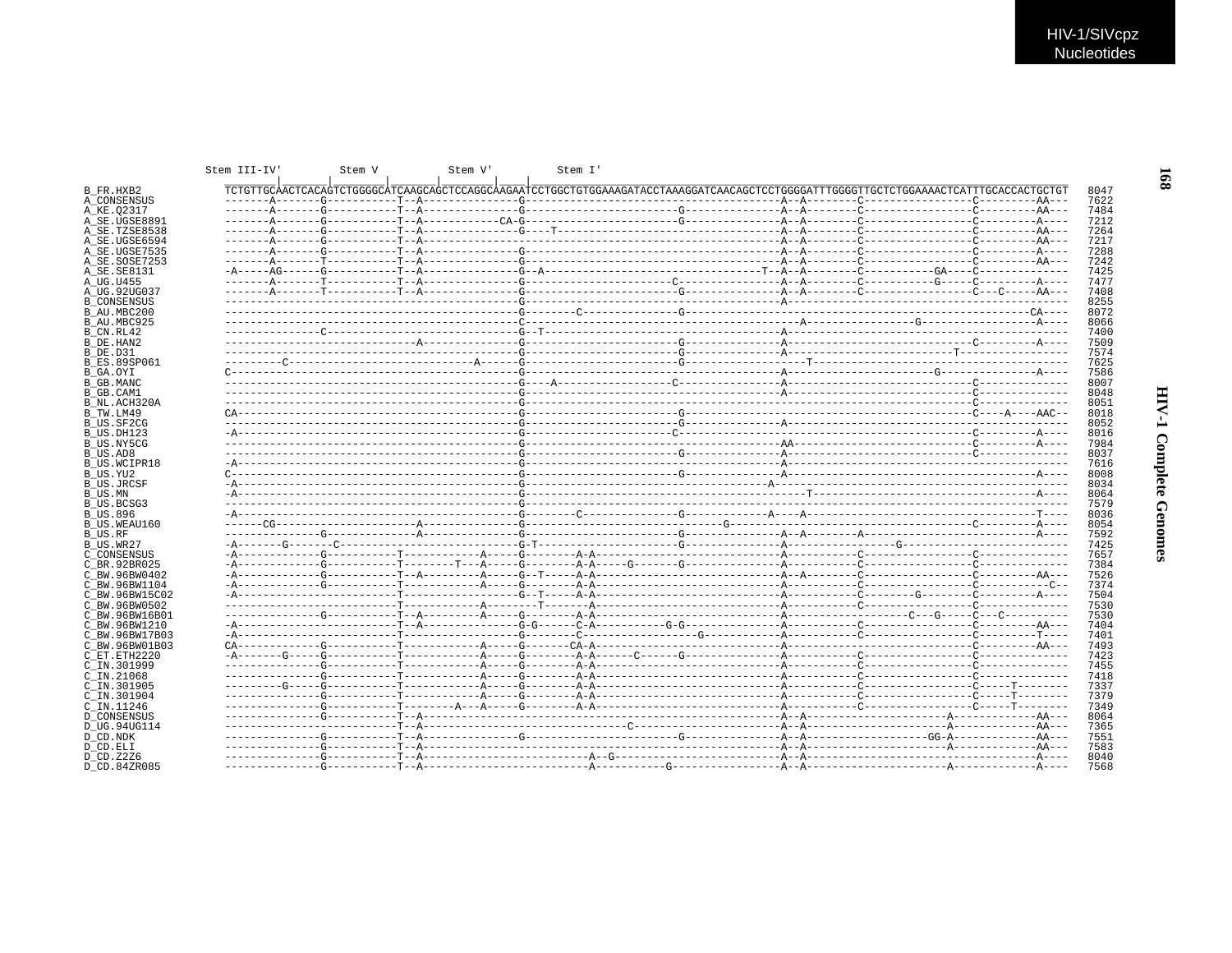| B FR.HXB2            |  | TCTGTTGCAACTCACAGTCTGGGGCATCAAGCAGCTCCAGGCAAGAATCCTGGCTGTGGAAAGATACCTAAAGGATCAACAGCTCCTGGGGATTTGGGGTTGCTCTGGAAAACTCATTTGCACCACTGCTGT |  | 8047 |
|----------------------|--|--------------------------------------------------------------------------------------------------------------------------------------|--|------|
| F CONSENSUS          |  |                                                                                                                                      |  | 7349 |
| F1 BE.VI850          |  |                                                                                                                                      |  | 7324 |
| F1 BR.93BR020        |  |                                                                                                                                      |  | 7351 |
| F2 CM.MP255C         |  |                                                                                                                                      |  | 7206 |
|                      |  |                                                                                                                                      |  | 7239 |
| F2 CM.MP257C         |  |                                                                                                                                      |  | 7343 |
| F1 FI.FIN9363        |  |                                                                                                                                      |  | 7214 |
| F1 FR.MP411          |  |                                                                                                                                      |  | 7991 |
| G CONSENSUS          |  |                                                                                                                                      |  |      |
| G BE.DRCBL           |  |                                                                                                                                      |  | 7986 |
| G FI.HH87932         |  |                                                                                                                                      |  | 7417 |
| G NG. 92NG083        |  |                                                                                                                                      |  | 7373 |
| G_SE.SE6165          |  |                                                                                                                                      |  | 7465 |
| H CONSENSUS          |  |                                                                                                                                      |  | 7420 |
| H BE.VI991           |  |                                                                                                                                      |  | 7446 |
| H BE.VI997           |  |                                                                                                                                      |  | 7361 |
| H CF.90CF056         |  |                                                                                                                                      |  | 7366 |
| J SE. SE91733        |  |                                                                                                                                      |  | 7361 |
| J SE. SE92809        |  |                                                                                                                                      |  | 7354 |
| K CM.MP535C          |  |                                                                                                                                      |  | 7207 |
| K CD.EOTB11C         |  |                                                                                                                                      |  | 7230 |
| CRF01 AE CONSENSUS   |  |                                                                                                                                      |  | 8093 |
| CRF01 AE CF.90CF402  |  |                                                                                                                                      |  | 8110 |
| CRF01 AE TH.93TH253  |  |                                                                                                                                      |  | 8031 |
| CRF01 AE TH.CM240    |  |                                                                                                                                      |  | 7600 |
| CRF02 AG CONSENSUS   |  |                                                                                                                                      |  | 7580 |
| CRF02 AG DJ.DJ263    |  |                                                                                                                                      |  | 7422 |
| CRF02 AG DJ.DJ264    |  |                                                                                                                                      |  | 7381 |
| CRF02 AG NG. IBNG    |  |                                                                                                                                      |  | 7553 |
| CRF03 AB RU. KAL153  |  |                                                                                                                                      |  | 7767 |
| CRF04 CDX CONSENSUS  |  |                                                                                                                                      |  | 8109 |
| CRF04 cpx CY.94CY032 |  |                                                                                                                                      |  | 7417 |
| CRF04_cpx_GR.97PVMY  |  |                                                                                                                                      |  | 8098 |
| CRF04 cpx GR.97PVCH  |  |                                                                                                                                      |  | 8146 |
| AC_IN.21301          |  |                                                                                                                                      |  | 7374 |
| AC RW.92RW009        |  |                                                                                                                                      |  | 7379 |
| AC SE. ETSE9488      |  |                                                                                                                                      |  | 7258 |
| AC ZM.ZAM184         |  |                                                                                                                                      |  | 7372 |
| ACD SE.SE8603        |  |                                                                                                                                      |  | 7369 |
| AD SE.KESE7108       |  |                                                                                                                                      |  | 7264 |
| ADH NO.NOGIL3        |  |                                                                                                                                      |  | 8023 |
| ADU CD. MAL          |  |                                                                                                                                      |  | 7627 |
| AG NG. 92NG003       |  |                                                                                                                                      |  | 7340 |
| AGU CD.Z321B         |  |                                                                                                                                      |  | 7247 |
| AGJ AU.BFP90         |  |                                                                                                                                      |  | 8095 |
| AGJ ML.95ML84        |  |                                                                                                                                      |  | 7251 |
| AJU_BW.98-2117       |  |                                                                                                                                      |  | 7428 |
| BF BR.93BR029        |  |                                                                                                                                      |  | 7366 |
| MO CM.97CAMP645MO    |  | AT--C--AGG--AT-T--A-----T----GA--A----GA--TCACC-G--A--AT-A----CC-TAA--C--A----G--A------AACC-A-----C--TAAG----GG--AG-C---TA---AT-A-- |  | 7534 |
| O CM.ANT70           |  | AT--C--AGG--AT-TR-A-----T----GA--A----GA--TC-CC-G--A--CT-A---CC-TA---G--A----G--A-----AA-CC-A----C--TAAA-----G--AG-C---TA---AT-A--   |  | 8101 |
| O CM.MVP5180         |  |                                                                                                                                      |  | 8118 |
| N CM.YBF30           |  |                                                                                                                                      |  | 7595 |
| SIVCPZUS             |  |                                                                                                                                      |  | 8052 |
| SIVCPZGAB            |  | C--A--------AT--A-------AG-A--A--A--A--C---T-G--T-----A----G-----GC------G---A-T-----CC-G-----C--------GGCTG-C--TTAT--CA-G--         |  | 8084 |
| SIVCPZANT            |  |                                                                                                                                      |  | 7425 |
|                      |  |                                                                                                                                      |  |      |
| Env gp41             |  | <u>LLOLTVWGIKOLOARILAVERYLKDOOLLGIWGCSGKLICTTAV</u>                                                                                  |  | Env  |
|                      |  |                                                                                                                                      |  |      |

Stem  $III-IV$ 

Stem V Stem V' Stem I'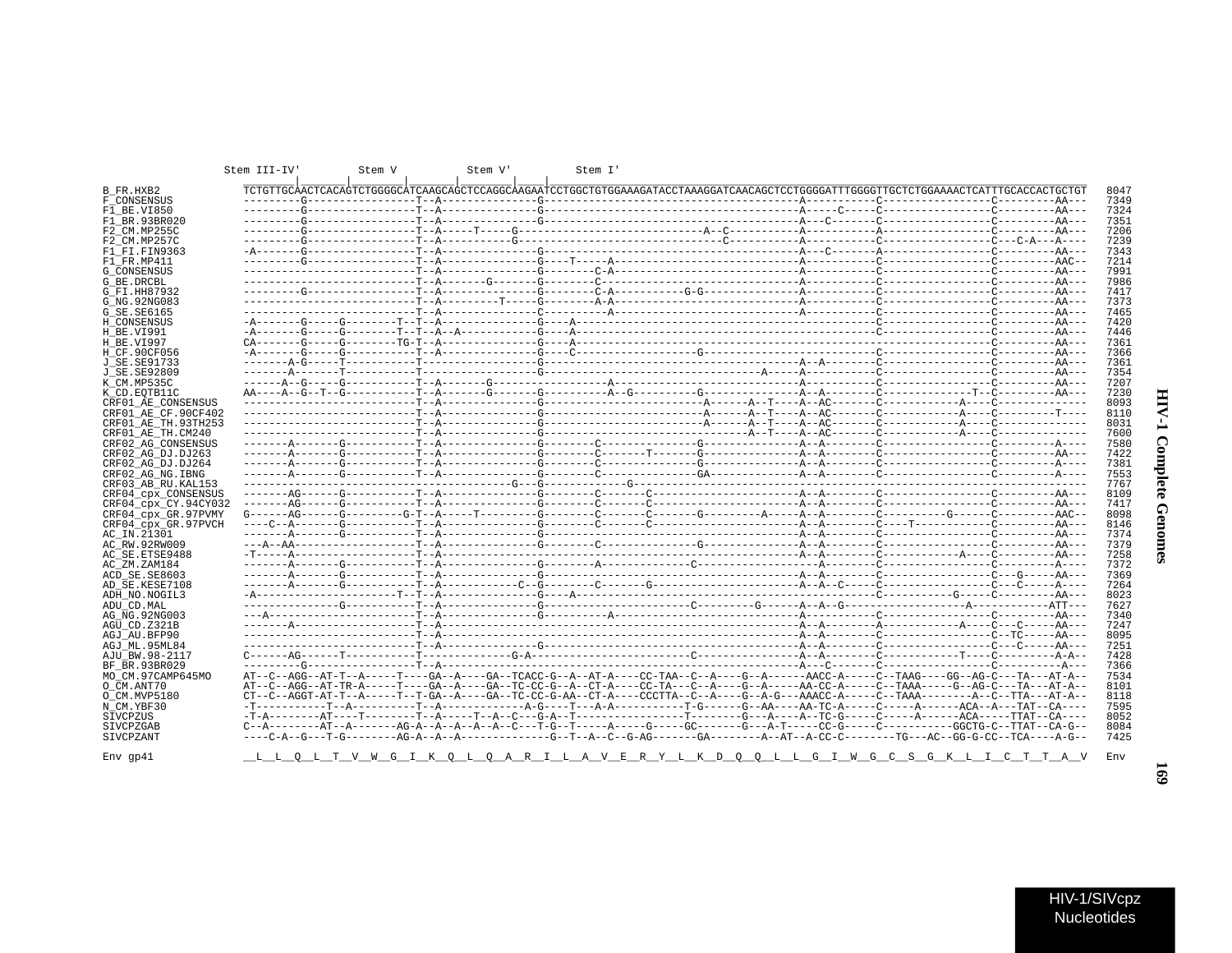| B FR.HXB2           | $GCTTGGAATGCTAGTTGGAGTAATAATCTCTGGAACAGATTTGGAATCTCACACGACCGACTGGGATGGGACAGGGACAGGAAATTAACAATTACACAAGCTTAATACACAAGCTTAATACAA$ |  |  |  | 8152 |
|---------------------|-------------------------------------------------------------------------------------------------------------------------------|--|--|--|------|
|                     |                                                                                                                               |  |  |  | 7726 |
| A CONSENSUS         |                                                                                                                               |  |  |  | 7589 |
| A KE.02317          |                                                                                                                               |  |  |  |      |
| A SE.UGSE8891       |                                                                                                                               |  |  |  | 7317 |
| A SE.TZSE8538       |                                                                                                                               |  |  |  | 7369 |
| A SE.UGSE6594       |                                                                                                                               |  |  |  | 7322 |
| A SE.UGSE7535       |                                                                                                                               |  |  |  | 7393 |
| A SE.SOSE7253       |                                                                                                                               |  |  |  | 7347 |
| A_SE.SE8131         |                                                                                                                               |  |  |  | 7530 |
| A UG.U455           |                                                                                                                               |  |  |  | 7582 |
| A UG.92UG037        |                                                                                                                               |  |  |  | 7513 |
| <b>B CONSENSUS</b>  |                                                                                                                               |  |  |  | 8360 |
| B AU.MBC200         |                                                                                                                               |  |  |  | 8177 |
|                     |                                                                                                                               |  |  |  | 8171 |
| B AU.MBC925         |                                                                                                                               |  |  |  |      |
| B CN.RL42           |                                                                                                                               |  |  |  | 7505 |
| B DE.HAN2           |                                                                                                                               |  |  |  | 7614 |
| B DE.D31            |                                                                                                                               |  |  |  | 7679 |
| <b>B ES.89SP061</b> |                                                                                                                               |  |  |  | 7730 |
| B GA.OYI            |                                                                                                                               |  |  |  | 7691 |
| <b>B_GB.MANC</b>    |                                                                                                                               |  |  |  | 8112 |
| B GB.CAM1           |                                                                                                                               |  |  |  | 8153 |
| B NL.ACH320A        |                                                                                                                               |  |  |  | 8156 |
| B TW.LM49           |                                                                                                                               |  |  |  | 8123 |
| B US.SF2CG          |                                                                                                                               |  |  |  | 8157 |
|                     |                                                                                                                               |  |  |  | 8121 |
| B US.DH123          |                                                                                                                               |  |  |  |      |
| B US.NY5CG          |                                                                                                                               |  |  |  | 8089 |
| B US.AD8            |                                                                                                                               |  |  |  | 8142 |
| B US.WCIPR18        |                                                                                                                               |  |  |  | 7721 |
| B US.YU2            |                                                                                                                               |  |  |  | 8113 |
| <b>B US.JRCSF</b>   |                                                                                                                               |  |  |  | 8139 |
| B US.MN             |                                                                                                                               |  |  |  | 8169 |
| B US.BCSG3          |                                                                                                                               |  |  |  | 7684 |
| <b>B US.896</b>     |                                                                                                                               |  |  |  | 8141 |
| B US.WEAU160        |                                                                                                                               |  |  |  | 8159 |
| <b>B_US.RF</b>      |                                                                                                                               |  |  |  | 7697 |
| B US.WR27           |                                                                                                                               |  |  |  | 7530 |
|                     |                                                                                                                               |  |  |  | 7761 |
| C CONSENSUS         |                                                                                                                               |  |  |  |      |
| C BR.92BR025        |                                                                                                                               |  |  |  | 7489 |
| C BW.96BW0402       |                                                                                                                               |  |  |  | 7631 |
| C BW.96BW1104       |                                                                                                                               |  |  |  | 7479 |
| C BW.96BW15C02      |                                                                                                                               |  |  |  | 7609 |
| C BW.96BW0502       |                                                                                                                               |  |  |  | 7635 |
| C BW.96BW16B01      |                                                                                                                               |  |  |  | 7635 |
| C BW.96BW1210       |                                                                                                                               |  |  |  | 7509 |
| C BW.96BW17B03      |                                                                                                                               |  |  |  | 7506 |
| C BW.96BW01B03      |                                                                                                                               |  |  |  | 7598 |
| C ET. ETH2220       |                                                                                                                               |  |  |  | 7528 |
|                     |                                                                                                                               |  |  |  |      |
| $C$ IN.301999       |                                                                                                                               |  |  |  | 7560 |
| C_IN.21068          |                                                                                                                               |  |  |  | 7523 |
| C IN.301905         |                                                                                                                               |  |  |  | 7442 |
| C IN.301904         |                                                                                                                               |  |  |  | 7484 |
| C IN.11246          |                                                                                                                               |  |  |  | 7454 |
| <b>D CONSENSUS</b>  |                                                                                                                               |  |  |  | 8169 |
| D UG.94UG114        |                                                                                                                               |  |  |  | 7470 |
| D CD.NDK            |                                                                                                                               |  |  |  | 7656 |
|                     |                                                                                                                               |  |  |  | 7688 |
| D CD.ELI            |                                                                                                                               |  |  |  |      |
| D CD.Z2Z6           |                                                                                                                               |  |  |  | 8145 |
| D CD.84ZR085        |                                                                                                                               |  |  |  | 7673 |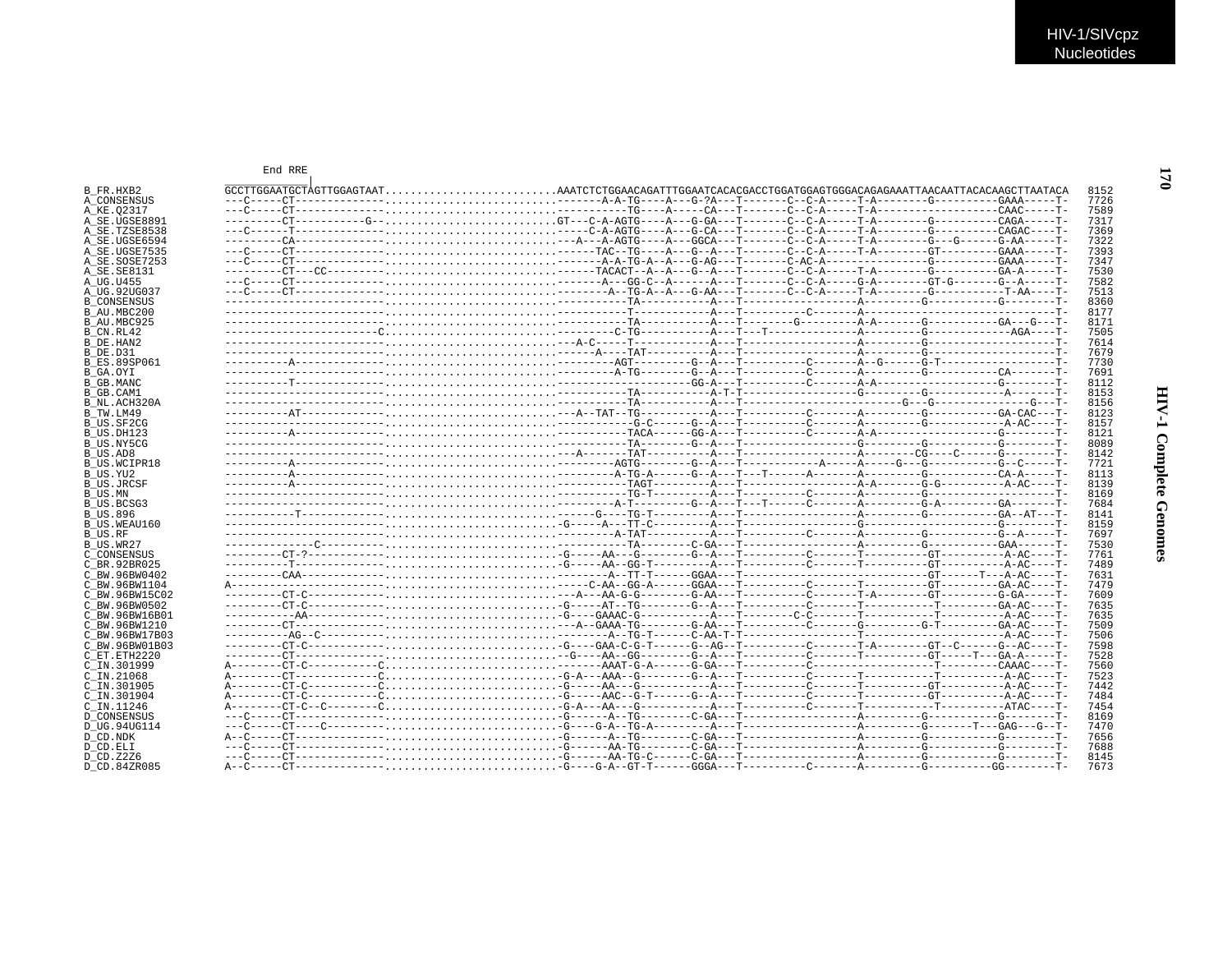| I      |  |
|--------|--|
| ∶<br>ĭ |  |
| i      |  |

| HIV-1/SIVcpz |  |
|--------------|--|
| Nucleotides  |  |

End RRE

| B FR.HXB2            | $GCTTGGAATGCTAGTTGGAGTAATAAATCTCTGGAACAGATTTGGAATCCACGACCGACCGACGGGCTGGGATGGGACAGGGACAGGAAATTAACAATTACACAAGCTTAATACA$        |  |  |  | 8152 |
|----------------------|------------------------------------------------------------------------------------------------------------------------------|--|--|--|------|
| <b>F CONSENSUS</b>   |                                                                                                                              |  |  |  | 7450 |
| F1 BE.VI850          |                                                                                                                              |  |  |  | 7429 |
| F1 BR.93BR020        |                                                                                                                              |  |  |  | 7456 |
| F2 CM.MP255C         |                                                                                                                              |  |  |  | 7311 |
| F2 CM.MP257C         |                                                                                                                              |  |  |  | 7344 |
| F1 FT FTN9363        |                                                                                                                              |  |  |  | 7448 |
| F1 FR.MP411          |                                                                                                                              |  |  |  | 7319 |
| <b>G CONSENSUS</b>   |                                                                                                                              |  |  |  | 8092 |
| G BE.DRCBL           |                                                                                                                              |  |  |  | 8091 |
| G FI.HH87932         |                                                                                                                              |  |  |  | 7522 |
| G NG. 92NG083        |                                                                                                                              |  |  |  | 7478 |
|                      |                                                                                                                              |  |  |  | 7570 |
| G_SE.SE6165          |                                                                                                                              |  |  |  |      |
| H CONSENSUS          |                                                                                                                              |  |  |  | 7524 |
| H BE.VI991           |                                                                                                                              |  |  |  | 7551 |
| H BE.VI997           |                                                                                                                              |  |  |  | 7466 |
| H CF.90CF056         |                                                                                                                              |  |  |  | 7471 |
| J SE.SE91733         |                                                                                                                              |  |  |  | 7466 |
| J SE.SE92809         |                                                                                                                              |  |  |  | 7459 |
| K CM.MP535C          |                                                                                                                              |  |  |  | 7312 |
| K CD. EOTB11C        |                                                                                                                              |  |  |  | 7335 |
| CRF01 AE CONSENSUS   |                                                                                                                              |  |  |  | 8198 |
| CRF01 AE CF.90CF402  |                                                                                                                              |  |  |  | 8215 |
| CRF01 AE TH.93TH253  |                                                                                                                              |  |  |  | 8136 |
| CRF01 AE TH.CM240    |                                                                                                                              |  |  |  | 7705 |
|                      |                                                                                                                              |  |  |  | 7685 |
| CRF02 AG CONSENSUS   |                                                                                                                              |  |  |  | 7527 |
| CRF02 AG DJ.DJ263    |                                                                                                                              |  |  |  |      |
| CRF02 AG DJ.DJ264    |                                                                                                                              |  |  |  | 7486 |
| CRF02 AG NG. IBNG    |                                                                                                                              |  |  |  | 7658 |
| CRF03 AB RU. KAL153  |                                                                                                                              |  |  |  | 7872 |
| CRF04 cpx CONSENSUS  |                                                                                                                              |  |  |  | 8214 |
| CRF04 CDX CY.94CY032 |                                                                                                                              |  |  |  | 7522 |
| CRF04 cpx GR.97PVMY  |                                                                                                                              |  |  |  | 8203 |
| CRF04 CDX GR.97PVCH  |                                                                                                                              |  |  |  | 8251 |
| AC IN.21301          |                                                                                                                              |  |  |  | 7479 |
| AC RW.92RW009        |                                                                                                                              |  |  |  | 7484 |
| AC SE.ETSE9488       |                                                                                                                              |  |  |  | 7363 |
| AC ZM.ZAM184         |                                                                                                                              |  |  |  | 7477 |
| ACD SE.SE8603        |                                                                                                                              |  |  |  | 7474 |
| AD SE.KESE7108       |                                                                                                                              |  |  |  | 7369 |
| ADH NO.NOGIL3        |                                                                                                                              |  |  |  | 8128 |
| ADU CD.MAL           |                                                                                                                              |  |  |  | 7732 |
|                      |                                                                                                                              |  |  |  |      |
| AG NG. 92NG003       |                                                                                                                              |  |  |  | 7445 |
| AGU CD. Z321B        |                                                                                                                              |  |  |  | 7352 |
| AGJ AU.BFP90         |                                                                                                                              |  |  |  | 8200 |
| AGJ ML.95ML84        |                                                                                                                              |  |  |  | 7356 |
| AJU BW.98-2117       |                                                                                                                              |  |  |  | 7533 |
| BF BR. 93BR029       |                                                                                                                              |  |  |  | 7471 |
| MO CM.97CAMP645MO    |                                                                                                                              |  |  |  | 7642 |
| O CM.ANT70           |                                                                                                                              |  |  |  | 8200 |
| O CM.MVP5180         |                                                                                                                              |  |  |  | 8226 |
| N CM.YBF30           |                                                                                                                              |  |  |  | 7703 |
| SIVCPZUS             |                                                                                                                              |  |  |  | 8160 |
| <b>STVCPZGAB</b>     | --------CAACTC----CC-GGGAGC-T--CACA--TG-C------GGGA-TCTA--A---CA-C-A-----T-A-TT-G-GTCT--C------G-GAA---TTT                   |  |  |  | 8192 |
|                      |                                                                                                                              |  |  |  | 7557 |
| SIVCPZANT            | ---------AA-TCC---GTA--CTTCACGCAAACATGTGCAAAGAACAGC-GTGA-A-AC--TGT-----G-AA-T-T---A---CAA--A--------TT-G-AC-G----G-ACAG---T- |  |  |  |      |
|                      |                                                                                                                              |  |  |  |      |
| $Env$ qp41           | <u> PWNASWSNKSLEQINNHTINMEWDREINNYTSLIH</u>                                                                                  |  |  |  | Env  |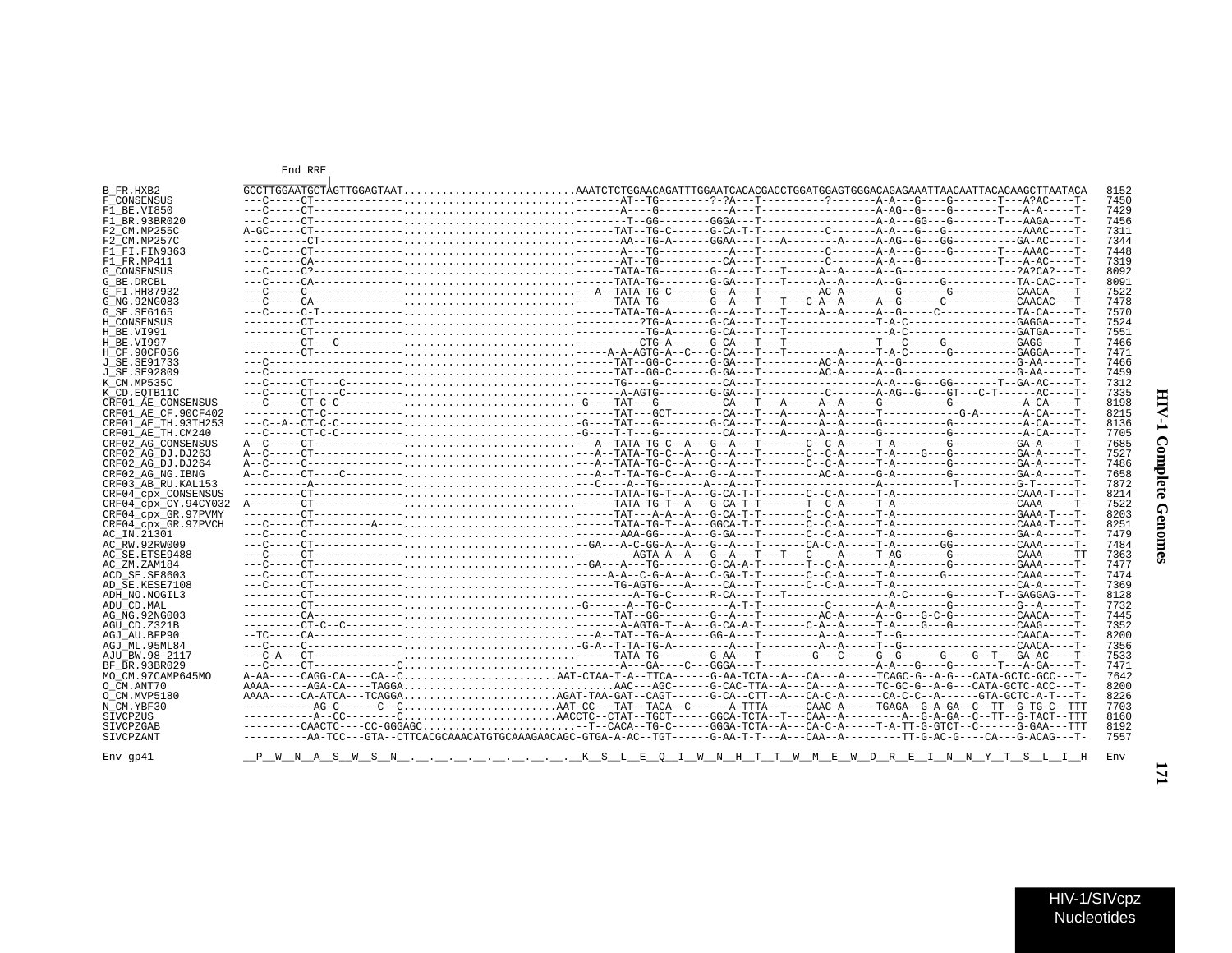| B FR.HXB2           |  |  |  |  |
|---------------------|--|--|--|--|
| A CONSENSUS         |  |  |  |  |
| A KE.02317          |  |  |  |  |
| A SE.UGSE8891       |  |  |  |  |
| A SE.TZSE8538       |  |  |  |  |
| A SE.UGSE6594       |  |  |  |  |
| A SE.UGSE7535       |  |  |  |  |
| A SE.SOSE7253       |  |  |  |  |
| A SE. SE8131        |  |  |  |  |
| A UG.U455           |  |  |  |  |
| A UG.92UG037        |  |  |  |  |
|                     |  |  |  |  |
| <b>B CONSENSUS</b>  |  |  |  |  |
| B AU.MBC200         |  |  |  |  |
| B AU.MBC925         |  |  |  |  |
| B CN.RL42           |  |  |  |  |
| B DE.HAN2           |  |  |  |  |
| B DE.D31            |  |  |  |  |
| <b>B ES.89SP061</b> |  |  |  |  |
| B GA.OYI            |  |  |  |  |
| B GB.MANC           |  |  |  |  |
|                     |  |  |  |  |
| B GB.CAM1           |  |  |  |  |
| B NL.ACH320A        |  |  |  |  |
| B TW.LM49           |  |  |  |  |
| B US.SF2CG          |  |  |  |  |
| B US.DH123          |  |  |  |  |
| B US.NY5CG          |  |  |  |  |
| B US.AD8            |  |  |  |  |
| B US.WCIPR18        |  |  |  |  |
| B US.YU2            |  |  |  |  |
| <b>B US.JRCSF</b>   |  |  |  |  |
|                     |  |  |  |  |
| B US.MN             |  |  |  |  |
| B US.BCSG3          |  |  |  |  |
| B US.896            |  |  |  |  |
| B US.WEAU160        |  |  |  |  |
| B US.RF             |  |  |  |  |
| B US.WR27           |  |  |  |  |
| C CONSENSUS         |  |  |  |  |
| C BR. 92BR025       |  |  |  |  |
| C BW.96BW0402       |  |  |  |  |
| C BW. 96BW1104      |  |  |  |  |
|                     |  |  |  |  |
| C BW.96BW15C02      |  |  |  |  |
| C BW.96BW0502       |  |  |  |  |
| C BW.96BW16B01      |  |  |  |  |
| C BW.96BW1210       |  |  |  |  |
| C BW.96BW17B03      |  |  |  |  |
| C BW.96BW01B03      |  |  |  |  |
| C ET. ETH2220       |  |  |  |  |
| C IN.301999         |  |  |  |  |
| $C$ IN. 21068       |  |  |  |  |
|                     |  |  |  |  |
| C IN.301905         |  |  |  |  |
| C IN.301904         |  |  |  |  |
| C IN.11246          |  |  |  |  |
| D CONSENSUS         |  |  |  |  |
| D UG.94UG114        |  |  |  |  |
| D CD.NDK            |  |  |  |  |
| D CD.ELI            |  |  |  |  |
| D CD. Z2Z6          |  |  |  |  |
| D CD.84ZR085        |  |  |  |  |
|                     |  |  |  |  |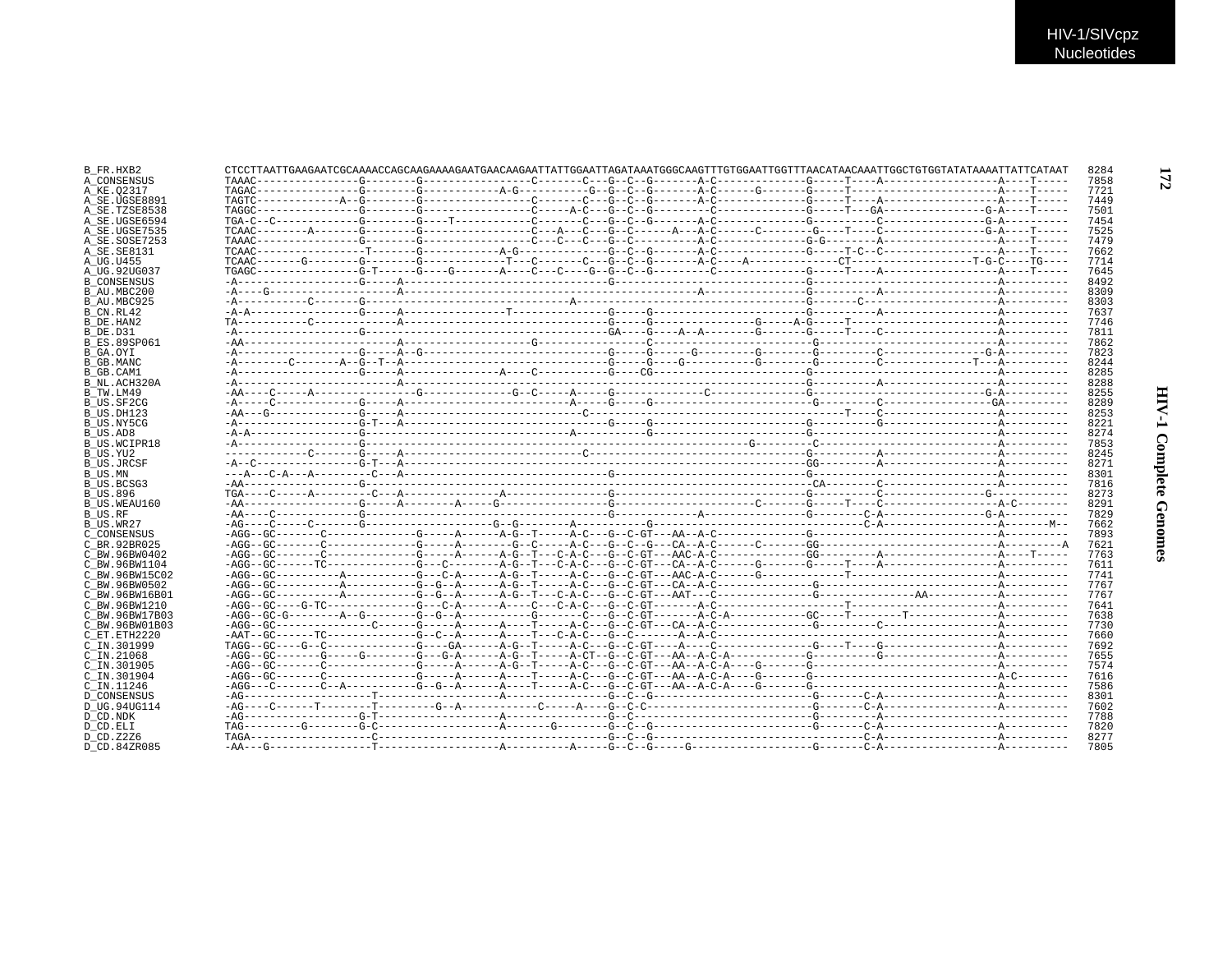| :<br>ì<br>î      |  |
|------------------|--|
| ž<br>ì<br>i<br>1 |  |

| B FR.HXB2            |                                                       |  |  |  |  |  |  |  |
|----------------------|-------------------------------------------------------|--|--|--|--|--|--|--|
| F CONSENSUS          |                                                       |  |  |  |  |  |  |  |
| F1 BE.VI850          |                                                       |  |  |  |  |  |  |  |
| F1 BR.93BR020        |                                                       |  |  |  |  |  |  |  |
| F2 CM.MP255C         |                                                       |  |  |  |  |  |  |  |
| F2 CM.MP257C         |                                                       |  |  |  |  |  |  |  |
| F1 FI.FIN9363        |                                                       |  |  |  |  |  |  |  |
| F1 FR.MP411          |                                                       |  |  |  |  |  |  |  |
| <b>G CONSENSUS</b>   |                                                       |  |  |  |  |  |  |  |
| G BE.DRCBL           |                                                       |  |  |  |  |  |  |  |
|                      |                                                       |  |  |  |  |  |  |  |
| G FI.HH87932         |                                                       |  |  |  |  |  |  |  |
| G NG. 92NG083        |                                                       |  |  |  |  |  |  |  |
| G SE. SE6165         |                                                       |  |  |  |  |  |  |  |
| H CONSENSUS          |                                                       |  |  |  |  |  |  |  |
| H BE.VI991           |                                                       |  |  |  |  |  |  |  |
| H BE.VI997           |                                                       |  |  |  |  |  |  |  |
| H CF.90CF056         |                                                       |  |  |  |  |  |  |  |
| J SE.SE91733         |                                                       |  |  |  |  |  |  |  |
| J SE.SE92809         |                                                       |  |  |  |  |  |  |  |
| K CM.MP535C          |                                                       |  |  |  |  |  |  |  |
| K CD. EOTB11C        |                                                       |  |  |  |  |  |  |  |
| CRF01 AE CONSENSUS   |                                                       |  |  |  |  |  |  |  |
| CRF01 AE CF.90CF402  |                                                       |  |  |  |  |  |  |  |
| CRF01 AE TH. 93TH253 |                                                       |  |  |  |  |  |  |  |
| CRF01 AE TH.CM240    |                                                       |  |  |  |  |  |  |  |
| CRF02 AG CONSENSUS   |                                                       |  |  |  |  |  |  |  |
| CRF02 AG DJ.DJ263    |                                                       |  |  |  |  |  |  |  |
| CRF02 AG DJ.DJ264    |                                                       |  |  |  |  |  |  |  |
| CRF02 AG NG. IBNG    |                                                       |  |  |  |  |  |  |  |
|                      |                                                       |  |  |  |  |  |  |  |
| CRF03 AB RU. KAL153  |                                                       |  |  |  |  |  |  |  |
| CRF04 cpx CONSENSUS  |                                                       |  |  |  |  |  |  |  |
| CRF04 CDX CY.94CY032 |                                                       |  |  |  |  |  |  |  |
| CRF04 cpx GR.97PVMY  |                                                       |  |  |  |  |  |  |  |
| CRF04 cpx GR.97PVCH  |                                                       |  |  |  |  |  |  |  |
| AC IN.21301          |                                                       |  |  |  |  |  |  |  |
| AC RW.92RW009        |                                                       |  |  |  |  |  |  |  |
| AC SE.ETSE9488       |                                                       |  |  |  |  |  |  |  |
| AC ZM.ZAM184         |                                                       |  |  |  |  |  |  |  |
| ACD SE.SE8603        |                                                       |  |  |  |  |  |  |  |
| AD SE.KESE7108       |                                                       |  |  |  |  |  |  |  |
| ADH NO.NOGIL3        |                                                       |  |  |  |  |  |  |  |
| ADU CD.MAL           |                                                       |  |  |  |  |  |  |  |
| AG NG. 92NG003       |                                                       |  |  |  |  |  |  |  |
| AGU CD.Z321B         |                                                       |  |  |  |  |  |  |  |
| AGJ AU.BFP90         |                                                       |  |  |  |  |  |  |  |
| AGJ ML.95ML84        |                                                       |  |  |  |  |  |  |  |
|                      |                                                       |  |  |  |  |  |  |  |
| AJU BW.98-2117       |                                                       |  |  |  |  |  |  |  |
| BF BR. 93BR029       |                                                       |  |  |  |  |  |  |  |
| MO CM.97CAMP645MO    |                                                       |  |  |  |  |  |  |  |
| O CM.ANT70           |                                                       |  |  |  |  |  |  |  |
| O CM. MVP5180        |                                                       |  |  |  |  |  |  |  |
| N CM.YBF30           |                                                       |  |  |  |  |  |  |  |
| SIVCPZUS             |                                                       |  |  |  |  |  |  |  |
| SIVCPZGAB            |                                                       |  |  |  |  |  |  |  |
| SIVCPZANT            |                                                       |  |  |  |  |  |  |  |
|                      |                                                       |  |  |  |  |  |  |  |
| $Env$ gp41           | <u>SLIEESON OOEKNEOELLELDKWASLWNWFNIT</u> NWLWYIKLFIM |  |  |  |  |  |  |  |
|                      |                                                       |  |  |  |  |  |  |  |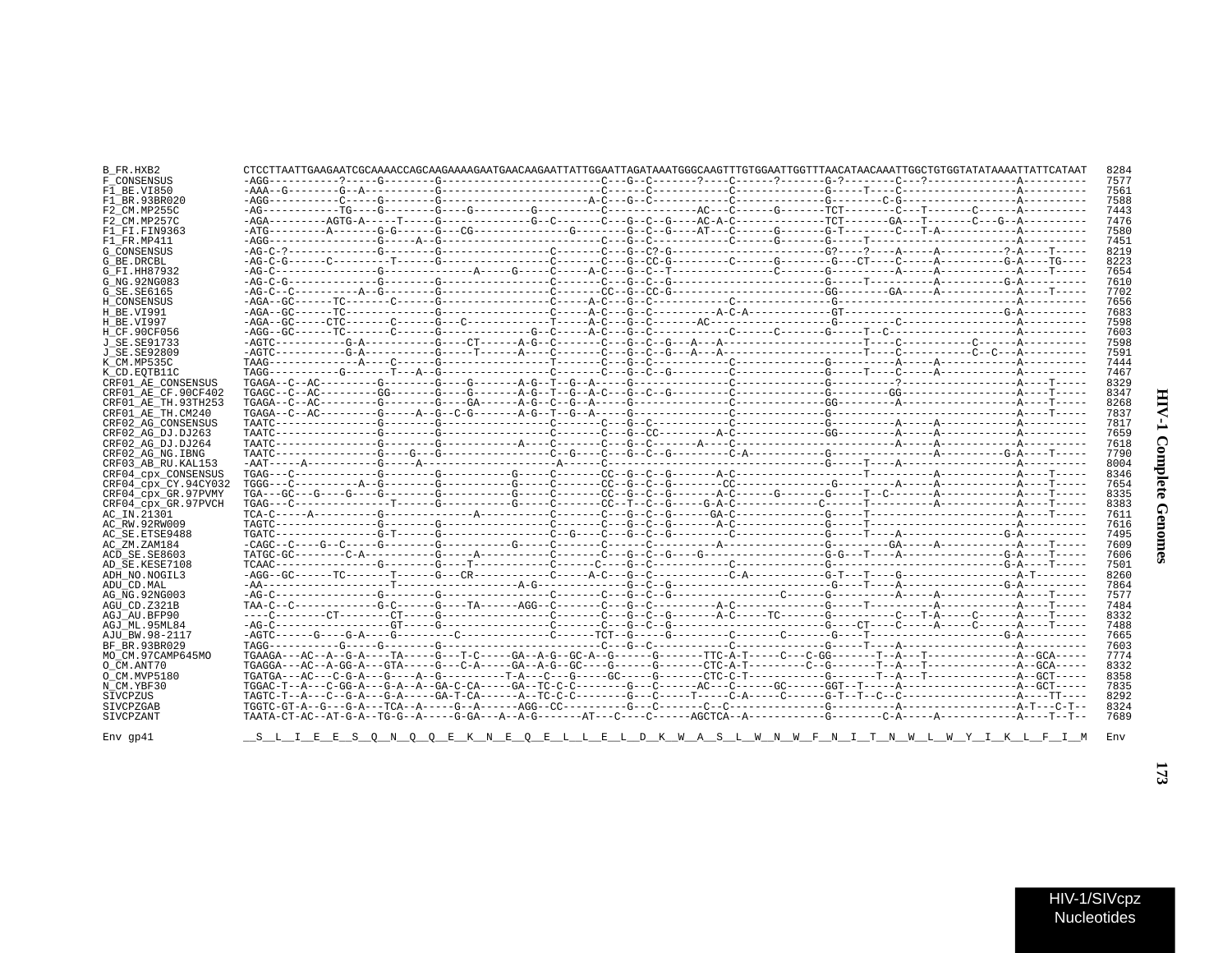|                     |  |  |                                                                                                                                | Tat Rev intron end $\setminus$ Tat Rev exon 2 start (Tat frame 3, |  |      |  |
|---------------------|--|--|--------------------------------------------------------------------------------------------------------------------------------|-------------------------------------------------------------------|--|------|--|
| B FR.HXB2           |  |  | GATAGTAGGAGGCTTGGTAGGTTTAAGAATAGTTTTTGCTGTACTTTCTATAGTGAATAGAGTTAGGCAGGGATATTCACCATTATCGTTTCAGACCCACCTCCCAACCCCGAGGGGACCCGACAG |                                                                   |  | 8410 |  |
| A CONSENSUS         |  |  |                                                                                                                                |                                                                   |  | 7984 |  |
| A KE.02317          |  |  |                                                                                                                                |                                                                   |  | 7847 |  |
| A SE.UGSE8891       |  |  |                                                                                                                                |                                                                   |  | 7575 |  |
| A SE.TZSE8538       |  |  |                                                                                                                                |                                                                   |  | 7627 |  |
| A SE.UGSE6594       |  |  |                                                                                                                                |                                                                   |  | 7580 |  |
| A SE.UGSE7535       |  |  |                                                                                                                                |                                                                   |  | 7651 |  |
| A SE.SOSE7253       |  |  |                                                                                                                                |                                                                   |  | 7605 |  |
| A SE.SE8131         |  |  |                                                                                                                                |                                                                   |  | 7788 |  |
| A UG.U455           |  |  |                                                                                                                                |                                                                   |  | 7840 |  |
| A UG.92UG037        |  |  |                                                                                                                                |                                                                   |  | 7771 |  |
| <b>B CONSENSUS</b>  |  |  |                                                                                                                                |                                                                   |  | 8619 |  |
| B AU.MBC200         |  |  |                                                                                                                                |                                                                   |  | 8435 |  |
| B AU.MBC925         |  |  |                                                                                                                                |                                                                   |  | 8429 |  |
| B CN.RL42           |  |  |                                                                                                                                |                                                                   |  | 7763 |  |
|                     |  |  |                                                                                                                                |                                                                   |  | 7873 |  |
| B_DE.HAN2           |  |  |                                                                                                                                |                                                                   |  |      |  |
| B DE.D31            |  |  |                                                                                                                                |                                                                   |  | 7937 |  |
| <b>B ES.89SP061</b> |  |  |                                                                                                                                |                                                                   |  | 7988 |  |
| B GA.OYI            |  |  |                                                                                                                                |                                                                   |  | 7949 |  |
| <b>B_GB.MANC</b>    |  |  |                                                                                                                                |                                                                   |  | 8370 |  |
| B GB.CAM1           |  |  |                                                                                                                                |                                                                   |  | 8411 |  |
| B NL.ACH320A        |  |  |                                                                                                                                |                                                                   |  | 8414 |  |
| B TW.LM49           |  |  |                                                                                                                                |                                                                   |  | 8381 |  |
| B US.SF2CG          |  |  |                                                                                                                                |                                                                   |  | 8415 |  |
| B US.DH123          |  |  |                                                                                                                                |                                                                   |  | 8379 |  |
| B US.NY5CG          |  |  |                                                                                                                                |                                                                   |  | 8347 |  |
| B US.AD8            |  |  |                                                                                                                                |                                                                   |  | 8400 |  |
| B US.WCIPR18        |  |  |                                                                                                                                |                                                                   |  | 7979 |  |
| B US.YU2            |  |  |                                                                                                                                |                                                                   |  | 8371 |  |
| B US.JRCSF          |  |  |                                                                                                                                |                                                                   |  | 8397 |  |
| <b>B_US.MN</b>      |  |  |                                                                                                                                |                                                                   |  | 8427 |  |
| B US.BCSG3          |  |  |                                                                                                                                |                                                                   |  | 7942 |  |
| B US.896            |  |  |                                                                                                                                |                                                                   |  | 8399 |  |
| B US.WEAU160        |  |  |                                                                                                                                |                                                                   |  | 8417 |  |
| B US.RF             |  |  |                                                                                                                                |                                                                   |  | 7955 |  |
| B US.WR27           |  |  |                                                                                                                                |                                                                   |  | 7788 |  |
| C CONSENSUS         |  |  |                                                                                                                                |                                                                   |  | 8019 |  |
| C BR.92BR025        |  |  |                                                                                                                                |                                                                   |  | 7747 |  |
| C BW.96BW0402       |  |  |                                                                                                                                |                                                                   |  | 7889 |  |
| C BW.96BW1104       |  |  |                                                                                                                                |                                                                   |  | 7737 |  |
| C BW.96BW15C02      |  |  |                                                                                                                                |                                                                   |  | 7867 |  |
| C BW.96BW0502       |  |  |                                                                                                                                |                                                                   |  | 7893 |  |
| C BW.96BW16B01      |  |  |                                                                                                                                |                                                                   |  | 7893 |  |
| C BW.96BW1210       |  |  |                                                                                                                                |                                                                   |  | 7767 |  |
|                     |  |  |                                                                                                                                |                                                                   |  | 7764 |  |
| C BW.96BW17B03      |  |  |                                                                                                                                |                                                                   |  | 7856 |  |
| C BW.96BW01B03      |  |  |                                                                                                                                |                                                                   |  |      |  |
| C ET.ETH2220        |  |  |                                                                                                                                |                                                                   |  | 7786 |  |
| C IN.301999         |  |  |                                                                                                                                |                                                                   |  | 7818 |  |
| $C$ IN. 21068       |  |  |                                                                                                                                |                                                                   |  | 7781 |  |
| C IN.301905         |  |  |                                                                                                                                |                                                                   |  | 7700 |  |
| C IN.301904         |  |  |                                                                                                                                |                                                                   |  | 7742 |  |
| C IN.11246          |  |  |                                                                                                                                |                                                                   |  | 7712 |  |
| <b>D CONSENSUS</b>  |  |  |                                                                                                                                |                                                                   |  | 8426 |  |
| D UG.94UG114        |  |  |                                                                                                                                |                                                                   |  | 7728 |  |
| D CD.NDK            |  |  |                                                                                                                                |                                                                   |  | 7914 |  |
| D CD.ELI            |  |  |                                                                                                                                |                                                                   |  | 7946 |  |
| D CD.Z2Z6           |  |  |                                                                                                                                |                                                                   |  | 8403 |  |
| D CD.84ZR085        |  |  |                                                                                                                                |                                                                   |  | 7931 |  |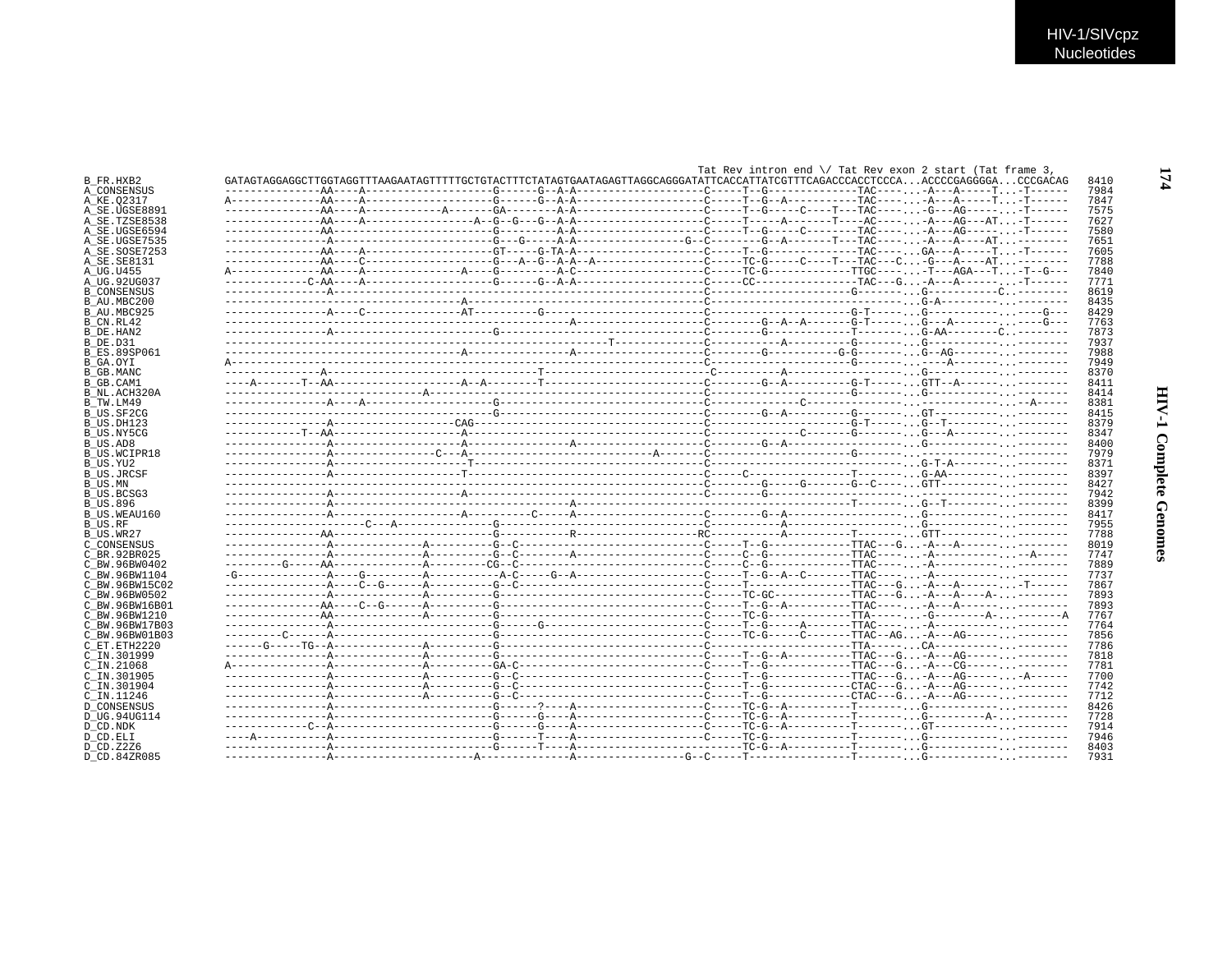| J<br>١<br>š |  |
|-------------|--|
| ļ<br>ì      |  |

 $\blacksquare$ 

| HIV-1/SIVcpz |  |
|--------------|--|
| Nucleotides  |  |

|                                    |                                                                                                                                |  |  |  |  | Tat Rev intron end $\setminus$ Tat Rev exon 2 start (Tat frame 3, |              |
|------------------------------------|--------------------------------------------------------------------------------------------------------------------------------|--|--|--|--|-------------------------------------------------------------------|--------------|
| B FR.HXB2                          | GATAGTAGGAGGCTTGGTAGGTTTAAGAATAGTTTTTGCTGTACTTTCTATAGTGAATAGAGTTAGGCAGGGATATTCACCATTATCGTTTCAGACCCACCTCCCAACCCCGAGGGGACCCGACAG |  |  |  |  |                                                                   | 8410         |
| F CONSENSUS                        |                                                                                                                                |  |  |  |  |                                                                   | 7703         |
| F1 BE.VI850                        |                                                                                                                                |  |  |  |  |                                                                   | 7687         |
| F1 BR.93BR020                      |                                                                                                                                |  |  |  |  |                                                                   | 7714         |
| F2 CM.MP255C                       |                                                                                                                                |  |  |  |  |                                                                   | 7569<br>7602 |
| F2 CM.MP257C                       |                                                                                                                                |  |  |  |  |                                                                   | 7706         |
| F1 FI.FIN9363<br>F1 FR.MP411       |                                                                                                                                |  |  |  |  |                                                                   | 7577         |
| <b>G CONSENSUS</b>                 |                                                                                                                                |  |  |  |  |                                                                   | 8343         |
| G BE.DRCBL                         |                                                                                                                                |  |  |  |  |                                                                   | 8349         |
| G FI.HH87932                       |                                                                                                                                |  |  |  |  |                                                                   | 7780         |
| G NG.92NG083                       |                                                                                                                                |  |  |  |  |                                                                   | 7736         |
| G SE.SE6165                        |                                                                                                                                |  |  |  |  |                                                                   | 7828         |
| H CONSENSUS                        |                                                                                                                                |  |  |  |  |                                                                   | 7781         |
| H BE.VI991                         |                                                                                                                                |  |  |  |  |                                                                   | 7809         |
| H BE.VI997                         |                                                                                                                                |  |  |  |  |                                                                   | 7724         |
| H CF.90CF056                       |                                                                                                                                |  |  |  |  |                                                                   | 7729         |
| J SE.SE91733                       |                                                                                                                                |  |  |  |  |                                                                   | 7724         |
| J SE.SE92809                       |                                                                                                                                |  |  |  |  |                                                                   | 7717         |
| K CM.MP535C                        |                                                                                                                                |  |  |  |  |                                                                   | 7570         |
| K CD.EOTB11C<br>CRF01 AE CONSENSUS |                                                                                                                                |  |  |  |  |                                                                   | 7593<br>8458 |
| CRF01 AE CF.90CF402                |                                                                                                                                |  |  |  |  |                                                                   | 8473         |
| CRF01 AE TH.93TH253                |                                                                                                                                |  |  |  |  |                                                                   | 8397         |
| CRF01 AE TH.CM240                  |                                                                                                                                |  |  |  |  |                                                                   | 7963         |
| CRF02 AG CONSENSUS                 |                                                                                                                                |  |  |  |  |                                                                   | 7943         |
| CRF02 AG DJ.DJ263                  |                                                                                                                                |  |  |  |  |                                                                   | 7785         |
| CRF02 AG DJ.DJ264                  |                                                                                                                                |  |  |  |  |                                                                   | 7744         |
| CRF02 AG NG. IBNG                  |                                                                                                                                |  |  |  |  |                                                                   | 7916         |
| CRF03 AB RU. KAL153                |                                                                                                                                |  |  |  |  |                                                                   | 8130         |
| CRF04 cpx CONSENSUS                |                                                                                                                                |  |  |  |  |                                                                   | 8475         |
| CRF04 cpx CY.94CY032               |                                                                                                                                |  |  |  |  |                                                                   | 7783         |
| CRF04 cpx GR.97PVMY                |                                                                                                                                |  |  |  |  |                                                                   | 8464         |
| CRF04_cpx_GR.97PVCH                |                                                                                                                                |  |  |  |  |                                                                   | 8509         |
| AC IN.21301                        |                                                                                                                                |  |  |  |  |                                                                   | 7737         |
| AC RW.92RW009                      |                                                                                                                                |  |  |  |  |                                                                   | 7742         |
| AC SE.ETSE9488                     |                                                                                                                                |  |  |  |  |                                                                   | 7621<br>7735 |
| AC ZM.ZAM184<br>ACD SE.SE8603      |                                                                                                                                |  |  |  |  |                                                                   | 7732         |
| AD SE.KESE7108                     |                                                                                                                                |  |  |  |  |                                                                   | 7627         |
| ADH NO. NOGIL3                     |                                                                                                                                |  |  |  |  |                                                                   | 8386         |
| ADU CD.MAL                         |                                                                                                                                |  |  |  |  |                                                                   | 7993         |
| AG NG. 92NG003                     |                                                                                                                                |  |  |  |  |                                                                   | 7703         |
| AGU CD.Z321B                       |                                                                                                                                |  |  |  |  |                                                                   | 7610         |
| AGJ AU.BFP90                       |                                                                                                                                |  |  |  |  |                                                                   | 8458         |
| AGJ ML.95ML84                      |                                                                                                                                |  |  |  |  |                                                                   | 7614         |
| AJU BW.98-2117                     |                                                                                                                                |  |  |  |  |                                                                   | 7791         |
| BF BR.93BR029                      |                                                                                                                                |  |  |  |  |                                                                   | 7729         |
| MO CM.97CAMP645MO                  |                                                                                                                                |  |  |  |  |                                                                   | 7900         |
| O CM.ANT70                         |                                                                                                                                |  |  |  |  |                                                                   | 8458         |
| O CM.MVP5180                       | $C---G---CAC-AA---A---A---G-TA-A-GATAA----AA-C-----G-ACA------C-A---CC---C---G---G---T--CTG----.$                              |  |  |  |  |                                                                   | 8484         |
| N CM.YBF30                         |                                                                                                                                |  |  |  |  |                                                                   | 7961         |
| SIVCPZUS                           |                                                                                                                                |  |  |  |  |                                                                   | 8418         |
| SIVCPZGAB<br>SIVCPZANT             |                                                                                                                                |  |  |  |  |                                                                   | 8450<br>7815 |
|                                    |                                                                                                                                |  |  |  |  |                                                                   |              |
|                                    |                                                                                                                                |  |  |  |  | Rev CDS intron/exon_D_P_P_P_Q_._P_E_G_T_._R_Q                     | Rev          |
| $Env$ qp $41$                      | <u>_I_V_G_G_L_V_G_L_R_I_V_F_A_V_L_S_I_V_N_R_V_R_Q_G_Y_S_P_L_S_F_Q_T_H_L_P_._T_P_R_G_._P_D_R</u>                                |  |  |  |  |                                                                   | Env          |
|                                    |                                                                                                                                |  |  |  |  | Tat CDS intron/exon $-P_T_S_0$ . $P_R G_D$ . $P_T T$              |              |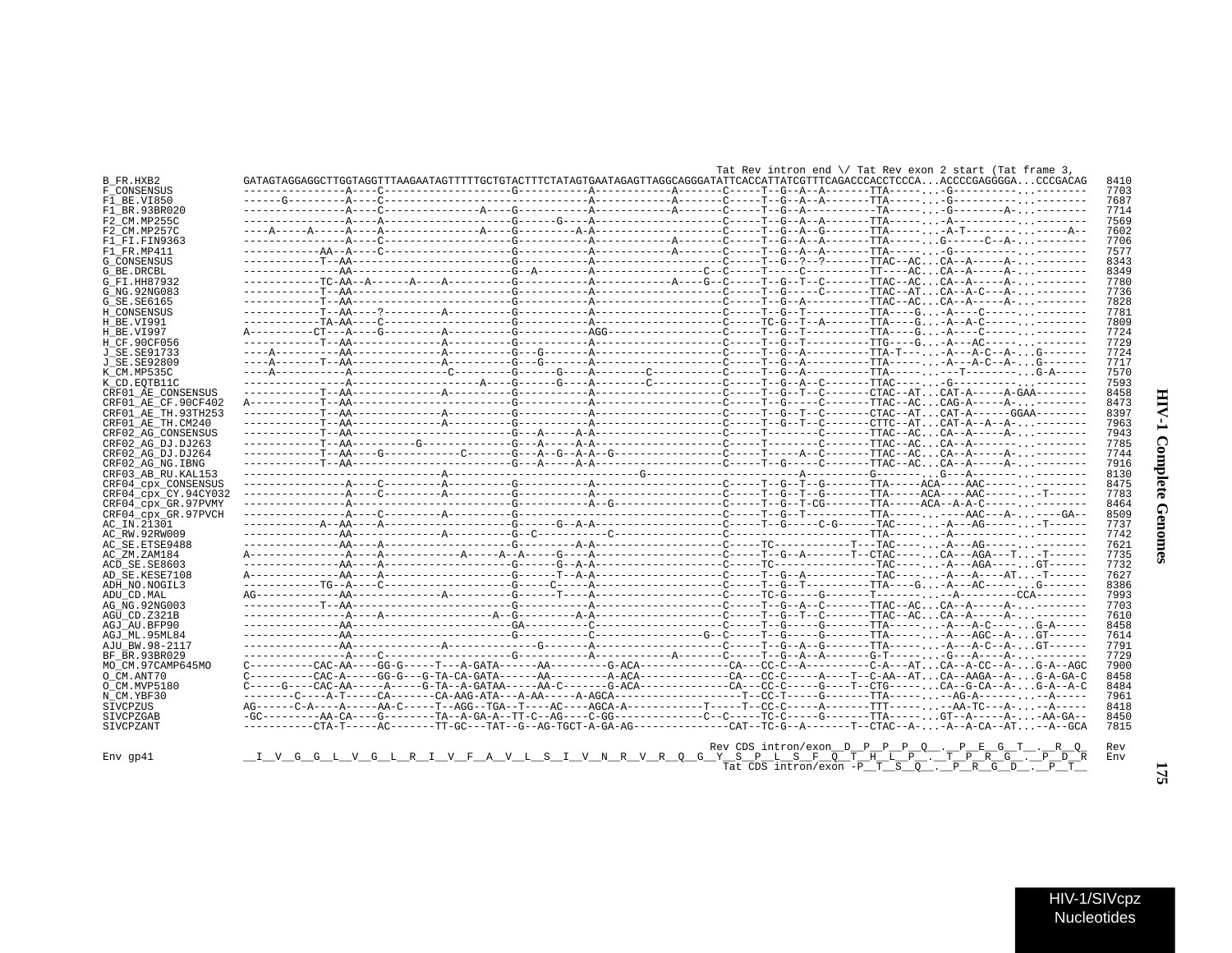|                                    |                    | Tat CDS end (frame 3) |  |  |  |              |
|------------------------------------|--------------------|-----------------------|--|--|--|--------------|
| B FR.HXB2                          | Rev frame $1$ ) <- | Tat end $\leftarrow$  |  |  |  | 8539         |
| A CONSENSUS                        |                    |                       |  |  |  | 8113         |
| A KE.02317                         |                    |                       |  |  |  | 7976         |
| A SE.UGSE8891                      |                    |                       |  |  |  | 7704         |
| A SE.TZSE8538                      |                    |                       |  |  |  | 7756         |
| A_SE.UGSE6594                      |                    |                       |  |  |  | 7709         |
| A SE.UGSE7535                      |                    |                       |  |  |  | 7780         |
| A SE.SOSE7253                      |                    |                       |  |  |  | 7734         |
| A SE.SE8131                        |                    |                       |  |  |  | 7917         |
| A UG.U455                          |                    |                       |  |  |  | 7969         |
| A_UG.92UG037                       |                    |                       |  |  |  | 7900         |
| <b>B CONSENSUS</b><br>B AU.MBC200  |                    |                       |  |  |  | 8748<br>8564 |
| B AU.MBC925                        |                    |                       |  |  |  | 8558         |
| B CN.RL42                          |                    |                       |  |  |  | 7892         |
| B DE HAN2                          |                    |                       |  |  |  | 8001         |
| B DE.D31                           |                    |                       |  |  |  | 8066         |
| B ES.89SP061                       |                    |                       |  |  |  | 8117         |
| B GA.OYI                           |                    |                       |  |  |  | 8078         |
| B GB.MANC                          |                    |                       |  |  |  | 8499         |
| B GB.CAM1                          |                    |                       |  |  |  | 8540         |
| B NL.ACH320A                       |                    |                       |  |  |  | 8543         |
| B TW.LM49                          |                    |                       |  |  |  | 8510         |
| B US.SF2CG                         |                    |                       |  |  |  | 8544         |
| B US.DH123<br>B US.NY5CG           |                    |                       |  |  |  | 8508<br>8476 |
| B US.AD8                           |                    |                       |  |  |  | 8529         |
| B US.WCIPR18                       |                    |                       |  |  |  | 8108         |
| B US.YU2                           |                    |                       |  |  |  | 8500         |
| <b>B US.JRCSF</b>                  |                    |                       |  |  |  | 8526         |
| B US.MN                            |                    |                       |  |  |  | 8553         |
| B_US.BCSG3                         |                    |                       |  |  |  | 8071         |
| B US.896                           |                    |                       |  |  |  | 8528         |
| B US.WEAU160                       |                    |                       |  |  |  | 8546         |
| B_US.RF                            |                    |                       |  |  |  | 8084         |
| B US.WR27                          |                    |                       |  |  |  | 7917         |
| C CONSENSUS                        |                    |                       |  |  |  | 8148         |
| C BR.92BR025<br>C BW.96BW0402      |                    |                       |  |  |  | 7876<br>8018 |
| C BW.96BW1104                      |                    |                       |  |  |  | 7866         |
| C BW.96BW15C02                     |                    |                       |  |  |  | 7996         |
| C BW.96BW0502                      |                    |                       |  |  |  | 8022         |
| C BW.96BW16B01                     |                    |                       |  |  |  | 8022         |
| C BW.96BW1210                      |                    |                       |  |  |  | 7896         |
| C BW.96BW17B03                     |                    |                       |  |  |  | 7893         |
| C BW.96BW01B03                     |                    |                       |  |  |  | 7985         |
| C ET.ETH2220                       |                    |                       |  |  |  | 7915         |
| C IN.301999                        |                    |                       |  |  |  | 7947         |
| $C$ IN. $21068$                    |                    |                       |  |  |  | 7910         |
| C IN.301905                        |                    |                       |  |  |  | 7829         |
| C IN.301904                        |                    |                       |  |  |  | 7871         |
| C IN.11246                         |                    |                       |  |  |  | 7841<br>8555 |
| <b>D_CONSENSUS</b><br>D UG.94UG114 |                    |                       |  |  |  | 7857         |
| D CD.NDK                           |                    |                       |  |  |  | 8043         |
| D CD.ELI                           |                    |                       |  |  |  | 8075         |
| D CD.Z2Z6                          |                    |                       |  |  |  | 8532         |
| D CD.84ZR085                       |                    |                       |  |  |  | 8060         |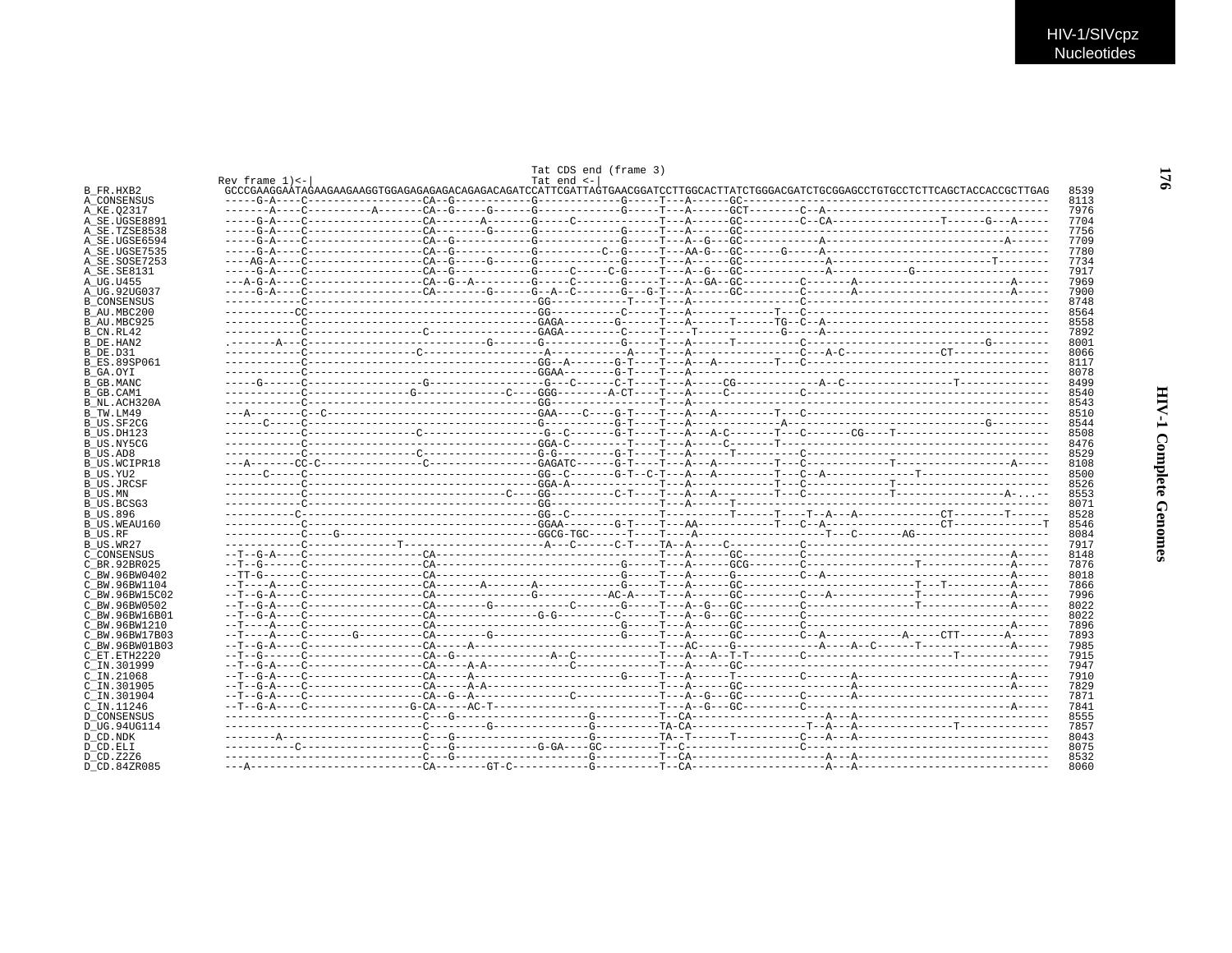|  |  |  |  | Tat CDS end (frame 3) |  |
|--|--|--|--|-----------------------|--|
|--|--|--|--|-----------------------|--|

|                      | Rev frame $1$ ) <- |                                                                                                                                | Tat end $\leftarrow$ |  |  |  |
|----------------------|--------------------|--------------------------------------------------------------------------------------------------------------------------------|----------------------|--|--|--|
| B FR.HXB2            |                    |                                                                                                                                |                      |  |  |  |
| F CONSENSUS          |                    |                                                                                                                                |                      |  |  |  |
| F1 BE.VI850          |                    |                                                                                                                                |                      |  |  |  |
| F1 BR.93BR020        |                    |                                                                                                                                |                      |  |  |  |
| F2 CM.MP255C         |                    |                                                                                                                                |                      |  |  |  |
| F2 CM.MP257C         |                    |                                                                                                                                |                      |  |  |  |
| F1 FI.FIN9363        |                    |                                                                                                                                |                      |  |  |  |
| F1 FR.MP411          |                    |                                                                                                                                |                      |  |  |  |
| G CONSENSUS          |                    |                                                                                                                                |                      |  |  |  |
| G BE.DRCBL           |                    |                                                                                                                                |                      |  |  |  |
| G FI.HH87932         |                    |                                                                                                                                |                      |  |  |  |
| G NG.92NG083         |                    |                                                                                                                                |                      |  |  |  |
|                      |                    |                                                                                                                                |                      |  |  |  |
| G SE.SE6165          |                    |                                                                                                                                |                      |  |  |  |
| H CONSENSUS          |                    |                                                                                                                                |                      |  |  |  |
| H BE.VI991           |                    |                                                                                                                                |                      |  |  |  |
| H BE.VI997           |                    |                                                                                                                                |                      |  |  |  |
| H CF.90CF056         |                    |                                                                                                                                |                      |  |  |  |
| J SE.SE91733         |                    |                                                                                                                                |                      |  |  |  |
| J SE.SE92809         |                    |                                                                                                                                |                      |  |  |  |
| K_CM.MP535C          |                    |                                                                                                                                |                      |  |  |  |
| K CD.EOTB11C         |                    |                                                                                                                                |                      |  |  |  |
| CRF01 AE CONSENSUS   |                    |                                                                                                                                |                      |  |  |  |
| CRF01 AE CF.90CF402  |                    |                                                                                                                                |                      |  |  |  |
| CRF01 AE TH.93TH253  |                    |                                                                                                                                |                      |  |  |  |
| CRF01 AE TH.CM240    |                    |                                                                                                                                |                      |  |  |  |
|                      |                    |                                                                                                                                |                      |  |  |  |
| CRF02_AG_CONSENSUS   |                    |                                                                                                                                |                      |  |  |  |
| CRF02 AG DJ.DJ263    |                    |                                                                                                                                |                      |  |  |  |
| CRF02 AG DJ.DJ264    |                    |                                                                                                                                |                      |  |  |  |
| CRF02 AG NG.IBNG     |                    |                                                                                                                                |                      |  |  |  |
| CRF03_AB_RU.KAL153   |                    |                                                                                                                                |                      |  |  |  |
| CRF04 cpx CONSENSUS  |                    |                                                                                                                                |                      |  |  |  |
| CRF04 cpx CY.94CY032 |                    |                                                                                                                                |                      |  |  |  |
| CRF04 cpx GR.97PVMY  |                    |                                                                                                                                |                      |  |  |  |
| CRF04 cpx GR.97PVCH  |                    |                                                                                                                                |                      |  |  |  |
| AC IN.21301          |                    |                                                                                                                                |                      |  |  |  |
| AC RW.92RW009        |                    |                                                                                                                                |                      |  |  |  |
| AC SE.ETSE9488       |                    |                                                                                                                                |                      |  |  |  |
| AC ZM.ZAM184         |                    |                                                                                                                                |                      |  |  |  |
| ACD SE.SE8603        |                    |                                                                                                                                |                      |  |  |  |
| AD SE.KESE7108       |                    |                                                                                                                                |                      |  |  |  |
|                      |                    |                                                                                                                                |                      |  |  |  |
| ADH NO.NOGIL3        |                    |                                                                                                                                |                      |  |  |  |
| ADU CD.MAL           |                    |                                                                                                                                |                      |  |  |  |
| AG NG.92NG003        |                    |                                                                                                                                |                      |  |  |  |
| AGU CD.Z321B         |                    |                                                                                                                                |                      |  |  |  |
| AGJ AU.BFP90         |                    |                                                                                                                                |                      |  |  |  |
| AGJ ML.95ML84        |                    |                                                                                                                                |                      |  |  |  |
| AJU_BW.98-2117       |                    |                                                                                                                                |                      |  |  |  |
| BF BR.93BR029        |                    |                                                                                                                                |                      |  |  |  |
| МО СМ.97САМР645МО    |                    |                                                                                                                                |                      |  |  |  |
| O CM.ANT70           |                    | ---A-G-A---C--G--G--G--------AGA--G---GCC---G-GG--A-CC-CGCC-C-A--G-T----CT--G-ACACG--C--CA-A-CAA-AATAT-G-GG-CT-------T------   |                      |  |  |  |
| O_CM.MVP5180         |                    | ---A-G-A---C--G--------------AG------GCC--AG-GG-CAGCC--GCCACCA----T----CA--AGT-G-ACACG-----CA--ACA-AAT-T-G-GG-CT-------T------ |                      |  |  |  |
| N CM.YBF30           |                    |                                                                                                                                |                      |  |  |  |
|                      |                    |                                                                                                                                |                      |  |  |  |
| SIVCPZUS             |                    |                                                                                                                                |                      |  |  |  |
| SIVCPZGAB            |                    |                                                                                                                                |                      |  |  |  |
| SIVCPZANT            |                    |                                                                                                                                |                      |  |  |  |
|                      |                    |                                                                                                                                |                      |  |  |  |
|                      |                    |                                                                                                                                |                      |  |  |  |
|                      |                    | <u>ARRN RRRRW REROROIHSISERILGTYLGRSAEPVPLOLPPLE</u><br><u>PEGIEEEGGGERDRDRSIRLWNGSLALIWDDLRSLCLFSYHRL</u>                     |                      |  |  |  |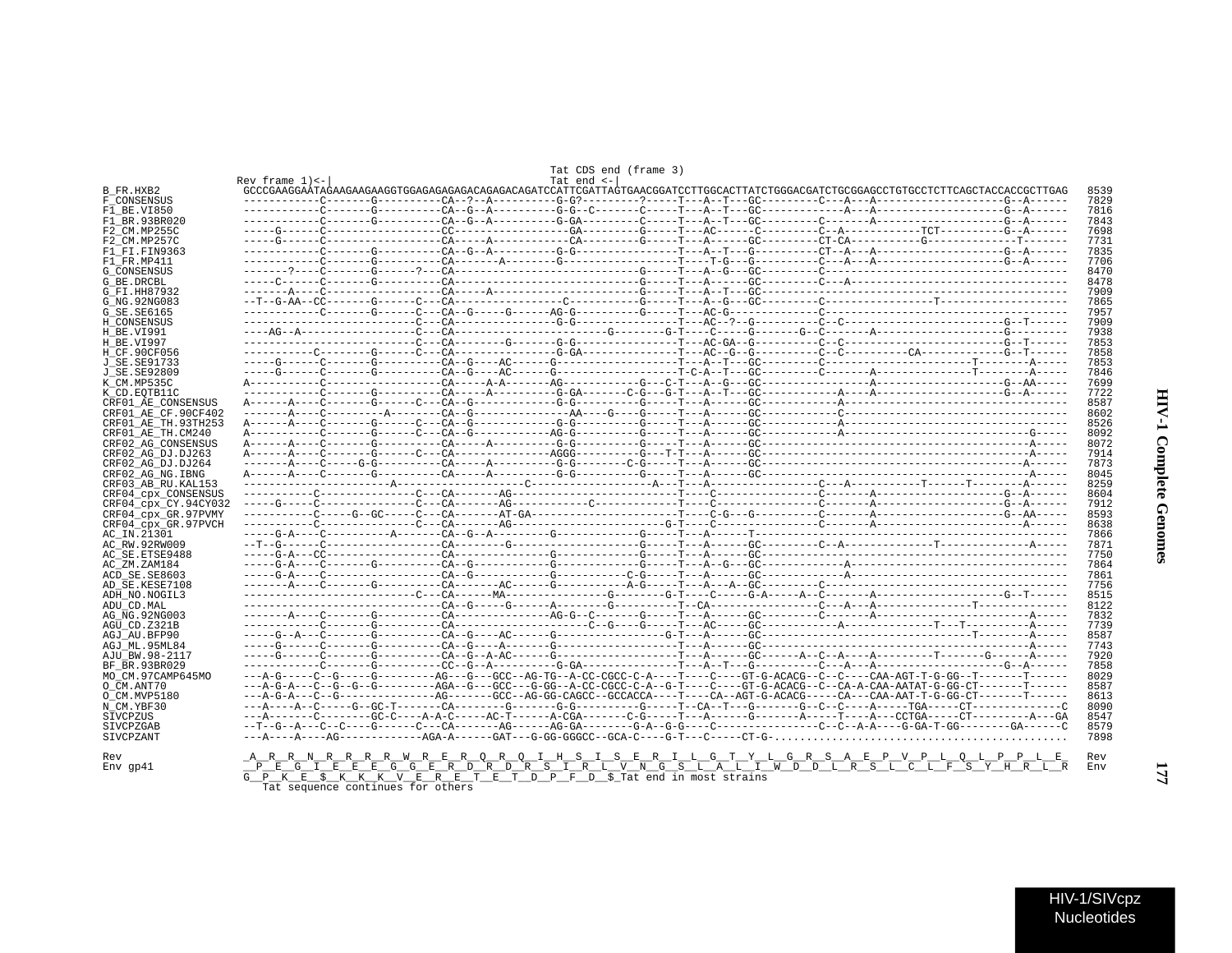| B FR.HXB2           |                                                                                                               |  |  |  | 8626 |
|---------------------|---------------------------------------------------------------------------------------------------------------|--|--|--|------|
| A CONSENSUS         |                                                                                                               |  |  |  | 8223 |
| A KE.02317          |                                                                                                               |  |  |  | 8084 |
| A SE.UGSE8891       |                                                                                                               |  |  |  | 7812 |
| A SE.TZSE8538       |                                                                                                               |  |  |  | 7843 |
| A SE.UGSE6594       |                                                                                                               |  |  |  | 7817 |
| A SE.UGSE7535       |                                                                                                               |  |  |  | 7888 |
| A_SE.SOSE7253       |                                                                                                               |  |  |  | 7842 |
| A SE.SE8131         |                                                                                                               |  |  |  | 7992 |
| A UG.U455           |                                                                                                               |  |  |  | 8077 |
| A UG.92UG037        |                                                                                                               |  |  |  | 8008 |
| <b>B CONSENSUS</b>  |                                                                                                               |  |  |  | 8845 |
| B AU.MBC200         |                                                                                                               |  |  |  | 8651 |
| B AU.MBC925         |                                                                                                               |  |  |  | 8645 |
| B CN.RL42           |                                                                                                               |  |  |  | 7979 |
| B DE.HAN2           |                                                                                                               |  |  |  | 8088 |
| B DE.D31            |                                                                                                               |  |  |  | 8153 |
| <b>B ES.89SP061</b> |                                                                                                               |  |  |  | 8204 |
| B GA.OYI            |                                                                                                               |  |  |  | 8165 |
| B GB.MANC           |                                                                                                               |  |  |  | 8586 |
| B GB.CAM1           |                                                                                                               |  |  |  | 8627 |
| B NL.ACH320A        |                                                                                                               |  |  |  | 8630 |
| B TW.LM49           |                                                                                                               |  |  |  | 8597 |
| B US.SF2CG          |                                                                                                               |  |  |  | 8631 |
|                     |                                                                                                               |  |  |  | 8595 |
| B_US.DH123          |                                                                                                               |  |  |  |      |
| B US.NY5CG          |                                                                                                               |  |  |  | 8563 |
| B US.AD8            |                                                                                                               |  |  |  | 8616 |
| B US.WCIPR18        |                                                                                                               |  |  |  | 8195 |
| B_US.YU2            |                                                                                                               |  |  |  | 8587 |
| <b>B US.JRCSF</b>   |                                                                                                               |  |  |  | 8613 |
| B US.MN             |                                                                                                               |  |  |  | 8640 |
| B US.BCSG3          |                                                                                                               |  |  |  | 8158 |
| <b>B US.896</b>     |                                                                                                               |  |  |  | 8615 |
| B US.WEAU160        |                                                                                                               |  |  |  | 8633 |
| B US.RF             |                                                                                                               |  |  |  | 8171 |
| B_US.WR27           |                                                                                                               |  |  |  | 8004 |
| C CONSENSUS         |                                                                                                               |  |  |  | 8256 |
| C BR. 92BR025       |                                                                                                               |  |  |  | 7984 |
| C BW.96BW0402       |                                                                                                               |  |  |  | 8126 |
| C BW.96BW1104       |                                                                                                               |  |  |  | 7974 |
| C BW.96BW15C02      |                                                                                                               |  |  |  | 8104 |
| C BW.96BW0502       |                                                                                                               |  |  |  | 8109 |
| C BW.96BW16B01      |                                                                                                               |  |  |  | 8109 |
| C BW.96BW1210       |                                                                                                               |  |  |  | 8004 |
| C BW.96BW17B03      | ------CA---------C-G------C----A-C--A------ AG--C AGTCTCAGGGGCCTACAG AGG--------------T-----CT-G-A-GC--TGGG-- |  |  |  | 8001 |
| C BW.96BW01B03      |                                                                                                               |  |  |  | 8093 |
| C ET.ETH2220        |                                                                                                               |  |  |  | 8023 |
| C IN.301999         |                                                                                                               |  |  |  | 8055 |
| $C$ IN. 21068       |                                                                                                               |  |  |  | 8018 |
| C_IN.301905         |                                                                                                               |  |  |  | 7937 |
| C IN.301904         |                                                                                                               |  |  |  | 7979 |
| C IN.11246          |                                                                                                               |  |  |  | 7949 |
| <b>D CONSENSUS</b>  |                                                                                                               |  |  |  | 8642 |
| D UG.94UG114        |                                                                                                               |  |  |  | 7944 |
| D CD.NDK            |                                                                                                               |  |  |  | 8130 |
|                     |                                                                                                               |  |  |  | 8162 |
| D CD.ELI            |                                                                                                               |  |  |  | 8619 |
| D CD. Z2Z6          |                                                                                                               |  |  |  |      |
| D CD 84ZR085        |                                                                                                               |  |  |  | 8147 |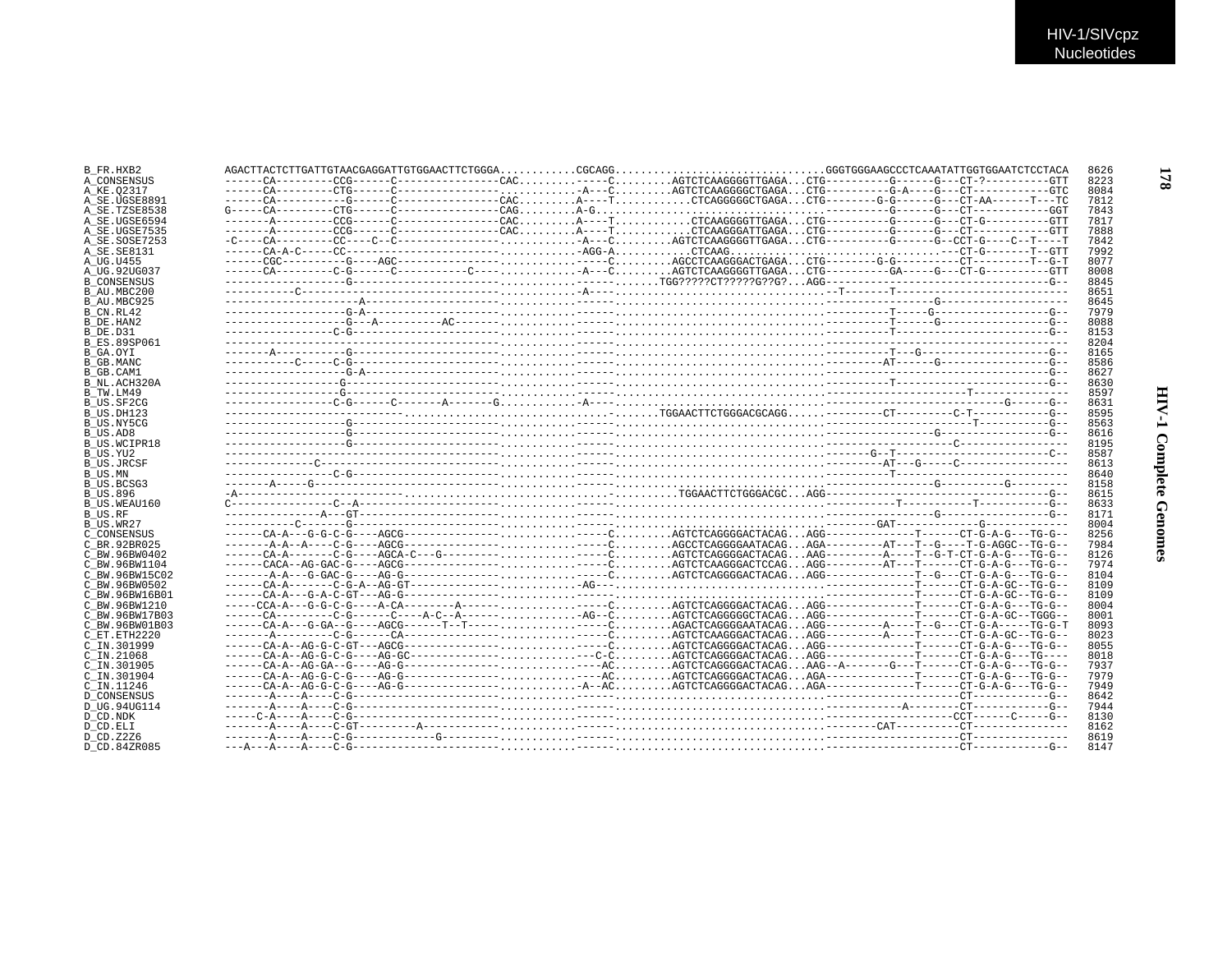| Í<br>;<br>;<br>ĭ<br>ć |  |
|-----------------------|--|
| f.<br>i               |  |

| B FR.HXB2            |  |  |                                                                                                                        |  |  | 8626 |
|----------------------|--|--|------------------------------------------------------------------------------------------------------------------------|--|--|------|
| F CONSENSUS          |  |  | ------CA-A--A----C-G------?------CAG-----T----GGCCTGAGGGG?CTGA?GAGG-----------------CT-?-------AC?--                   |  |  | 7929 |
| F1 BE.VI850          |  |  |                                                                                                                        |  |  | 7903 |
| F1 BR.93BR020        |  |  |                                                                                                                        |  |  | 7930 |
| F2 CM.MP255C         |  |  |                                                                                                                        |  |  | 7785 |
| F2 CM.MP257C         |  |  |                                                                                                                        |  |  | 7818 |
| F1 FI.FIN9363        |  |  |                                                                                                                        |  |  | 7922 |
| F1 FR.MP411          |  |  |                                                                                                                        |  |  | 7793 |
| G CONSENSUS          |  |  |                                                                                                                        |  |  | 8576 |
| G BE.DRCBL           |  |  |                                                                                                                        |  |  | 8586 |
| G FI.HH87932         |  |  |                                                                                                                        |  |  | 8017 |
| G NG.92NG083         |  |  |                                                                                                                        |  |  | 7973 |
| G SE.SE6165          |  |  |                                                                                                                        |  |  | 8065 |
| H CONSENSUS          |  |  |                                                                                                                        |  |  | 7996 |
| H BE.VI991           |  |  |                                                                                                                        |  |  | 8025 |
| H BE.VI997           |  |  |                                                                                                                        |  |  | 7940 |
| H CF.90CF056         |  |  |                                                                                                                        |  |  | 7945 |
| J SE.SE91733         |  |  |                                                                                                                        |  |  | 7940 |
| J SE.SE92809         |  |  |                                                                                                                        |  |  | 7933 |
| K CM.MP535C          |  |  |                                                                                                                        |  |  | 7786 |
| K CD.EOTB11C         |  |  |                                                                                                                        |  |  | 7809 |
| CRF01 AE CONSENSUS   |  |  |                                                                                                                        |  |  | 8695 |
| CRF01 AE CF.90CF402  |  |  |                                                                                                                        |  |  | 8710 |
| CRF01 AE TH.93TH253  |  |  |                                                                                                                        |  |  | 8634 |
| CRF01 AE TH.CM240    |  |  |                                                                                                                        |  |  | 8200 |
| CRF02 AG CONSENSUS   |  |  |                                                                                                                        |  |  | 8179 |
| CRF02 AG DJ.DJ263    |  |  |                                                                                                                        |  |  | 8022 |
| CRF02 AG DJ.DJ264    |  |  |                                                                                                                        |  |  | 7981 |
| CRF02 AG NG.IBNG     |  |  |                                                                                                                        |  |  | 8153 |
| CRF03 AB RU. KAL153  |  |  |                                                                                                                        |  |  | 8346 |
| CRF04 cpx CONSENSUS  |  |  |                                                                                                                        |  |  | 8691 |
| CRF04 cpx CY.94CY032 |  |  |                                                                                                                        |  |  | 7999 |
| CRF04 cpx GR.97PVMY  |  |  |                                                                                                                        |  |  | 8680 |
| CRF04 CDX GR.97PVCH  |  |  |                                                                                                                        |  |  | 8725 |
| AC IN.21301          |  |  |                                                                                                                        |  |  | 7974 |
| AC RW.92RW009        |  |  |                                                                                                                        |  |  | 7979 |
| AC SE.ETSE9488       |  |  |                                                                                                                        |  |  | 7837 |
| AC ZM.ZAM184         |  |  |                                                                                                                        |  |  | 7972 |
| ACD SE.SE8603        |  |  |                                                                                                                        |  |  | 7948 |
| AD SE.KESE7108       |  |  |                                                                                                                        |  |  | 7843 |
| ADH NO.NOGIL3        |  |  |                                                                                                                        |  |  | 8602 |
| ADU CD.MAL           |  |  |                                                                                                                        |  |  | 8209 |
| AG NG.92NG003        |  |  |                                                                                                                        |  |  | 7940 |
| AGU CD.Z321B         |  |  |                                                                                                                        |  |  | 7826 |
| AGJ AU.BFP90         |  |  |                                                                                                                        |  |  | 8674 |
| AGJ ML.95ML84        |  |  |                                                                                                                        |  |  | 7830 |
| AJU BW.98-2117       |  |  |                                                                                                                        |  |  | 8007 |
| BF BR.93BR029        |  |  |                                                                                                                        |  |  | 7945 |
| MO CM.97CAMP645MO    |  |  | CA-----G-A-CAGGGA-CCA--CAG-GA-CAGTTA-------CTTGGACTGTGGAT-CT-GGACAGAAGATAATTA-T--TTG--G-AT---CCTATC-G-AGC---           |  |  | 8137 |
| O CM.ANT70           |  |  | CA----GCA-CAGGGA-CCA--A-G-GA-CAGCTA----A-GCTTGGACTGTGGAT-CTAGGGCAGAAGATAATTA-T-TTTG--G-AT---TGCAGC-G-AAC---            |  |  | 8695 |
| O CM.MVP5180         |  |  | CA-----A-A-CAGGGA-CCG----C-GA-C--CTAC------CTGGGACTGTGGAT-CT-GGACAAAGACAATT-----TTGT-G-CT---TG-AGC-G-AA-G--            |  |  | 8721 |
| N CM.YBF30           |  |  | -----C----------AC-G-G-----C-C--------C------CAGAGTCTCA-----GGACTGCAACTAATGAACTAACAACACACTT-----A-TA--TGC              |  |  | 8198 |
| SIVCPZUS             |  |  | $G------A---A---C-G-G-----CA---AC---A-C-----CAGAACATCAAGATCAACAGG-ACTG.CAACTGTTGAATGAACTCAGA GCC-CGC--C---GGGG-AA-CGC$ |  |  | 8655 |
| SIVCPZGAB            |  |  | -AG----GC--GC-A---GTG---ACAAC-CA-GACGT-----CATCTAATACTT-A---CCTCAGACTGCTACGGGAGAGACTGTGCCTGCT-G---A-T-A-T-             |  |  | 8687 |
| SIVCPZANT            |  |  |                                                                                                                        |  |  | 7898 |
|                      |  |  |                                                                                                                        |  |  |      |
| Rev                  |  |  |                                                                                                                        |  |  | Rev  |
| Env qp41             |  |  |                                                                                                                        |  |  | Env  |

Nucleotides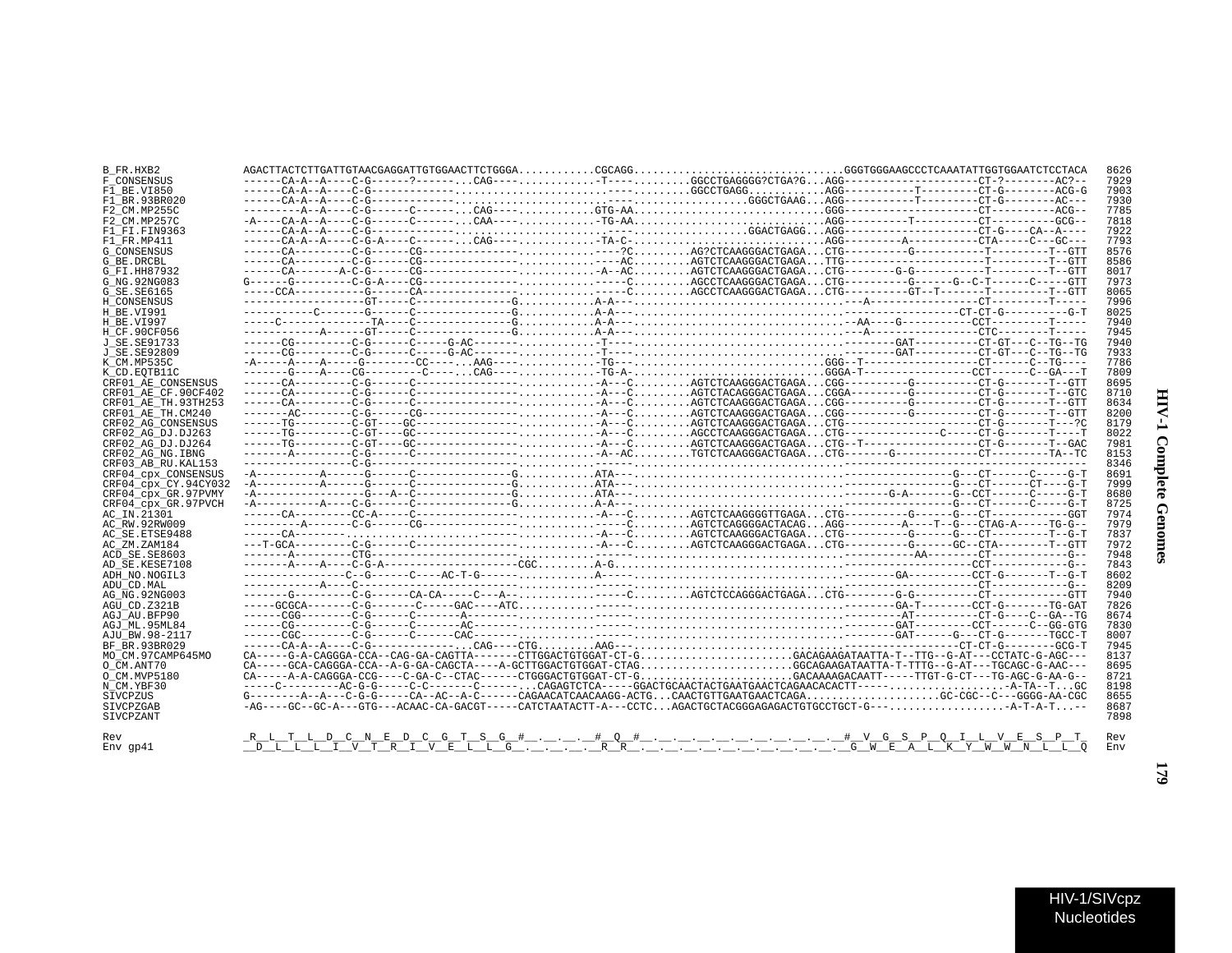| $\leftarrow$ Rev CDS end |  |  |
|--------------------------|--|--|

| B FR.HXB2           |  | GTATTGGAGTCAGGAACTAAAGAATAGTGCTGTTAGCTTGCTCAATGCCACAGCCATAGCAGTAGCTGAGGGACAGATAGGGTTATAGAAGTACTACAAGGAGCTTGTAGAGCTATTCGCCACATACCTAG |  | 8758 |
|---------------------|--|-------------------------------------------------------------------------------------------------------------------------------------|--|------|
| A_CONSENSUS         |  |                                                                                                                                     |  | 8355 |
| A KE.02317          |  |                                                                                                                                     |  | 8216 |
| A SE.UGSE8891       |  |                                                                                                                                     |  | 7942 |
| A SE.TZSE8538       |  |                                                                                                                                     |  | 7975 |
| A SE.UGSE6594       |  |                                                                                                                                     |  | 7949 |
| A SE.UGSE7535       |  |                                                                                                                                     |  | 8020 |
| A SE.SOSE7253       |  |                                                                                                                                     |  | 7974 |
| A_SE.SE8131         |  |                                                                                                                                     |  | 8124 |
| A UG.U455           |  |                                                                                                                                     |  | 8209 |
| A UG.92UG037        |  |                                                                                                                                     |  | 8140 |
| <b>B CONSENSUS</b>  |  |                                                                                                                                     |  | 8977 |
| B AU.MBC200         |  |                                                                                                                                     |  | 8783 |
| B AU.MBC925         |  |                                                                                                                                     |  | 8777 |
| B CN.RL42           |  |                                                                                                                                     |  | 8111 |
| B DE.HAN2           |  |                                                                                                                                     |  | 8220 |
| B DE.D31            |  |                                                                                                                                     |  | 8285 |
| <b>B ES.89SP061</b> |  |                                                                                                                                     |  | 8336 |
| B GA.OYI            |  |                                                                                                                                     |  | 8297 |
| B GB.MANC           |  |                                                                                                                                     |  | 8718 |
| B GB.CAM1           |  |                                                                                                                                     |  | 8759 |
| B NL.ACH320A        |  |                                                                                                                                     |  | 8762 |
| B TW.LM49           |  |                                                                                                                                     |  | 8729 |
| B US.SF2CG          |  |                                                                                                                                     |  | 8763 |
| B US.DH123          |  |                                                                                                                                     |  | 8727 |
| B US.NY5CG          |  |                                                                                                                                     |  | 8695 |
| B US.AD8            |  |                                                                                                                                     |  | 8748 |
| B US.WCIPR18        |  |                                                                                                                                     |  | 8327 |
| B US.YU2            |  |                                                                                                                                     |  | 8719 |
| <b>B_US.JRCSF</b>   |  |                                                                                                                                     |  | 8745 |
| B US.MN             |  |                                                                                                                                     |  | 8772 |
| <b>B_US.BCSG3</b>   |  |                                                                                                                                     |  | 8290 |
| <b>B_US.896</b>     |  |                                                                                                                                     |  | 8747 |
| B US.WEAU160        |  |                                                                                                                                     |  | 8765 |
| B US.RF             |  |                                                                                                                                     |  | 8303 |
| B US.WR27           |  |                                                                                                                                     |  | 8136 |
| C CONSENSUS         |  |                                                                                                                                     |  | 8388 |
| C BR.92BR025        |  |                                                                                                                                     |  | 8116 |
| C BW.96BW0402       |  |                                                                                                                                     |  | 8258 |
| C BW.96BW1104       |  |                                                                                                                                     |  | 8106 |
| C BW.96BW15C02      |  |                                                                                                                                     |  | 8236 |
| C BW.96BW0502       |  |                                                                                                                                     |  | 8241 |
| C BW.96BW16B01      |  |                                                                                                                                     |  | 8241 |
| C BW.96BW1210       |  |                                                                                                                                     |  | 8136 |
| C BW.96BW17B03      |  |                                                                                                                                     |  | 8133 |
| C BW.96BW01B03      |  |                                                                                                                                     |  | 8225 |
| C ET.ETH2220        |  |                                                                                                                                     |  | 8155 |
| C IN.301999         |  |                                                                                                                                     |  | 8187 |
| $C$ IN. 21068       |  |                                                                                                                                     |  | 8150 |
| C IN.301905         |  |                                                                                                                                     |  | 8069 |
| C_IN.301904         |  |                                                                                                                                     |  | 8111 |
| C IN.11246          |  |                                                                                                                                     |  | 8081 |
| <b>D CONSENSUS</b>  |  |                                                                                                                                     |  | 8772 |
| D UG.94UG114        |  |                                                                                                                                     |  | 8076 |
| D CD.NDK            |  |                                                                                                                                     |  | 8262 |
| D CD.ELI            |  |                                                                                                                                     |  | 8294 |
| D CD.Z2Z6           |  |                                                                                                                                     |  | 8751 |
| D CD.84ZR085        |  |                                                                                                                                     |  | 8279 |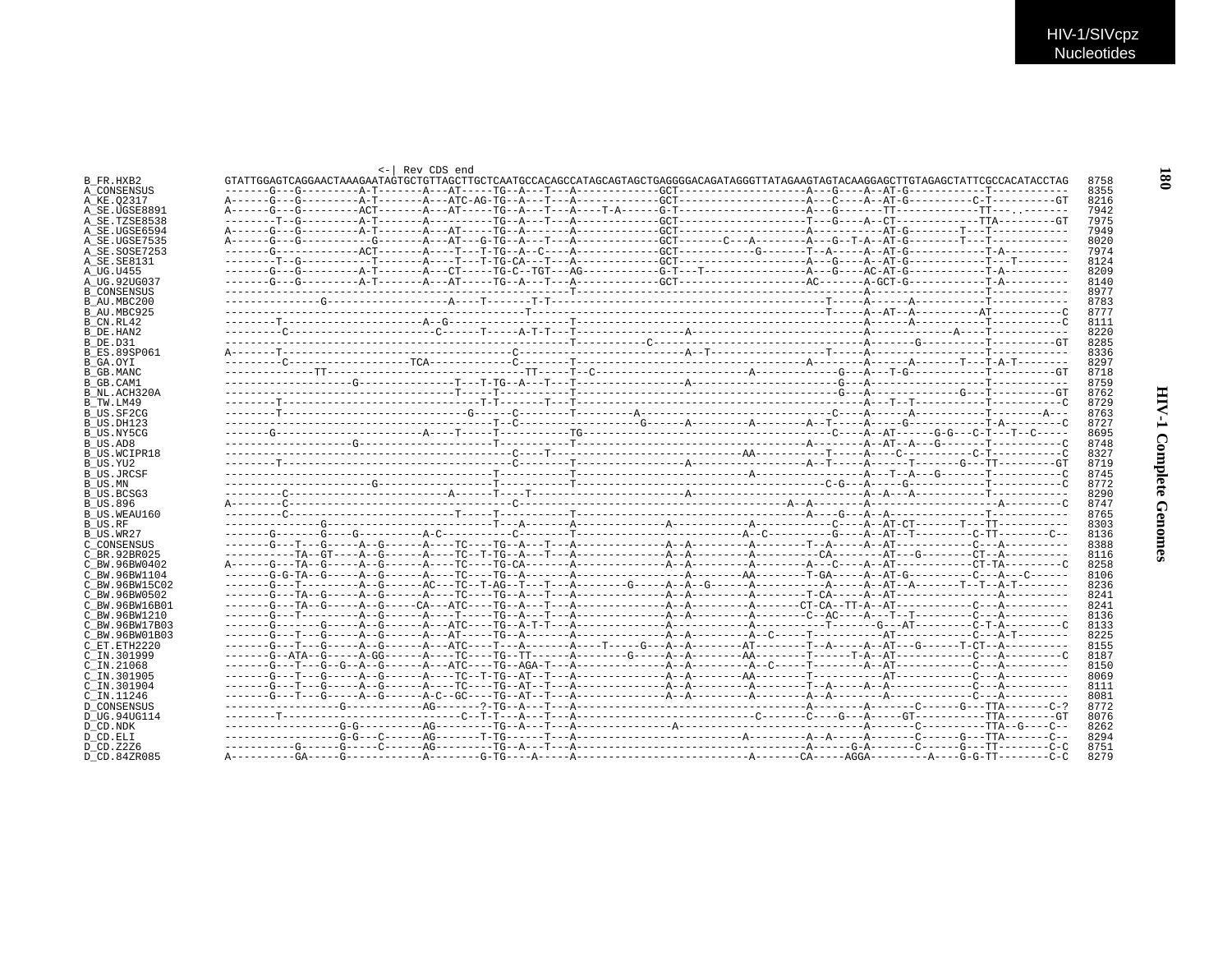| :      |
|--------|
| ì      |
| ١      |
|        |
| .<br>م |
|        |
| i      |
|        |
| í      |
|        |
|        |

| B FR.HXB2<br>F CONSENSUS | GTATTGGAGTCAGGAACTAAAGAATAGTGCTGTTAGCTTGCTCAATGCCACAGCCATAGCAGTAGCTGAGGGGACAGATAGGGTTATAGAAGTAGTACAAGGAGCTTGTAGAGCTATTCGCCACATACCTAG |  |  |  |
|--------------------------|--------------------------------------------------------------------------------------------------------------------------------------|--|--|--|
| F1 BE.VI850              |                                                                                                                                      |  |  |  |
| F1 BR.93BR020            |                                                                                                                                      |  |  |  |
| F2 CM.MP255C             |                                                                                                                                      |  |  |  |
| F2 CM.MP257C             |                                                                                                                                      |  |  |  |
| F1 FI.FIN9363            |                                                                                                                                      |  |  |  |
| F1 FR.MP411              |                                                                                                                                      |  |  |  |
| <b>G CONSENSUS</b>       |                                                                                                                                      |  |  |  |
| G BE.DRCBL               |                                                                                                                                      |  |  |  |
| G FI.HH87932             |                                                                                                                                      |  |  |  |
| G NG. 92NG083            |                                                                                                                                      |  |  |  |
| G SE. SE6165             |                                                                                                                                      |  |  |  |
| H CONSENSUS              |                                                                                                                                      |  |  |  |
| H BE.VI991               |                                                                                                                                      |  |  |  |
| H BE.VI997               |                                                                                                                                      |  |  |  |
| H CF.90CF056             |                                                                                                                                      |  |  |  |
| J SE. SE91733            |                                                                                                                                      |  |  |  |
| J SE. SE92809            |                                                                                                                                      |  |  |  |
| K CM.MP535C              |                                                                                                                                      |  |  |  |
| K CD.EOTB11C             |                                                                                                                                      |  |  |  |
| CRF01 AE CONSENSUS       |                                                                                                                                      |  |  |  |
| CRF01 AE CF.90CF402      |                                                                                                                                      |  |  |  |
| CRF01_AE_TH.93TH253      |                                                                                                                                      |  |  |  |
| CRF01 AE TH.CM240        |                                                                                                                                      |  |  |  |
| CRF02 AG CONSENSUS       |                                                                                                                                      |  |  |  |
| CRF02 AG DJ.DJ263        |                                                                                                                                      |  |  |  |
| CRF02 AG DJ.DJ264        |                                                                                                                                      |  |  |  |
| CRF02 AG NG. IBNG        |                                                                                                                                      |  |  |  |
| CRF03 AB RU. KAL153      |                                                                                                                                      |  |  |  |
| CRF04 CDX CONSENSUS      |                                                                                                                                      |  |  |  |
| CRF04 cpx CY.94CY032     |                                                                                                                                      |  |  |  |
| CRF04 cpx GR.97PVMY      |                                                                                                                                      |  |  |  |
| CRF04 cpx GR.97PVCH      |                                                                                                                                      |  |  |  |
| AC IN.21301              |                                                                                                                                      |  |  |  |
| AC RW.92RW009            |                                                                                                                                      |  |  |  |
| AC SE. ETSE9488          |                                                                                                                                      |  |  |  |
| AC ZM.ZAM184             |                                                                                                                                      |  |  |  |
| ACD SE.SE8603            |                                                                                                                                      |  |  |  |
| AD SE.KESE7108           |                                                                                                                                      |  |  |  |
| ADH NO. NOGIL3           |                                                                                                                                      |  |  |  |
| ADU CD.MAL               |                                                                                                                                      |  |  |  |
| AG NG. 92NG003           |                                                                                                                                      |  |  |  |
| AGU CD.Z321B             |                                                                                                                                      |  |  |  |
| AGJ AU.BFP90             |                                                                                                                                      |  |  |  |
| AGJ ML.95ML84            |                                                                                                                                      |  |  |  |
| AJU BW.98-2117           |                                                                                                                                      |  |  |  |
| BF BR.93BR029            |                                                                                                                                      |  |  |  |
| MO_CM.97CAMP645MO        | A--C---CT---A---T-GC-------C---ACA---A-A--AG--A--CTT--AG-GA----T--CA-TT----T--C--TA-A--TTT--GGA-----A-GATAG-A--G-GA--A-TTA-T-CC--A-- |  |  |  |
| O CM.ANT70               | A--C---CTA--A---T-GC-----------ACA--------AG-CA-ACTT--AG-G--------CA-TT----T--CG-CA-A--C-C--GGA-----ATAG-A-C--GA-----TA---C-A--      |  |  |  |
| O CM.MVP5180             |                                                                                                                                      |  |  |  |
| N CM.YBF30               |                                                                                                                                      |  |  |  |
| SIVCPZUS                 |                                                                                                                                      |  |  |  |
| SIVCPZGAB                |                                                                                                                                      |  |  |  |
|                          |                                                                                                                                      |  |  |  |
| SIVCPZANT                |                                                                                                                                      |  |  |  |
|                          |                                                                                                                                      |  |  |  |
|                          | VLESGTKE\$RevCDS end                                                                                                                 |  |  |  |

HIV-1/SIVcpz **Nucleotides**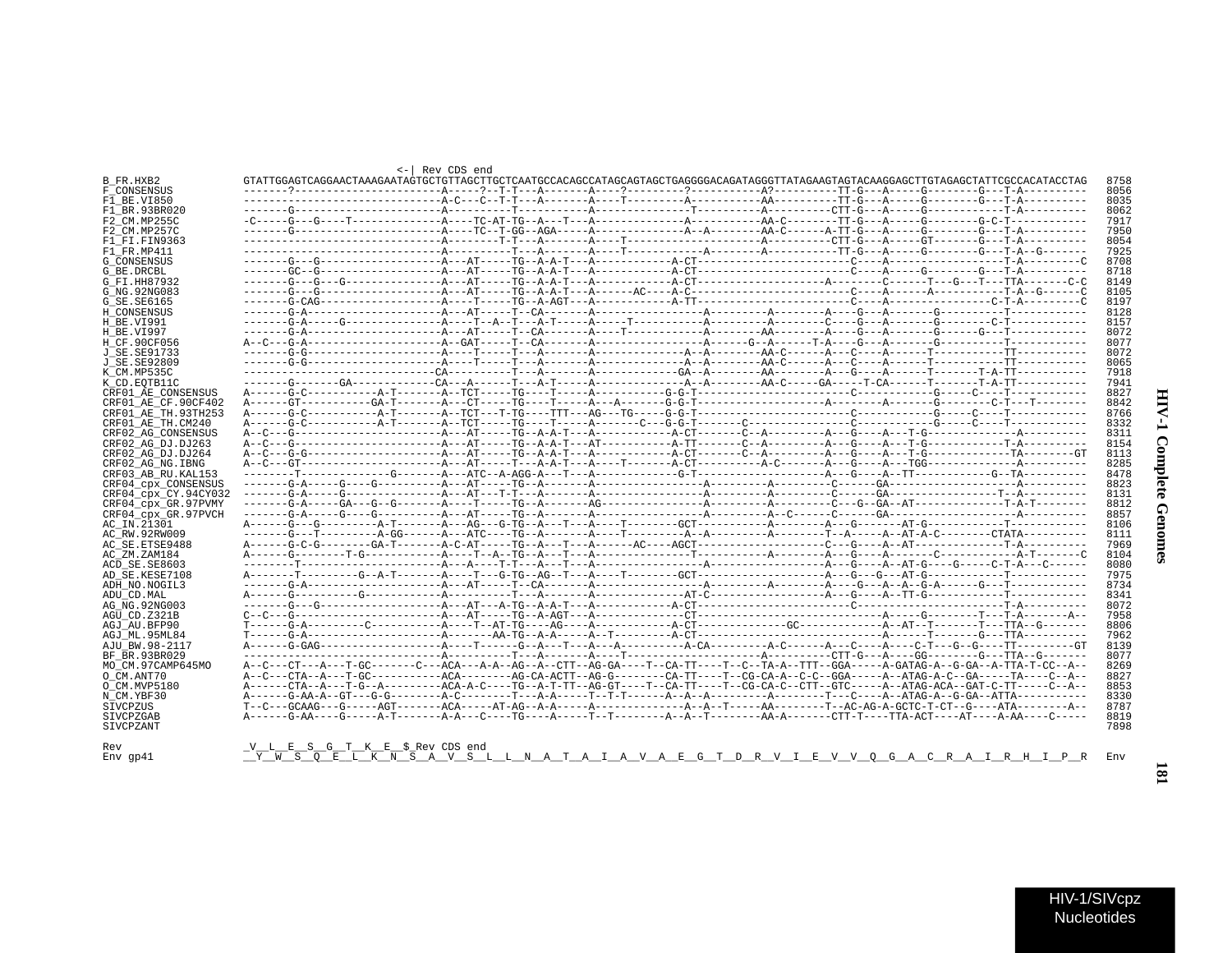|                                 | Env CDS gp41, gp160 end<br>$(f$ rame 2) $\leq$ - | Nef CDS start<br>$ ->$ (frame 3) |  |              |
|---------------------------------|--------------------------------------------------|----------------------------------|--|--------------|
| B FR.HXB2                       |                                                  |                                  |  | 8865         |
| A CONSENSUS                     |                                                  |                                  |  | 8462         |
| A KE.02317                      |                                                  |                                  |  | 8323         |
| A SE.UGSE8891                   |                                                  |                                  |  | 8049         |
| A SE.TZSE8538                   |                                                  |                                  |  | 8082         |
| A SE.UGSE6594                   |                                                  |                                  |  | 8056         |
| A SE.UGSE7535<br>A SE.SOSE7253  |                                                  |                                  |  | 8127<br>8081 |
| A SE.SE8131                     |                                                  |                                  |  | 8219         |
| A UG.U455                       |                                                  |                                  |  | 8316         |
| A UG.92UG037                    |                                                  |                                  |  | 8247         |
| <b>B CONSENSUS</b>              |                                                  |                                  |  | 9097         |
| B AU MBC200                     |                                                  |                                  |  | 8884         |
| B AU.MBC925                     |                                                  |                                  |  | 8884         |
| B CN.RL42                       |                                                  |                                  |  | 8218         |
| B DE.HAN2                       |                                                  |                                  |  | 8321         |
| B DE.D31                        |                                                  |                                  |  | 8392         |
| B ES.89SP061                    |                                                  |                                  |  | 8443         |
| B GA.OYI                        |                                                  |                                  |  | 8404         |
| B GB.MANC                       |                                                  |                                  |  | 8833         |
| B GB.CAM1                       |                                                  |                                  |  | 8866         |
| B NL.ACH320A                    |                                                  |                                  |  | 8874         |
| B TW.LM49                       |                                                  |                                  |  | 8836         |
| B US.SF2CG                      |                                                  |                                  |  | 8870         |
| B US.DH123                      |                                                  |                                  |  | 8834         |
| B US.NY5CG                      |                                                  |                                  |  | 8802         |
| B US.AD8                        |                                                  |                                  |  | 8855         |
| B US.WCIPR18                    |                                                  |                                  |  | 8434         |
| B US.YU2                        |                                                  |                                  |  | 8826         |
| B US.JRCSF                      |                                                  |                                  |  | 8852         |
| B US.MN                         |                                                  |                                  |  | 8876         |
| B US.BCSG3                      |                                                  |                                  |  | 8397         |
| <b>B_US.896</b>                 |                                                  |                                  |  | 8854         |
| B US.WEAU160                    |                                                  |                                  |  | 8872         |
| B US.RF                         |                                                  |                                  |  | 8410         |
| B US.WR27                       |                                                  |                                  |  | 8243         |
| C CONSENSUS                     |                                                  |                                  |  | 8505         |
| C BR.92BR025                    |                                                  |                                  |  | 8223         |
| C BW.96BW0402                   |                                                  |                                  |  | 8365         |
| C BW.96BW1104                   |                                                  |                                  |  | 8213         |
| C BW.96BW15C02                  |                                                  |                                  |  | 8343         |
| C BW.96BW0502                   |                                                  |                                  |  | 8353         |
| C BW.96BW16B01<br>C BW.96BW1210 |                                                  |                                  |  | 8333<br>8231 |
| C BW.96BW17B03                  |                                                  |                                  |  | 8239         |
| C BW.96BW01B03                  |                                                  |                                  |  | 8332         |
| C ET.ETH2220                    |                                                  |                                  |  | 8262         |
| C IN.301999                     |                                                  |                                  |  | 8294         |
| $C$ IN. 21068                   |                                                  |                                  |  | 8257         |
| C IN.301905                     |                                                  |                                  |  | 8176         |
| C IN.301904                     |                                                  |                                  |  | 8218         |
| C IN.11246                      |                                                  |                                  |  | 8188         |
| D CONSENSUS                     |                                                  |                                  |  | 8889         |
| D UG.94UG114                    |                                                  |                                  |  | 8183         |
| D CD NDK                        |                                                  |                                  |  | 8369         |
| D CD.ELI                        |                                                  |                                  |  | 8401         |
| D CD.Z2Z6                       |                                                  |                                  |  | 8858         |
| D CD.84ZR085                    |                                                  |                                  |  | 8397         |
|                                 |                                                  |                                  |  |              |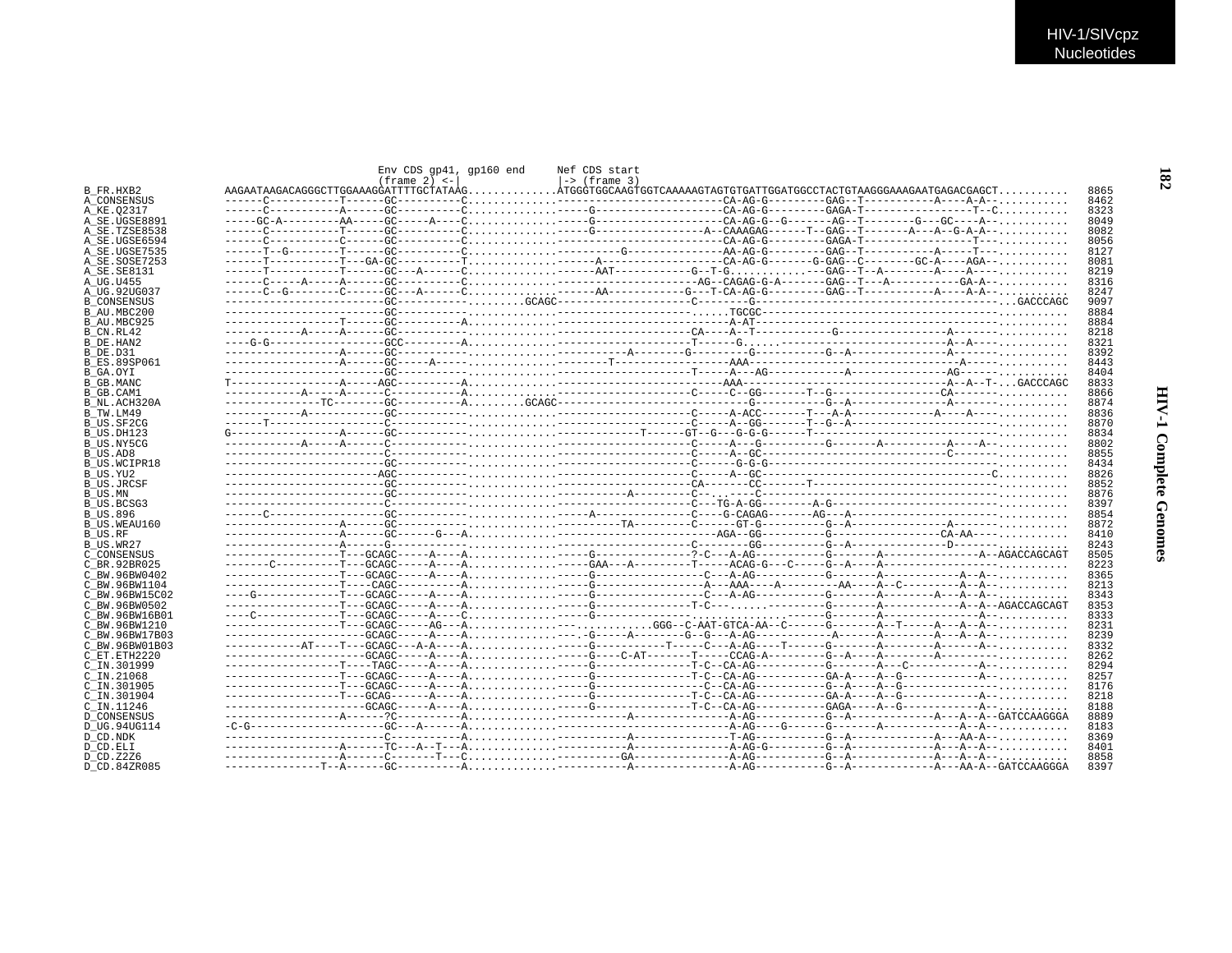|                                 |                                                          | Env CDS qp41, qp160 end | Nef CDS start   |  |                                                                                                                           |              |
|---------------------------------|----------------------------------------------------------|-------------------------|-----------------|--|---------------------------------------------------------------------------------------------------------------------------|--------------|
| B FR.HXB2                       |                                                          | $(f$ rame 2) $\lt -$    | $ ->$ (frame 3) |  |                                                                                                                           | 8865         |
| F CONSENSUS                     |                                                          |                         |                 |  |                                                                                                                           | 8162         |
| F1 BE.VI850                     |                                                          |                         |                 |  |                                                                                                                           | 8142         |
| F1 BR.93BR020                   |                                                          |                         |                 |  |                                                                                                                           | 8169         |
| F2 CM.MP255C<br>F2 CM.MP257C    |                                                          |                         |                 |  |                                                                                                                           | 8024<br>8057 |
| F1 FI.FIN9363                   |                                                          |                         |                 |  |                                                                                                                           | 8161         |
| F1 FR.MP411                     |                                                          |                         |                 |  |                                                                                                                           | 8032         |
| G CONSENSUS                     |                                                          |                         |                 |  |                                                                                                                           | 8814         |
| G BE.DRCBL                      |                                                          |                         |                 |  |                                                                                                                           | 8825         |
| G FI.HH87932                    |                                                          |                         |                 |  |                                                                                                                           | 8247         |
| G NG. 92NG083                   |                                                          |                         |                 |  |                                                                                                                           | 8212         |
| G_SE.SE6165                     |                                                          |                         |                 |  |                                                                                                                           | 8304         |
| H CONSENSUS                     |                                                          |                         |                 |  |                                                                                                                           | 8235         |
| H BE.VI991                      |                                                          |                         |                 |  |                                                                                                                           | 8265         |
| H BE.VI997                      |                                                          |                         |                 |  |                                                                                                                           | 8180         |
| H CF.90CF056                    |                                                          |                         |                 |  |                                                                                                                           | 8185         |
| J SE.SE91733                    |                                                          |                         |                 |  |                                                                                                                           | 8173         |
| J SE. SE92809                   |                                                          |                         |                 |  |                                                                                                                           | 8160         |
| K CM.MP535C                     |                                                          |                         |                 |  |                                                                                                                           | 8025         |
| K CD.EOTB11C                    |                                                          |                         |                 |  |                                                                                                                           | 8048         |
| CRF01 AE CONSENSUS              |                                                          |                         |                 |  |                                                                                                                           | 8945         |
| CRF01 AE CF.90CF402             |                                                          |                         |                 |  |                                                                                                                           | 8960         |
| CRF01 AE TH. 93TH253            |                                                          |                         |                 |  |                                                                                                                           | 8873         |
| CRF01 AE TH.CM240               |                                                          |                         |                 |  |                                                                                                                           | 8439         |
| CRF02 AG CONSENSUS              |                                                          |                         |                 |  |                                                                                                                           | 8418         |
| CRF02 AG DJ.DJ263               |                                                          |                         |                 |  |                                                                                                                           | 8261         |
| CRF02 AG DJ.DJ264               |                                                          |                         |                 |  |                                                                                                                           | 8220         |
| CRF02 AG NG.IBNG                |                                                          |                         |                 |  |                                                                                                                           | 8392         |
| CRF03 AB RU. KAL153             |                                                          |                         |                 |  |                                                                                                                           | 8588         |
| CRF04 CDX CONSENSUS             |                                                          |                         |                 |  |                                                                                                                           | 8940         |
| CRF04_cpx_CY.94CY032            |                                                          |                         |                 |  |                                                                                                                           | 8249         |
| CRF04 cpx GR.97PVMY             |                                                          |                         |                 |  |                                                                                                                           | 8919         |
| CRF04 CDX GR.97PVCH             |                                                          |                         |                 |  |                                                                                                                           | 8975         |
| AC IN.21301                     |                                                          |                         |                 |  |                                                                                                                           | 8213         |
| AC RW.92RW009                   |                                                          |                         |                 |  |                                                                                                                           | 8218         |
| AC SE. ETSE9488                 |                                                          |                         |                 |  |                                                                                                                           | 8076         |
| AC ZM.ZAM184                    |                                                          |                         |                 |  |                                                                                                                           | 8211         |
| ACD SE.SE8603                   |                                                          |                         |                 |  |                                                                                                                           | 8187<br>8082 |
| AD SE.KESE7108<br>ADH NO.NOGIL3 |                                                          |                         |                 |  |                                                                                                                           |              |
| ADU CD.MAL                      |                                                          |                         |                 |  |                                                                                                                           | 8842<br>8448 |
| AG NG. 92NG003                  |                                                          |                         |                 |  |                                                                                                                           | 8179         |
| AGU CD.Z321B                    |                                                          |                         |                 |  |                                                                                                                           | 7995         |
| AGJ AU.BFP90                    |                                                          |                         |                 |  |                                                                                                                           | 8901         |
| AGJ ML.95ML84                   |                                                          |                         |                 |  |                                                                                                                           | 8069         |
| AJU BW.98-2117                  |                                                          |                         |                 |  |                                                                                                                           | 8248         |
| BF BR.93BR029                   |                                                          |                         |                 |  |                                                                                                                           | 8184         |
| MO CM.97CAMP645MO               |                                                          |                         |                 |  | $G---T------A---A---A-G---AT-G---C.$                                                                                      | 8387         |
| O CM.ANT70                      |                                                          |                         |                 |  |                                                                                                                           | 8945         |
| O CM. MVP5180                   |                                                          |                         |                 |  |                                                                                                                           | 8971         |
| N CM.YBF30                      |                                                          |                         |                 |  |                                                                                                                           | 8448         |
| SIVCPZUS                        |                                                          |                         |                 |  |                                                                                                                           | 8898         |
| SIVCPZGAB                       |                                                          |                         |                 |  | $GC-C------A-GC------AGC---A-T---C. ACTGCATTAG----AC---A----T------C--G-A-------GAG---C--AAG---A-AG---A-GGA---A-GGA---C.$ | 8938         |
| SIVCPZANT                       |                                                          |                         |                 |  |                                                                                                                           | 7898         |
|                                 |                                                          |                         |                 |  |                                                                                                                           |              |
| $Env$ qp41                      | R I R Q G L E R I L L \$ Envelope CDS gp41 and gp160 end |                         |                 |  | Nef CDS start M G G K W S K S S V I G W P T V R E R M R R A                                                               | Nef          |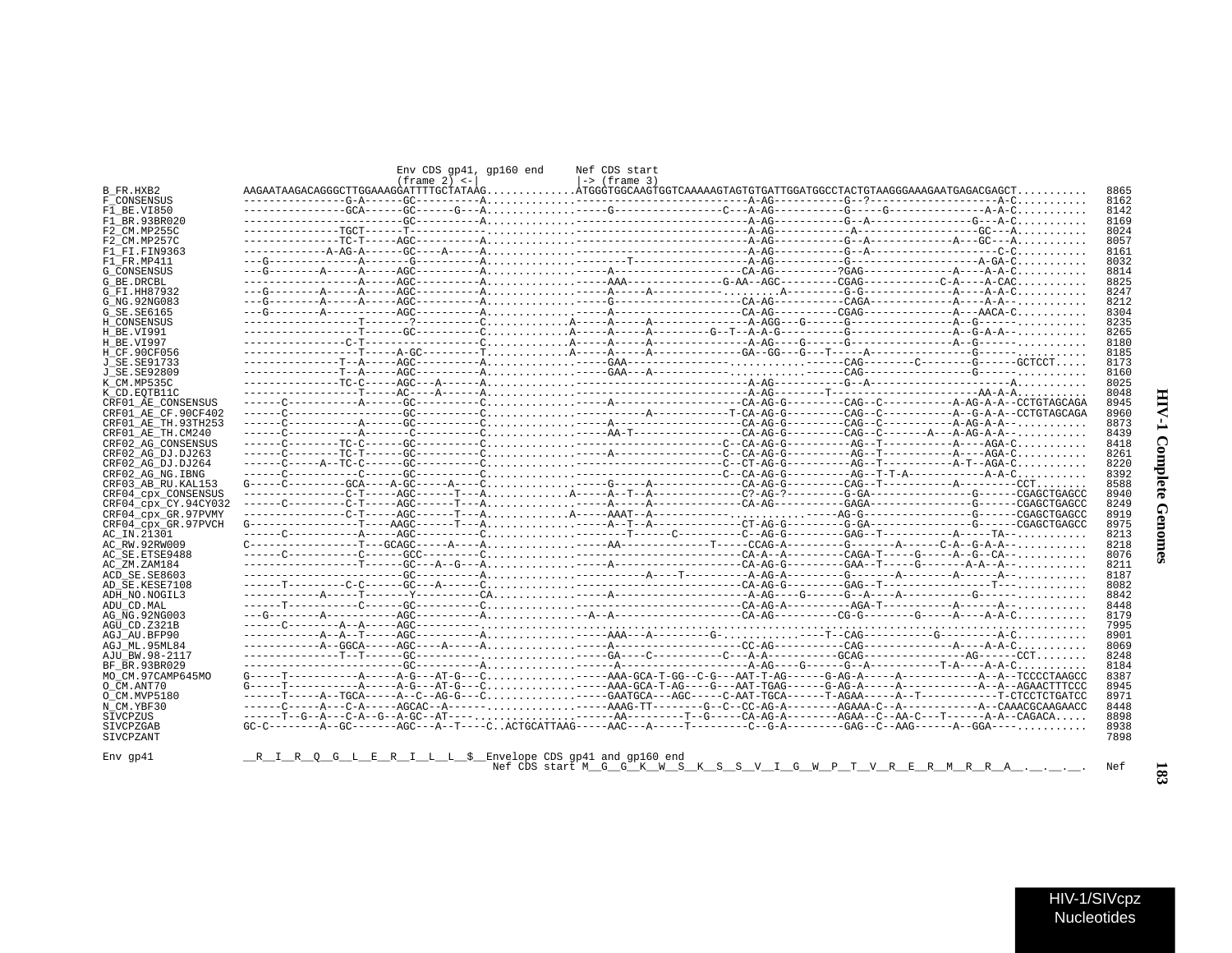| B FR.HXB2                  |  |  | 8933         |
|----------------------------|--|--|--------------|
| A CONSENSUS                |  |  | 8559         |
| A KE.02317                 |  |  | 8391         |
| A SE.UGSE8891              |  |  | 8117         |
| A SE.TZSE8538              |  |  | 8150         |
| A SE.UGSE6594              |  |  | 8127         |
| A SE.UGSE7535              |  |  | 8195         |
| A_SE.SOSE7253              |  |  | 8149         |
| A SE. SE8131               |  |  | 8311         |
| A UG.U455                  |  |  | 8384         |
| A UG.92UG037               |  |  | 8348         |
| <b>B CONSENSUS</b>         |  |  | 9223         |
| B AU.MBC200                |  |  | 8979         |
| B AU.MBC925                |  |  | 8952         |
|                            |  |  | 8286         |
| B_CN.RL42                  |  |  | 8395         |
| B DE.HAN2                  |  |  |              |
| B DE.D31                   |  |  | 8460         |
| <b>B ES.89SP061</b>        |  |  | 8511         |
| B GA.OYI                   |  |  | 8487         |
| B GB.MANC                  |  |  | 8926         |
| B GB.CAM1                  |  |  | 8946         |
| B NL.ACH320A               |  |  | 8942         |
| B TW.LM49                  |  |  | 8907         |
| B US.SF2CG                 |  |  | 8950         |
| B US.DH123                 |  |  | 8917         |
| B US.NY5CG                 |  |  | 8870         |
| B US.AD8                   |  |  | 8923         |
| B US.WCIPR18               |  |  | 8502         |
| B_US.YU2                   |  |  | 8924         |
| <b>B US.JRCSF</b>          |  |  | 8950         |
| B_US.MN                    |  |  | 8953         |
| B US.BCSG3                 |  |  | 8465         |
| <b>B US.896</b>            |  |  | 8931         |
| B US.WEAU160               |  |  | 8940         |
| B US.RF                    |  |  | 8478         |
| B_US.WR27                  |  |  |              |
| C. CONSENSUS               |  |  |              |
| C BR. 92BR025              |  |  | 8311         |
|                            |  |  | 8607         |
|                            |  |  | 8288         |
| C BW.96BW0402              |  |  | 8433         |
| C BW.96BW1104              |  |  | 8302         |
| C BW.96BW15C02             |  |  | 8411         |
| C BW.96BW0502              |  |  | 8434         |
| C BW.96BW16B01             |  |  | 8386         |
| C BW.96BW1210              |  |  | 8311         |
| C BW. 96BW17B03            |  |  | 8331         |
| C BW.96BW01B03             |  |  | 8400         |
| C ET. ETH2220              |  |  | 8330         |
| C IN.301999                |  |  | 8362         |
| C IN.21068                 |  |  | 8325         |
| C IN.301905                |  |  | 8244         |
| C IN.301904                |  |  | 8286         |
| C IN.11246                 |  |  | 8256         |
| <b>D CONSENSUS</b>         |  |  | 8973         |
| D UG.94UG114               |  |  | 8251         |
| D CD.NDK                   |  |  | 8437         |
| D CD.ELI                   |  |  | 8469         |
| D CD. Z2Z6<br>D CD.84ZR085 |  |  | 8926<br>8478 |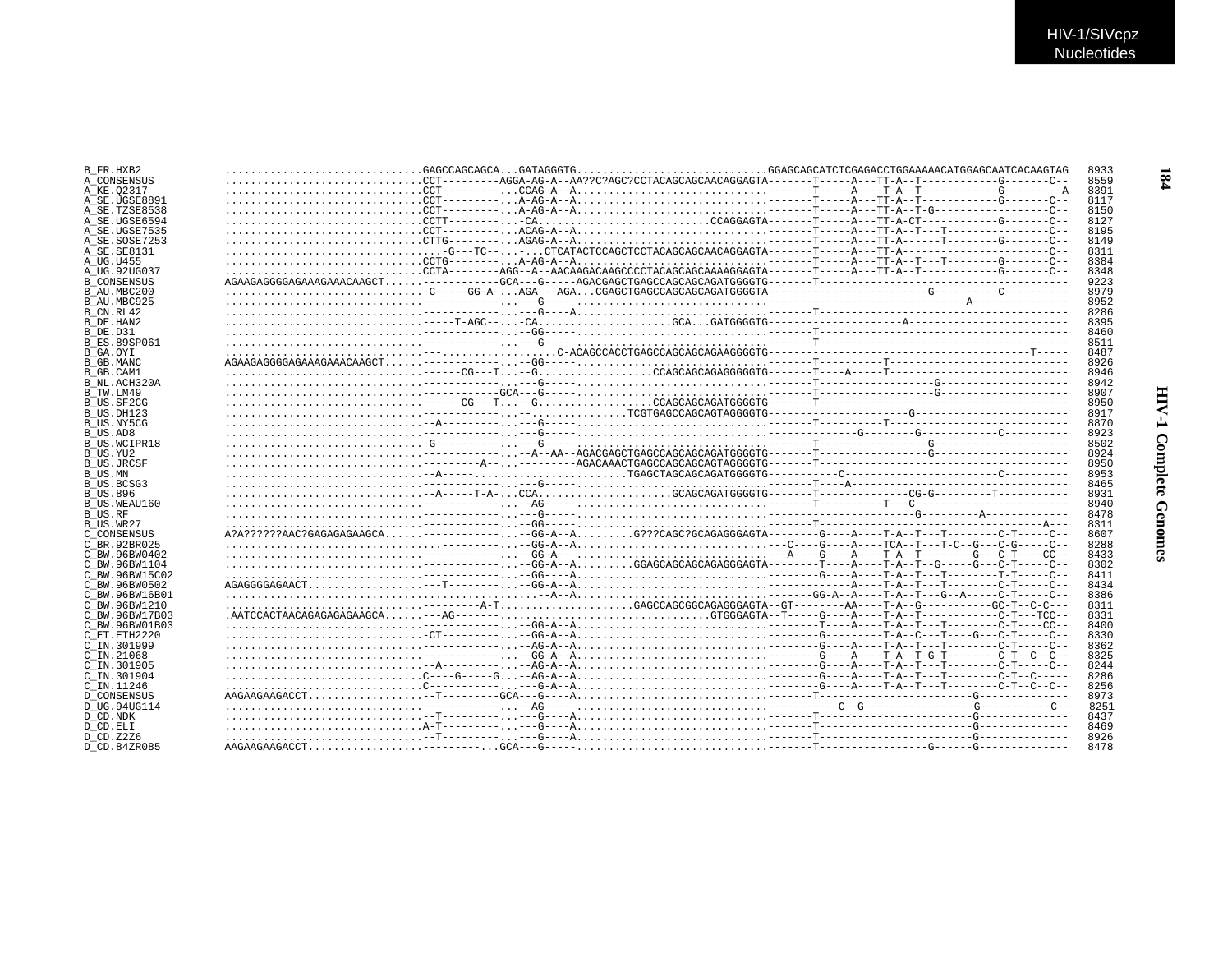## B\_FR.HXB2 8933 F\_CONSENSUS 8256  $F1$  BE.VI850 8210  $\begin{minipage}{0.9\textwidth} \begin{tabular}{@{}c@{}} \multicolumn{2}{c|}{CCTA} \multicolumn{2}{c|}{\textbf{CCT}} \multicolumn{2}{c|}{\textbf{CCT}} \multicolumn{2}{c|}{\textbf{CCT}} \multicolumn{2}{c|}{\textbf{CCT}} \multicolumn{2}{c|}{\textbf{CCT}} \multicolumn{2}{c|}{\textbf{CCT}} \multicolumn{2}{c|}{\textbf{CCT}} \multicolumn{2}{c|}{\textbf{CCT}} \multicolumn{2}{c|}{\textbf{CCT}} \multicolumn{2}{c|}{\textbf{CCT}} \multicolumn{2}{c|}{$ F1 BR.93BR020  $8246$ F2\_CM.MP255C 8080 F2 CM MD257C  $R112$  $F1$  $F1$ .  $F1N9363$ 8232  $F1$  FR.MP411 8100  $G$   $\overline{C}$  ONSENSITS  $8901$  $G$ RE DRCBL 8893 G FT HH87932 8330 G NG. 92NG083 8280  $G$ SE.SE6165 8372 H CONSENSUS 8302  $H$ RE VI991 8333 8248 **H BE VT997** H\_CF.90CF056 8253 J SE. SE91733 8241 J\_SE.SE92809 8231 K CM MP535C 8120  $8116$  $K$  CD.  $K$ OTB<sup>11</sup>C CRF01\_AE\_CONSENSUS 9026 CRF01\_AE\_CF.90CF402 9041  $CRF01<sup>-</sup>ARTH.93TH253$ 8941  $CRF01<sup>-</sup>AETH$ . CM240 8507 CRF02\_AG\_CONSENSUS 8486 CRF02 AG DJ.DJ263  $R329$ CRF02\_AG\_DJ.DJ264 8288 CRF02\_AG\_NG.IBNG 8460 CRF03 AB RU. KAL153  $8656$ CRF04\_cpx\_CONSENSUS 9032 CRF04\_cpx\_CY.94CY032 8342 CRF04 cpx GR.97PVMY 8997 CRF04\_cpx\_GR.97PVCH 9056 AC IN.21301 8281 AC RW. 92RW009  $8286$ AC SE. ETSE9488 8144  $AC_ZM$ .  $ZAM184$ 8279 ACD SE SE8603 8255 AD SE.KESE7108 8156 ADH NO.NOGIL3 8910 ADIL CD MAL. 8531 AG\_NG.92NG003 8244  $AGU$  CD.  $Z321B$ 7995 AGJ AU. BFP90 8978 AGJ ML.95ML84 8146 AJU BW. 98-2117 8316 BF BR 93BR029  $8252$ MOCM.97CAMP645MO 8486  $O$   $CM$ . ANT70 9020 0 CM. MVP5180 9043 N CM. YBF30 8520  $ACAG------ACAG------AG-A---A.$ **STVCPZUS** 8966 SIVCPZGAR 9006 SIVCPZANT 7898 Nef PAA . DRV . . . . . . . . . GAASRDLEKHGAITSS  $N \cap F$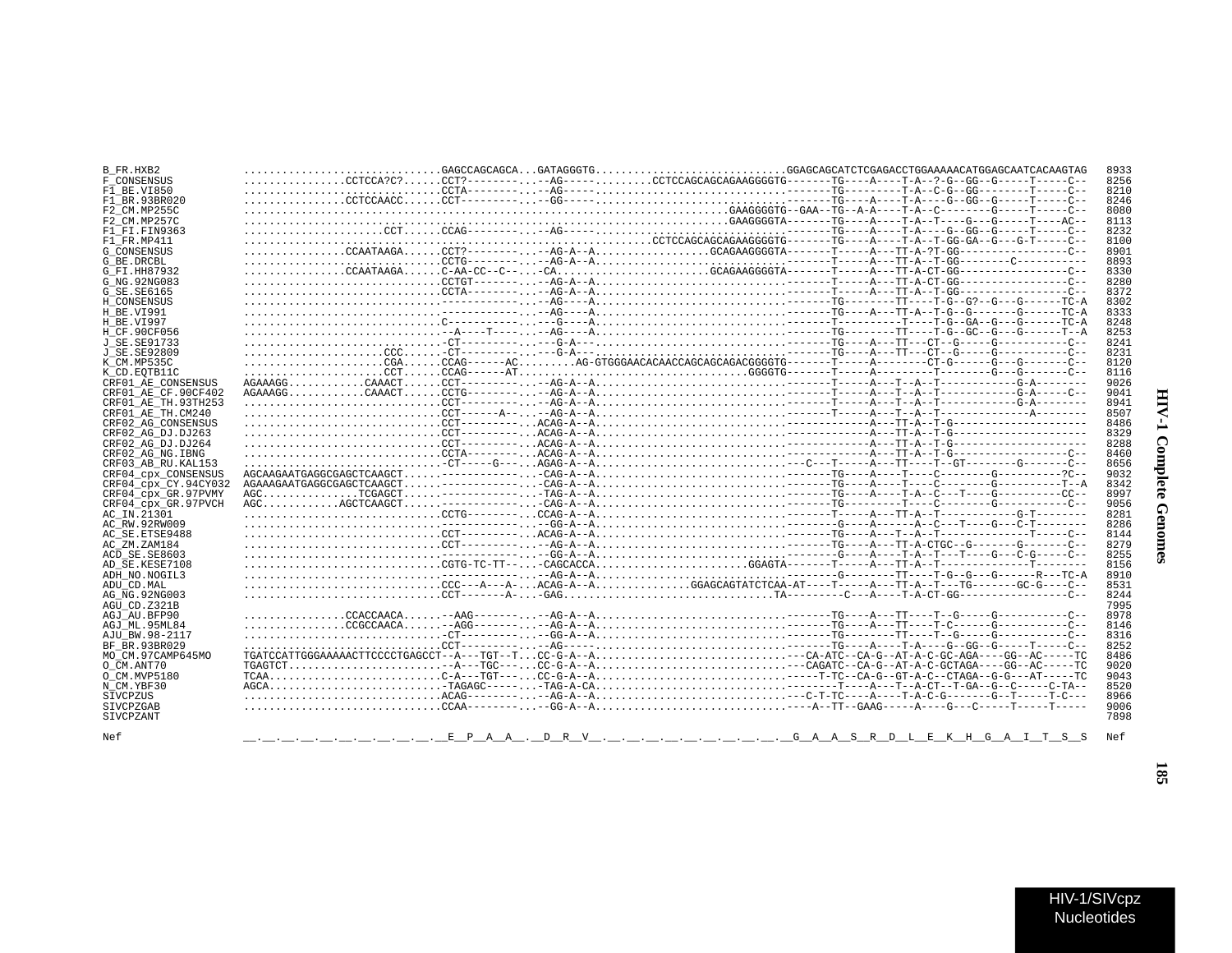| B FR.HXB2           |  |  | CAATACAGCAGCTACCAATGCTGCTTGTGCCTGGCTAGAAGCACAAGAGGAGGAGGAGGTGGGTTTTCCAGTCACACCTCAGGTACCTTTAAGACCAATGACTTACAAGGCAGCTGTAGATCTTAG | 9059 |
|---------------------|--|--|--------------------------------------------------------------------------------------------------------------------------------|------|
| A CONSENSUS         |  |  |                                                                                                                                | 8688 |
| A KE.02317          |  |  |                                                                                                                                | 8511 |
| A SE.UGSE8891       |  |  |                                                                                                                                | 8237 |
| A SE.TZSE8538       |  |  |                                                                                                                                | 8270 |
| A SE.UGSE6594       |  |  |                                                                                                                                | 8247 |
| A SE.UGSE7535       |  |  |                                                                                                                                | 8315 |
| A SE.SOSE7253       |  |  |                                                                                                                                | 8269 |
| A SE. SE8131        |  |  |                                                                                                                                | 8437 |
| A UG.U455           |  |  |                                                                                                                                | 8510 |
| A UG.92UG037        |  |  |                                                                                                                                | 8468 |
| <b>B CONSENSUS</b>  |  |  |                                                                                                                                | 9353 |
| B AU.MBC200         |  |  |                                                                                                                                | 9108 |
| B AU.MBC925         |  |  |                                                                                                                                | 9078 |
| B CN.RL42           |  |  |                                                                                                                                | 8412 |
| B DE.HAN2           |  |  |                                                                                                                                | 8521 |
| B DE.D31            |  |  |                                                                                                                                | 8586 |
| <b>B ES.89SP061</b> |  |  |                                                                                                                                | 8637 |
| B GA.OYI            |  |  |                                                                                                                                | 8613 |
| B GB.MANC           |  |  |                                                                                                                                | 9052 |
| B GB.CAM1           |  |  |                                                                                                                                | 9072 |
| B_NL.ACH320A        |  |  |                                                                                                                                | 9068 |
| B TW.LM49           |  |  |                                                                                                                                | 9033 |
| B US.SF2CG          |  |  |                                                                                                                                | 9076 |
| B US.DH123          |  |  |                                                                                                                                | 9046 |
| B US.NY5CG          |  |  |                                                                                                                                | 8996 |
| B US.AD8            |  |  |                                                                                                                                | 9049 |
| B US.WCIPR18        |  |  |                                                                                                                                | 8628 |
| B_US.YU2            |  |  |                                                                                                                                | 9050 |
| B US.JRCSF          |  |  |                                                                                                                                | 9076 |
| B US.MN             |  |  |                                                                                                                                | 9079 |
| B US.BCSG3          |  |  |                                                                                                                                | 8591 |
| <b>B US.896</b>     |  |  |                                                                                                                                | 9051 |
| B US.WEAU160        |  |  |                                                                                                                                | 9060 |
| B US.RF             |  |  |                                                                                                                                | 8610 |
| B_US.WR27           |  |  |                                                                                                                                | 8437 |
| C CONSENSUS         |  |  |                                                                                                                                | 8735 |
| C BR.92BR025        |  |  |                                                                                                                                | 8417 |
| C BW.96BW0402       |  |  |                                                                                                                                | 8562 |
| C BW.96BW1104       |  |  |                                                                                                                                | 8428 |
| C BW.96BW15C02      |  |  |                                                                                                                                | 8540 |
| C BW.96BW0502       |  |  |                                                                                                                                | 8563 |
| C BW.96BW16B01      |  |  |                                                                                                                                | 8512 |
| C BW.96BW1210       |  |  |                                                                                                                                | 8440 |
| C BW.96BW17B03      |  |  |                                                                                                                                | 8460 |
| C BW.96BW01B03      |  |  |                                                                                                                                | 8529 |
| C ET. ETH2220       |  |  |                                                                                                                                | 8459 |
| C IN.301999         |  |  |                                                                                                                                | 8491 |
| $C$ IN. 21068       |  |  |                                                                                                                                | 8430 |
| C IN.301905         |  |  |                                                                                                                                | 8373 |
| C IN.301904         |  |  |                                                                                                                                | 8415 |
| C IN.11246          |  |  |                                                                                                                                | 8385 |
| D CONSENSUS         |  |  |                                                                                                                                | 9102 |
| D UG.94UG114        |  |  |                                                                                                                                | 8377 |
| D CD.NDK            |  |  |                                                                                                                                | 8566 |
| D CD.ELI            |  |  |                                                                                                                                | 8598 |
| D CD.Z2Z6           |  |  |                                                                                                                                | 9055 |
| D.CD.84ZR085        |  |  |                                                                                                                                | 8607 |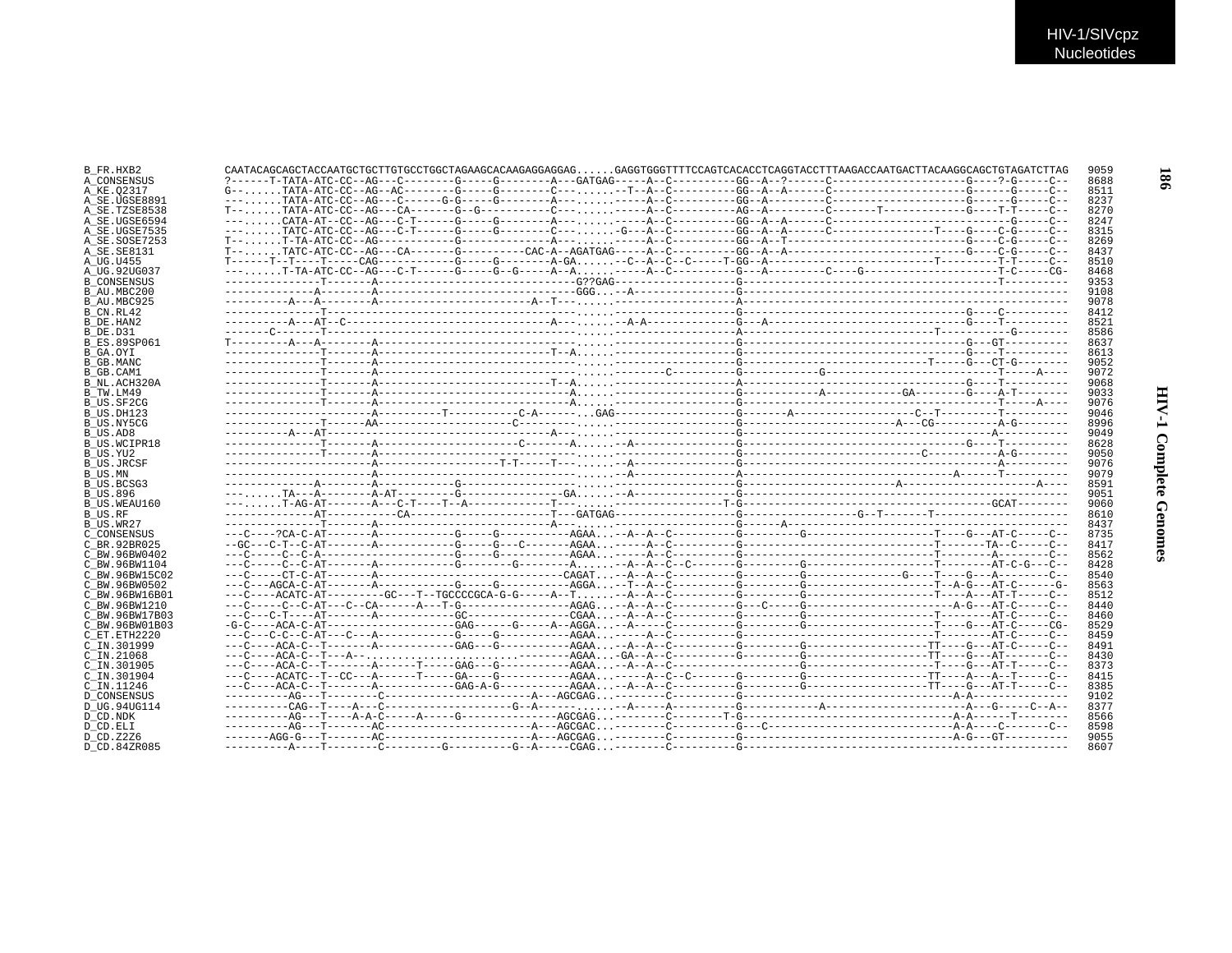| ì<br>٢<br>č |  |
|-------------|--|
| j           |  |

| B FR.HXB2            |  |  | CAATACAGCAGCTACCAATGCTGCTTGTGCCTGGCTAGAAGCACAAGGAGGAGGAGGAGGTGGGTTTTCCAGTCACACCTCAGGTACCTTTAAGACCAATGACTTACAAGGCAGCTGTAGATCTTAG               | 9059 |
|----------------------|--|--|-----------------------------------------------------------------------------------------------------------------------------------------------|------|
| F CONSENSUS          |  |  |                                                                                                                                               | 8380 |
| F1 BE.VI850          |  |  |                                                                                                                                               | 8336 |
| F1 BR.93BR020        |  |  |                                                                                                                                               | 8372 |
| F2 CM.MP255C         |  |  |                                                                                                                                               | 8203 |
| F2 CM.MP257C         |  |  |                                                                                                                                               | 8236 |
| F1 FI.FIN9363        |  |  |                                                                                                                                               | 8358 |
| F1 FR.MP411          |  |  |                                                                                                                                               | 8226 |
| <b>G CONSENSUS</b>   |  |  |                                                                                                                                               | 9027 |
| G BE.DRCBL           |  |  |                                                                                                                                               | 9022 |
|                      |  |  |                                                                                                                                               | 8459 |
| G FI.HH87932         |  |  |                                                                                                                                               |      |
| G NG. 92NG083        |  |  |                                                                                                                                               | 8409 |
| G SE.SE6165          |  |  |                                                                                                                                               | 8501 |
| H CONSENSUS          |  |  |                                                                                                                                               | 8428 |
| H BE.VI991           |  |  |                                                                                                                                               | 8462 |
| H BE.VI997           |  |  |                                                                                                                                               | 8377 |
| H CF.90CF056         |  |  |                                                                                                                                               | 8382 |
| J SE.SE91733         |  |  |                                                                                                                                               | 8367 |
| J SE.SE92809         |  |  |                                                                                                                                               | 8357 |
| K CM.MP535C          |  |  |                                                                                                                                               | 8246 |
| K CD. EOTB11C        |  |  |                                                                                                                                               | 8242 |
| CRF01 AE CONSENSUS   |  |  |                                                                                                                                               | 9146 |
| CRF01 AE CF.90CF402  |  |  |                                                                                                                                               | 9161 |
| CRF01 AE TH.93TH253  |  |  |                                                                                                                                               | 9061 |
| CRF01 AE TH.CM240    |  |  |                                                                                                                                               | 8627 |
| CRF02 AG CONSENSUS   |  |  |                                                                                                                                               | 8611 |
| CRF02 AG DJ.DJ263    |  |  |                                                                                                                                               | 8455 |
| CRF02 AG DJ.DJ264    |  |  |                                                                                                                                               | 8414 |
| CRF02 AG NG. IBNG    |  |  |                                                                                                                                               | 8586 |
| CRF03 AB RU. KAL153  |  |  |                                                                                                                                               | 8782 |
|                      |  |  |                                                                                                                                               |      |
| CRF04 cpx CONSENSUS  |  |  |                                                                                                                                               | 9160 |
| CRF04 cpx CY.94CY032 |  |  |                                                                                                                                               | 8471 |
| CRF04 cpx GR.97PVMY  |  |  |                                                                                                                                               | 9126 |
| CRF04 cpx GR.97PVCH  |  |  |                                                                                                                                               | 9185 |
| AC IN.21301          |  |  |                                                                                                                                               | 8401 |
| AC RW.92RW009        |  |  |                                                                                                                                               | 8415 |
| AC SE.ETSE9488       |  |  |                                                                                                                                               | 8267 |
| AC ZM.ZAM184         |  |  |                                                                                                                                               | 8408 |
| ACD SE.SE8603        |  |  |                                                                                                                                               | 8384 |
| AD SE.KESE7108       |  |  |                                                                                                                                               | 8276 |
| ADH_NO.NOGIL3        |  |  |                                                                                                                                               | 9036 |
| ADU CD.MAL           |  |  |                                                                                                                                               | 8651 |
| AG NG. 92NG003       |  |  |                                                                                                                                               | 8373 |
| AGU CD. Z321B        |  |  |                                                                                                                                               | 7995 |
| AGJ AU.BFP90         |  |  |                                                                                                                                               | 9104 |
| AGJ ML.95ML84        |  |  |                                                                                                                                               | 8272 |
| AJU BW.98-2117       |  |  |                                                                                                                                               | 8448 |
| BF BR. 93BR029       |  |  |                                                                                                                                               | 8378 |
| MO CM.97CAMP645MO    |  |  | -C----TC-TCAA-A------AA-CCT---A-TC------AGT--CC-A--T--AGAA--A--A--C--C-----A-G-----A--G---C------C--T--A-G---AT-T--C--C--                     | 8615 |
|                      |  |  |                                                                                                                                               |      |
| O CM.ANT70           |  |  |                                                                                                                                               | 9146 |
| O CM.MVP5180         |  |  |                                                                                                                                               | 9169 |
| N CM.YBF30           |  |  |                                                                                                                                               | 8649 |
| SIVCPZUS             |  |  |                                                                                                                                               | 9098 |
| SIVCPZGAB            |  |  | $G-C--CC---AG--T---CAAA--CTA--T------G-A-ATG-CA--T--A. -A--A--A--C---A-G---A--T---T--AACG---------T--A---T--A---T--A---T--A---T--C---A---T-.$ | 9132 |
| SIVCPZANT            |  |  |                                                                                                                                               | 7898 |
|                      |  |  |                                                                                                                                               |      |
| Nef                  |  |  | <u>_N_T_A_A_T_N_A_A_C_A_W_L_E_A_Q_E_E_E_.__.E_V_G_F_P_V_T_P_Q_V_P_L_R_P_M_T_Y_K_A_A_V_D_L_S</u>                                               | Nef  |

 $\left\langle -\right|$  Nef premature end in HXB2  $\frac{1}{\sqrt{2}}$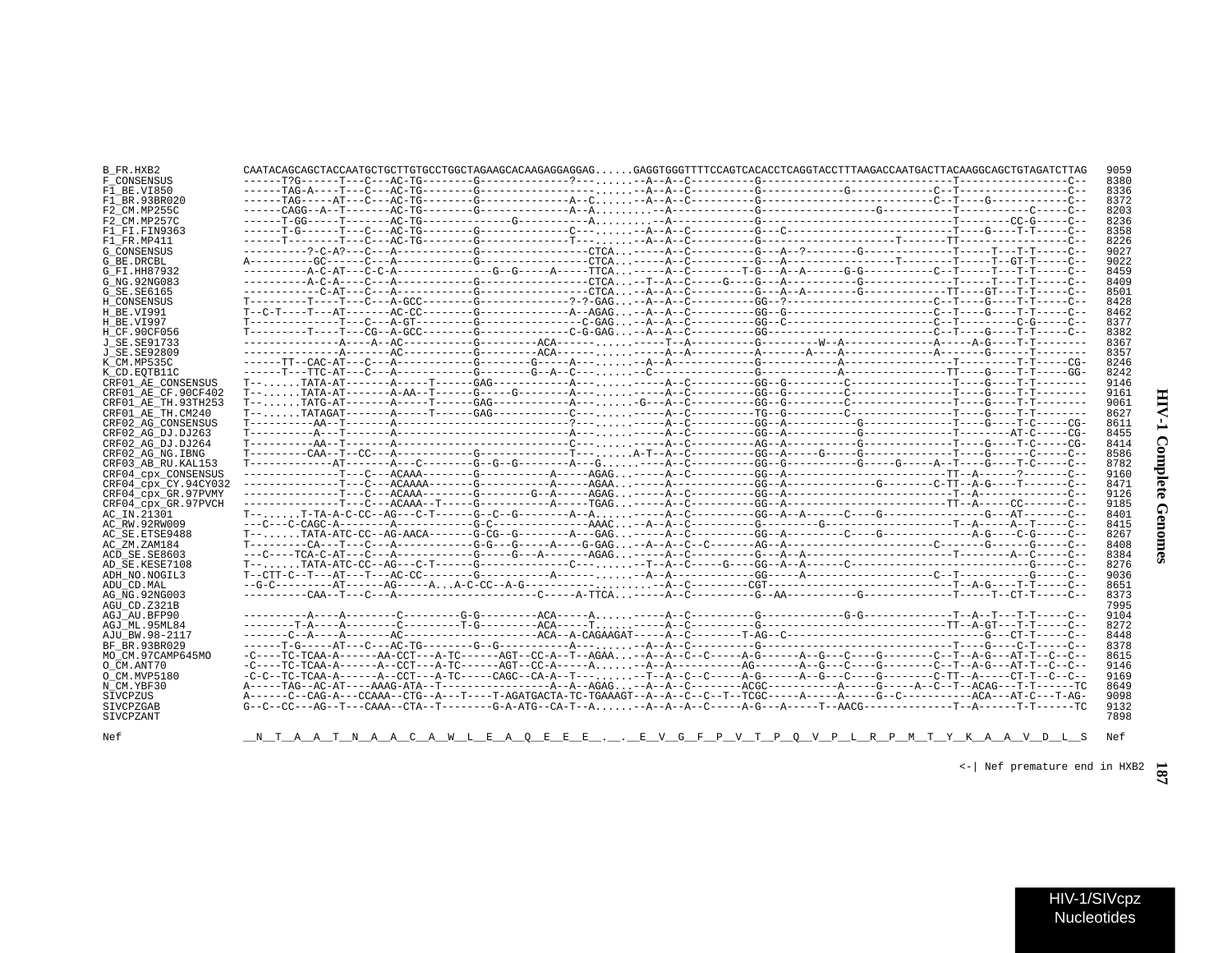| B FR.HXB2           | CCACTTTTTAAAAGAAAAGGGGGGACTGGAAGGGCTAATTCACTCCCAAAGAAGACAAGATATCCTTGATCTGGATCTACCACACACAGAGGCTACTTCCCTGATTAGCAGAACTACACACCAGG |  |  |  |  |
|---------------------|-------------------------------------------------------------------------------------------------------------------------------|--|--|--|--|
| A CONSENSUS         |                                                                                                                               |  |  |  |  |
| A KE.02317          |                                                                                                                               |  |  |  |  |
| A SE.UGSE8891       |                                                                                                                               |  |  |  |  |
| A SE.TZSE8538       |                                                                                                                               |  |  |  |  |
| A SE.UGSE6594       |                                                                                                                               |  |  |  |  |
| A_SE.UGSE7535       |                                                                                                                               |  |  |  |  |
| A SE.SOSE7253       |                                                                                                                               |  |  |  |  |
| A SE.SE8131         |                                                                                                                               |  |  |  |  |
| A UG.U455           |                                                                                                                               |  |  |  |  |
| A_UG.92UG037        |                                                                                                                               |  |  |  |  |
| <b>B CONSENSUS</b>  |                                                                                                                               |  |  |  |  |
| B AU.MBC200         |                                                                                                                               |  |  |  |  |
|                     |                                                                                                                               |  |  |  |  |
| B AU.MBC925         |                                                                                                                               |  |  |  |  |
| B CN.RL42           |                                                                                                                               |  |  |  |  |
| B DE.HAN2           |                                                                                                                               |  |  |  |  |
| B DE.D31            |                                                                                                                               |  |  |  |  |
| B ES.89SP061        |                                                                                                                               |  |  |  |  |
| B GA.OYI            |                                                                                                                               |  |  |  |  |
| B GB.MANC           |                                                                                                                               |  |  |  |  |
| B GB.CAM1           |                                                                                                                               |  |  |  |  |
| B NL.ACH320A        |                                                                                                                               |  |  |  |  |
| B TW.LM49           |                                                                                                                               |  |  |  |  |
| B US.SF2CG          |                                                                                                                               |  |  |  |  |
| B_US.DH123          |                                                                                                                               |  |  |  |  |
| B US.NY5CG          |                                                                                                                               |  |  |  |  |
| B US.AD8            |                                                                                                                               |  |  |  |  |
| <b>B US.WCIPR18</b> |                                                                                                                               |  |  |  |  |
| B US.YU2            |                                                                                                                               |  |  |  |  |
| <b>B US.JRCSF</b>   |                                                                                                                               |  |  |  |  |
| B US.MN             |                                                                                                                               |  |  |  |  |
| B US.BCSG3          |                                                                                                                               |  |  |  |  |
| B US.896            |                                                                                                                               |  |  |  |  |
| B US.WEAU160        |                                                                                                                               |  |  |  |  |
| B US.RF             |                                                                                                                               |  |  |  |  |
| B US.WR27           |                                                                                                                               |  |  |  |  |
| C_CONSENSUS         |                                                                                                                               |  |  |  |  |
| C BR.92BR025        |                                                                                                                               |  |  |  |  |
|                     |                                                                                                                               |  |  |  |  |
| C BW.96BW0402       |                                                                                                                               |  |  |  |  |
| C BW.96BW1104       |                                                                                                                               |  |  |  |  |
| C BW.96BW15C02      |                                                                                                                               |  |  |  |  |
| C BW.96BW0502       |                                                                                                                               |  |  |  |  |
| C BW.96BW16B01      |                                                                                                                               |  |  |  |  |
| C BW.96BW1210       |                                                                                                                               |  |  |  |  |
| C BW.96BW17B03      |                                                                                                                               |  |  |  |  |
| C BW.96BW01B03      | -TT----------------------------T----TA-G-A---G-----G---.----------G----TA----------GC-----------G--A----------G--             |  |  |  |  |
| C ET. ETH2220       |                                                                                                                               |  |  |  |  |
| C IN.301999         |                                                                                                                               |  |  |  |  |
| C IN.21068          |                                                                                                                               |  |  |  |  |
| C IN.301905         |                                                                                                                               |  |  |  |  |
| C IN.301904         |                                                                                                                               |  |  |  |  |
| C IN.11246          |                                                                                                                               |  |  |  |  |
| <b>D CONSENSUS</b>  |                                                                                                                               |  |  |  |  |
| D UG.94UG114        |                                                                                                                               |  |  |  |  |
| D CD.NDK            |                                                                                                                               |  |  |  |  |
| D CD.ELI            |                                                                                                                               |  |  |  |  |
| D CD.Z2Z6           |                                                                                                                               |  |  |  |  |
|                     |                                                                                                                               |  |  |  |  |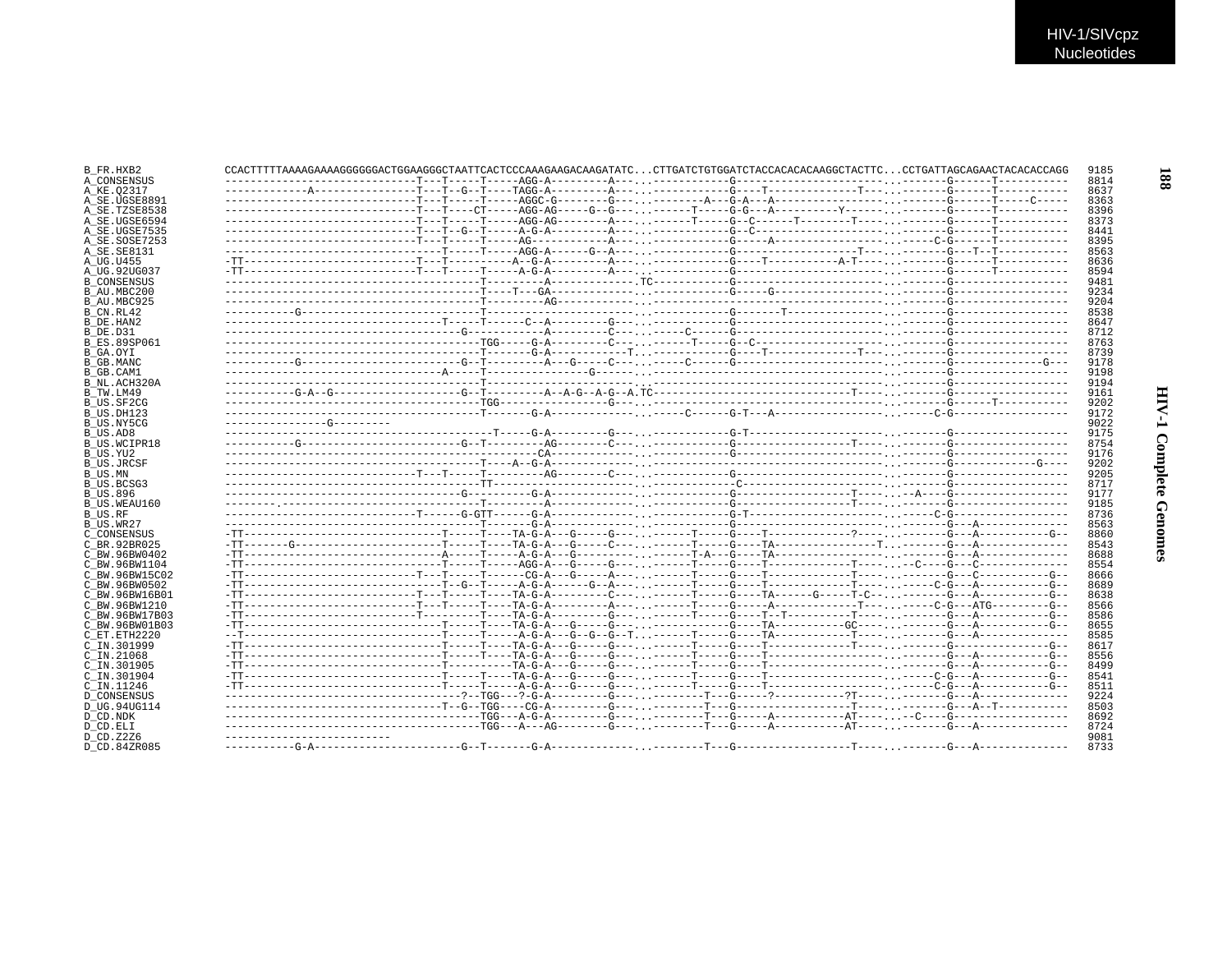| ì<br>ï<br>i |  |
|-------------|--|
| ì<br>ĵ<br>i |  |

189

<- | Nef premature end in HXB2

| B FR.HXB2            | CCACTTTTTAAAAGAAAAGGGGGACTGGAAGGGCTAATTCACTCCCAAAGAAGACAAGATATCCTTGATCTGGATCTACCACACACACACACCTACTTCCCTGATTAGCAGAACTACACACCAGG |  |  |  |  | 9185                       |
|----------------------|-------------------------------------------------------------------------------------------------------------------------------|--|--|--|--|----------------------------|
| F CONSENSUS          |                                                                                                                               |  |  |  |  | 8506                       |
| F1 BE.VI850          |                                                                                                                               |  |  |  |  | 8462                       |
| F1 BR.93BR020        |                                                                                                                               |  |  |  |  | 8498                       |
| F2 CM.MP255C         |                                                                                                                               |  |  |  |  | 8329                       |
| F2 CM.MP257C         |                                                                                                                               |  |  |  |  | 8362                       |
| F1 FI.FIN9363        |                                                                                                                               |  |  |  |  | 8485                       |
| F1 FR.MP411          |                                                                                                                               |  |  |  |  | 8352                       |
| G_CONSENSUS          |                                                                                                                               |  |  |  |  | 9151                       |
| G BE.DRCBL           |                                                                                                                               |  |  |  |  | 9148                       |
| G FI.HH87932         |                                                                                                                               |  |  |  |  | 8585                       |
| G NG. 92NG083        |                                                                                                                               |  |  |  |  | 8535                       |
| G SE. SE6165         |                                                                                                                               |  |  |  |  | 8627                       |
|                      |                                                                                                                               |  |  |  |  |                            |
| H CONSENSUS          |                                                                                                                               |  |  |  |  | 8554                       |
| H BE.VI991           |                                                                                                                               |  |  |  |  | 8588                       |
| H_BE.VI997           |                                                                                                                               |  |  |  |  | 8503                       |
| H CF.90CF056         |                                                                                                                               |  |  |  |  | 8508                       |
| J SE.SE91733         |                                                                                                                               |  |  |  |  | 8493                       |
| J SE.SE92809         |                                                                                                                               |  |  |  |  | 8483                       |
| K CM.MP535C          |                                                                                                                               |  |  |  |  | 8372                       |
| K CD. EOTB11C        |                                                                                                                               |  |  |  |  | 8368                       |
| CRF01 AE CONSENSUS   |                                                                                                                               |  |  |  |  | 9272                       |
| CRF01 AE CF.90CF402  |                                                                                                                               |  |  |  |  | 9287                       |
| CRF01 AE TH.93TH253  |                                                                                                                               |  |  |  |  | 9187                       |
| CRF01 AE TH.CM240    |                                                                                                                               |  |  |  |  | 8753                       |
| CRF02 AG CONSENSUS   |                                                                                                                               |  |  |  |  | 8737                       |
| CRF02 AG DJ.DJ263    |                                                                                                                               |  |  |  |  | 8581                       |
| CRF02_AG_DJ.DJ264    |                                                                                                                               |  |  |  |  | 8540                       |
| CRF02 AG NG. IBNG    |                                                                                                                               |  |  |  |  | 8712                       |
| CRF03_AB_RU.KAL153   |                                                                                                                               |  |  |  |  | 8893                       |
|                      |                                                                                                                               |  |  |  |  | 9286                       |
| CRF04_cpx_CONSENSUS  |                                                                                                                               |  |  |  |  | 8597                       |
| CRF04 cpx CY.94CY032 |                                                                                                                               |  |  |  |  |                            |
| CRF04 cpx GR.97PVMY  |                                                                                                                               |  |  |  |  | 9252                       |
| CRF04 cpx GR.97PVCH  |                                                                                                                               |  |  |  |  | 9311                       |
| AC IN.21301          |                                                                                                                               |  |  |  |  | 8527                       |
| AC RW.92RW009        |                                                                                                                               |  |  |  |  | 8541                       |
| AC SE.ETSE9488       |                                                                                                                               |  |  |  |  | 8393                       |
| AC ZM.ZAM184         |                                                                                                                               |  |  |  |  | 8534                       |
| ACD SE.SE8603        |                                                                                                                               |  |  |  |  | 8510                       |
| AD SE.KESE7108       |                                                                                                                               |  |  |  |  | 8402                       |
| ADH NO.NOGIL3        |                                                                                                                               |  |  |  |  | 9162                       |
| ADU_CD.MAL           |                                                                                                                               |  |  |  |  | 8777                       |
| AG NG. 92NG003       |                                                                                                                               |  |  |  |  | 8499                       |
| AGU CD.Z321B         |                                                                                                                               |  |  |  |  | 7995                       |
| AGJ AU.BFP90         |                                                                                                                               |  |  |  |  | 9230                       |
| AGJ ML.95ML84        |                                                                                                                               |  |  |  |  | 8398                       |
| AJU BW.98-2117       |                                                                                                                               |  |  |  |  | 8574                       |
| BF BR.93BR029        |                                                                                                                               |  |  |  |  | 8504                       |
| MO CM.97CAMP645MO    | -TT-----------------A-----------T-----T-T----CTGAG---GC---G---.--G----T---G-A--TA----T--G--A-T-C---C----G-------------------  |  |  |  |  | 8741                       |
| O CM.ANT70           |                                                                                                                               |  |  |  |  | 9272                       |
| O_CM.MVP5180         |                                                                                                                               |  |  |  |  | 9295                       |
|                      |                                                                                                                               |  |  |  |  | 8775                       |
| N CM.YBF30           |                                                                                                                               |  |  |  |  |                            |
| SIVCPZUS             |                                                                                                                               |  |  |  |  | 9224                       |
| SIVCPZGAB            |                                                                                                                               |  |  |  |  | 9258                       |
| SIVCPZANT            |                                                                                                                               |  |  |  |  | 7898                       |
|                      |                                                                                                                               |  |  |  |  |                            |
| Nef                  | <u>_H_F_L_K_B_K_G_G_L_B_G_L_I_H_S_Q_R_R_Q_D_I__,_L_D_L_W_I_Y_H_T_Q_G_Y_F_,_P_D_\$_Q_N_Y_T_P_G</u>                             |  |  |  |  | Nef                        |
|                      |                                                                                                                               |  |  |  |  | Nef premature stop in HXB2 |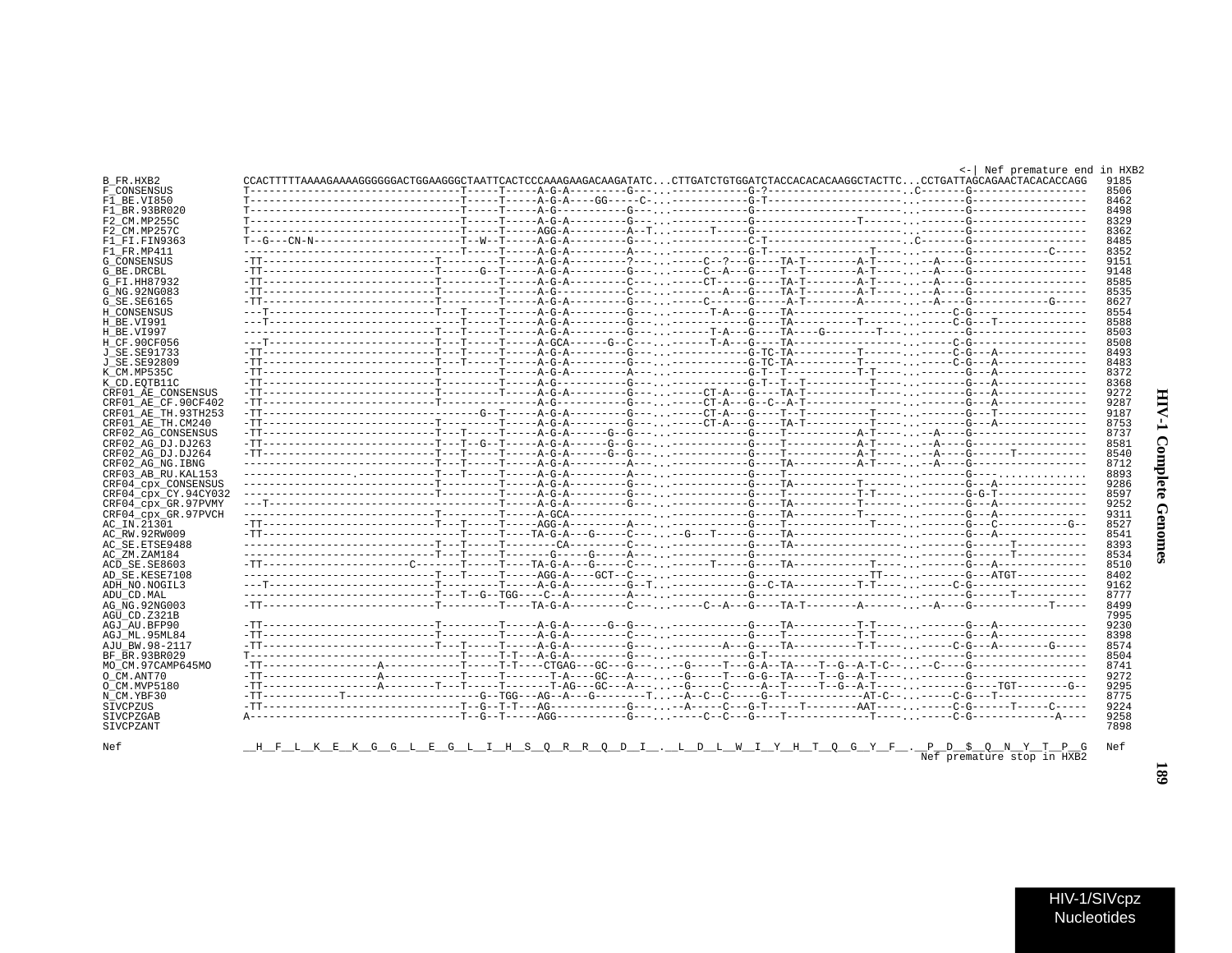| B FR.HXB2           | GCCAGGGGTCAGATATCCACTGACCTTTGGATGGTGCTACAAGCTAGTACCAGTTGAGCCAGATAAGATAGAAGAGGCCAATAAAGGAGAGAACACCAGCTTGTTACACCCTGTGAGCCTGCATGG |  |  |  |  |      |
|---------------------|--------------------------------------------------------------------------------------------------------------------------------|--|--|--|--|------|
| A CONSENSUS         |                                                                                                                                |  |  |  |  | 8940 |
| A KE.02317          |                                                                                                                                |  |  |  |  | 8763 |
| A SE.UGSE8891       |                                                                                                                                |  |  |  |  | 8489 |
| A SE.TZSE8538       |                                                                                                                                |  |  |  |  | 8522 |
| A SE.UGSE6594       |                                                                                                                                |  |  |  |  | 8499 |
| A SE.UGSE7535       |                                                                                                                                |  |  |  |  | 8567 |
| A SE.SOSE7253       |                                                                                                                                |  |  |  |  | 8521 |
| A SE. SE8131        |                                                                                                                                |  |  |  |  | 8689 |
| A UG.U455           |                                                                                                                                |  |  |  |  | 8762 |
| A_UG.92UG037        |                                                                                                                                |  |  |  |  | 8720 |
| <b>B CONSENSUS</b>  |                                                                                                                                |  |  |  |  | 9606 |
| B AU.MBC200         |                                                                                                                                |  |  |  |  | 9360 |
| B AU.MBC925         |                                                                                                                                |  |  |  |  | 9330 |
| B CN.RL42           |                                                                                                                                |  |  |  |  | 8664 |
| B DE.HAN2           |                                                                                                                                |  |  |  |  | 8755 |
| B DE.D31            |                                                                                                                                |  |  |  |  | 8838 |
| <b>B ES.89SP061</b> |                                                                                                                                |  |  |  |  | 8889 |
| B GA.OYI            |                                                                                                                                |  |  |  |  | 8865 |
|                     |                                                                                                                                |  |  |  |  | 9304 |
| B GB.MANC           |                                                                                                                                |  |  |  |  |      |
| B GB.CAM1           |                                                                                                                                |  |  |  |  | 9324 |
| B NL.ACH320A        |                                                                                                                                |  |  |  |  | 9320 |
| B TW.LM49           |                                                                                                                                |  |  |  |  | 9287 |
| B US.SF2CG          |                                                                                                                                |  |  |  |  | 9328 |
| B US.DH123          |                                                                                                                                |  |  |  |  | 9298 |
| B US.NY5CG          |                                                                                                                                |  |  |  |  | 9022 |
| B US.AD8            |                                                                                                                                |  |  |  |  | 9301 |
| <b>B US.WCIPR18</b> |                                                                                                                                |  |  |  |  | 8880 |
| B_US.YU2            |                                                                                                                                |  |  |  |  | 9299 |
| <b>B US.JRCSF</b>   |                                                                                                                                |  |  |  |  | 9328 |
| B_US.MN             |                                                                                                                                |  |  |  |  | 9331 |
| <b>B_US.BCSG3</b>   |                                                                                                                                |  |  |  |  | 8843 |
| <b>B_US.896</b>     |                                                                                                                                |  |  |  |  | 9297 |
| B US.WEAU160        |                                                                                                                                |  |  |  |  | 9311 |
| <b>B_US.RF</b>      |                                                                                                                                |  |  |  |  | 8862 |
| B US.WR27           |                                                                                                                                |  |  |  |  | 8689 |
| C CONSENSUS         |                                                                                                                                |  |  |  |  | 8985 |
| C BR. 92BR025       |                                                                                                                                |  |  |  |  | 8669 |
| C BW.96BW0402       |                                                                                                                                |  |  |  |  | 8814 |
| C BW.96BW1104       |                                                                                                                                |  |  |  |  | 8678 |
| C BW.96BW15C02      |                                                                                                                                |  |  |  |  | 8792 |
| C BW.96BW0502       |                                                                                                                                |  |  |  |  | 8815 |
|                     |                                                                                                                                |  |  |  |  | 8764 |
| C BW.96BW16B01      |                                                                                                                                |  |  |  |  |      |
| C BW.96BW1210       |                                                                                                                                |  |  |  |  | 8692 |
| C BW.96BW17B03      |                                                                                                                                |  |  |  |  | 8712 |
| C BW.96BW01B03      |                                                                                                                                |  |  |  |  | 8781 |
| C ET.ETH2220        |                                                                                                                                |  |  |  |  | 8711 |
| C IN.301999         |                                                                                                                                |  |  |  |  | 8743 |
| $C$ IN. 21068       |                                                                                                                                |  |  |  |  | 8682 |
| $C$ TN. 301905      |                                                                                                                                |  |  |  |  | 8625 |
| C_IN.301904         |                                                                                                                                |  |  |  |  | 8667 |
| $C$ TN. 11246       |                                                                                                                                |  |  |  |  | 8637 |
| <b>D CONSENSUS</b>  |                                                                                                                                |  |  |  |  | 9348 |
| D UG.94UG114        |                                                                                                                                |  |  |  |  | 8629 |
| D_CD.NDK            |                                                                                                                                |  |  |  |  | 8818 |
| D CD.ELI            |                                                                                                                                |  |  |  |  | 8850 |
| D CD. Z2Z6          |                                                                                                                                |  |  |  |  | 9081 |
| D CD.84ZR085        |                                                                                                                                |  |  |  |  | 8859 |
|                     |                                                                                                                                |  |  |  |  |      |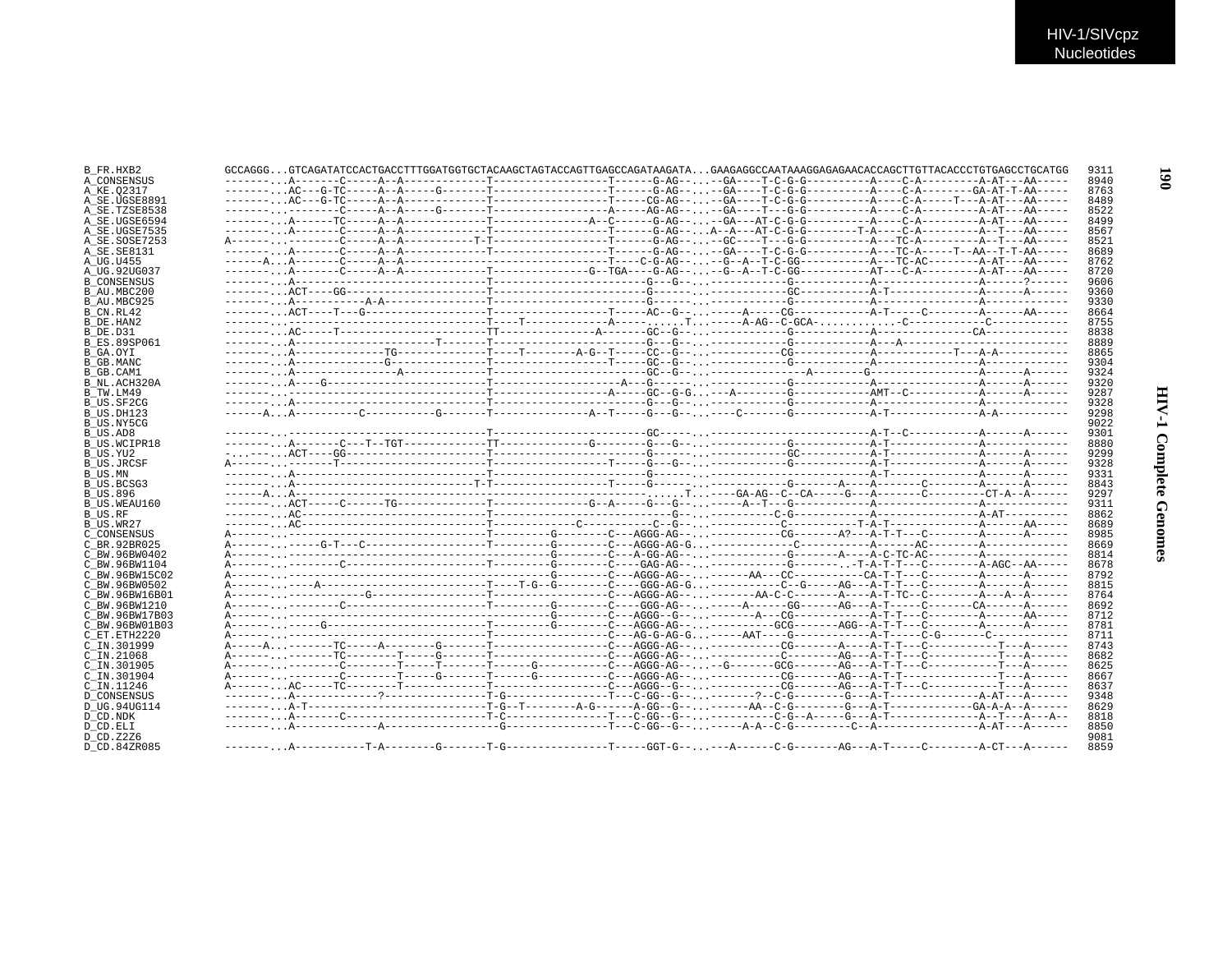| B FR.HXB2            | GCCAGGGGTCAGATATCCACTGACCTTTGGATGGTGCTACAAGCTAGTACCAGTTGAGCCAGATAAGATAGAAGAGGCCAATAAAGGAGAGAACACCAGCTTGTTACACCCTGTGAGCCTGCATGG |  | 9311         |
|----------------------|--------------------------------------------------------------------------------------------------------------------------------|--|--------------|
| F CONSENSUS          |                                                                                                                                |  | 8632         |
| F1 BE.VI850          |                                                                                                                                |  | 8588         |
| F1 BR.93BR020        |                                                                                                                                |  | 8624         |
| F2 CM.MP255C         |                                                                                                                                |  | 8455         |
| F2 CM.MP257C         |                                                                                                                                |  | 8488         |
| F1 FI.FIN9363        |                                                                                                                                |  | 8612         |
| F1 FR.MP411          |                                                                                                                                |  | 8478         |
| <b>G CONSENSUS</b>   |                                                                                                                                |  | 9276         |
| G BE.DRCBL           |                                                                                                                                |  | 9274         |
| G FI.HH87932         | -------AC---CT-------------CG-----CT---A---------CG-T----CAGT-G----G-A----C--A-------A--TC-A-------CA-TT-G-A------             |  | 8711         |
| G NG. 92NG083        |                                                                                                                                |  | 8661         |
| G SE.SE6165          |                                                                                                                                |  | 8753         |
| H CONSENSUS          |                                                                                                                                |  | 8680         |
| H BE.VI991           |                                                                                                                                |  | 8714         |
| H BE.VI997           | --------AGG----C--C----------G------T-T-------A------A--T---C-GG--G-----AG-------G-----------A-T--C--C--T-----A-AT---A------   |  | 8629         |
| H_CF.90CF056         |                                                                                                                                |  | 8634         |
| J SE. SE91733        |                                                                                                                                |  | 8619         |
| J SE.SE92809         |                                                                                                                                |  | 8609         |
| K CM.MP535C          |                                                                                                                                |  | 8498         |
| K CD.EOTB11C         |                                                                                                                                |  | 8494         |
| CRF01 AE CONSENSUS   |                                                                                                                                |  | 9398         |
| CRF01 AE CF.90CF402  |                                                                                                                                |  | 9413         |
| CRF01 AE TH.93TH253  |                                                                                                                                |  | 9313         |
| CRF01 AE TH.CM240    |                                                                                                                                |  | 8879         |
| CRF02 AG CONSENSUS   |                                                                                                                                |  | 8863         |
| CRF02 AG DJ.DJ263    |                                                                                                                                |  | 8707         |
| CRF02 AG DJ.DJ264    |                                                                                                                                |  | 8666         |
| CRF02 AG NG. IBNG    |                                                                                                                                |  | 8838         |
| CRF03 AB RU. KAL153  |                                                                                                                                |  | 9018         |
| CRF04 CPX CONSENSUS  |                                                                                                                                |  | 9412         |
| CRF04 cpx CY.94CY032 |                                                                                                                                |  | 8723         |
| CRF04 cpx GR.97PVMY  |                                                                                                                                |  | 9378         |
| CRF04 cpx GR.97PVCH  |                                                                                                                                |  | 9437         |
| AC IN.21301          |                                                                                                                                |  | 8653         |
| AC RW.92RW009        |                                                                                                                                |  | 8667         |
| AC SE.ETSE9488       |                                                                                                                                |  | 8519         |
| AC ZM.ZAM184         |                                                                                                                                |  | 8660         |
| ACD SE.SE8603        |                                                                                                                                |  | 8636         |
| AD SE.KESE7108       |                                                                                                                                |  | 8528         |
| ADH NO.NOGIL3        |                                                                                                                                |  | 9288         |
| ADU CD.MAL           |                                                                                                                                |  | 8903         |
| AG NG.92NG003        |                                                                                                                                |  | 8625         |
| AGU CD.Z321B         |                                                                                                                                |  | 7995         |
| AGJ AU.BFP90         |                                                                                                                                |  | 9356         |
| AGJ ML.95ML84        |                                                                                                                                |  | 8524         |
| AJU BW.98-2117       |                                                                                                                                |  | 8700<br>8630 |
| BF BR.93BR029        |                                                                                                                                |  | 8870         |
| MO CM.97CAMP645MO    | A-----AAC---G-TC--------A---------TG-TT--A--------GTCAGA---AG--GC-GAAAG-CTA-GA----C-T-T----GGG-T-ATC-CC-G--T--A-CAT-TGCC-----  |  |              |
| O CM.ANT70           |                                                                                                                                |  | 9401<br>9424 |
| O CM.MVP5180         | A-----ACCT----TC--------A--------TC-TT--A--G------GTCAG----AG--GC-GAGAG-CT--GT---C-AAT--AG-TG-T--TC-T--T--A-CTT-TAAT-----      |  |              |
| N CM.YBF30           | ------AA-T-----C--CG-A------------------T---A--------T-GTCAG-T--AG-AG----------T---G--------C-------CA-AT-T-AA-----            |  | 8901<br>9350 |
| SIVCPZUS             |                                                                                                                                |  |              |
| SIVCPZGAB            | A-----AACA----TC-----CTGT-------------T---A----G--CC-GACAGAG--GC--G-----C-A------G------T----A-T-C----G--T--CA-AT-T-A------    |  | 9384         |
| SIVCPZANT            |                                                                                                                                |  | 7898         |
|                      |                                                                                                                                |  |              |
| Nef                  | <u>__P_G___V__R__Y__P_L_T__F_G__W__C__Y__K__L__V__B__P_D_K__I__.__E__E__A__N__K_G__E_N_T__S__L_L_H__P__V__S__L_H_G</u>         |  | Nef          |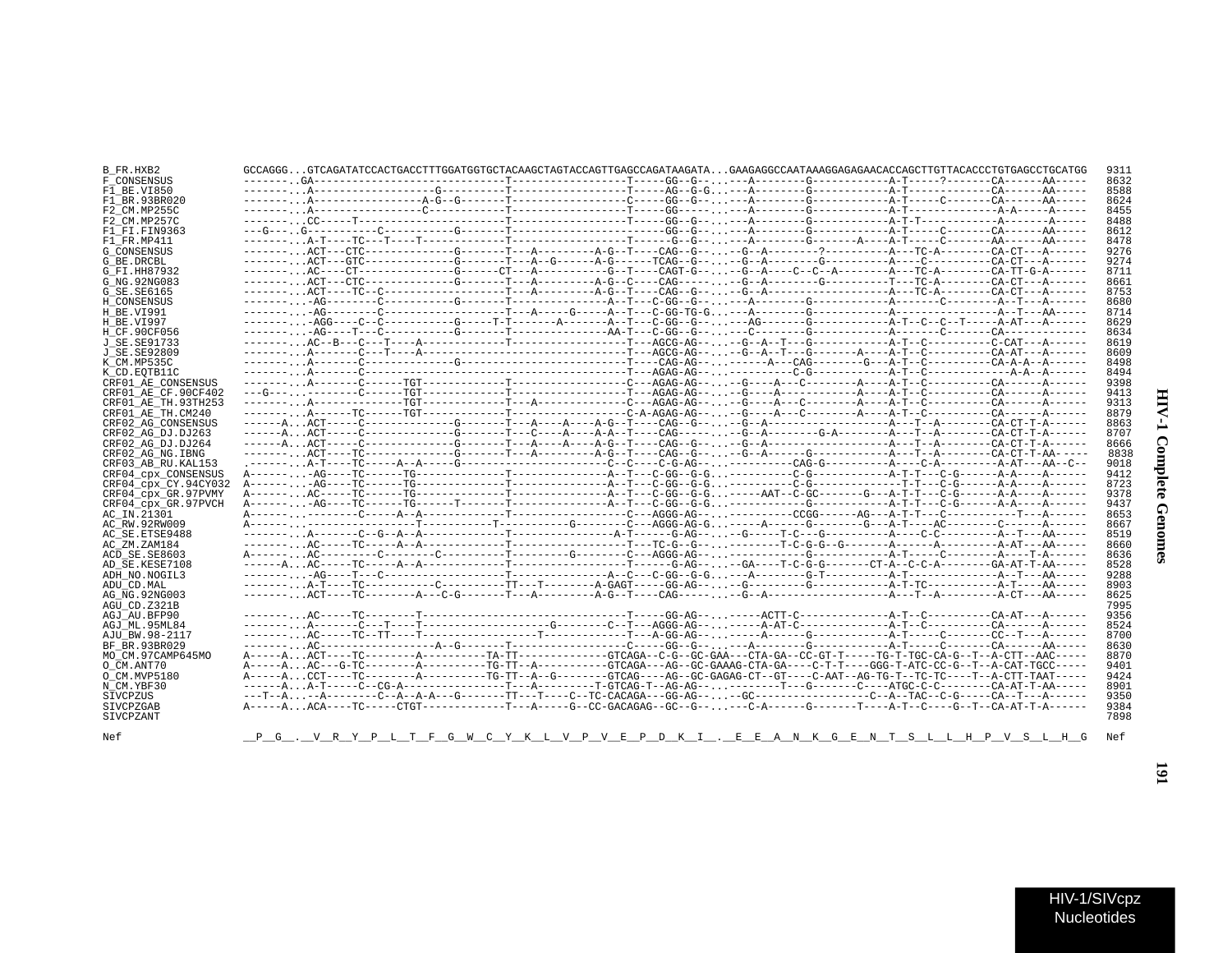|                          |  |  |  | TCF-1 alpha binding | Nef CDS end                                                                                                                                               |
|--------------------------|--|--|--|---------------------|-----------------------------------------------------------------------------------------------------------------------------------------------------------|
| B FR.HXB2                |  |  |  |                     | $\leftarrow$   (frame 2)<br>GATGGATGACCCGGAGAGAGAAGTGTTAGAGTGGAGGTTTGACAGCCCCCTAGCATTTCATCACGTGGCCCGAGAGCTGCATCCGGAGTACTTCAGAACTGCTGACATCGAGCTTGC<br>9429 |
| A CONSENSUS              |  |  |  |                     | 9065                                                                                                                                                      |
| A KE.02317               |  |  |  |                     | 8879                                                                                                                                                      |
| A SE.UGSE8891            |  |  |  |                     | 8607                                                                                                                                                      |
| A SE.TZSE8538            |  |  |  |                     | 8640                                                                                                                                                      |
| A SE.UGSE6594            |  |  |  |                     | 8617                                                                                                                                                      |
| A SE.UGSE7535            |  |  |  |                     | 8685                                                                                                                                                      |
| A SE.SOSE7253            |  |  |  |                     | 8637                                                                                                                                                      |
| A_SE.SE8131              |  |  |  |                     | 8807                                                                                                                                                      |
| A UG.U455                |  |  |  |                     | 8886                                                                                                                                                      |
| A UG.92UG037             |  |  |  |                     | 8838                                                                                                                                                      |
| <b>B CONSENSUS</b>       |  |  |  |                     | 9729                                                                                                                                                      |
| B AU.MBC200              |  |  |  |                     | 9478                                                                                                                                                      |
| B AU.MBC925              |  |  |  |                     | 9448                                                                                                                                                      |
| B_CN.RL42                |  |  |  |                     | 8782                                                                                                                                                      |
| B DE.HAN2                |  |  |  |                     | 8873                                                                                                                                                      |
|                          |  |  |  |                     | 8964                                                                                                                                                      |
| B DE.D31                 |  |  |  |                     |                                                                                                                                                           |
| <b>B ES.89SP061</b>      |  |  |  |                     | 9007                                                                                                                                                      |
| B GA.OYI                 |  |  |  |                     | 8983                                                                                                                                                      |
| B GB.MANC                |  |  |  |                     | 9422                                                                                                                                                      |
| B GB.CAM1                |  |  |  |                     | 9442                                                                                                                                                      |
| B NL.ACH320A             |  |  |  |                     | 9438                                                                                                                                                      |
| B TW.LM49                |  |  |  |                     | 9405                                                                                                                                                      |
| B US.SF2CG               |  |  |  |                     | 9446                                                                                                                                                      |
| B US.DH123               |  |  |  |                     | 9416                                                                                                                                                      |
| B US.NY5CG               |  |  |  |                     | 9022                                                                                                                                                      |
| B_US.AD8                 |  |  |  |                     | 9419                                                                                                                                                      |
| <b>B US.WCIPR18</b>      |  |  |  |                     | 8998                                                                                                                                                      |
| B US.YU2                 |  |  |  |                     | 9417                                                                                                                                                      |
| <b>B US.JRCSF</b>        |  |  |  |                     | 9446                                                                                                                                                      |
| B US.MN                  |  |  |  |                     | 9448                                                                                                                                                      |
| B US.BCSG3               |  |  |  |                     | 8961                                                                                                                                                      |
| <b>B US.896</b>          |  |  |  |                     | 9420                                                                                                                                                      |
| B US.WEAU160             |  |  |  |                     | 9429                                                                                                                                                      |
| B US.RF                  |  |  |  |                     | 8980                                                                                                                                                      |
|                          |  |  |  |                     | 8807                                                                                                                                                      |
| B_US.WR27<br>C CONSENSUS |  |  |  |                     | 9105                                                                                                                                                      |
|                          |  |  |  |                     | 8787                                                                                                                                                      |
| C BR. 92BR025            |  |  |  |                     |                                                                                                                                                           |
| C BW.96BW0402            |  |  |  |                     | 8927                                                                                                                                                      |
| C BW.96BW1104            |  |  |  |                     | 8791                                                                                                                                                      |
| C BW.96BW15C02           |  |  |  |                     | 8905                                                                                                                                                      |
| C BW.96BW0502            |  |  |  |                     | A-----G--TGAAC-CG-------A------A--------T-AA------CGCAGA---A-------C-----AT---------T-A--AG----------CA-GAGGGA-<br>8933                                   |
| C BW.96BW16B01           |  |  |  |                     | 8877                                                                                                                                                      |
| C BW.96BW1210            |  |  |  |                     | 8805                                                                                                                                                      |
| C BW.96BW17B03           |  |  |  |                     | 8825                                                                                                                                                      |
| C BW.96BW01B03           |  |  |  |                     | 8894                                                                                                                                                      |
| C ET.ETH2220             |  |  |  |                     | 8829                                                                                                                                                      |
| C IN.301999              |  |  |  |                     | 8856                                                                                                                                                      |
| C_IN.21068               |  |  |  |                     | 8803                                                                                                                                                      |
| C IN.301905              |  |  |  |                     | 8738                                                                                                                                                      |
| C IN.301904              |  |  |  |                     | A--------TGAAC-C--------A---C-A----A--------TTA-----CACAGA---AG------C-----A---------TT-A--AG----------CA--A<br>8780                                      |
| C IN.11246               |  |  |  |                     | 8742                                                                                                                                                      |
| <b>D CONSENSUS</b>       |  |  |  |                     | 9458                                                                                                                                                      |
|                          |  |  |  |                     | 8747                                                                                                                                                      |
| D UG.94UG114             |  |  |  |                     |                                                                                                                                                           |
| D CD.NDK                 |  |  |  |                     | 8936                                                                                                                                                      |
| D CD.ELI                 |  |  |  |                     | 8968                                                                                                                                                      |
| D CD. Z2Z6               |  |  |  |                     | 9081                                                                                                                                                      |
| D CD.84ZR085             |  |  |  |                     | 8975                                                                                                                                                      |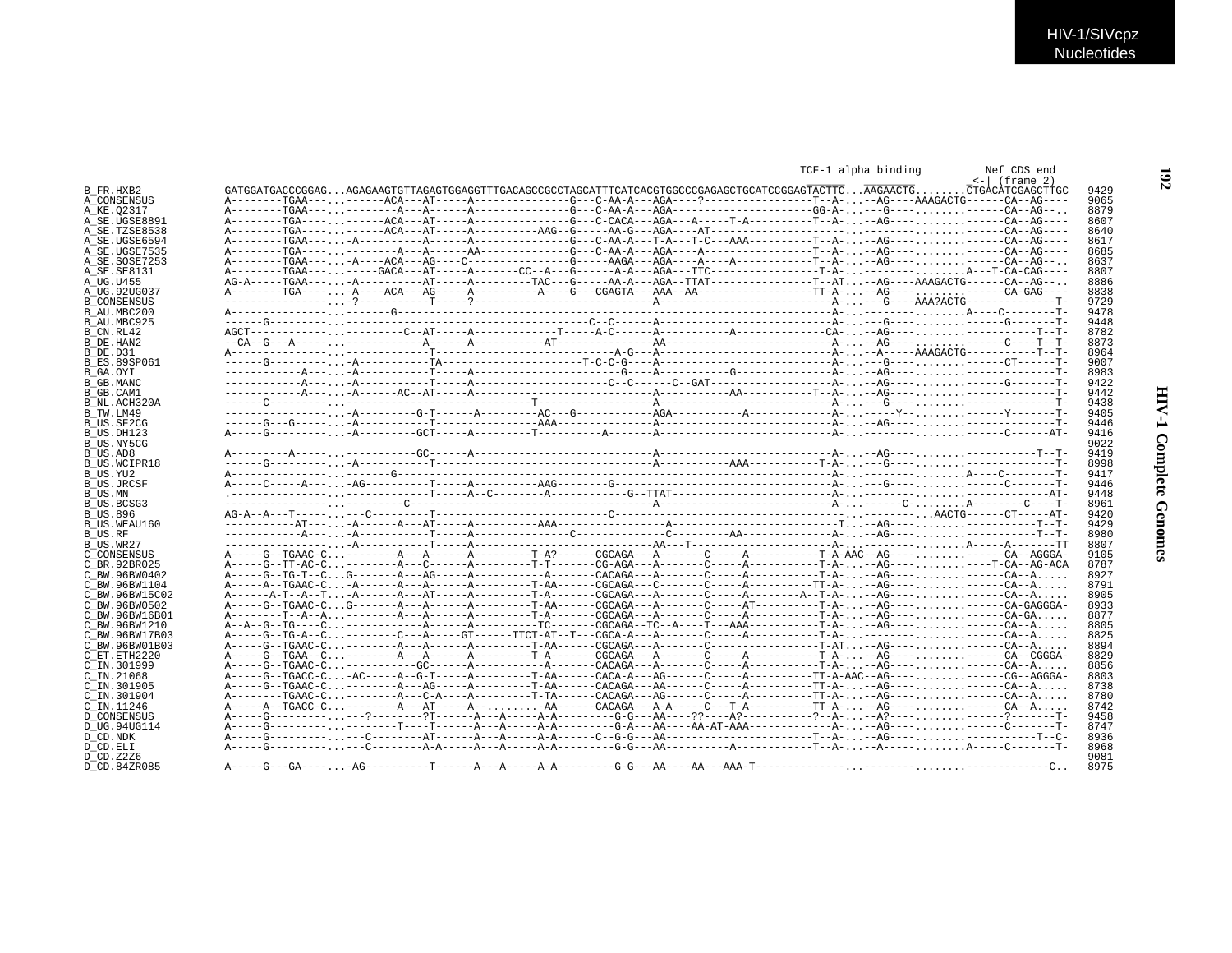| ì<br>i<br>١<br>ë |  |
|------------------|--|
| ļ<br>ì           |  |

 $\blacksquare$ 

|                      |                                                                                                                                  |  |  | TCF-1 alpha binding | Nef CDS end<br>$\leftarrow$ (frame 2) |
|----------------------|----------------------------------------------------------------------------------------------------------------------------------|--|--|---------------------|---------------------------------------|
| B FR.HXB2            | GATGGATGACCCGGAGAGAGAAGTGTTAGAGTGGAGGTTTGACAGCCGCCTAGCATTTCATCACGTGGCCCGAGAGCTGCATCCGGAGTACTTCAAGAACTGCTGACATCGAGCTTGC           |  |  |                     |                                       |
| F CONSENSUS          |                                                                                                                                  |  |  |                     |                                       |
| F1 BE.VI850          |                                                                                                                                  |  |  |                     |                                       |
| F1 BR.93BR020        |                                                                                                                                  |  |  |                     |                                       |
| F2 CM.MP255C         |                                                                                                                                  |  |  |                     |                                       |
| F2 CM.MP257C         | $A---G---GAP---C - AG---A---A---CA---A---C---GC-GAGA---A---A-A---AG2---AG2---A-----A-G2---A.$                                    |  |  |                     |                                       |
| F1 FI.FIN9363        |                                                                                                                                  |  |  |                     |                                       |
| F1 FR.MP411          |                                                                                                                                  |  |  |                     |                                       |
| G CONSENSUS          |                                                                                                                                  |  |  |                     |                                       |
| G BE.DRCBL           |                                                                                                                                  |  |  |                     |                                       |
| G FI.HH87932         |                                                                                                                                  |  |  |                     |                                       |
| G NG. 92NG083        |                                                                                                                                  |  |  |                     |                                       |
| G SE.SE6165          |                                                                                                                                  |  |  |                     |                                       |
| H CONSENSUS          |                                                                                                                                  |  |  |                     |                                       |
|                      |                                                                                                                                  |  |  |                     |                                       |
| H BE.VI991           |                                                                                                                                  |  |  |                     |                                       |
| H BE.VI997           |                                                                                                                                  |  |  |                     |                                       |
| H CF.90CF056         |                                                                                                                                  |  |  |                     |                                       |
| J SE.SE91733         |                                                                                                                                  |  |  |                     |                                       |
| J SE.SE92809         |                                                                                                                                  |  |  |                     |                                       |
| K CM.MP535C          |                                                                                                                                  |  |  |                     |                                       |
| K CD.EOTB11C         |                                                                                                                                  |  |  |                     |                                       |
| CRF01 AE CONSENSUS   | A--A--G---GAA--A---------C-GAT-----A---------TGC-------CGAAGA---A-A---------A--------AT--AG----------AA--AG--C-                  |  |  |                     |                                       |
| CRF01 AE CF.90CF402  |                                                                                                                                  |  |  |                     |                                       |
| CRF01 AE TH.93TH253  |                                                                                                                                  |  |  |                     |                                       |
| CRF01 AE TH.CM240    | A--A--G---GAA--A---------C-GAT-----A---------TGC-------CGAA-A------A-A------A-A-------AT--AG-----------AG--AG--A.                |  |  |                     |                                       |
| CRF02 AG CONSENSUS   |                                                                                                                                  |  |  |                     |                                       |
| CRF02 AG DJ.DJ263    |                                                                                                                                  |  |  |                     |                                       |
| CRF02 AG DJ.DJ264    |                                                                                                                                  |  |  |                     |                                       |
| CRF02 AG NG.IBNG     |                                                                                                                                  |  |  |                     |                                       |
| CRF03 AB RU. KAL153  |                                                                                                                                  |  |  |                     |                                       |
|                      |                                                                                                                                  |  |  |                     |                                       |
| CRF04 cpx CONSENSUS  |                                                                                                                                  |  |  |                     |                                       |
| CRF04_cpx_CY.94CY032 |                                                                                                                                  |  |  |                     |                                       |
| CRF04 cpx GR.97PVMY  |                                                                                                                                  |  |  |                     |                                       |
| CRF04 cpx GR.97PVCH  |                                                                                                                                  |  |  |                     |                                       |
| AC IN.21301          |                                                                                                                                  |  |  |                     |                                       |
| AC RW.92RW009        |                                                                                                                                  |  |  |                     |                                       |
| AC SE.ETSE9488       |                                                                                                                                  |  |  |                     |                                       |
| AC ZM.ZAM184         |                                                                                                                                  |  |  |                     |                                       |
| ACD SE.SE8603        |                                                                                                                                  |  |  |                     |                                       |
| AD SE.KESE7108       |                                                                                                                                  |  |  |                     |                                       |
| ADH NO.NOGIL3        |                                                                                                                                  |  |  |                     |                                       |
| ADU CD.MAL           |                                                                                                                                  |  |  |                     |                                       |
| AG NG.92NG003        | $CC---A--TG---C------C-G-TA---A------TA------CGGAGA---A-A------A-AA------A-AA------AT---G---T------CA--AG---A-A---A-A---A-.$     |  |  |                     |                                       |
|                      |                                                                                                                                  |  |  |                     |                                       |
| AGU CD.Z321B         |                                                                                                                                  |  |  |                     |                                       |
| AGJ AU.BFP90         |                                                                                                                                  |  |  |                     |                                       |
| AGJ ML.95ML84        |                                                                                                                                  |  |  |                     |                                       |
| AJU BW.98-2117       |                                                                                                                                  |  |  |                     |                                       |
| BF BR.93BR029        |                                                                                                                                  |  |  |                     |                                       |
| MO CM.97CAMP645MO    |                                                                                                                                  |  |  |                     |                                       |
| O CM.ANT70           | AT-T--A--TA-AC-T-A----A-AC-GAT-----A------T--ATCT----GCAACACC--T--T--TATGATAACT--C--A---CT---CAG---G---AA.AAACTG-----C-GA--A---- |  |  |                     |                                       |
| O CM.MVP5180         |                                                                                                                                  |  |  |                     |                                       |
| N CM.YBF30           |                                                                                                                                  |  |  |                     |                                       |
| SIVCPZUS             |                                                                                                                                  |  |  |                     |                                       |
| SIVCPZGAB            |                                                                                                                                  |  |  |                     |                                       |
|                      |                                                                                                                                  |  |  |                     |                                       |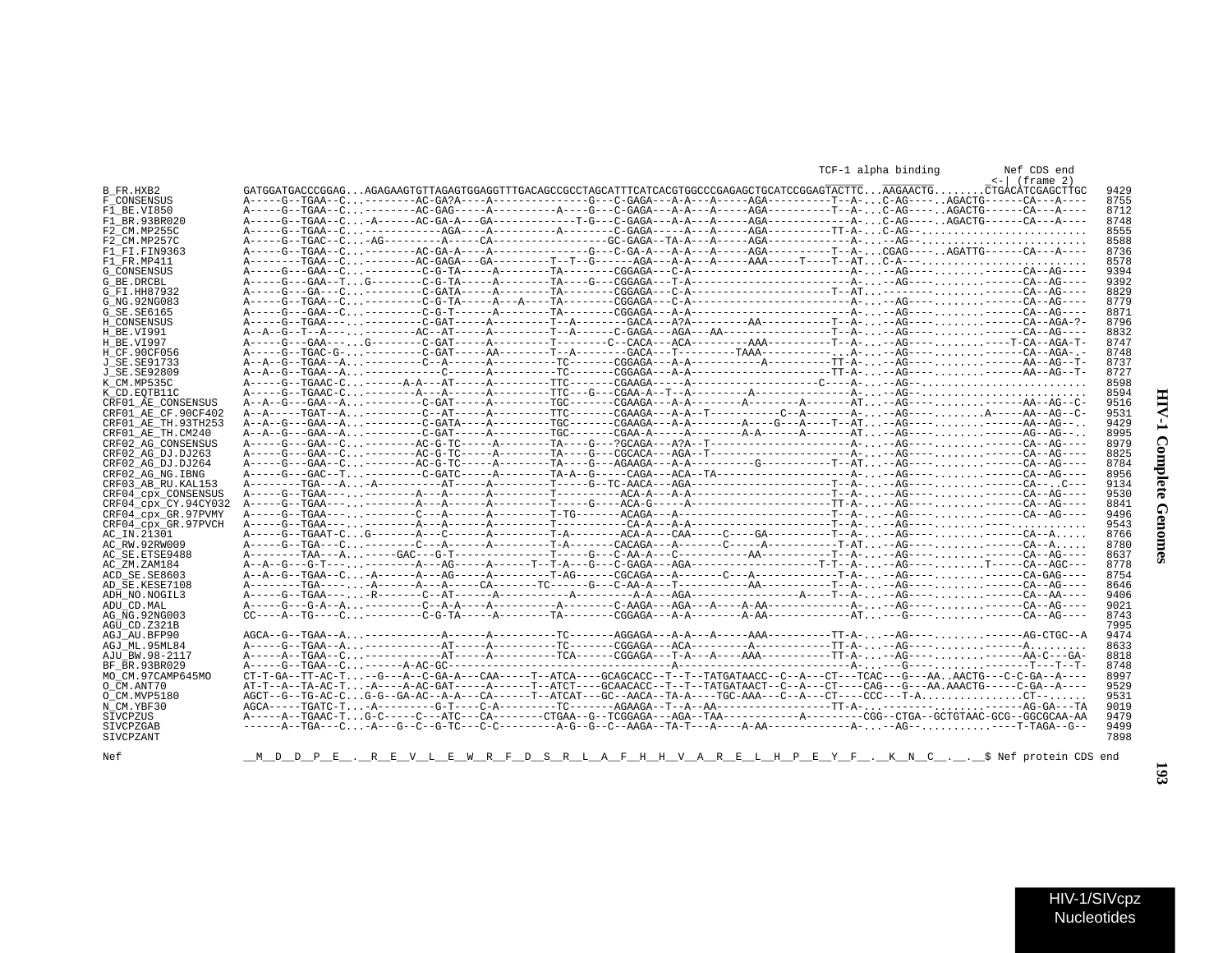## See Pohlmann, J Virol 72(7): 5589-5598 (1998) and similar publications for information on this enhancer region.<br>NF-kappa-B II NF-kappa-B-I SP1-III SP1-II SP1-I

| B FR.HXB2                 |  |  |  |  | 9510 |
|---------------------------|--|--|--|--|------|
| A CONSENSUS               |  |  |  |  | 9156 |
| A KE.02317                |  |  |  |  | 8963 |
| A SE.UGSE8891             |  |  |  |  | 8690 |
| A SE.TZSE8538             |  |  |  |  | 8722 |
| A SE.UGSE6594             |  |  |  |  | 8699 |
| A SE.UGSE7535             |  |  |  |  | 8767 |
| A SE.SOSE7253             |  |  |  |  | 8721 |
| A SE. SE8131              |  |  |  |  | 8889 |
| A UG.U455                 |  |  |  |  | 8970 |
| A UG.92UG037              |  |  |  |  | 8920 |
| <b>B CONSENSUS</b>        |  |  |  |  | 9825 |
| B AU.MBC200               |  |  |  |  | 9560 |
| B AU.MBC925               |  |  |  |  | 9530 |
| B CN.RL42                 |  |  |  |  | 8863 |
| B DE.HAN2                 |  |  |  |  | 8965 |
| B DE.D31                  |  |  |  |  | 9045 |
| <b>B ES.89SP061</b>       |  |  |  |  | 9088 |
| B GA.OYI                  |  |  |  |  | 9064 |
| B GB.MANC                 |  |  |  |  | 9504 |
|                           |  |  |  |  | 9524 |
| B GB.CAM1<br>B NL.ACH320A |  |  |  |  | 9520 |
|                           |  |  |  |  | 9485 |
| B TW.LM49<br>B US.SF2CG   |  |  |  |  | 9526 |
| B US.DH123                |  |  |  |  | 9497 |
| B US.NY5CG                |  |  |  |  | 9022 |
|                           |  |  |  |  | 9500 |
| B US.AD8                  |  |  |  |  | 9079 |
| <b>B US.WCIPR18</b>       |  |  |  |  |      |
| B US.YU2                  |  |  |  |  | 9498 |
| <b>B US.JRCSF</b>         |  |  |  |  | 9526 |
| B US.MN                   |  |  |  |  | 9529 |
| B US.BCSG3                |  |  |  |  | 9042 |
| <b>B US.896</b>           |  |  |  |  | 9501 |
| B US.WEAU160              |  |  |  |  | 9510 |
| B US.RF                   |  |  |  |  | 9061 |
| B US.WR27                 |  |  |  |  | 8889 |
| C CONSENSUS               |  |  |  |  | 9199 |
| C BR. 92BR025             |  |  |  |  | 8879 |
| C BW.96BW0402             |  |  |  |  | 9013 |
| C BW.96BW1104             |  |  |  |  | 8878 |
| C BW.96BW15C02            |  |  |  |  | 8991 |
| C BW.96BW0502             |  |  |  |  | 9037 |
| C BW.96BW16B01            |  |  |  |  | 8963 |
| C BW.96BW1210             |  |  |  |  | 8892 |
| C BW. 96BW17B03           |  |  |  |  | 8912 |
| C BW.96BW01B03            |  |  |  |  | 8979 |
| C ET.ETH2220              |  |  |  |  | 8910 |
| C IN.301999               |  |  |  |  | 8941 |
| C IN.21068                |  |  |  |  | 8883 |
| C IN.301905               |  |  |  |  | 8824 |
| C IN.301904               |  |  |  |  | 8866 |
| C IN.11246                |  |  |  |  | 8828 |
| <b>D CONSENSUS</b>        |  |  |  |  | 9538 |
| D UG.94UG114              |  |  |  |  | 8827 |
| D CD.NDK                  |  |  |  |  | 9017 |
| D CD.ELI                  |  |  |  |  | 9049 |
| D CD. Z2Z6                |  |  |  |  | 9081 |
| D CD.84ZR085              |  |  |  |  | 8975 |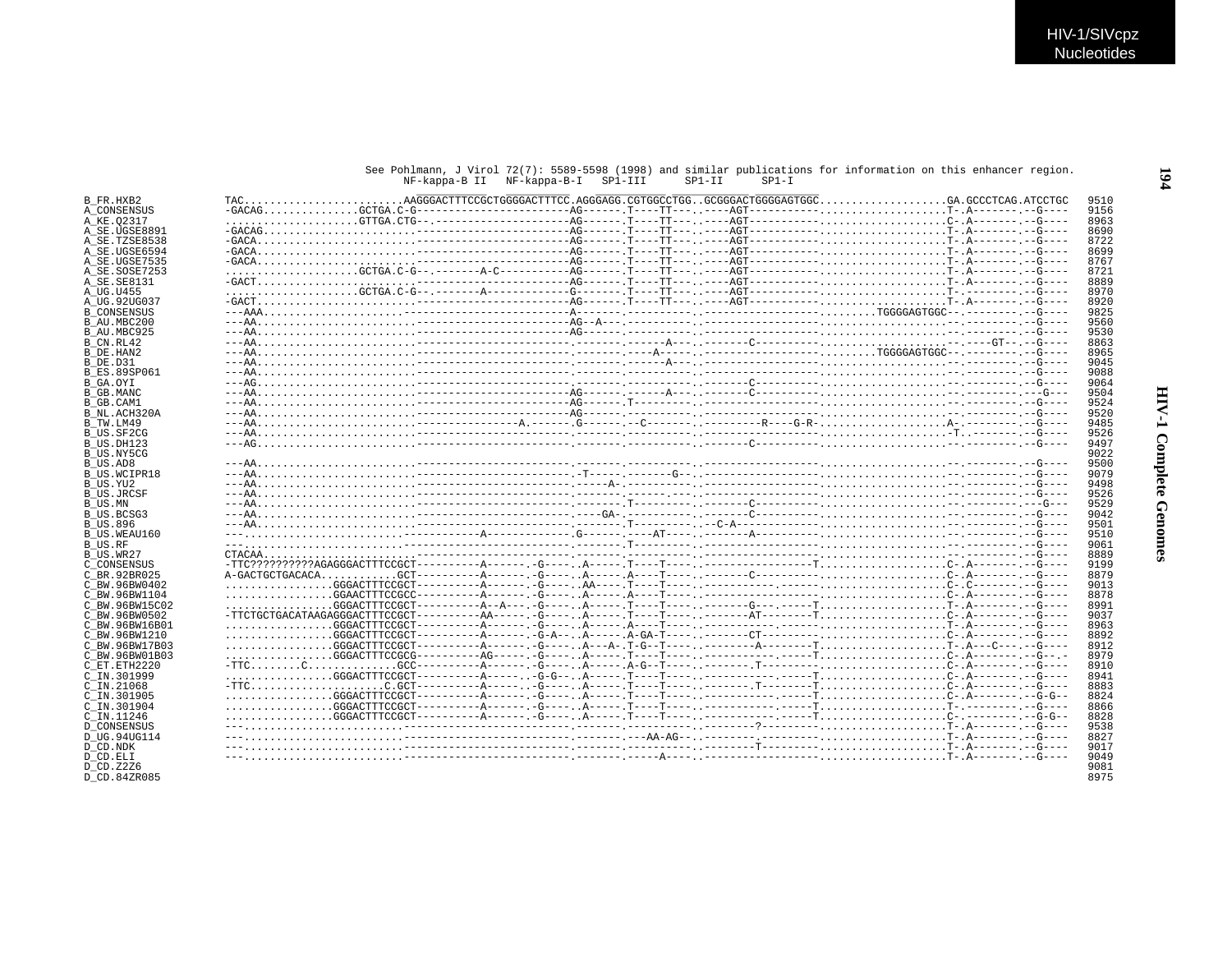## See Pohlmann, J Virol 72(7): 5589-5598 (1998) and similar publications for information on this enhancer region. NF-kappa-B II NF-kappa-B-I SP1-III SP1-II SP1-I

| 9510<br>B FR.HXB2<br>8851<br>F CONSENSUS<br>8808<br>F1 BE.VI850<br>8843<br>F1 BR.93BR020<br>8555<br>F2 CM.MP255C<br>8588<br>F2 CM.MP257C<br>8830<br>F1 FI.FIN9363<br>8578<br>F1 FR.MP411<br>$-GACAAGGGGAC. TTTAAGTTGCTGAC. -?-----------CT------AG------. -C-------. -A---G--------T-.A------AG----A$<br>9498<br>9497<br>$-GACAAG$<br>8912<br>G FI.HH87932<br>$-GACAAGGG$<br>8862<br>G NG. 92NG083<br>8954<br>G SE.SE6165<br>8891<br>H CONSENSUS<br>8928<br>H BE.VI991<br>8827<br>H BE.VI997<br>8828<br>8819<br>8809<br>J SE.SE92809<br>8598<br>K CM.MP535C<br>8594<br>K CD.EOTB11C<br>9620<br>CRF01 AE CONSENSUS<br>9635<br>CRF01 AE CF.90CF402<br>9512<br>CRF01 AE TH.93TH253<br>9077<br>CRF01_AE_TH.CM240<br>9061<br>8907<br>CRF02 AG DJ.DJ263<br>8866<br>CRF02_AG_DJ.DJ264<br>9037<br>CRF02 AG NG. IBNG<br>9229<br>CRF03 AB RU. KAL153<br>9613<br>CRF04 CPX CONSENSUS<br>8925<br>CRF04 cpx CY.94CY032<br>9580<br>CRF04 cpx GR.97PVMY<br>9543<br>8853<br>AC IN.21301<br>8867<br>AC RW.92RW009<br>8719<br>AC SE. ETSE9488<br>8873<br>AC_ZM.ZAM184<br>8860<br>ACD SE.SE8603<br>8728<br>AD SE.KESE7108<br>9500<br>ADH NO. NOGIL3<br>9104<br>ADU CD.MAL<br>8841<br>7995<br>AGU CD.Z321B<br>9567<br>AGJ AU.BFP90<br>8697<br>AGJ ML.95ML84<br>8911<br>AJU BW.98-2117<br>8829<br>BF BR.93BR029<br>-GACACTGCGGGACTTTCCAGAAGAGGCT-CTGACA-AGC----G-----AGT-TG--.A-G-A-AG--GC--TTC----------T-.------G--G---<br>MO CM.97CAMP645MO<br>9101<br>$-$ GACACTGTGGAACTTTCCAGCAAAGACT-CTGACA-TGC----------AGTG--.A-G-A-AG---GC--TTC-----------T-.A---------AG----<br>9631<br>O CM.ANT70<br>9627<br>9109<br>A--TGCTGACTGAGGACTTTCTAAGGGACTTTCCAAGGGACG-TCCA-GGGGGTGG-TC---.GCG-AA-A--GC-T--TTT-ACCCTCAAAGACTGCATAAAA-CA---GCTCT.C-G--TG<br>9600<br>SIVCPZUS<br>9603<br>SIVCPZGAB |                     |  |  |  |  |      |
|-----------------------------------------------------------------------------------------------------------------------------------------------------------------------------------------------------------------------------------------------------------------------------------------------------------------------------------------------------------------------------------------------------------------------------------------------------------------------------------------------------------------------------------------------------------------------------------------------------------------------------------------------------------------------------------------------------------------------------------------------------------------------------------------------------------------------------------------------------------------------------------------------------------------------------------------------------------------------------------------------------------------------------------------------------------------------------------------------------------------------------------------------------------------------------------------------------------------------------------------------------------------------------------------------------------------------------------------------------------------------------------------------------------------------------------------------------------------------------------------------------------------------------------------------------------------------------------------------------------------------------------------------------------------------------------------------------------------------------------------------------------------|---------------------|--|--|--|--|------|
|                                                                                                                                                                                                                                                                                                                                                                                                                                                                                                                                                                                                                                                                                                                                                                                                                                                                                                                                                                                                                                                                                                                                                                                                                                                                                                                                                                                                                                                                                                                                                                                                                                                                                                                                                                 |                     |  |  |  |  |      |
|                                                                                                                                                                                                                                                                                                                                                                                                                                                                                                                                                                                                                                                                                                                                                                                                                                                                                                                                                                                                                                                                                                                                                                                                                                                                                                                                                                                                                                                                                                                                                                                                                                                                                                                                                                 |                     |  |  |  |  |      |
|                                                                                                                                                                                                                                                                                                                                                                                                                                                                                                                                                                                                                                                                                                                                                                                                                                                                                                                                                                                                                                                                                                                                                                                                                                                                                                                                                                                                                                                                                                                                                                                                                                                                                                                                                                 |                     |  |  |  |  |      |
|                                                                                                                                                                                                                                                                                                                                                                                                                                                                                                                                                                                                                                                                                                                                                                                                                                                                                                                                                                                                                                                                                                                                                                                                                                                                                                                                                                                                                                                                                                                                                                                                                                                                                                                                                                 |                     |  |  |  |  |      |
|                                                                                                                                                                                                                                                                                                                                                                                                                                                                                                                                                                                                                                                                                                                                                                                                                                                                                                                                                                                                                                                                                                                                                                                                                                                                                                                                                                                                                                                                                                                                                                                                                                                                                                                                                                 |                     |  |  |  |  |      |
|                                                                                                                                                                                                                                                                                                                                                                                                                                                                                                                                                                                                                                                                                                                                                                                                                                                                                                                                                                                                                                                                                                                                                                                                                                                                                                                                                                                                                                                                                                                                                                                                                                                                                                                                                                 |                     |  |  |  |  |      |
|                                                                                                                                                                                                                                                                                                                                                                                                                                                                                                                                                                                                                                                                                                                                                                                                                                                                                                                                                                                                                                                                                                                                                                                                                                                                                                                                                                                                                                                                                                                                                                                                                                                                                                                                                                 |                     |  |  |  |  |      |
|                                                                                                                                                                                                                                                                                                                                                                                                                                                                                                                                                                                                                                                                                                                                                                                                                                                                                                                                                                                                                                                                                                                                                                                                                                                                                                                                                                                                                                                                                                                                                                                                                                                                                                                                                                 |                     |  |  |  |  |      |
|                                                                                                                                                                                                                                                                                                                                                                                                                                                                                                                                                                                                                                                                                                                                                                                                                                                                                                                                                                                                                                                                                                                                                                                                                                                                                                                                                                                                                                                                                                                                                                                                                                                                                                                                                                 |                     |  |  |  |  |      |
|                                                                                                                                                                                                                                                                                                                                                                                                                                                                                                                                                                                                                                                                                                                                                                                                                                                                                                                                                                                                                                                                                                                                                                                                                                                                                                                                                                                                                                                                                                                                                                                                                                                                                                                                                                 | <b>G CONSENSUS</b>  |  |  |  |  |      |
|                                                                                                                                                                                                                                                                                                                                                                                                                                                                                                                                                                                                                                                                                                                                                                                                                                                                                                                                                                                                                                                                                                                                                                                                                                                                                                                                                                                                                                                                                                                                                                                                                                                                                                                                                                 | G BE.DRCBL          |  |  |  |  |      |
|                                                                                                                                                                                                                                                                                                                                                                                                                                                                                                                                                                                                                                                                                                                                                                                                                                                                                                                                                                                                                                                                                                                                                                                                                                                                                                                                                                                                                                                                                                                                                                                                                                                                                                                                                                 |                     |  |  |  |  |      |
|                                                                                                                                                                                                                                                                                                                                                                                                                                                                                                                                                                                                                                                                                                                                                                                                                                                                                                                                                                                                                                                                                                                                                                                                                                                                                                                                                                                                                                                                                                                                                                                                                                                                                                                                                                 |                     |  |  |  |  |      |
|                                                                                                                                                                                                                                                                                                                                                                                                                                                                                                                                                                                                                                                                                                                                                                                                                                                                                                                                                                                                                                                                                                                                                                                                                                                                                                                                                                                                                                                                                                                                                                                                                                                                                                                                                                 |                     |  |  |  |  |      |
|                                                                                                                                                                                                                                                                                                                                                                                                                                                                                                                                                                                                                                                                                                                                                                                                                                                                                                                                                                                                                                                                                                                                                                                                                                                                                                                                                                                                                                                                                                                                                                                                                                                                                                                                                                 |                     |  |  |  |  |      |
|                                                                                                                                                                                                                                                                                                                                                                                                                                                                                                                                                                                                                                                                                                                                                                                                                                                                                                                                                                                                                                                                                                                                                                                                                                                                                                                                                                                                                                                                                                                                                                                                                                                                                                                                                                 |                     |  |  |  |  |      |
|                                                                                                                                                                                                                                                                                                                                                                                                                                                                                                                                                                                                                                                                                                                                                                                                                                                                                                                                                                                                                                                                                                                                                                                                                                                                                                                                                                                                                                                                                                                                                                                                                                                                                                                                                                 |                     |  |  |  |  |      |
|                                                                                                                                                                                                                                                                                                                                                                                                                                                                                                                                                                                                                                                                                                                                                                                                                                                                                                                                                                                                                                                                                                                                                                                                                                                                                                                                                                                                                                                                                                                                                                                                                                                                                                                                                                 |                     |  |  |  |  |      |
|                                                                                                                                                                                                                                                                                                                                                                                                                                                                                                                                                                                                                                                                                                                                                                                                                                                                                                                                                                                                                                                                                                                                                                                                                                                                                                                                                                                                                                                                                                                                                                                                                                                                                                                                                                 | H CF.90CF056        |  |  |  |  |      |
|                                                                                                                                                                                                                                                                                                                                                                                                                                                                                                                                                                                                                                                                                                                                                                                                                                                                                                                                                                                                                                                                                                                                                                                                                                                                                                                                                                                                                                                                                                                                                                                                                                                                                                                                                                 | J SE. SE91733       |  |  |  |  |      |
|                                                                                                                                                                                                                                                                                                                                                                                                                                                                                                                                                                                                                                                                                                                                                                                                                                                                                                                                                                                                                                                                                                                                                                                                                                                                                                                                                                                                                                                                                                                                                                                                                                                                                                                                                                 |                     |  |  |  |  |      |
|                                                                                                                                                                                                                                                                                                                                                                                                                                                                                                                                                                                                                                                                                                                                                                                                                                                                                                                                                                                                                                                                                                                                                                                                                                                                                                                                                                                                                                                                                                                                                                                                                                                                                                                                                                 |                     |  |  |  |  |      |
|                                                                                                                                                                                                                                                                                                                                                                                                                                                                                                                                                                                                                                                                                                                                                                                                                                                                                                                                                                                                                                                                                                                                                                                                                                                                                                                                                                                                                                                                                                                                                                                                                                                                                                                                                                 |                     |  |  |  |  |      |
|                                                                                                                                                                                                                                                                                                                                                                                                                                                                                                                                                                                                                                                                                                                                                                                                                                                                                                                                                                                                                                                                                                                                                                                                                                                                                                                                                                                                                                                                                                                                                                                                                                                                                                                                                                 |                     |  |  |  |  |      |
|                                                                                                                                                                                                                                                                                                                                                                                                                                                                                                                                                                                                                                                                                                                                                                                                                                                                                                                                                                                                                                                                                                                                                                                                                                                                                                                                                                                                                                                                                                                                                                                                                                                                                                                                                                 |                     |  |  |  |  |      |
|                                                                                                                                                                                                                                                                                                                                                                                                                                                                                                                                                                                                                                                                                                                                                                                                                                                                                                                                                                                                                                                                                                                                                                                                                                                                                                                                                                                                                                                                                                                                                                                                                                                                                                                                                                 |                     |  |  |  |  |      |
|                                                                                                                                                                                                                                                                                                                                                                                                                                                                                                                                                                                                                                                                                                                                                                                                                                                                                                                                                                                                                                                                                                                                                                                                                                                                                                                                                                                                                                                                                                                                                                                                                                                                                                                                                                 |                     |  |  |  |  |      |
|                                                                                                                                                                                                                                                                                                                                                                                                                                                                                                                                                                                                                                                                                                                                                                                                                                                                                                                                                                                                                                                                                                                                                                                                                                                                                                                                                                                                                                                                                                                                                                                                                                                                                                                                                                 |                     |  |  |  |  |      |
|                                                                                                                                                                                                                                                                                                                                                                                                                                                                                                                                                                                                                                                                                                                                                                                                                                                                                                                                                                                                                                                                                                                                                                                                                                                                                                                                                                                                                                                                                                                                                                                                                                                                                                                                                                 | CRF02 AG CONSENSUS  |  |  |  |  |      |
|                                                                                                                                                                                                                                                                                                                                                                                                                                                                                                                                                                                                                                                                                                                                                                                                                                                                                                                                                                                                                                                                                                                                                                                                                                                                                                                                                                                                                                                                                                                                                                                                                                                                                                                                                                 |                     |  |  |  |  |      |
|                                                                                                                                                                                                                                                                                                                                                                                                                                                                                                                                                                                                                                                                                                                                                                                                                                                                                                                                                                                                                                                                                                                                                                                                                                                                                                                                                                                                                                                                                                                                                                                                                                                                                                                                                                 |                     |  |  |  |  |      |
|                                                                                                                                                                                                                                                                                                                                                                                                                                                                                                                                                                                                                                                                                                                                                                                                                                                                                                                                                                                                                                                                                                                                                                                                                                                                                                                                                                                                                                                                                                                                                                                                                                                                                                                                                                 |                     |  |  |  |  |      |
|                                                                                                                                                                                                                                                                                                                                                                                                                                                                                                                                                                                                                                                                                                                                                                                                                                                                                                                                                                                                                                                                                                                                                                                                                                                                                                                                                                                                                                                                                                                                                                                                                                                                                                                                                                 |                     |  |  |  |  |      |
|                                                                                                                                                                                                                                                                                                                                                                                                                                                                                                                                                                                                                                                                                                                                                                                                                                                                                                                                                                                                                                                                                                                                                                                                                                                                                                                                                                                                                                                                                                                                                                                                                                                                                                                                                                 |                     |  |  |  |  |      |
|                                                                                                                                                                                                                                                                                                                                                                                                                                                                                                                                                                                                                                                                                                                                                                                                                                                                                                                                                                                                                                                                                                                                                                                                                                                                                                                                                                                                                                                                                                                                                                                                                                                                                                                                                                 |                     |  |  |  |  |      |
|                                                                                                                                                                                                                                                                                                                                                                                                                                                                                                                                                                                                                                                                                                                                                                                                                                                                                                                                                                                                                                                                                                                                                                                                                                                                                                                                                                                                                                                                                                                                                                                                                                                                                                                                                                 |                     |  |  |  |  |      |
|                                                                                                                                                                                                                                                                                                                                                                                                                                                                                                                                                                                                                                                                                                                                                                                                                                                                                                                                                                                                                                                                                                                                                                                                                                                                                                                                                                                                                                                                                                                                                                                                                                                                                                                                                                 |                     |  |  |  |  |      |
|                                                                                                                                                                                                                                                                                                                                                                                                                                                                                                                                                                                                                                                                                                                                                                                                                                                                                                                                                                                                                                                                                                                                                                                                                                                                                                                                                                                                                                                                                                                                                                                                                                                                                                                                                                 | CRF04 cpx GR.97PVCH |  |  |  |  |      |
|                                                                                                                                                                                                                                                                                                                                                                                                                                                                                                                                                                                                                                                                                                                                                                                                                                                                                                                                                                                                                                                                                                                                                                                                                                                                                                                                                                                                                                                                                                                                                                                                                                                                                                                                                                 |                     |  |  |  |  |      |
|                                                                                                                                                                                                                                                                                                                                                                                                                                                                                                                                                                                                                                                                                                                                                                                                                                                                                                                                                                                                                                                                                                                                                                                                                                                                                                                                                                                                                                                                                                                                                                                                                                                                                                                                                                 |                     |  |  |  |  |      |
|                                                                                                                                                                                                                                                                                                                                                                                                                                                                                                                                                                                                                                                                                                                                                                                                                                                                                                                                                                                                                                                                                                                                                                                                                                                                                                                                                                                                                                                                                                                                                                                                                                                                                                                                                                 |                     |  |  |  |  |      |
|                                                                                                                                                                                                                                                                                                                                                                                                                                                                                                                                                                                                                                                                                                                                                                                                                                                                                                                                                                                                                                                                                                                                                                                                                                                                                                                                                                                                                                                                                                                                                                                                                                                                                                                                                                 |                     |  |  |  |  |      |
|                                                                                                                                                                                                                                                                                                                                                                                                                                                                                                                                                                                                                                                                                                                                                                                                                                                                                                                                                                                                                                                                                                                                                                                                                                                                                                                                                                                                                                                                                                                                                                                                                                                                                                                                                                 |                     |  |  |  |  |      |
|                                                                                                                                                                                                                                                                                                                                                                                                                                                                                                                                                                                                                                                                                                                                                                                                                                                                                                                                                                                                                                                                                                                                                                                                                                                                                                                                                                                                                                                                                                                                                                                                                                                                                                                                                                 |                     |  |  |  |  |      |
|                                                                                                                                                                                                                                                                                                                                                                                                                                                                                                                                                                                                                                                                                                                                                                                                                                                                                                                                                                                                                                                                                                                                                                                                                                                                                                                                                                                                                                                                                                                                                                                                                                                                                                                                                                 |                     |  |  |  |  |      |
|                                                                                                                                                                                                                                                                                                                                                                                                                                                                                                                                                                                                                                                                                                                                                                                                                                                                                                                                                                                                                                                                                                                                                                                                                                                                                                                                                                                                                                                                                                                                                                                                                                                                                                                                                                 |                     |  |  |  |  |      |
|                                                                                                                                                                                                                                                                                                                                                                                                                                                                                                                                                                                                                                                                                                                                                                                                                                                                                                                                                                                                                                                                                                                                                                                                                                                                                                                                                                                                                                                                                                                                                                                                                                                                                                                                                                 |                     |  |  |  |  |      |
|                                                                                                                                                                                                                                                                                                                                                                                                                                                                                                                                                                                                                                                                                                                                                                                                                                                                                                                                                                                                                                                                                                                                                                                                                                                                                                                                                                                                                                                                                                                                                                                                                                                                                                                                                                 | AG NG. 92NG003      |  |  |  |  |      |
|                                                                                                                                                                                                                                                                                                                                                                                                                                                                                                                                                                                                                                                                                                                                                                                                                                                                                                                                                                                                                                                                                                                                                                                                                                                                                                                                                                                                                                                                                                                                                                                                                                                                                                                                                                 |                     |  |  |  |  |      |
|                                                                                                                                                                                                                                                                                                                                                                                                                                                                                                                                                                                                                                                                                                                                                                                                                                                                                                                                                                                                                                                                                                                                                                                                                                                                                                                                                                                                                                                                                                                                                                                                                                                                                                                                                                 |                     |  |  |  |  |      |
|                                                                                                                                                                                                                                                                                                                                                                                                                                                                                                                                                                                                                                                                                                                                                                                                                                                                                                                                                                                                                                                                                                                                                                                                                                                                                                                                                                                                                                                                                                                                                                                                                                                                                                                                                                 |                     |  |  |  |  |      |
|                                                                                                                                                                                                                                                                                                                                                                                                                                                                                                                                                                                                                                                                                                                                                                                                                                                                                                                                                                                                                                                                                                                                                                                                                                                                                                                                                                                                                                                                                                                                                                                                                                                                                                                                                                 |                     |  |  |  |  |      |
|                                                                                                                                                                                                                                                                                                                                                                                                                                                                                                                                                                                                                                                                                                                                                                                                                                                                                                                                                                                                                                                                                                                                                                                                                                                                                                                                                                                                                                                                                                                                                                                                                                                                                                                                                                 |                     |  |  |  |  |      |
|                                                                                                                                                                                                                                                                                                                                                                                                                                                                                                                                                                                                                                                                                                                                                                                                                                                                                                                                                                                                                                                                                                                                                                                                                                                                                                                                                                                                                                                                                                                                                                                                                                                                                                                                                                 |                     |  |  |  |  |      |
|                                                                                                                                                                                                                                                                                                                                                                                                                                                                                                                                                                                                                                                                                                                                                                                                                                                                                                                                                                                                                                                                                                                                                                                                                                                                                                                                                                                                                                                                                                                                                                                                                                                                                                                                                                 |                     |  |  |  |  |      |
|                                                                                                                                                                                                                                                                                                                                                                                                                                                                                                                                                                                                                                                                                                                                                                                                                                                                                                                                                                                                                                                                                                                                                                                                                                                                                                                                                                                                                                                                                                                                                                                                                                                                                                                                                                 |                     |  |  |  |  |      |
|                                                                                                                                                                                                                                                                                                                                                                                                                                                                                                                                                                                                                                                                                                                                                                                                                                                                                                                                                                                                                                                                                                                                                                                                                                                                                                                                                                                                                                                                                                                                                                                                                                                                                                                                                                 | O CM.MVP5180        |  |  |  |  |      |
|                                                                                                                                                                                                                                                                                                                                                                                                                                                                                                                                                                                                                                                                                                                                                                                                                                                                                                                                                                                                                                                                                                                                                                                                                                                                                                                                                                                                                                                                                                                                                                                                                                                                                                                                                                 | N CM.YBF30          |  |  |  |  |      |
|                                                                                                                                                                                                                                                                                                                                                                                                                                                                                                                                                                                                                                                                                                                                                                                                                                                                                                                                                                                                                                                                                                                                                                                                                                                                                                                                                                                                                                                                                                                                                                                                                                                                                                                                                                 |                     |  |  |  |  |      |
|                                                                                                                                                                                                                                                                                                                                                                                                                                                                                                                                                                                                                                                                                                                                                                                                                                                                                                                                                                                                                                                                                                                                                                                                                                                                                                                                                                                                                                                                                                                                                                                                                                                                                                                                                                 |                     |  |  |  |  |      |
|                                                                                                                                                                                                                                                                                                                                                                                                                                                                                                                                                                                                                                                                                                                                                                                                                                                                                                                                                                                                                                                                                                                                                                                                                                                                                                                                                                                                                                                                                                                                                                                                                                                                                                                                                                 | SIVCPZANT           |  |  |  |  | 7898 |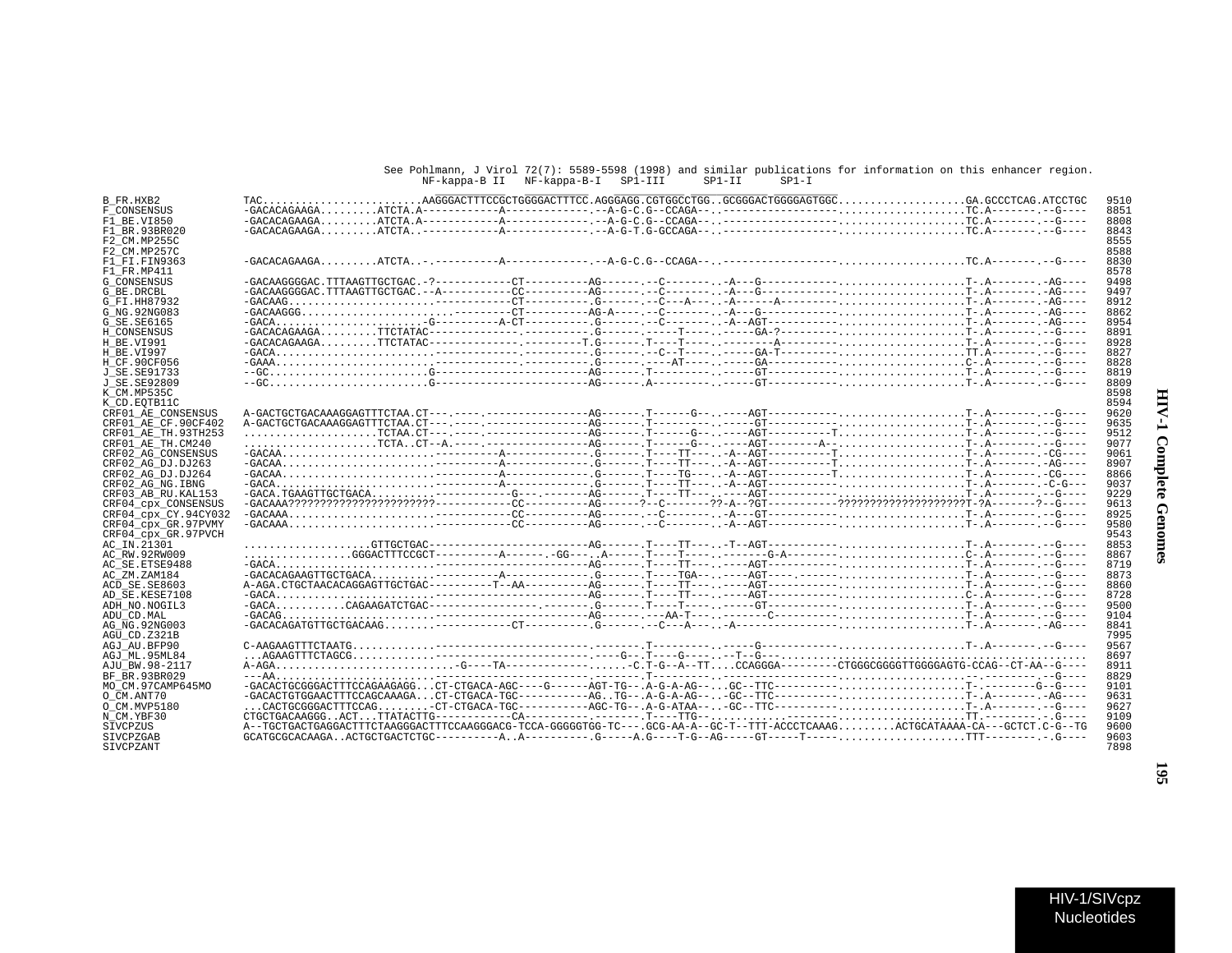| ATATAAGCAGCTGCTTTTTGCCTGTACTGGGTCTCTCTGGTTAGACCAGATCTGAGCCTGGGAGCTCTCTGGC.TAACTAGGGAACCCACTGCTTAA.GCCTCAATAAAGCTTGCTTGAG.TGCTTCAA<br>     ^           ^     ^^^    <br>,,,,,,,,,,,,,,,,,,,,,,,,,<br>TAR element stem bulge<br>loop stem<br>■ 1999年10月18日 - 1999年10月18日 - 1999年10月18日 - 1999年10月18日 - 1999年10月18日 - 1999年10月18日 - 1999年10月18日 - 1999年10月18日 | TATA box | $3'$ LTR U3 end $\setminus$ 3' LTR R repeat start | $3'$ LTR \ / 3' LTR<br>Poly-A signal R repeat end<br>\/ U5 start |
|------------------------------------------------------------------------------------------------------------------------------------------------------------------------------------------------------------------------------------------------------------------------------------------------------------------------------------------------------------|----------|---------------------------------------------------|------------------------------------------------------------------|
|                                                                                                                                                                                                                                                                                                                                                            |          |                                                   |                                                                  |
|                                                                                                                                                                                                                                                                                                                                                            |          |                                                   |                                                                  |
|                                                                                                                                                                                                                                                                                                                                                            |          |                                                   |                                                                  |
|                                                                                                                                                                                                                                                                                                                                                            |          |                                                   |                                                                  |
|                                                                                                                                                                                                                                                                                                                                                            |          |                                                   |                                                                  |
|                                                                                                                                                                                                                                                                                                                                                            |          |                                                   |                                                                  |
|                                                                                                                                                                                                                                                                                                                                                            |          |                                                   |                                                                  |
|                                                                                                                                                                                                                                                                                                                                                            |          |                                                   |                                                                  |
|                                                                                                                                                                                                                                                                                                                                                            |          |                                                   |                                                                  |
|                                                                                                                                                                                                                                                                                                                                                            |          |                                                   |                                                                  |
|                                                                                                                                                                                                                                                                                                                                                            |          |                                                   |                                                                  |
|                                                                                                                                                                                                                                                                                                                                                            |          |                                                   |                                                                  |
|                                                                                                                                                                                                                                                                                                                                                            |          |                                                   |                                                                  |
|                                                                                                                                                                                                                                                                                                                                                            |          |                                                   |                                                                  |
|                                                                                                                                                                                                                                                                                                                                                            |          |                                                   |                                                                  |
|                                                                                                                                                                                                                                                                                                                                                            |          |                                                   |                                                                  |
|                                                                                                                                                                                                                                                                                                                                                            |          |                                                   |                                                                  |
|                                                                                                                                                                                                                                                                                                                                                            |          |                                                   |                                                                  |
|                                                                                                                                                                                                                                                                                                                                                            |          |                                                   |                                                                  |
|                                                                                                                                                                                                                                                                                                                                                            |          |                                                   |                                                                  |
|                                                                                                                                                                                                                                                                                                                                                            |          |                                                   |                                                                  |
|                                                                                                                                                                                                                                                                                                                                                            |          |                                                   |                                                                  |
|                                                                                                                                                                                                                                                                                                                                                            |          |                                                   |                                                                  |
|                                                                                                                                                                                                                                                                                                                                                            |          |                                                   |                                                                  |
|                                                                                                                                                                                                                                                                                                                                                            |          |                                                   |                                                                  |
|                                                                                                                                                                                                                                                                                                                                                            |          |                                                   |                                                                  |
|                                                                                                                                                                                                                                                                                                                                                            |          |                                                   |                                                                  |
|                                                                                                                                                                                                                                                                                                                                                            |          |                                                   |                                                                  |
|                                                                                                                                                                                                                                                                                                                                                            |          |                                                   |                                                                  |
|                                                                                                                                                                                                                                                                                                                                                            |          |                                                   |                                                                  |
|                                                                                                                                                                                                                                                                                                                                                            |          |                                                   |                                                                  |
|                                                                                                                                                                                                                                                                                                                                                            |          |                                                   |                                                                  |
|                                                                                                                                                                                                                                                                                                                                                            |          |                                                   |                                                                  |
|                                                                                                                                                                                                                                                                                                                                                            |          |                                                   |                                                                  |
|                                                                                                                                                                                                                                                                                                                                                            |          |                                                   |                                                                  |
|                                                                                                                                                                                                                                                                                                                                                            |          |                                                   |                                                                  |
|                                                                                                                                                                                                                                                                                                                                                            |          |                                                   |                                                                  |
|                                                                                                                                                                                                                                                                                                                                                            |          |                                                   |                                                                  |
|                                                                                                                                                                                                                                                                                                                                                            |          |                                                   |                                                                  |
|                                                                                                                                                                                                                                                                                                                                                            |          |                                                   |                                                                  |
|                                                                                                                                                                                                                                                                                                                                                            |          |                                                   |                                                                  |
|                                                                                                                                                                                                                                                                                                                                                            |          |                                                   |                                                                  |
|                                                                                                                                                                                                                                                                                                                                                            |          |                                                   |                                                                  |
|                                                                                                                                                                                                                                                                                                                                                            |          |                                                   |                                                                  |
|                                                                                                                                                                                                                                                                                                                                                            |          |                                                   |                                                                  |
|                                                                                                                                                                                                                                                                                                                                                            |          |                                                   |                                                                  |
|                                                                                                                                                                                                                                                                                                                                                            |          |                                                   |                                                                  |
|                                                                                                                                                                                                                                                                                                                                                            |          |                                                   |                                                                  |
|                                                                                                                                                                                                                                                                                                                                                            |          |                                                   |                                                                  |
|                                                                                                                                                                                                                                                                                                                                                            |          |                                                   |                                                                  |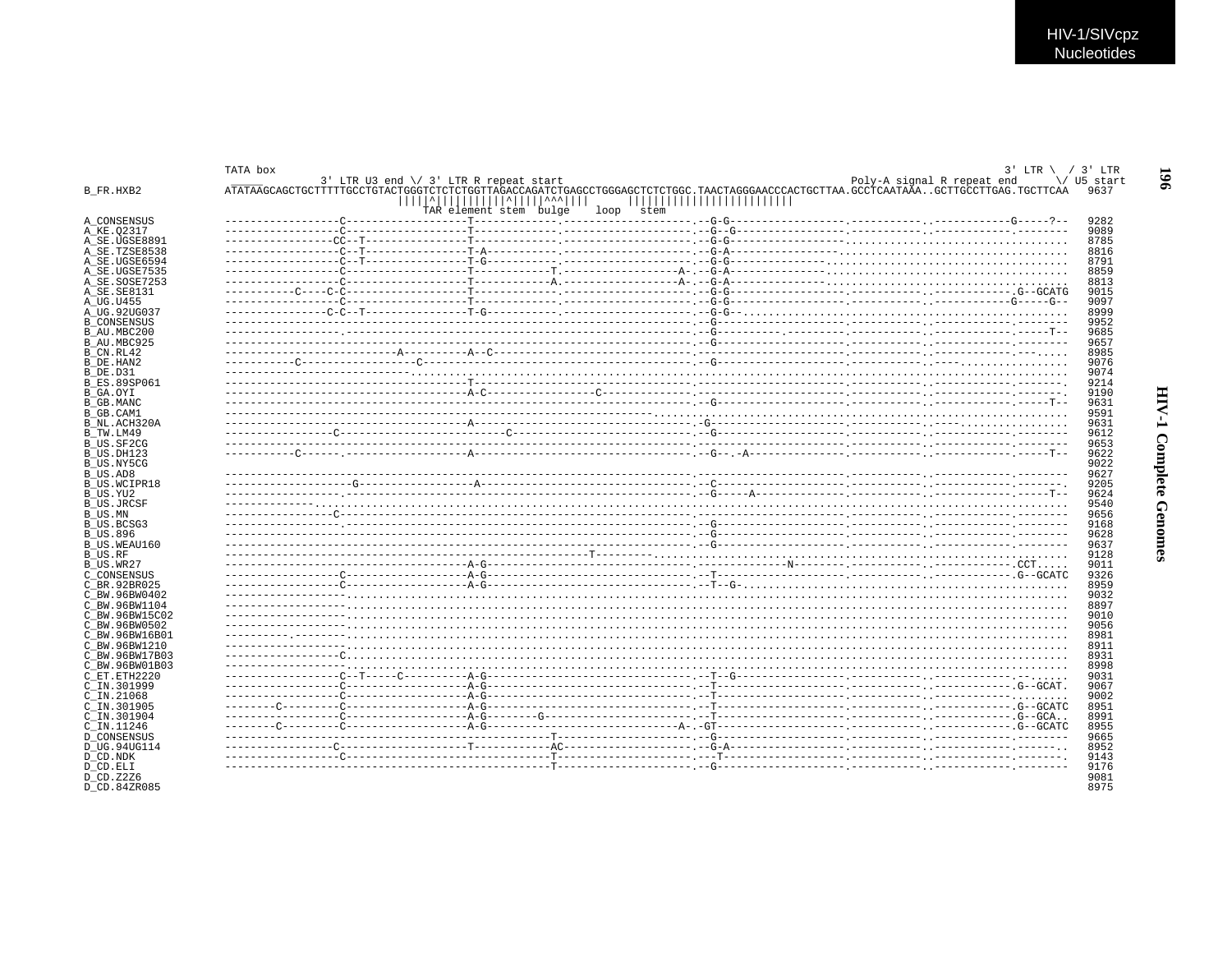## TATA box  $3'$  LTR \ / 3' LTR 3' LTR U3 end  $\setminus$  3' LTR R repeat start Poly-A signal R repeat end \/ U5 start B FR.HXB2 ATATAAGCAGCTGCTTTTTGCCTGTACTGGGTCTCTCTGGTTAGACCAGATCTGAGCCTGGGAGCTCTCTGGC.TAACTAGGGAACCCACTGCTTAA.GCCTCAATAAA..GCTTGCCTTGAG.TGCTTCAA 9637 TAR element stem bulge loop stem B FR.HXB2 ATATAAGCAGCTGCTTTTTGCCTGTACTGGGTCTCTCTGGTTAGACCAGATCTGAGCCTGGGAGCTCTCTGGC.TAACTAGGGAACCCACTGCTTAA.GCCTCAATAAA..GCTTGCCTTGAG.TGCTTCAA 9637 F CONSENSUS 8975  $F1$  BE.VI850 8903  $F1$ RR. 93BR020 8968 F2\_CM.MP255C 8555  $F2$ <sub>\_CM</sub>.MP257C 8588 F1 FI.FIN9363 8925  $F1$ <sup> $F$ </sup> $R$ . MP411 8578 G CONSENSUS 9624 G BE DROBI. 9624 G\_FI.HH87932 9041 G\_NG.92NG083 8987 G SE. SE6165 9074 H\_CONSENSUS 9018 9055  $H$ RE VT991 8954 H RE VI997 H\_CF.90CF056 8953 J\_SE.SE91733 8946  $J$ SE.SE92809 8936  $K$ <sup>- $CM$ </sup>. MP535C 8598 8594 K\_CD.EQTB11C CRF01\_AE\_CONSENSUS 9747 CRF01\_AE\_CF.90CF402  $-- A -$ 9762 CRF01\_AE\_TH.93TH253 9639 CRF01 AE TH. CM240  $9203$ CRF02\_AG\_CONSENSUS 9188 CRF02\_AG\_DJ.DJ263 9002 CRF02 AG DJ.DJ264 8961 CRF02\_AG\_NG.IBNG 9164 CRF03\_AB\_RU.KAL153 9350 CRF04\_cpx\_CONSENSUS 9733  $CRF04$ <sub>cpx</sub><sup>-</sup>CY.94CY032 9050 CRF04\_cpx\_GR.97PVMY 9699 CRF04\_cpx\_GR.97PVCH 9543  $AC_IN.21301$ 8980 AC RW. 92RW009 8992 AC SE ETSE9488 8813 AC ZM.ZAM184 8990 ------.---G--------ACD SE. SE8603 8955 AD SE.KESE7108 8822 ADH NO. NOGIL3 9627 ADU CD. MAL 9229 AG NG. 92NG003  $8966$  $AGU$ \_CD. Z321B 7995 AGJ\_AU.BFP90 9694 AGJ ML.95ML84 8697 AJU BW.98-2117 9038 BF\_BR.93BR029 8954 MO CM.97CAMP645MO 9228  $O$ <sub>CM</sub>. ANT70 9754 O CM. MVP5180 9752 N CM.YBF30 9182 SIVCPZUS TAC-GG-TCT--T-GC-AGA--A-ATAA-A-C-CGGGA-C-CTCTGGCT-GTGT--AACCCACTGCT-AA-C-TC--TA-A-CTTG--TTGAG-GCTTTAAGT-G-GTGTGC--AT----C--TGA--CTGG 9732 **STVCPZGAB** 9730 **STVCPZANT** 7898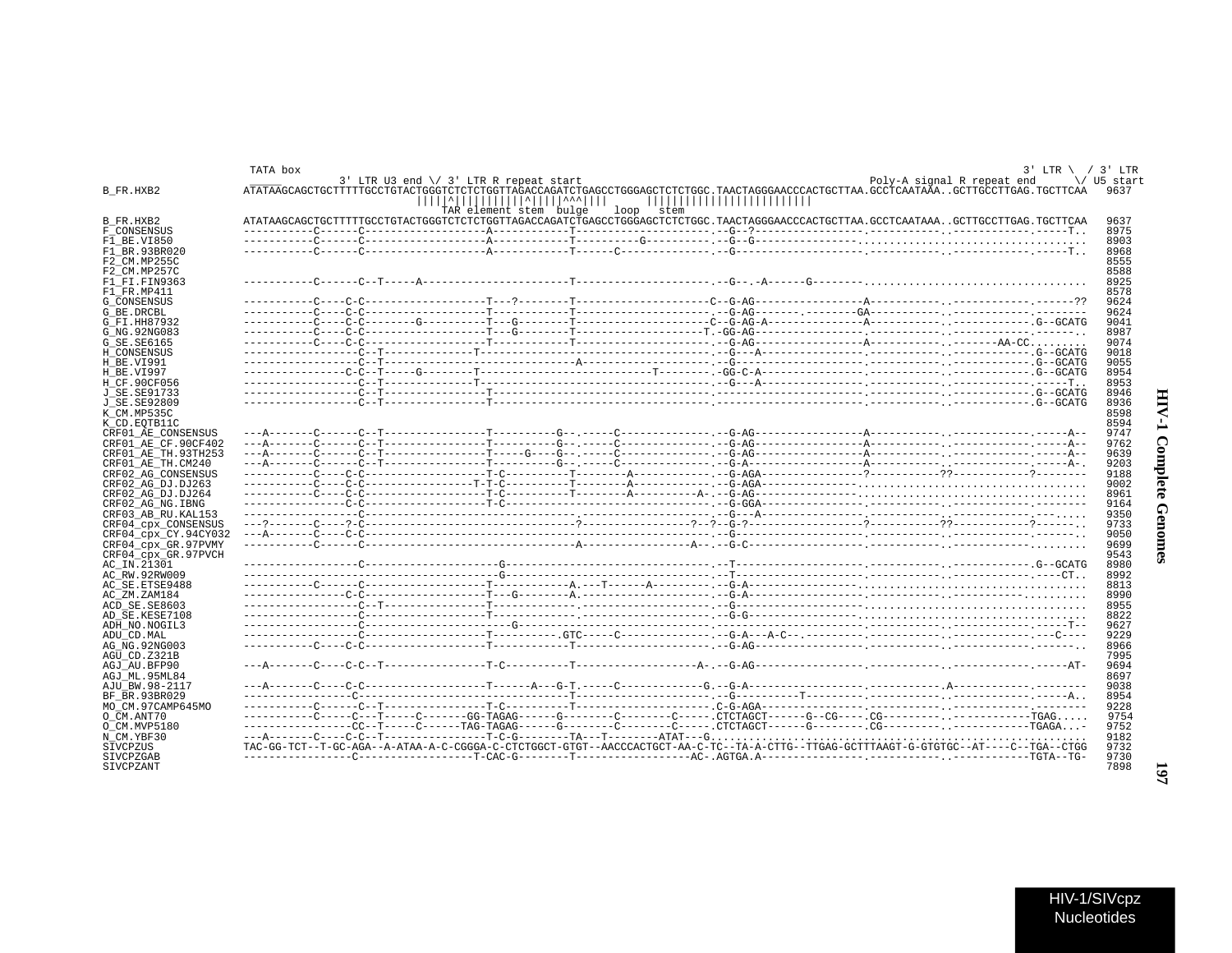|                    | Extensive secondary structure in this region           |       |
|--------------------|--------------------------------------------------------|-------|
|                    | See Rizvi, J Virol 67: 2681-88 (1993)<br>3' LTR U5 end |       |
| B FR.HXB2          |                                                        | 9719  |
| A CONSENSUS        |                                                        | 9359  |
| A KE.02317         |                                                        | 9169  |
| A SE.UGSE8891      |                                                        | 8785  |
| A SE.TZSE8538      |                                                        | 8816  |
| A SE.UGSE6594      |                                                        | 8791  |
| A SE.UGSE7535      |                                                        | 8859  |
| A SE.SOSE7253      |                                                        | 8813  |
| A SE.SE8131        |                                                        | 9016  |
| A UG.U455          |                                                        | 9178  |
| A UG.92UG037       |                                                        | 8999  |
| <b>B CONSENSUS</b> |                                                        | 10037 |
| B AU.MBC200        |                                                        | 9767  |
| B AU.MBC925        |                                                        | 9739  |
| B CN.RL42          |                                                        | 8985  |
| B DE.HAN2          |                                                        | 9076  |
| B DE.D31           |                                                        | 9074  |
| B ES.89SP061       |                                                        | 9214  |
| B GA.OYI           |                                                        | 9190  |
| B GB.MANC          |                                                        | 9655  |
| B GB.CAM1          |                                                        | 9591  |
| B NL.ACH320A       |                                                        | 9631  |
| B TW.LM49          |                                                        | 9694  |
| B US.SF2CG         |                                                        | 9737  |
| B US.DH123         |                                                        | 9704  |
| B US.NY5CG         |                                                        | 9022  |
| B US.AD8           |                                                        | 9712  |
| B US.WCIPR18       |                                                        | 9205  |
| B US.YU2           |                                                        | 9706  |
| B US.JRCSF         |                                                        | 9540  |
| B US.MN            |                                                        | 9738  |
| B US.BCSG3         |                                                        | 9168  |
| B US.896           |                                                        | 9713  |
| B US.WEAU160       |                                                        | 9720  |
| B US.RF            |                                                        | 9128  |
| B US.WR27          |                                                        | 9011  |
| C CONSENSUS        |                                                        | 9326  |

D\_CD.84ZR085 8975

C\_BR.92BR025 8959 C\_BW.96BW0402 9032 C\_BW.96BW1104 8897 C\_BW.96BW15C02 9010 C\_BW.96BW0502 9056 C\_BW.96BW16B01 8981 C\_BW.96BW1210 8911 8911 8911 8911 8911 892 892 892 893 893 8941 895 8941 895 8941 895 895 895 896 897 897 897 8 C\_BW.96BW17B03 8931 C\_BW.96BW01B03 8998 C\_ET.ETH2220 9031 C\_IN.301999 9067 C\_IN.21068 9002 C\_IN.301905 8951 C\_IN.301904 8991 C\_IN  $.11246$  8955 D\_CONSENSUS 9665 D\_UG.94UG114 8952 D\_CD.NDK 9143 D\_CD.ELI 9176 D\_CD.Z2Z6 9081

**HIV-1 Complete Genomes**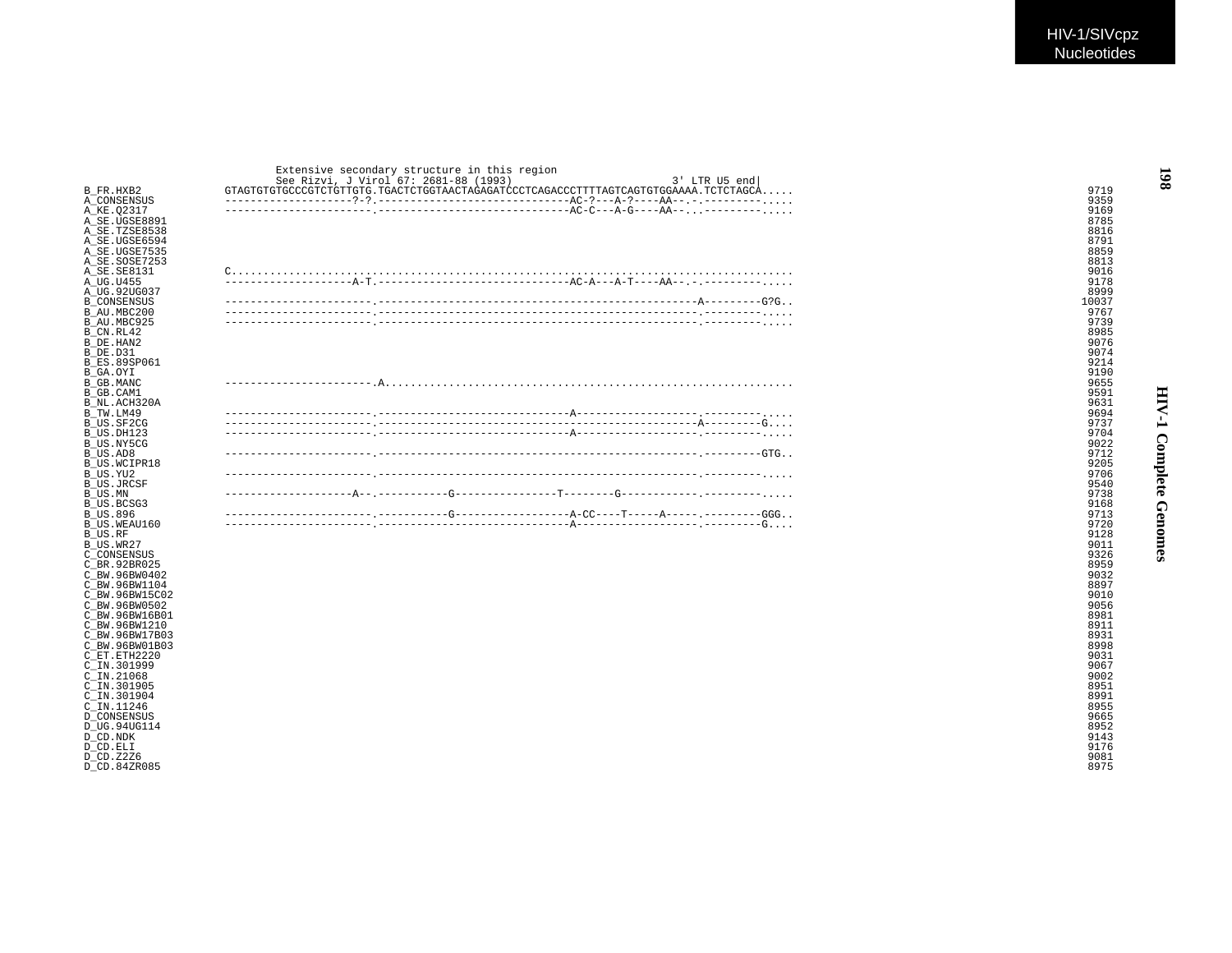|                      | Extensive secondary structure in this region                                                 |      |
|----------------------|----------------------------------------------------------------------------------------------|------|
|                      | See Rizvi, J Virol 67: 2681-88 (1993)<br>3' LTR U5 end                                       |      |
| B FR.HXB2            | $GTAGTGTGTGCCGTCTGTTGTG$ . $TGACTCTGGTAACTAGAGATCCCTCAGACCCTTTTAGTCGGTTGGGAAA$ . $TCTCTAGCA$ | 9719 |
| F CONSENSUS          |                                                                                              | 8975 |
| F1 BE.VI850          |                                                                                              | 8903 |
| F1 BR.93BR020        |                                                                                              | 8968 |
| F2 CM.MP255C         |                                                                                              | 8555 |
| F2 CM.MP257C         |                                                                                              | 8588 |
| F1 FI.FIN9363        |                                                                                              | 8925 |
| F1 FR.MP411          |                                                                                              | 8578 |
| G CONSENSUS          |                                                                                              | 9703 |
|                      |                                                                                              |      |
| G BE.DRCBL           |                                                                                              | 9707 |
| G FI.HH87932         |                                                                                              | 9047 |
| G NG.92NG083         |                                                                                              | 8987 |
| G SE.SE6165          |                                                                                              | 9074 |
| H CONSENSUS          |                                                                                              | 9019 |
| H BE.VI991           |                                                                                              | 9056 |
| H BE.VI997           |                                                                                              | 8955 |
| H CF.90CF056         |                                                                                              | 8953 |
| J SE.SE91733         |                                                                                              | 8953 |
| J SE.SE92809         |                                                                                              | 8943 |
| K CM.MP535C          |                                                                                              | 8598 |
| K CD.EOTB11C         |                                                                                              | 8594 |
| CRF01 AE CONSENSUS   | $-G-------2---GT-A. G-------------------------------------AC-C---A-T-A--AA------------$      | 9826 |
| CRF01_AE_CF.90CF402  |                                                                                              | 9843 |
| CRF01_AE_TH.93TH253  |                                                                                              | 9720 |
| CRF01 AE TH.CM240    |                                                                                              | 9203 |
| CRF02 AG CONSENSUS   |                                                                                              | 9225 |
| CRF02 AG DJ.DJ263    |                                                                                              | 9002 |
| CRF02 AG DJ.DJ264    |                                                                                              |      |
|                      |                                                                                              | 8961 |
| CRF02_AG_NG.IBNG     |                                                                                              | 9201 |
| CRF03 AB RU. KAL153  |                                                                                              | 9350 |
| CRF04_cpx_CONSENSUS  |                                                                                              | 9733 |
| CRF04_cpx_CY.94CY032 |                                                                                              | 9050 |
| CRF04 cpx GR.97PVMY  |                                                                                              | 9699 |
| CRF04 cpx GR.97PVCH  |                                                                                              | 9543 |
| AC IN.21301          |                                                                                              | 8981 |
| AC RW.92RW009        |                                                                                              | 8992 |
| AC SE.ETSE9488       |                                                                                              | 8813 |
| AC ZM.ZAM184         |                                                                                              | 8990 |
| ACD SE.SE8603        |                                                                                              | 8955 |
| AD SE.KESE7108       |                                                                                              | 8822 |
| ADH NO.NOGIL3        |                                                                                              | 9666 |
| ADU CD.MAL           |                                                                                              | 9229 |
| AG NG.92NG003        |                                                                                              | 8966 |
| AGU CD.Z321B         |                                                                                              | 7995 |
| AGJ AU.BFP90         |                                                                                              | 9775 |
| AGJ ML.95ML84        |                                                                                              | 8697 |
| AJU BW.98-2117       |                                                                                              | 9103 |
| BF BR.93BR029        |                                                                                              | 8954 |
| MO CM.97CAMP645MO    |                                                                                              | 9309 |
| O CM.ANT70           |                                                                                              | 9754 |
| O CM.MVP5180         |                                                                                              | 9793 |
| N CM.YBF30           |                                                                                              | 9182 |
|                      |                                                                                              |      |
| SIVCPZUS             | TA-C-AGAGAT--C--A-AAC-CT-A-AAG-A-GTGAA-ATCTCTAGCAGTGG-GC                                     | 9788 |
| SIVCPZGAB            |                                                                                              | 9811 |
| SIVCPZANT            |                                                                                              | 7898 |

 $\ddot{\phantom{0}}$